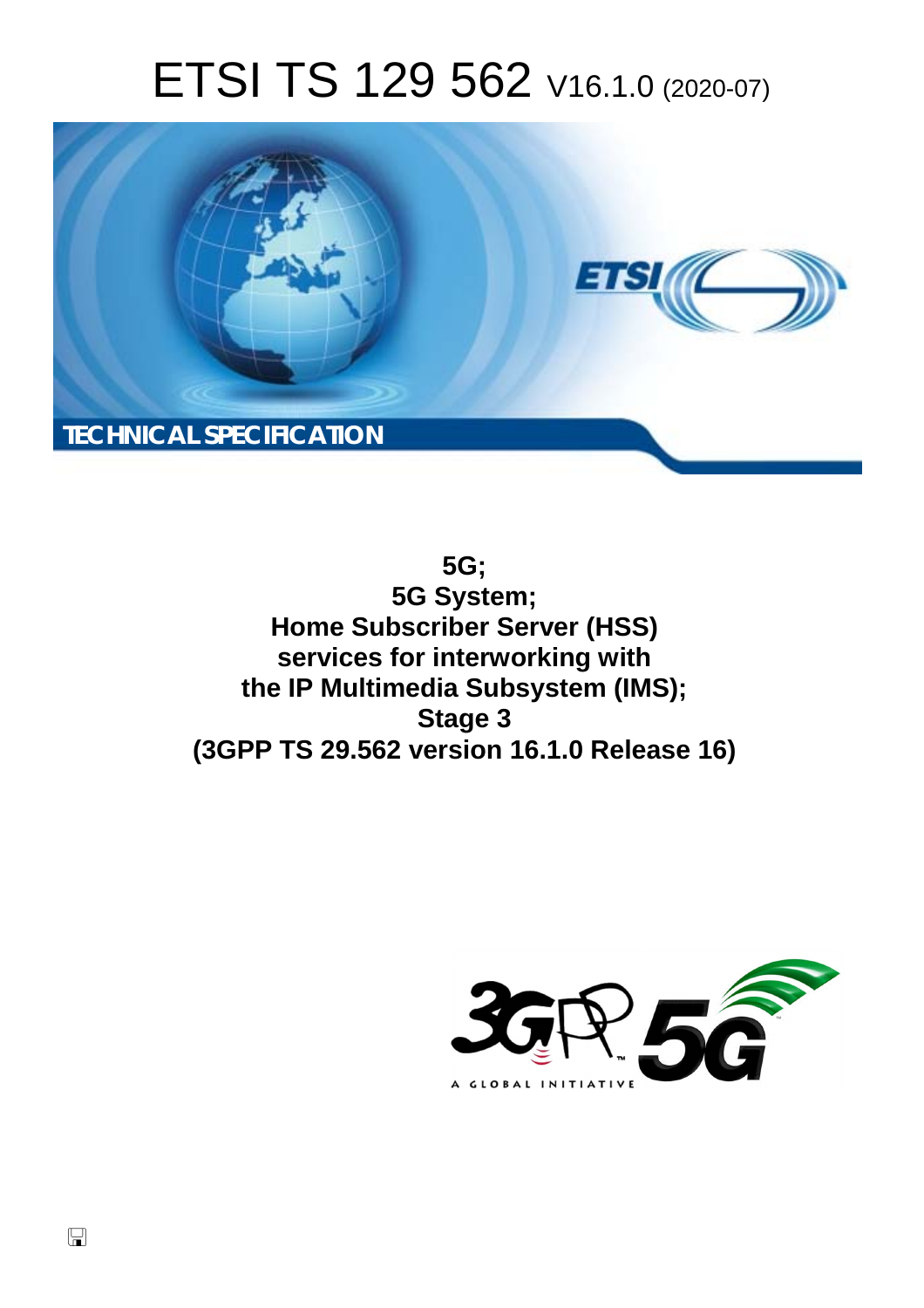Reference DTS/TSGC-0429562vG10

Keywords

5G

#### *ETSI*

#### 650 Route des Lucioles F-06921 Sophia Antipolis Cedex - FRANCE

Tel.: +33 4 92 94 42 00 Fax: +33 4 93 65 47 16

Siret N° 348 623 562 00017 - NAF 742 C Association à but non lucratif enregistrée à la Sous-Préfecture de Grasse (06) N° 7803/88

#### *Important notice*

The present document can be downloaded from: <http://www.etsi.org/standards-search>

The present document may be made available in electronic versions and/or in print. The content of any electronic and/or print versions of the present document shall not be modified without the prior written authorization of ETSI. In case of any existing or perceived difference in contents between such versions and/or in print, the prevailing version of an ETSI deliverable is the one made publicly available in PDF format at [www.etsi.org/deliver](http://www.etsi.org/deliver).

Users of the present document should be aware that the document may be subject to revision or change of status. Information on the current status of this and other ETSI documents is available at <https://portal.etsi.org/TB/ETSIDeliverableStatus.aspx>

If you find errors in the present document, please send your comment to one of the following services: <https://portal.etsi.org/People/CommiteeSupportStaff.aspx>

#### *Copyright Notification*

No part may be reproduced or utilized in any form or by any means, electronic or mechanical, including photocopying and microfilm except as authorized by written permission of ETSI. The content of the PDF version shall not be modified without the written authorization of ETSI.

The copyright and the foregoing restriction extend to reproduction in all media.

© ETSI 2020. All rights reserved.

**DECT™**, **PLUGTESTS™**, **UMTS™** and the ETSI logo are trademarks of ETSI registered for the benefit of its Members. **3GPP™** and **LTE™** are trademarks of ETSI registered for the benefit of its Members and of the 3GPP Organizational Partners. **oneM2M™** logo is a trademark of ETSI registered for the benefit of its Members and of the oneM2M Partners.

**GSM®** and the GSM logo are trademarks registered and owned by the GSM Association.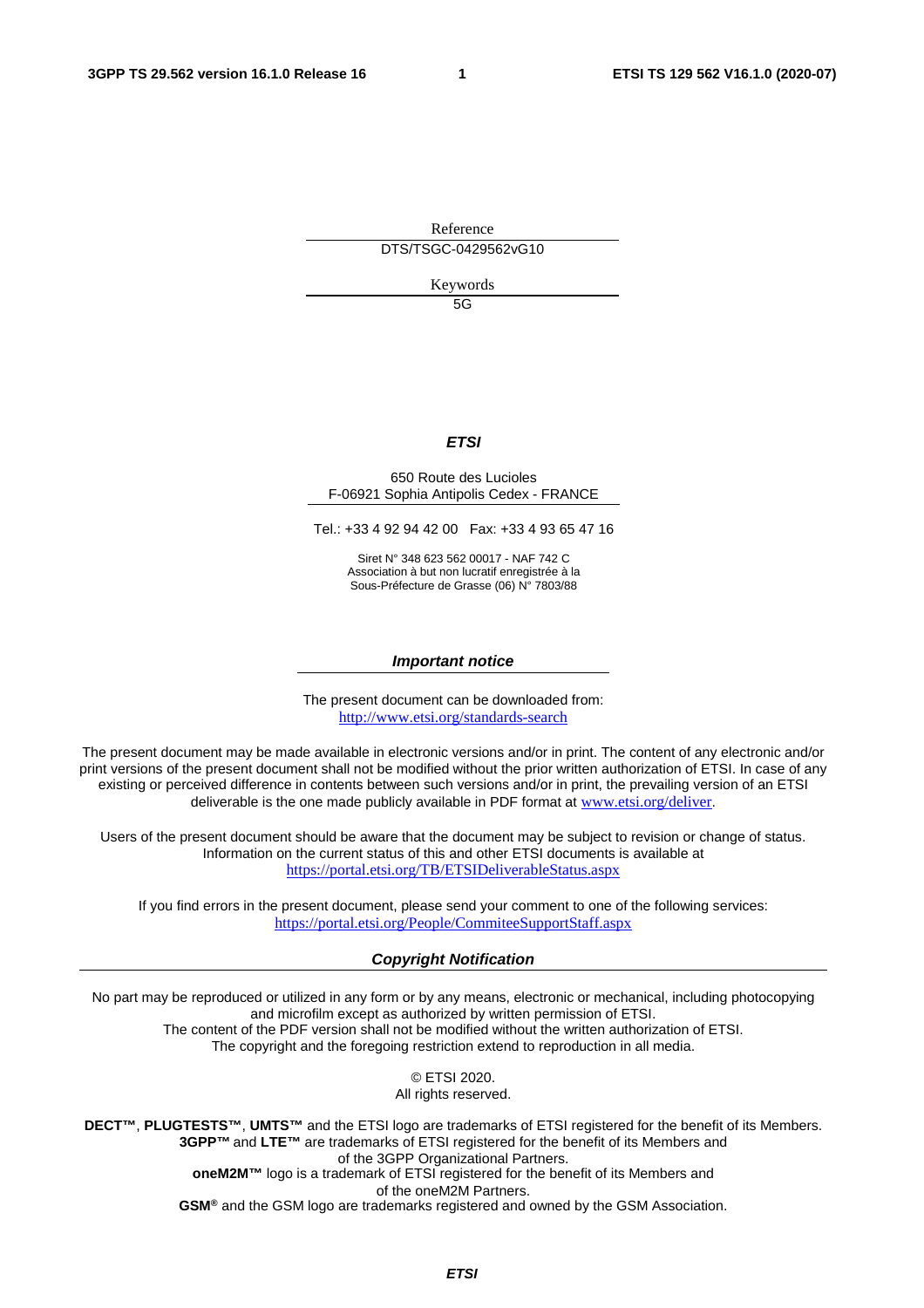# Intellectual Property Rights

#### Essential patents

IPRs essential or potentially essential to normative deliverables may have been declared to ETSI. The information pertaining to these essential IPRs, if any, is publicly available for **ETSI members and non-members**, and can be found in ETSI SR 000 314: *"Intellectual Property Rights (IPRs); Essential, or potentially Essential, IPRs notified to ETSI in respect of ETSI standards"*, which is available from the ETSI Secretariat. Latest updates are available on the ETSI Web server [\(https://ipr.etsi.org/](https://ipr.etsi.org/)).

Pursuant to the ETSI IPR Policy, no investigation, including IPR searches, has been carried out by ETSI. No guarantee can be given as to the existence of other IPRs not referenced in ETSI SR 000 314 (or the updates on the ETSI Web server) which are, or may be, or may become, essential to the present document.

#### **Trademarks**

The present document may include trademarks and/or tradenames which are asserted and/or registered by their owners. ETSI claims no ownership of these except for any which are indicated as being the property of ETSI, and conveys no right to use or reproduce any trademark and/or tradename. Mention of those trademarks in the present document does not constitute an endorsement by ETSI of products, services or organizations associated with those trademarks.

# Legal Notice

This Technical Specification (TS) has been produced by ETSI 3rd Generation Partnership Project (3GPP).

The present document may refer to technical specifications or reports using their 3GPP identities. These shall be interpreted as being references to the corresponding ETSI deliverables.

The cross reference between 3GPP and ETSI identities can be found under<http://webapp.etsi.org/key/queryform.asp>.

# Modal verbs terminology

In the present document "**shall**", "**shall not**", "**should**", "**should not**", "**may**", "**need not**", "**will**", "**will not**", "**can**" and "**cannot**" are to be interpreted as described in clause 3.2 of the [ETSI Drafting Rules](https://portal.etsi.org/Services/editHelp!/Howtostart/ETSIDraftingRules.aspx) (Verbal forms for the expression of provisions).

"**must**" and "**must not**" are **NOT** allowed in ETSI deliverables except when used in direct citation.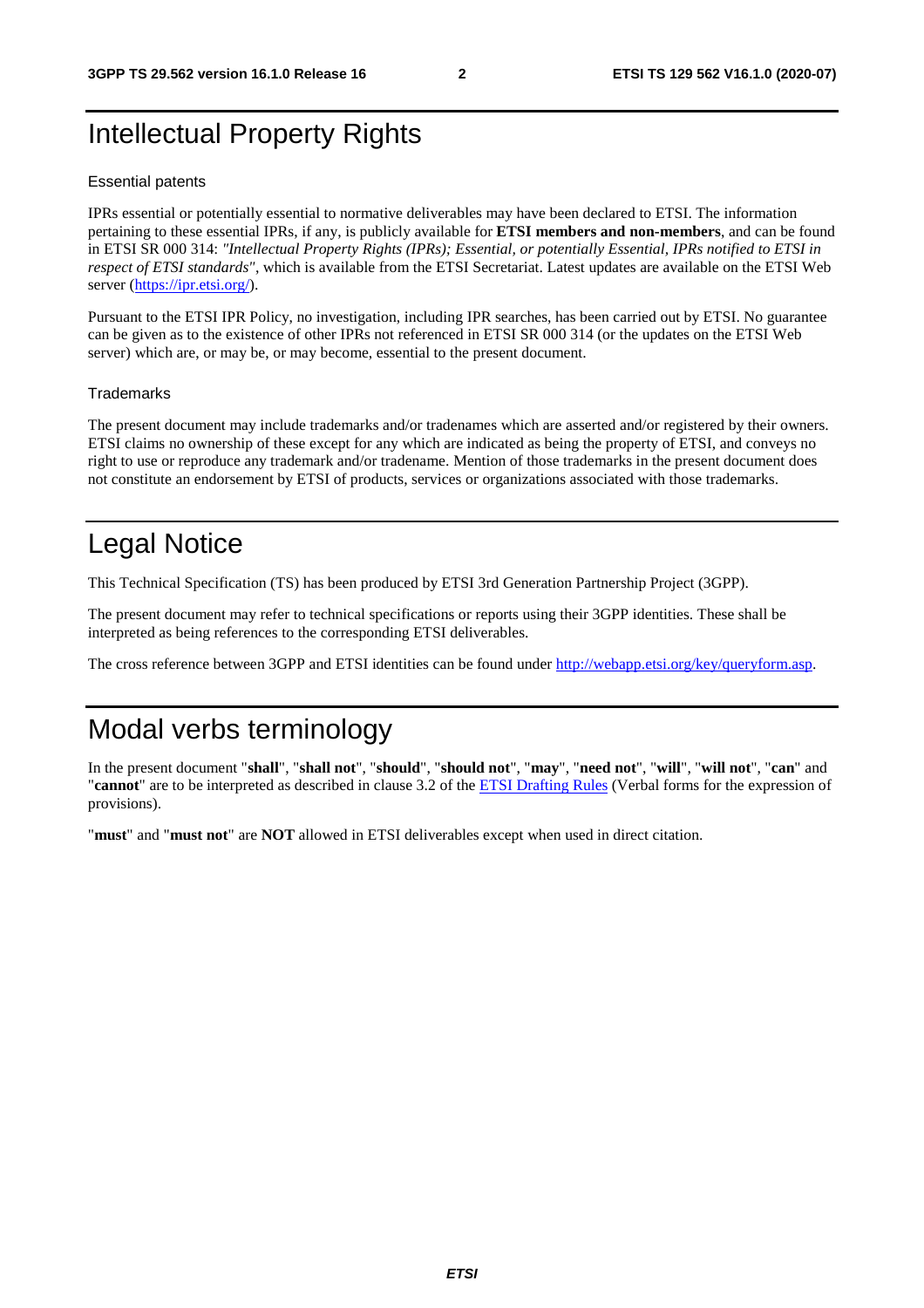$\mathbf{3}$ 

# Contents

| 1                    |             |     |  |
|----------------------|-------------|-----|--|
| 2                    |             |     |  |
| 3                    |             |     |  |
| 3.1                  |             |     |  |
| 3.2<br>3.3           |             |     |  |
|                      |             |     |  |
| $\overline{4}$       |             |     |  |
| 4.1                  |             |     |  |
| 5                    |             |     |  |
| 5.1                  |             |     |  |
| 5.2                  |             |     |  |
| 5.2.1                |             |     |  |
| 5.2.2                |             |     |  |
| 5.2.2.1              |             |     |  |
| 5.2.2.2              |             |     |  |
| 5.2.2.2.1            |             |     |  |
| 5.2.2.2.2            |             |     |  |
| 5.2.2.3              |             |     |  |
| 5.2.2.3.1            |             |     |  |
| 5.2.2.3.2            |             |     |  |
| 5.2.2.4              |             |     |  |
| 5.2.2.4.1            |             |     |  |
| 5.2.2.4.2            |             |     |  |
| 5.2.2.5<br>5.2.2.5.1 |             |     |  |
| 5.2.2.5.2            |             |     |  |
| 5.2.2.6              |             |     |  |
| 5.2.2.6.1            |             |     |  |
| 5.2.2.6.2            |             |     |  |
| 5.2.2.7              |             | .22 |  |
| 5.2.2.7.1            |             |     |  |
| 5.2.2.7.2            |             |     |  |
| 5.2.2.8              |             |     |  |
| 5.2.2.8.1            |             |     |  |
| 5.2.2.8.2            |             |     |  |
| 5.3                  |             |     |  |
| 5.3.1                |             |     |  |
| 5.3.2                |             |     |  |
| 5.3.2.1              |             |     |  |
| 5.3.2.2<br>5.3.2.2.1 |             |     |  |
| 5.3.2.2.2            |             |     |  |
| 5.3.2.2.2.1          |             |     |  |
| 5.3.2.2.2.2          |             |     |  |
| 5.3.2.2.2.3          |             |     |  |
| 5.3.2.2.2.4          |             |     |  |
| 5.3.2.2.3            |             |     |  |
| 5.3.2.2.3.1          |             |     |  |
|                      | 5.3.2.2.3.2 |     |  |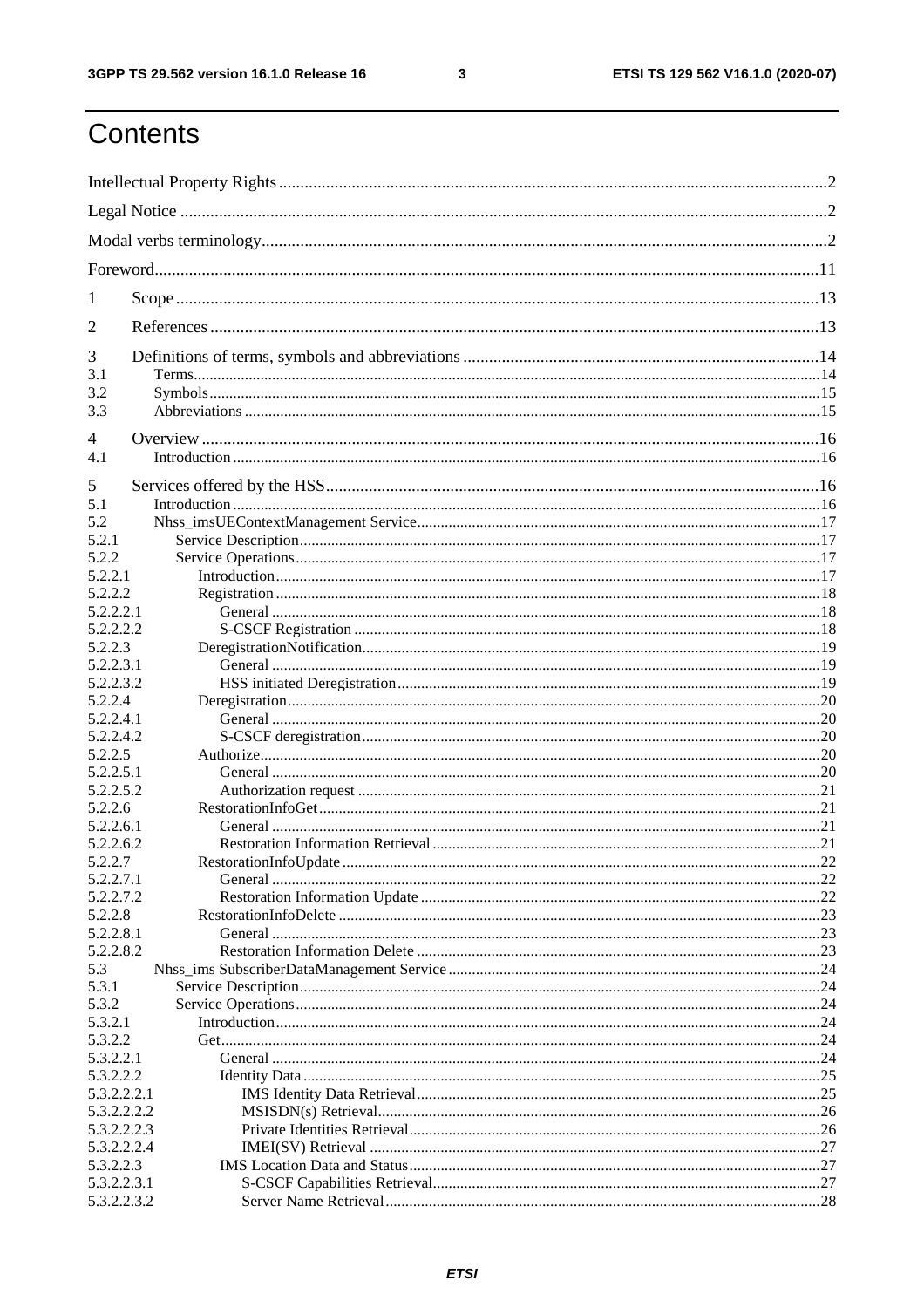| 5.3.2.2.3.3            |  |
|------------------------|--|
| 5.3.2.2.4              |  |
| 5.3.2.2.4.1            |  |
| 5.3.2.2.4.2            |  |
| 5.3.2.2.4.3            |  |
| 5.3.2.2.4.4            |  |
| 5.3.2.2.5              |  |
| 5.3.2.2.5.1            |  |
| 5.3.2.2.5.2            |  |
| 5.3.2.2.5.3            |  |
| 5.3.2.2.5.4            |  |
| 5.3.2.2.5.5            |  |
| 5.3.2.2.5.6            |  |
| 5.3.2.2.6              |  |
| 5.3.2.2.6.1            |  |
| 5.3.2.2.7              |  |
| 5.3.2.2.7.1            |  |
| 5.3.2.2.7.2            |  |
| 5.3.2.2.7.3            |  |
| 5.3.2.2.8              |  |
| 5.3.2.2.8.1            |  |
| 5.3.2.2.9              |  |
| 5.3.2.2.9.1            |  |
| 5.3.2.3                |  |
|                        |  |
| 5.3.2.3.1<br>5.3.2.3.2 |  |
| 5.3.2.3.3              |  |
|                        |  |
| 5.3.2.3.4              |  |
| 5.3.2.4                |  |
| 5.3.2.4.1              |  |
| 5.3.2.4.2              |  |
| 5.3.2.4.3              |  |
| 5.3.2.4.4              |  |
| 5.3.2.5                |  |
| 5.3.2.5.1              |  |
| 5.3.2.5.2              |  |
| 5.3.2.5.3              |  |
| 5.3.2.5.4              |  |
| 5.3.2.6                |  |
| 5.3.2.6.1              |  |
| 5.3.2.6.2              |  |
| 5.3.2.6.3              |  |
| 5.3.2.7                |  |
| 5.3.2.7.1              |  |
| 5.3.2.7.2              |  |
| 5.3.2.7.3              |  |
| 5.3.2.7.4              |  |
| 5.3.2.7.5              |  |
| 5.3.2.7.6              |  |
| 5.3.2.7.7              |  |
| 5.3.2.7.8              |  |
| 5.4                    |  |
| 5.4.1                  |  |
| 5.4.2                  |  |
| 5.4.2.1                |  |
| 5.4.2.2                |  |
| 5.4.2.2.1              |  |
| 5.4.2.2.2              |  |
|                        |  |
| 6                      |  |
| 6.1                    |  |
| 6.1.1                  |  |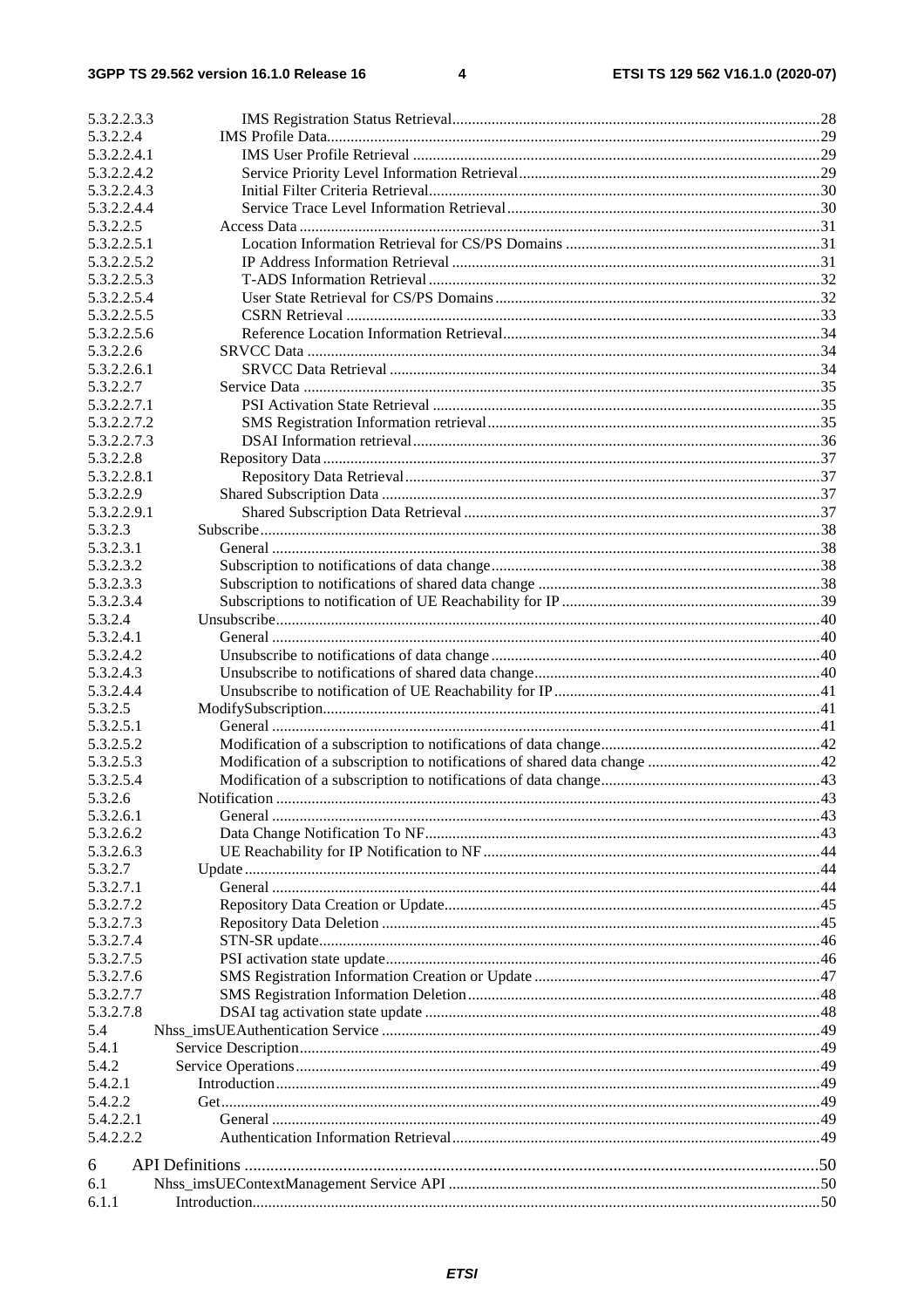#### $5\phantom{a}$

| 6.1.2                |  |
|----------------------|--|
| 6.1.2.1              |  |
| 6.1.2.2              |  |
| 6.1.2.2.1            |  |
| 6.1.2.2.2            |  |
| 6.1.2.3              |  |
| 6.1.2.3.1            |  |
| 6.1.3                |  |
| 6.1.3.1              |  |
| 6.1.3.2              |  |
| 6.1.3.2.1            |  |
| 6.1.3.2.2            |  |
| 6.1.3.2.3            |  |
| 6.1.3.2.3.1          |  |
| 6.1.3.2.4            |  |
| 6.1.3.3              |  |
| 6.1.3.3.1            |  |
| 6.1.3.3.2            |  |
| 6.1.3.3.3            |  |
| 6.1.3.3.3.1          |  |
| 6.1.3.3.3.2          |  |
| 6.1.3.3.3.3          |  |
| 6.1.4                |  |
| 6.1.4.1              |  |
| 6.1.4.2              |  |
| 6.1.4.2.1            |  |
| 6.1.4.2.2            |  |
| 6.1.5                |  |
| 6.1.5.1              |  |
| 6.1.5.2              |  |
| 6.1.6                |  |
| 6.1.6.1              |  |
|                      |  |
| 6.1.6.2<br>6.1.6.2.1 |  |
|                      |  |
| 6.1.6.2.2            |  |
| 6.1.6.2.3            |  |
| 6.1.6.2.4            |  |
| 6.1.6.2.5            |  |
| 6.1.6.2.6            |  |
| 6.1.6.2.7            |  |
| 6.1.6.2.8            |  |
| 6.1.6.2.9            |  |
| 6.1.6.2.10           |  |
| 6.1.6.2.11           |  |
| 6.1.6.2.12           |  |
| 6.1.6.2.13           |  |
| 6.1.6.2.14           |  |
| 6.1.6.2.15           |  |
| 6.1.6.3              |  |
| 6.1.6.3.1            |  |
| 6.1.6.3.2            |  |
| 6.1.6.3.3            |  |
| 6.1.6.3.4            |  |
| 6.1.6.3.5            |  |
| 6.1.6.3.6            |  |
| 6.1.6.3.7            |  |
| 6.1.6.4              |  |
| 6.1.7                |  |
| 6.1.7.1              |  |
| 6.1.7.2              |  |
| 6.1.7.3              |  |
| 6.1.8                |  |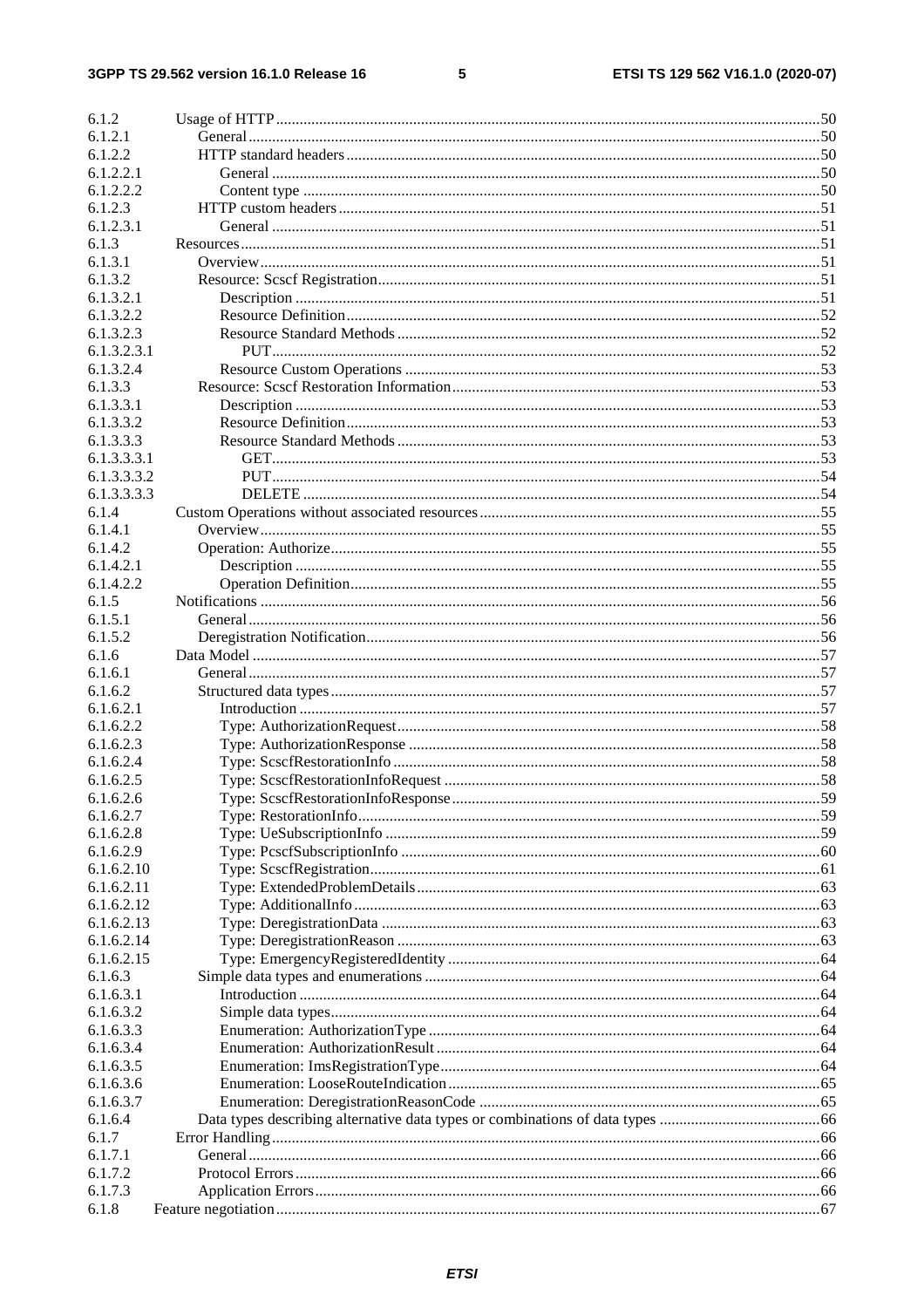#### $\bf 6$

| 6.1.9        |  |
|--------------|--|
| 6.2          |  |
| 6.2.1        |  |
| 6.2.2        |  |
| 6.2.2.1      |  |
| 6.2.2.2      |  |
| 6.2.2.2.1    |  |
| 6.2.2.2.2    |  |
| 6.2.2.3      |  |
| 6.2.2.3.1    |  |
| 6.2.3        |  |
| 6.2.3.1      |  |
| 6.2.3.2      |  |
| 6.2.3.2.1    |  |
| 6.2.3.2.2    |  |
| 6.2.3.2.3    |  |
| 6.2.3.2.3.1  |  |
| 6.2.3.3      |  |
| 6.2.3.3.1    |  |
| 6.2.3.3.2    |  |
| 6.2.3.3.3    |  |
| 6.2.3.3.3.1  |  |
| 6.2.3.4      |  |
| 6.2.3.4.1    |  |
| 6.2.3.4.2    |  |
| 6.2.3.4.3    |  |
| 6.2.3.4.3.1  |  |
| 6.2.3.5      |  |
| 6.2.3.5.1    |  |
| 6.2.3.5.2    |  |
| 6.2.3.5.3    |  |
| 6.2.3.5.3.1  |  |
| 6.2.3.6      |  |
| 6.2.3.6.1    |  |
| 6.2.3.6.2    |  |
| 6.2.3.6.3    |  |
| 6.2.3.6.3.1  |  |
| 6.2.3.7      |  |
| 6.2.3.7.1    |  |
| 6.2.3.7.2    |  |
| 6.2.3.7.3    |  |
| 6.2.3.7.3.1  |  |
| 6.2.3.7.3.2  |  |
| 6.2.3.8      |  |
| 6.2.3.8.1    |  |
| 6.2.3.8.2    |  |
| 6.2.3.8.3    |  |
| 6.2.3.8.3.1  |  |
| 6.2.3.9      |  |
| 6.2.3.9.1    |  |
| 6.2.3.9.2    |  |
| 6.2.3.9.3    |  |
| 6.2.3.9.3.1  |  |
| 6.2.3.9.3.2  |  |
| 6.2.3.10     |  |
| 6.2.3.10.1   |  |
| 6.2.3.10.2   |  |
| 6.2.3.10.3   |  |
| 6.2.3.10.3.1 |  |
| 6.2.3.11     |  |
| 6.2.3.11.1   |  |
| 6.2.3.11.2   |  |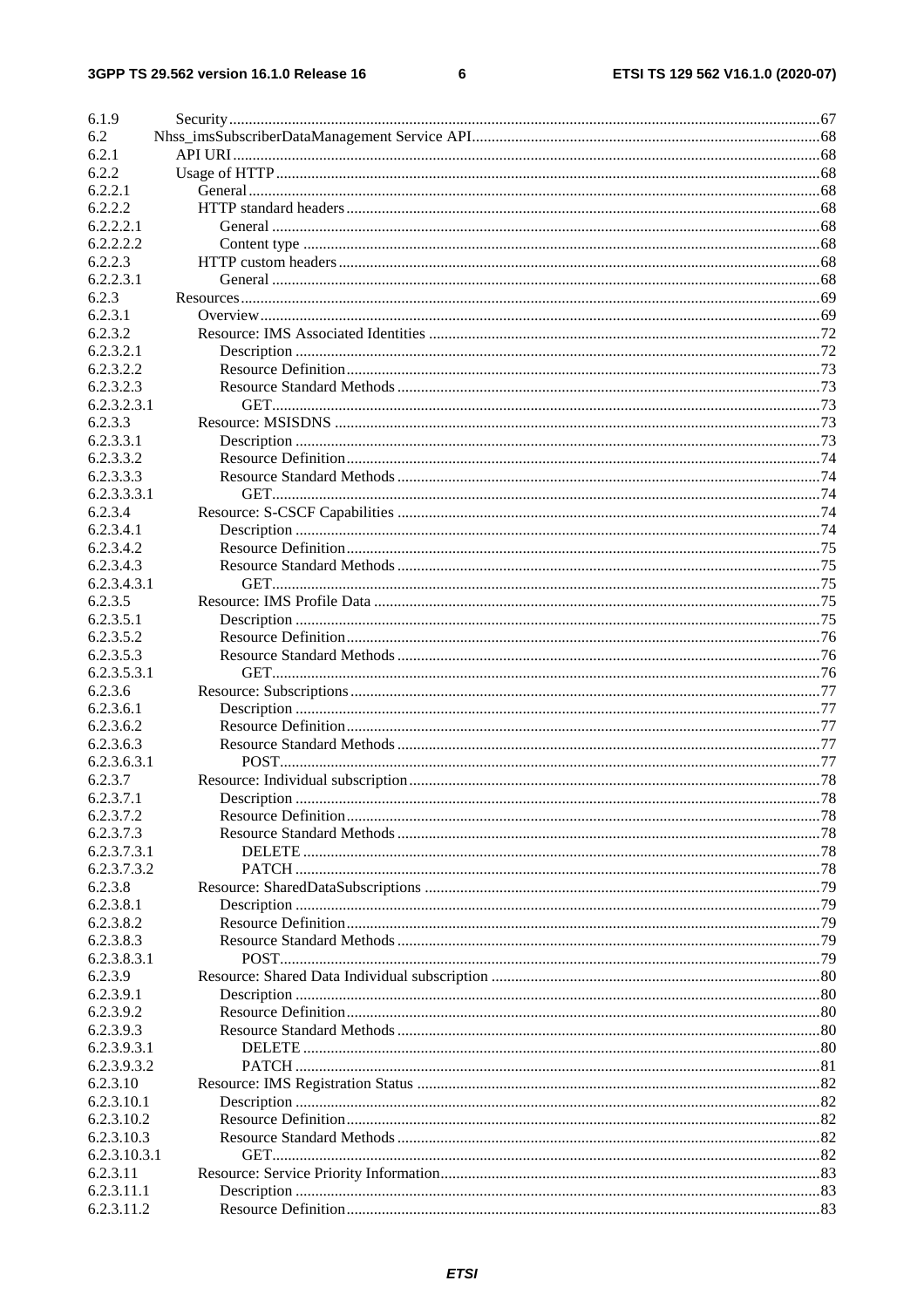#### $\overline{7}$

| 6.2.3.11.3               |  |
|--------------------------|--|
| 6.2.3.11.3.1             |  |
| 6.2.3.12                 |  |
| 6.2.3.12.1               |  |
| 6.2.3.12.2               |  |
| 6.2.3.12.3               |  |
| 6.2.3.12.3.1             |  |
| 6.2.3.13                 |  |
| 6.2.3.13.1               |  |
| 6.2.3.13.2               |  |
| 6.2.3.13.3               |  |
| 6.2.3.13.3.1             |  |
| 6.2.3.14                 |  |
| 6.2.3.14.1               |  |
| 6.2.3.14.2               |  |
| 6.2.3.14.3               |  |
| 6.2.3.14.3.1             |  |
| 6.2.3.15                 |  |
| 6.2.3.15.1               |  |
| 6.2.3.15.2               |  |
| 6.2.3.15.3               |  |
| 6.2.3.15.3.1             |  |
| 6.2.3.16                 |  |
| 6.2.3.16.1               |  |
| 6.2.3.16.2               |  |
| 6.2.3.16.3               |  |
| 6.2.3.16.3.1             |  |
| 6.2.3.17                 |  |
| 6.2.3.17.1               |  |
| 6.2.3.17.2               |  |
| 6.2.3.17.3               |  |
| 6.2.3.17.3.1             |  |
| 6.2.3.17.3.2             |  |
| 6.2.3.18                 |  |
| 6.2.3.18.1               |  |
| 6.2.3.18.2               |  |
| 6.2.3.18.3               |  |
| 6.2.3.18.3.1             |  |
| 6.2.3.18.3.2             |  |
| 6.2.3.19                 |  |
| 6.2.3.19.1               |  |
| 6.2.3.19.2               |  |
| 6.2.3.19.3               |  |
| 6.2.3.19.3.1             |  |
| 6.2.3.19.3.2             |  |
|                          |  |
| 6.2.3.19.3.3<br>6.2.3.20 |  |
| 6.2.3.20.1               |  |
| 6.2.3.20.2               |  |
| 6.2.3.20.3               |  |
| 6.2.3.20.3.1             |  |
| 6.2.3.21                 |  |
| 6.2.3.21.1               |  |
|                          |  |
| 6.2.3.21.2               |  |
| 6.2.3.21.3               |  |
| 6.2.3.21.3.1             |  |
| 6.2.3.22                 |  |
| 6.2.3.22.1               |  |
| 6.2.3.22.2               |  |
| 6.2.3.22.3               |  |
| 6.2.3.22.3.1             |  |
| 6.2.3.23                 |  |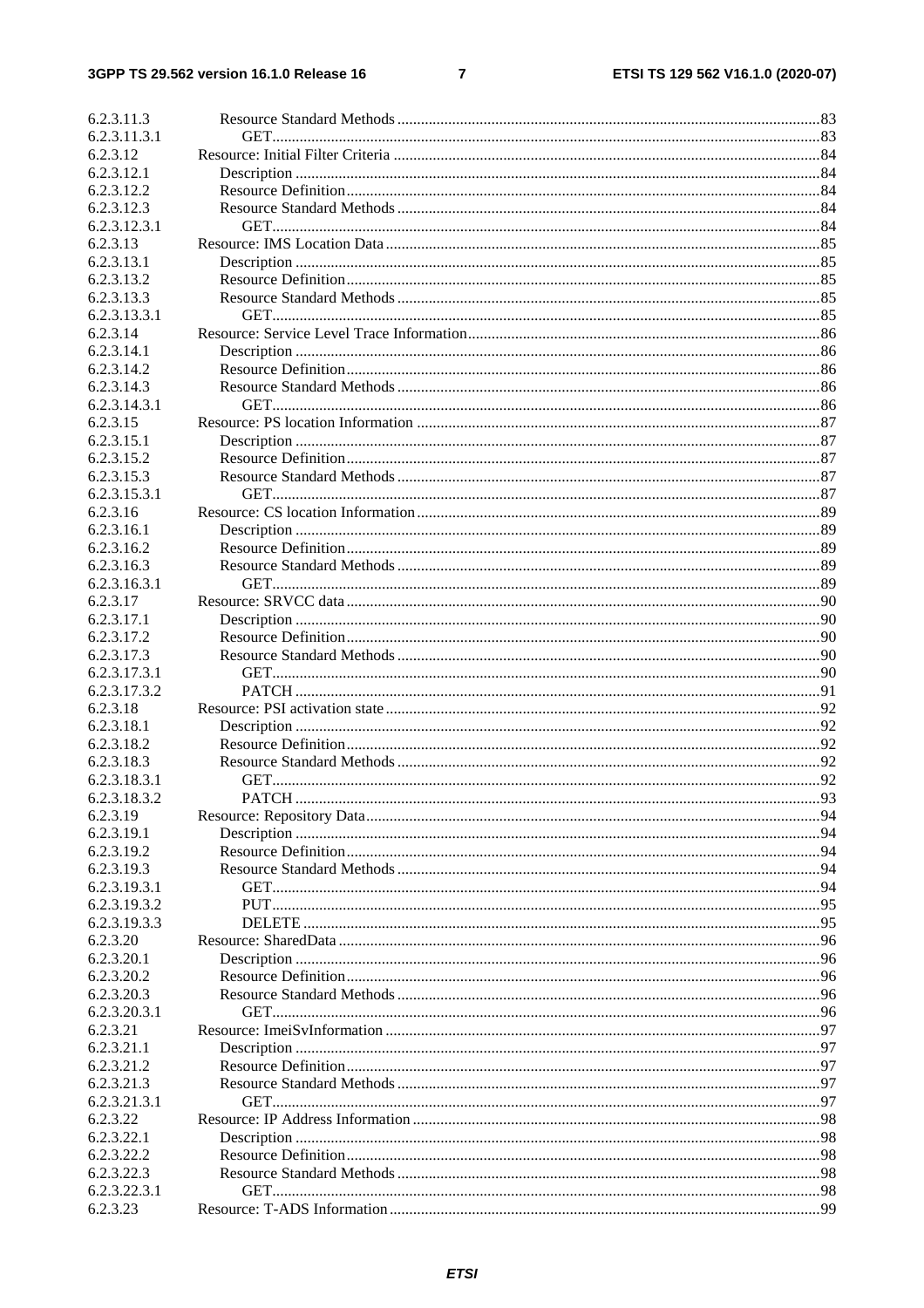#### $\bf8$

| 6.2.3.23.1                 |  |
|----------------------------|--|
| 6.2.3.23.2                 |  |
| 6.2.3.23.3                 |  |
| 6.2.3.23.3.1               |  |
| 6.2.3.24                   |  |
| 6.2.3.24                   |  |
|                            |  |
| 6.2.3.24.2                 |  |
| 6.2.3.24.3                 |  |
| 6.2.3.24.3.1               |  |
| 6.2.3.25                   |  |
| 6.2.3.25.1                 |  |
| 6.2.3.25.2                 |  |
| 6.2.3.25.3                 |  |
| 6.2.3.25.3.1               |  |
| 6.2.3.25.3.2               |  |
| 6.2.3.26                   |  |
| 6.2.3.26.1                 |  |
| 6.2.3.26.2                 |  |
| 6.2.3.26.3                 |  |
| 6.2.3.26.3.1               |  |
| 6.2.3.27                   |  |
| 6.2.3.27.1                 |  |
|                            |  |
| 6.2.3.27.2                 |  |
| 6.2.3.27.3                 |  |
| 6.2.3.27.3.1               |  |
| 6.2.3.28                   |  |
| 6.2.3.28.1                 |  |
| 6.2.3.28.2                 |  |
| 6.2.3.28.3                 |  |
| 6.2.3.28.3.1               |  |
| 6.2.3.29                   |  |
| 6.2.3.29.1                 |  |
| 6.2.3.29.2                 |  |
| 6.2.3.29.3                 |  |
| 6.2.3.29.3.1               |  |
| 6.2.3.30                   |  |
| 6.2.3.30.1                 |  |
| 6.2.3.30.2                 |  |
|                            |  |
| 6.2.3.30.3<br>6.2.3.30.3.1 |  |
|                            |  |
| 6.2.3.30.3.2               |  |
| 6.2.3.30.3.3               |  |
| 6.2.3.31                   |  |
| 6.2.3.31.1                 |  |
| 6.2.3.31.2                 |  |
| 6.2.3.31.3                 |  |
| 6.2.3.31.3.1               |  |
| 6.2.3.31.3.2               |  |
| 6.2.5                      |  |
| 6.2.5.1                    |  |
| 6.2.5.2                    |  |
| 6.2.6                      |  |
| 6.2.6.1                    |  |
| 6.2.6.2                    |  |
| 6.2.6.2.1                  |  |
| 6.2.6.2.2                  |  |
| 6.2.6.2.3                  |  |
| 6.2.6.2.4                  |  |
| 6.2.6.2.5                  |  |
| 6.2.6.2.6                  |  |
|                            |  |
| 6.2.6.2.7                  |  |
| 6.2.6.2.8                  |  |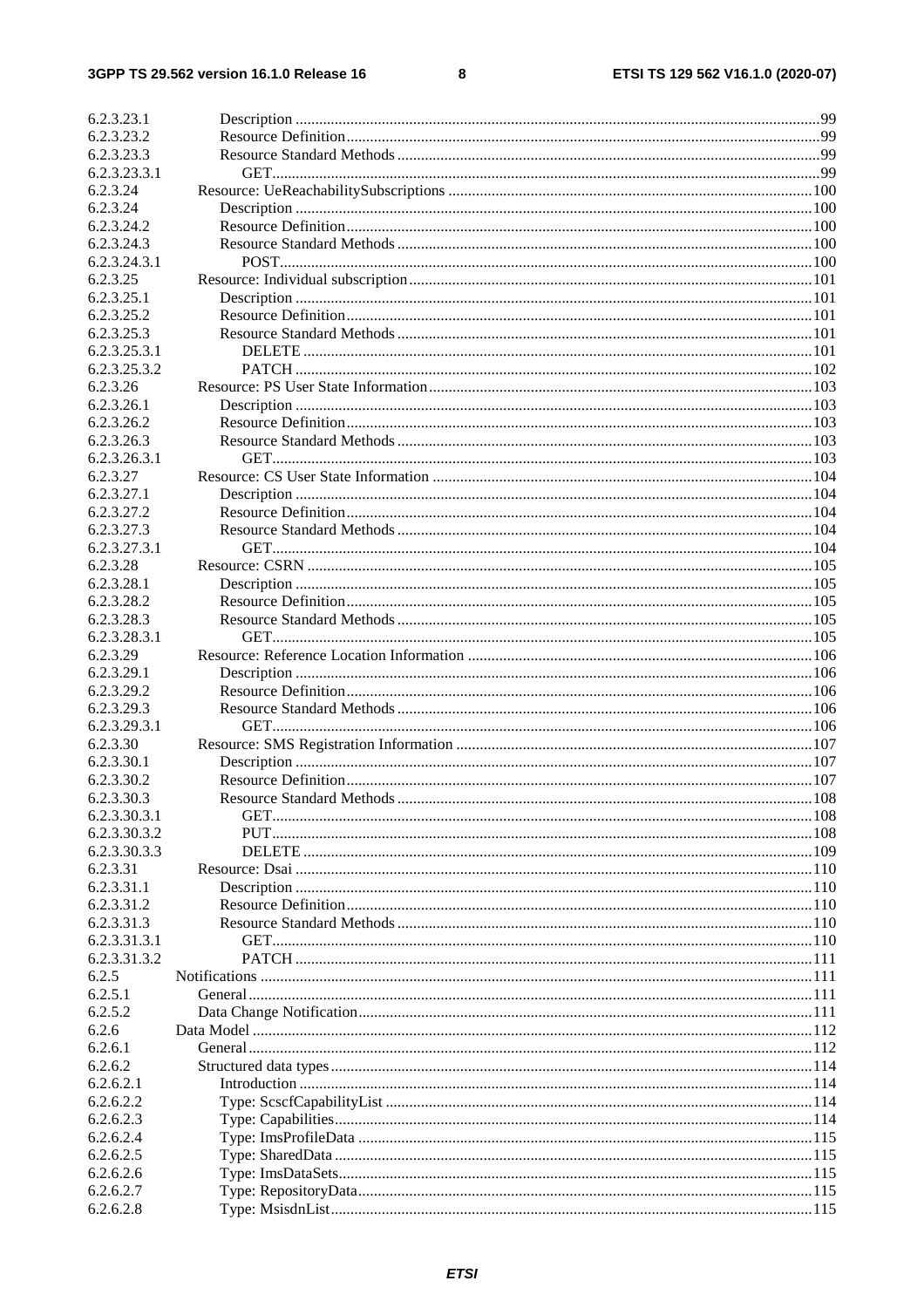#### $\boldsymbol{9}$

| 6.2.6.2.9                |  |
|--------------------------|--|
| 6.2.6.2.10               |  |
| 6.2.6.2.11               |  |
| 6.2.6.2.12               |  |
| 6.2.6.2.13               |  |
| 6.2.6.2.14               |  |
| 6.2.6.2.15               |  |
| 6.2.6.2.16               |  |
| 6.2.6.2.17               |  |
| 6.2.6.2.18               |  |
| 6.2.6.2.19               |  |
| 6.2.6.2.20               |  |
| 6.2.6.2.21               |  |
| 6.2.6.2.22               |  |
| 6.2.6.2.23               |  |
| 6.2.6.2.24               |  |
| 6.2.6.2.25               |  |
| 6.2.6.2.26               |  |
| 6.2.6.2.27               |  |
| 6.2.6.2.28               |  |
| 6.2.6.2.29               |  |
| 6.2.6.2.30               |  |
| 6.2.6.2.31               |  |
| 6.2.6.2.32               |  |
| 6.2.6.2.33               |  |
| 6.2.6.2.34               |  |
| 6.2.6.2.35               |  |
| 6.2.6.2.36               |  |
| 6.2.6.2.37               |  |
| 6.2.6.2.38               |  |
| 6.2.6.2.39               |  |
| 6.2.6.2.40               |  |
|                          |  |
| 6.2.6.2.41<br>6.2.6.2.42 |  |
| 6.2.6.2.43               |  |
|                          |  |
| 6.2.6.2.44<br>6.2.6.2.45 |  |
|                          |  |
| 6.2.6.2.46               |  |
| 6.2.6.2.47<br>6.2.6.3    |  |
| 6.2.6.3.1                |  |
|                          |  |
| 6.2.6.3.2                |  |
| 6.2.6.3.3                |  |
| 6.2.6.3.4                |  |
| 6.2.6.3.5                |  |
| 6.2.6.3.6                |  |
| 6.2.6.3.7                |  |
| 6.2.6.3.8                |  |
| 6.2.6.3.9                |  |
| 6.2.6.3.10               |  |
| 6.2.6.3.11               |  |
| 6.2.6.3.12               |  |
| 6.2.6.3.13               |  |
| 6.2.6.3.14               |  |
| 6.2.6.3.15               |  |
| 6.2.6.3.16               |  |
| 6.2.7                    |  |
| 6.2.7.1                  |  |
| 6.2.7.2                  |  |
| 6.2.7.3                  |  |
| 6.2.8                    |  |
| 6.2.9                    |  |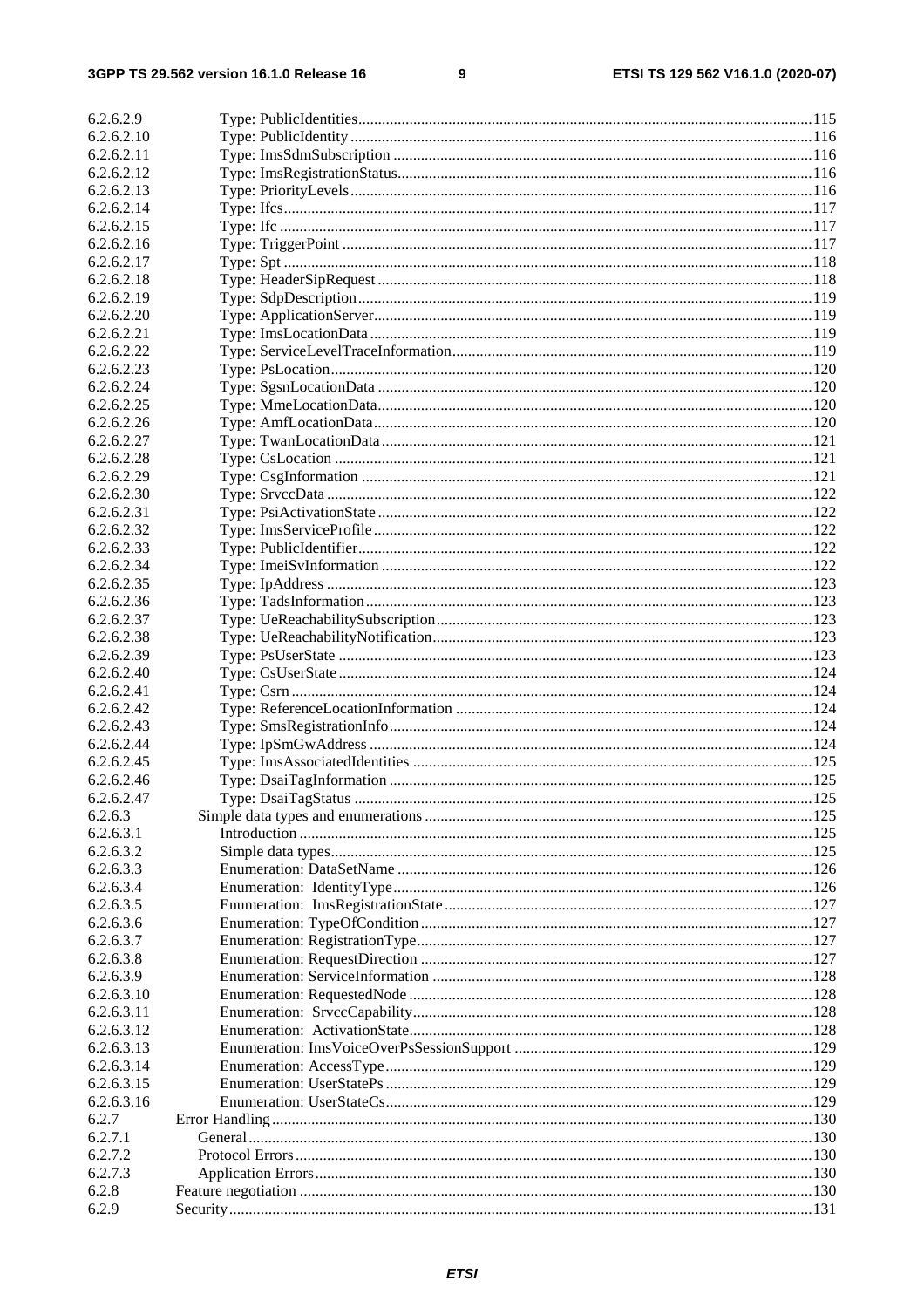$10$ 

| 6.3                |                               |  |
|--------------------|-------------------------------|--|
| 6.3.1              |                               |  |
| 6.3.2              |                               |  |
| 6.3.2.1            |                               |  |
| 6.3.2.2            |                               |  |
| 6.3.2.2.1          |                               |  |
| 6.3.2.2.2          |                               |  |
| 6.3.2.3            |                               |  |
| 6.3.2.3.1          |                               |  |
| 6.3.3              |                               |  |
| 6.3.3.1            |                               |  |
| 6.3.3.2            |                               |  |
| 6.3.3.2.1          |                               |  |
| 6.3.3.2.2          |                               |  |
| 6.3.3.2.3          |                               |  |
| 6.3.3.2.4          |                               |  |
| 6.3.3.2.4.1        |                               |  |
| 6.3.3.2.4.2        |                               |  |
| 6.3.3.2.4.2.1      |                               |  |
| 6.3.3.2.4.2.2      |                               |  |
| 6.3.4              |                               |  |
| 6.3.5<br>6.3.6     |                               |  |
|                    |                               |  |
| 6.3.6.1<br>6.3.6.2 |                               |  |
| 6.3.6.2.1          |                               |  |
| 6.3.6.2.2          |                               |  |
| 6.3.6.2.3          |                               |  |
| 6.3.6.2.4          |                               |  |
| 6.3.6.2.5          |                               |  |
| 6.3.6.2.6          |                               |  |
| 6.3.6.2.7          |                               |  |
| 6.3.6.3            |                               |  |
| 6.3.6.3.1          |                               |  |
| 6.3.6.3.2          |                               |  |
| 6.3.6.3.3          |                               |  |
| 6.3.6.3.4          |                               |  |
| 6.3.6.3.5          |                               |  |
| 6.3.7              |                               |  |
| 6.3.7.1            |                               |  |
| 6.3.7.2            |                               |  |
| 6.3.7.3            |                               |  |
| 6.3.8              |                               |  |
| 6.3.9              |                               |  |
|                    |                               |  |
|                    | <b>Annex A (normative):</b>   |  |
|                    |                               |  |
| A.1                |                               |  |
| A.2                |                               |  |
| A.3                |                               |  |
| A.4                |                               |  |
|                    | <b>Annex B</b> (informative): |  |
|                    |                               |  |
| B.1                |                               |  |
|                    |                               |  |
|                    | <b>Annex C</b> (informative): |  |
|                    |                               |  |
|                    |                               |  |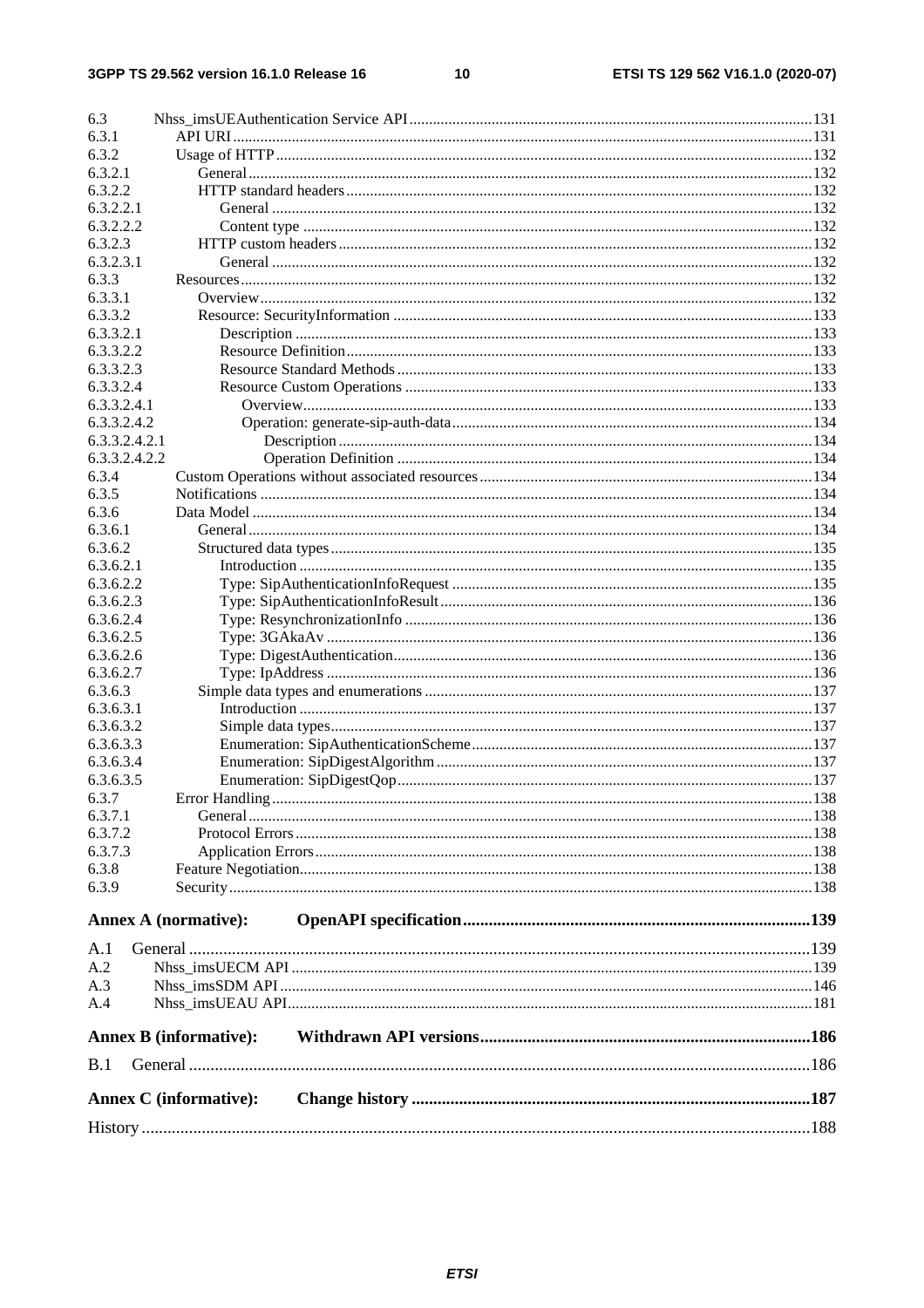# Foreword

This Technical Specification has been produced by the 3rd Generation Partnership Project (3GPP).

The contents of the present document are subject to continuing work within the TSG and may change following formal TSG approval. Should the TSG modify the contents of the present document, it will be re-released by the TSG with an identifying change of release date and an increase in version number as follows:

Version x.y.z

where:

- x the first digit:
	- 1 presented to TSG for information;
	- 2 presented to TSG for approval;
	- 3 or greater indicates TSG approved document under change control.
- y the second digit is incremented for all changes of substance, i.e. technical enhancements, corrections, updates, etc.
- z the third digit is incremented when editorial only changes have been incorporated in the document.

In the present document, modal verbs have the following meanings:

**shall** indicates a mandatory requirement to do something

**shall not** indicates an interdiction (prohibition) to do something

The constructions "shall" and "shall not" are confined to the context of normative provisions, and do not appear in Technical Reports.

The constructions "must" and "must not" are not used as substitutes for "shall" and "shall not". Their use is avoided insofar as possible, and they are not used in a normative context except in a direct citation from an external, referenced, non-3GPP document, or so as to maintain continuity of style when extending or modifying the provisions of such a referenced document.

| should     | indicates a recommendation to do something     |
|------------|------------------------------------------------|
| should not | indicates a recommendation not to do something |
| may        | indicates permission to do something           |
| need not   | indicates permission not to do something       |

The construction "may not" is ambiguous and is not used in normative elements. The unambiguous constructions "might not" or "shall not" are used instead, depending upon the meaning intended.

| can    | indicates that something is possible.  |
|--------|----------------------------------------|
| cannot | indicates that something is impossible |

The constructions "can" and "cannot" are not substitutes for "may" and "need not".

| will     | indicates that something is certain or expected to happen as a result of action taken by an agency<br>the behaviour of which is outside the scope of the present document     |
|----------|-------------------------------------------------------------------------------------------------------------------------------------------------------------------------------|
| will not | indicates that something is certain or expected not to happen as a result of action taken by an<br>agency the behaviour of which is outside the scope of the present document |
| might    | indicates a likelihood that something will happen as a result of action taken by some agency the<br>behaviour of which is outside the scope of the present document           |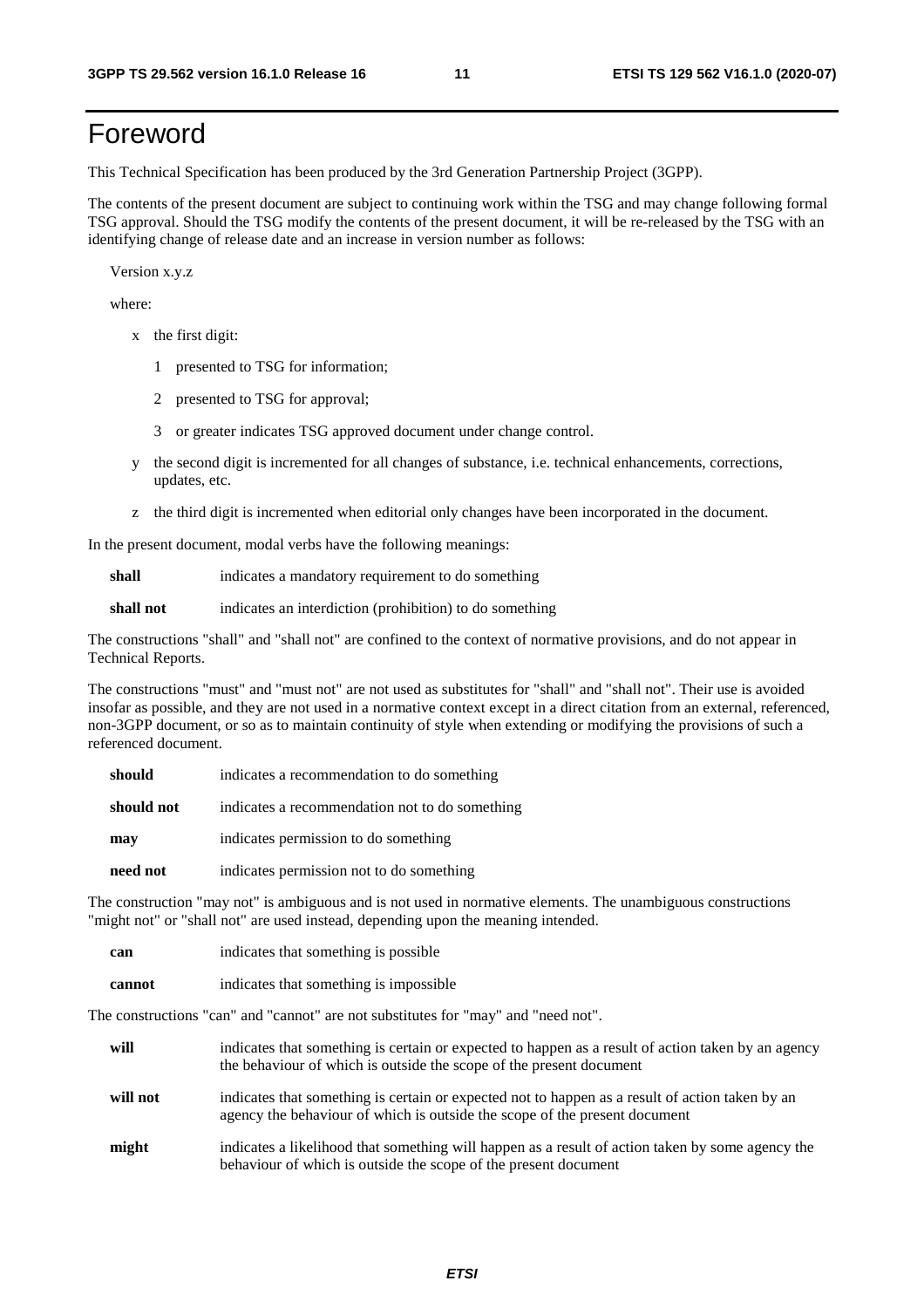**might not** indicates a likelihood that something will not happen as a result of action taken by some agency the behaviour of which is outside the scope of the present document

In addition:

- **is** (or any other verb in the indicative mood) indicates a statement of fact
- **is not** (or any other negative verb in the indicative mood) indicates a statement of fact

The constructions "is" and "is not" do not indicate requirements.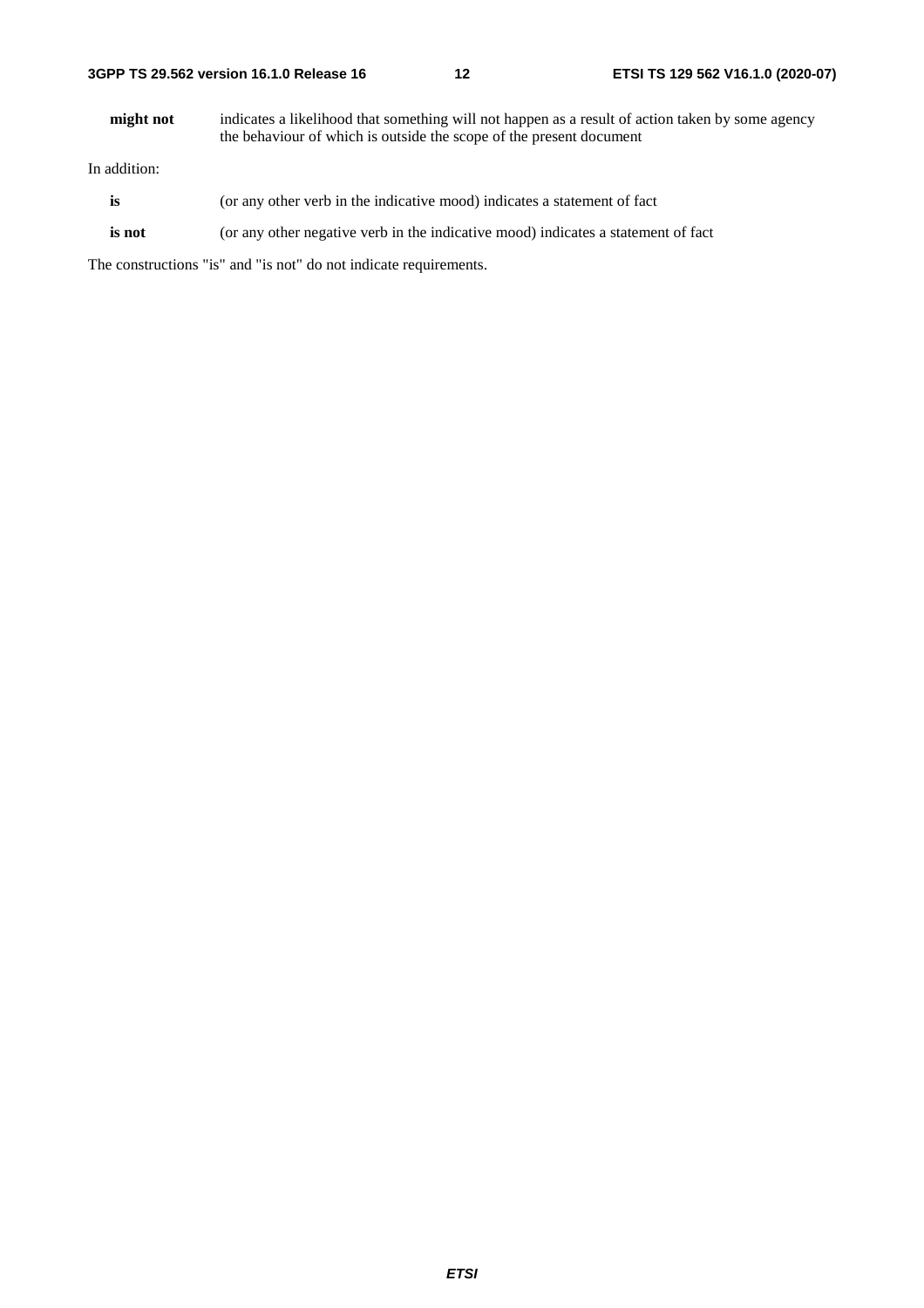# 1 Scope

The present document specifies the stage 3 protocol, including message flows and API specification details, for the Nhss services, as part of the 5G Service-Based Architecture, offered by the HSS for interworking with the IP Multimedia Subsystem (IMS).

The 5G System stage 2 architecture and procedures are specified in 3GPP TS 23.501 [2] and 3GPP TS 23.502 [3].

The IP Multimedia Subsystem (IMS) stage 2 architecture and procedures are specified in 3GPP TS 23.228 [6].

The Technical Realization of the Service Based Architecture and the Principles and Guidelines for Services Definition are specified in 3GPP TS 29.500 [4] and 3GPP TS 29.501 [5].

# 2 References

The following documents contain provisions which, through reference in this text, constitute provisions of the present document.

- References are either specific (identified by date of publication, edition number, version number, etc.) or non-specific.
- For a specific reference, subsequent revisions do not apply.
- For a non-specific reference, the latest version applies. In the case of a reference to a 3GPP document (including a GSM document), a non-specific reference implicitly refers to the latest version of that document *in the same Release as the present document*.
- [1] 3GPP TR 21.905: "Vocabulary for 3GPP Specifications".
- [2] 3GPP TS 23.501: "System Architecture for the 5G System; Stage 2".
- [3] 3GPP TS 23.502: "Procedures for the 5G System; Stage 2".
- [4] 3GPP TS 29.500: "5G System; Technical Realization of Service Based Architecture; Stage 3".
- [5] 3GPP TS 29.501: "5G System; Principles and Guidelines for Services Definition; Stage 3".
- [6] 3GPP TS 23.228: "IP Multimedia Subsystem (IMS); Stage 2".
- [7] 3GPP TS 29.335: "User Data Repository Access Protocol over the Ud interface; Stage 3".
- [8] IETF RFC 7540: "Hypertext Transfer Protocol Version 2 (HTTP/2)".
- [9] OpenAPI Initiative, "OpenAPI 3.0.0 Specification", https://github.com/OAI/OpenAPI-Specification/blob/master/versions/3.0.0.md
- [10] IETF RFC 8259: "The JavaScript Object Notation (JSON) Data Interchange Format".
- [11] IETF RFC 7807: "Problem Details for HTTP APIs".
- [12] IETF RFC 6902: "JavaScript Object Notation (JSON) Patch".
- [13] 3GPP TS 23.003: "Numbering, addressing and identification".
- [14] 3GPP TS 33.203: "Access security for IP-based services".
- [15] 3GPP TS 29.503: "Unified Data Management Services; Stage 3".
- [16] 3GPP TS 29.571: "5G System; Common Data Types for Service Based Interfaces Stage 3".
- [17] IETF RFC 4740: "Diameter Session Initiation Protocol (SIP) Application".
- [18] 3GPP TS 24.229: "IP multimedia call control protocol based on Session Initiation Protocol (SIP) and Session Description Protocol (SDP); Stage 3".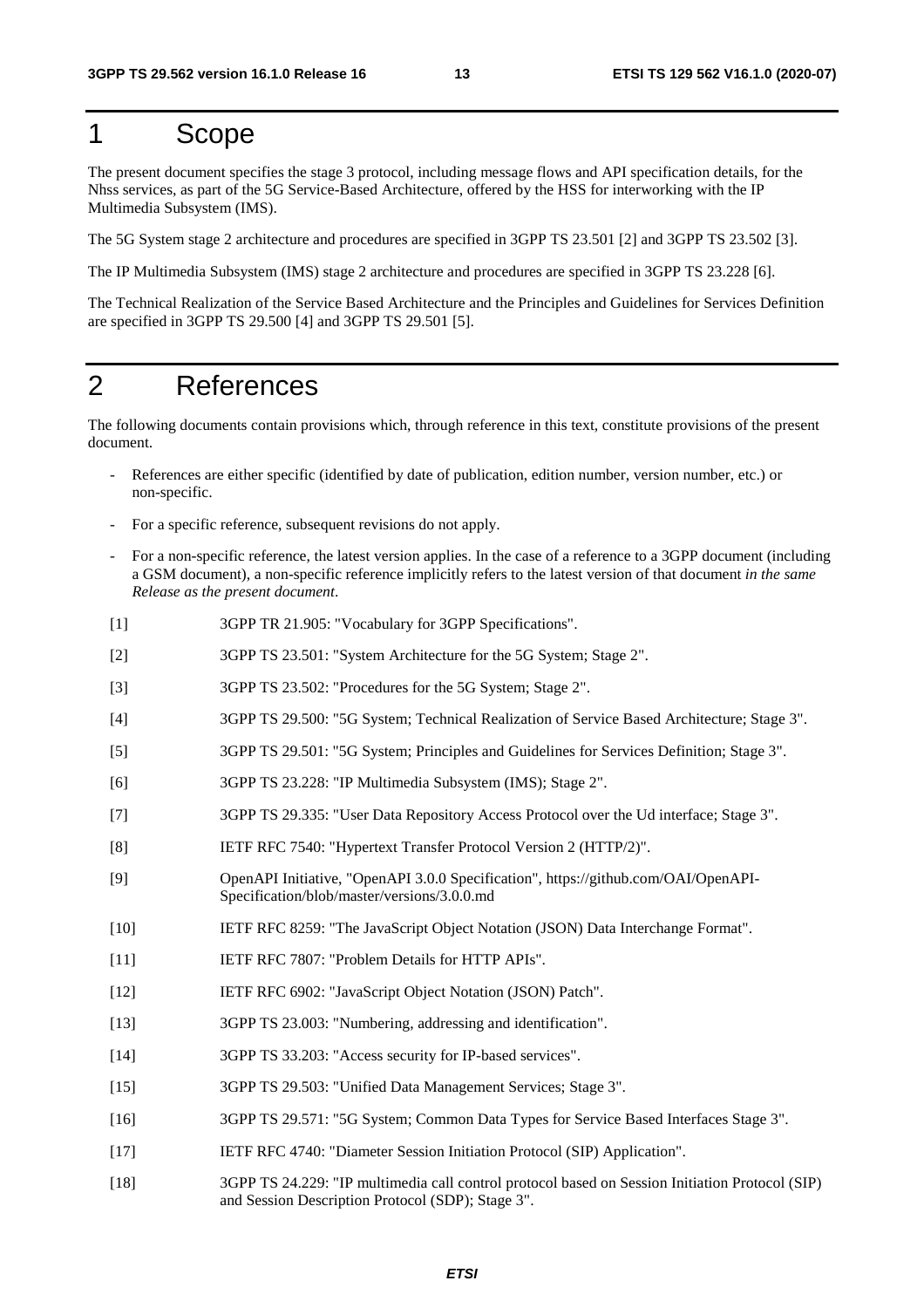- [19] IETF RFC 4412: "Communications Resource Priority for the Session Initiation Protocol".
- [20] 3GPP TS 29.228: "IP Multimedia (IM) Subsystem Cx and Dx interfaces;Signalling flows and message contents".
- [21] 3GPP TS 29.218: "IP Multimedia (IM) session handling; IM call model; Stage 2".
- [22] IETF RFC 3261: "SIP: Session Initiation Protocol".
- [23] IETF RFC 8497: "Marking SIP messages to be logged".
- [24] 3GPP TS 24.323: "3GPP IP Multimedia Subsystem (IMS) service level tracing Management Object (MO)".
- [25] 3GPP TS 23.060: "General Packet Radio Service (GPRS); Service description; Stage 2".
- [26] 3GPP TS 29.273: "Evolved Packet System (EPS); 3GPP EPS AAA interfaces".
- [27] IETF RFC 4776: "Dynamic Host Configuration Protocol (DHCPv4 and DHCPv6) Option for Civic Addresses Configuration Information".
- [28] IETF RFC 2045: "Multipurpose Internet Mail Extensions(MIME) Part One: Format of Internet Message Bodies".
- [29] ETSI ES 283 034: "Network Attachment Sub-System (NASS); e4 interface based on the DIAMETER protocol".
- [30] 3GPP TS 29.002: "Mobile Application Part (MAP) specification".
- [31] 3GPP TS 23.078: "Customised Applications for Mobile network Enhanced Logic (CAMEL) Phase 3 - Stage 2".
- [32] 3GPP TS 29.272: "Evolved Packet System; MME and SGSN Related Interfaces Based on Diameter Protocol".
- [33] 3GPP TS 29.518: 5G System; Access and Mobility Management Services; Stage 3".
- [34] 3GPP TR 21.900: "Technical Specification Group working methods".
- [35] IETF RFC 6749: "The OAuth 2.0 Authorization Framework".
- [36] 3GPP TS 29.510: "Network Function Repository Services; Stage 3".
- [37] 3GPP TS 23.380: "IP Multimedia Subsystem (IMS); IMS Restoration Procedures".
- [38] 3GPP TS 29.328: "IP Multimedia (IM) Subsystem Sh interface; Signalling flows and message contents".

# 3 Definitions of terms, symbols and abbreviations

## 3.1 Terms

The following terms and definitions given in TS 23.003 [13] apply:

**Distinct Public Service Identity** 

**Distinct Public User Identity** 

**Public Service Identity** 

**Public User Identity** 

**Wildcarded Public Service Identity**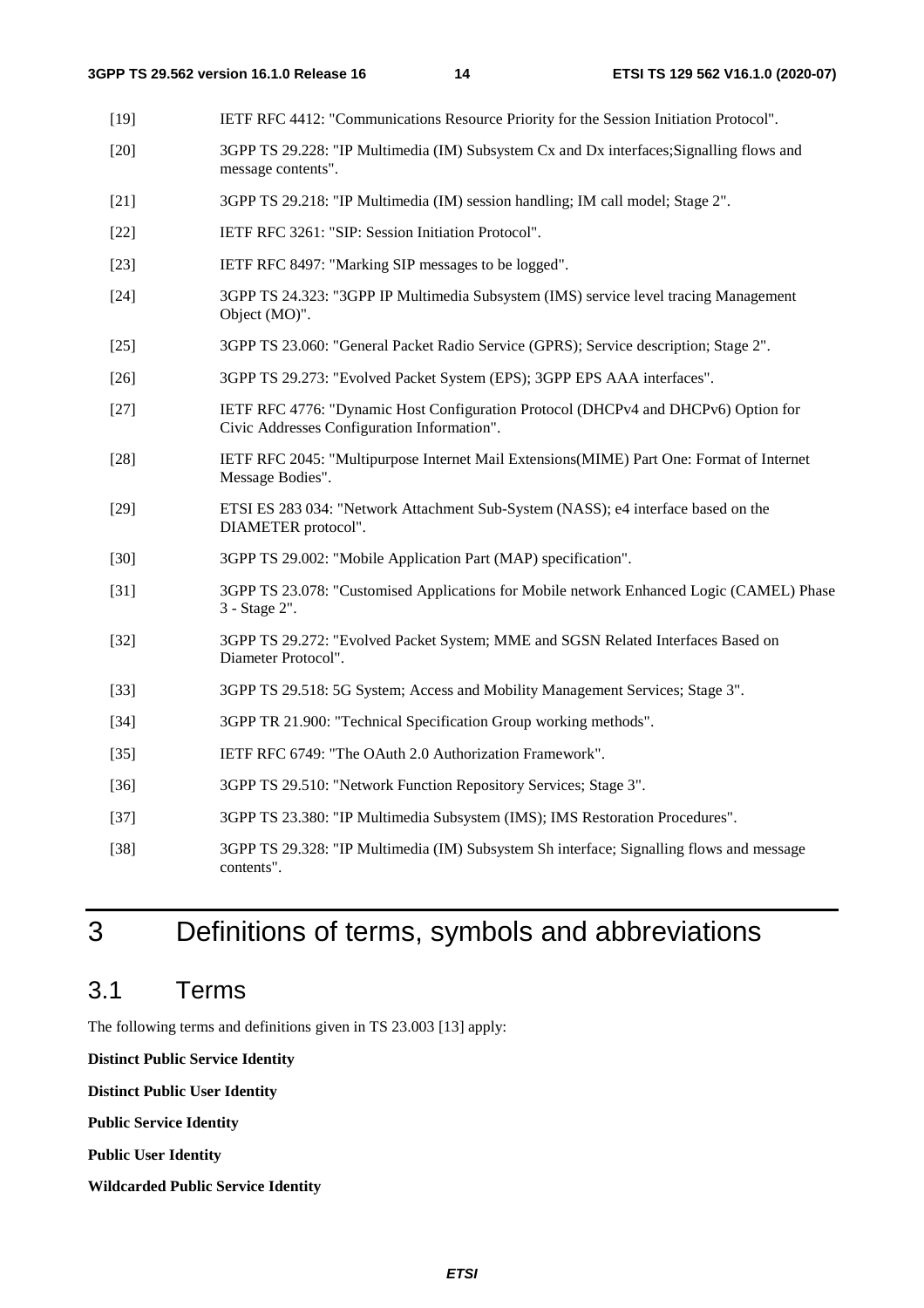#### **Wildcarded Public User Identity**

In the present document, the following terms and definitions apply.

**Common Part** (of a user profile): Contains Initial Filter Criteria instances that should be evaluated both for registered and unregistered Public User Identities, or for unregistered Public Service Identities in the S-CSCF.

**Complete user profile**: Contains the Initial Filter Criteria instances of all three different user profile parts; registered part, unregistered part and common part.

**IP Multimedia session:** IP Multimedia session and IP Multimedia call are treated as equivalent in this specification.

**Authentication pending flag**: A flag that indicates that the authentication of a Public User Identity - Private User Identity pair is pending and waiting for confirmation.

**Implicitly registered Public User Identity set:** A set of Public User Identities, which are registered and de-registered simultaneously when any of the Public User Identities belonging to that set is registered or de-registered.

**Not Registered State:** Public Identity is not Registered and has no S-CSCF assigned.

Private Identity: Either a Private User Identity or a Private Service Identity.

Public Identity: Either a Public User Identity or a Public Service Identity.

**Registered State:** Public User Identity is Registered at the request of the user and has an S-CSCF assigned.

**Unregistered State:** Public Identity is not Registered but has a serving S-CSCF assigned to execute Unregistered state services as a consequence of a terminating request, or an originating request from an AS on behalf of a user, or there is an S-CSCF keeping the user profile stored.

**User information:** The user related data that the S-CSCF requests from the HSS or HSS pushes to the S-CSCF, e.g. user profile, charging information, allowed WAF and/or WWSF identities and authentication information.

**User profile**: Data that is sent in the resource associated to the complete user's subscription data.

**IP Multimedia session:** IP Multimedia session and IP Multimedia call are treated as equivalent in this specification.

**Transparent data**: Data that is understood syntactically but not semantically by the HSS. It is data that an AS may store in the HSS to support its service logic. One example is data that an AS stores in the HSS, using it as a repository.

**Non-transparent data**: Data that is understood both syntactically and semantically by the HSS.

**AS (Application Server)**: a term used to denote either of a SIP Application Server or an OSA Service Capability Server.

## 3.2 Symbols

Void

# 3.3 Abbreviations

For the purposes of the present document, the abbreviations given in 3GPP TR 21.905 [1] and the following apply. An abbreviation defined in the present document takes precedence over the definition of the same abbreviation, if any, in 3GPP TR 21.905 [1].

| 5G Core Network                                |
|------------------------------------------------|
| <b>Application Server</b>                      |
| <b>Access and Mobility Management Function</b> |
| <b>Call Session Control Function</b>           |
| Closed Subscriber Group                        |
| Fully Qualified Domain Name                    |
| GPRS-IMS-Bundled-Authentication                |
| Generic Public Subscription Identifier         |
| Home Subscriber Server                         |
|                                                |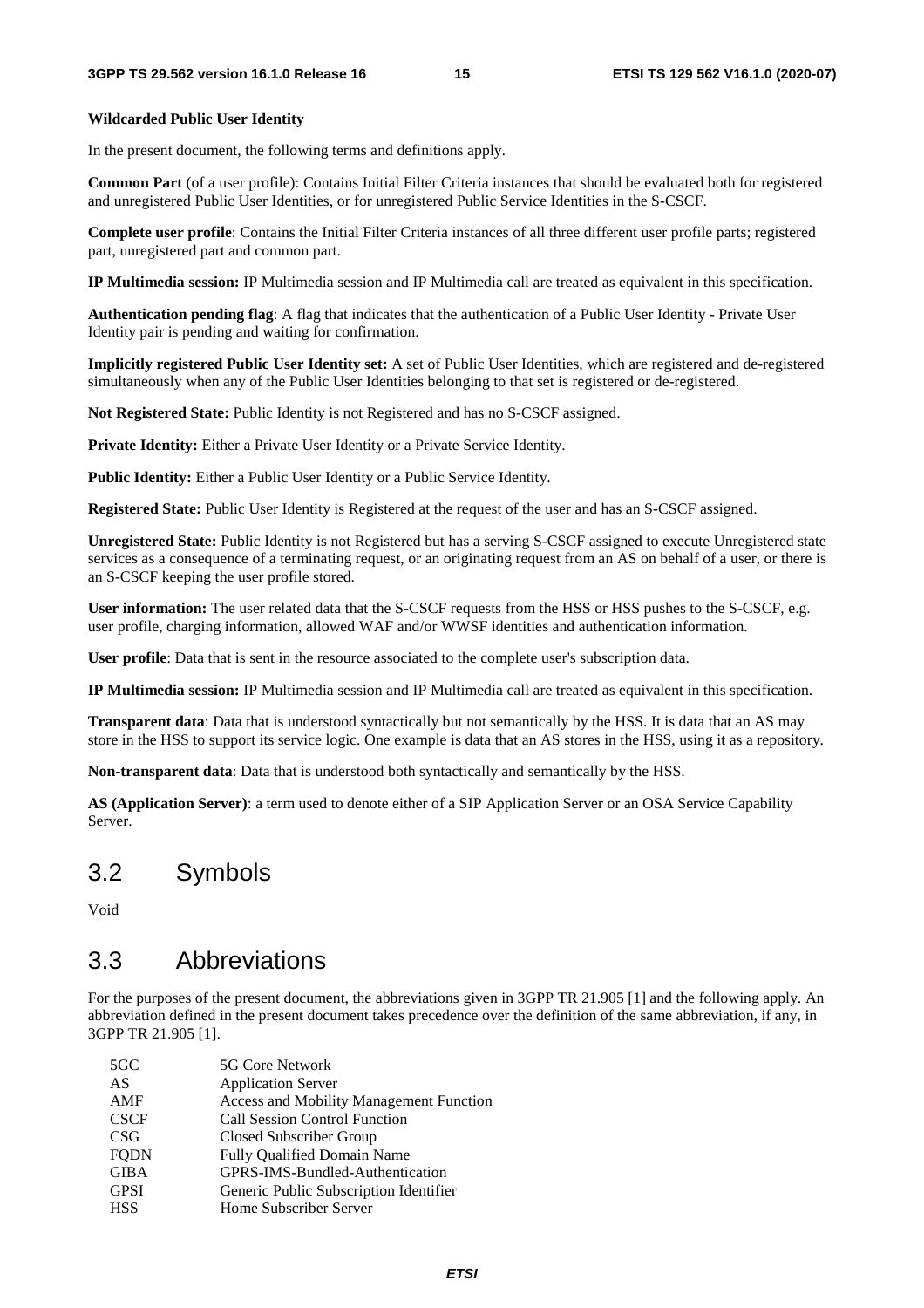| <b>IMS</b>    | IP Multimedia Subsystem                        |
|---------------|------------------------------------------------|
| <b>I-CSCF</b> | <b>Interrogating CSCF</b>                      |
| <b>JSON</b>   | Javascript Object Notation                     |
| <b>MPS</b>    | Multimedia Priority Service                    |
| <b>NAI</b>    | Network Access Identifier                      |
| <b>NRF</b>    | <b>Network Repository Function</b>             |
| <b>NSSAI</b>  | Network Slice Selection Assistance Information |
| <b>NWDAF</b>  | <b>Network Data Analytics Function</b>         |
| P-CSCF        | Proxy CSCF                                     |
| <b>SBI</b>    | Service Based Interface                        |
| <b>SIP</b>    | <b>Session Initiation Protocol</b>             |
| <b>SPT</b>    | Service Point Trigger                          |
| S-CSCF        | Serving CSCF                                   |
| UDR           | Unified Data Repository                        |
|               |                                                |

# 4 Overview

# 4.1 Introduction

Within the 5GC, the HSS offers services to the S-CSCF, I-CSCF and IMS-AS via the Nhss service based interface (see 3GPP TS 23.501 [2] and 3GPP TS 23.502 [3]).

Figure 4.1-1 provides the reference model in service-based interface representation with focus on the HSS.



**Figure 4.1-1: Reference model – HSS** 

# 5 Services offered by the HSS

# 5.1 Introduction

The SBI capable HSS offers the following services via the Nhss\_ims interface:

- Nhss\_imsUEContextManagement Service
- Nhss\_imsSubscriberDataManagement Service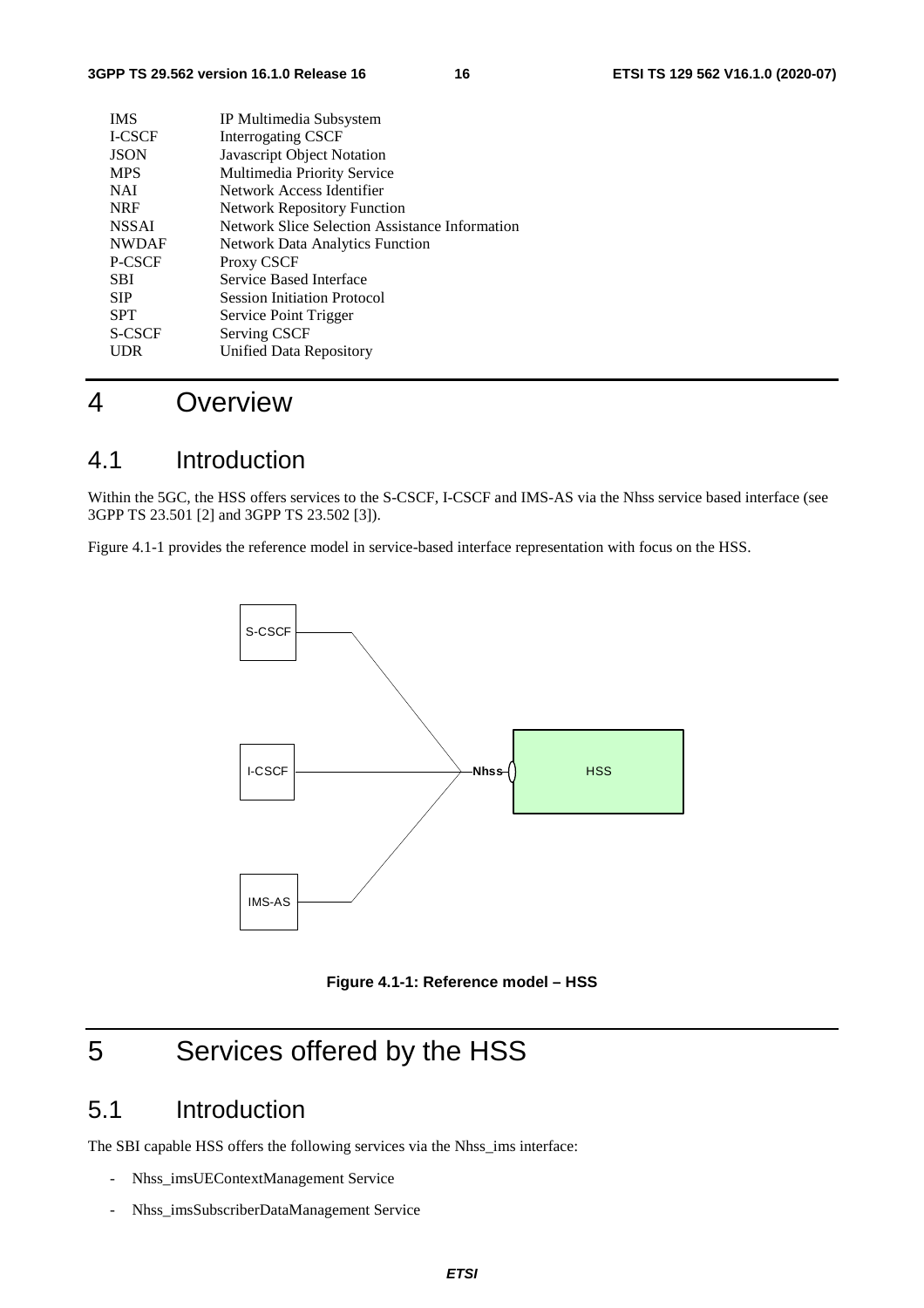- Nhss\_imsUEAuthentication Service

Table 5.1-1 summarizes the corresponding APIs defined for this specification.

| <b>Service Name</b>                  | <b>Clause</b> | <b>Description</b>                                                  | <b>OpenAPI Specification File</b> | apiName           | Annex |
|--------------------------------------|---------------|---------------------------------------------------------------------|-----------------------------------|-------------------|-------|
| Nhss imsUEContextMana<br>gement      | 6.1           | <b>Nhss UE Context</b><br>Management Service for<br><b>IMS</b>      | TS29562_Nhss_imsUECM.yaml         | nhss-ims-<br>uecm | A.2   |
| Nhss imsSubscriberData<br>Management | 6.2           | <b>Nhss Subscriber Data</b><br>Management Service for<br><b>IMS</b> | TS29562_Nhss_imsSDM.yaml          | nhss-ims-<br>sdm  | A.3   |
| Nhss imsUEAuthenticatio<br>n         | 6.3           | Nhss UE Authentication<br>Service for IMS                           | TS29562_Nhss_imsUEAU.yaml         | nhss-ims-<br>ueau | A.4   |

#### **Table 5.1-1: API Descriptions**

All scenarios shown in the following clauses assume that the SBI capable HSS is stateful and stores information in local memory. However, the SBI capable HSS may be stateless and store information externally in the UDR. If so, the stateless SBI capable HSS may use Ud interface as specified in 3GPP TS 29.335 [7] to retrieve required data from the UDR and store them locally before processing an incoming request. Processing the incoming request may then include updating data in the UDR. After processing the incoming request, the SBI capable HSS may delete the locally stored data. When data stored in UDR is then shared among the different SBI capable HSS instances of the same group, as identified by HSS Group ID (see 3GPP TS 23.501 [2], clause 6.2.6), bulk subscriptions, as described in clause 4.15.3.2.4 of 3GPP TS 23.502 [3], are not applicable, i.e. an NF consumer (e.g. IMS-AS) only subscribes towards one of the SBI capable HSS instances within the group.

Editor's Note: It is FFS if an informative Annex needs to be included to show how an IMS-AS/I-CSCF/S-CSCF can interact with a group of stateless SBI capable HSS instances.

# 5.2 Nhss\_imsUEContextManagement Service

### 5.2.1 Service Description

See 3GPP TS 23.228 [6], clause AA.2.1.2.

### 5.2.2 Service Operations

### 5.2.2.1 Introduction

For the Nhss imsUEContextManagement service the following service operations are defined:

- Registration
- DeregistrationNotification
- **Deregistration**
- Authorize
- Update
- RestorationInfoGet
- RestorationInfoUpdate

IMS restoration procedures are specified in 3GPP TS 23.380 [37].

The Nhss\_imsUEContextManagement Service is used by Consumer NFs (I-CSCF/S-CSCF) to: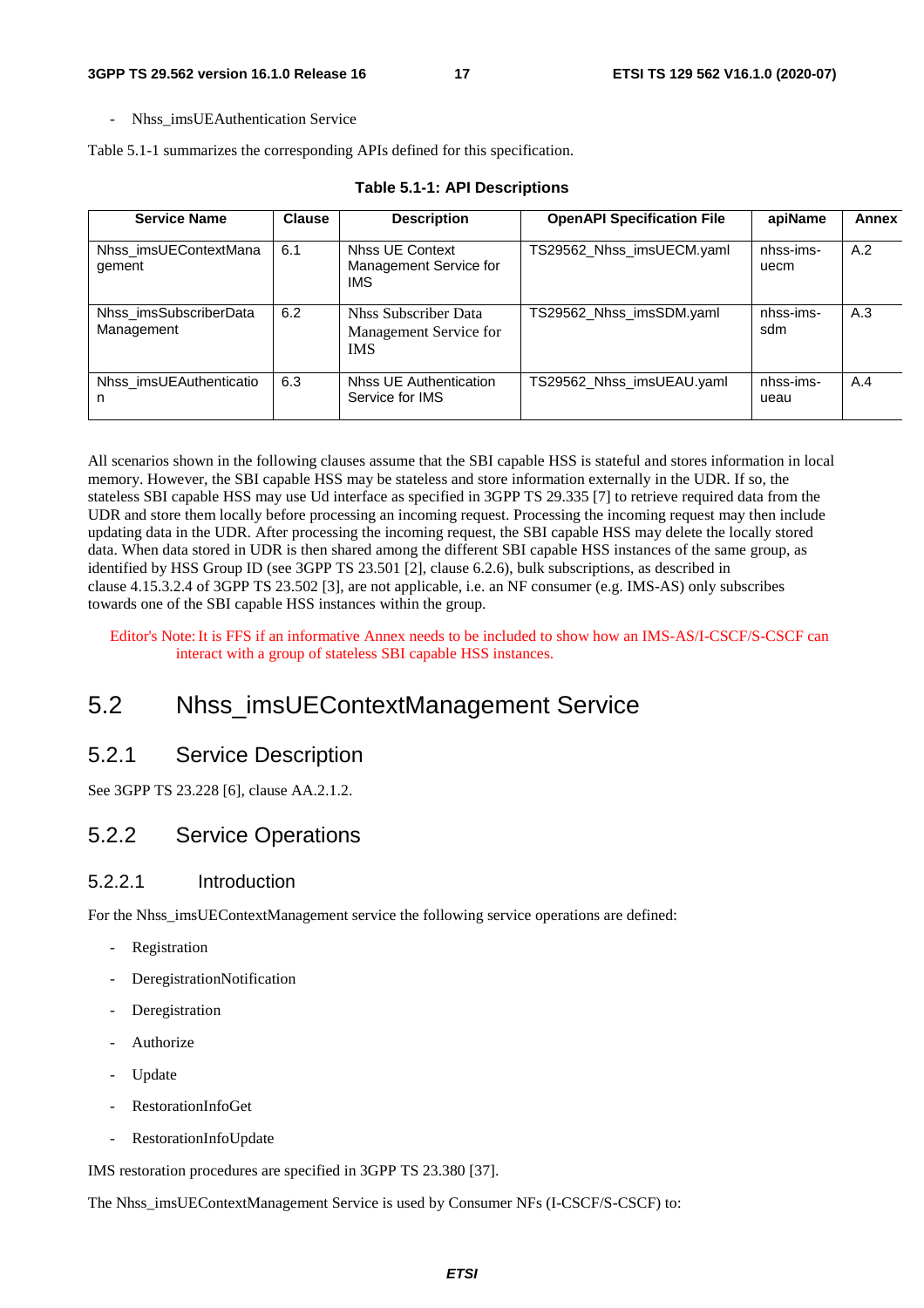- register at the HSS by means of the Registration service operation (S-CSCF)
- get notified by means of the DeregistrationNotification service operation when HSS decides to deregister the registered consumer NF (S-CSCF)
- deregister from the HSS by means of the Deregistration service operation (S-CSCF)
- request registration authorization from HSS by means of the Authorize service operation (I-CSCF)
- update registration information stored at the HSS by means of the Update service operation (S-CSCF)
- retrieve Restoration Information stored at the HSS by means of the RestorationInfoGet service operation (S-CSCF)
- update Restoration Information stored at the HSS by means of the RestorationInfoUpdate service operation (S-CSCF)

### 5.2.2.2 Registration

#### 5.2.2.2.1 General

The Registration service operation is invoked by a NF that has been selected to provide service to the UE to store related IMS UE Context Management information in HSS.

#### NF Consumer is S-CSCF.

As part of this procedure, the HSS updates the registration state of the requested IMS Public Identity and IMS Private Identity. The state of the IMS Public Identities in the same Implicit Registration Set is also updated.

The following procedures using the Registration service operation are supported:

- S-CSCF registration

#### 5.2.2.2.2 S-CSCF Registration

Figure 5.2.2.2.2-1 shows a scenario where the S-CSCF sends a request to register at the HSS (see also 3GPP TS 23.228 [6] clause 5.2). The request contains the IMS UE's identity (/{imsUeId}) which shall be an IMPU, the S-CSCF Registration Information and the Registration Type.





- 1. The S-CSCF sends a PUT request to the resource representing the UE's S-CSCF registration to update or create S-CSCF registration information. The S-CSCF shall check whether there is a reg-id parameter in the Contact header in the SIP REGISTER message. If a reg-id parameter exists, the S-CSCF shall indicate to the HSS that the registration is related to a multiple registration as specified in clause 4.2.3 of 3GPP TS 23.380 [37].
- 2a. If the resource already exists, and if the S-CSCF registered is the same or if another S-CSCF is registered and S-CSCF Reassignment was previously authorized, the HSS updates the scscfRegistration resource by replacing it with the received resource information (e.g. S-CSCF name, state of the related IMS public identity based on the imsRegistrationType received) and responds with "204 No Content" or "200 OK" with the updated resource information and HSS supported features.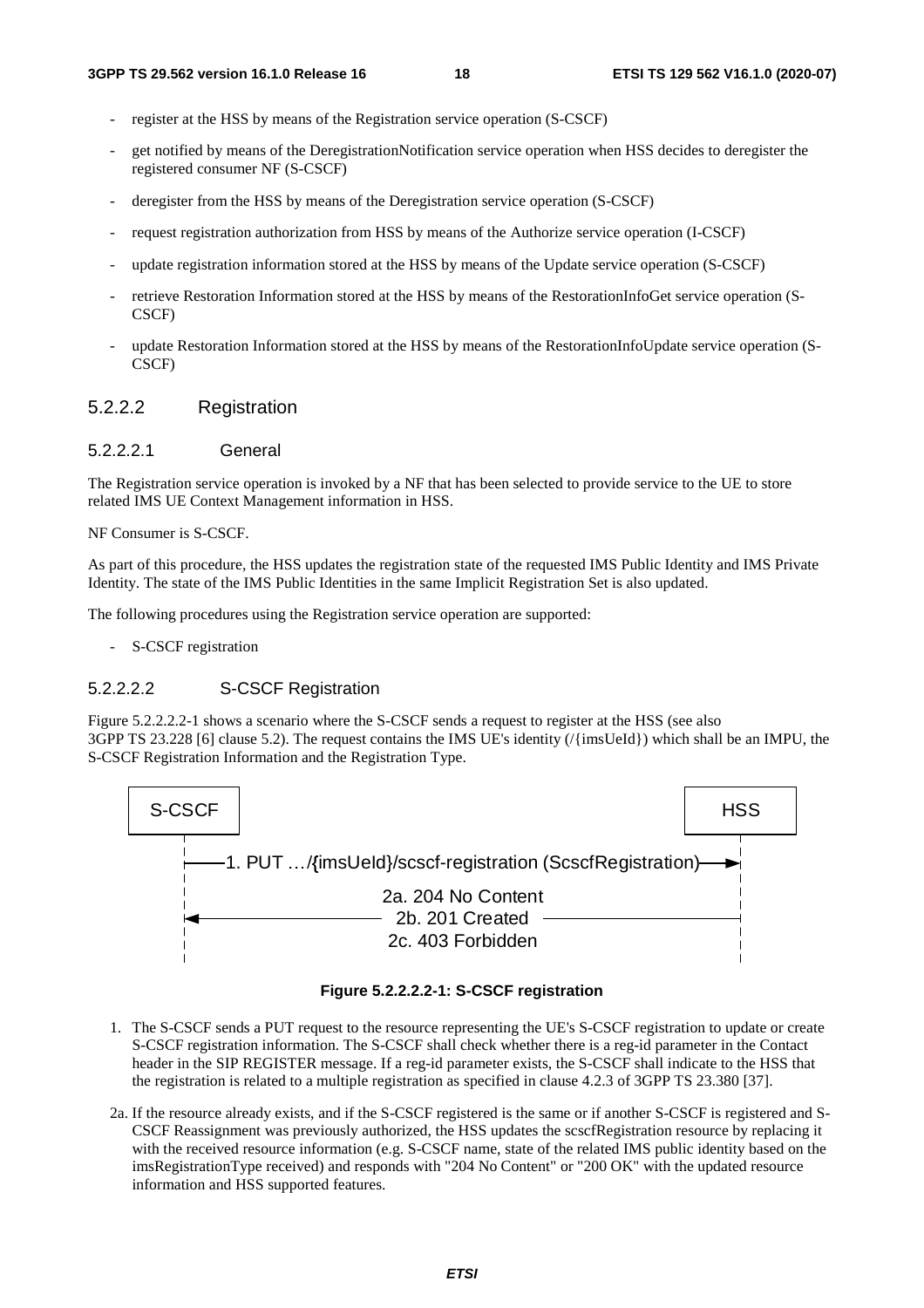Additionally, if the S-CSCF reassignment pending flag was set, the HSS shall invoke the Deregistration Notification service operation towards the old S-CSCF using the callback URI provided by the old S-CSCF.

When receiving the "200 OK" response and if a multiple registration indicator has indicated to the HSS, the S-CSCF shall retrieve and update the restoration information as specified in clause 5.2.2.6 and clause 5.2.2.7.

- 2b. If the resource does not exist (there is no previous S-CSCF information stored in HSS), HSS stores the received S-CSCF registration data and responds with HTTP Status Code "201 created". A response body is included with the created resource and the features supported by HSS.
- 2c. If the operation is not authorized due to e.g. received IMS identities do not exist or do not match, or a different S-CSCF is registered and S-CSCF reassignment is not authorized, HTTP status code "403 Forbidden" should be returned including additional error information in the response body (in "ProblemDetails" element).

On failure, the appropriate HTTP status code indicating the error shall be returned and appropriate additional error information should be returned in the PUT response body.

### 5.2.2.3 DeregistrationNotification

#### 5.2.2.3.1 General

The following procedure using the DeregistrationNotification service operation is supported:

- HSS initiated Deregistration

#### 5.2.2.3.2 HSS initiated Deregistration

Figure 5.2.2.3.2-1 shows a scenario where the HSS notifies the registered NF about the deregistration of one or more IMS Public Identities (see also 3GPP TS 23.228 [6] clause 5.3.2.2.1). The request contains the callback URI for deregistration notification as received by the HSS during registration, and Deregistration Data.



**Figure 5.2.2.3.2-1: HSS initiated NF Deregistration** 

- 1. The HSS determines the need to deregister one or more public identities and sends a POST request to the callbackReference as provided by the NF service consumer (S-CSCF) during the registration.
	- NOTE: The callbackReference identifies a public identity or an IRS or a Wildcarded PSI that shall be deregistered.

HSS includes DeregistrationData with the Deregistration Reason that triggered the notification and additional information about the public identities that shall be deregistered such as:

- Private Identity of the public identity to be deregistered,
- if several Private Identities with all associated Public Identities need to be deregistered, the Associated Private Identities.
- 2. On success, the NF service consumer responds with "204 No Content" or with "200 OK" including additional information about the deregistration result such as:
	- Associated Private Identities: it contains all Private Identities that have been deregistered together with the one in the Private User Identity received in the request,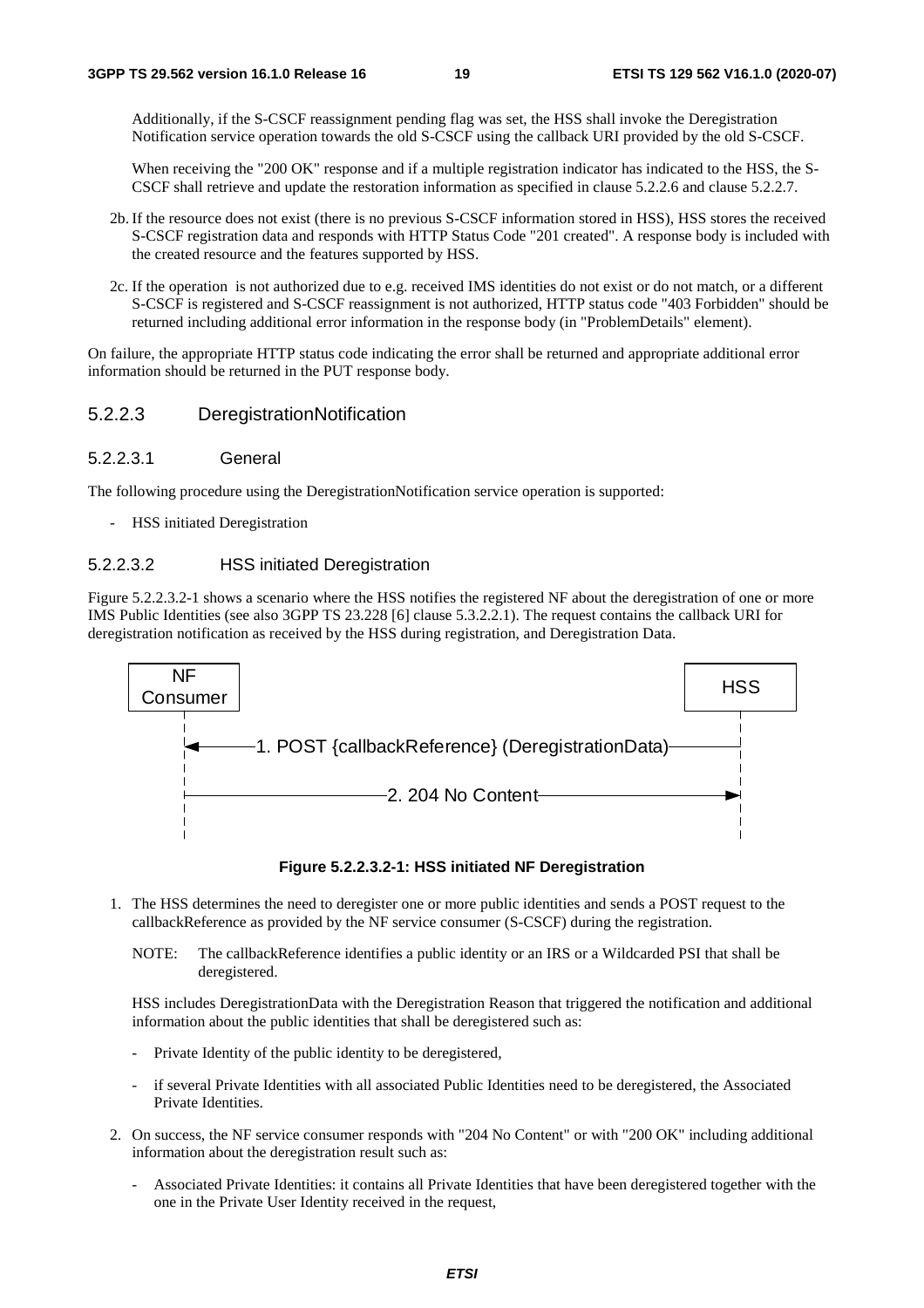Identities with Emergency Registration: This information element indicates a list of pairs of private and public user identities which have not been de-registered due to emergency registration.

On failure, the appropriate HTTP status code indicating the error shall be returned and appropriate additional error information should be returned in the POST response body.

#### 5.2.2.4 Deregistration

#### 5.2.2.4.1 General

The following procedures using the Deregistration service operation are supported:

S-CSCF deregistration

#### 5.2.2.4.2 S-CSCF deregistration

Figure 5.2.2.4.2-1 shows a scenario where the S-CSCF sends a request to the HSS to deregister a user (see also 3GPP TS 23.228 [6] clause 5.3.1). The request contains the IMS UE's identity (/{imsUeId}) which shall be an IMPI or an IMPU and the deregistration information.



**Figure 5.2.2.4.2-1: S-CSCF deregistering** 

- 1. The S-CSCF sends a PUT request to the resource representing the UE's CSCF registration.
- 2a. The HSS shall check whether the received S-CSCF name matches the stored S-CSCF. If the S-CSCF name is different, the HSS shall check whether the S-CSCF reassignment is allowed (i.e. S-CSCF reassignment pending flag is set).

If an IMPI is received as ImsUeId, HSS shall deregister all IMPUs associated to that IMPI.

If an IMPU is received as ImsUeId, HSS shall deregister the IMPU and related IMPUs in the Implicit Registration Set for the related IMPI.

On success, HSS shall respond "204 No Content" or "200 OK".

2b. Otherwise the HSS responds with "403 Forbidden" (e.g. S-CSCF is not the current S-CSCF assigned) or "404 Not Found" (e.g. IMPU or IMPI do not exist).

On failure, the appropriate HTTP status code indicating the error shall be returned and appropriate additional error information should be returned in the PUT response body.

#### 5.2.2.5 Authorize

#### 5.2.2.5.1 General

The Authorize service operation is invoked by a NF to request UE authorization to register or establish terminating /originating sessions in the IMS network.

NF Consumer is I-CSCF for IMS service.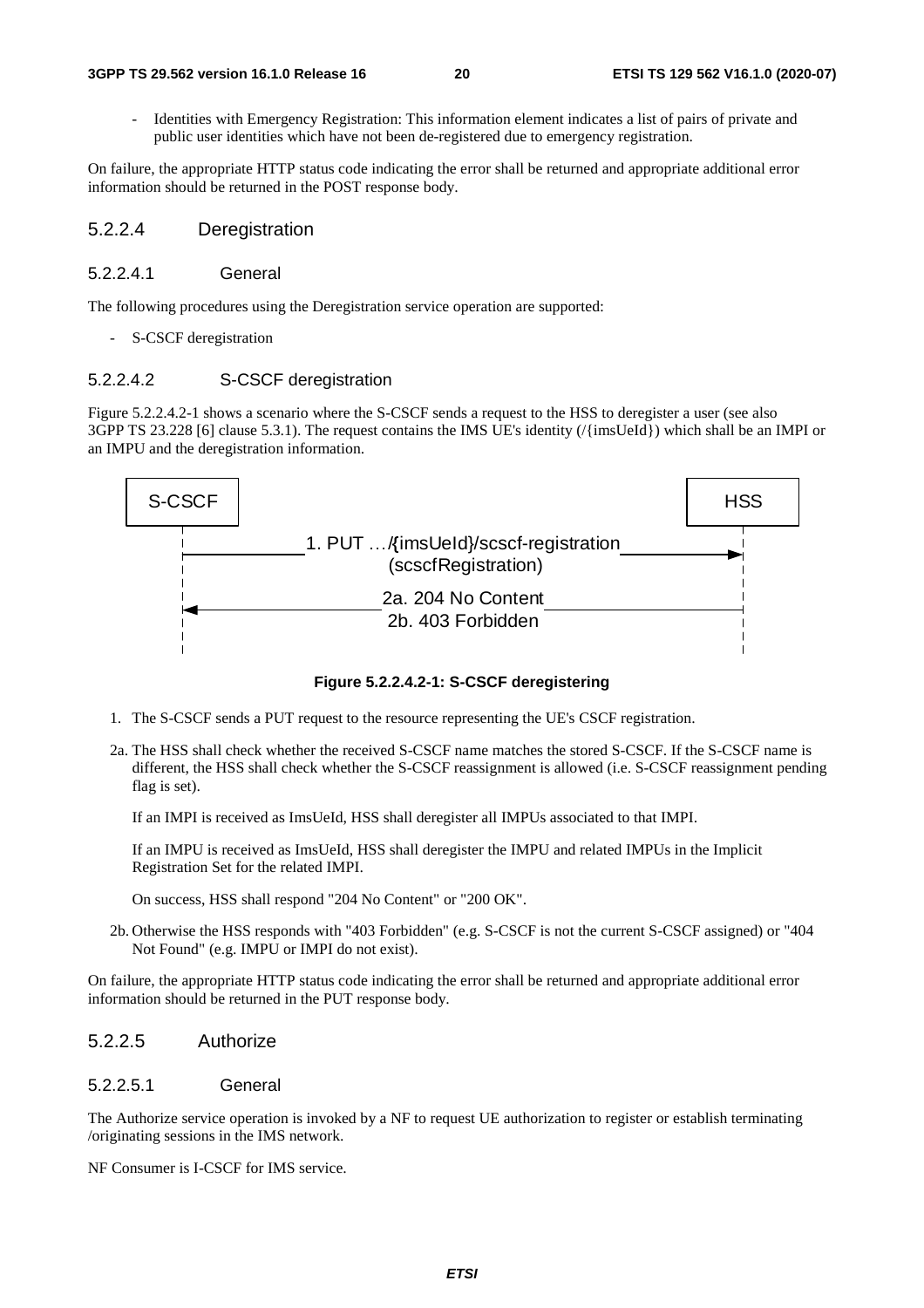As part of this procedure, the HSS authorizes or rejects the subscriber to use the IMS service based on the authorization information provided in the request and subscription data (e.g. roaming restrictions, barrings).

The following procedures using the Authorize service operation are supported:

- Authorization request

#### 5.2.2.5.2 Authorization request

Figure 5.2.2.5.2-1 shows a scenario where the I-CSCF sends a request to the HSS to authorize the UE to register in a given PLMN's P-CSCF or initiate a session for unregistered services (see also 3GPP TS 23.228 [6] clause 5.2.2.3 or 5.12.2). The request contains the IMS UE's identity (/{imsUeId}) which shall be an IMPU and the authorizationInformation.



#### **Figure 5.2.2.5.2-1: Authorization**

- 1. The I-CSCF sends a POST request (custom method: authorize) to request for UE's authorization to register or establish an originating/terminating session.
- 2a. If the operation cannot be authorized due to e.g. UE does not have required subscription data, HTTP status code "403 Forbidden" should be returned including additional error information in the response body (in "ProblemDetails" element).
- 2b. If successful, HSS responds with HTTP Status Code "200 OK" and may provide the S-CSCF identity which is serving the user, if any.

On failure, the appropriate HTTP status code indicating the error shall be returned and appropriate additional error information should be returned in the POST response body.

#### 5.2.2.6 RestorationInfoGet

#### 5.2.2.6.1 General

The RestorationInfoGet service operation is invoked by a NF to retrieve restoration information in HSS.

NF Consumer is S-CSCF.

The following procedures using the RestorationInfoGet service operation are supported:

Restoration Information Retrieval

#### 5.2.2.6.2 Restoration Information Retrieval

Figure 5.2.2.6.2-1 shows a scenario where the NF service consumer (S-CSCF) sends a request to the HSS to retrieve the information related to a specific registration for a registered user (e.g. during a registration procedure, or during a terminating request procedure). The request contains the IMS UE's identity (/{imsUeId}) which shall be an IMPU.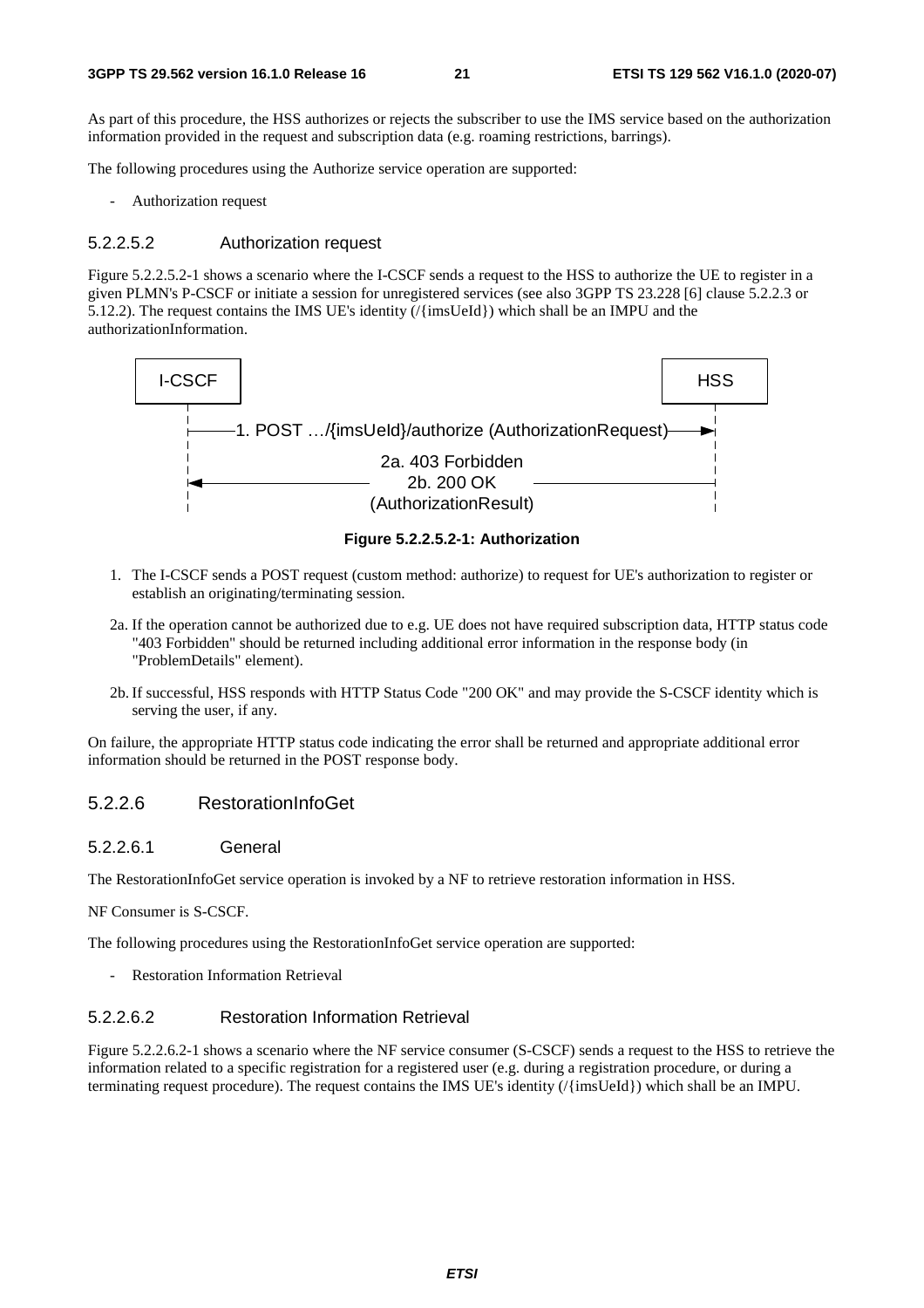

**Figure 5.2.2.6.2-1: Restoration Information Retrieval** 

- 1. The NF service consumer (S-CSCF) sends a GET request to the resource representing the UE's S-CSCF restoration information.
- 2a. On success, the HSS responds with "200 OK" with the message body containing the UE's S-CSCF restoration information. The S-CSCF shall send a request to the HSS to retrieve the UE's IMS profile as specified in clause 5.3.2.2.4.
- 2b. If there is no valid restoration data for the UE, HTTP status code "404 Not Found" shall be returned and it should include additional error information in the response body (in the "ProblemDetails" element).

### 5.2.2.7 RestorationInfoUpdate

#### 5.2.2.7.1 General

The RestorationInfoUpdate service operation is invoked by a NF to update restoration information in HSS.

NF Consumer is S-CSCF.

The following procedures using the RestorationInfoUpdate service operation are supported:

Restoration Information Update

#### 5.2.2.7.2 Restoration Information Update

S-CSCF backup and update of S-CSCF restoration information in HSS is specified in clause 4.6 of 3GPP TS 23.380 [37].

Figure 5.2.2.7.2-1 shows a scenario where the S-CSCF sends a request to update restoration information at the HSS (see also 3GPP TS 23.228 [6] clause 4.24). The request contains the IMS UE's identity (/{imsUeId}) which shall be an IMPU.





1. The S-CSCF sends a PUT request to the resource representing the UE's S-CSCF restoration information to update or create S-CSCF restoration information.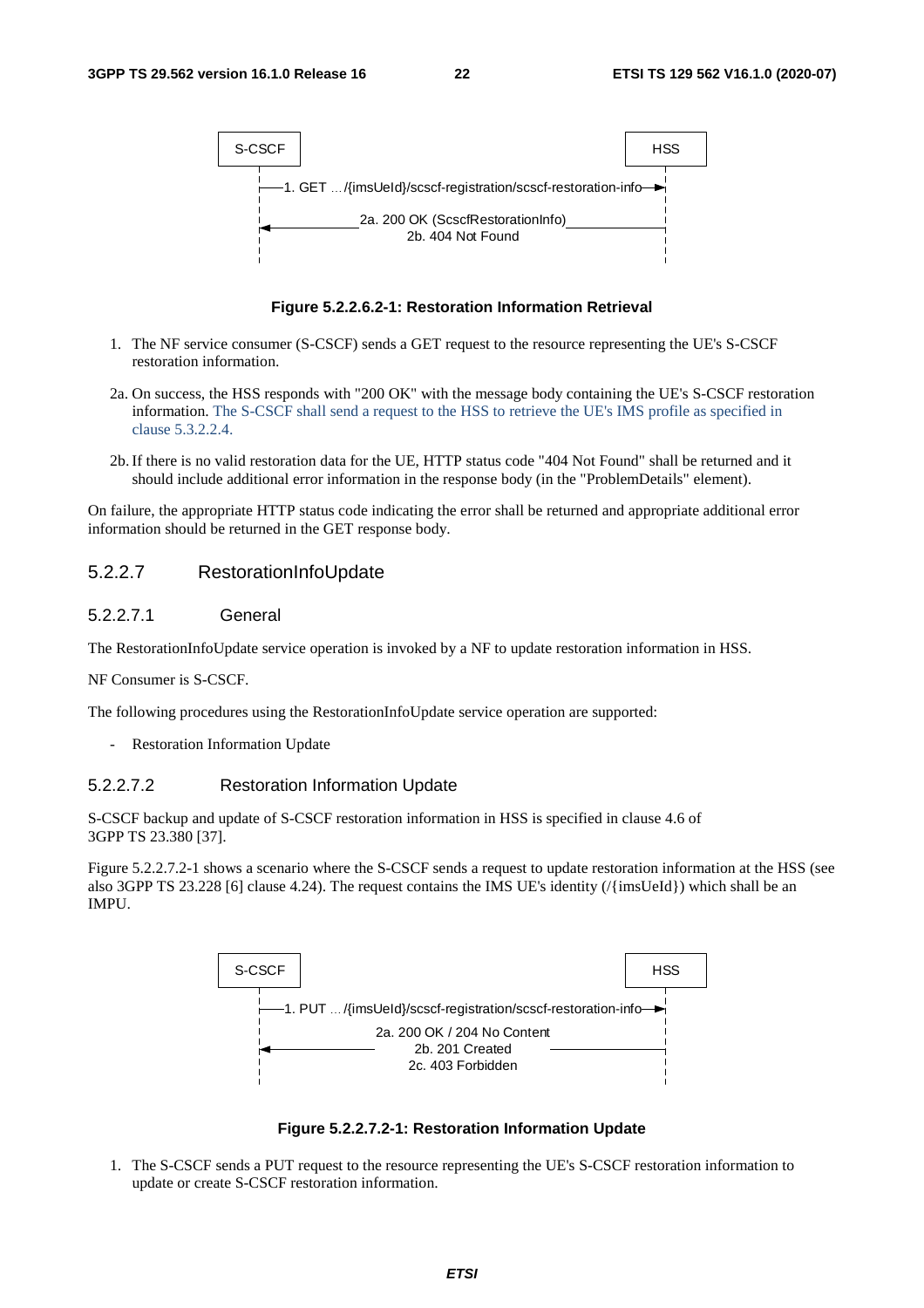- 2a. If there are S-CSCF restoration information related to the IMS Public Identity stored in the HSS, the HSS updates the Scscf Restoration Information resource by replacing it with the received restoration information and responds with "200 OK" or "204 No Content".
- 2b. If the resource does not exist (there is no previous S-CSCF restoration information stored in HSS for that user), HSS stores the received S-CSCF restoration data and responds with HTTP Status Code "201 created".
- 2c. If the request can't be accepted (e.g. the S-CSCF is not allowed to create/update the restoration information), HTTP status code "403 Forbidden" should be returned including additional error information in the response body (in the "ProblemDetails" element).

#### 5.2.2.8 RestorationInfoDelete

#### 5.2.2.8.1 General

The RestorationInfoDelete service operation is invoked by a NF to delete restoration information in HSS.

NF Consumer is S-CSCF.

The following procedures using the RestorationInfoDelete service operation are supported:

Restoration Information Delete

#### 5.2.2.8.2 Restoration Information Delete

Figure 5.2.2.Z.2-1 shows a scenario where the S-CSCF sends a request to delete restoration information at the HSS. The request contains the IMS UE's identity (/{imsUeId}) which shall be an IMPU.





- 1. The S-CSCF sends a DELETE request to the resource representing the UE's S-CSCF restoration information to delete S-CSCF restoration information.
- 2a. If there are S-CSCF restoration information related to the IMS Public Identity stored in the HSS, the HSS deletes the Scscf Restoration Information resource by replacing it with the received restoration information and responds with "204 No Content".
- 2b. If the request can't be accepted (e.g. the S-CSCF is not allowed to delete the restoration information), HTTP status code "403 Forbidden" should be returned including additional error information in the response body (in the "ProblemDetails" element).
- 2c. If there is no valid S-CSCF restoration information, HTTP status code "404 Not Found" should be returned including additional error information in the response body (in the "ProblemDetails" element).

On failure, the appropriate HTTP status code indicating the error shall be returned and appropriate additional error information should be returned in the DELETE response body.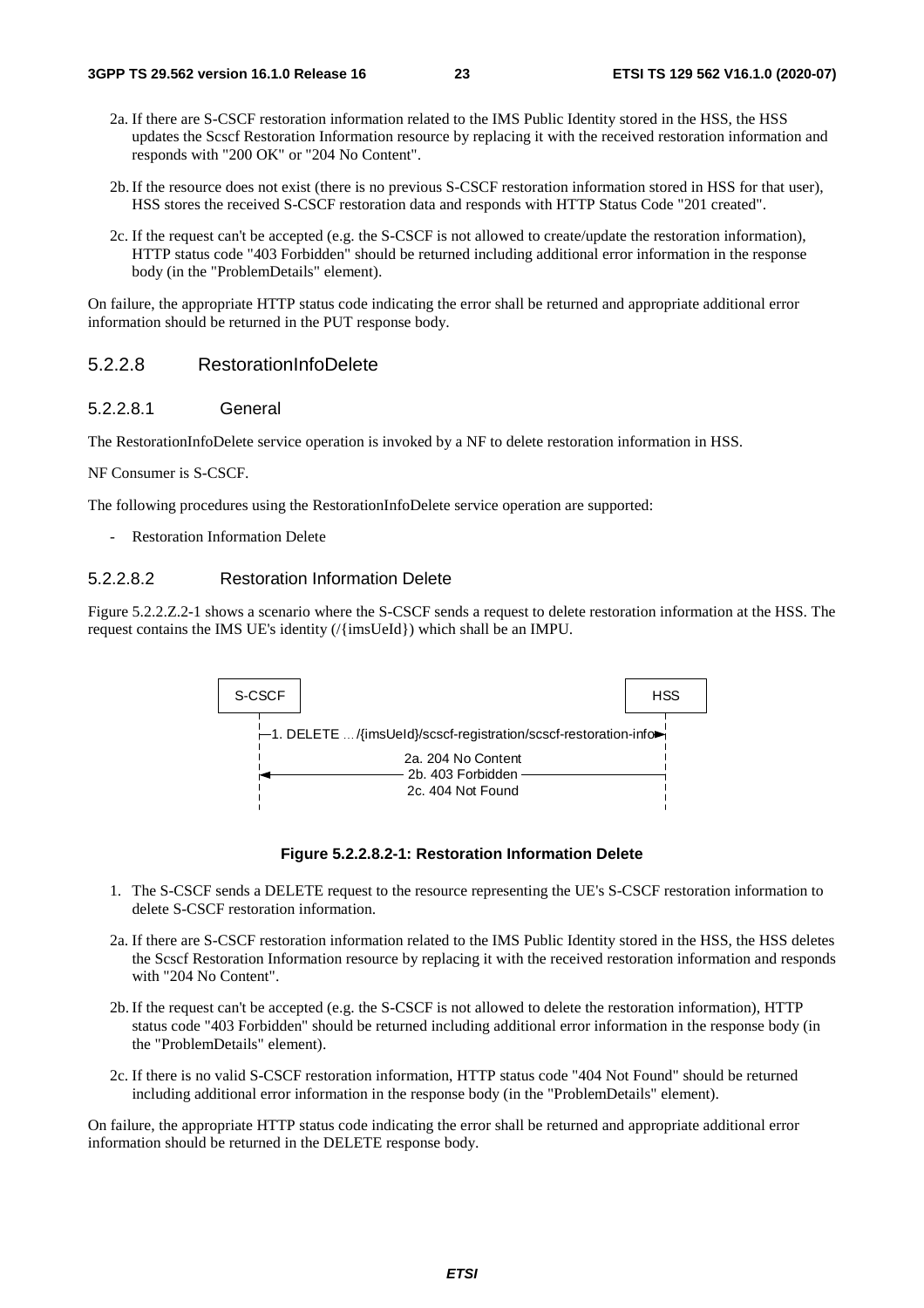# 5.3 Nhss\_ims SubscriberDataManagement Service

### 5.3.1 Service Description

See 3GPP TS 23.228 [6], clause AA.2.1.3.

### 5.3.2 Service Operations

### 5.3.2.1 Introduction

For the Nhss imsSubscriberDataManagement service the following service operations are defined:

- Get
- Subscribe to notification of data changes and UE reachability for IP
- Unsubscribe to notification of data changes and UE reachability for IP
- Notification of data changes and UE reachability for IP
- **Update**

The Nhss\_imsSubscriberDataManagement Service is used by Consumer NFs (S-CSCF, IMS-AS) to retrieve the UE's individual subscription data relevant to the consumer NF, or by I-CSCF to retrieve S-CSCF capabilities or the assigned S-CSCF, from the SBI capable HSS by means of the Get service operation. If the consumer NF supports the feature "sharedData", the retrieved individual subscription data for the UE may contain shared data identifier identifying additional parts of subscription data shared by several UEs. If so, the Nhss\_imsSubscriberDataManagement Service is also used by Consumer NFs to:

retrieve shared subscription data from the HSS by means of the Get service operation.

The Nhss\_imsSubscriberDataManagement Service is also used by Consumer NFs to:

- subscribe to notifications of data change by means of the Subscribe service operation. If the consumer NF supports the feature "sharedData", the consumer NF may also subscribe to notifications of shared data change by means of the Subscribe service operation.
- to unsubscribe from notifications of data changes by means of the Unsubscribe service operation. If the feature "sharedData" is supported, it may also be used to unsubscribe from notifications of shared data changes by means of the Unsubscribe service operation.
- get notified by means of the Notification service operation when HSS decides to modify the subscribed data. If the feature "sharedData" is supported by the consumer NF and the consumer NF has previously subscribed to notifications of shared data change, it is also used by the consumer NF to get notified by means of the Notification service operation when the HSS decides to modify the subscribed shared data.

It is also used by Consumer NFs to:

- provide the information about the status of the subscription data management procedures.
- update information (e.g. transparent data) associated to the subscription data management.

### 5.3.2.2 Get

#### 5.3.2.2.1 General

The following procedures using the Get service operation are supported:

- Repository Data Retrieval
- IMS Identity Data (e.g. IMS associated identities including Implicit Registration Set and Alias Group) Retrieval
- IMS Profile Data (e.g. IFCs) Retrieval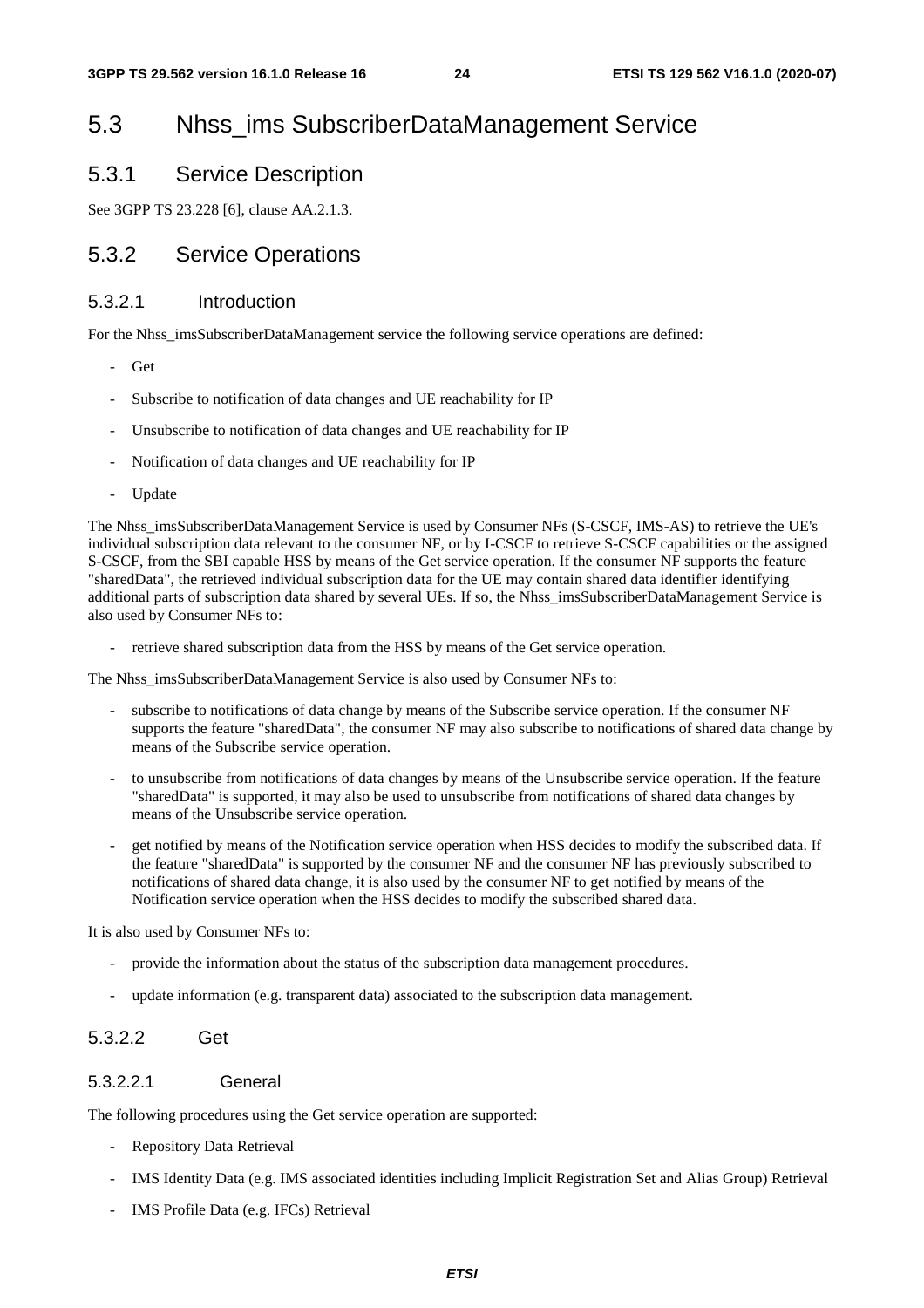- IMS Location Data Retrieval
- IMS Registration Status Data Retrieval
- Access Data (e.g. T-ADS) Retrieval
- SRVCC Data (e.g. STN-SR) Retrieval
- Service Data (e.g. DSAI) Retrieval
- Retrieval Of Multiple Data Sets
- Shared Subscription Data Retrieval
- Trace Data Retrieval
- PSI Activation State Retrieval
- DSAI information Retrieval

When the feature SharedData is supported and the retrieved UE-individual data (i.e. data other than Shared Subscription Data) contain SharedDataIds, the NF service consumer shall also retrieve the shared data identified by the received shared data Ids unless the identified shared data are already available at the NF service consumer. The order of sequence of sharedDataIds within UE-individual data is significant: Individual data take precedence over shared data; shared data "SharedDataX" identified by a sharedDataId X takes precedence over shared data "SharedDataY" identified by a sharedDataId Y if X appears before Y within the list of SharedDataIds in the UE-individual data.

#### 5.3.2.2.2 Identity Data

#### 5.3.2.2.2.1 IMS Identity Data Retrieval

Figure 5.3.2.2.2.1-1 shows a scenario where the NF service consumer (IMS-AS) sends a request to the HSS to receive the UE's IMS Identity Data for the IMS associated Identities (IRS and Alias group information). The request contains the UE's identity (/{imsUeId}), the type of the requested information (/identities/ims-associated-identities) and query parameters (e.g. supported-features).





- 1. The NF service consumer (IMS-AS) sends a GET request to the resource representing the UE's Identity Data for the IMS associated identities with query parameters indicating the supported-features.
- 2a. On success, the HSS responds with "200 OK" with the message body containing the UE's Implicit Registration Set (if any) and the Alias Group information (if any) which the UE's identity belongs to as relevant for the requesting NF service consumer. Additional information (e.g. distinct or wildcarded type of identity, registration state of the IRS) is also included in the response.
- 2b. If there is no valid subscription data for the UE, HTTP status code "404 Not Found" shall be returned and it should include additional error information in the response body (in the "ProblemDetails" element).

On failure, the appropriate HTTP status code indicating the error shall be returned and appropriate additional error information should be returned in the GET response body.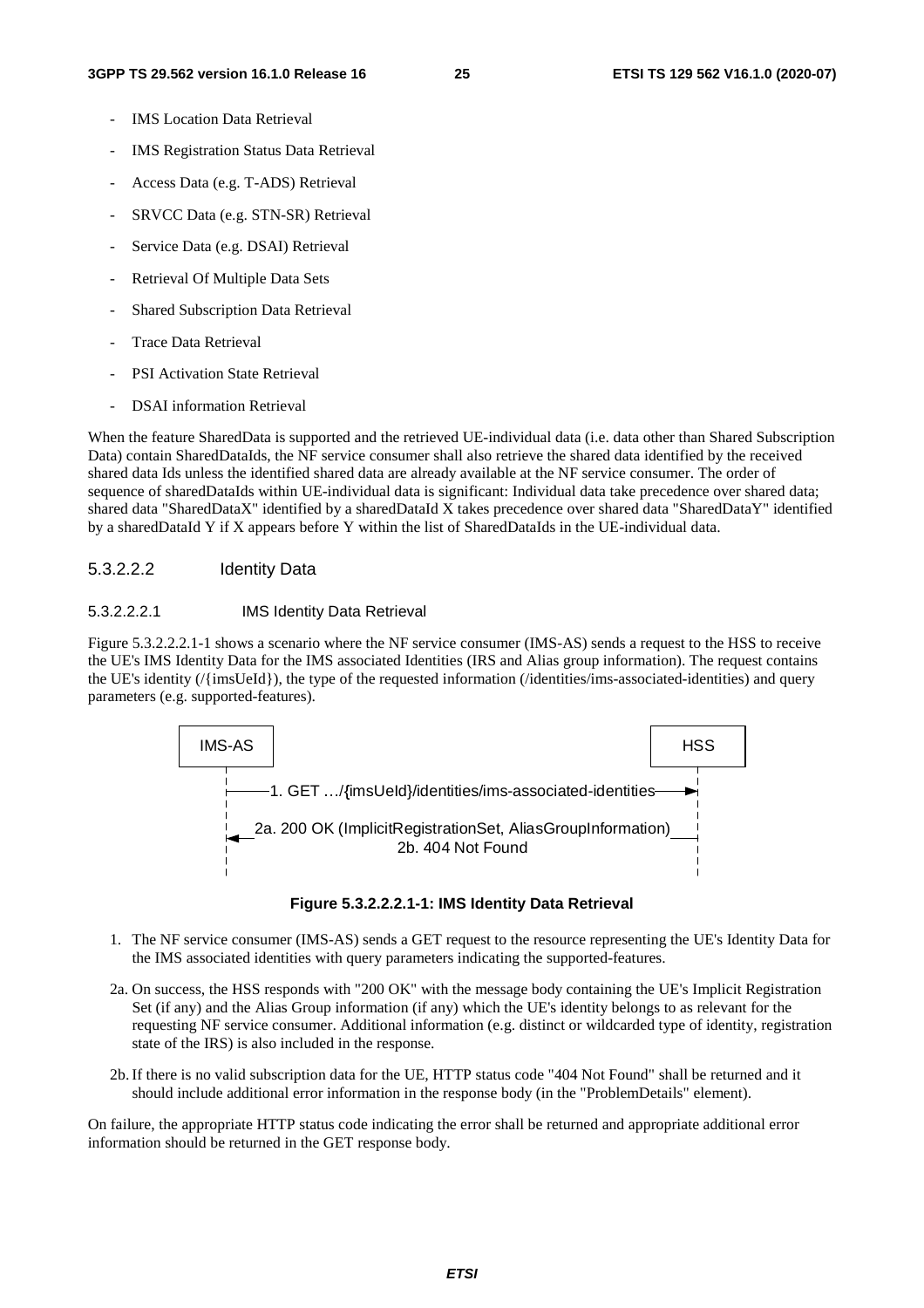#### 5.3.2.2.2.2 MSISDN(s) Retrieval

Figure 5.3.2.2.2.2-1 shows a scenario where the NF service consumer (IMS-AS) sends a request to the HSS to receive the UE's MSISDN(s). The request contains the UE's identity (/{imsUeId}), the type of the requested information (/identities/msisdns) and query parameters (e.g. supported-features).



**Figure 5.3.2.2.2.2-1: MSISDN(s) Retrieval** 

- 1. The NF service consumer (IMS-AS) sends a GET request to the resource representing the UE's MSISDN(s) with query parameters indicating the supported-features.
- 2a. On success, the HSS responds with "200 OK" with the message body containing the UE's MSISDN(s) as relevant for the requesting NF service consumer. The type of MSISDN (basic/C-MSISDN or additional MSISDN) is included in the response.
- 2b. If there is no valid subscription data for the UE, HTTP status code "404 Not Found" shall be returned and it should include additional error information in the response body (in the "ProblemDetails" element).

On failure, the appropriate HTTP status code indicating the error shall be returned and appropriate additional error information should be returned in the GET response body.

#### 5.3.2.2.2.3 Private Identities Retrieval

Figure 5.3.2.2.2.3-1 shows a scenario where the NF service consumer (IMS-AS) sends a request to the HSS to receive the UE's Private Identities (IMS Private User Identity, IMSI). The request contains the UE's identity (/{imsUeId}), the type of the requested information (/identities/private-identities) and query parameters (e.g. supported-features).



**Figure 5.3.2.2.2.3-1: Private Identities Retrieval** 

- 1. The NF service consumer (IMS-AS) sends a GET request to the resource representing the UE's Private Identities with query parameters indicating the supported-features.
- 2a. On success, the HSS responds with "200 OK" with the message body containing the UE's Private Identities as relevant for the requesting NF service consumer. The type of Private Identity (e.g. IMPI, IMSI) is included in the response.
- 2b. If there is no valid subscription data for the UE, HTTP status code "404 Not Found" shall be returned and it should include additional error information in the response body (in the "ProblemDetails" element).

On failure, the appropriate HTTP status code indicating the error shall be returned and appropriate additional error information should be returned in the GET response body.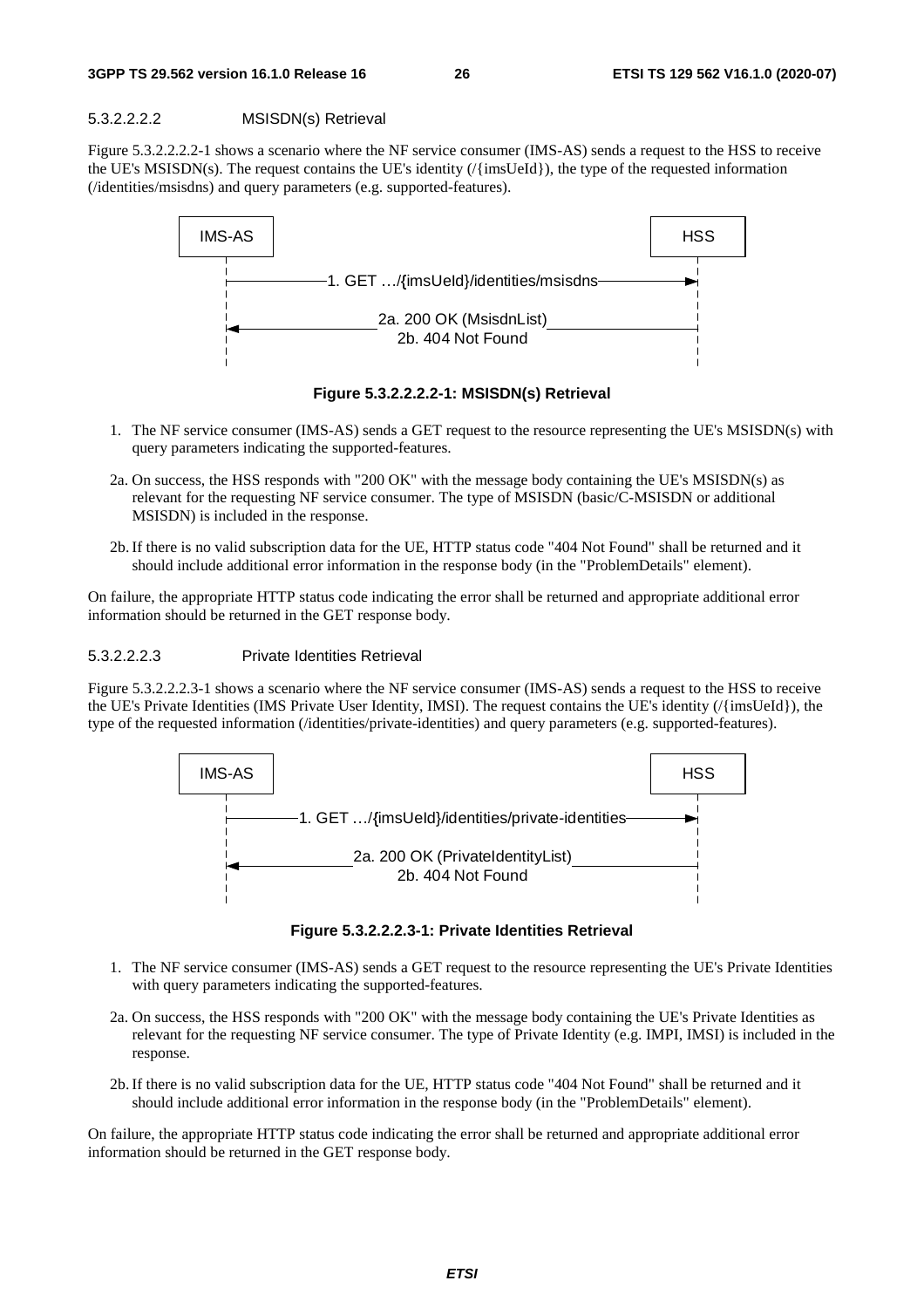#### 5.3.2.2.2.4 IMEI(SV) Retrieval

Figure 5.3.2.2.2.4-1 shows a scenario where the NF service consumer (e.g. IMS AS) sends a request to the HSS to receive the IMEI(SV) for the UE. The request contains the UE's identity (/{imsUeId}), the type of the requested information (/identities/imeisv) and query parameters (e.g. supported-features).



#### **Figure 5.3.2.2.2.4-1: IMEI(SV) Retrieval**

- 1. The NF service consumer (e.g. IMS AS) sends a GET request to the resource representing the UE's IMEI(SV) information with query parameters indicating the supported-features.
- 2a. On success, the HSS responds with "200 OK" with the message body containing the last known IMEI(SV) associated to the UE.
- 2b. If there is no valid subscription data for the UE, HTTP status code "404 Not Found" shall be returned and it should include additional error information in the response body (in the "ProblemDetails" element).

On failure, the appropriate HTTP status code indicating the error shall be returned and appropriate additional error information should be returned in the GET response body.

#### 5.3.2.2.3 IMS Location Data and Status

#### 5.3.2.2.3.1 S-CSCF Capabilities Retrieval

Figure 5.3.2.2.3.1-1 shows a scenario where the NF service consumer (I-CSCF), after authorization information has been performed without obtaining an S-CSCF name, sends a request to the HSS to receive the UE's S-CSCF capabilities (mandatory and/or optional). The request contains the UE's identity (/{imsUeId}), the type of the requested information (/ims-data/location-data/scscf-capabilities) and query parameters (e.g. supported-features).



#### **Figure 5.3.2.2.3.1-1: S-CSCF Capabilities Retrieval**

- 1. The NF service consumer (I-CSCF) sends a GET request to the resource representing the UE's S-CSCF capabilities with query parameters indicating the supported-features.
- 2a. On success, the HSS responds with "200 OK" with the message body containing the UE's S-CSCF capabilities relevant for the requesting NF service consumer. The type of S-CSCF capabilities (mandatory and/or optional) is included in the response.
- 2b. If there is no valid subscription data for the UE, HTTP status code "404 Not Found" shall be returned and it should include additional error information in the response body (in the "ProblemDetails" element).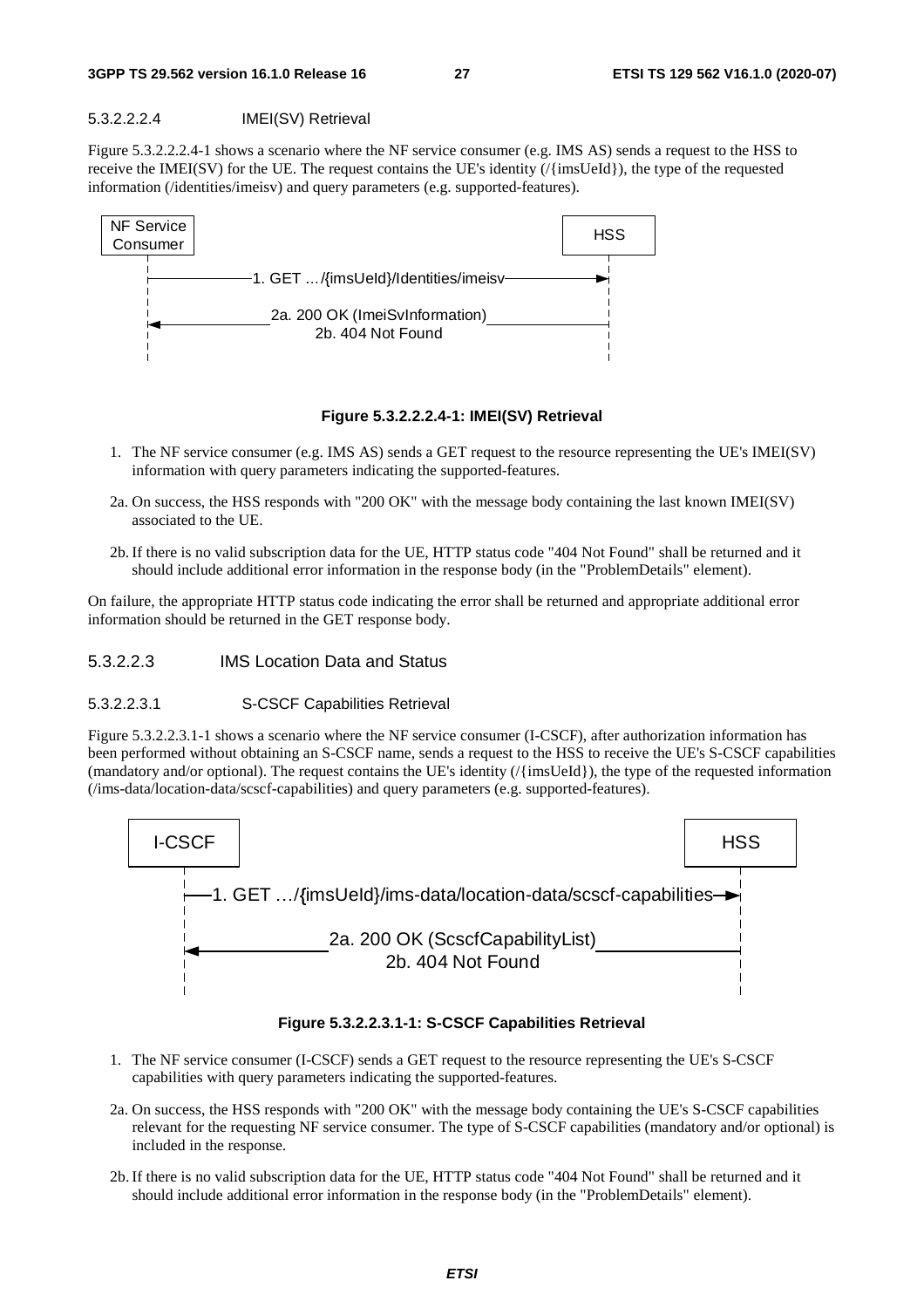#### 5.3.2.2.3.2 Server Name Retrieval

Figure 5.3.2.2.3.2-1 shows a scenario where the NF service consumer (e.g. AS) sends a request to the HSS to receive the Server Name (S-CSCF name) associated to the UE. The request contains the UE's identity (/{imsUeId}), the type of the requested information (ims-data/location-data/server-name) and query parameters (e.g. supported-features).



**Figure 5.3.2.2.3.2-1: Server Name Retrieval** 

- 1. The NF service consumer (e.g. AS) sends a GET request to the resource representing the UE's IMS location information with query parameters indicating the supported-features.
- 2a. On success, the HSS responds with "200 OK" with the message body containing the IMS location information (S-CSCF name) as relevant for the service consumer.
- 2b. If there is no valid data for the UE, HTTP status code "404 Not Found" shall be returned and it should include additional error information in the response body (in the "ProblemDetails" element).

On failure, the appropriate HTTP status code indicating the error shall be returned and appropriate additional error information should be returned in the GET response body.

#### 5.3.2.2.3.3 IMS Registration Status Retrieval

Figure 5.3.2.2.3.3-1 shows a scenario where the NF service consumer (e.g. AS) sends a request to the HSS to IMS registration status of a user. The request contains the UE's identity (/{imsUeId}), the type of the requested information (ims-data/registration-status) and query parameters (e.g. supported-features).



**Figure 5.3.2.2.3.3-1: IMS Registration Status Retrieval** 

- 1. The NF service consumer (e.g. AS) sends a GET request to the resource representing the UE's IMS registration status with query parameters indicating the supported-features.
- 2a. On success, the HSS responds with "200 OK" with the message body containing the IMS registration status (e.g. unregistered) as relevant for the service consumer.
- 2b. If there is no valid data for the UE, HTTP status code "404 Not Found" shall be returned and it should include additional error information in the response body (in the "ProblemDetails" element).

On failure, the appropriate HTTP status code indicating the error shall be returned and appropriate additional error information should be returned in the GET response body.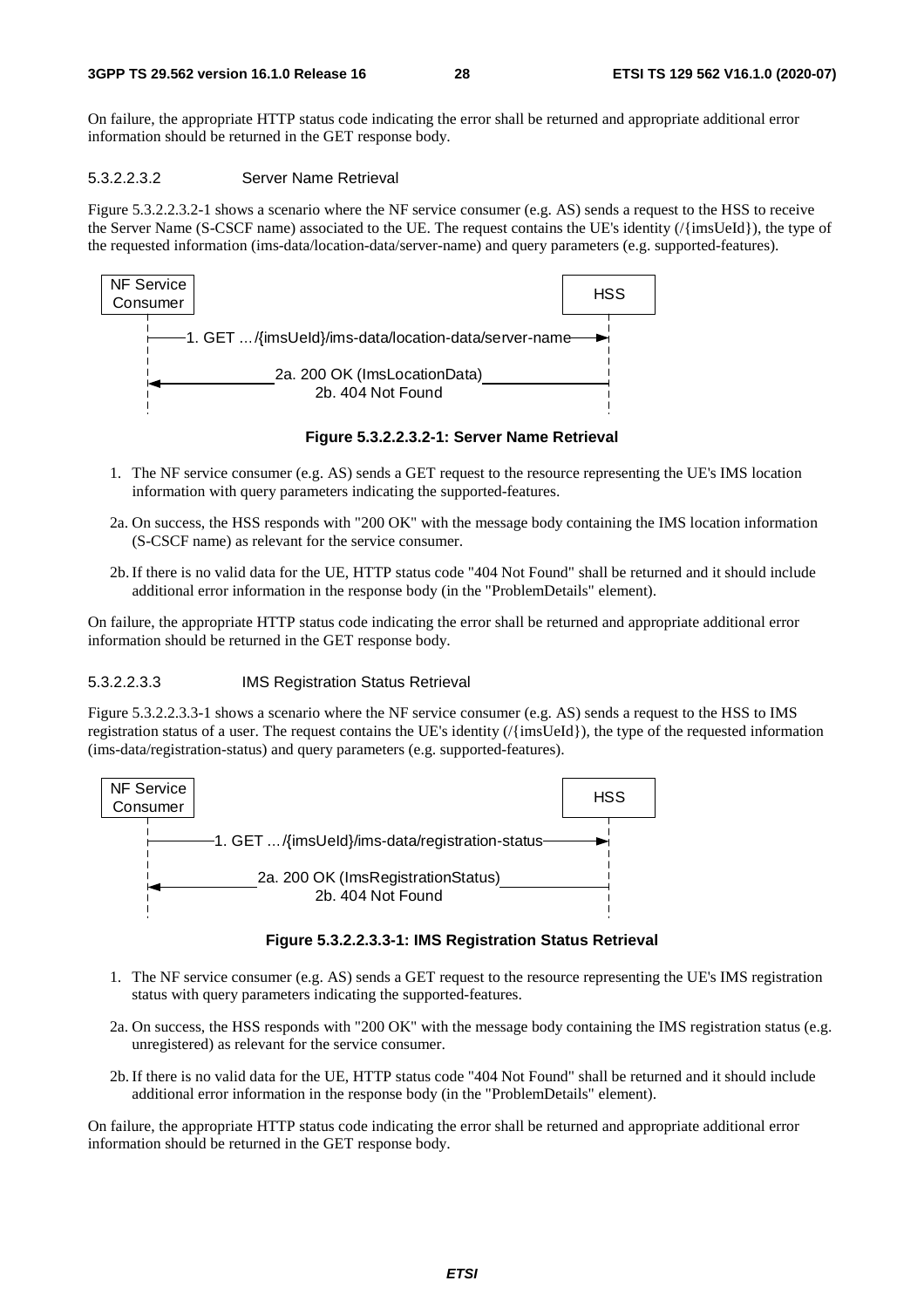#### **3GPP TS 29.562 version 16.1.0 Release 16 29 ETSI TS 129 562 V16.1.0 (2020-07)**

### 5.3.2.2.4 IMS Profile Data

### 5.3.2.2.4.1 IMS User Profile Retrieval

Figure 5.3.2.2.4.1-1 shows a scenario where the NF service consumer (S-CSCF) sends a request to the HSS to receive the UE's IMS profile data. The request contains the UE's identity (/{imsUeId}), the type of the requested information (/ims-data/profile-data) and query parameters (e.g. supported-features).



**Figure 5.3.2.2.4.1-1: IMS User Profile Retrieval** 

- 1. The NF service consumer (S-CSCF) sends a GET request to the resource representing the UE's IMS profile with query parameters indicating the supported-features.
- 2a. On success, the HSS responds with "200 OK" with the message body containing the UE's Profile Data as relevant for the requesting NF service consumer. The Initial Filter Criteria (IFC) is included in the response. Additional information (e.g. service priority information), if any, may also be included.
- 2b. If there is no valid subscription data for the UE, HTTP status code "404 Not Found" shall be returned and it should include additional error information in the response body (in the "ProblemDetails" element).

On failure, the appropriate HTTP status code indicating the error shall be returned and appropriate additional error information should be returned in the GET response body.

### 5.3.2.2.4.2 Service Priority Level Information Retrieval

Figure 5.3.2.2.4.2-1 shows a scenario where the NF service consumer (e.g. AS) sends a request to the HSS to receive the Service Priority levels allowed for the UE. The request contains the UE's identity (/{imsUeId}), the type of the requested information (ims-data/profile-data/priority-levels) and query parameters (e.g. supported-features).



**Figure 5.3.2.2.4.2-1: Service Priority Level Information Retrieval** 

- 1. The NF service consumer (e.g. AS) sends a GET request to the resource representing the UE's Service Priority Level with query parameters indicating the supported-features.
- 2a. On success, the HSS responds with "200 OK" with the message body containing the Namespaces and priority levels allowed for the user.
- 2b. If there is no valid subscription data for the UE, HTTP status code "404 Not Found" shall be returned and it should include additional error information in the response body (in the "ProblemDetails" element).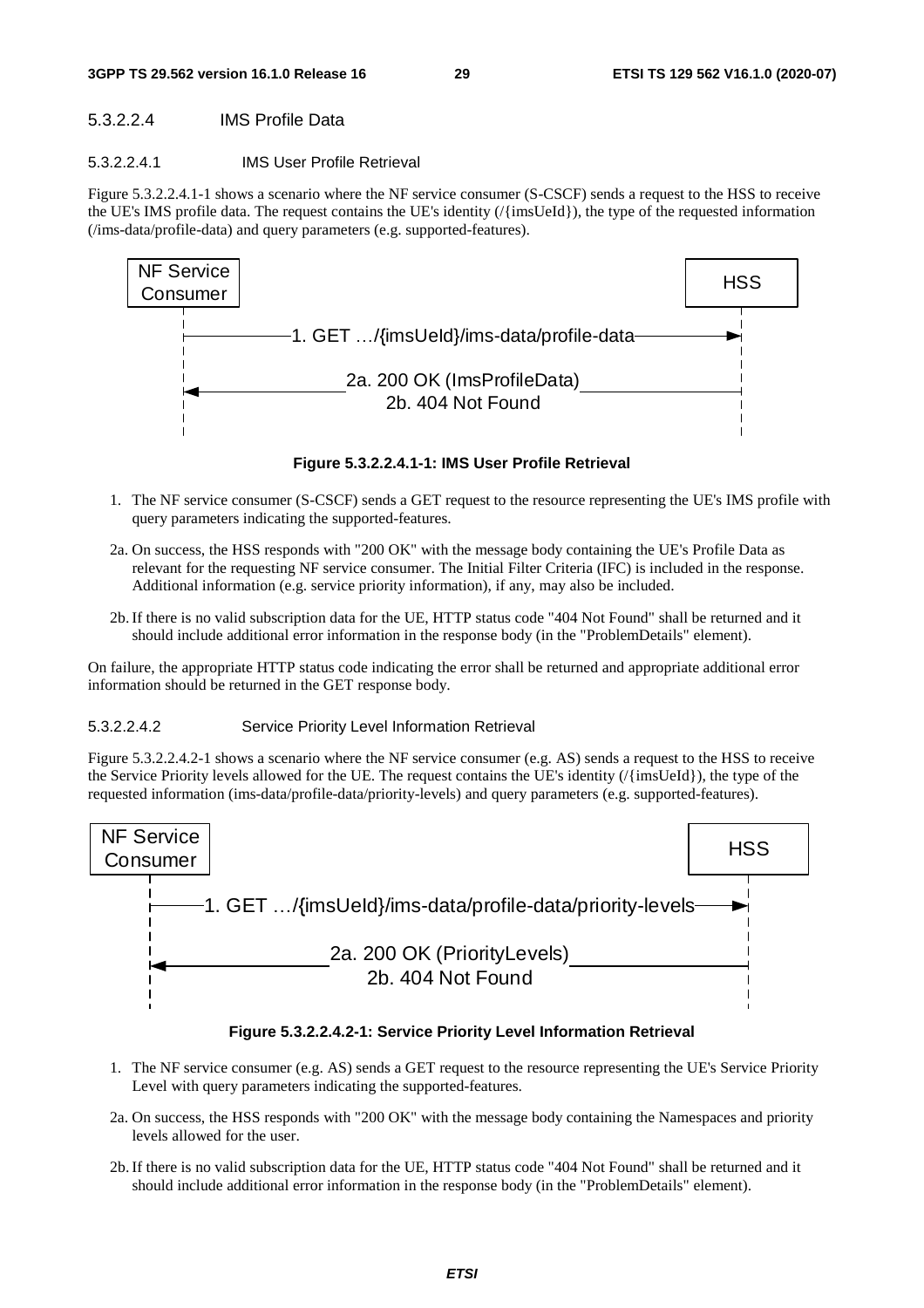#### 5.3.2.2.4.3 Initial Filter Criteria Retrieval

Figure 5.3.2.2.4.3-1 shows a scenario where the NF service consumer (e.g. AS, S-CSCF) sends a request to the HSS to receive the UE's Initial Filter Criteria. The request contains the UE's identity (/{imsUeId}), the type of the requested information (ims-data/profile-data/ifcs) and query parameters (e.g. supported-features).



#### **Figure 5.3.2.2.4.3-1: Initial Filter Criteria Retrieval**

- 1. The NF service consumer (e.g. AS) sends a GET request to the resource representing the UE's IMS profile with query parameters indicating the supported-features.
- 2a. On success, the HSS responds with "200 OK" with the message body containing the UE's Initial Filter Criteria (possibly containing S-CSCF-Specific IFC Set Identifiers, if supported and configured in S-CSCF) as relevant for the requesting NF service consumer.
- 2b. If there is no valid subscription data for the UE, HTTP status code "404 Not Found" shall be returned and it should include additional error information in the response body (in the "ProblemDetails" element).

On failure, the appropriate HTTP status code indicating the error shall be returned and appropriate additional error information should be returned in the GET response body.

#### 5.3.2.2.4.4 Service Trace Level Information Retrieval

Figure 5.3.2.2.4.4-1 shows a scenario where the NF service consumer (e.g. AS) sends a request to the HSS to receive the UE's IMS service level trace information associated to the UE. The request contains the UE's identity (/{imsUeId}), the type of the requested information (ims-data/profile-data/ service-level-trace-info) and query parameters (e.g. supported-features).



#### **Figure 5.3.2.2.4.4-1: Service Trace Level Information Retrieval**

1. The NF service consumer (e.g. AS) sends a GET request to the resource representing the UE's IMS service level trace information with query parameters indicating the supported-features.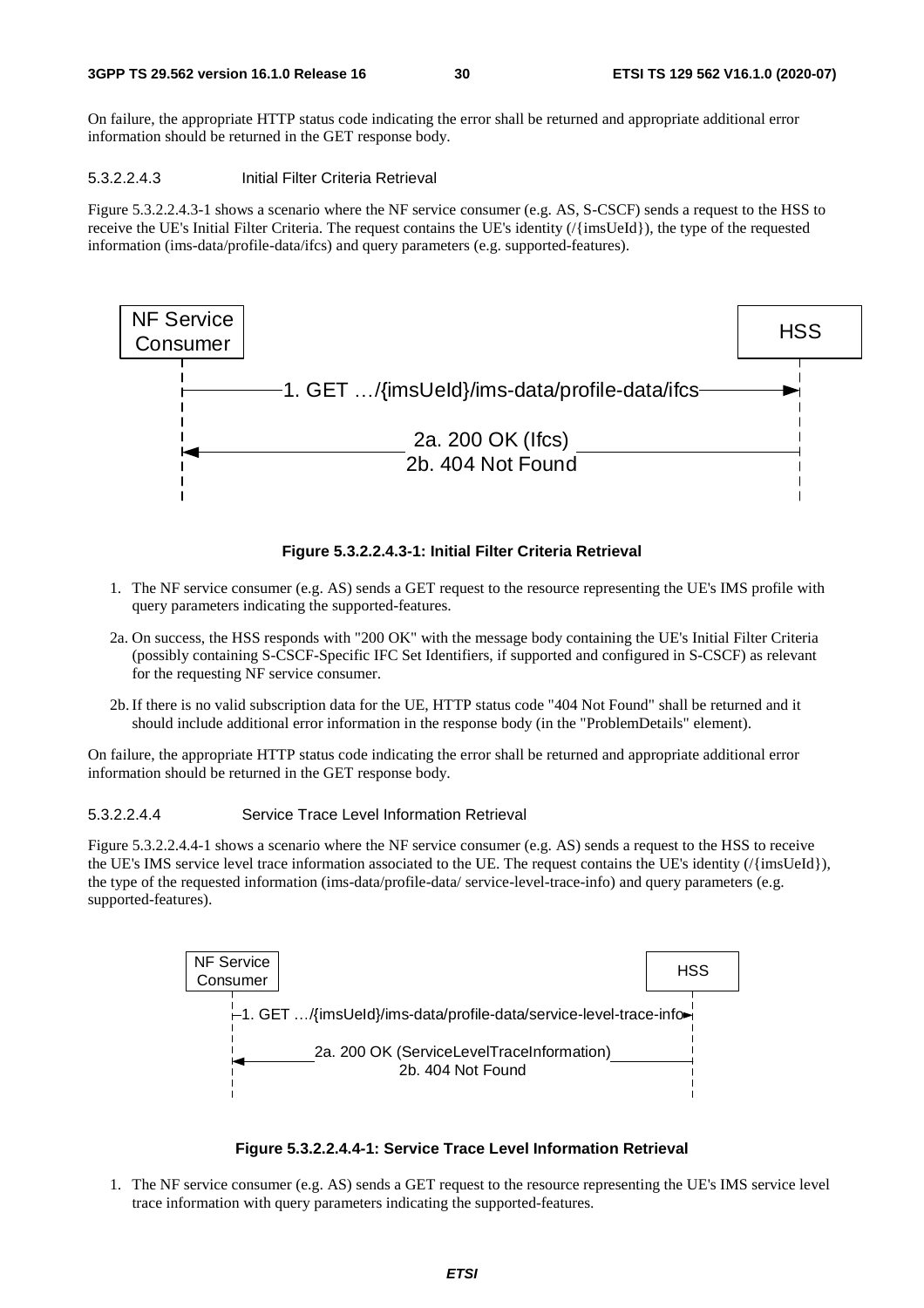- 2a. On success, the HSS responds with "200 OK" with the message body containing the IMS service level trace information (see 3GPP TS 24.323 [24]) so that the service consumer performs logging at IMS service level as described in IETF RFC 8497 [23].
- 2b. If there is no valid subscription data for the UE, HTTP status code "404 Not Found" shall be returned and it should include additional error information in the response body (in the "ProblemDetails" element).

#### 5.3.2.2.5 Access Data

#### 5.3.2.2.5.1 Location Information Retrieval for CS/PS Domains

Figure 5.3.2.2.5.1-1 shows a scenario where the NF service consumer (e.g. AS) sends a request to the HSS to receive the Location Information associated to the UE The request contains the UE's identity (/{imsUeId}), the type of the requested information, the domain (cs-domain or ps-domain) requested (e.g. ims-data/access-data/ps-domain/locationdata) and query parameters (e.g. supported-features, requested-nodes).



**Figure 5.3.2.2.5.1-1: Location Information Retrieval for CS/PS Domains** 

- 1a. The NF service consumer (e.g. AS) sends a GET request to the resource representing the UE's location information at PS domain with query parameters indicating the supported-features and optionally the requested nodes (e.g. MME, AMF)
- 1b. The NF service consumer (e.g. AS) sends a GET request to the resource representing the UE's location information at CS domain with query parameters indicating the supported-features.
- 2a. On success, the HSS responds with "200 OK" with the message body containing the location information for the requested domain (PS) and the requested nodes or all nodes (if no requested nodes were present in the request)
- 2b. On success, the HSS responds with "200 OK" with the message body containing the location information for the requested domain (CS).
- 2c. If there is no valid subscription data for the UE, HTTP status code "404 Not Found" shall be returned and it should include additional error information in the response body (in the "ProblemDetails" element).

On failure, the appropriate HTTP status code indicating the error shall be returned and appropriate additional error information should be returned in the GET response body.

#### 5.3.2.2.5.2 IP Address Information Retrieval

Figure 5.3.2.2.5.2-1 shows a scenario where the NF service consumer (e.g. SCC-AS) sends a request to the HSS to receive the IP Address of the UE. The request contains the UE's identity (/{imsUeId}), the type of the requested information (/access-data/ps-domain/ip-address) and query parameters (e.g. supported-features).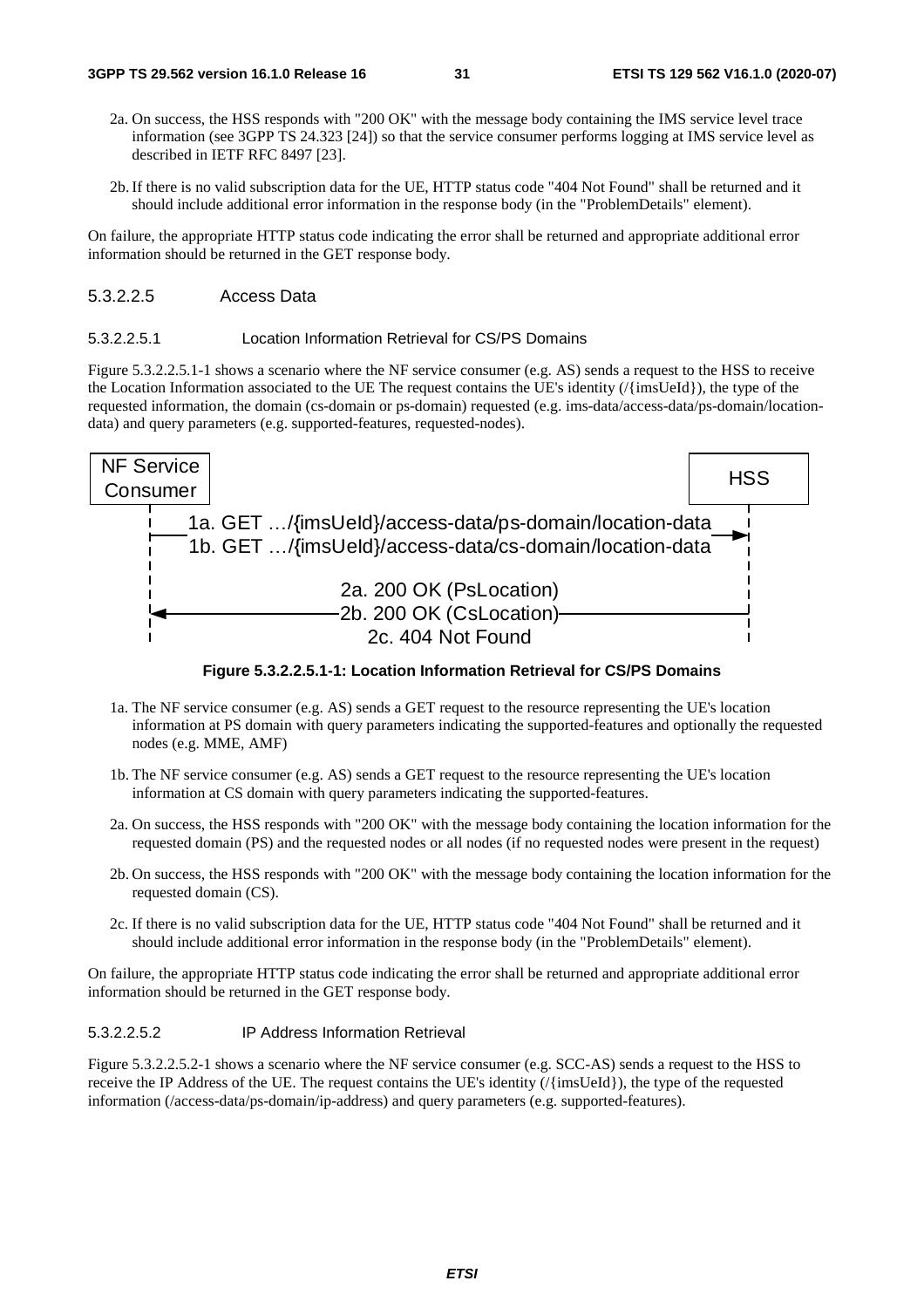

**Figure 5.3.2.2.5.2-1: IP Address Information Retrieval** 

- 1. The NF service consumer (e.g. SCC-AS) sends a GET request to the resource representing the UE's IP address information with query parameters indicating the supported-features.
- 2a. On success, the HSS responds with "200 OK" with the message body containing either an IPv4 address, IPv6 address or IPv6 prefix and/or IPv6 interface identifier.
- 2b. If there is no valid subscription data for the UE, HTTP status code "404 Not Found" shall be returned and it should include additional error information in the response body (in the "ProblemDetails" element).

#### 5.3.2.2.5.3 T-ADS Information Retrieval

Figure 5.3.2.2.5.3-1 shows a scenario where the NF service consumer (e.g. SCC-AS) sends a request to the HSS to receive the T-ADS information for the UE. The request contains the UE's identity (/{imsUeId}), the type of the requested information (/access-data/ps-domain/tads-info) and query parameters (e.g. supported-features).



**Figure 5.3.2.2.5.3-1: T-ADS Information Retrieval** 

- 1. The NF service consumer (e.g. SCC-AS) sends a GET request to the resource representing the UE's T-ADS information with query parameters indicating the supported-features.
- 2a. On success, the HSS responds with "200 OK" with the message body containing the most recent IMS Voice over PS Sessions support indication as indicated by the serving nodes.for the user.
- 2b. If there is no valid subscription data for the UE, HTTP status code "404 Not Found" shall be returned and it should include additional error information in the response body (in the "ProblemDetails" element).

On failure, the appropriate HTTP status code indicating the error shall be returned and appropriate additional error information should be returned in the GET response body.

#### 5.3.2.2.5.4 User State Retrieval for CS/PS Domains

Figure 5.3.2.2.5.4-1 shows a scenario where the NF service consumer (e.g. AS) sends a request to the HSS to receive the User State associated to the UE The request contains the UE's identity (/{imsUeId}), the type of the requested information, the domain (cs-domain or ps-domain) requested (e.g. ims-data/access-data/ps-domain/user-state) and query parameters (e.g. supported-features, requested-nodes).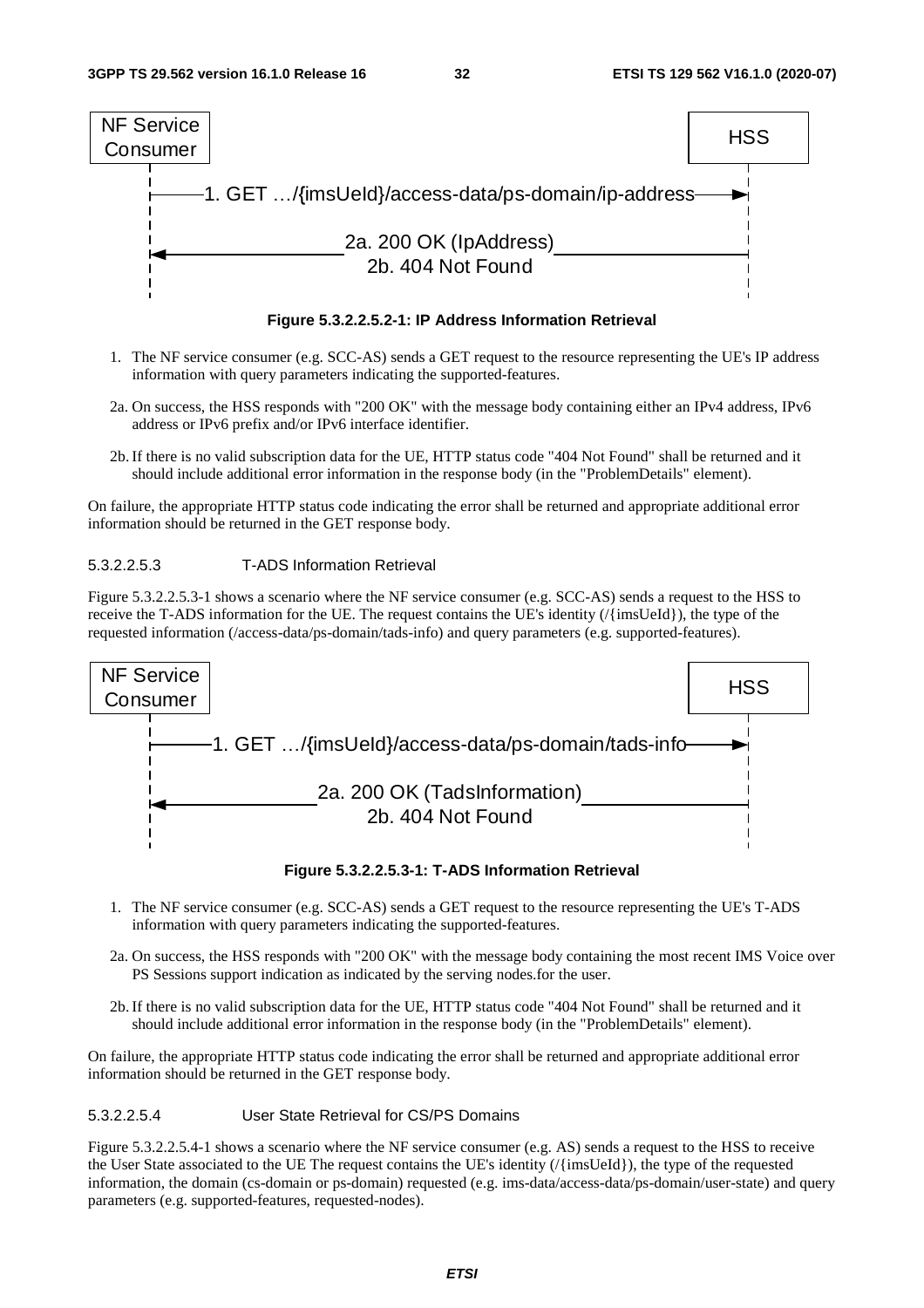

**Figure 5.3.2.2.5.4-1: User State Retrieval for CS/PS Domains** 

- 1a. The NF service consumer (e.g. AS) sends a GET request to the resource representing the UE's user state information at PS domain with query parameters indicating the supported-features and optionally the requested nodes (e.g. MME, AMF)
- 1b. The NF service consumer (e.g. AS) sends a GET request to the resource representing the UE's User State information at CS domain with query parameters indicating the supported-features.
- 2a. On success, the HSS responds with "200 OK" with the message body containing the User State information for the requested domain (PS) and the requested nodes or all nodes (if no requested nodes were present in the request)
- 2b. On success, the HSS responds with "200 OK" with the message body containing the User State information for the requested domain (CS).
- 2c. If there is no valid subscription data for the UE, HTTP status code "404 Not Found" shall be returned and it should include additional error information in the response body (in the "ProblemDetails" element).

#### 5.3.2.2.5.5 CSRN Retrieval

Figure 5.3.2.2.5.5-1 shows a scenario where the NF service consumer (e.g. SCC-AS) sends a request to the HSS to receive a CS Domain Routeing Number (CSRN, see 3GPP TS 23.003 [13]) for the UE. The request contains the UE's identity (/{imsUeId}), the type of the requested information (/access-data/cs-domain/csrn) and query parameters (e.g. supported-features, pre-paging).



#### **Figure 5.3.2.2.5.5-1: T-ADS Information Retrieval**

- 1. The NF service consumer (e.g. SCC-AS) sends a GET request to the resource representing the UE's CSRN information with query parameters indicating the supported-features and/or pre-paging indication.
- 2a. On success, the HSS responds with "200 OK" with the message body containing the CSRN as provided by the MSC/VLR.
- 2b. If there is no valid subscription data for the UE, HTTP status code "404 Not Found" shall be returned and it should include additional error information in the response body (in the "ProblemDetails" element).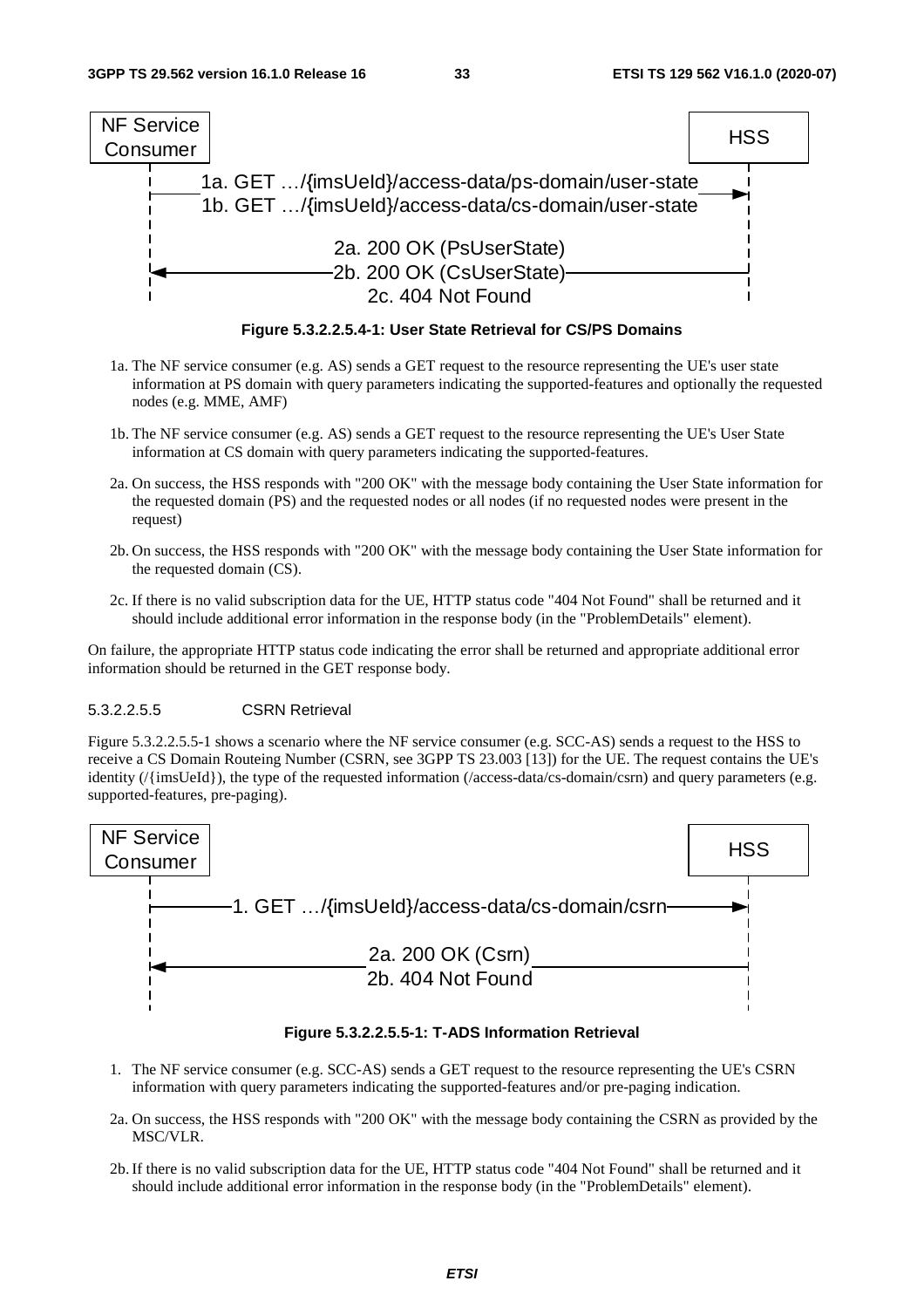#### 5.3.2.2.5.6 Reference Location Information Retrieval

Figure 5.3.2.2.5.6-1 shows a scenario where the NF service consumer (e.g. IMS-AS) sends a request to the HSS to receive the reference location information for the UE. The request contains the UE's identity (/{imsUeId}), the type of the requested information (/access-data/wireline-domain/reference-location) and query parameters (e.g. supportedfeatures).



**Figure 5.3.2.2.5.6-1: Reference Location Information Retrieval** 

- 1. The NF service consumer (e.g. IMS-AS) sends a GET request to the resource representing the UE's reference location information with query parameters indicating the supported-features.
- 2a. On success, the HSS responds with "200 OK" with the message body containing the access type and/or the access info and associated value (line identifier in fixed access networks).
- 2b. If there is no valid subscription data for the UE, HTTP status code "404 Not Found" shall be returned and it should include additional error information in the response body (in the "ProblemDetails" element).

On failure, the appropriate HTTP status code indicating the error shall be returned and appropriate additional error information should be returned in the GET response body.

#### 5.3.2.2.6 SRVCC Data

#### 5.3.2.2.6.1 SRVCC Data Retrieval

Figure 5.3.2.2.6.1-1 shows a scenario where the NF service consumer (e.g. AS) sends a request to the HSS to retrieve the SRVCC data for the UE. The request contains the UE's identity (/{imsUeId}), the type of the requested information (/srvcc-data) and query parameters (e.g. supported-features).





1. The NF service consumer (e.g. AS) sends a GET request to the resource representing the UE's SRVCC data information with query parameters indicating the supported-features.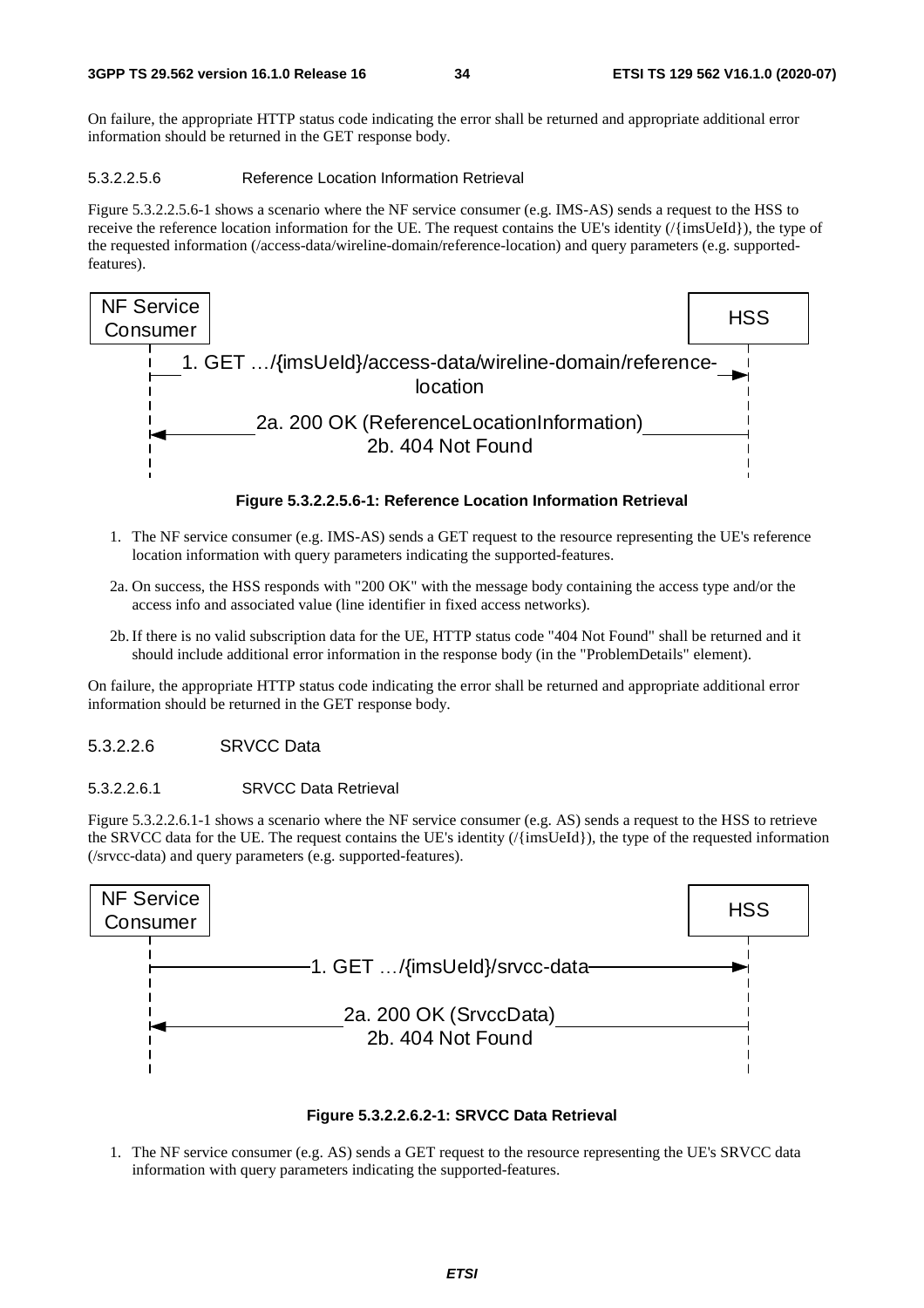- 2a. On success, the HSS responds with "200 OK" with the message body containing the STN-SR and the UE SRVCC capability for the user.
- 2b. If there is no valid SRVCC data for the UE, HTTP status code "404 Not Found" shall be returned and it should include additional error information in the response body (in the "ProblemDetails" element).

#### 5.3.2.2.7 Service Data

#### 5.3.2.2.7.1 PSI Activation State Retrieval

Figure 5.3.2.2.7.1-1 shows a scenario where the NF service consumer (e.g. AS) sends a request to the HSS to retrieve the PSI activation state. The request contains the Public Service Identity (/{imsUeId}), the type of the requested information (/service-data/psi-state) and query parameters (e.g. supported-features).



#### **Figure 5.3.2.2.7.1-1: PSI Activation State Retrieval**

- 1. The NF service consumer (e.g. AS) sends a GET request to the resource representing the PSI activation state with query parameters indicating the supported-features.
- 2a. On success, the HSS responds with "200 OK" with the message body containing the PSI activation state (active or inactive).
- 2b. If there is no valid activation state for the PSI, HTTP status code "404 Not Found" shall be returned and it should include additional error information in the response body (in the "ProblemDetails" element).

On failure, the appropriate HTTP status code indicating the error shall be returned and appropriate additional error information should be returned in the GET response body.

#### 5.3.2.2.7.2 SMS Registration Information retrieval

Figure 5.3.2.2.7.2-1 shows a scenario where the NF service consumer (e.g. IP-SM-GW) sends a request to the HSS to retrieve the SMS registration information associated to a UE. The request contains the UE identity (/{imsUeId}), the type of the requested information (/service-data/sms-registration-info) and query parameters (e.g. supported-features).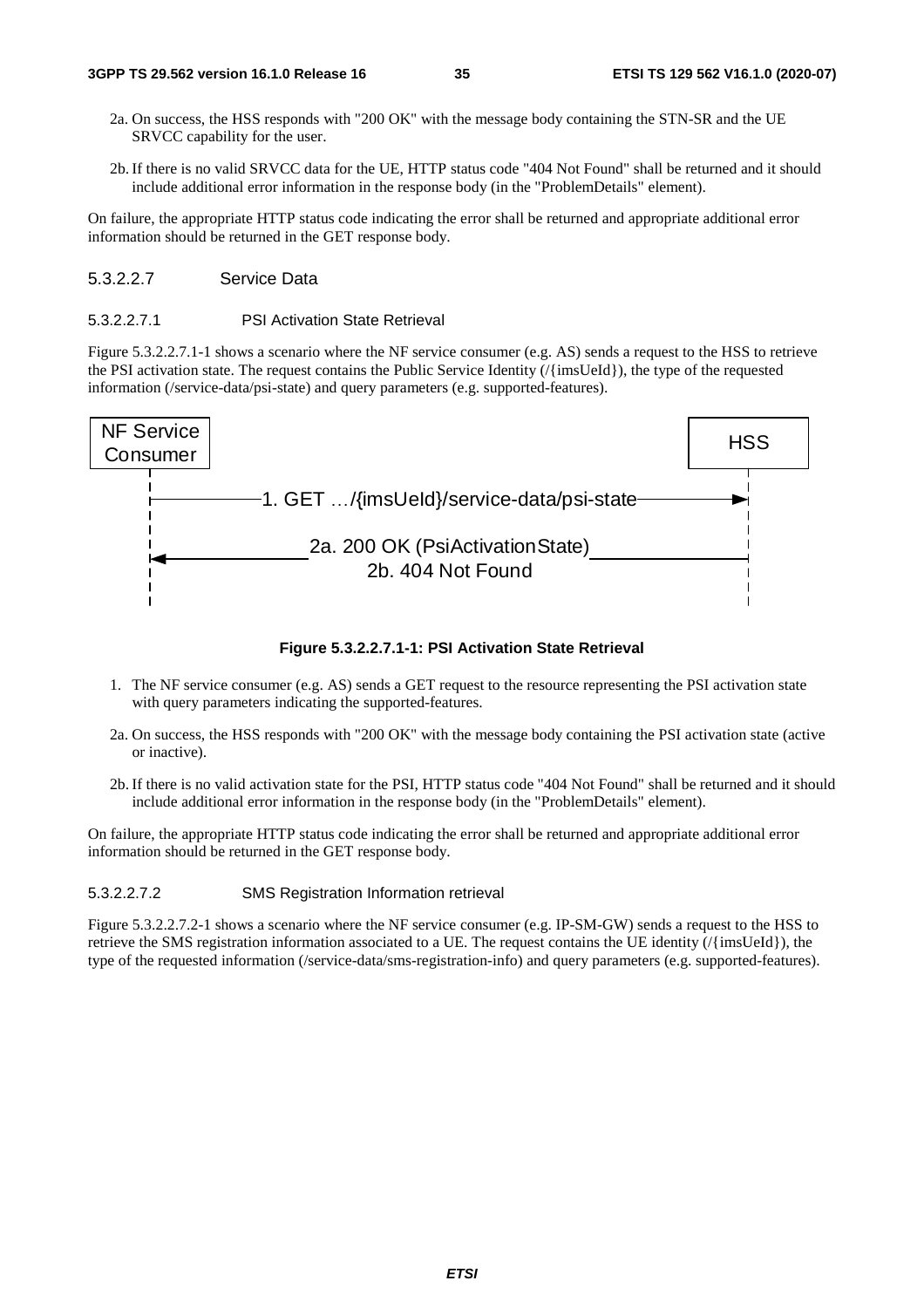

#### **Figure 5.3.2.2.7.2-1: SMS Registration Information Retrieval**

- 1. The NF service consumer (e.g. IP-SM-GW) sends a GET request to the resource representing the SMS registration information with query parameters indicating the supported-features.
- 2a. On success, the HSS responds with "200 OK" with the message body containing the IP-SM-GW number and optionally the SC address.
- 2b. If there is no valid SMS registration information, HTTP status code "404 Not Found" shall be returned and it should include additional error information in the response body (in the "ProblemDetails" element).

On failure, the appropriate HTTP status code indicating the error shall be returned and appropriate additional error information should be returned in the GET response body.

#### 5.3.2.2.7.3 DSAI Information retrieval

Figure 5.3.2.2.7.3-1 shows a scenario where the NF service consumer (e.g. IMS-AS) sends a request to the HSS to retrieve the DSAI information associated to an Application Server. The request contains the UE identity (/{imsUeId}), the type of the requested information (/service-data/dsai) and query parameters (e.g. Application Server Name).



#### **Figure 5.3.2.2.7.3-1: DSAI Information Retrieval**

- 1. The NF service consumer (e.g. IMS-AS) sends a GET request to the resource representing the DSAI information with query parameter indicating the Application Server Name. Additional query parameters (e.g.supportedfeatures) may be included.
- 2a. On success, the HSS responds with "200 OK" with the message body containing the DSAI tags and their respective status associated to the received Application Server Name.
- 2b. If there are no DSAI tags for the Application Server, HTTP status code "404 Not Found" shall be returned and it should include additional error information in the response body (in the "ProblemDetails" element).

On failure, the appropriate HTTP status code indicating the error shall be returned and appropriate additional error information should be returned in the GET response body.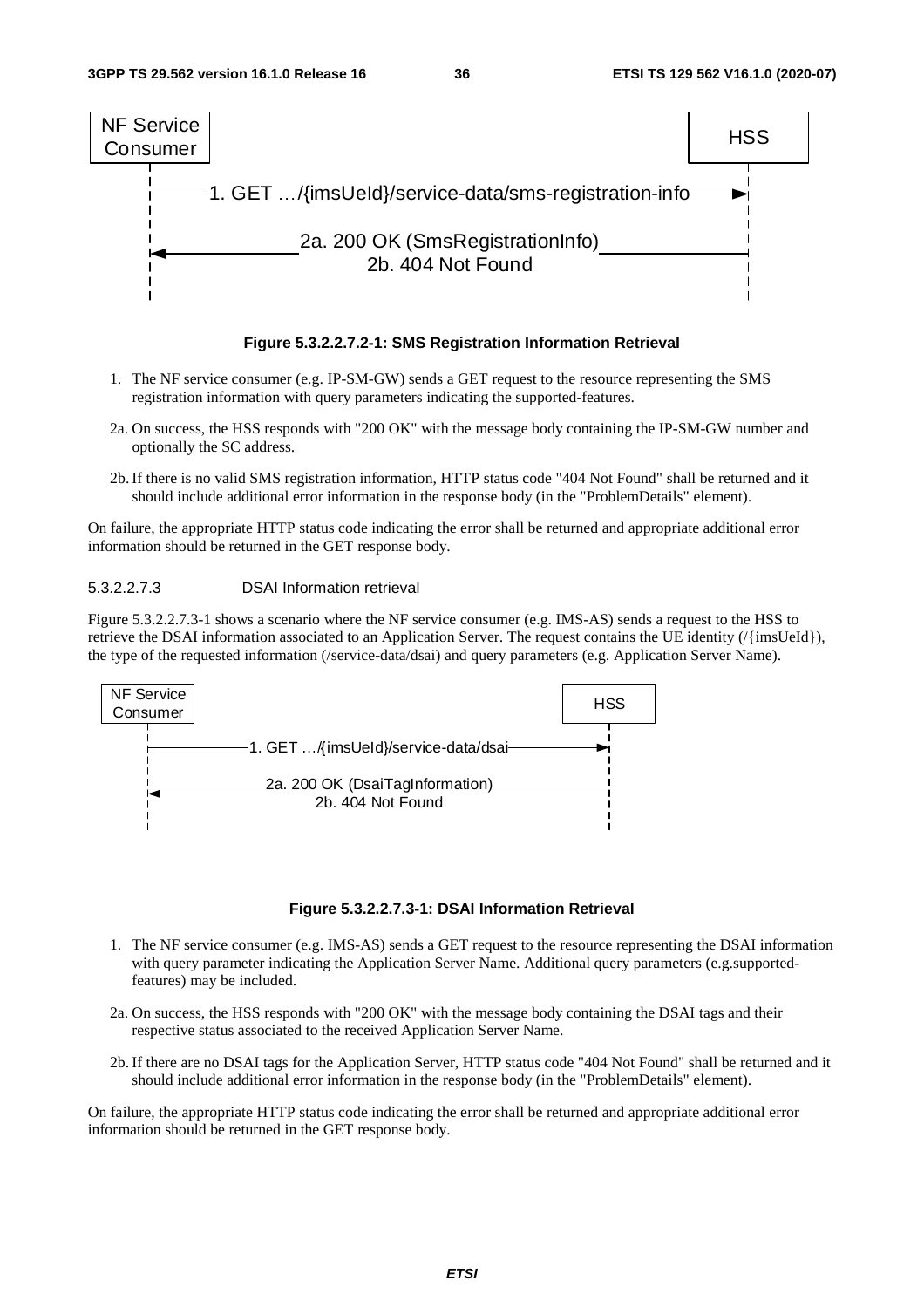#### **3GPP TS 29.562 version 16.1.0 Release 16 37 ETSI TS 129 562 V16.1.0 (2020-07)**

# 5.3.2.2.8 Repository Data

### 5.3.2.2.8.1 Repository Data Retrieval

Figure 5.3.2.2.8.1-1 shows a scenario where the NF service consumer (IMS-AS) sends a request to the HSS to receive the UE's Repository Data for a given Service Indication. The request contains the UE's identity (/{imsUeId}), the type of the requested information (/repository-data/{serviceIndication}) and query parameters (e.g. supported-features).



**Figure 5.3.2.2.8.1-1: Repository Data Retrieval** 

- 1. The NF service consumer (IMS-AS) sends a GET request to the resource representing the UE's Repository Data for a given Service Indication, with query parameters indicating the supported-features.
- 2a. On success, the HSS responds with "200 OK" with the message body containing the UE's Repository Data for the requested Service Indication as relevant for the requesting NF service consumer.
- 2b. If there is no valid subscription data or Repository Data for the UE, HTTP status code "404 Not Found" shall be returned and it should include additional error information in the response body (in the "ProblemDetails" element).

On failure, the appropriate HTTP status code indicating the error shall be returned and appropriate additional error information should be returned in the GET response body.

# 5.3.2.2.9 Shared Subscription Data

### 5.3.2.2.9.1 Shared Subscription Data Retrieval

Figure 5.3.2.2.9.1-1 shows a scenario where the NF service consumer (e.g.S-CSCF) sends a request to the HSS to receive the shared subscription data. The request contains the type of the requested information (/shared-data) and query parameters (supportedFeatures, shared-data-id).



**Figure 5.3.2.2.9.1-1: Shared Subscription Data Retrieval** 

- 1. The NF service consumer (e.g. S-CSCF) sends a GET request to the resource representing the SharedData, with query parameters indicating the supportedFeatures and shared-data-id.
- 2a. On success, the HSS responds with "200 OK" with the message body containing the SharedData.
- 2b. If there is no valid shared data for one or more of the shared-data-ids, HTTP status code "404 Not Found" shall be returned including additional error information in the response body (in the "ProblemDetails" element).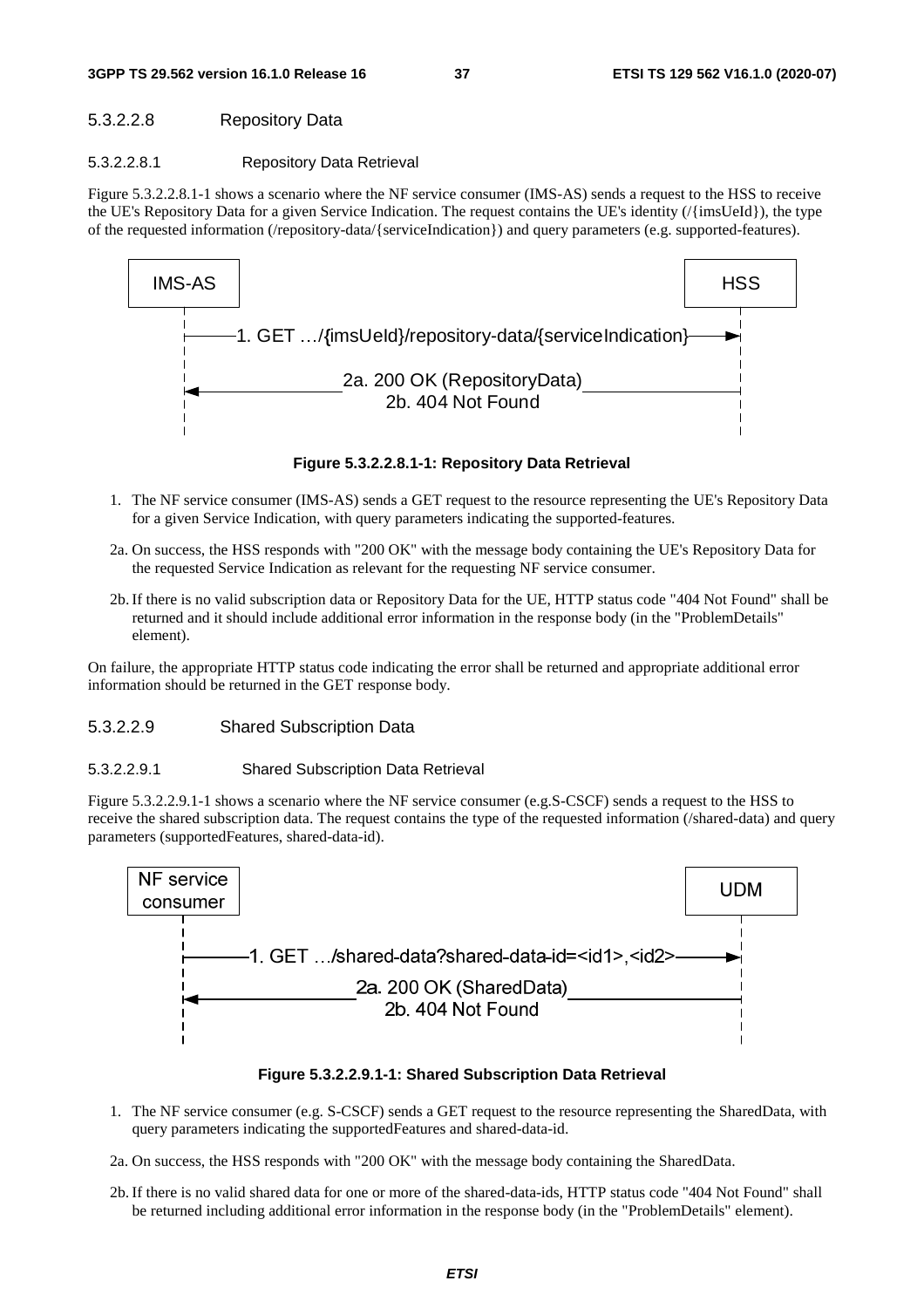On failure, the appropriate HTTP status code indicating the error shall be returned and appropriate additional error information should be returned in the GET response body.

### 5.3.2.3 Subscribe

#### 5.3.2.3.1 General

The following procedures using the Subscribe service operation are supported:

- Subscription to notification of data change
- Subscription to notification of UE reachability for IP

#### 5.3.2.3.2 Subscription to notifications of data change

Figure 5.3.2.3.2-1 shows a scenario where the NF service consumer (e.g. S-CSCF) sends a request to the HSS to subscribe to notifications of data change. The request contains a callback URI and the URI of the monitored resource.



**Figure 5.3.2.3.2-1: NF service consumer subscribes to notifications** 

- 1. The NF service consumer sends a POST request to the parent resource (collection of subscriptions) (.../{imsUeId}/sdm-subscriptions), to create a subscription as present in message body.
- 2a. On success, the HSS responds with "201 Created" with the message body containing a representation of the created subscription. The Location HTTP header shall contain the URI of the created subscription.
- 2b. If there is no valid subscription data for the UE, HTTP status code "404 Not Found" shall be returned including additional error information in the response body (in the "ProblemDetails" element).
- 2c. If the UE subscription data exist, but the requested subscription to data change notification cannot be created (e.g. due to an invalid/unsupported data reference to be monitored, contained in the ImsSdmSubscription parameter), HTTP status code "501 Not Implemented" shall be returned including additional error information in the response body (in the "ProblemDetails" element).

On failure, the appropriate HTTP status code indicating the error shall be returned and appropriate additional error information should be returned in the POST response body.

### 5.3.2.3.3 Subscription to notifications of shared data change

Figure 5.3.2.3.3-1 shows a scenario where the NF service consumer sends a request to the HSS to subscribe to notifications of shared data change. The request contains a callback URI and the URI of the monitored resource.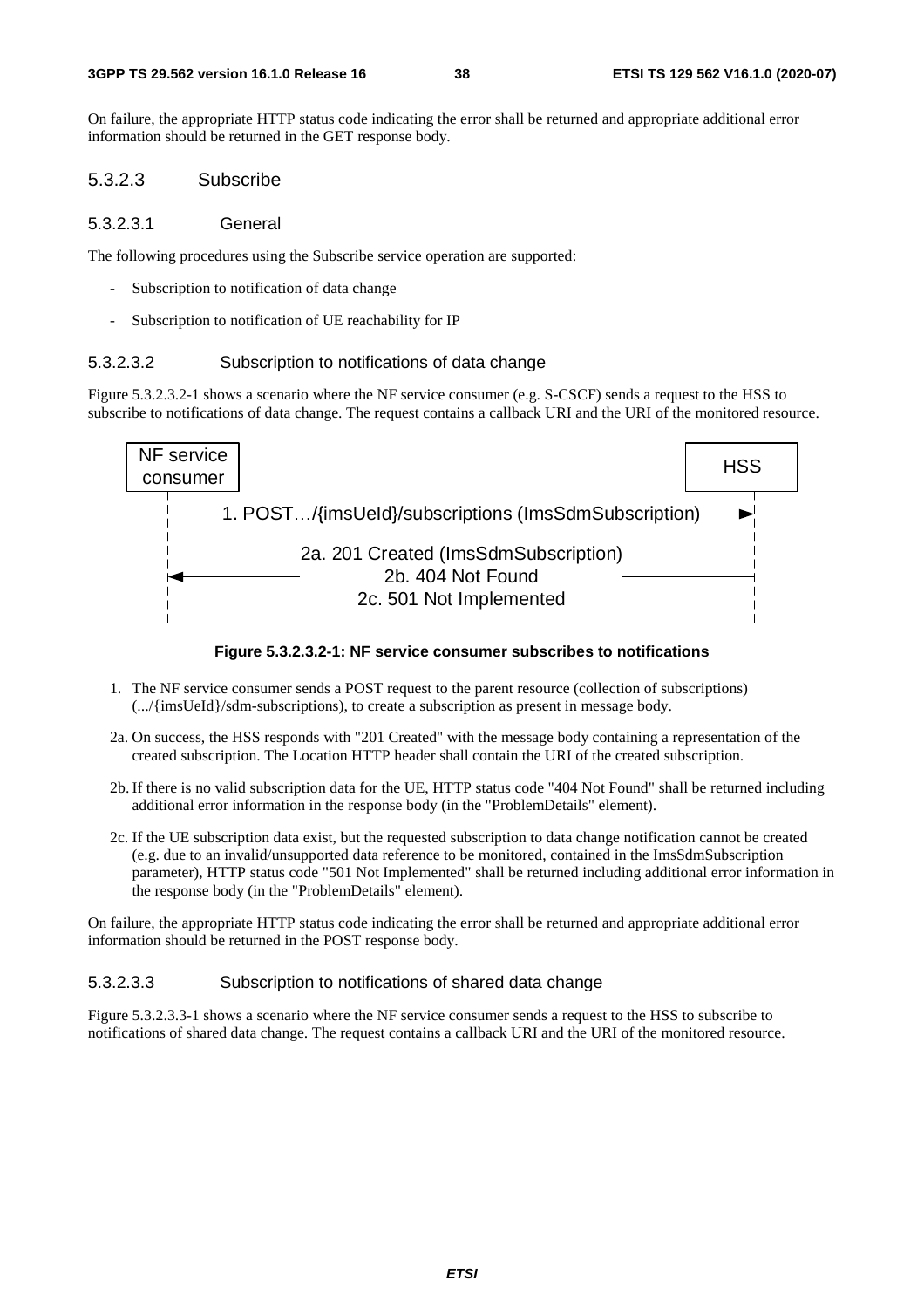



- 1. The NF service consumer sends a POST request to the parent resource (collection of subscriptions) (.../shareddata-subscriptions), to create a subscription as present in message body.
- 2. On success, the HSS responds with "201 Created" with the message body containing a representation of the created subscription. The Location HTTP header shall contain the URI of the created subscription.

On failure, the appropriate HTTP status code indicating the error shall be returned and appropriate additional error information should be returned in the POST response body.

#### 5.3.2.3.4 Subscriptions to notification of UE Reachability for IP

Figure 5.3.2.3.4-1 shows a scenario where the NF service consumer (e.g. IP-SM-GW) sends a request to the HSS to subscribe to UE reachability for IP. The request contains the UE's identity (/{imsUeId}), the resource to be monitored (/access-data/ps-domain/ue-reach-subscriptions), an expiry time, a callback URI and query parameters (e.g. supportedfeatures).



**Figure 5.3.2.3.4-1: Subscription to notification of UE reachability for IP** 

1. The NF service consumer (e.g. IP-SM-GW) sends a POST request to the parent resource (collection of UE reachability subscriptions) (.../{ueIdentity}/ue-reach-subscriptions), to create a subscription to UE reachability for IP. The request contains an expiry time, suggested by the NF Service Consumer, representing the time upto which the subscription is desired to be kept active and the time after which the UE reachability event shall not generate a notification.

2a. On success, the HSS sets the URRP flag for the relevant serving nodes and may contact UDM (see 3GPP TS 23.632, clause 5.4.5). The HSS responds with "201 Created" with the message body containing a representation of the created subscription. The Location HTTP header shall contain the URI of the created subscription.

The response contains the expiry time, as determined by the HSS (possible based on operator policy) after which the subscription becomes invalid. Once the subscription expires, if the NF Service Consumer wants to keep receiving notifications, it shall create a new subscription in the HSS. The NF Service Producer shall not provide the same expiry time for many subscriptions in order to avoid all of them expiring and recreating the subscription at the same time.

2b. If the user does not exist, HTTP status code "404 Not Found" shall be returned including additional error information in the response body (in the "ProblemDetails" element).

On failure, the appropriate HTTP status code indicating the error shall be returned and appropriate additional error information should be returned in the POST response body.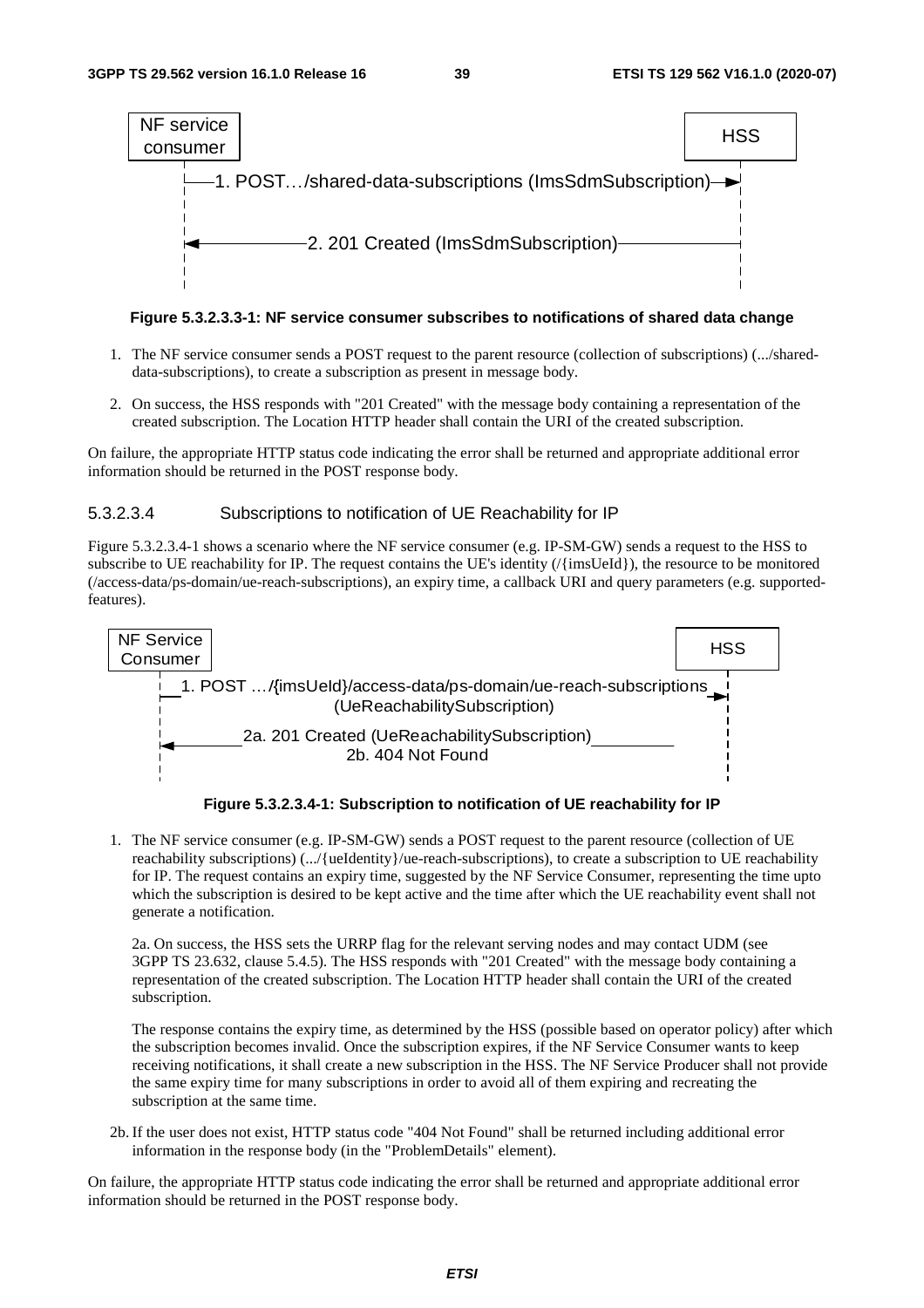## 5.3.2.4 Unsubscribe

#### 5.3.2.4.1 General

The following procedures using the Unsubscribe service operation are supported:

- Unsubscribe to notification of data change
- Unsubscribe to notification of UE reachability for IP

#### 5.3.2.4.2 Unsubscribe to notifications of data change

Figure 5.3.2.4.2-1 shows a scenario where the NF service consumer (e.g. S-CSCF) sends a request to the HSS to unsubscribe from notifications of data changes. The request contains the URI previously received in the Location HTTP header of the response to the subscription.



#### **Figure 5.3.2.4.2-1: NF service consumer unsubscribes to notifications**

- 1. The NF service consumer sends a DELETE request to the resource identified by the URI previously received during subscription creation.
- 2a. On success, the HSS responds with "204 No Content".
- 2b. If there is no valid subscription available (e.g. due to an unknown subscriptionId value), HTTP status code "404 Not Found" should be returned including additional error information in the response body (in the "ProblemDetails" element).

On failure, the appropriate HTTP status code indicating the error shall be returned and appropriate additional error information should be returned in the DELETE response body.

#### 5.3.2.4.3 Unsubscribe to notifications of shared data change

Figure 5.3.2.4.3-1 shows a scenario where the NF service consumer sends a request to the HSS to unsubscribe from notifications of shared data changes. The request contains the URI previously received in the Location HTTP header of the response to the subscription.



### **Figure 5.3.2.4.3-1: NF service consumer unsubscribes to notifications for shared data**

1. The NF service consumer sends a DELETE request to the resource identified by the URI previously received during subscription creation.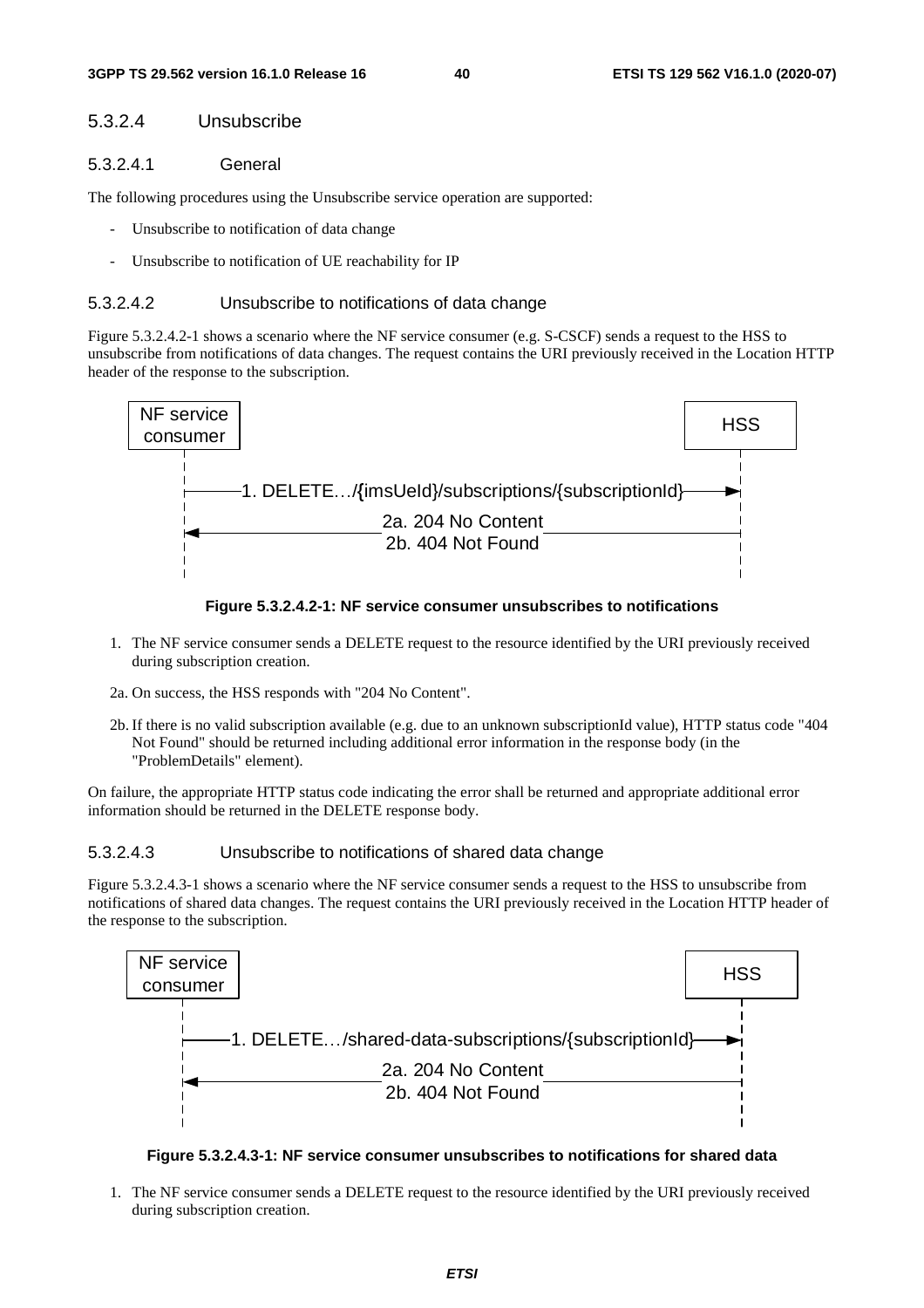- 2a. On success, the HSS responds with "204 No Content".
- 2b. If there is no valid subscription available (e.g. due to an unknown subscriptionId value), HTTP status code "404 Not Found" should be returned including additional error information in the response body (in the "ProblemDetails" element).

On failure, the appropriate HTTP status code indicating the error shall be returned and appropriate additional error information should be returned in the DELETE response body.

#### 5.3.2.4.4 Unsubscribe to notification of UE Reachability for IP

Figure 5.3.2.4.4-1 shows a scenario where the NF service consumer (e.g. IP-SM-GW) sends a request to the HSS to unsubscribe from notifications of UE Reachability for IP. The request contains the URI previously received in the Location HTTP header of the response to the subscription.



#### **Figure 5.3.2.4.4-1: Unsubscription to notification of UE reachability for IP**

- 1. The NF service consumer sends a DELETE request to the resource identified by the URI previously received during subscription creation.
- 2a. On success, the HSS responds with "204 No Content".
- 2b. If there is no valid subscription available (e.g. due to an unknown subscriptionId value), HTTP status code "404 Not Found" should be returned including additional error information in the response body (in the "ProblemDetails" element).

On failure, the appropriate HTTP status code indicating the error shall be returned and appropriate additional error information should be returned in the DELETE response body.

# 5.3.2.5 ModifySubscription

#### 5.3.2.5.1 General

The following procedures using the ModifySubscription service operation are supported:

- Modification of a Subscription to notification of data change (for UE individual data)
- Modification of a Subscription to notification of shared data change
- Modification of a Subscription to notification of UE Reachability for IP

The ModifySubscription service operation can be used for the following purpose:

- Extend the expiry time of ImsSdmSubscription;
- Extend the expiry time of UeReachabilitySubscription;
- Modify the resource URIs to be monitored, e.g. add/remove resource URIs to/from the monitored resource URI list.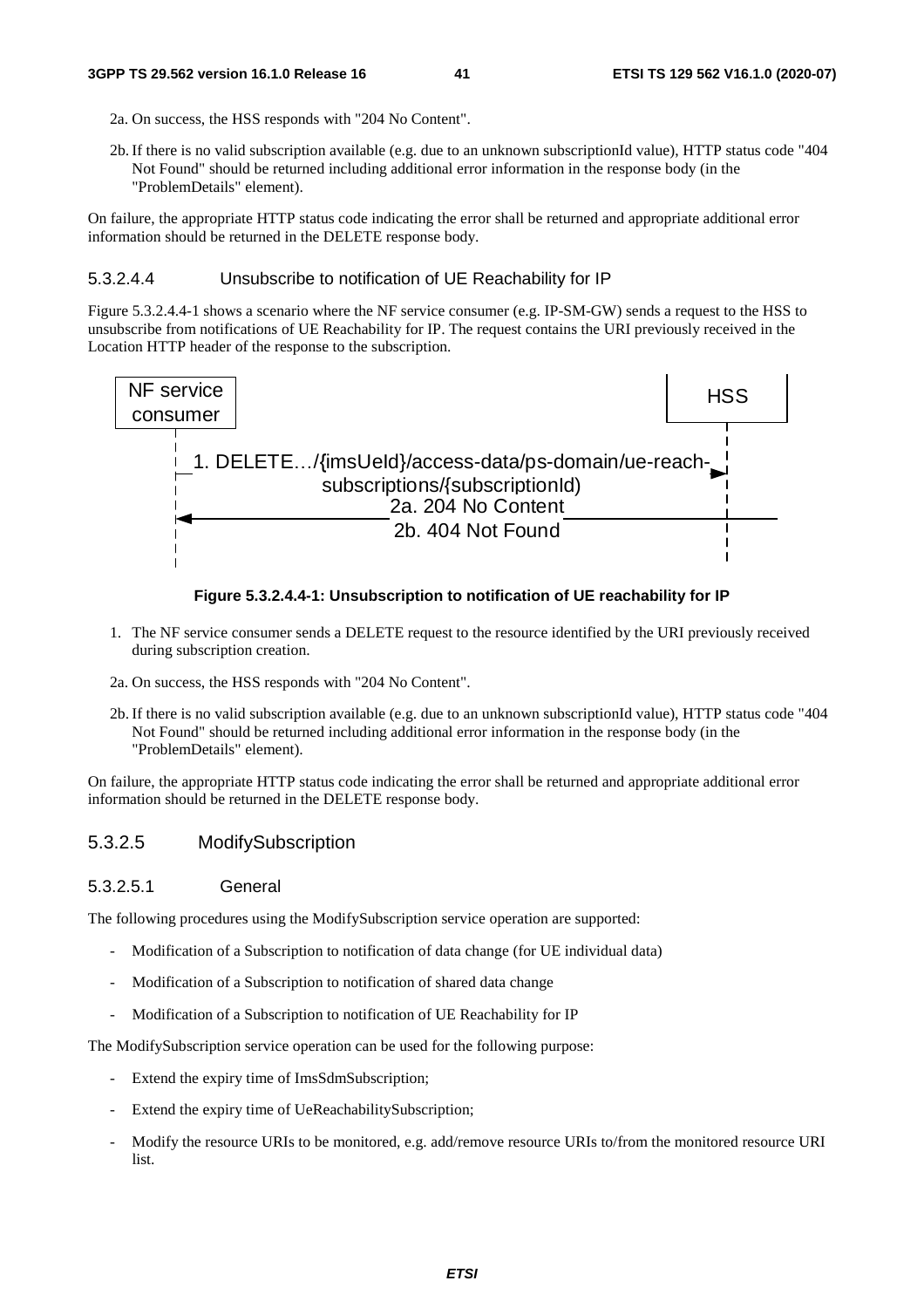# 5.3.2.5.2 Modification of a subscription to notifications of data change

Figure 5.3.2.5.2-1 shows a scenario where the NF service consumer sends a request to the HSS to modify a subscription to notifications of data changes. The request contains the URI previously received in the Location HTTP header of the response to the subscription.



**Figure 5.3.2.5.2-1: NF service consumer modifies a subscription to notifications** 

1. The NF service consumer sends a PATCH request to the resource identified by the URI previously received during subscription creation.

 The NF service consumer may include "monitoredResourceUris" to replace the existing monitored resource URIs, e.g. to add/remove specific resource URIs from the monitored resource URI list.

- 2a. On success, the HSS responds with "200 OK".
- 2b. If there is no valid subscription available (e.g. due to an unknown subscriptionId value), HTTP status code "404 Not Found" should be returned including additional error information in the response body (in the "ProblemDetails" element).

On failure, the appropriate HTTP status code indicating the error shall be returned and appropriate additional error information should be returned in the PATCH response body.

#### 5.3.2.5.3 Modification of a subscription to notifications of shared data change

Figure 5.3.2.z.3-1 shows a scenario where the NF service consumer sends a request to the HSS to modify a subscription to notifications of shared data changes. The request contains the URI previously received in the Location HTTP header of the response to the subscription.



#### **Figure 5.3.2.5.3-1: NF service consumer modifies a subscription to notifications for shared data**

1. The NF service consumer sends a PATCH request to the resource identified by the URI previously received during subscription creation.

 The NF service consumer may include "monitoredResourceUris" to replace the existing monitored resource URIs, e.g. for the purposes to add/remove specific resource URIs from the monitored resource URI list.

2a. On success, the HSS responds with "200 OK".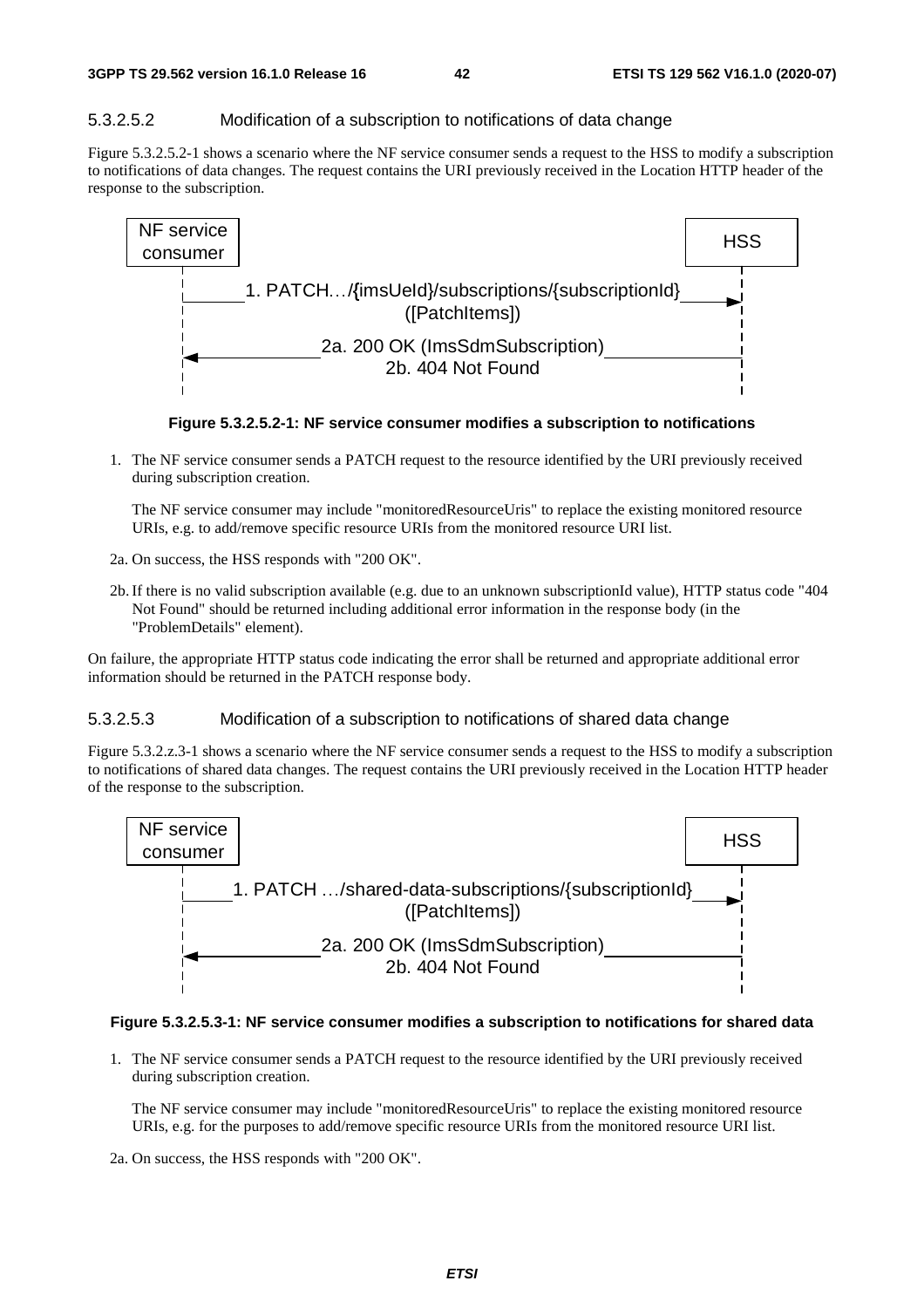2b. If there is no valid subscription available (e.g. due to an unknown subscriptionId value), HTTP status code "404 Not Found" should be returned including additional error information in the response body (in the "ProblemDetails" element).

On failure, the appropriate HTTP status code indicating the error shall be returned and appropriate additional error information should be returned in the PATCH response body.

#### 5.3.2.5.4 Modification of a subscription to notifications of data change

Figure 5.3.2.5.4-1 shows a scenario where the NF service consumer sends a request to the HSS to modify a subscription to notifications of data changes. The request contains the URI previously received in the Location HTTP header of the response to the subscription.



**Figure 5.3.2.5.4-1: NF service consumer modifies a subscription to notifications** 

1. The NF service consumer sends a PATCH request to the resource identified by the URI previously received during subscription creation.

The NF service consumer includes a new expiry time, e.g. to extend the monitoring time of the event.

- 2a. On success, the HSS responds with "200 OK".
- 2b. If there is no valid subscription available (e.g. due to an unknown subscriptionId value), HTTP status code "404 Not Found" should be returned including additional error information in the response body (in the "ProblemDetails" element).

On failure, the appropriate HTTP status code indicating the error shall be returned and appropriate additional error information should be returned in the PATCH response body.

### 5.3.2.6 Notification

#### 5.3.2.6.1 General

The following procedures using the Notification service operation are supported:

- Data change notification to NF;
- UE Reachability for IP notification to NF.

### 5.3.2.6.2 Data Change Notification To NF

Figure 5.3.2.6.2-1 shows a scenario where the HSS notifies the NF service consumer (that has subscribed to receive such notification) about subscription data change. The request contains the callbackReference URI as previously received in the ImsSdmSubscription.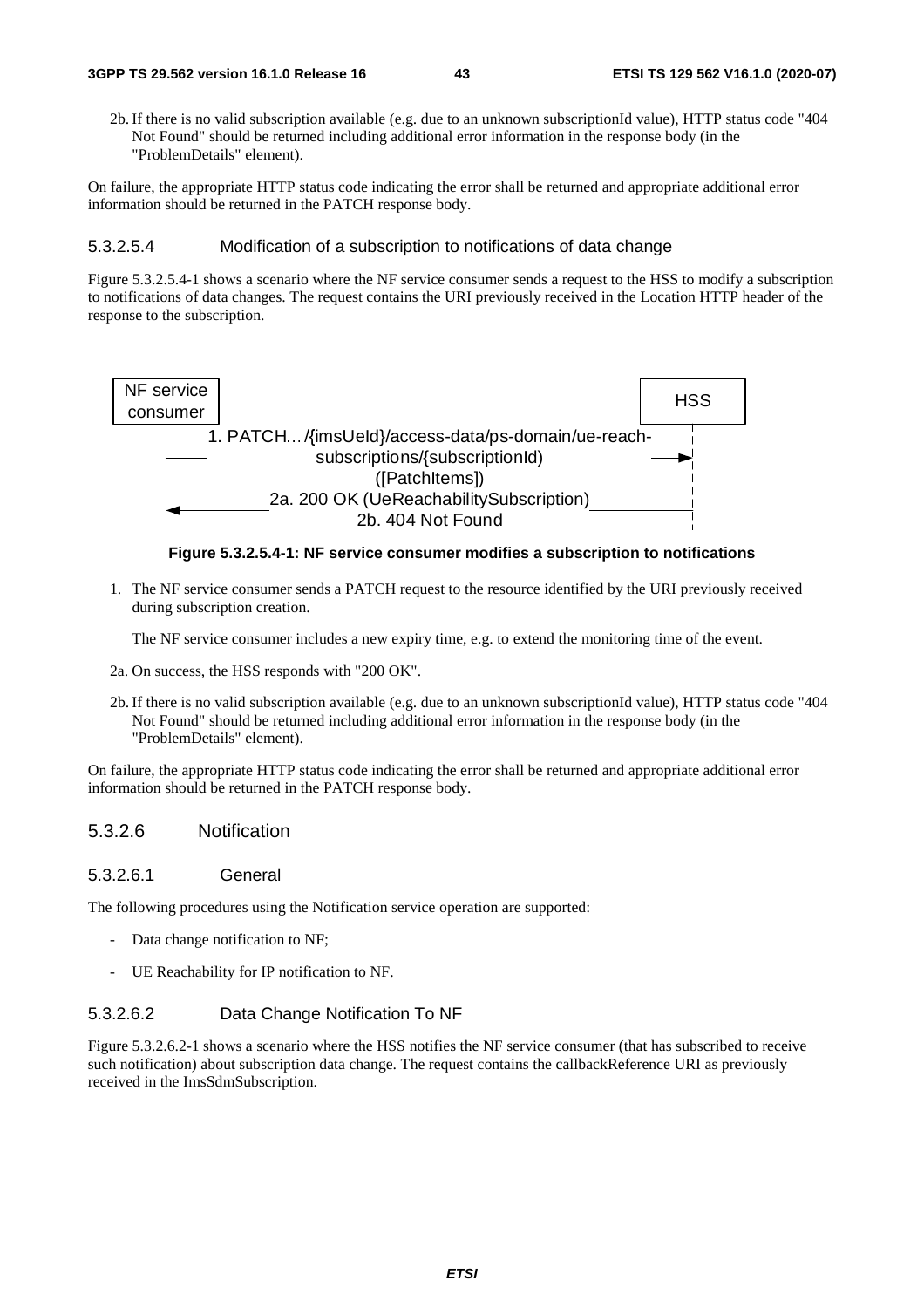



- 1. The HSS sends a POST request to the callbackReference as provided by the NF service consumer during the subscription.
- 2. The NF service consumer responds with "204 No Content".

On failure, the appropriate HTTP status code indicating the error shall be returned and appropriate additional error information should be returned in the POST response body.

#### 5.3.2.6.3 UE Reachability for IP Notification to NF

Figure 5.3.2.6.3-1 shows a scenario where the HSS notifies the NF service consumer (that has subscribed to receive such notification) about subscription data change. The request contains the callbackReference URI as previously received in the UeReachabilitySubscription.



**Figure 5.3.2.6.3-1: UE Reachability for IP Notification** 

- 1. The HSS sends a POST request to the callbackReference as provided by the NF service consumer during the subscription. The notification includes information about UE reachability for IP event detected.
- 2. The NF service consumer responds with "204 No Content".

On failure, the appropriate HTTP status code indicating the error shall be returned and appropriate additional error information should be returned in the POST response body.

### 5.3.2.7 Update

# 5.3.2.7.1 General

The following procedures using the Update service operation are supported:

- Repository Data Create/Update/Delete
- STN-SR update
- SMS registration information Create/Update/Delete
- PSI activation state Update
- DSAI-tag activation state Update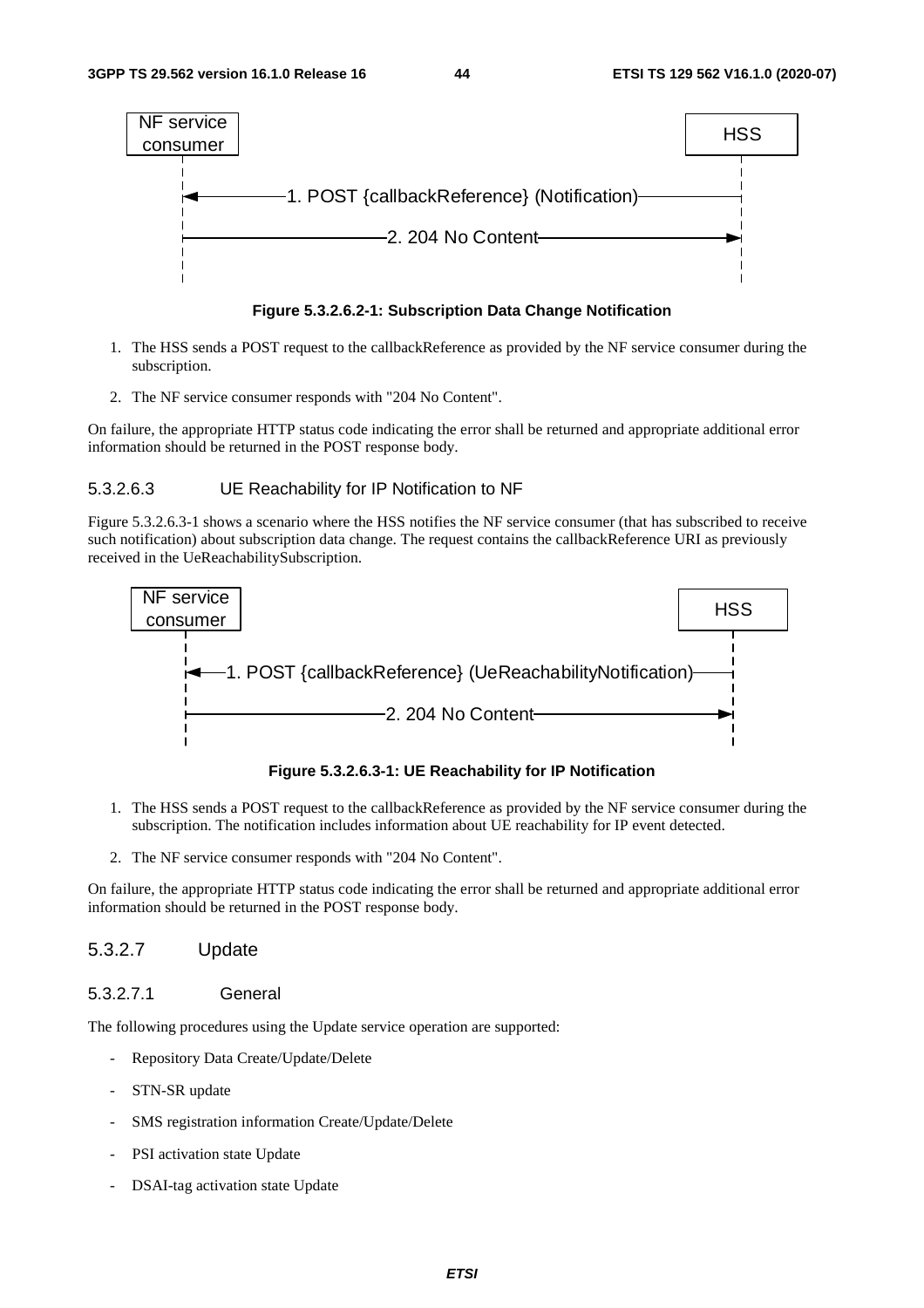# 5.3.2.7.2 Repository Data Creation or Update

Figure 5.3.2.7.2-1 shows a scenario where the IMS-AS sends a request to the HSS to create or update the repository data for a given service indication. The request contains the UE's identity (/{imsUeId}) which shall be an IMS Public Identity, the service indication and repository data with the associated version (sequence number).



**Figure 5.3.2.7.2-1: IMS AS creating or updating repository data** 

1. The IMS AS sends a PUT request to the resource representing the UE's Repository Data for a requested Service Indication.

 The IMS AS may request the creation of the Repository Data (sequence number equal to zero) or may request the update of the Repository Data (sequence number greater than zero)

- 2a. On success, the HSS updates the RepositoryData resource by replacing it with the received resource information, and responds with "200 OK" or "204 No Content".
- 2b. If the resource does not exist (there is no repository data associated to the requested service indication), HSS stores the received Repository Data and responds with HTTP Status Code "201 created". A response body may be included to convey additional information to the NF consumer (e.g., features supported by HSS).
- 2c. If the operation is not authorized due to e.g IMS AS does not have the required permissions for the service indication and the operation requested, HTTP status code "403 Forbidden" should be returned including additional error information in the response body (in "ProblemDetails" element).

On failure, the appropriate HTTP status code indicating the error shall be returned and appropriate additional error information should be returned in the PUT response body.

# 5.3.2.7.3 Repository Data Deletion

Figure 5.3.2.7.3-1 shows a scenario where the IMS-AS sends a request to the HSS to delete the repository data for a given service indication. The request contains the UE's identity (/{imsUeId}) which shall be an IMS Public Identity and the service indication.



**Figure 5.3.2.7.3-1: IMS AS deleting repository data**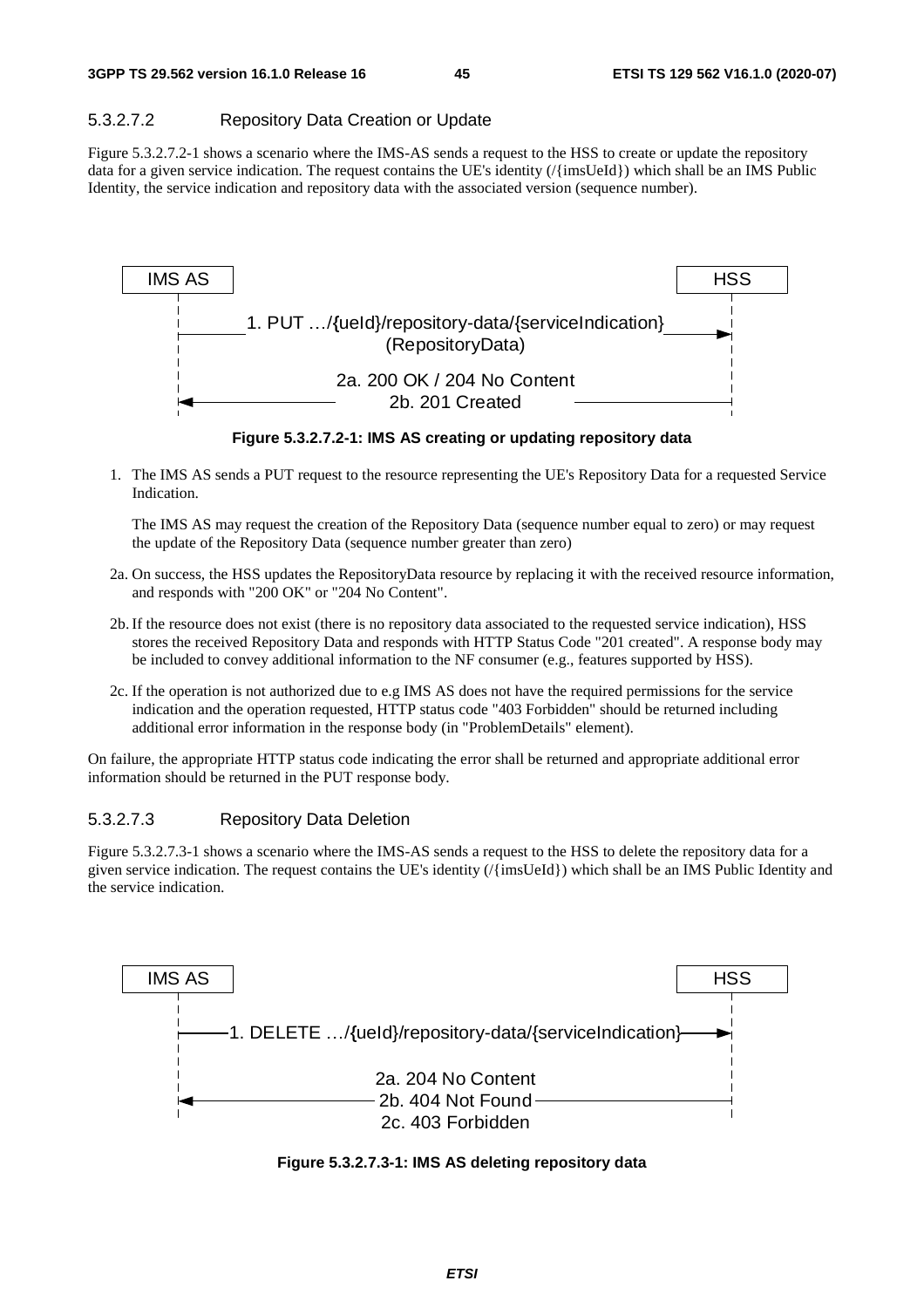- 1. The IMS AS sends a DELETE request to the resource representing the UE's Repository Data for a requested Service Indication.
- 2a. On success, the HSS deletes the resource and responds with "204 No Content".
- 2b. If the repository data does not exist in the HSS, HTTP status code "404 Not Found" shall be returned including additional error information in the response body (in the "ProblemDetails" element).
- 2c. If the operation is not authorized due to e.g IMS AS does not have the required permissions for the service indication and operation requested, HTTP status code "403 Forbidden" should be returned including additional error information in the response body (in "ProblemDetails" element).

On failure, the appropriate HTTP status code indicating the error shall be returned and appropriate additional error information should be returned in the DELETE response body.

### 5.3.2.7.4 STN-SR update

Figure 5.3.2.7.4-1 shows a scenario where the IMS-AS sends a request to the HSS to update the STN-SR. The request contains the UE's identity (/{imsUeId}) which shall be an IMS Public Identity or a Private Identity and an instruction to modify the STN-SR.



**Figure 5.3.2.7.4-1: IMS AS updating STN-SR** 

- 1. The IMS AS sends a PATCH request to the resource representing the UE's SRVCC Data.
- 2a. On success, the HSS responds with "204 No Content".
- 2b. If the resource does not exist (i.e. the user is not subscribed to SRVCC), HTTP status code "404 Not Found" should be returned including additional error information in the response body (in the "ProblemDetails" element).
- 2c. If the operation is not authorized due to e.g IMS AS does not have the required permissions for the operation requested, HTTP status code "403 Forbidden" should be returned including additional error information in the response body (in "ProblemDetails" element).

On failure, the appropriate HTTP status code indicating the error shall be returned and appropriate additional error information should be returned in the PATCH response body.

#### 5.3.2.7.5 PSI activation state update

Figure 5.3.2.7.5-1 shows a scenario where the IMS-AS sends a request to the HSS to update the PSI activation state. The request contains the Public Service Identity (/{imsUeId}) and an instruction to modify the activation state.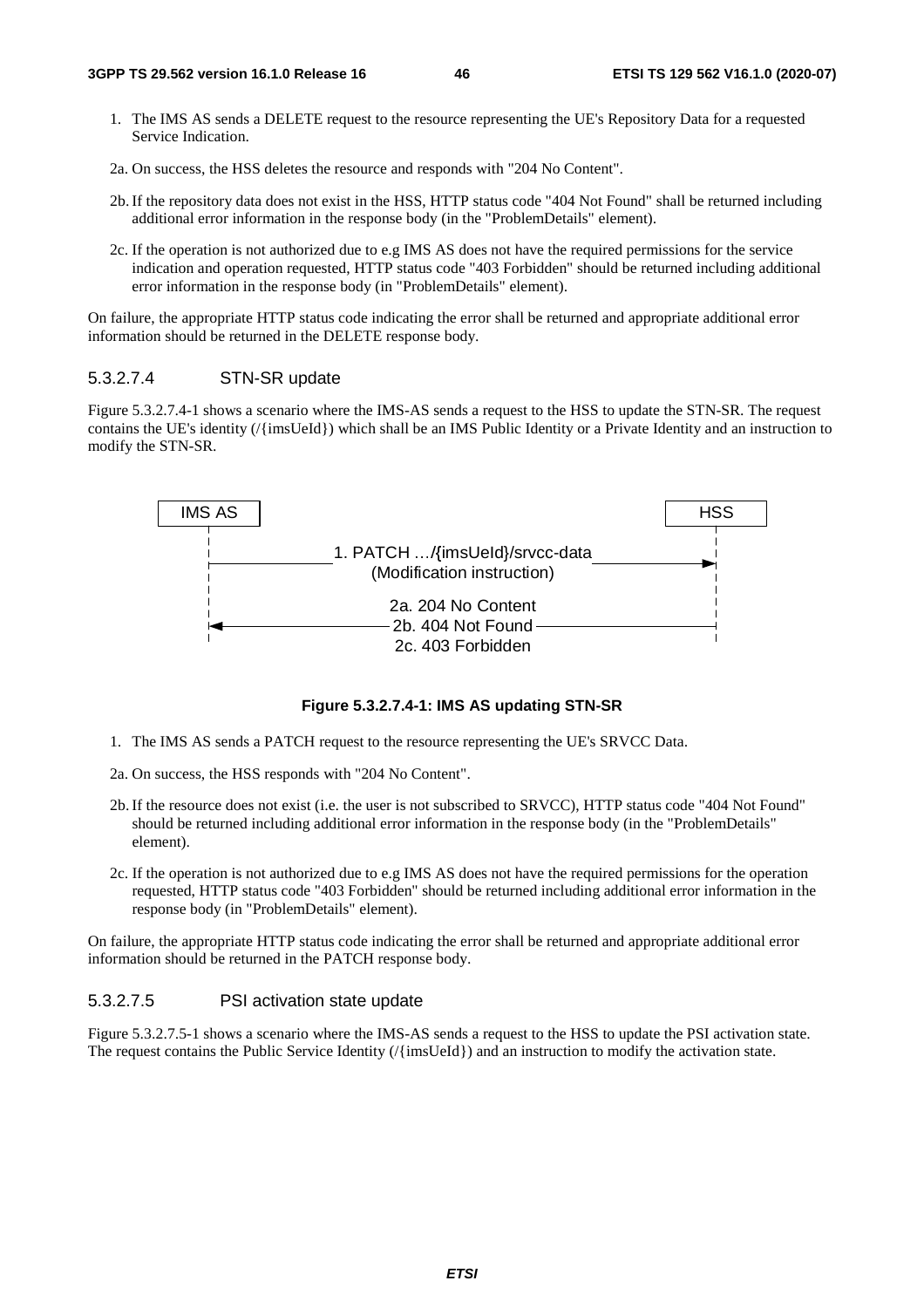

#### **Figure 5.3.2.7.5-1: IMS AS updating a PSI activation state**

- 1. The IMS AS sends a PATCH request to the resource representing the PSI activation state.
- 2a. On success, the HSS responds with "204 No Content".
- 2b. If the resource does not exist (i.e. the service does not exist), HTTP status code "404 Not Found" should be returned including additional error information in the response body (in the "ProblemDetails" element).
- 2c. If the operation is not authorized due to e.g IMS AS does not have the required permissions for the operation requested, HTTP status code "403 Forbidden" should be returned including additional error information in the response body (in "ProblemDetails" element).

On failure, the appropriate HTTP status code indicating the error shall be returned and appropriate additional error information should be returned in the PATCH response body.

#### 5.3.2.7.6 SMS Registration Information Creation or Update

Figure 5.3.2.7.6-1 shows a scenario where the IMS-AS sends a request to the HSS to create or update the SMS registration information. The request contains the UE's identity (/{imsUeId}) which shall be an IMS Public Identity and the SMS registration information (IP-SM-GW number).





- 1. The IMS AS sends a PUT request to the resource representing the UE's SMS registration information. The request contains the IP-SM-GW number and, if s6c is supported, the Diameter Identity and Diameter Realm of the IP-SM-GW.
- 2a. On success, the HSS updates the SMS registration information resource by replacing it with the received resource information and responds with "200 OK" or "204 No Content".
- 2b. If the resource does not exist (there is no IP-SM-GW number associated to the user), HSS stores the received SMS registration information and responds with HTTP Status Code "201 created". A response body may be included to convey additional information to the NF consumer (e.g., features supported by HSS).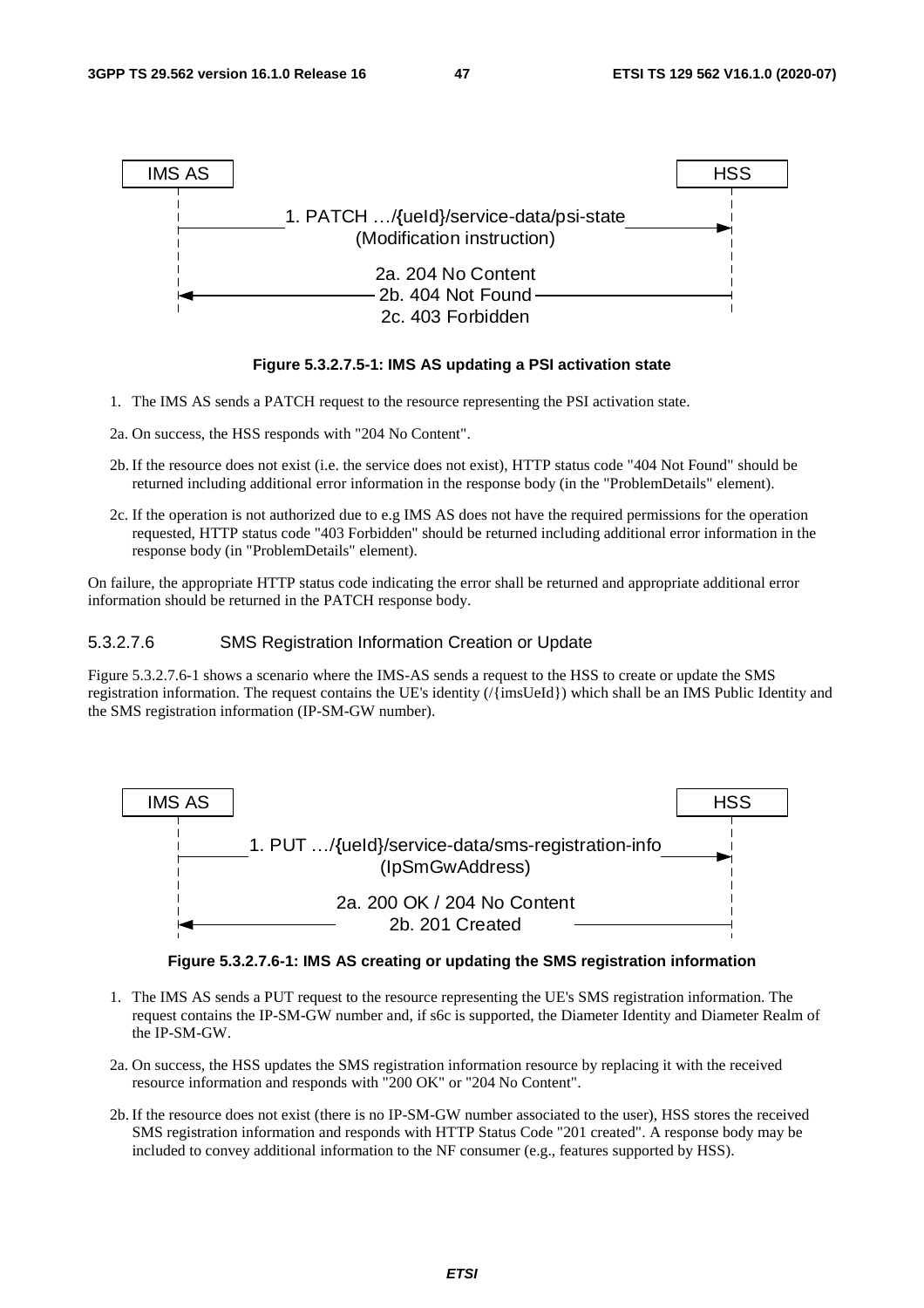2c. If the operation is not authorized due to e.g IMS AS does not have the required permissions or the IP-SM-GW number is pre-configured and cannot be overwritten, HTTP status code "403 Forbidden" should be returned including additional error information in the response body (in "ProblemDetails" element).

On failure, the appropriate HTTP status code indicating the error shall be returned and appropriate additional error information should be returned in the PUT response body.

#### 5.3.2.7.7 SMS Registration Information Deletion

Figure 5.3.2.7.7-1 shows a scenario where the IMS-AS sends a request to the HSS to delete the SMS registration information. The request contains the UE's identity (/{imsUeId}) which shall be an IMS Public Identity.



#### **Figure 5.3.2.7.7-1: IMS AS deleting SMS registration information**

- 1. The IMS AS sends a DELETE request to the resource representing the UE's SMS registration information.
- 2a. On success, the HSS deletes the resource and responds with "204 No Content".
- 2b. If the SMS registration information does not exist in the HSS, HTTP status code "404 Not Found" shall be returned including additional error information in the response body (in the "ProblemDetails" element).
- 2c. If the operation is not authorized due to e.g IMS AS does not have the required permissions or the IP-SM-GW number is pre-configured and cannot be deleted, HTTP status code "403 Forbidden" should be returned including additional error information in the response body (in "ProblemDetails" element).

On failure, the appropriate HTTP status code indicating the error shall be returned and appropriate additional error information should be returned in the DELETE response body.

#### 5.3.2.7.8 DSAI tag activation state update

Figure 5.3.2.7.8-1 shows a scenario where the IMS-AS sends a request to the HSS to update the DSAI tag activation state. The request contains the Public Service Identity (/{imsUeId}) and an instruction to modify the activation state of DSAI tag.



**Figure 5.3.2.7.8-1: IMS AS updating DSAI tag activation state**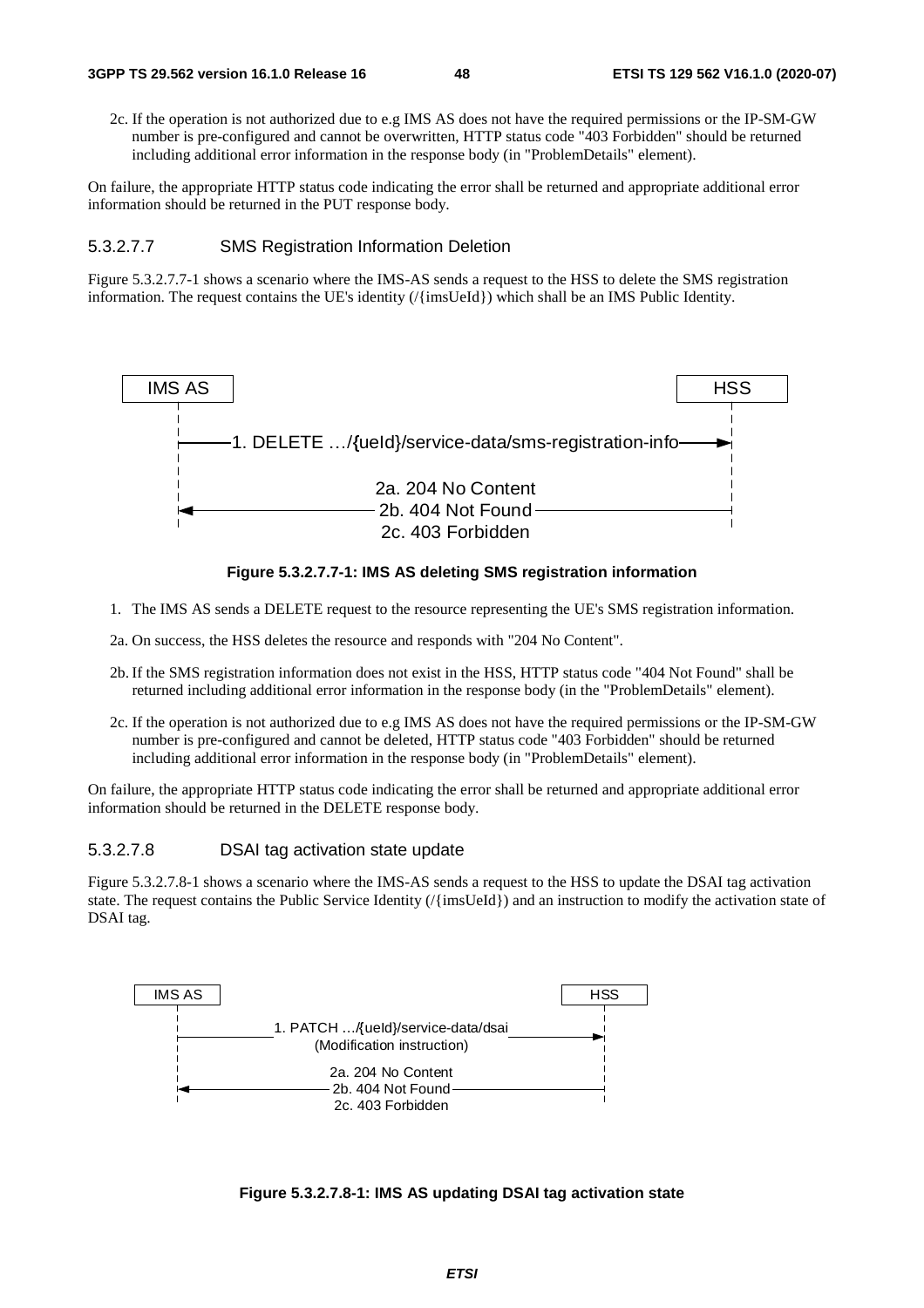- 1. The IMS AS sends a PATCH request to the resource representing the DSAI tag activation state.
- 2a. On success, the HSS responds with "204 No Content".
- 2b. If the resource does not exist (i.e. the service does not exist), HTTP status code "404 Not Found" should be returned including additional error information in the response body (in the "ProblemDetails" element).
- 2c. If the operation is not authorized due to e.g IMS AS does not have the required permissions for the operation requested, HTTP status code "403 Forbidden" should be returned including additional error information in the response body (in "ProblemDetails" element).

On failure, the appropriate HTTP status code indicating the error shall be returned and appropriate additional error information should be returned in the PATCH response body.

# 5.4 Nhss\_imsUEAuthentication Service

# 5.4.1 Service Description

See 3GPP TS 23.228 [6], clause AA.2.1.4.

# 5.4.2 Service Operations

# 5.4.2.1 Introduction

For the Nhss\_ imsUEAuthentication service the following service operation is defined:

- Get

The Nhss\_ imsUEAuthentication Service is used by the S-CSCF to request the SBI capable HSS to select an authentication method, calculate a fresh authentication vector (AV) if required for the selected method, and provide it to the S-CSCF by means of the Get service operation.

## 5.4.2.2 Get

#### 5.4.2.2.1 General

The following procedures using the Get service operation are supported:

- Authentication Information Retrieval

#### 5.4.2.2.2 Authentication Information Retrieval

Figure 5.4.2.2.2-1 shows a scenario where the NF service consumer (S-CSCF) retrieves authentication information for the UE from the HSS. The request contains the UE's identity (IMS Private Identity) and the SIP authentication scheme and may contain resynchronization info.



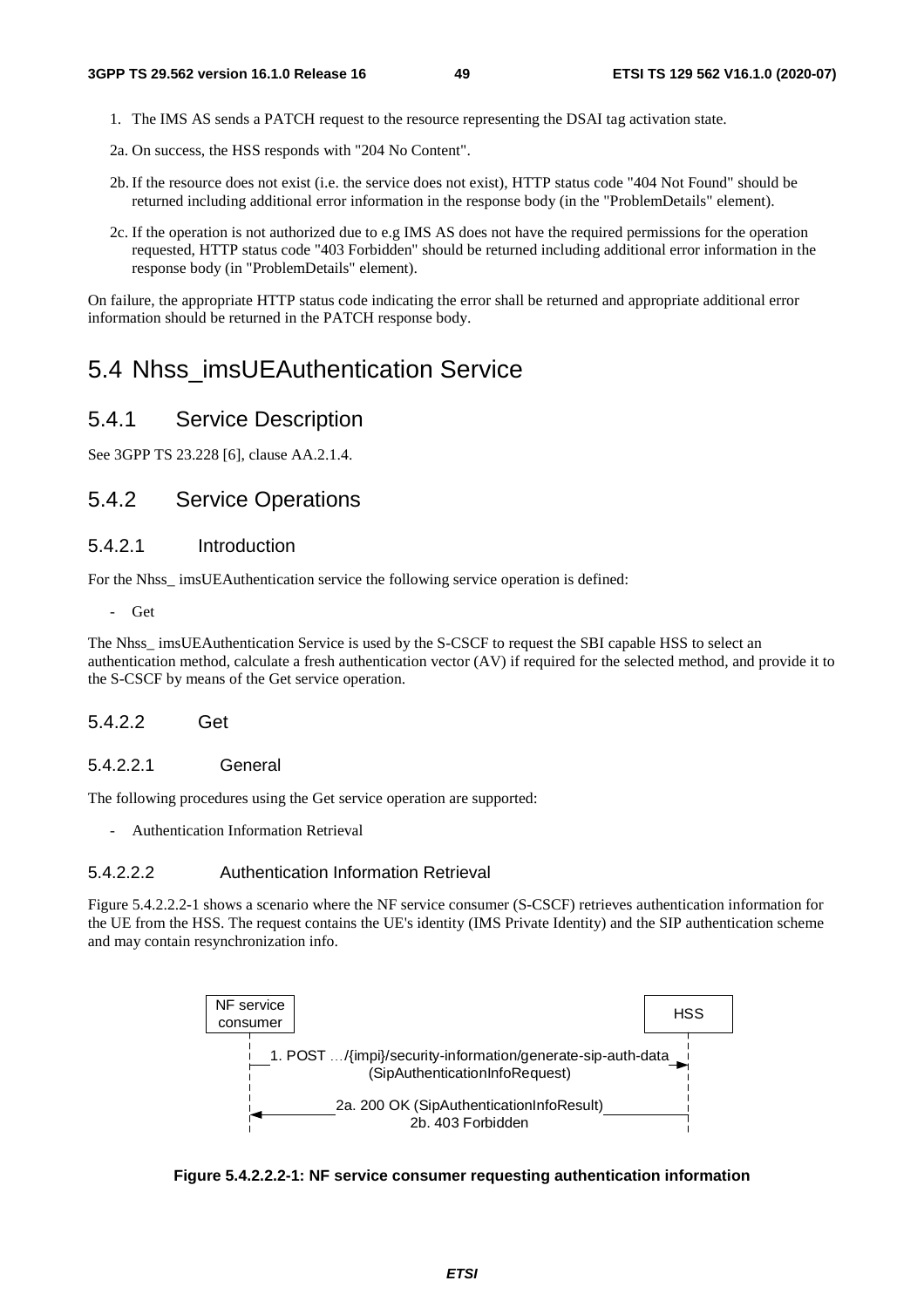- 1. The NF service consumer sends a POST request (custom method: generate-sip-auth-data) to the resource representing the UE's security information. The payload shall contain the SIP authentication scheme and the resynchronization info.
- 2a. The HSS responds with "200 OK" with the message body containing the authentication data information.
- 2b. If the operation cannot be authorized due to e.g UE does not have required subcription data, HTTP status code "403 Forbidden" should be returned including additional error information in the response body (in "ProblemDetails" element).

On failure, the appropriate HTTP status code indicating the error shall be returned and appropriate additional error information should be returned in the POST response body.

# 6 API Definitions

# 6.1 Nhss\_imsUEContextManagement Service API

# 6.1.1 Introduction

URIs of this API shall have the following root:

{apiRoot}/{apiName}/{apiVersion}/

where "apiRoot" is defined in clause 4.4.1 of 3GPP TS 29.501 [5], the "apiName" shall be set to "nhss-ims-uecm" and the "apiVersion" shall be set to "v1" for the current version of this specification.

# 6.1.2 Usage of HTTP

#### 6.1.2.1 General

HTTP/2, as defined in IETF RFC 7540 [8], shall be used as specified in clause 5 of 3GPP TS 29.500 [4].

HTTP/2 shall be transported as specified in clause 5.3 of 3GPP TS 29.500 [4].

HTTP messages and bodies for the Nhss\_imsUECM service shall comply with the OpenAPI [9] specification contained in Annex A.2.

# 6.1.2.2 HTTP standard headers

6.1.2.2.1 General

The usage of HTTP standard headers shall be supported as specified in clause 5.2.2 of 3GPP TS 29.500 [4].

### 6.1.2.2.2 Content type

The following content types shall be supported:

- JSON, as defined in IETF RFC 8259 [10], signalled by the content type "application/json".
- The Problem Details JSON Object (IETF RFC 7807 [11] signalled by the content type "application/problem+json".
- JSON Patch, as defined in IETF RFC 6902 [12], signalled by the content type "application/json-patch+json".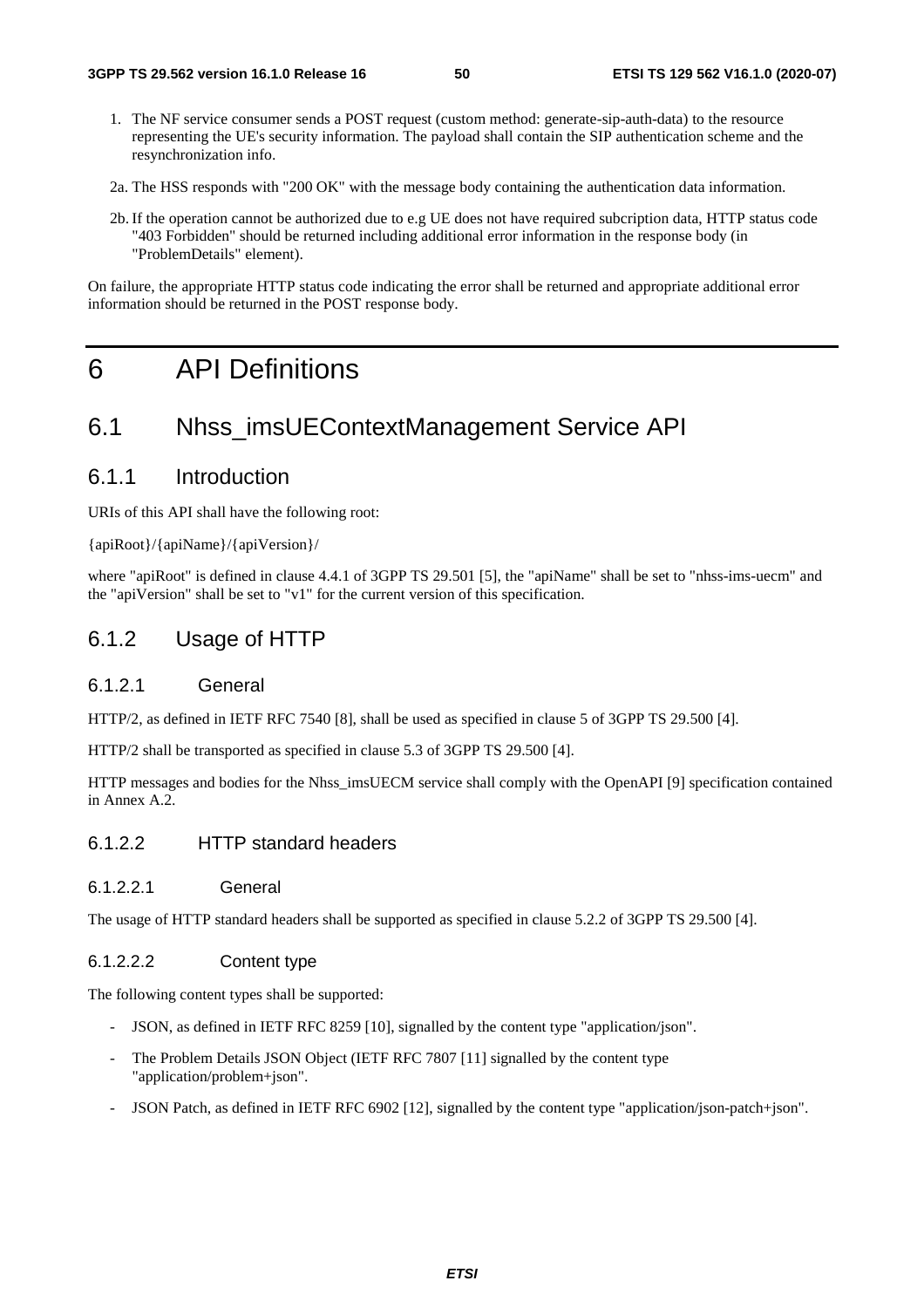# 6.1.2.3 HTTP custom headers

6.1.2.3.1 General

The usage of HTTP custom headers shall be supported as specified in clause 5.2.3 of 3GPP TS 29.500 [4].

# 6.1.3 Resources

6.1.3.1 Overview



### **Figure 6.1.3.1-1: Resource URI structure of the Nhss\_imsUECM API**

Table 6.1.3.1-1 provides an overview of the resources and applicable HTTP methods.

| Resource name<br>(Archetype)                           | <b>Resource URI</b>                                           | <b>HTTP</b> method or<br>custom operation | <b>Description</b>                                          |
|--------------------------------------------------------|---------------------------------------------------------------|-------------------------------------------|-------------------------------------------------------------|
| ScscfRegistration<br>(Document)                        | /{imsUeId}/scscf-registration                                 | <b>PUT</b>                                | Create or update the S-CSCF<br>registration state of the UE |
|                                                        |                                                               |                                           |                                                             |
| Authorize<br>(Custom operation)                        | /{imsUeId}/authorize                                          | authorize<br>(POST)                       | Authorize the requested<br>operation for the UE             |
|                                                        |                                                               | <b>GET</b>                                | Retrieve the S-CSCF restoration<br>linformation.            |
| <b>IScscf Restoration</b><br>Information<br>(Document) | /{imsUeId}/scscf-<br>registration/scscf-restoration-<br>linfo | <b>PUT</b>                                | Update the S-CSCF restoration<br>linformation.              |
|                                                        |                                                               | <b>DELETE</b>                             | Delete the S-CSCF restoration<br>linformation.              |

**Table 6.1.3.1-1: Resources and methods overview** 

# 6.1.3.2 Resource: Scscf Registration

#### 6.1.3.2.1 Description

This resource represents the registered S-CSCF.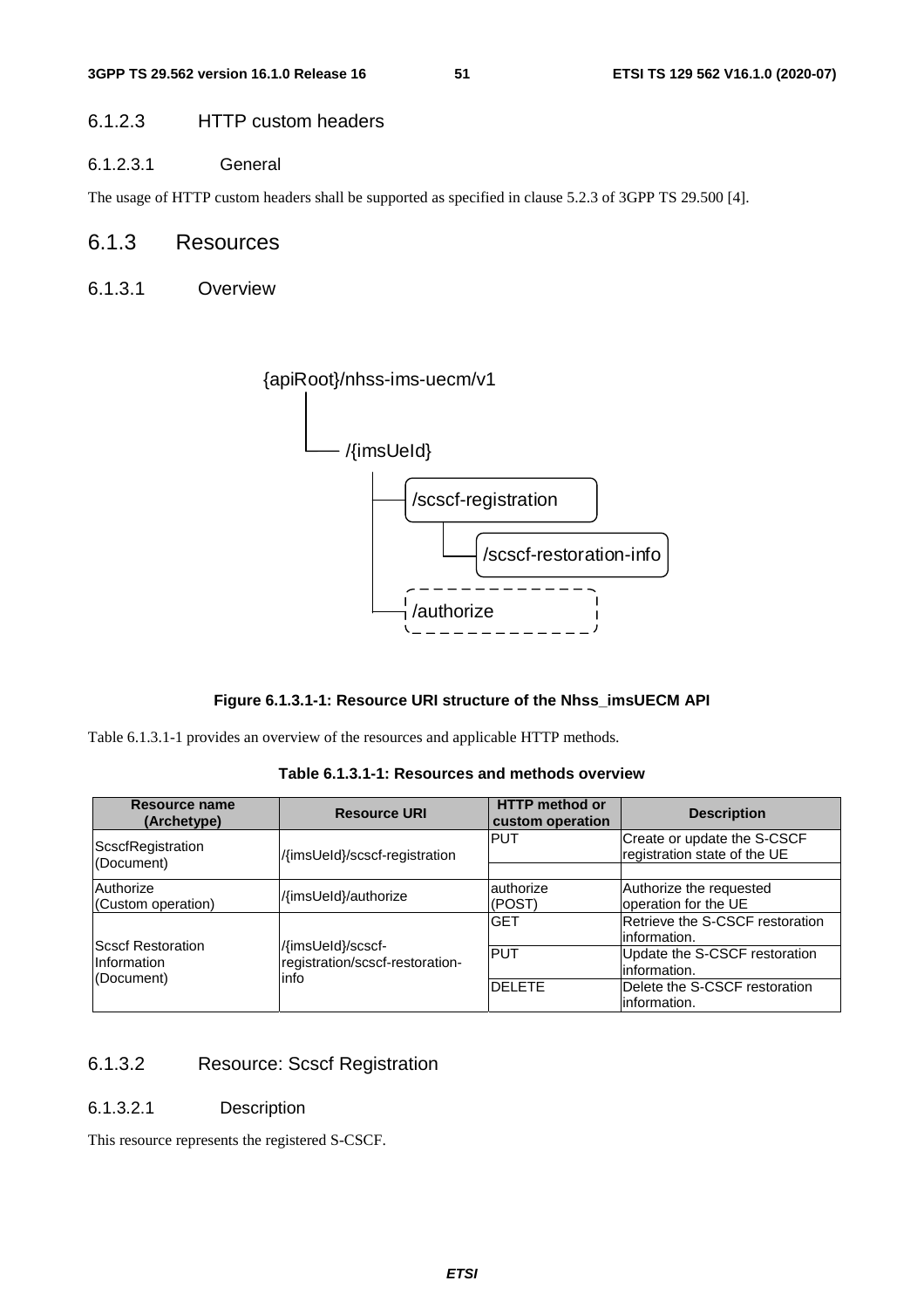### 6.1.3.2.2 Resource Definition

Resource URI: {apiRoot}**/**nhss-ims-uecm**/**{apiVersion}**/**{imsUeId}/scscf-registration

This resource shall support the resource URI variables defined in table 6.1.3.2.2-1.

### **Table 6.1.3.2.2-1: Resource URI variables for this resource**

| <b>Name</b> | <b>Definition</b>                                                                                                                                                                                                                                                                                                                                                                                                                                                           |
|-------------|-----------------------------------------------------------------------------------------------------------------------------------------------------------------------------------------------------------------------------------------------------------------------------------------------------------------------------------------------------------------------------------------------------------------------------------------------------------------------------|
| apiRoot     | See clause 6.1.1                                                                                                                                                                                                                                                                                                                                                                                                                                                            |
| apiVersion  | See clause 6.1.1                                                                                                                                                                                                                                                                                                                                                                                                                                                            |
| limsUeld    | Represents the IMS Subscription Identifier, either the IMS Public Identity (i.e. IMPU or Public<br>PSI) or the Private Identity (i.e. IMPI or PSI). See 3GPP TS 23.228 [6] clause 4.3).<br>IMS Public Identity is used with the PUT method;<br>IMS Public Identity or IMS Private Identity is used with the PATCH methods.<br>Pattern: "^(impu-sip\:([a-zA-Z0-9_\-.!~*()&=+\$,;?V]+)\@([A-Za-z0-9]+([-A-Za-z0-9]+)\.)+[a-<br> z]{2,} impu-tel\:\+[0-9]{5,15} impi-.+ .+)\$" |

### 6.1.3.2.3 Resource Standard Methods

### 6.1.3.2.3.1 PUT

This method shall support the URI query parameters specified in table 6.1.3.2.3.1-1.

#### **Table 6.1.3.2.3.1-1: URI query parameters supported by the PUT method on this resource**

| <b>Name</b> | Data type | Cardinalitv | <b>Description</b> | <b>Applicability</b> |
|-------------|-----------|-------------|--------------------|----------------------|
| ln/a        |           |             |                    |                      |

This method shall support the request data structures specified in table 6.1.3.2.3.1-2 and the response data structures and response codes specified in table 6.1.3.2.3.1-3.

#### **Table 6.1.3.2.3.1-2: Data structures supported by the PUT Request Body on this resource**

| Data type         |   | <b>Cardinality</b> | <b>Description</b>                                                        |
|-------------------|---|--------------------|---------------------------------------------------------------------------|
| ScscfRegistration | м |                    | S-CSCF registration for indicated IMS Public Identity is updated with the |
|                   |   |                    | received information.                                                     |

#### **Table 6.1.3.2.3.1-3: Data structures supported by the PUT Response Body on this resource**

| Data type                         | P | <b>Cardinality</b> | <b>Response</b><br>codes                                                                                                                                                 | <b>Description</b>                                                                                                                                                                                                                                                                                                                            |
|-----------------------------------|---|--------------------|--------------------------------------------------------------------------------------------------------------------------------------------------------------------------|-----------------------------------------------------------------------------------------------------------------------------------------------------------------------------------------------------------------------------------------------------------------------------------------------------------------------------------------------|
| ScscfRegistration                 | м |                    | 201<br>Created                                                                                                                                                           | A response body containing a representation of the created<br>individual scscfRegistration resource for the received IMS<br>Public Identity shall be returned.                                                                                                                                                                                |
| ScscfRegistration                 | M |                    | 200 OK<br>A response body containing a representation of the updated<br>individual scscfRegistration resource for the received IMS<br>Public Identity shall be returned. |                                                                                                                                                                                                                                                                                                                                               |
| n/a                               |   |                    | 204 No<br>Content                                                                                                                                                        | Upon success, an empty response body shall be returned.                                                                                                                                                                                                                                                                                       |
| <b>ProblemDetails</b>             | м |                    | 404 Not<br>Found                                                                                                                                                         | The "cause" attribute may be used to indicate the following<br>application error:<br>- USER_NOT_FOUND                                                                                                                                                                                                                                         |
| <b>ExtendedProblem</b><br>Details | м |                    | 403<br>Forbidden                                                                                                                                                         | The "cause" attribute may be used to indicate one of the<br>following application errors:<br>- IDENTITY_ALREADY_REGISTERED In this case include<br>invalidParams with cscfServerName as param and with value of<br>the currently assigned S-CSCF name in the AdditionalInfo<br>- IDENTITIES_DO_NOT_MATCH<br><b>ERROR_IN_REGISTRATION_TYPE</b> |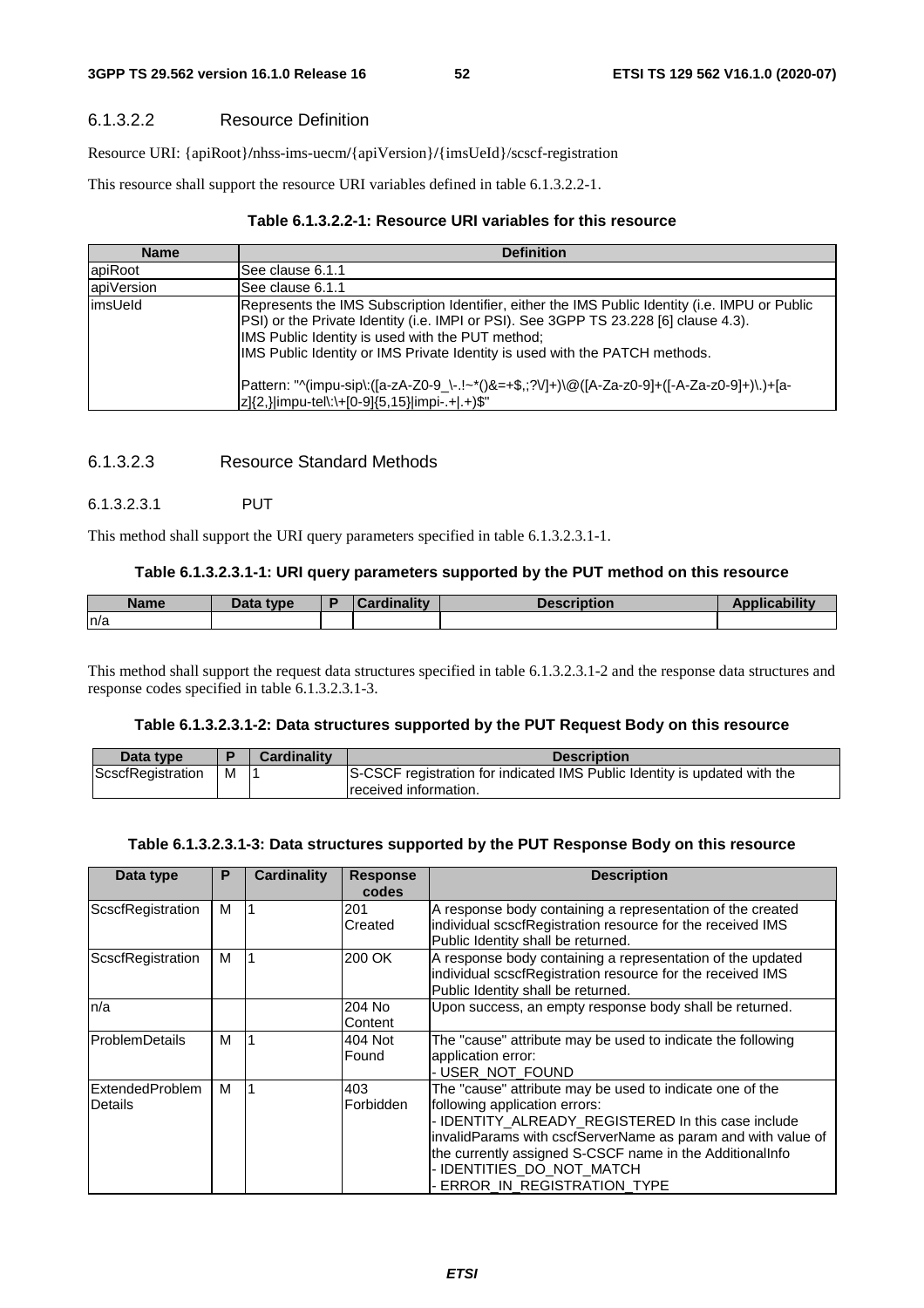### 6.1.3.2.4 Resource Custom Operations

There are no custom operations associated to resources.

### 6.1.3.3 Resource: Scscf Restoration Information

#### 6.1.3.3.1 Description

This resource represents the IMS restoration information. It is queried by the service consumer (S-CSCF) to retrieve the information required for an S-CSCF to handle the requests for a user.

### 6.1.3.3.2 Resource Definition

Resource URI: **{**apiRoot}/nhss-ims-uecm**/**{apiVersion}**/**{imsUeId}/scscf-registration/scscf-restoration-info

This resource shall support the resource URI variables defined in table 6.1.3.3.2-1.

## **Table 6.1.3.3.2-1: Resource URI variables for this resource**

| <b>Name</b> | <b>Definition</b>                                                                                                               |
|-------------|---------------------------------------------------------------------------------------------------------------------------------|
| apiRoot     | ISee clause 6.1.1                                                                                                               |
| apiVersion  | See clause 6.1.1                                                                                                                |
| limsUeld    | Represents the IMS Public Identity (i.e. IMS Public User identity or Public Service Identity)                                   |
|             | pattern: "^(sip\:([a-zA-Z0-9_\-.!~*()&=+\$,;?V]+)\@([A-Za-z0-9]+([-A-Za-z0-9]+)\.)+[a-<br>$ z {2,} $ tel\:\+[0-9] ${5,15}$ )\$" |

## 6.1.3.3.3 Resource Standard Methods

6.1.3.3.3.1 GET

This method shall support the URI query parameters specified in table 6.1.3.3.3.1-1.

#### **Table 6.1.3.3.3.1-1: URI query parameters supported by the GET method on this resource**

| <b>Name</b> | Data type | Cardinalitv | <b>Description</b> | <b>Applicability</b> |
|-------------|-----------|-------------|--------------------|----------------------|
| n/a         |           |             |                    |                      |

This method shall support the request data structures specified in table 6.1.3.3.3.1-2 and the response data structures and response codes specified in table 6.1.3.3.3.1-3.

#### **Table 6.1.3.3.3.1-2: Data structures supported by the GET Request Body on this resource**

| <b>Data</b><br>tvne<br>Dala | <br>∴ard' |  |
|-----------------------------|-----------|--|
| n/a                         |           |  |

#### **Table 6.1.3.3.3.1-3: Data structures supported by the GET Response Body on this resource**

| Data type                               | P | Cardinality | <b>Response</b><br>codes | <b>Description</b>                                                                                                                                                                                                         |
|-----------------------------------------|---|-------------|--------------------------|----------------------------------------------------------------------------------------------------------------------------------------------------------------------------------------------------------------------------|
| <b>ScscfRestorationI</b><br>nfoResponse | м |             | 200 OK                   | A response body containing information for the S-CSCF to<br>handle the requests for a user.                                                                                                                                |
| <b>IProblemDetails</b>                  | O | 10.1        | 404 Not<br>Found         | The "cause" attribute may be used to indicate the following<br>application error:<br>- DATA NOT FOUND<br>NOTE: DATA_NOT_FOUND indicates that there is no<br>restoration info stored under the scscf-registration resource. |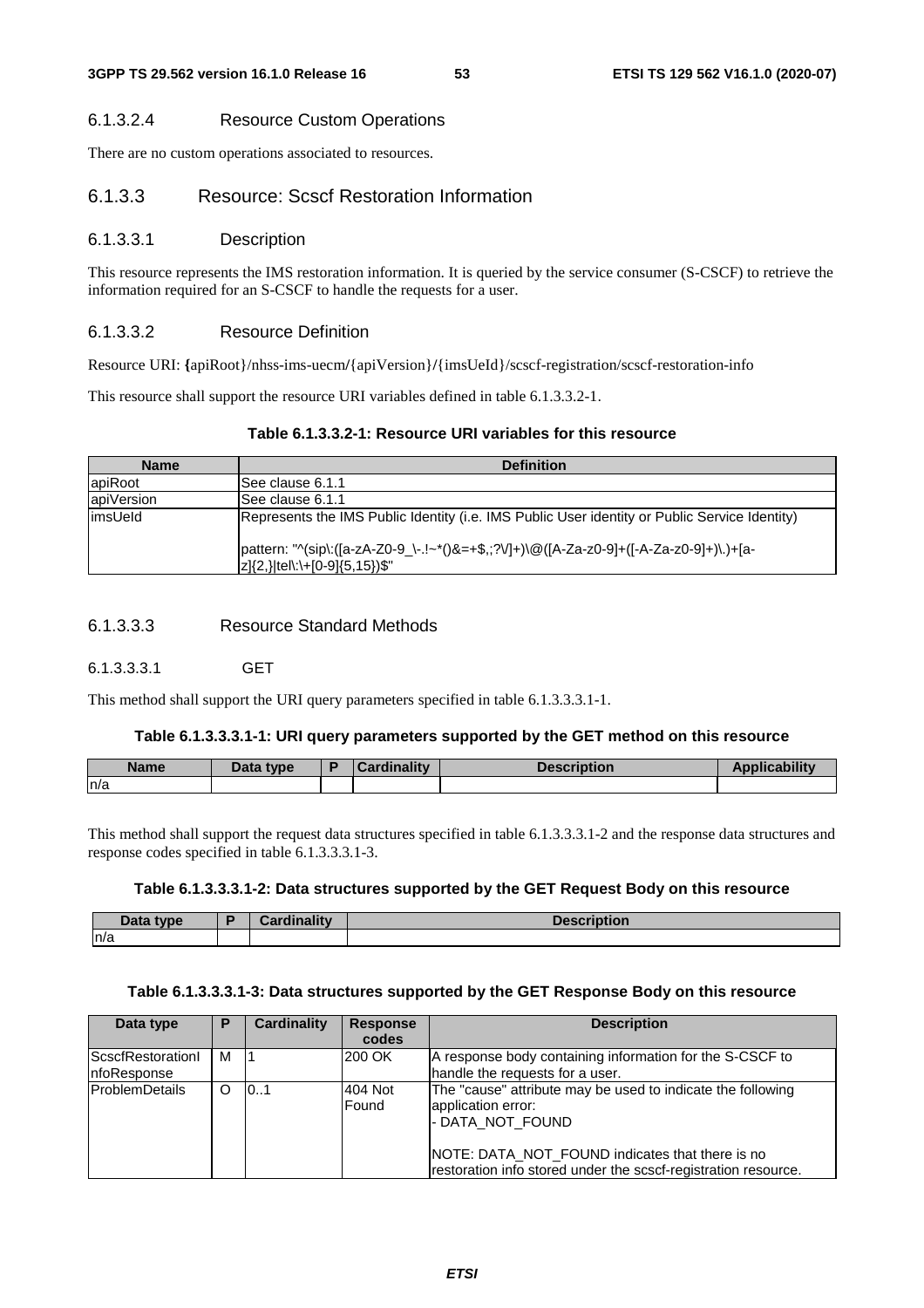#### 6.1.3.3.3.2 PUT

This method shall support the URI query parameters specified in table 6.1.3.3.3.2-1.

#### **Table 6.1.3.3.3.2-1: URI query parameters supported by the PUT method on this resource**

| <b>Name</b> | Data type | Cardinalitv | <b>Description</b> | Na antaritzak<br>$\blacksquare$ |
|-------------|-----------|-------------|--------------------|---------------------------------|
| ln/a        |           |             |                    |                                 |

This method shall support the request data structures specified in table 6.1.3.3.3.2-2 and the response data structures and response codes specified in table 6.1.3.3.3.2-3.

| Data type                |   | <b>Cardinality</b> | <b>Description</b>                                                          |
|--------------------------|---|--------------------|-----------------------------------------------------------------------------|
| <b>ScscfRestorationI</b> | M |                    | S-CSCF restoration information for indicated IMS Public Identity is updated |
| InfoRequest              |   |                    | with the received information.                                              |

#### **Table 6.1.3.3.3.2-3: Data structures supported by the PUT Response Body on this resource**

| Data type                | P       | <b>Cardinality</b> | <b>Response</b> | <b>Description</b>                                                                                               |
|--------------------------|---------|--------------------|-----------------|------------------------------------------------------------------------------------------------------------------|
|                          |         |                    | codes           |                                                                                                                  |
| <b>ScscfRestorationI</b> | м       |                    | 201             | Upon success, a response body containing a representation of                                                     |
| nfoResponse              |         |                    | Created         | the created individual ScscfRestorationInfo resource for the<br>received IMS Public Identity shall be returned.  |
| ScscfRestorationI        | м       |                    | 200 OK          | Upon success, a response body containing a representation of                                                     |
| nfoResponse              |         |                    |                 | the updated individual ScscfRestorationInfo resource shall be<br>returned.                                       |
| n/a                      |         |                    | 204 No          | Upon success, an empty response body shall be returned.                                                          |
|                          |         |                    | Content         |                                                                                                                  |
| <b>ProblemDetails</b>    | $\circ$ | 0.1                | 403             | The "cause" attribute may be used to indicate one of the                                                         |
|                          |         |                    | Forbidden       | following application errors:                                                                                    |
|                          |         |                    |                 | - OPERATION NOT ALLOWED                                                                                          |
|                          |         |                    |                 | NOTE: OPERATION_NOT_ALLOWED indicates the S-CSCF is<br>not allowed to create/update the restoration information. |

#### 6.1.3.3.3.3 DELETE

This method shall support the URI query parameters specified in table 6.1.3.3.3.3-1.

#### **Table 6.1.3.3.3.3-1: URI query parameters supported by the DELETE method on this resource**

| <b>Name</b> | Data type | $\sim$ ardinality | <b>Description</b> | <b>Seattle of Care a</b><br>$\sim$ |
|-------------|-----------|-------------------|--------------------|------------------------------------|
| ln/a        |           |                   |                    |                                    |

This method shall support the request data structures specified in table 6.1.3.3.3.3-2 and the response data structures and response codes specified in table 6.1.3.3.3.3-3.

#### **Table 6.1.3.3.3.3-2: Data structures supported by the DELETE Request Body on this resource**

| 10ta<br>tyne |   | <br>--<br>---------<br>$-21$ | atiar<br>TIDUOIL                            |
|--------------|---|------------------------------|---------------------------------------------|
| n/a          | M |                              | shall be<br>emptv.<br>request<br>body<br>ne |

#### **Table 6.1.3.3.3.3-3: Data structures supported by the DELETE Response Body on this resource**

| Data type | Cardinality | <b>Response</b><br>codes | <b>Description</b>                                      |
|-----------|-------------|--------------------------|---------------------------------------------------------|
| n/a       |             | 204 No<br>Content        | Upon success, an empty response body shall be returned. |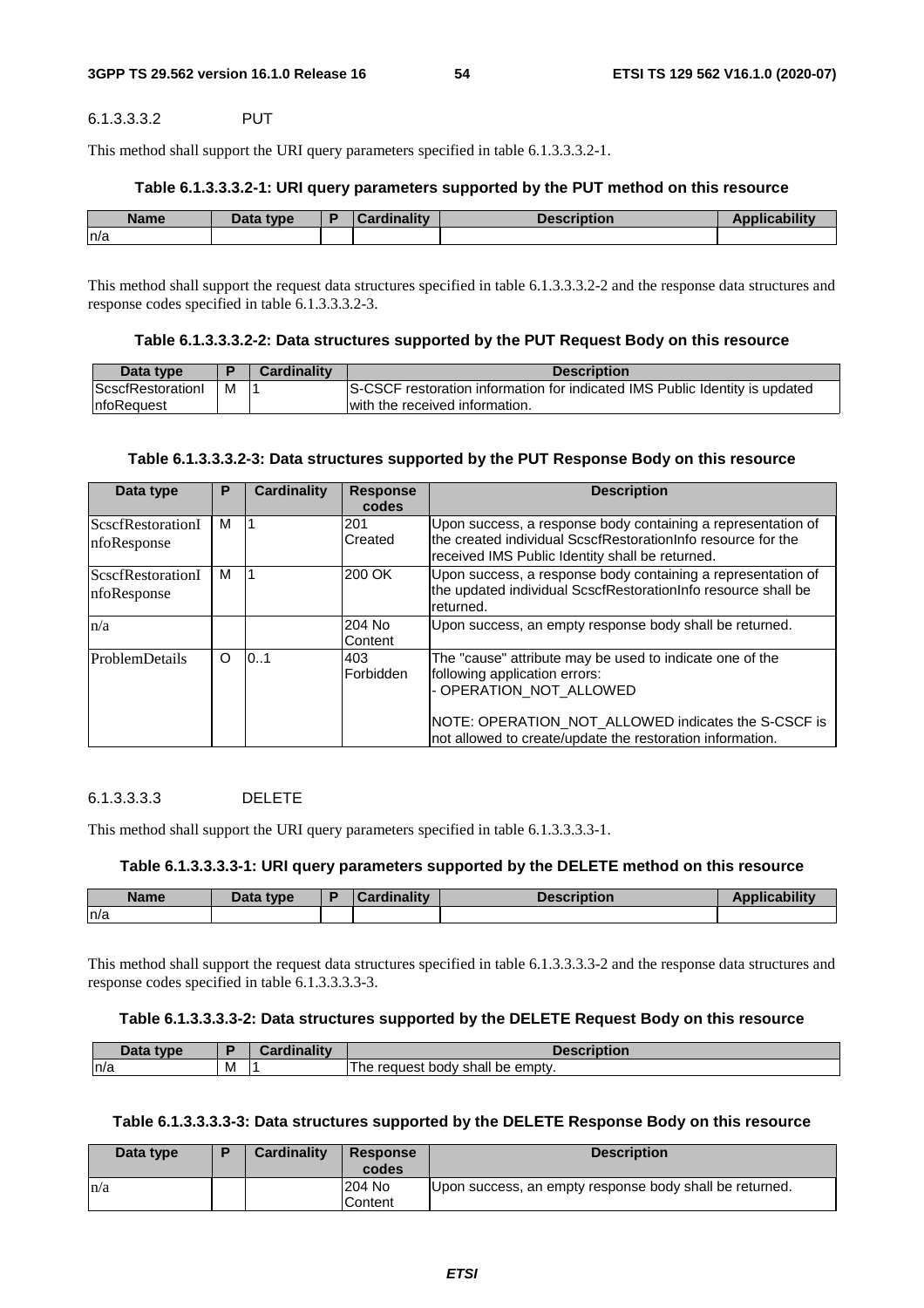| <b>ProblemDetails</b> | O | 10.1 | 403<br>Forbidden | The "cause" attribute may be used to indicate one of the<br>following application errors:<br>- OPERATION_NOT_ALLOWED                                                                                                               |
|-----------------------|---|------|------------------|------------------------------------------------------------------------------------------------------------------------------------------------------------------------------------------------------------------------------------|
|                       |   |      |                  | NOTE: OPERATION NOT ALLOWED indicates the S-CSCF is<br>Inot allowed to delete the restoration information stored in the<br>IHSS.                                                                                                   |
| ProblemDetails        | O | 10.1 | 404 Not<br>Found | The "cause" attribute may be used to indicate one of the<br>following application errors:<br>- DATA NOT FOUND<br>NOTE: DATA NOT FOUND indicates that there is no<br>restoration info stored under the scscf-registration resource. |

# 6.1.4 Custom Operations without associated resources

# 6.1.4.1 Overview

#### **Table 6.1.4.1-1: Custom operations without associated resources**

| <b>Custom operation URI</b> | <b>Mapped HTTP</b><br>method | <b>Description</b>                           |
|-----------------------------|------------------------------|----------------------------------------------|
| //imsUeld}/authorize        | <b>POST</b>                  | Authorize the requested operation for the UE |

# 6.1.4.2 Operation: Authorize

#### 6.1.4.2.1 Description

This resource represents the information that is needed to authorize a UE to register or establish sessions in the IMS domain. See 3GPP TS 23.228 [6].

## 6.1.4.2.2 Operation Definition

This resource shall support the resource URI variables defined in table 6.1.4.2.2-1.

| <b>Name</b> | <b>Definition</b>                                                                                                                                                                                                                                                                                                           |
|-------------|-----------------------------------------------------------------------------------------------------------------------------------------------------------------------------------------------------------------------------------------------------------------------------------------------------------------------------|
| apiRoot     | See clause 6.1.1                                                                                                                                                                                                                                                                                                            |
| apiVersion  | lSee clause 6.1.1                                                                                                                                                                                                                                                                                                           |
| limsUeld    | Represents the IMS Subscription Identifier, either the IMS Public Identity (i.e. IMPU or Public<br>[PSI] or the Private Identity (i.e. IMPI or PSI). See 3GPP TS 23.228 [6] clause 4.3).<br>IMS Public Identity is used with the PUT method;<br>IMS Public Identity or IMS Private Identity is used with the PATCH methods. |
|             | Pattern: "^(impu-sip\:([a-zA-Z0-9_\-.!~*()&=+\$,;?V]+)\@([A-Za-z0-9]+([-A-Za-z0-9]+)\.)+[a-<br> z]{2,} impu-tel\:\+[0-9]{5,15} impi-.+ .+)\$"                                                                                                                                                                               |

# **Table 6.1.4.2.2-1: URI variables for this resource**

This operation shall support the request data structures specified in table 6.1.4.2.2-1 and the response data structure and response codes specified in table 6.1.4.2.2-2.

|  | Table 6.1.4.2.2-1: Data structures supported by the POST Request Body on this resource |  |  |  |  |
|--|----------------------------------------------------------------------------------------|--|--|--|--|
|--|----------------------------------------------------------------------------------------|--|--|--|--|

| Data type                 |   | Cardinalitv | <b>Description</b>                                                              |
|---------------------------|---|-------------|---------------------------------------------------------------------------------|
| <b>AuthorizationInfor</b> | M |             | Contains input for authorization, such as the authorization type or the visited |
| Imation                   |   |             | Inetwork identifier.                                                            |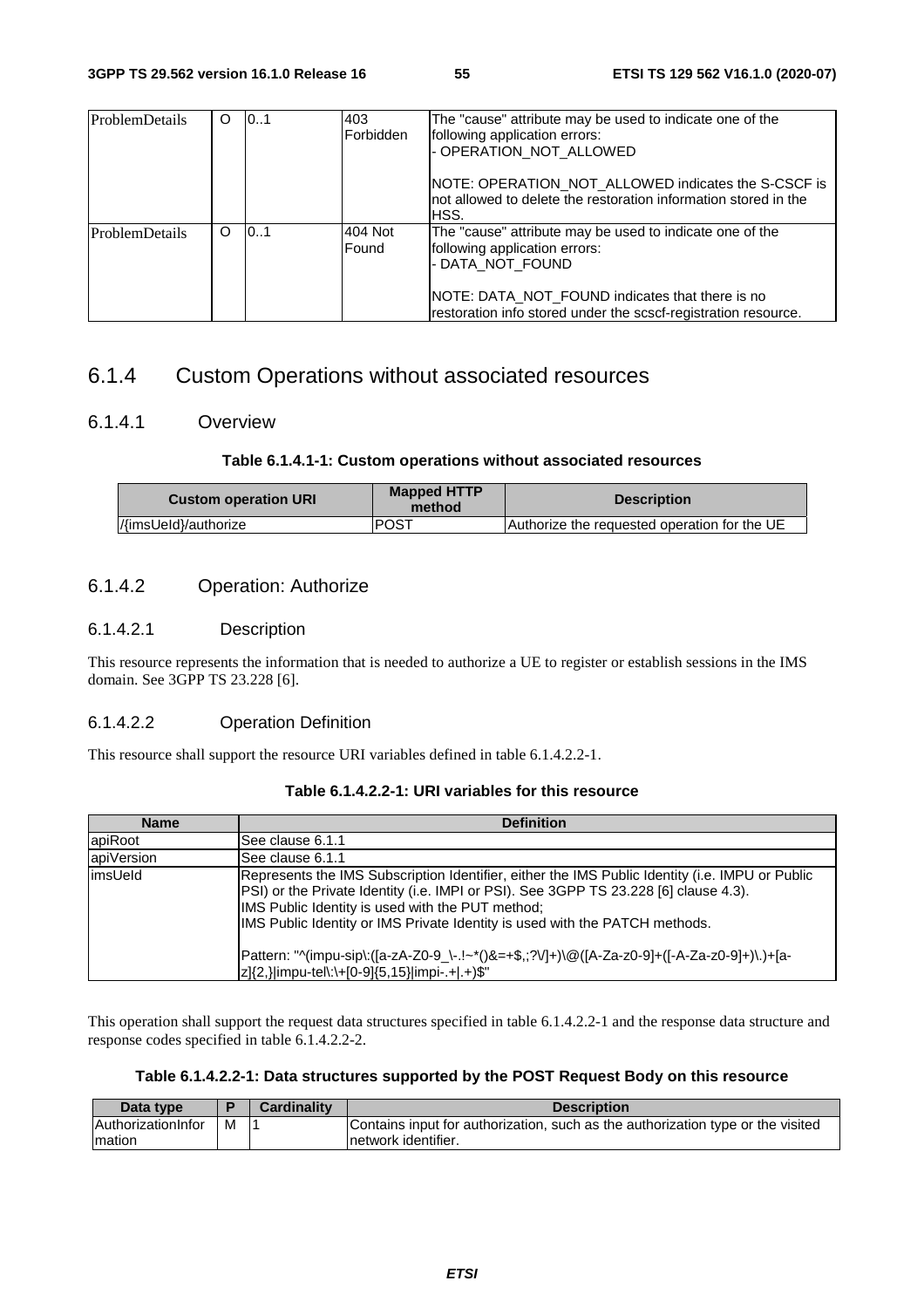| Data type             | P | <b>Cardinality</b> | <b>Response</b> | <b>Description</b>                                       |
|-----------------------|---|--------------------|-----------------|----------------------------------------------------------|
|                       |   |                    | codes           |                                                          |
| AuthorizationInfo     | м |                    | 200 OK          | A response body containing result information or the     |
| Result                |   |                    |                 | registered S-CSCF shall be returned.                     |
| <b>ProblemDetails</b> | O | 0.1                | 404 Not         | The "cause" attribute may be used to indicate one of the |
|                       |   |                    | Found           | following application errors:                            |
|                       |   |                    |                 | - USER NOT FOUND                                         |
|                       |   |                    |                 | - IDENTITY NOT REGISTERED                                |
| lProblemDetails       | ∩ | 10.1               | 403             | The "cause" attribute may be used to indicate one of the |
|                       |   |                    | Forbidden       | following application errors:                            |
|                       |   |                    |                 | - AUTHORIZATION_REJECTED                                 |
|                       |   |                    |                 | - IDENTITIES DONT MATCH                                  |

**Table 6.1.4.2.2-2: Data structures supported by the POST Response Body on this resource** 

# 6.1.5 Notifications

# 6.1.5.1 General

### 6.1.5.2 Deregistration Notification

The POST method shall be used for Deregistration Notifications and the URI shall be as provided during the registration procedure.

Resource URI: {callbackReference}

Support of URI query parameters is specified in table 6.1.5.2-1.

#### **Table 6.1.5.2-1: URI query parameters supported by the POST method**

| <b>Name</b> | <b>Pata type</b><br>Dala | ь. | والمقالم وبالمسوخ | <b>Dooguintinu</b><br>wesc<br>TIDLIUII |
|-------------|--------------------------|----|-------------------|----------------------------------------|
| ln/a        |                          |    |                   |                                        |

Support of request data structures is specified in table 6.1.5.2-2 and of response data structures and response codes is specified in table 6.1.5.2-3.

#### **Table 6.1.5.2-2: Data structures supported by the POST Request Body**

| Data type          |   | Cardinalit | <b>Description</b>                                               |
|--------------------|---|------------|------------------------------------------------------------------|
| DeregistrationData | M |            | Includes Deregistration Reason and identities to be deregistered |

#### **Table 6.1.5.2-3: Data structures supported by the POST Response Body**

| Data type               | Р | <b>Cardinality</b> | <b>Response</b> | <b>Description</b>                                                                                                                              |
|-------------------------|---|--------------------|-----------------|-------------------------------------------------------------------------------------------------------------------------------------------------|
|                         |   |                    | codes           |                                                                                                                                                 |
| ln/a                    |   |                    | 204 No          | Upon success, an empty response body shall be returned.                                                                                         |
|                         |   |                    | Content         |                                                                                                                                                 |
| DeregistrationDat<br>la |   |                    | 200 OK          | Upon success or partial success, DeregistrationData shall be<br>returned including additional information about the result of the<br>procedure. |
| <b>ProblemDetails</b>   | м |                    | 404 Not         | The "cause" attribute shall be set to the following application                                                                                 |
|                         |   |                    | Found           | lerror:                                                                                                                                         |
|                         |   |                    |                 | - CONTEXT_NOT_FOUND                                                                                                                             |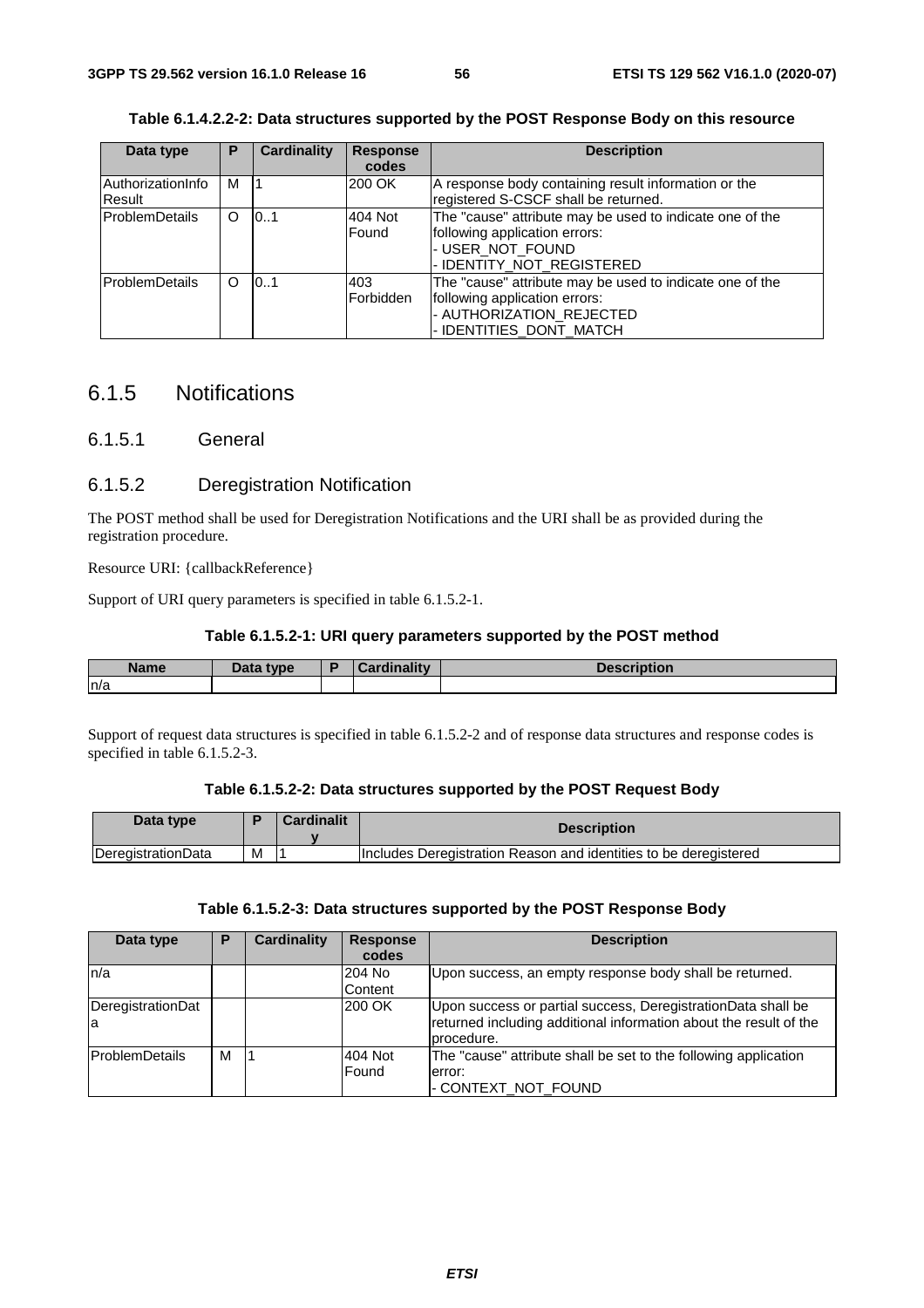# 6.1.6 Data Model

# 6.1.6.1 General

This clause specifies the application data model supported by the API.

Table 6.1.6.1-1 specifies the data types defined for the Nhss\_imsUECM service-based interface protocol.

| Data type                     | <b>Clause</b><br>defined | <b>Description</b>                             | <b>Applicability</b> |
|-------------------------------|--------------------------|------------------------------------------------|----------------------|
| AuthorizationRequest          | 6.1.6.2.2                | Information for the type of authorization      |                      |
|                               |                          | requested and the visited PLMN-ID              |                      |
| AuthorizationResponse         | 6.1.6.2.3                | Result of the authorization requested for      |                      |
|                               |                          | registration.                                  |                      |
| ScscfRestorationInfo          | 6.1.6.2.4                | Information required for an S-CSCF to handle   |                      |
|                               |                          | the requests for a user.                       |                      |
| ScscfRestorationInfoRequest   | 6.1.6.2.5                | Scscf restoration information request.         |                      |
| ScscfRestorationInfoResponse  | 6.1.6.2.6                | Result of the scscf restoration information    |                      |
|                               |                          | request.                                       |                      |
| RestorationInfo               | 6.1.6.2.7                | Information related to a specific registration |                      |
|                               |                          | required for an S-CSCF to handle the requests  |                      |
|                               |                          | for a user.                                    |                      |
| UeSubscriptionInfo            | 6.1.6.2.8                | UE's subscription information.                 |                      |
| PcscfSubscriptionInfo         | 6.1.6.2.9                | P-CSCF's subscription information.             |                      |
| ScscfRegistration             | 6.1.6.2.10               | Registration information of the S-CSCF for the |                      |
|                               |                          | registered UE.                                 |                      |
| <b>ExtendedProblemDetails</b> | 6.1.6.2.11               |                                                |                      |
| AdditionalInfo                | 6.1.6.2.12               |                                                |                      |
| DeregistrationData            | 6.1.6.2.13               |                                                |                      |
| DeregistrationReason          | 6.1.6.2.14               |                                                |                      |
| EmergencyRegisteredIdentity   | 6.1.6.2.15               |                                                |                      |

Table 6.1.6.1-2 specifies data types re-used by the Nhss\_imsUECM service-based interface protocol from other specifications, including a reference to their respective specifications and when needed, a short description of their use within the Nhss\_imsUECM service-based interface.

| Table 6.1.6.1-2: N <sub><nf></nf></sub> re-used Data Types |  |  |  |
|------------------------------------------------------------|--|--|--|
|------------------------------------------------------------|--|--|--|

| Data type         | Reference                   | <b>Comments</b>                                                                  | Applicability |
|-------------------|-----------------------------|----------------------------------------------------------------------------------|---------------|
| lUri              | 3GPP TS 29.571 [16]         | Uniform Resource Identifier                                                      |               |
| SupportedFeatures | <b>I3GPP TS 29.571 [16]</b> | see 3GPP TS 29.500 [4] clause 6.6                                                |               |
| DateTime          | 3GPP TS 29.571 [16]         | String with format "date-time" as defined in<br><b>OpenAPI Specification [9]</b> |               |

# 6.1.6.2 Structured data types

### 6.1.6.2.1 Introduction

This clause defines the structures to be used in resource representations.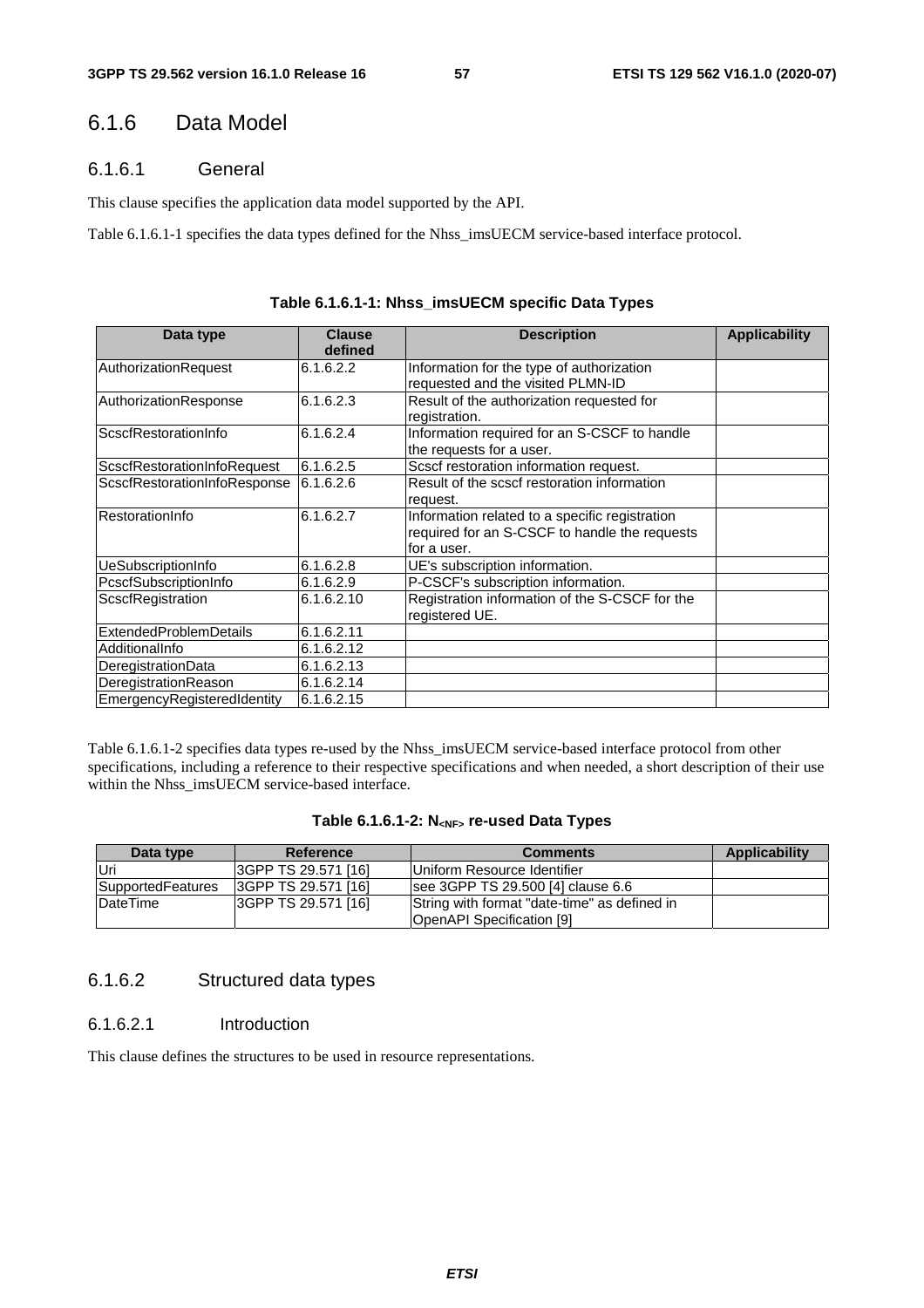# 6.1.6.2.2 Type: AuthorizationRequest

| <b>Attribute name</b>                | Data type         | Р       | <b>Cardinality</b> | <b>Description</b>                                                                                                                                                                      | <b>Applicability</b> |
|--------------------------------------|-------------------|---------|--------------------|-----------------------------------------------------------------------------------------------------------------------------------------------------------------------------------------|----------------------|
| authorizationType                    | AuthorizationType | м       |                    | Contains the type of the authorization<br>requested                                                                                                                                     |                      |
| impi                                 | Impi              | $\circ$ |                    | Contains an IMS Private User Identity.<br>It shall be present when the<br>authorization requested is for a<br>registration or de-registration.                                          |                      |
| <b>visitedNetworkIden</b><br>ltifier | string            | O       |                    | Contains the identifier of the visited<br>Inetwork where the P-CSCF is located.<br>It shall be present when the<br>authorization requested is for a<br>registration or de-registration. |                      |

### **Table 6.1.6.2.2-1: Definition of type AuthorizationRequest**

### 6.1.6.2.3 Type: AuthorizationResponse

### **Table 6.1.6.2.3-1: Definition of type AuthorizationResponse**

| <b>Attribute name</b>  | Data type           |    | <b>Cardinality</b> | <b>Description</b>                                                                                                                                     | <b>Applicability</b> |
|------------------------|---------------------|----|--------------------|--------------------------------------------------------------------------------------------------------------------------------------------------------|----------------------|
| authorizationResult    | AuthorizationResult | IM |                    | Contains the details of the granted<br>authorization.                                                                                                  |                      |
| <b>IcscfServerName</b> | string              | O  |                    | Contains the stored S-CSCF name in<br>SIP URI format. It shall be present if<br>there is a S-CSCF name stored for the<br>lassociated IMS subscription. |                      |

# 6.1.6.2.4 Type: ScscfRestorationInfo

### **Table 6.1.6.2.4-1: Definition of type ScscfRestorationInfo**

| <b>Attribute name</b> | Data type            | P   | <b>Cardinality</b> | <b>Description</b>                           | <b>Applicability</b> |
|-----------------------|----------------------|-----|--------------------|----------------------------------------------|----------------------|
| userName              | Uri                  | O   | 101                | Private Identity of the user for whom the    |                      |
|                       |                      |     |                    | data is required.                            |                      |
|                       |                      |     |                    | If the userName is NULL, it means that       |                      |
|                       |                      |     |                    | an S-CSCF request all registrations for      |                      |
|                       |                      |     |                    | all the private identities registered in the |                      |
|                       |                      |     |                    | S-CSCF.                                      |                      |
| restorationInfo       | array(RestorationInf | lO. | 10.N               | This IE shall contain the information        |                      |
|                       | $\circ)$             |     |                    | related to a specific registration required  |                      |
|                       |                      |     |                    | for an S-CSCF to handle the requests         |                      |
|                       |                      |     |                    | lfor a user.                                 |                      |
| registrationTimeOut   | <b>DateTime</b>      | O   |                    | This IE indicates the point of time at       |                      |
|                       |                      |     |                    | which the UE's registration expires.         |                      |
| sipAuthenticationSc   | SipAuthenticationSc  | O   |                    | This IE indicates the authentication         |                      |
| <b>Iheme</b>          | heme                 |     |                    | scheme to be used in the authentication      |                      |
|                       |                      |     |                    | lof SIP requests.                            |                      |

# 6.1.6.2.5 Type: ScscfRestorationInfoRequest

# **Table 6.1.6.2.5-1: Definition of type ScscfRestorationInfoRequest**

| <b>Attribute name</b>       | Data type                   |     | <b>Cardinality</b> | <b>Description</b>                          | <b>Applicability</b> |
|-----------------------------|-----------------------------|-----|--------------------|---------------------------------------------|----------------------|
| <b>IscscfRestorationInf</b> | <b>IScscfRestorationInf</b> | IM. |                    | This IE shall contain the information       |                      |
| <b>loRequest</b>            |                             |     |                    | related to a specific registration required |                      |
|                             |                             |     |                    | for an S-CSCF to handle the requests        |                      |
|                             |                             |     |                    | for the users.                              |                      |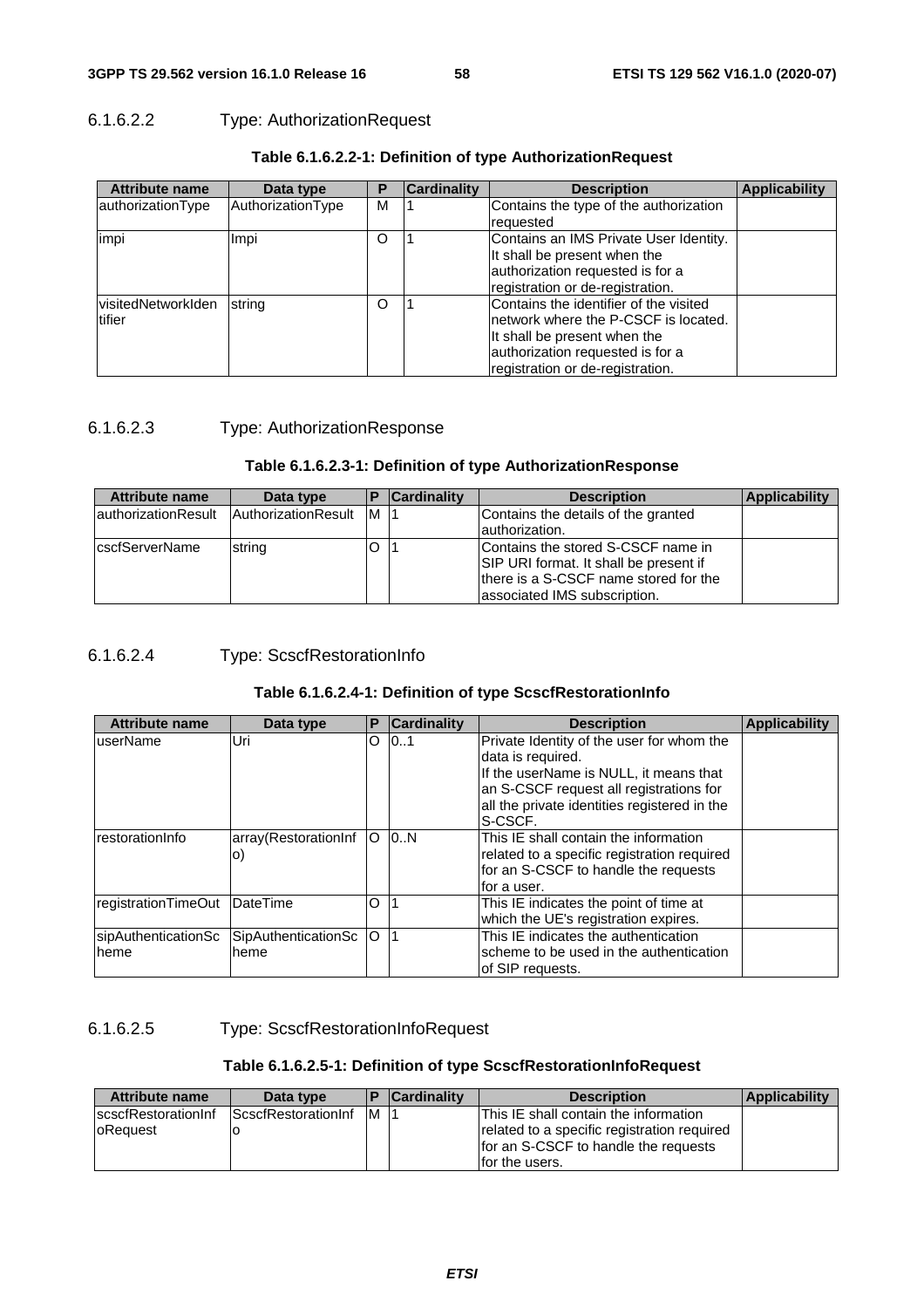# 6.1.6.2.6 Type: ScscfRestorationInfoResponse

| <b>Attribute name</b>                           | Data type                              | <b>Cardinality</b> | <b>Description</b>                                                                                                       | <b>Applicability</b> |
|-------------------------------------------------|----------------------------------------|--------------------|--------------------------------------------------------------------------------------------------------------------------|----------------------|
| <b>IscscfRestorationInf</b><br><b>oResponse</b> | array(ScscfRestorat M   1N<br>ionInfo) |                    | This IE shall contain the response<br>linformation related to a specific or all<br>registrations required for an S-CSCF. |                      |

### **Table 6.1.6.2.6-1: Definition of type ScscfRestorationInfoResponse**

# 6.1.6.2.7 Type: RestorationInfo

# **Table 6.1.6.2.7-1: Definition of type RestorationInfo**

| <b>Attribute name</b>                          | Data type          | P       | <b>Cardinality</b> | <b>Description</b>                                                                                                           | <b>Applicability</b> |
|------------------------------------------------|--------------------|---------|--------------------|------------------------------------------------------------------------------------------------------------------------------|----------------------|
| path                                           | string             | M       |                    | This IE shall contain a comma separated<br>list of SIP proxies in the Path header.                                           |                      |
| contact                                        | string             | M       |                    | This IE shall contain the Contact<br>Addresses and Parameters in the<br>Contact header.                                      |                      |
| linitialCSeqSequenc<br>eNumber                 | Uint <sub>32</sub> | O       |                    | This IE contains the sequence number<br>of the CSeq header field contained in<br>the initial successful REGISTER<br>request. |                      |
| callIdSipHeader                                | string             | O       |                    | This IE contains the information in the<br>Call-ID header.                                                                   |                      |
| uesubscriptionInfo                             | UeSubscriptionInfo | $\circ$ |                    | This IE contains the UE's subscription<br>information.                                                                       |                      |
| pcscfSubscriptionInf PcscfSubscriptionIn<br>ΙO | lto                | lO      |                    | This IE contains the P-CSCF's<br>subscription information.                                                                   |                      |

# 6.1.6.2.8 Type: UeSubscriptionInfo

# **Table 6.1.6.2.8-1: Definition of type UeSubscriptionInfo**

| <b>Attribute name</b> | Data type | Р | <b>Cardinality</b> | <b>Description</b>                       | <b>Applicability</b> |
|-----------------------|-----------|---|--------------------|------------------------------------------|----------------------|
| callIdSipHeader       | string    | M |                    | This IE contains the information in the  |                      |
|                       |           |   |                    | Call-ID header.                          |                      |
| fromSipHeader         | string    | M |                    | This IE shall contain the information in |                      |
|                       |           |   |                    | lthe From header.                        |                      |
| toSipHeader           | string    | M |                    | This IE shall contain the information in |                      |
|                       |           |   |                    | lthe To header.                          |                      |
| IrecordRoute          | string    | M |                    | This IE shall contain a comma separated  |                      |
|                       |           |   |                    | list of Record Route header(s).          |                      |
| contact               | string    | M |                    | This IE shall contain the Contact        |                      |
|                       |           |   |                    | Addresses and Parameters in the          |                      |
|                       |           |   |                    | Contact header.                          |                      |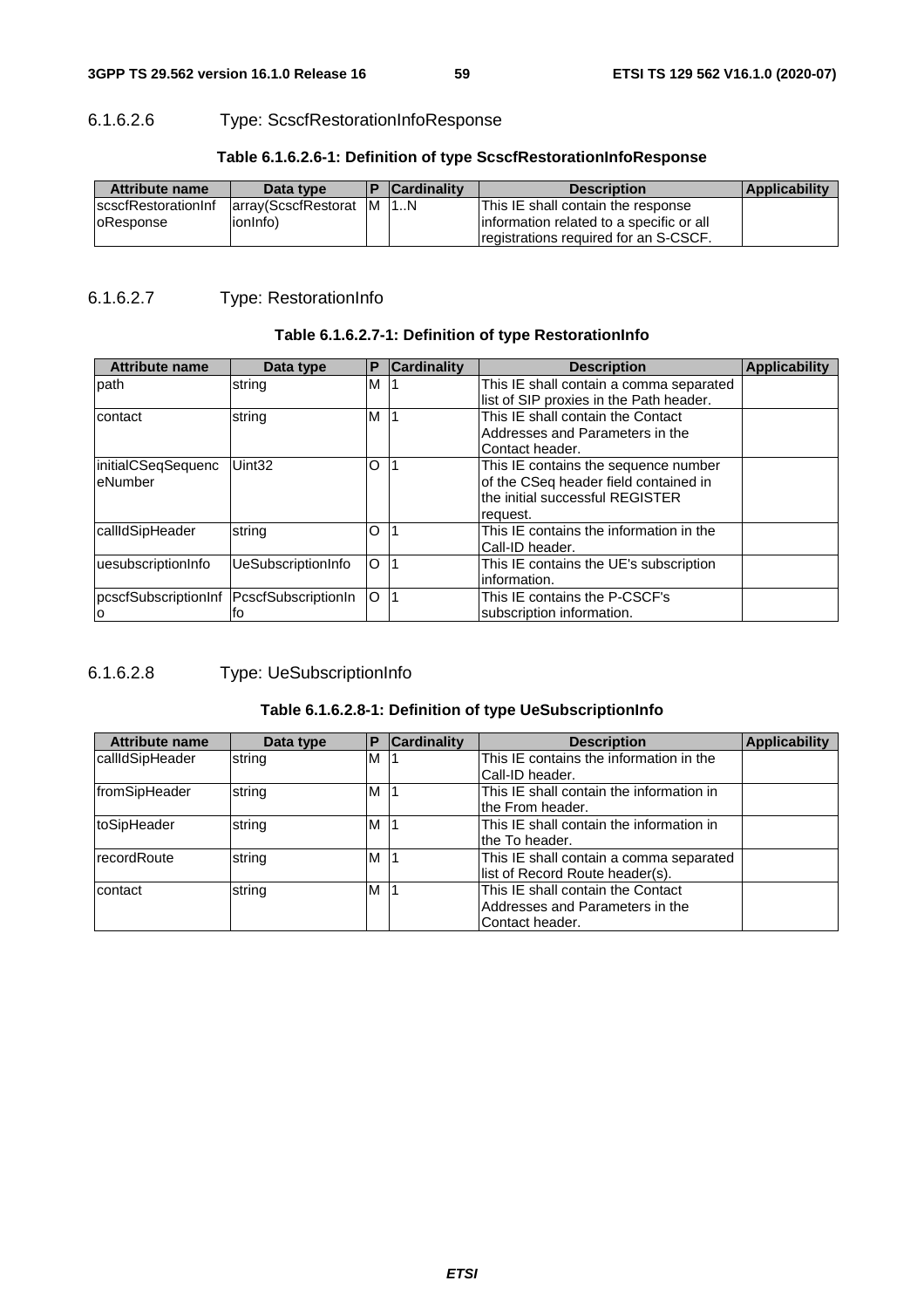# 6.1.6.2.9 Type: PcscfSubscriptionInfo

| <b>Attribute name</b> | Data type | D | <b>Cardinality</b> | <b>Description</b>                                                                       | <b>Applicability</b> |
|-----------------------|-----------|---|--------------------|------------------------------------------------------------------------------------------|----------------------|
| callIdSipHeader       | string    | M |                    | This IE contains the information in the<br>ICall-ID header.                              |                      |
| fromSipHeader         | string    | M |                    | This IE shall contain the information in<br>the From header.                             |                      |
| toSipHeader           | string    | M |                    | This IE shall contain the information in<br>lthe To header.                              |                      |
| contact               | string    | M |                    | This IE shall contain the Contact<br>Addresses and Parameters in the<br>lContact header. |                      |

# **Table 6.1.6.2.9-1: Definition of type PcscfSubscriptionInfo**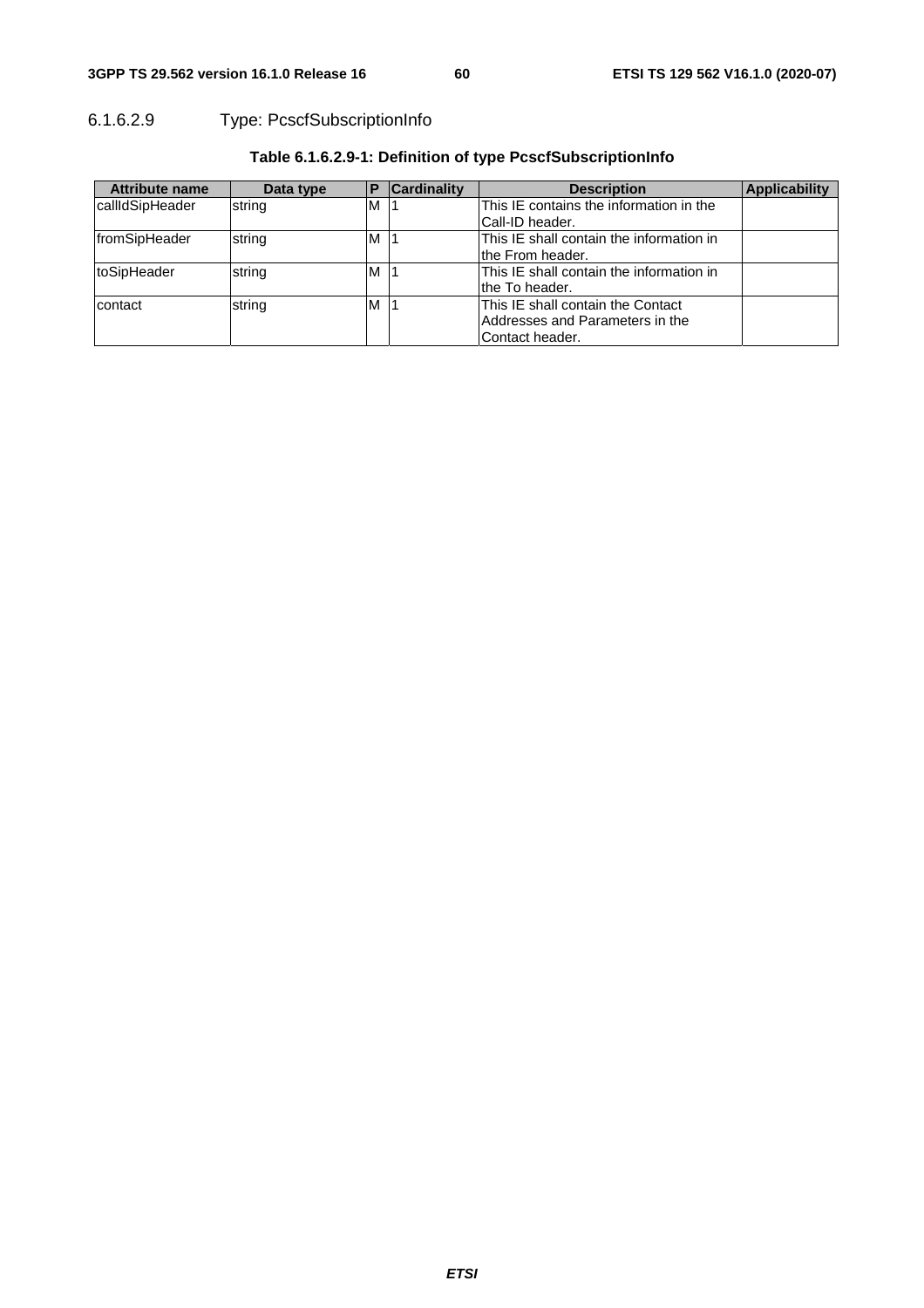6.1.6.2.10 Type: ScscfRegistration

**Table 6.1.6.2.10-1: Definition of type ScscfRegistration**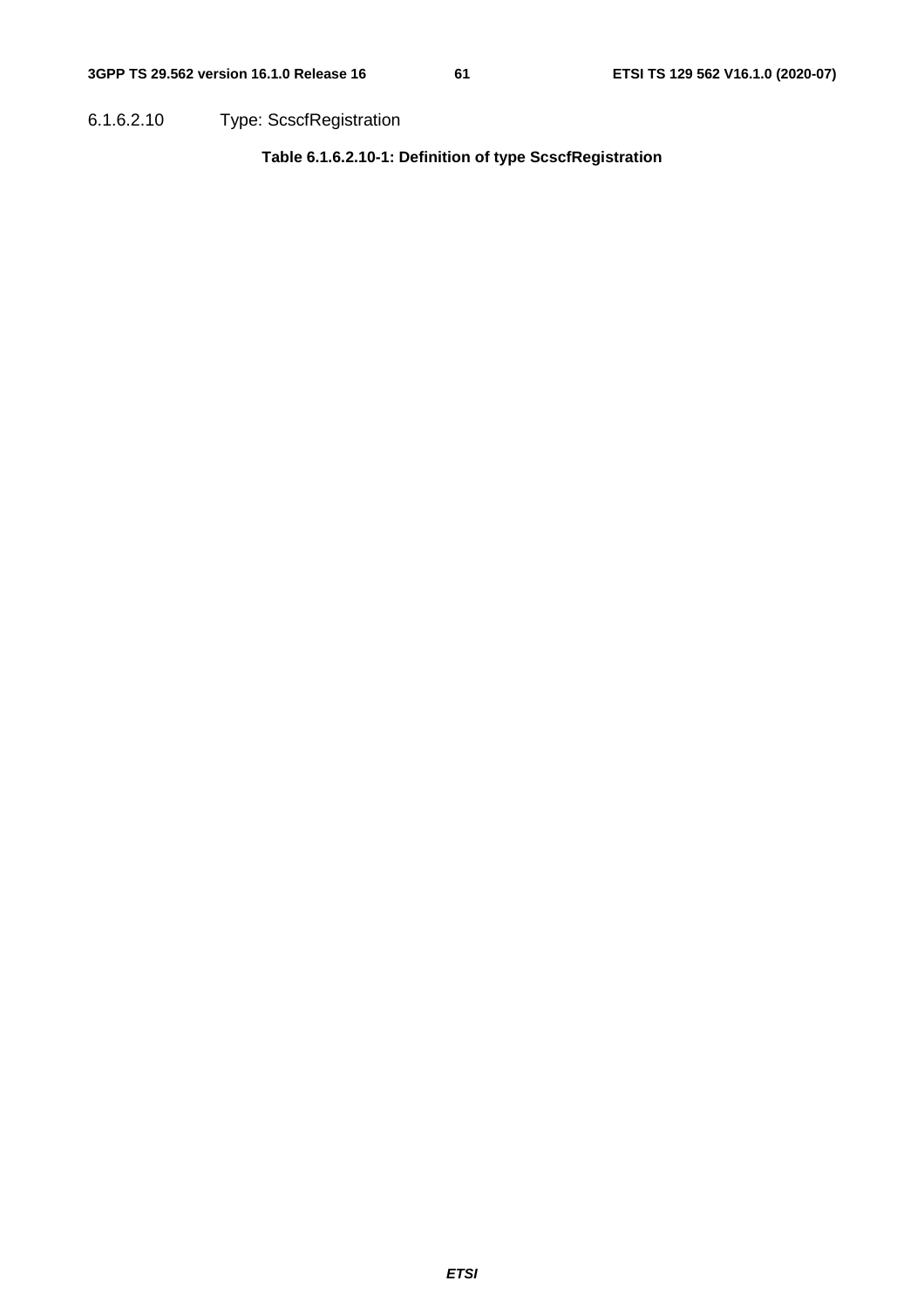| <b>Attribute name</b> | Data type                                                | P                     | <b>Cardinality</b> | <b>Description</b>                                                      | <b>Applicabilit</b> |
|-----------------------|----------------------------------------------------------|-----------------------|--------------------|-------------------------------------------------------------------------|---------------------|
| imsRegistrationTyp    | ImsRegistrationType                                      | M                     | 1                  | Contains the type of the                                                |                     |
| е                     |                                                          |                       |                    | registration/deregistration requested.                                  |                     |
| impi                  | Impi                                                     | C                     | 1                  | Contains an IMS Private Identity.                                       |                     |
|                       |                                                          |                       |                    | It may be absent during the                                             |                     |
|                       |                                                          |                       |                    | originating or terminating request to                                   |                     |
|                       |                                                          |                       |                    | an unregistered Public Identity                                         |                     |
|                       |                                                          |                       |                    | (imsRegistrationType shall contain                                      |                     |
|                       |                                                          |                       |                    | the value UNREGISTERED_USER)                                            |                     |
| cscfServerName        | String                                                   | М                     | $\overline{1}$     | Contains the S-CSCF name in SIP                                         |                     |
|                       |                                                          |                       |                    | URI format.                                                             |                     |
| scscfInstanceId       | Nflnstanceld                                             | М                     | $\vert$ 1          | The NF instance id of the S-CSCF.                                       |                     |
| deregCallbackUri      | Uri                                                      | $\overline{\text{c}}$ | 1                  | A URI provided by the S-CSCF to                                         |                     |
|                       |                                                          |                       |                    | receive (implicitly subscribed)                                         |                     |
|                       |                                                          |                       |                    | notifications on deregistration.                                        |                     |
|                       |                                                          |                       |                    | The deregistration callback URI shall                                   |                     |
|                       |                                                          |                       |                    | have unique information within S-                                       |                     |
|                       |                                                          |                       |                    | CSCF set to identify the IMS Public                                     |                     |
|                       |                                                          |                       |                    | Identity to be deregistered.                                            |                     |
|                       |                                                          |                       |                    | If there are implicitly identities                                      |                     |
|                       |                                                          |                       |                    | registered (i.e. the identity belongs to                                |                     |
|                       |                                                          |                       |                    | an IRS) in the response, the                                            |                     |
|                       |                                                          |                       |                    | deregistration callback URI identifies                                  |                     |
|                       |                                                          |                       |                    | the IRS to be deregistered.                                             |                     |
|                       |                                                          |                       |                    |                                                                         |                     |
|                       |                                                          |                       |                    | If there is a wildcarded PSI                                            |                     |
|                       |                                                          |                       |                    | unregistered received in the                                            |                     |
|                       |                                                          |                       |                    | response, the deregistration callback                                   |                     |
|                       |                                                          |                       |                    | URI identifies the wildcarded PSI to                                    |                     |
|                       |                                                          |                       |                    | be deregistered.                                                        |                     |
| associatedImpis       | array(Impi)                                              | O                     | 1. N               | Associated IMS private Identities in                                    |                     |
|                       |                                                          |                       |                    | the subscription. If the IMS                                            |                     |
|                       |                                                          |                       |                    | subscription contains only single                                       |                     |
|                       |                                                          |                       |                    | Private Identity this attribute shall not                               |                     |
|                       |                                                          |                       |                    | be present.                                                             |                     |
|                       |                                                          |                       |                    | (NOTE)                                                                  |                     |
| irsImpus              | array(Impu)                                              | O                     | 1N                 | List of non barred IMS Public User                                      |                     |
|                       |                                                          |                       |                    | Identities (distinct or wildcarded)                                     |                     |
|                       |                                                          |                       |                    | which are in the Implicit Registration                                  |                     |
|                       |                                                          |                       |                    | Set. This attribute shall be present                                    |                     |
|                       |                                                          |                       |                    | when the received public identity                                       |                     |
|                       |                                                          |                       |                    | belongs to an IRS.                                                      |                     |
|                       |                                                          |                       |                    | (NOTE)                                                                  |                     |
| wildcardedPui         | Impu                                                     | O                     | $\vert$ 1          | It shall be present when the Public                                     |                     |
|                       |                                                          |                       |                    | Identity in the request fell within the                                 |                     |
|                       |                                                          |                       |                    | range of a Wildcarded Public User                                       |                     |
|                       |                                                          |                       |                    | Identity present in the IRS.                                            |                     |
|                       |                                                          |                       |                    | (NOTE)                                                                  |                     |
| wildcardedPsi         | Impu                                                     | O                     | 11                 | It shall be present if the Public                                       |                     |
|                       |                                                          |                       |                    | Identity in the request fell within the                                 |                     |
|                       |                                                          |                       |                    | range of a Wildcarded Public Service                                    |                     |
|                       |                                                          |                       |                    | Identity in the HSS whose state is                                      |                     |
|                       |                                                          |                       |                    | unregistered.                                                           |                     |
|                       |                                                          |                       |                    | If this element is present, it shall be                                 |                     |
|                       |                                                          |                       |                    | used by the S-CSCF to identify the<br>identity affected by the request. |                     |
|                       |                                                          |                       |                    | (NOTE)                                                                  |                     |
| looseRouteIndicator   | LooseRouteIndication                                     | O                     | $\vert$ 1          | Loose Routing Indicator                                                 |                     |
|                       |                                                          |                       |                    | (NOTE)                                                                  |                     |
| supportedFeatures     | SupportedFeatures                                        | O                     | 01                 | See clause 6.2.8                                                        |                     |
| multipleRegistrationI | boolean                                                  | C                     | 1                  | Contains the multiple registration                                      |                     |
| ndicator              |                                                          |                       |                    | indication. If included, when it is set                                 |                     |
|                       |                                                          |                       |                    | to true it indicates multiple                                           |                     |
|                       |                                                          |                       |                    | registration.                                                           |                     |
| NOTE:                 | Optional attribute applicable in response messages only. |                       |                    |                                                                         |                     |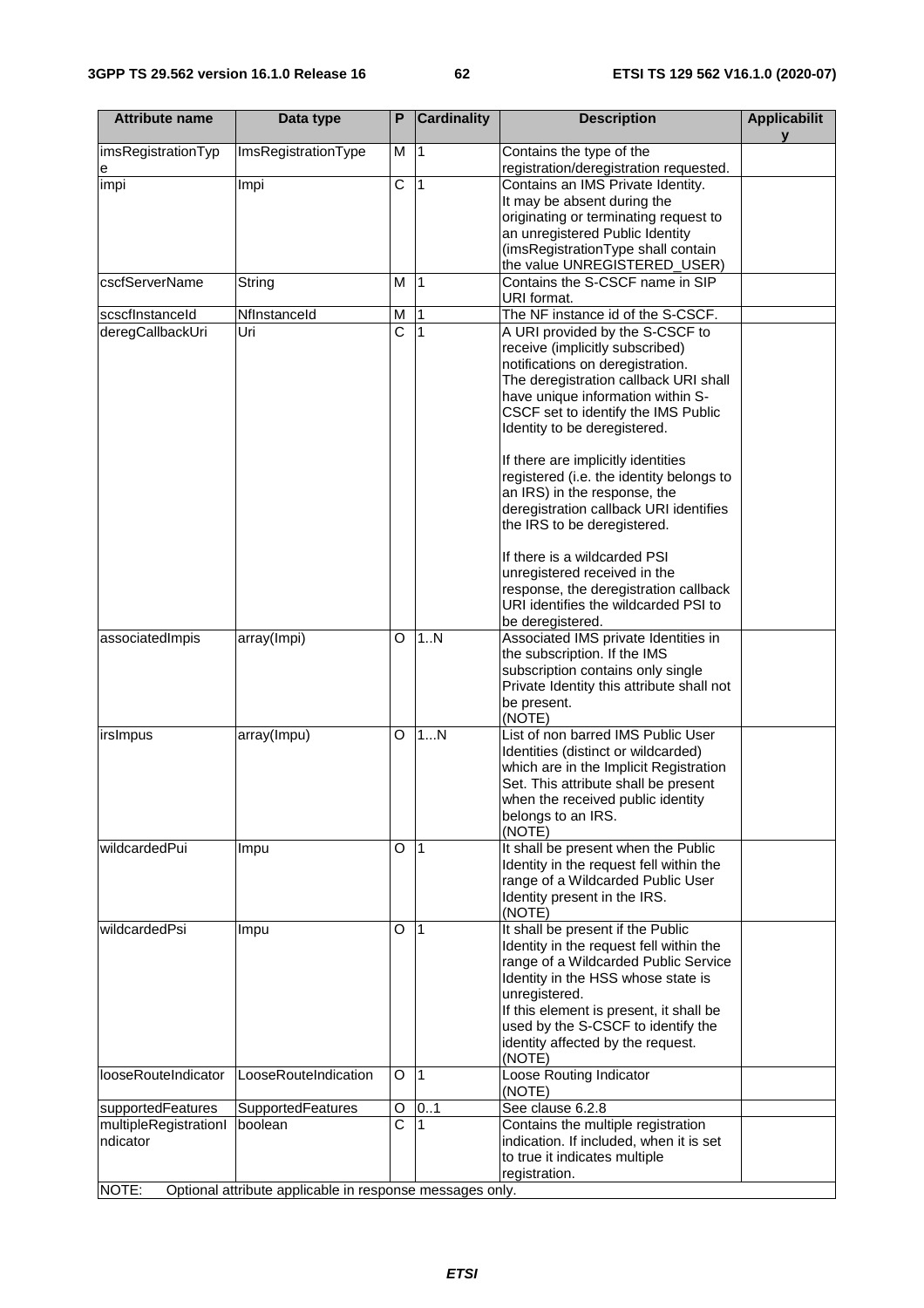# 6.1.6.2.11 Type: ExtendedProblemDetails

| <b>Attribute name</b> | Data type             |   | <b>Cardinality</b> | <b>Description</b>                                                                                                 |
|-----------------------|-----------------------|---|--------------------|--------------------------------------------------------------------------------------------------------------------|
| problemDetails        | <b>ProblemDetails</b> | м |                    | More information on the error shall be<br>provided in the "cause" attribute of the<br>l"ProblemDetails" structure. |
| additionalInfo        | AdditionalInfo        |   |                    | Contains the currently assigned S-CSCF<br>Iname in SIP URI format.                                                 |

# **Table 6.1.6.2.11-1: Definition of type ExtendedProblemDetails**

# 6.1.6.2.12 Type: AdditionalInfo

# **Table 6.1.6.2.12-1: Definition of type AdditionalInfo**

| Attribute name | Data type | <b>Cardinality</b> | <b>Description</b>                                                                                                                                      |
|----------------|-----------|--------------------|---------------------------------------------------------------------------------------------------------------------------------------------------------|
| cscfServerName | String    |                    | Current S-CSCF assigned to the user (in SIP<br>URI format). This attribute shall be included<br>when "cause" is<br><b>IIDENTITY ALREADY REGISTERED.</b> |

# 6.1.6.2.13 Type: DeregistrationData

# **Table 6.1.6.2.13-1: Definition of type DeregistrationData**

| <b>Attribute name</b> | Data type          | P | <b>Cardinality</b> | <b>Description</b>                         | <b>Applicability</b> |
|-----------------------|--------------------|---|--------------------|--------------------------------------------|----------------------|
| deregReason           | DeregistrationReas | M |                    | Indicates the reason for the               |                      |
|                       | on.                |   |                    | deregistration.                            |                      |
| impi                  | Impi               | м |                    | Contains the IMS Private User Identity     |                      |
|                       |                    |   |                    | known by the SCSCF.                        |                      |
| associatedImpis       | Array(Impi)        | O | 10.N               | Associated IMS private Identities in the   |                      |
|                       |                    |   |                    | subscription that are deregistered.        |                      |
|                       |                    |   |                    | This attribute may be present in           |                      |
|                       |                    |   |                    | responses, otherwise, it shall be absent.  |                      |
| emergencyRegister     | array(EmergencyRe  | O | 1N                 | A list of pairs of private and public user |                      |
| ledIdentities         | gisteredIdentity)  |   |                    | identities which have not been de-         |                      |
|                       |                    |   |                    | registered due to emergency                |                      |
|                       |                    |   |                    | registration.                              |                      |
|                       |                    |   |                    | This attribute may be present in           |                      |
|                       |                    |   |                    | responses, otherwise, it shall be absent.  |                      |

6.1.6.2.14 Type: DeregistrationReason

# **Table 6.1.6.2.14-1: Definition of type DeregistrationReason**

| <b>Attribute name</b> | Data type          |    | <b>Cardinality</b> | <b>Description</b>                     | <b>Applicability</b> |
|-----------------------|--------------------|----|--------------------|----------------------------------------|----------------------|
| reasonCode            | DeregistrationReas | ΙM |                    | Defines the reason for the network     |                      |
|                       | lonCode            |    |                    | initiated de-registration              |                      |
| IreasonText           | string             |    | 101                | Contains textual information to inform |                      |
|                       |                    |    |                    | the user about the reason for a de-    |                      |
|                       |                    |    |                    | registration                           |                      |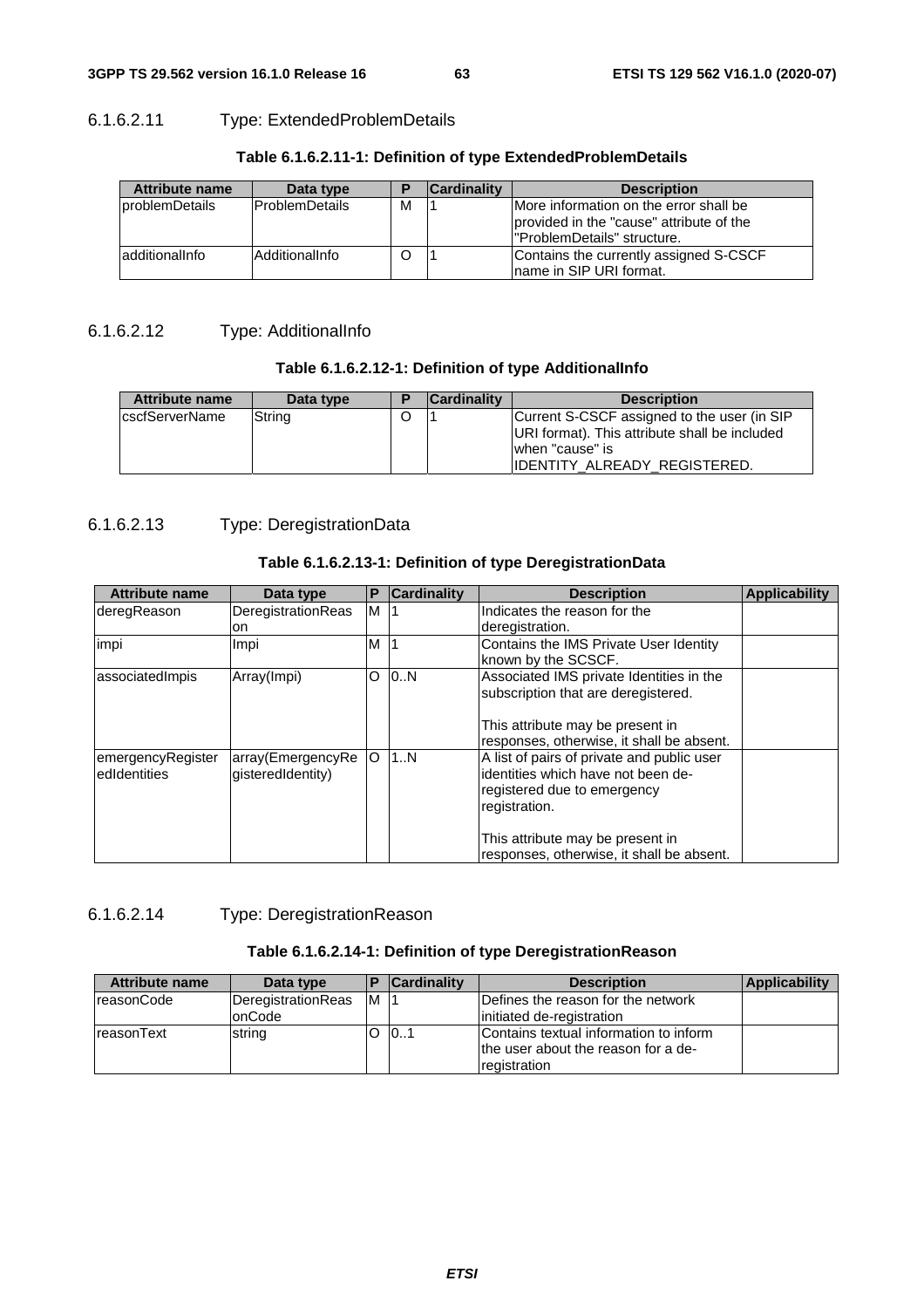#### 6.1.6.2.15 Type: EmergencyRegisteredIdentity

#### **Table 6.1.6.2.15-1: Definition of type EmergencyRegisteredIdentity**

| <b>Attribute name</b> | Data type |   | <b>Cardinality</b> | <b>Description</b>               | <b>Applicability</b> |
|-----------------------|-----------|---|--------------------|----------------------------------|----------------------|
| impi                  | Impi      | M |                    | <b>IMS Private User Identity</b> |                      |
| <b>impu</b>           | Impu      | M |                    | <b>IMS Public User Identity</b>  |                      |

### 6.1.6.3 Simple data types and enumerations

#### 6.1.6.3.1 Introduction

This clause defines simple data types and enumerations that can be referenced from data structures defined in the previous clauses.

#### 6.1.6.3.2 Simple data types

The simple data types defined in table 6.1.6.3.2-1 shall be supported.

### **Table 6.1.6.3.2-1: Simple data types**

| <b>Type Name</b> | <b>Type Definition</b> | <b>Description</b>                    | <b>Applicability</b> |
|------------------|------------------------|---------------------------------------|----------------------|
| Impu             | strina                 | Contains an IMS Public Identity       |                      |
| Impi             | strina                 | Contains an IMS Private User Identity |                      |

#### 6.1.6.3.3 Enumeration: AuthorizationType

The enumeration AuthorizationType represents the type of authorization requested. It shall comply with the provisions defined in table 6.1.6.3.3-1.

#### **Table 6.1.6.3.3-1: Enumeration AuthorizationType**

| <b>Enumeration value</b> | <b>Description</b>                                                                  | Applicability |
|--------------------------|-------------------------------------------------------------------------------------|---------------|
| "REGISTRATION"           | The authorization requested if for a user's IMS<br>registration or re-registration. |               |
| "DEREGISTRATION"         | The authorization requested if for a user's IMS de-<br>registration.                |               |

### 6.1.6.3.4 Enumeration: AuthorizationResult

The enumeration AuthorizationResult represents the details of the granted authorization. It shall comply with the provisions defined in table 6.1.6.3.4-1.

# **Table 6.1.6.3.4-1: AuthorizationResult**

| <b>Enumeration value</b>  | <b>Description</b>                                                              |
|---------------------------|---------------------------------------------------------------------------------|
| "FIRST REGISTRATION"      | The registration is an initial registration for the IMS Public User Identity    |
| "SUBSEQUENT REGISTRATION" | The registration is an subsequent registration for the IMS Public User Identity |

# 6.1.6.3.5 Enumeration: ImsRegistrationType

The enumeration ImsRegistrationType represents the type of registration associated to the REGISTER request.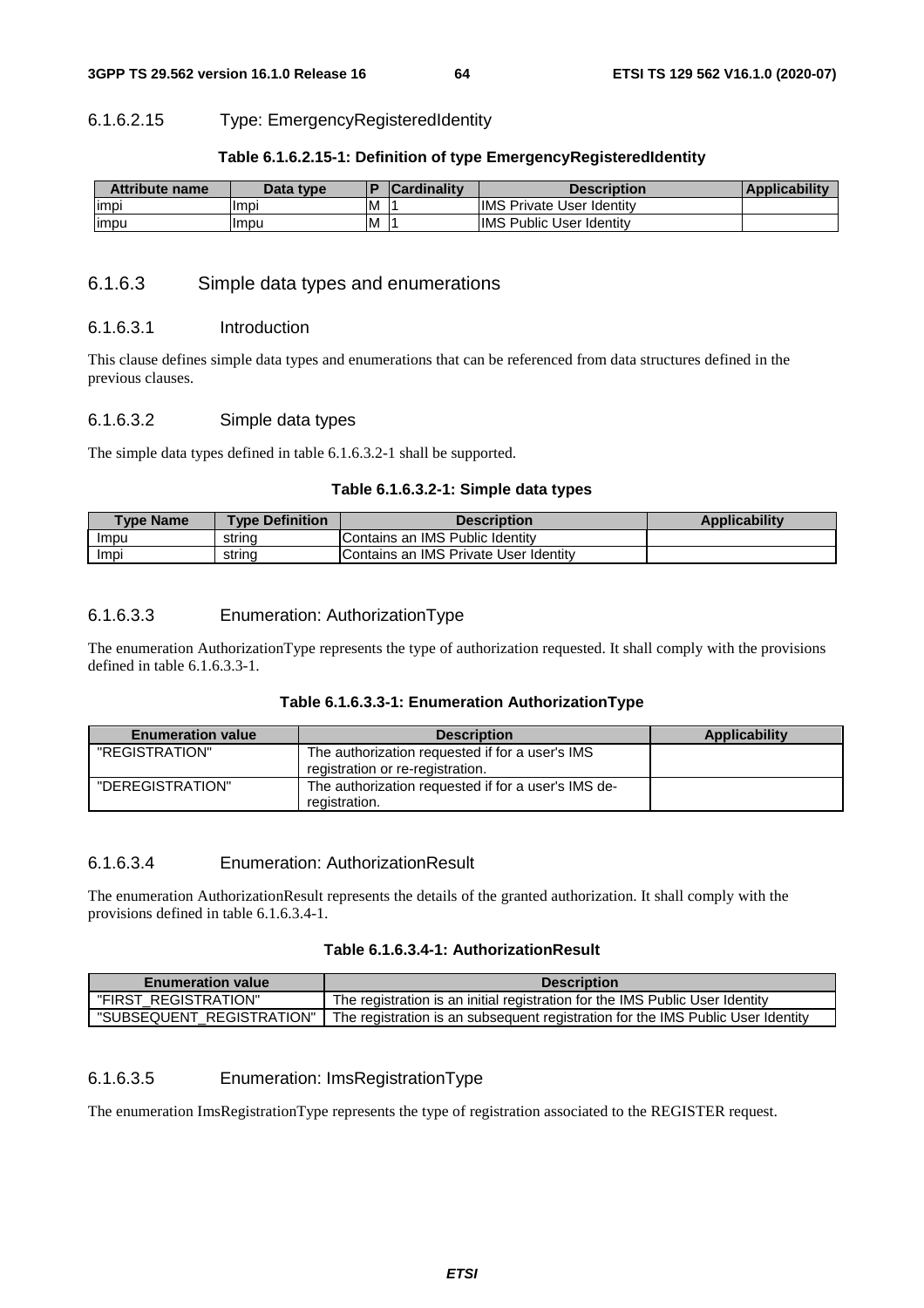| <b>Enumeration value</b>        | <b>Description</b>                        | <b>Applicability</b> |
|---------------------------------|-------------------------------------------|----------------------|
| "INITIAL_REGISTRATION"          | The request is related to an initial      |                      |
|                                 | registration                              |                      |
| "RE_REGISTRATION"               | The request is related to a re-           |                      |
|                                 | registration                              |                      |
| "TIMEOUT_DEREGISTRATION"        | The registration timer of an identity has |                      |
|                                 | expired.                                  |                      |
| "USER_DEREGISTRATION"           | The S-CSCF has received a user            |                      |
|                                 | initiated de-registration request         |                      |
| "ADMINISTRATIVE_DEREGISTRATION" | The S-CSCF, due to administrative         |                      |
|                                 | reasons or network issues, has            |                      |
|                                 | performed the de-registration of an       |                      |
|                                 | identity.                                 |                      |
| "AUTHENTICATION_FAILURE"        | The authentication of a user has failed.  |                      |
| "AUTHENTICATION_TIMEOUT"        | Authentication timeout has occurred.      |                      |
| "UNREGISTERED_USER"             | The request is related to a request for   |                      |
|                                 | a Public Identity that is not registered. |                      |

# **Table 6.1.6.3.5-1: Enumeration ImsRegistrationType**

# 6.1.6.3.6 Enumeration: LooseRouteIndication

The enumeration ImsRegistrationType represents the type of registration associated to the REGISTER request.

## **Table 6.1.6.3.6-1: Enumeration LooseRouteIndication**

| <b>Enumeration value</b>   | <b>Description</b>                                                                      | Applicability |
|----------------------------|-----------------------------------------------------------------------------------------|---------------|
| "LOOSE ROUTE NOT REQUIRED" | indicates whether loose route<br>mechanism is not required to serve the<br>user.        |               |
| "LOOSE ROUTE REQUIRED"     | indicates the S-CSCF whether loose<br>route mechanism is required to serve<br>the user. |               |

# 6.1.6.3.7 Enumeration: DeregistrationReasonCode

The enumeration DeregistrationReasonCode indicates the reason for the network initiated de-registration.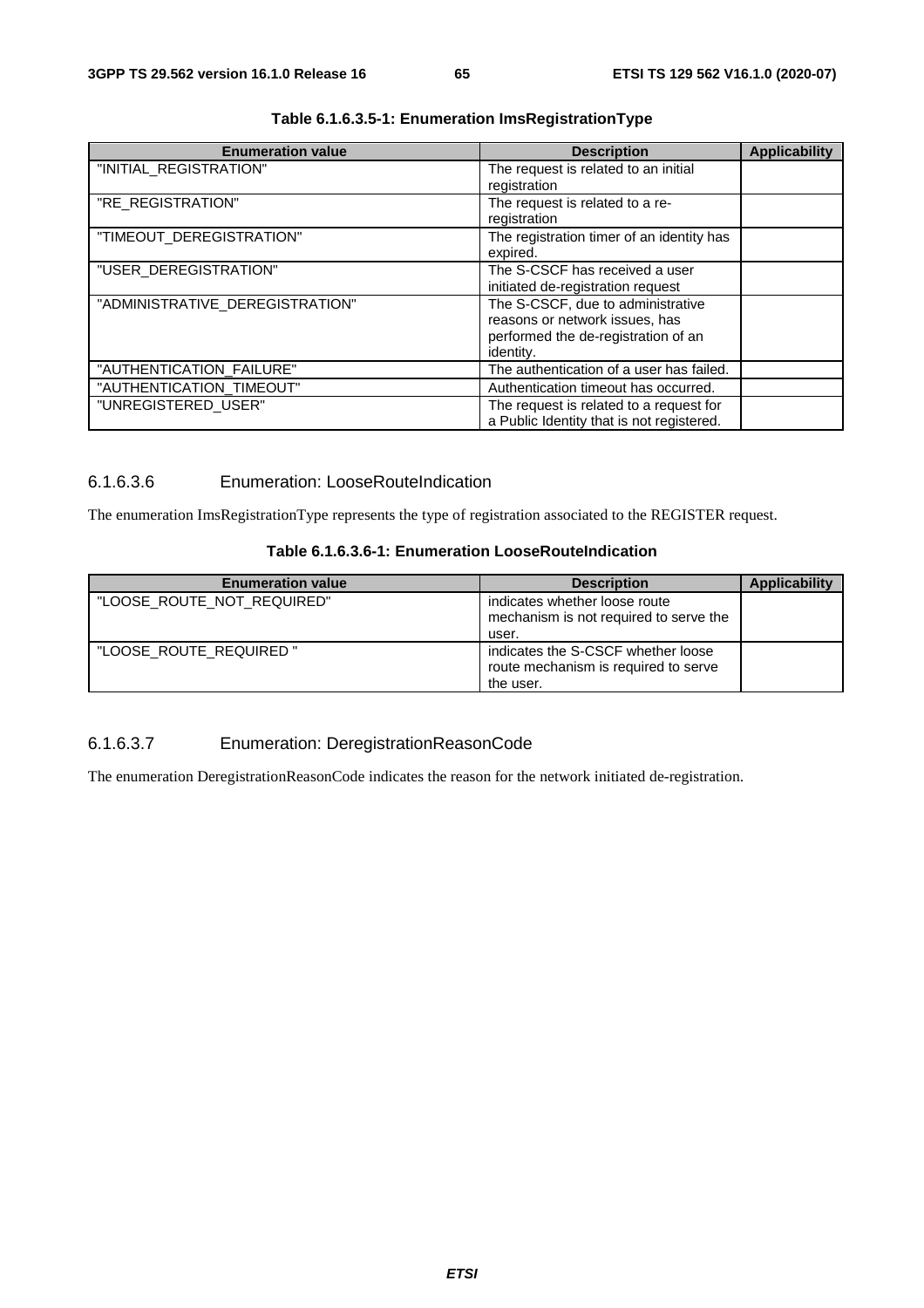| <b>Enumeration value</b> | <b>Description</b>                                                                                 | <b>Applicability</b> |
|--------------------------|----------------------------------------------------------------------------------------------------|----------------------|
| "PERMANENT_TERMINATION"  | The HSS indicates to the S-CSCF that the S-                                                        |                      |
|                          | CSCF will no longer be assigned to the Public                                                      |                      |
|                          | Identity and associated implicitly                                                                 |                      |
|                          | registered/unregistered Public Identities (if any)                                                 |                      |
|                          | for the Private Identity(ies) indicated in the                                                     |                      |
|                          | request (e.g. due to an IMS subscription                                                           |                      |
|                          | cancellation, or modification, or a removal of IP-<br>address secure binding information when GIBA |                      |
|                          | is used).                                                                                          |                      |
| "NEW_SERVER_ASSIGNED"    | The HSS indicates to the S-CSCF that a new S-                                                      |                      |
|                          | CSCF has been allocated to the IMS                                                                 |                      |
|                          | Subscription e.g. because the previous                                                             |                      |
|                          | assigned S-CSCF was unavailable during a                                                           |                      |
|                          | registration procedure. The S-CSCF shall                                                           |                      |
|                          | remove all information for all of the Public                                                       |                      |
|                          | Identities indicated in the request.                                                               |                      |
| "SERVER_CHANGE"          | The HSS indicates to the S-CSCF that the de-                                                       |                      |
|                          | registration is requested to force the selection of                                                |                      |
|                          | new S-CSCF to assign to the IMS Subscription                                                       |                      |
|                          | (e.g. when the S-CSCF capabilities are                                                             |                      |
|                          | changed in the HSS or when the S-CSCF                                                              |                      |
|                          | indicates that it has not enough memory for the                                                    |                      |
|                          | updated User Profile). If the S-CSCF does not                                                      |                      |
|                          | indicate in the response all the associated                                                        |                      |
|                          | Private Identities, the HSS shall repeat this                                                      |                      |
|                          | request for each of the remaining Private<br>Identities in the IMS Subscription that are           |                      |
|                          | known to the S-CSCF. The S-CSCF should                                                             |                      |
|                          | start the network initiated de-registration                                                        |                      |
|                          | towards the user, i.e. all registrations within the                                                |                      |
|                          | IMS Subscription are de-registered and the user                                                    |                      |
|                          | is asked to re-register to all existing                                                            |                      |
|                          | registrations.                                                                                     |                      |
| "REMOVE_S-CSCF"          | The HSS indicates to the S-CSCF that the S-                                                        |                      |
|                          | CSCF will no longer be assigned to an                                                              |                      |
|                          | unregistered Public Identity(ies) (i.e registered                                                  |                      |
|                          | as a consequence of an originating or                                                              |                      |
|                          | terminating request or there is a S-CSCF                                                           |                      |
|                          | keeping the user profile stored) for a given IMS                                                   |                      |
|                          | Subscription.                                                                                      |                      |

**Table 6.1.6.3.7-1: Enumeration DeregistrationReasonCode** 

### 6.1.6.4 Data types describing alternative data types or combinations of data types

There are no alternative data types, neither combinations of data types

# 6.1.7 Error Handling

# 6.1.7.1 General

HTTP error handling shall be supported as specified in clause 5.2.4 of 3GPP TS 29.500 [4].

# 6.1.7.2 Protocol Errors

Protocol errors handling shall be supported as specified in clause 5.2.7 of 3GPP TS 29.500 [4].

# 6.1.7.3 Application Errors

The common application errors defined in the Table 5.2.7.2-1 in 3GPP TS 29.500 [4] may also be used for the Nhss\_imsUECM service. The following application errors listed in Table 6.1.7.3-1 are specific for the Nhss\_imsUECM service.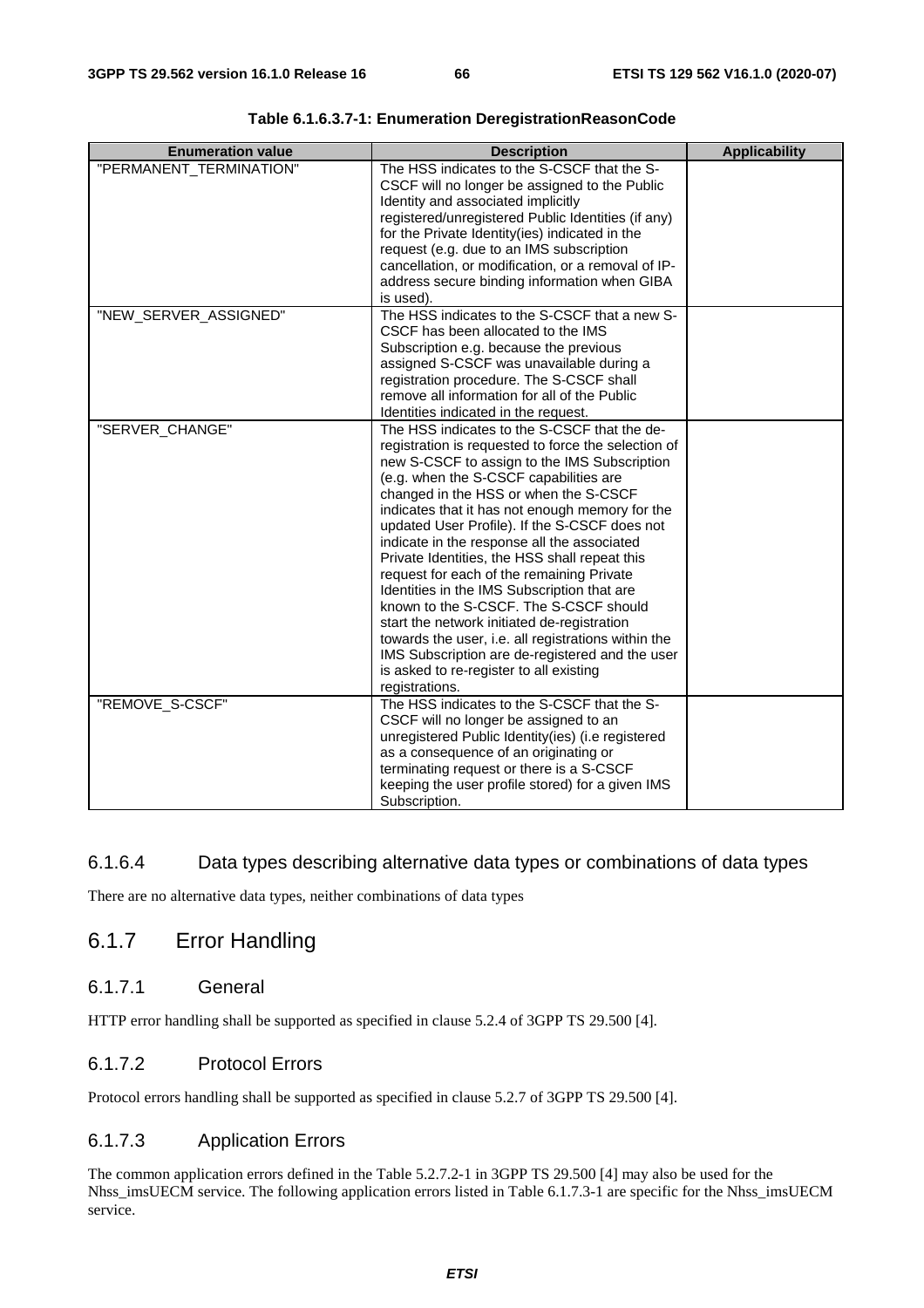| <b>Application Error</b>       | <b>HTTP status</b><br>code | <b>Description</b>                                                                                                                                                                              |
|--------------------------------|----------------------------|-------------------------------------------------------------------------------------------------------------------------------------------------------------------------------------------------|
| USER_NOT_FOUND                 | 404 Not Found              | The received IMS UE identity is<br>unknown.                                                                                                                                                     |
| CONTEXT_NOT_FOUND              | 404 Not Found              | The context identified by the<br>callback reference is not found                                                                                                                                |
| <b>IDENTITIES DO NOT MATCH</b> | 403 Forbidden              | A message was received with a<br>public identity and a private identity<br>for a user, and the server<br>determines that the public identity<br>does not correspond to the private<br>identity. |
| ERROR IN REGISTRATION TYPE     | 403 Forbidden              | The requested registration Type is<br>not allowed or the Public Identity<br>type received in the request is not<br>allowed for the requested<br>registrationType.                               |
| IDENTITY_ALREADY_REGISTERED    | 403 Forbidden              | The identity has already a server<br>assigned, and the registration<br>information cannot be overwritten.                                                                                       |

**Table 6.1.7.3-1: Application errors** 

# 6.1.8 Feature negotiation

The optional features in table 6.1.8-1 are defined for the XXX API. They shall be negotiated using the extensibility mechanism defined in clause 6.6 of 3GPP TS 29.500 [4].

#### **Table 6.1.8-1: Supported Features**

| <b>Feature number</b> | Feature Name | <b>Description</b> |
|-----------------------|--------------|--------------------|
|                       |              |                    |

# 6.1.9 Security

As indicated in 3GPP TS 33.501 [5], the access to the Nhss\_imsUECM API may be authorized by means of the OAuth2 protocol (see IETF RFC 6749 [35]), using the "Client Credentials" authorization grant, where the NRF (see 3GPP TS 29.510 [36]) plays the role of the authorization server.

If Oauth2 authorization is used, an NF Service Consumer, prior to consuming services offered by the Nhss\_imsUECM API, shall obtain a "token" from the authorization server, by invoking the Access Token Request service, as described in 3GPP TS 29.510 [36], clause 5.4.2.2.

NOTE: When multiple NRFs are deployed in a network, the NRF used as authorization server is the same NRF that the NF Service Consumer used for discovering the Nhss\_imsUECM service.

The Nhss\_imsUECM API defines the following scopes for OAuth2 authorization:

| <b>Scope</b>                        | <b>Description</b>                                             |  |
|-------------------------------------|----------------------------------------------------------------|--|
| "nhss-ims-uecm"                     | Access to the Nhss IMS UE Context Management API               |  |
| "nhss-ims-uecm:authorize:invoke"    | Access to invoke the Authorize custom operation                |  |
| "nhss-ims-uecm:registration:create" | Access to create S-CSCF Registration resources                 |  |
| "nhss-ims-uecm:restoration:read"    | Access to read the S-CSCF Restoration resource                 |  |
| "nhss-ims-uecm:restoration:modify"  | Access to create/update/delete the S-CSCF Restoration resource |  |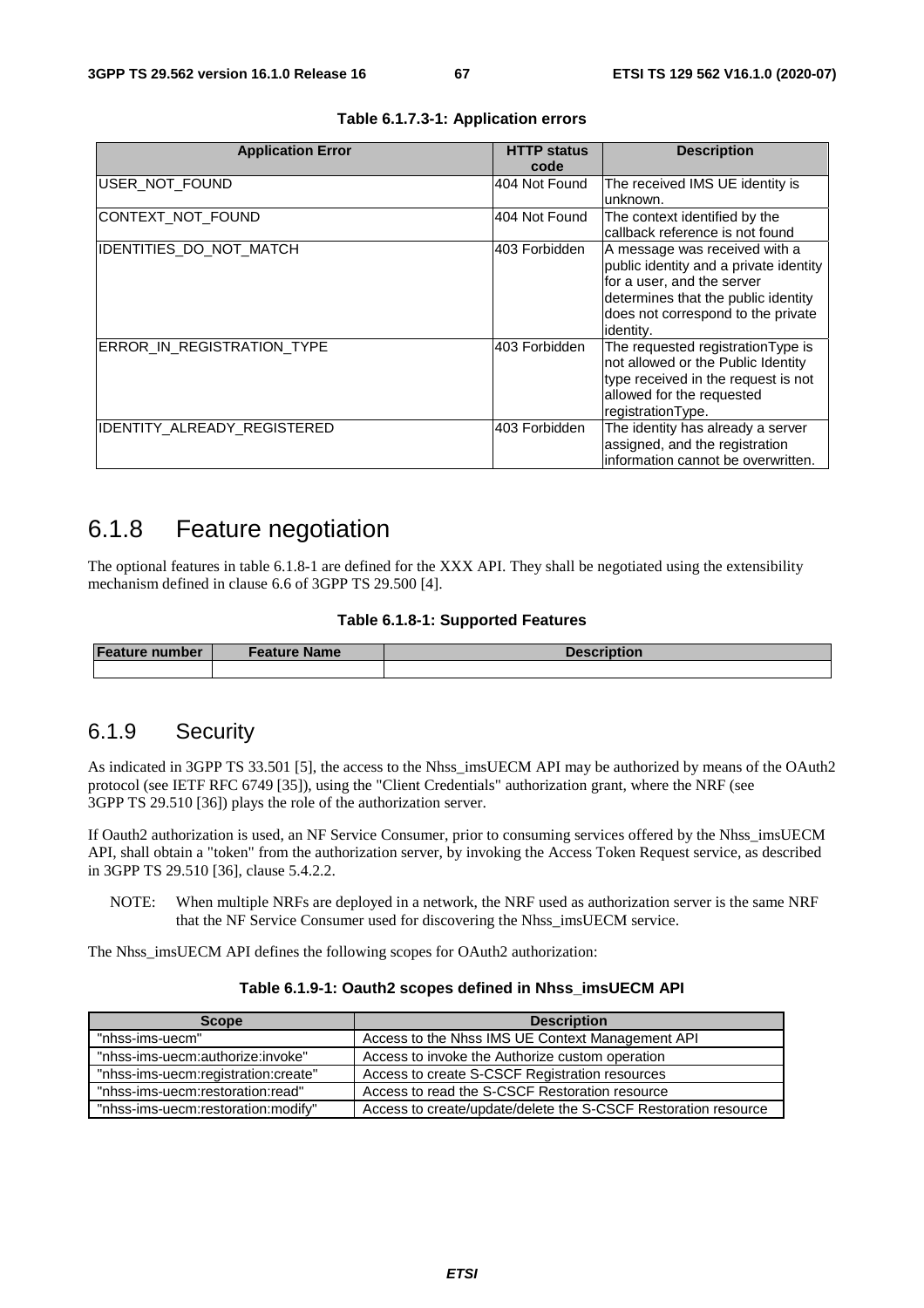# 6.2 Nhss\_imsSubscriberDataManagement Service API

# 6.2.1 API URI

URIs of this API shall have the following root:

{apiRoot}/{apiName}/{apiVersion}/

where "apiRoot" is defined in clause 4.4.1 of 3GPP TS 29.501 [5], the "apiName" shall be set to "nhss-ims-sdm" and the "apiVersion" shall be set to "v1" for the current version of this specification.

# 6.2.2 Usage of HTTP

# 6.2.2.1 General

HTTP/2, as defined in IETF RFC 7540 [8], shall be used as specified in clause 5 of 3GPP TS 29.500 [4].

HTTP/2 shall be transported as specified in clause 5.3 of 3GPP TS 29.500 [4].

HTTP messages and bodies for the Nhss\_imsUECM service shall comply with the OpenAPI [9] specification contained in Annex A.3.

# 6.2.2.2 HTTP standard headers

# 6.2.2.2.1 General

The usage of HTTP standard headers shall be supported as specified in clause 5.2.2 of 3GPP TS 29.500 [4].

## 6.2.2.2.2 Content type

The following content types shall be supported:

- JSON, as defined in IETF RFC 8259 [10], signalled by the content type "application/json".
- The Problem Details JSON Object (IETF RFC 7807 [11] signalled by the content type "application/problem+json"
- JSON Patch, as defined in IETF RFC 6902 [12], signalled by the content type "application/json-patch+json"

# 6.2.2.3 HTTP custom headers

## 6.2.2.3.1 General

The usage of HTTP custom headers shall be supported as specified in clause 5.2.3 of 3GPP TS 29.500 [4].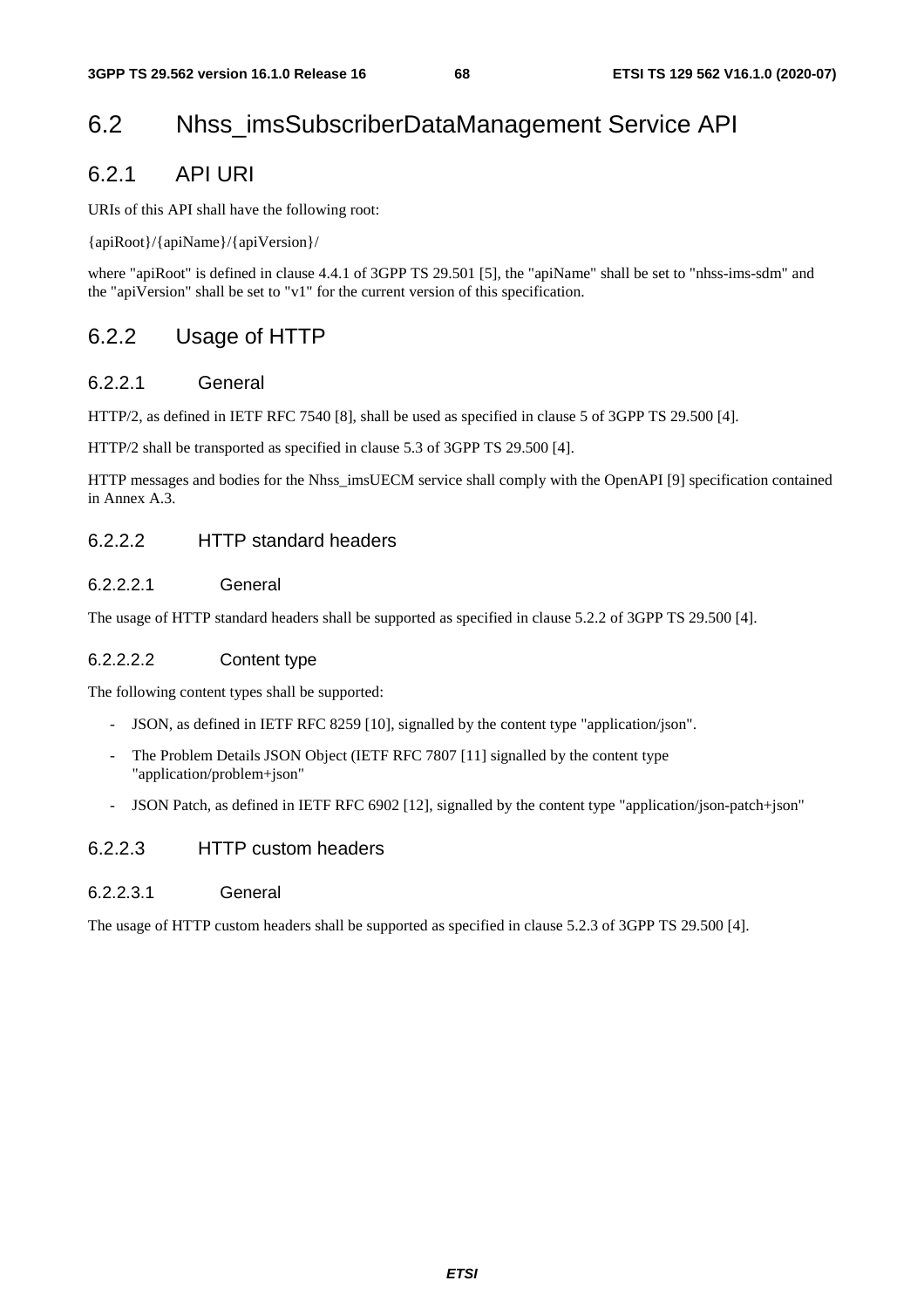# 6.2.3 Resources

6.2.3.1 Overview





**Figure 6.2.3.1-1: Resource URI structure of the Nhss\_imsSDM API**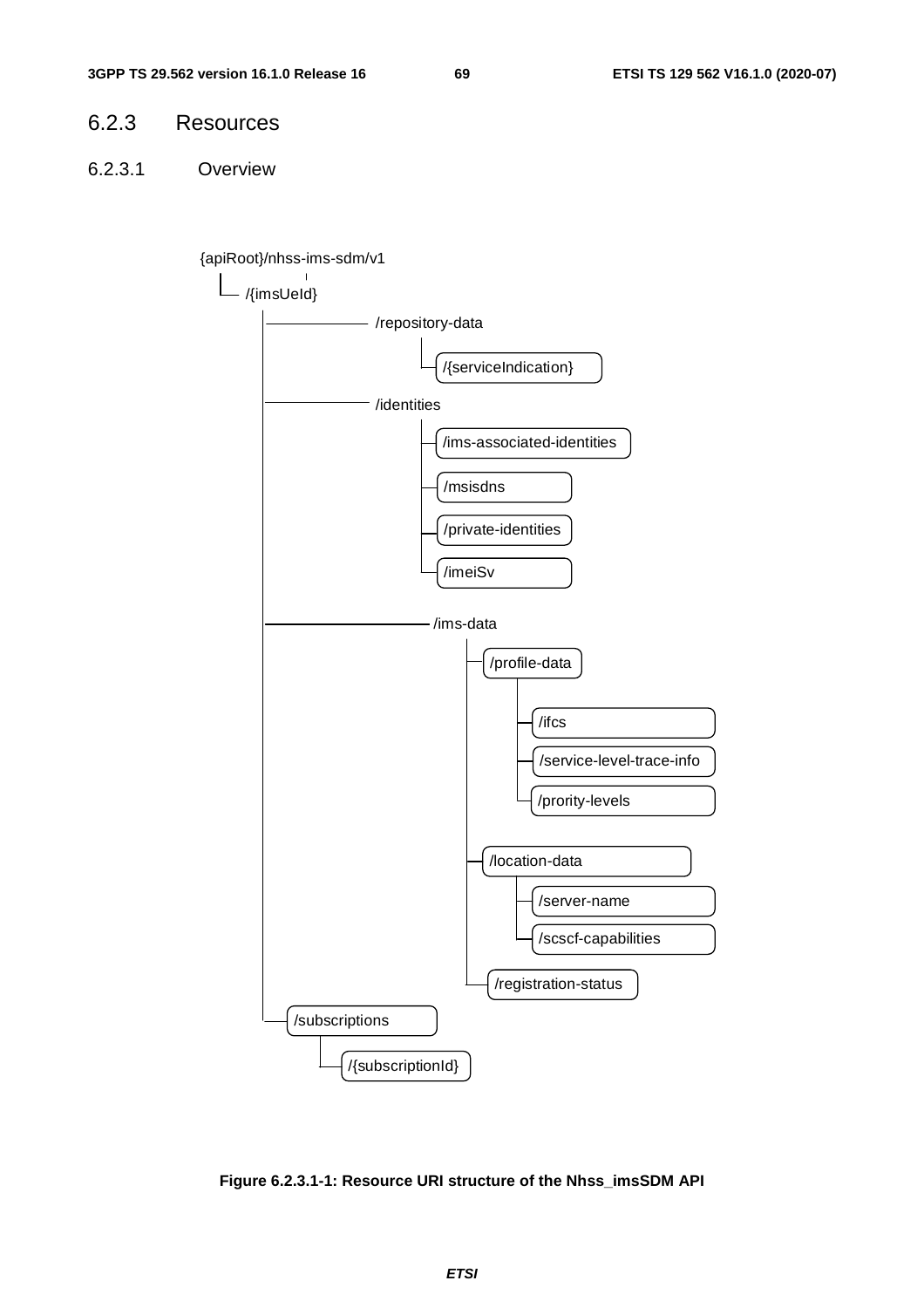{apiRoot}/nhss-ims-sdm/v1

/{imsUeId} /access-data /service-data /psi-active /ps-domain /dsai /sms-registration-info /srvcc-data - /cs-domain /wireline-domain /reference-location /user-state /location-data /csrn /user-state /location-data /tads-info /ue-reach-subs /ip-address /shared-data /shared-data-subscriptions /{sharedDataId} /{subscriptionId} /{subscriptionId}

**Figure 6.2.3.1-2: Resource URI structure of the Nhss\_imsSDM API**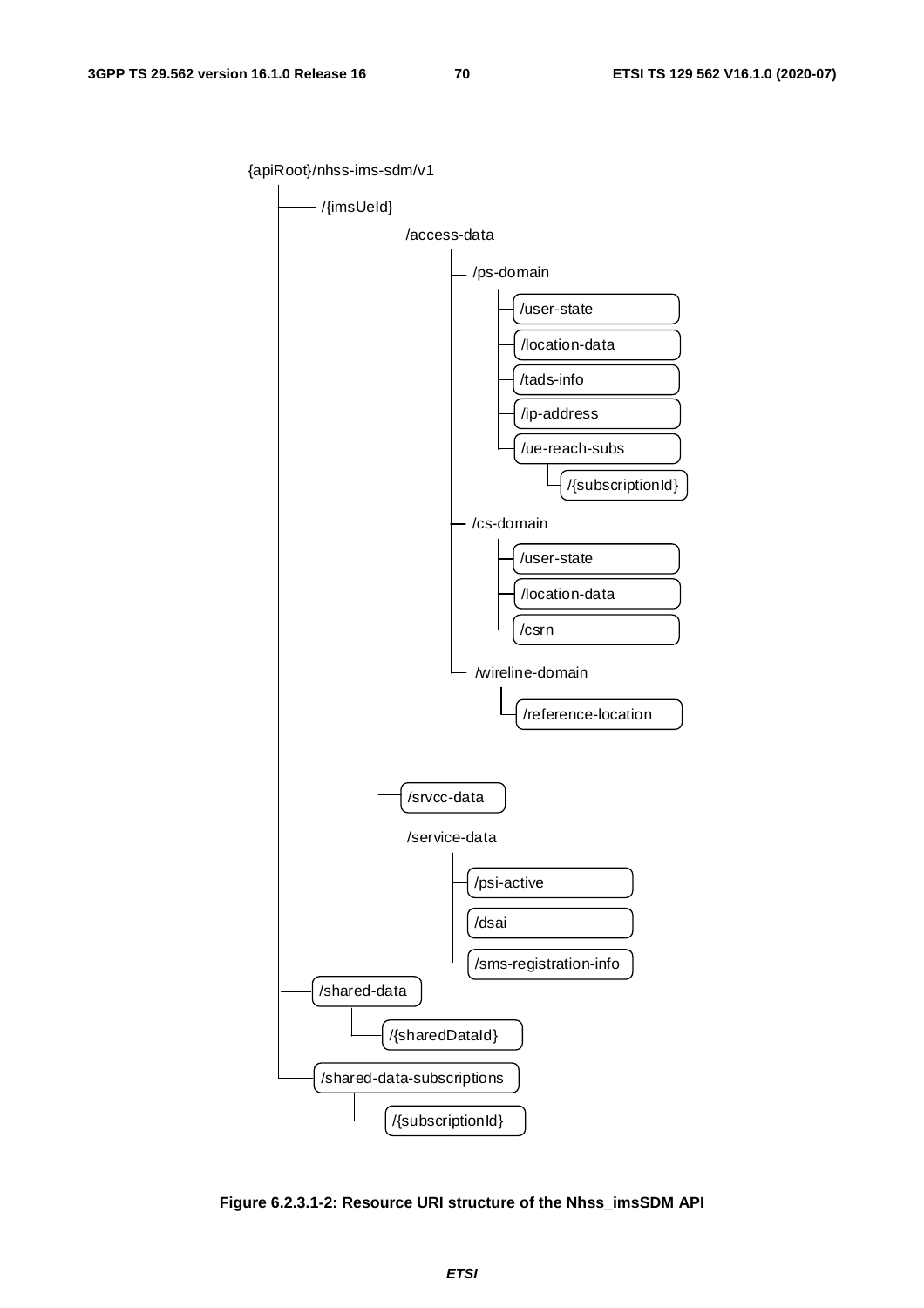Table 6.2.3.1-1 provides an overview of the resources and applicable HTTP methods.

| <b>Resource name</b><br>(Archetype)     | <b>Resource URI</b>              | <b>HTTP</b> method or<br>custom operation | <b>Description</b>              |
|-----------------------------------------|----------------------------------|-------------------------------------------|---------------------------------|
| <b>Repository Data</b>                  | /{imsUeld}/repository-           | <b>GET</b>                                | Retrieve repository data for a  |
| (Document)                              | data/{serviceIndication}         |                                           | service indication              |
|                                         |                                  | <b>DELETE</b>                             | Delete repository data for a    |
|                                         |                                  |                                           | service indication              |
|                                         |                                  | <b>PUT</b>                                | Update repository data for a    |
|                                         |                                  |                                           | service indication              |
| <b>IMS Associated Identities</b>        | /{imsUeId}/identities/ims-       | <b>GET</b>                                | Retrieve the UE's IMS           |
| (Document)                              | associated-identities            |                                           | associated identities (implicit |
|                                         |                                  |                                           | and alias)                      |
| <b>MSISDNs</b>                          | /{imsUeId}/identities/msisdns    | <b>GET</b>                                | Retrieve the UE's MSISDNs       |
| (Document)                              |                                  |                                           | (basic and additional)          |
| PrivateIdentities                       | /{imsUeId}/identities/private-   | <b>GET</b>                                | Retrieve the UE's Private       |
| (Document)                              | identities                       |                                           | Identities (IMPI and IMSI)      |
| ImeiSvInformation                       | /{imsUeld}/identities/imeisv     | <b>GET</b>                                | Retrieve the UE's IMEISV        |
| (Document)                              |                                  |                                           |                                 |
| <b>IMS Profile Data</b>                 | /{imsUeId}/ims-data/profile-data | <b>GET</b>                                | Retrieve the UE's subscribed    |
| (Document)                              |                                  |                                           | Profile                         |
| <b>Initial Filter Criteria</b>          | /{imsUeId}/ims-data/             | <b>GET</b>                                | Retrieve the UE's subscribed    |
| (Document)                              | profile-data/ifcs                |                                           | <b>Initial Filter Criteria</b>  |
| Service Level Trace                     | /{imsUeld}/ims-data/profile-     | <b>GET</b>                                | Retrieve the UE's subscribed    |
| Information                             | data/service-level-trace-info    |                                           | <b>Service Level Trace</b>      |
| (Document)                              |                                  |                                           | Information                     |
| Service Priority Information            | /{imsUeId}/ims-data/             | <b>GET</b>                                | Retrieve the UE's subscribed    |
| (Document)                              | profile-data/priority-levels     |                                           | <b>Service Priority Levels</b>  |
| ImsServerNameAndCaps                    | /{imsUeId}/ims-data/location-    | <b>GET</b>                                | Retrieve the UE's S-CSCF        |
| (Document)                              | data                             |                                           | name and the server             |
|                                         |                                  |                                           | capabilities in IMS             |
| <b>IMS Location Data</b>                | /{imsUeId}/ims-data/location-    | <b>GET</b>                                | Retrieve the UE's S-CSCF        |
| (Document)                              | data/server-name                 |                                           | name                            |
| <b>S-CSCF Capabilities</b>              | /{imsUeId}/ims-data/location-    | <b>GET</b>                                | Retrieve the UE's S-CSCF        |
| (Document)                              | data/scscf-capabilities          |                                           | capabilities (mandatory         |
|                                         |                                  |                                           | and/or optional)                |
| <b>IMS Registration Status</b>          | /{imsUeId}/ims-data/             | <b>GET</b>                                | Retrieve the UE's IMS           |
| (Document)                              | registration-status              |                                           | registration status.            |
| Subscriptions                           | /{imsUeId}/subscriptions         | <b>POST</b>                               | Create a subscription           |
| (Collection)<br>Individual subscription |                                  |                                           |                                 |
|                                         | /{imsUeId}/subscriptions/        | <b>DELETE</b>                             | Delete the subscription         |
| (Document)                              | {subscriptionId}                 |                                           | identified by {subscriptionId}, |
|                                         |                                  |                                           | i.e. unsubscribe                |
|                                         |                                  | <b>PATCH</b>                              | Modify the sdm-subscription     |
|                                         |                                  |                                           | identified by {subscriptionId}  |

**Table 6.2.3.1-1: Resources and methods overview**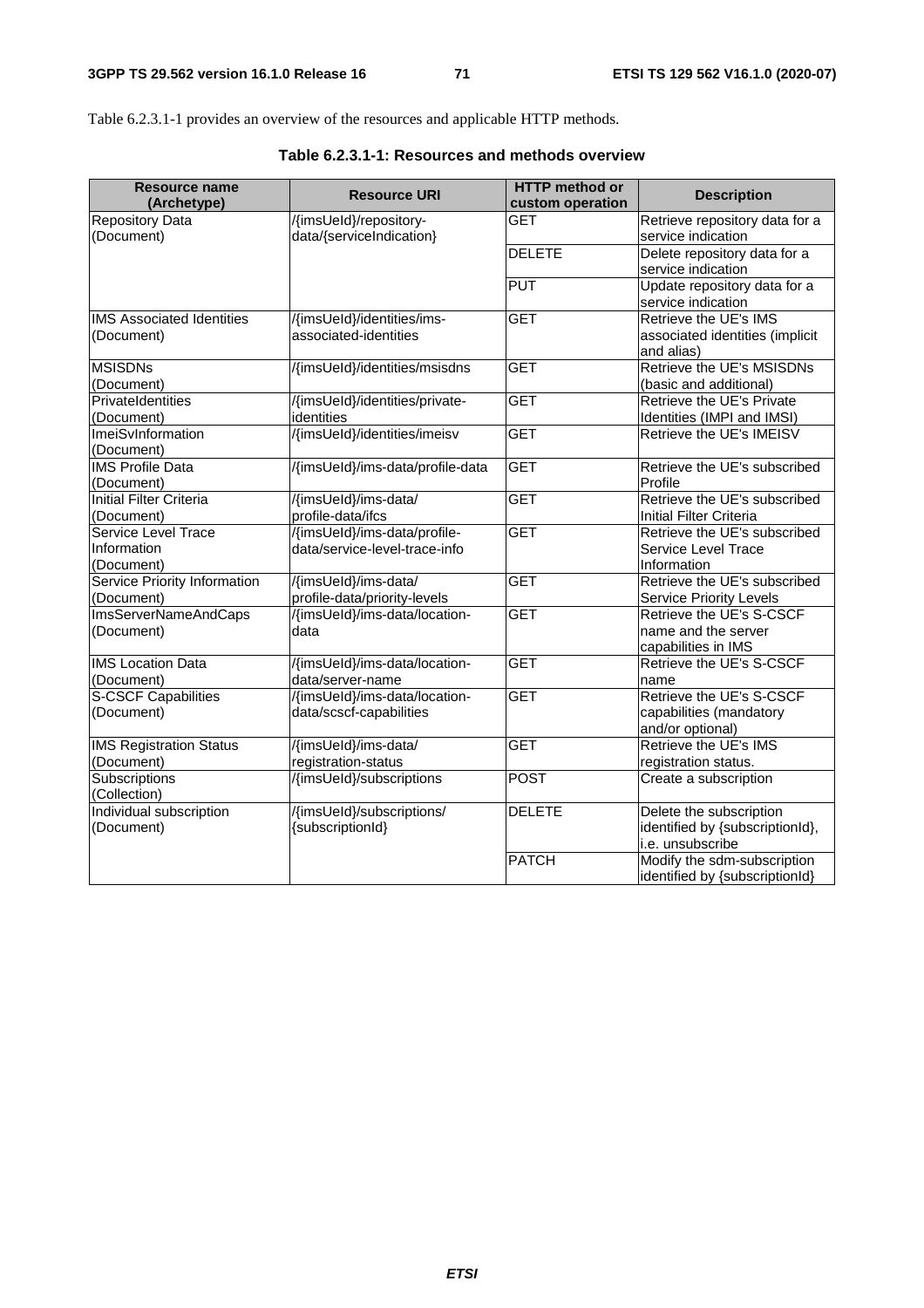| <b>PS Location</b>             | /{imsUeld}/access-data/          | <b>GET</b>    | Retrieve the UE's location in   |
|--------------------------------|----------------------------------|---------------|---------------------------------|
| Information(Document)          | ps-domain/location-data          |               | PS domain                       |
| <b>CS Location</b>             | /{imsUeId}/access-data/          | <b>GET</b>    | Retrieve the UE's location in   |
| Information(Document)          | cs-domain/location-data          |               | CS domain                       |
| PsUserState                    | /{imsUeId}/access-data/          | <b>GET</b>    | Retrieve the UE's state in PS   |
| (Document)                     | ps-domain/user-state             |               | domain                          |
| <b>CsUserState</b>             | /{imsUeId}/access-data/          | <b>GET</b>    | Retrieve the UE's state in CS   |
| (Document)                     | cs-domain/user-state             |               | domain                          |
| TadsInfo                       | /{imsUeId}/access-data/          | <b>GET</b>    | Retrieve the UE's T-ADS         |
| (Document)                     | ps-domain/tads-info              |               | information                     |
| UeReachabilitylpSubscriptions  | /{imsUeld}/access-data/          | <b>POST</b>   | Create a subscription to UE     |
| (Collection)                   | ps-domain/ue-reach-              |               | Reachability for IP             |
|                                | subscriptions                    |               |                                 |
| UE reachability individual     | /{imsUeId}/access-data/          | <b>DELETE</b> | Delete the subscription to UE   |
| subscription                   | ps-domain/ue-reach-              |               | reachability for IP identified  |
| (Document)                     | subscriptions/                   |               | by {subscriptionId}, i.e.       |
|                                | {subscriptionId}                 |               | unsubscribe                     |
|                                |                                  | <b>PATCH</b>  | Modify the subscription to UE   |
|                                |                                  |               | reachability for IP identified  |
|                                |                                  |               | by {subscriptionId}             |
| <b>IpAddress</b>               | /{imsUeld}/access-data/          | <b>GET</b>    | Retrieve the UE's stored IP     |
| (Document)                     | ps-domain/ip-address             |               | <b>Address Secure Binding</b>   |
|                                |                                  |               | Information                     |
|                                | /{imsUeld}/access-data/          | <b>GET</b>    | Retrieve a CSRN for the UE      |
| Csrn                           | cs-domain/csrn                   |               |                                 |
| (Document)                     | /{imsUeId}/access-data/wireline- | <b>GET</b>    | Retrieve the UE's subscribed    |
| ReferenceAccessLocation        |                                  |               |                                 |
| (Document)                     | domain/reference-location        |               | Reference Access Location       |
| <b>SRVCC Data</b>              | /{imsUeld}/srvcc-data            | <b>GET</b>    | Retrieve the UE's STN-SR        |
| (Document)                     |                                  |               | and SRVCC capability            |
| PSI Activation State           | /{imsUeld}/service-data/         | <b>GET</b>    | Retrieve a PSI activation       |
| (Document)                     | psi-state                        |               | status                          |
|                                |                                  | <b>PATCH</b>  | Update a PSI activation         |
|                                |                                  |               | status                          |
| Dsai                           | /{imsUeld}/service-data/dsai     | <b>GET</b>    | Retrieve DSAI data (i.e. DSAI   |
| (Document)                     |                                  |               | tags and status) associated to  |
|                                |                                  |               | an Application Server           |
|                                |                                  | <b>PATCH</b>  | Update DSAI data associated     |
|                                |                                  |               | to an Application Server        |
| SMSRegistrationInfo            | /{imsUeId}/service-data/         | <b>GET</b>    | <b>Retrieve the SMS</b>         |
| (Document)                     | sms-registration-info            |               | Registration Information (e.g.  |
|                                |                                  |               | IP-SM-GW address)               |
|                                |                                  | <b>PUT</b>    | Creates or updates the SMS      |
|                                |                                  |               | Registration Information (e.g.  |
|                                |                                  |               | IP-SM-GW address)               |
|                                |                                  | <b>DELETE</b> | Deletes the SMS Registration    |
|                                |                                  |               | Information (e.g. IP-SM-GW      |
|                                |                                  |               | address)                        |
| SharedData                     | /shared-data                     | <b>GET</b>    | Retrieve shared data            |
| (Collection)                   |                                  |               |                                 |
| <b>SharedDataSubscriptions</b> | /shared-data-subscriptions       | <b>POST</b>   | Create a subscription           |
| (Collection)                   |                                  |               |                                 |
| Shared Data Individual         | /shared-data-                    | <b>DELETE</b> | Delete the subscription         |
| Subscription                   | subscriptions/{subscriptionId}   |               | identified by {subscriptionId}, |
| (Document)                     |                                  |               | i.e. unsubscribe                |
|                                |                                  | <b>PATCH</b>  | Modify the subscription         |
|                                |                                  |               | identified by {subscriptionId}  |
|                                |                                  |               |                                 |

# 6.2.3.2 Resource: IMS Associated Identities

# 6.2.3.2.1 Description

This resource represents the IMS associated identities. It is queried by the service consumer (IMS-AS) to retrieve the list of identities in the same Implicit Registration Set, together with the Alias Group Information and additional information (e.g. identity type)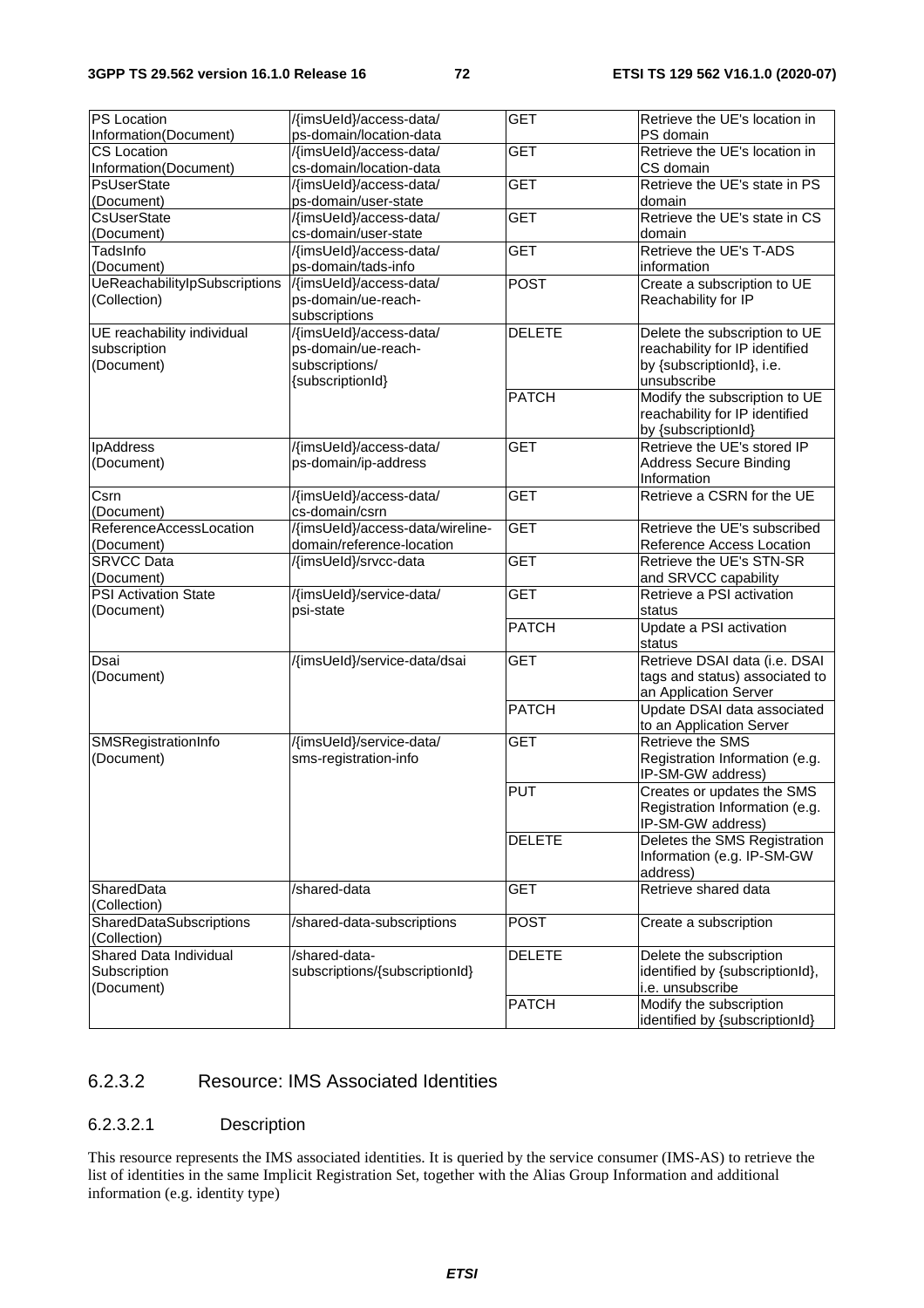### 6.2.3.2.2 Resource Definition

Resource URI: **{**apiRoot}/nhss-ims-sdm/{apiVersion}/{imsUeId}/identities/ims-associated-identities

This resource shall support the resource URI variables defined in table 6.2.3.2.2-1.

|  | Table 6.2.3.2.2-1: Resource URI variables for this resource |  |
|--|-------------------------------------------------------------|--|
|--|-------------------------------------------------------------|--|

| <b>Name</b> | <b>Definition</b>                                                                                                        |
|-------------|--------------------------------------------------------------------------------------------------------------------------|
| apiRoot     | See clause 6.1.1                                                                                                         |
| apiVersion  | See clause 6.1.1                                                                                                         |
| limsUeld    | Represents the IMS Public Identity (i.e. IMS Public User identity or Public Service Identity)                            |
|             | pattern: "^(sip\:([a-zA-Z0-9_\-.!~*()&=+\$,;?V]+)\@([A-Za-z0-9]+([-A-Za-z0-9]+)\.)+[a-<br> z]{2,} tel\:\+[0-9]{5,15})\$" |

### 6.2.3.2.3 Resource Standard Methods

#### 6.2.3.2.3.1 GET

This method shall support the URI query parameters specified in table 6.2.3.2.3.1-1.

#### **Table 6.2.3.2.3.1-1: URI query parameters supported by the GET method on this resource**

|      | <b>Cardinality</b> | <b>Description</b> |  |
|------|--------------------|--------------------|--|
| ln/a |                    |                    |  |

This method shall support the request data structures specified in table 6.2.3.2.3.1-2 and the response data structures and response codes specified in table 6.2.3.2.3.1-3.

# **Table 6.2.3.2.3.1-2: Data structures supported by the GET Request Body on this resource**

| Data type | <b>Cordinality</b> | <b>Description</b> |
|-----------|--------------------|--------------------|
| n/a       |                    |                    |

#### **Table 6.2.3.2.3.1-3: Data structures supported by the GET Response Body on this resource**

| Data type                   | Р        | Cardinality | <b>Response</b><br>codes | <b>Description</b>                                                                                                                                                                                                                                             |
|-----------------------------|----------|-------------|--------------------------|----------------------------------------------------------------------------------------------------------------------------------------------------------------------------------------------------------------------------------------------------------------|
| ImsAssociatedIde<br>ntities | М        |             | 200 OK                   | A response body containing the list of identities belonging to the<br>same Implicit Registration Set shall be returned, together with<br>the related information (Alias Group, if any, identity type, IRS<br>default identity, registration state of the IRS). |
| <b>IProblemDetails</b>      | O        | 10.1        | 404 Not<br>Found         | The "cause" attribute may be used to indicate the following<br>application error:<br>- USER_NOT_FOUND                                                                                                                                                          |
| <b>IProblemDetails</b>      | $\Omega$ | 0.1         | 403<br>Forbidden         | The "cause" attribute may be used to indicate one of the<br>following application errors:<br>- OPERATION_NOT_ALLOWED                                                                                                                                           |

# 6.2.3.3 Resource: MSISDNS

# 6.2.3.3.1 Description

This resource represents the MSISDNs associated to the UE. It is queried by the service consumer (IMS-AS) to retrieve the list of MSISDNs (basic and additional). If the UE is shared among multiple IMS Private Identities and the consumer queries for the basic MSISDN (C-MSISDN), the URI query parameter Private Identity (IMPI) shall be included.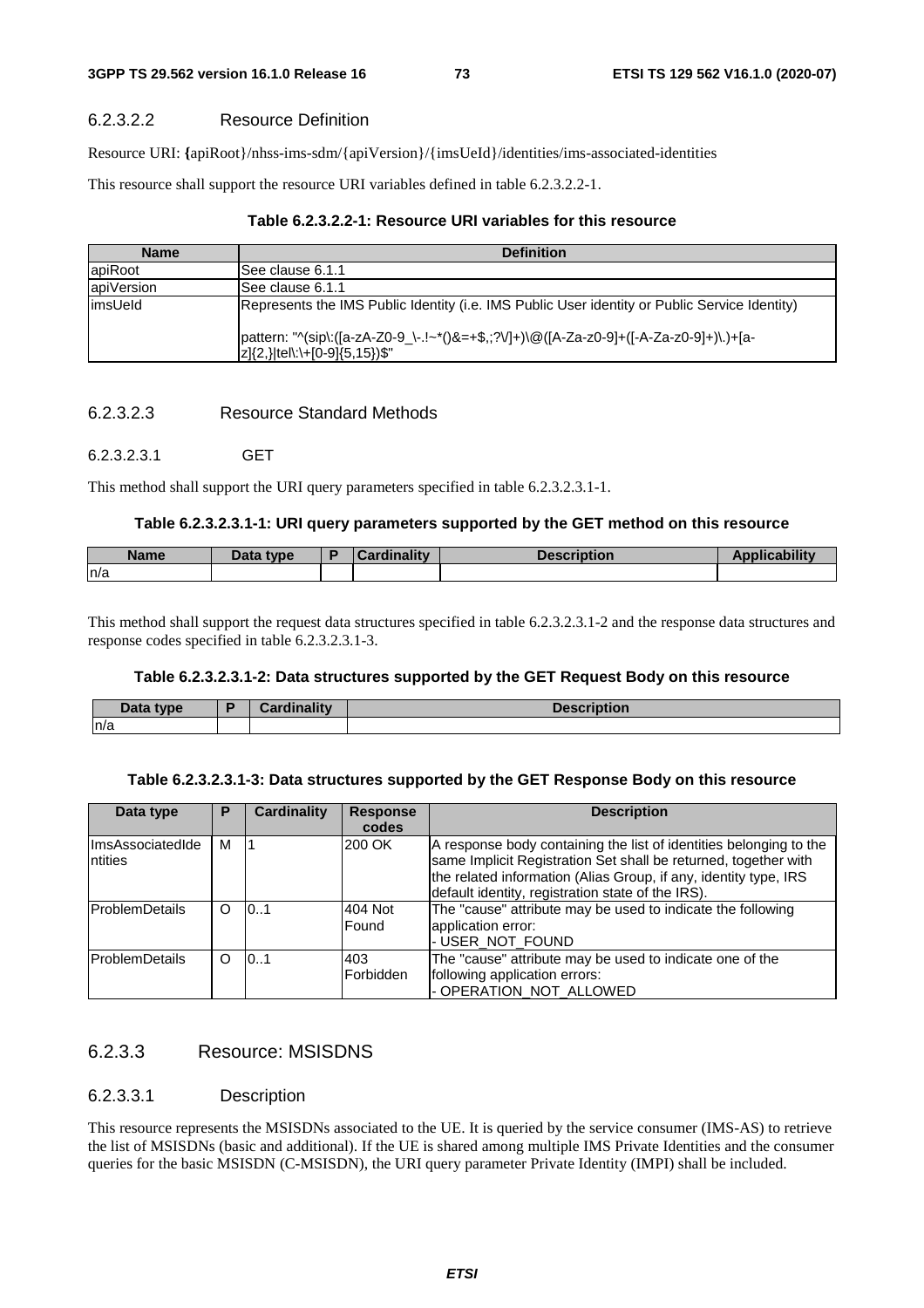### 6.2.3.3.2 Resource Definition

Resource URI: **{**apiRoot}/nhss-ims-sdm/{apiVersion}/{imsUeId}/identities/msisdns

This resource shall support the resource URI variables defined in table 6.2.3.3.2-1.

# **Table 6.1.3.2.2-1: Resource URI variables for this resource**

| <b>Name</b> | <b>Definition</b>                                                                                                        |
|-------------|--------------------------------------------------------------------------------------------------------------------------|
| apiRoot     | ISee clause 6.1.1                                                                                                        |
| apiVersion  | ISee clause 6.1.1                                                                                                        |
| limsUeld    | Represents the IMS Public Identity (i.e. IMS Public User identity or Public Service Identity)                            |
|             | pattern: "^(sip\:([a-zA-Z0-9_\-.!~*()&=+\$,;?V]+)\@([A-Za-z0-9]+([-A-Za-z0-9]+)\.)+[a-<br> z]{2,} tel\:\+[0-9]{5,15})\$" |

### 6.2.3.3.3 Resource Standard Methods

### 6.2.3.3.3.1 GET

This method shall support the URI query parameters specified in table 6.2.3.3.3.1-1.

#### **Table 6.2.3.3.3.1-1: URI query parameters supported by the GET method on this resource**

| <b>Name</b> | Data type         | l Cardinalitv | <b>Description</b>                                                                                                                      |
|-------------|-------------------|---------------|-----------------------------------------------------------------------------------------------------------------------------------------|
| Iprivate-id | <b>IPrivateId</b> | 101           | IMS Private Identity (IMPI) of the UE. It shall be included if the<br>are multiple Private Identities associated to the Public Identity |
|             |                   |               | received and the basic MSISDN (C-MSISDN) is requested.                                                                                  |

This method shall support the request data structures specified in table 6.2.3.3.3.1-2 and the response data structures and response codes specified in table 6.2.3.3.3.1-3.

### **Table 6.2.3.3.3.1-2: Data structures supported by the GET Request Body on this resource**

| Data type | <b>Cardinality</b> | <b>Description</b> |
|-----------|--------------------|--------------------|
| ln/a      |                    |                    |

# **Table 6.2.3.3.3.1-3: Data structures supported by the GET Response Body on this resource**

| Data type             | P        | <b>Cardinality</b> | <b>Response</b><br>codes | <b>Description</b>                                                                                                                                                                                                                                          |
|-----------------------|----------|--------------------|--------------------------|-------------------------------------------------------------------------------------------------------------------------------------------------------------------------------------------------------------------------------------------------------------|
| MsisdnList            | м        |                    | 200 OK                   | A response body containing the list of MSISDNs associated to<br>the UE and all Private Identities shall be returned. If the<br>response is for a basic MSISDN (C-MSISDN) query (query<br>parameter IMPI was present), only one MSISDN shall be<br>returned. |
| <b>ProblemDetails</b> | $\Omega$ | 0.1                | 404 Not<br>Found         | The "cause" attribute may be used to indicate one of the<br>following application errors:<br>- USER_NOT_FOUND<br>- DATA NOT FOUND                                                                                                                           |
| <b>ProblemDetails</b> | $\Omega$ | 10.1               | 403<br>Forbidden         | The "cause" attribute may be used to indicate the following<br>application error:<br>- OPERATION NOT ALLOWED                                                                                                                                                |

# 6.2.3.4 Resource: S-CSCF Capabilities

### 6.2.3.4.1 Description

This resource represents the S-CSCF capabilities. It is queried by the service consumer (I-CSCF) to retrieve S-CSCF capabilities associated to the UE (mandatory capabilities and/or optional capabilities).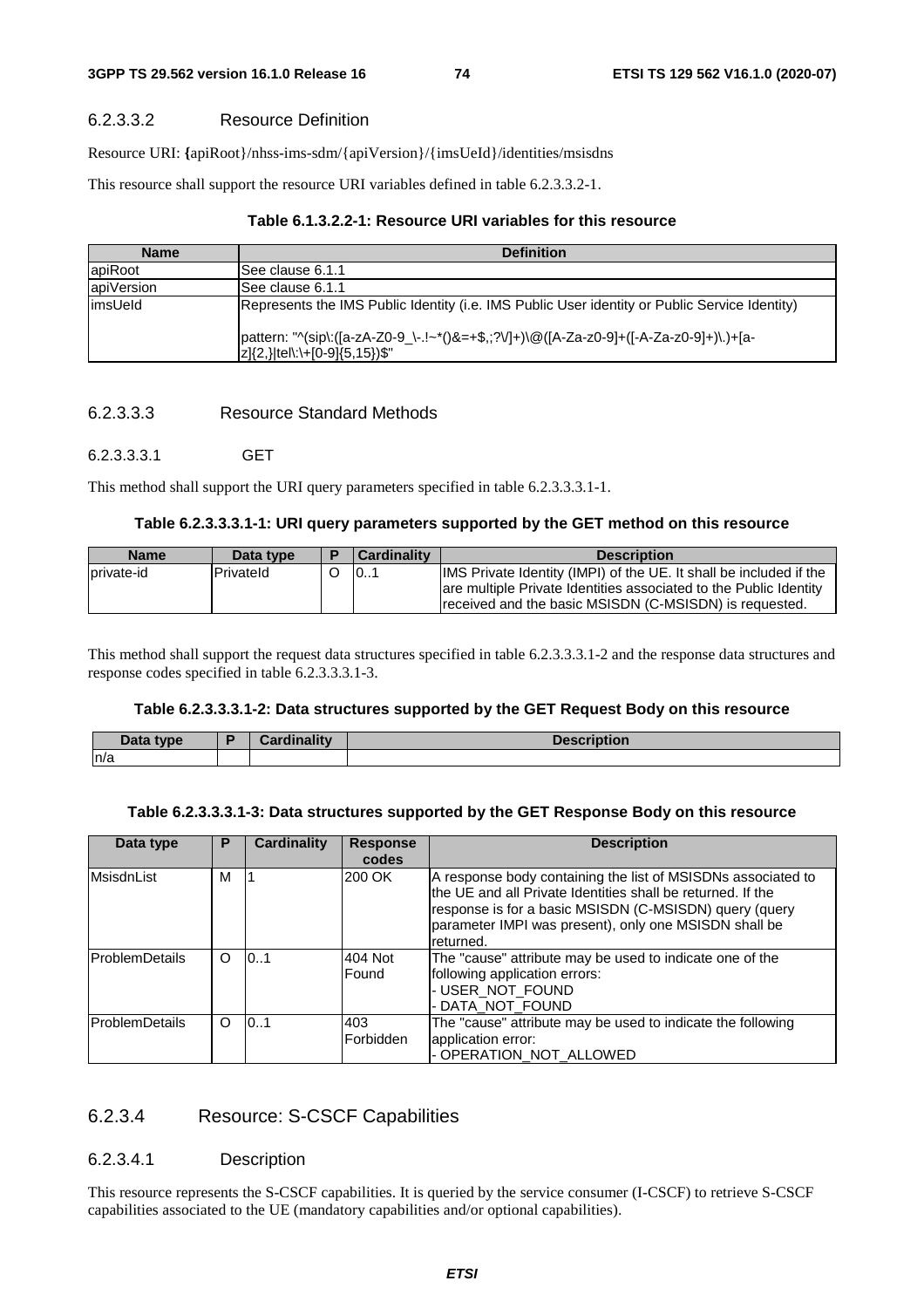# 6.2.3.4.2 Resource Definition

Resource URI: **{**apiRoot}/nhss-ims-sdm/{apiVersion}/{imsUeId}/ims-data/location-data/scscf-capabilities

This resource shall support the resource URI variables defined in table 6.2.3.4.2-1.

| <b>Name</b> | <b>Definition</b>                                                                                                        |
|-------------|--------------------------------------------------------------------------------------------------------------------------|
| apiRoot     | ISee clause 6.1.1                                                                                                        |
| apiVersion  | ISee clause 6.1.1                                                                                                        |
| limsUeld    | Represents the IMS Public Identity (i.e. IMS Public User identity or Public Service Identity)                            |
|             | pattern: "^(sip\:([a-zA-Z0-9_\-.!~*()&=+\$,;?V]+)\@([A-Za-z0-9]+([-A-Za-z0-9]+)\.)+[a-<br> z]{2,} tel\:\+[0-9]{5,15})\$" |

### 6.2.3.4.3 Resource Standard Methods

### 6.2.3.4.3.1 GET

This method shall support the URI query parameters specified in table 6.2.3.4.3.1-1.

#### **Table 6.2.3.4.3.1-1: URI query parameters supported by the GET method on this resource**

|      | <b>Cardinality</b> | <b>Description</b> |  |
|------|--------------------|--------------------|--|
| ln/a |                    |                    |  |

This method shall support the request data structures specified in table 6.2.3.4.3.1-2 and the response data structures and response codes specified in table 6.2.3.4.3.1-3.

## **Table 6.2.3.4.3.1-2: Data structures supported by the GET Request Body on this resource**

| <b>Data</b><br>type | Cardinality | <b>Description</b> |
|---------------------|-------------|--------------------|
| ln/a                |             |                    |

#### **Table 6.2.3.4.3.1-3: Data structures supported by the GET Response Body on this resource**

| Data type             | Р | <b>Cardinality</b> | <b>Response</b><br>codes | <b>Description</b>                                                                                                                                                                                                                         |
|-----------------------|---|--------------------|--------------------------|--------------------------------------------------------------------------------------------------------------------------------------------------------------------------------------------------------------------------------------------|
| ScscfCapabilityList   | м |                    | 200 OK                   | A response body containing the list mandatory and/or optional<br>capabilities shall be returned.                                                                                                                                           |
| <b>ProblemDetails</b> | O | 0.1                | 404 Not<br>Found         | The "cause" attribute may be used to indicate one of the<br>following application errors:<br>- USER_NOT_FOUND<br>- DATA_NOT_FOUND<br>NOTE: DATA NOT FOUND indicates that any S-CSCF can be<br>selected, e.g. based on I-CSCF local policy. |
| lProblemDetails       | O | 10.1               | 403<br>Forbidden         | The "cause" attribute may be used to indicate the following<br>application error:<br>- OPERATION NOT ALLOWED                                                                                                                               |

# 6.2.3.5 Resource: IMS Profile Data

# 6.2.3.5.1 Description

This resource represents the IMS Profile Data. It is queried by the service consumer (S-CSCF) to retrieve the user's IMS profile data, containing the required information to handle the multimedia sessions (e.g. Initial Filter Criteria)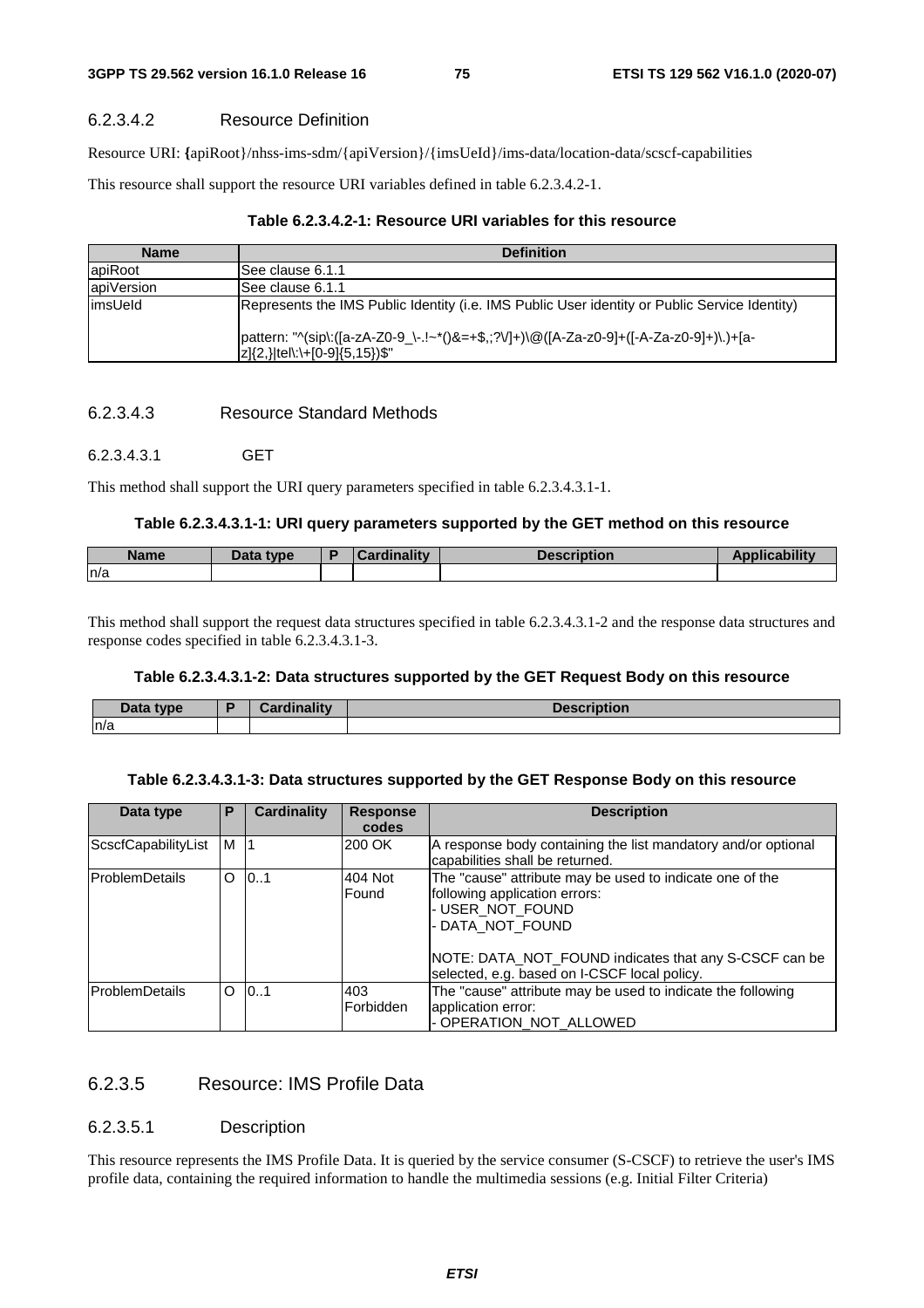# 6.2.3.5.2 Resource Definition

Resource URI: **{**apiRoot}/nhss-ims-sdm/{apiVersion}/{imsUeId}/ims-data/profile-data

This resource shall support the resource URI variables defined in table 6.2.3.5.2-1.

| <b>Name</b> | <b>Definition</b>                                                                                                                                   |  |  |  |  |
|-------------|-----------------------------------------------------------------------------------------------------------------------------------------------------|--|--|--|--|
| apiRoot     | ISee clause 6.1.1                                                                                                                                   |  |  |  |  |
| apiVersion  | ISee clause 6.1.1                                                                                                                                   |  |  |  |  |
| limsUeld    | Represents the IMS Public Identity (i.e. IMS Public User identity or Public Service Identity)                                                       |  |  |  |  |
|             | pattern: "^(sip\:([a-zA-Z0-9_\-.!~*()&=+\$,;?V]+)\@([A-Za-z0-9]+([-A-Za-z0-9]+)\.)+[a-<br>$ z \{2,\} \text{tel}\right \cdot\text{--} [0-9]\{5,15\}$ |  |  |  |  |

### 6.2.3.5.3 Resource Standard Methods

#### 6.2.3.5.3.1 GET

This method shall support the URI query parameters specified in table 6.2.3.5.3.1-1.

NOTE: The retrieval of these data sets can also be achieved by sending individual GET requests to the corresponding sub-resources under the {imsUeId} resource. When multiple data sets need to be retrieved by the NF Service consumer, it is recommended to use a single GET request with query parameters rather than issuing multiple GET requests.

### **Table 6.2.3.5.3.1-1: URI query parameters supported by the GET method on this resource**

| <b>Name</b>                    | Data type               | <b>Cardinality</b> | <b>Description</b>                |
|--------------------------------|-------------------------|--------------------|-----------------------------------|
| Idataset-names                 | array(DataSetN<br>lame) | 1N                 | Datasets to be retrieved          |
| supported-<br><b>Ifeatures</b> | SupportedFeat<br>lures  | 101                | see 3GPP TS 29.500 [4] clause 6.6 |

This method shall support the request data structures specified in table 6.2.3.5.3.1-2 and the response data structures and response codes specified in table 6.2.3.5.3.1-3.

|  |  |  | Table 6.2.3.5.3.1-2: Data structures supported by the GET Request Body on this resource |  |
|--|--|--|-----------------------------------------------------------------------------------------|--|
|--|--|--|-----------------------------------------------------------------------------------------|--|

| <b>Data</b><br><b>type</b> | <b>Cordinality</b> | <b>Docorintion</b><br>vuvn |
|----------------------------|--------------------|----------------------------|
| n/a                        |                    |                            |

#### **Table 6.2.3.5.3.1-3: Data structures supported by the GET Response Body on this resource**

| Data type             | P        | Cardinality | <b>Response</b> | <b>Description</b>                                          |
|-----------------------|----------|-------------|-----------------|-------------------------------------------------------------|
|                       |          |             | codes           |                                                             |
| <b>ImsProfileData</b> | м        |             | 200 OK          | Upon success, a response body containing the User's Profile |
|                       |          |             |                 | Data shall be included.                                     |
| lProblemDetails       | O        | 0.1         | 404 Not         | The "cause" attribute may be used to indicate the following |
|                       |          |             | Found           | application errors:                                         |
|                       |          |             |                 | - USER_NOT_FOUND                                            |
|                       |          |             |                 | - DATA NOT FOUND                                            |
| lProblemDetails       | $\Omega$ | 0.1         | 403             | The "cause" attribute may be used to indicate the following |
|                       |          |             | Forbidden       | application errors:                                         |
|                       |          |             |                 | - OPERATION_NOT_ALLOWED                                     |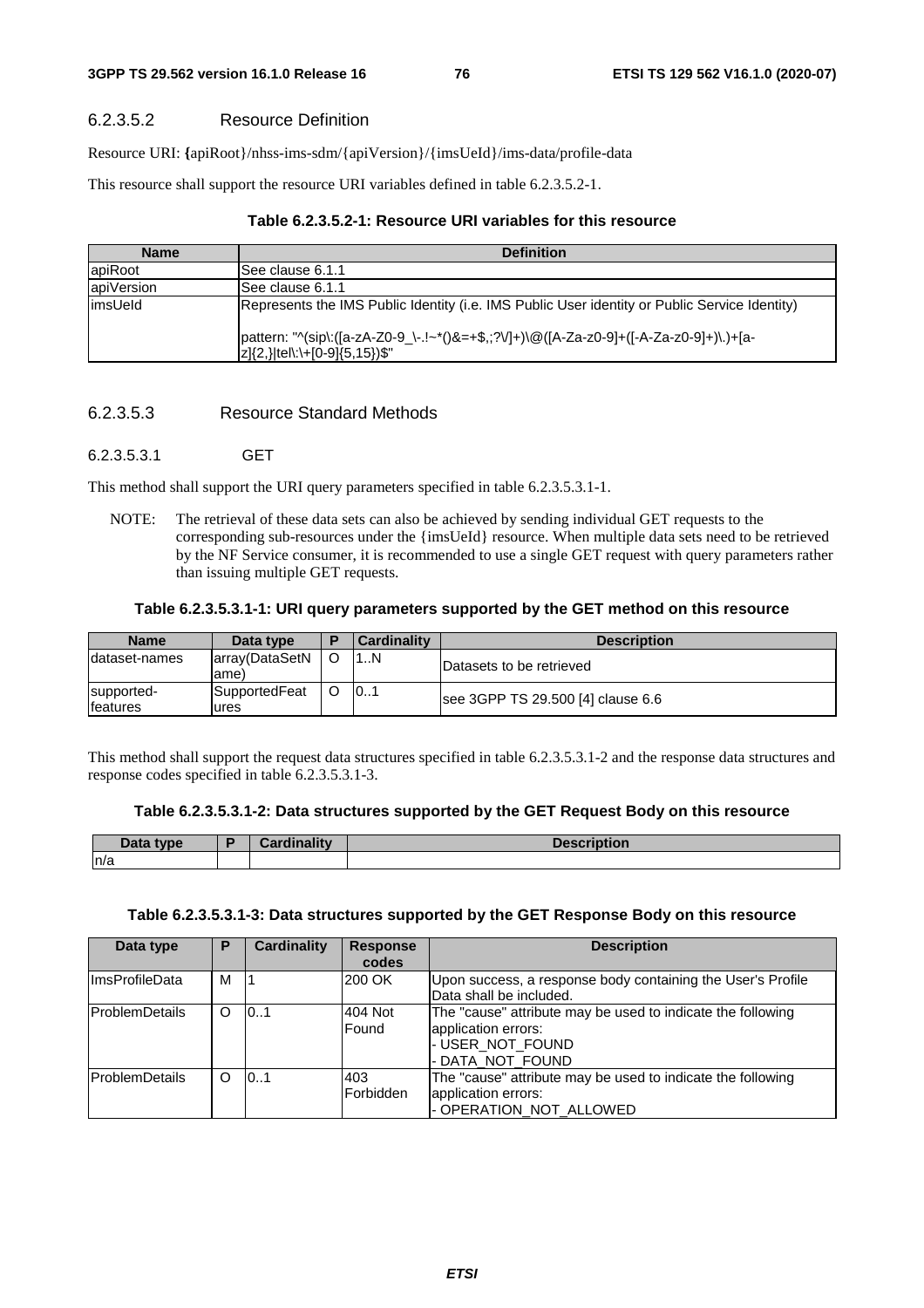# 6.2.3.6 Resource: Subscriptions

# 6.2.3.6.1 Description

This resource is used to represent subscriptions to notifications of data change.

### 6.2.3.6.2 Resource Definition

Resource URI: {apiRoot}/nhss-ims-sdm/{apiVersion}/{imsUeId}/subscriptions

This resource shall support the resource URI variables defined in table 6.2.3.6.2-1.

| Table 6.2.3.6.2-1: Resource URI variables for this resource |  |  |
|-------------------------------------------------------------|--|--|
|-------------------------------------------------------------|--|--|

| <b>Name</b> | <b>Definition</b>                                                                                                               |
|-------------|---------------------------------------------------------------------------------------------------------------------------------|
| apiRoot     | ISee clause 6.2.1                                                                                                               |
| apiVersion  | ISee clause 6.2.1                                                                                                               |
| limsUeld    | Represents the IMS Public Identity (i.e. IMS Public User identity or Public Service Identity)                                   |
|             | pattern: "^(sip\:([a-zA-Z0-9_\-.!~*()&=+\$,;?V]+)\@([A-Za-z0-9]+([-A-Za-z0-9]+)\.)+[a-<br>$ z {2,} $ tel\:\+[0-9] ${5,15}$ )\$" |

# 6.2.3.6.3 Resource Standard Methods

# 6.2.3.6.3.1 POST

This method shall support the URI query parameters specified in table 6.2.3.6.3.1-1.

### **Table 6.2.3.6.3.1-1: URI query parameters supported by the POST method on this resource**

| <b>Name</b> | Data type | <b>Cardinality</b><br>$\sim$ | <b>Description</b> |
|-------------|-----------|------------------------------|--------------------|
| n/a         |           |                              |                    |

This method shall support the request data structures specified in table 6.2.3.6.3.1-2 and the response data structures and response codes specified in table 6.2.3.6.3.1-3.

## **Table 6.2.3.6.3.1-2: Data structures supported by the POST Request Body on this resource**

| Data type               |   | <b>Cardinality</b> | <b>Description</b>                      |
|-------------------------|---|--------------------|-----------------------------------------|
| <b>ImsSdmSubscripti</b> | м |                    | The subscription that is to be created. |
| Ton                     |   |                    |                                         |

#### **Table 6.2.3.6.3.1-3: Data structures supported by the POST Response Body on this resource**

| Data type               | P | <b>Cardinality</b> | <b>Response</b><br>codes | <b>Description</b>                                                                                                              |
|-------------------------|---|--------------------|--------------------------|---------------------------------------------------------------------------------------------------------------------------------|
| ImsSdmSubscript<br>lion | м |                    | 201<br>Created           | Upon success, a response body containing a representation of<br>the created Individual subscription resource shall be returned. |
|                         |   |                    |                          | The HTTP response shall include a "Location" HTTP header<br>that contains the resource URI of the created resource.             |
| <b>ProblemDetails</b>   | м |                    | 404 Not<br>Found         | The "cause" attribute shall be set to the following application<br>error:<br>- USER NOT FOUND                                   |
| <b>ProblemDetails</b>   | м |                    | 501 Not<br>Implemente    | The "cause" attribute shall be set to the following application<br>error:<br>- UNSUPPORTED RESOURCE URI                         |
|                         |   |                    |                          | This response shall not be cached.                                                                                              |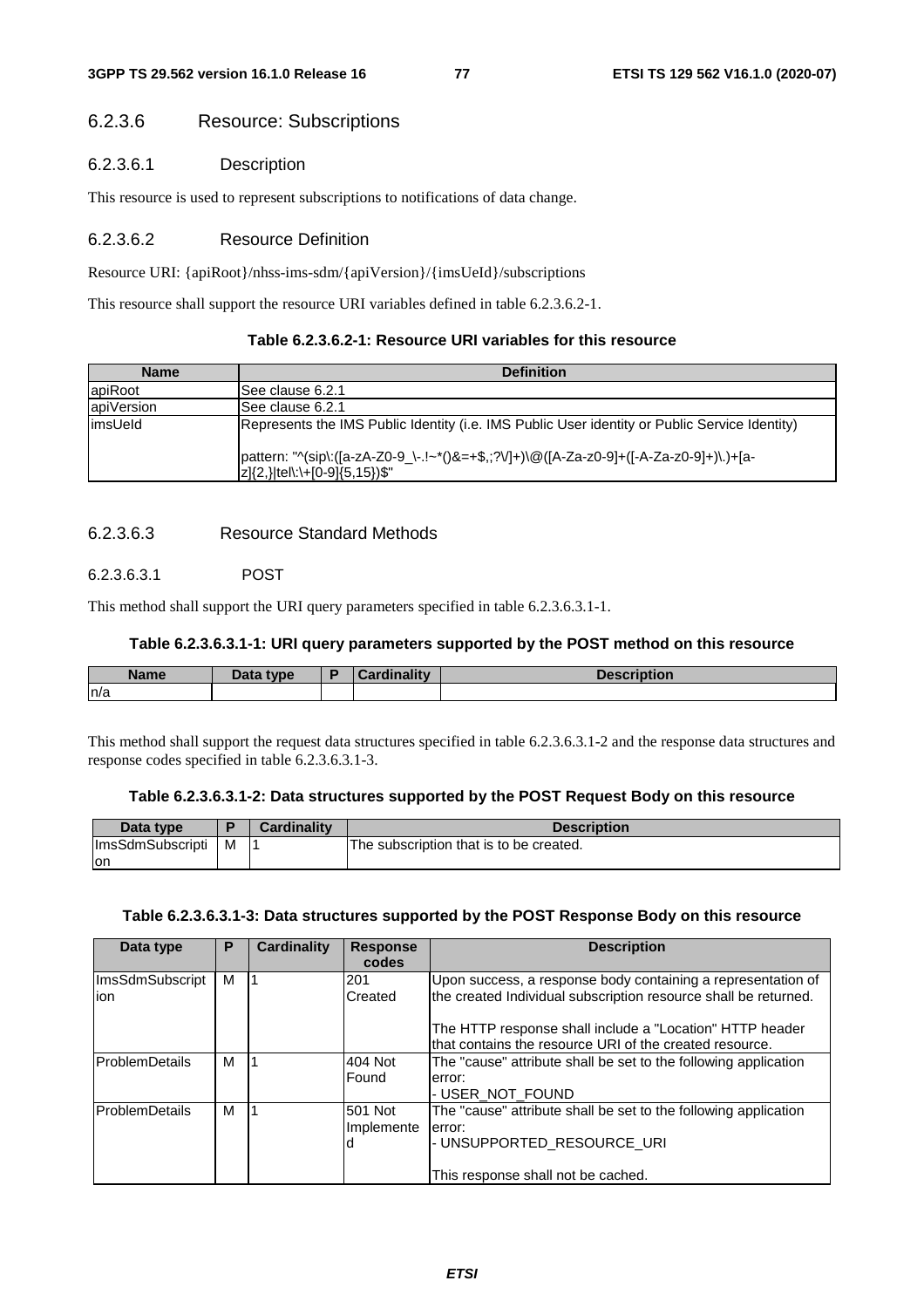# 6.2.3.7 Resource: Individual subscription

# 6.2.3.7.1 Description

This resource is used to represent an individual subscription to notifications of data change.

### 6.2.3.7.2 Resource Definition

Resource URI: {apiRoot}/nhss-ims-sdm/{apiVersion}/{imsUeId}/subscriptions/{subscriptionId}

This resource shall support the resource URI variables defined in table 6.2.3.7.2-1.

|  | Table 6.2.3.7.2-1: Resource URI variables for this resource |
|--|-------------------------------------------------------------|
|--|-------------------------------------------------------------|

| <b>Name</b>    | <b>Definition</b>                                                                                                       |
|----------------|-------------------------------------------------------------------------------------------------------------------------|
| apiRoot        | See clause 6.1.1                                                                                                        |
| apiVersion     | See clause 6.1.1                                                                                                        |
| limsUeld       | Represents the IMS Public Identity (i.e. IMS Public User identity or Public Service Identity)                           |
|                | pattern: "^(sip\:([a-zA-Z0-9_\-.!~*()&=+\$,;?V]+)\@([A-Za-z0-9]+([-A-Za-z0-9]+)\.)+[a-<br>z]{2,} tel\:\+[0-9]{5,15})\$" |
| subscriptionId | The subscriptionId identifies an individual subscription to notifications.                                              |

## 6.2.3.7.3 Resource Standard Methods

# 6.2.3.7.3.1 DELETE

This method shall support the URI query parameters specified in table 6.2.3.7.3.1-1.

# **Table 6.2.3.7.3.1-1: URI query parameters supported by the DELETE method on this resource**

| <b>Name</b> | Data type | boudinolity<br>пани | --------<br>NUUUN |
|-------------|-----------|---------------------|-------------------|
| ln/a        |           |                     |                   |
|             |           |                     |                   |

This method shall support the request data structures specified in table 6.2.3.7.3.1-2 and the response data structures and response codes specified in table 6.2.3.7.3.1-3.

### **Table 6.2.3.7.3.1-2: Data structures supported by the Delete Request Body on this resource**

| $\Delta$ ata type | - wedinality. | -----                                             |
|-------------------|---------------|---------------------------------------------------|
| n/a               |               | .<br>. reauest bodv<br>shall<br>" be empty.<br>ne |

### **Table 6.2.3.7.3.1-3: Data structures supported by the DELETE Response Body on this resource**

| Data type              | Р | <b>Cardinality</b> | <b>Respons</b> | <b>Description</b>                                         |
|------------------------|---|--------------------|----------------|------------------------------------------------------------|
|                        |   |                    | e              |                                                            |
|                        |   |                    | codes          |                                                            |
| ln/a                   |   |                    | 204 No         | Upon success, an empty response body shall be returned.    |
|                        |   |                    | Content        |                                                            |
| <b>IProblemDetails</b> | M |                    | 404 Not        | The "cause" attribute shall be set to one of the following |
|                        |   |                    | Found          | application errors:                                        |
|                        |   |                    |                | I- USER_NOT_FOUND                                          |
|                        |   |                    |                | - SUBSCRIPTION_NOT_FOUND, see 3GPP TS 29.500 [4]           |
|                        |   |                    |                | table 5.2.7.2-1.                                           |

### 6.2.3.7.3.2 PATCH

This method shall support the URI query parameters specified in table 6.2.3.7.3.2-1.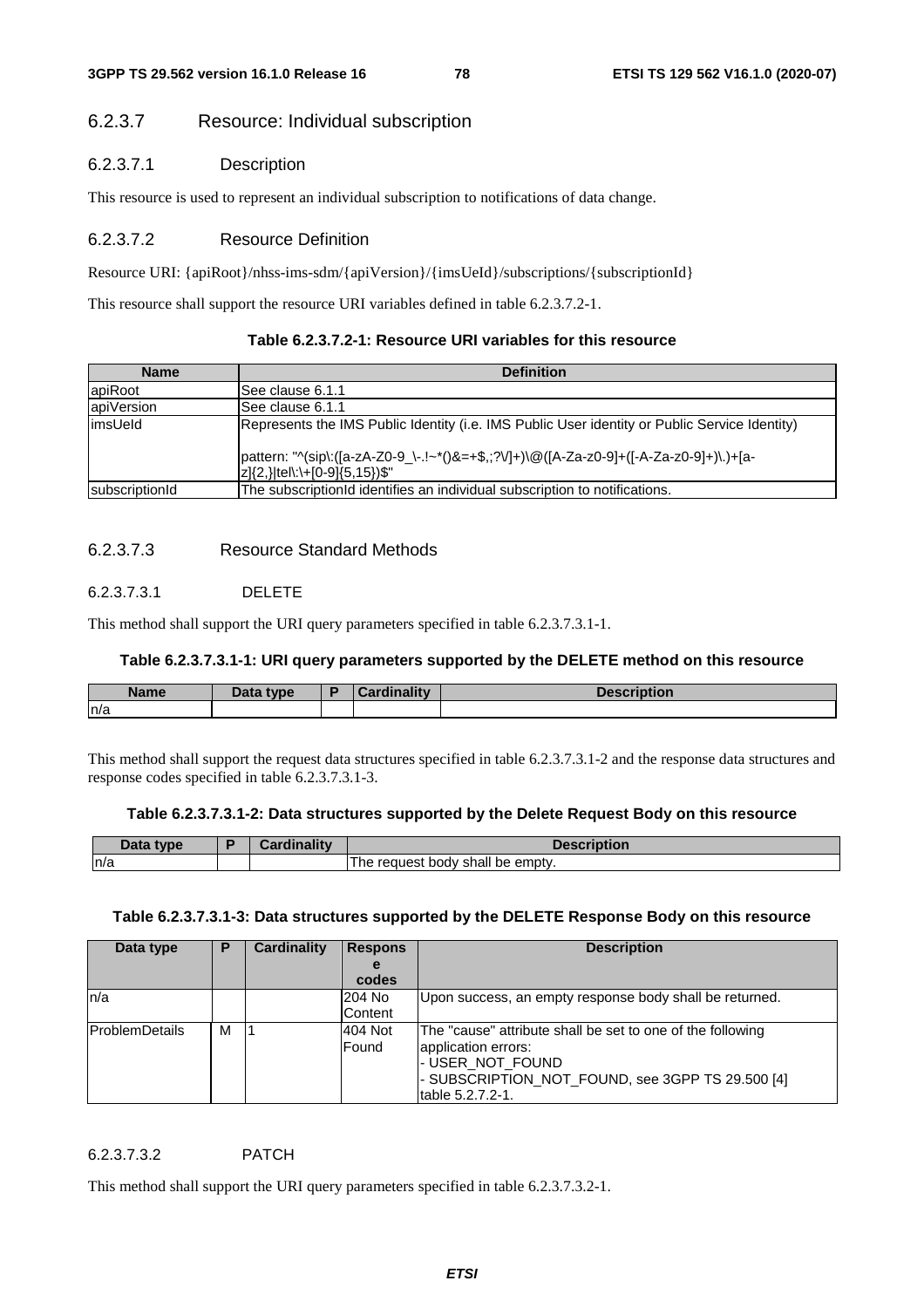### **Table 6.2.3.7.3.2-1: URI query parameters supported by the PATCH method on this resource**

| <b>Name</b> | Data type | <b>Cardinality</b> | <b>Description</b> |
|-------------|-----------|--------------------|--------------------|
| ln/a        |           |                    |                    |

This method shall support the request data structures specified in table 6.2.3.7.3.2-2 and the response data structures and response codes specified in table 6.2.3.7.3.2-3.

### **Table 6.2.3.7.3.2-2: Data structures supported by the PATCH Request Body on this resource**

| Data type        |   | <b>Cardinality</b> | <b>Description</b>                                                                                                                                                                    |
|------------------|---|--------------------|---------------------------------------------------------------------------------------------------------------------------------------------------------------------------------------|
| array(Patchitem) | м |                    | It contains the list of changes to be made to the resource representing the<br>individual subscription, according to the JSON PATCH format specified in<br><b>IETF RFC 6902 [12].</b> |

### **Table 6.2.3.7.3.2-3: Data structures supported by the PATCH Response Body on this resource**

| Data type              | Р | Cardinality | <b>Response</b><br>codes | <b>Description</b>                                                                                                                                                            |
|------------------------|---|-------------|--------------------------|-------------------------------------------------------------------------------------------------------------------------------------------------------------------------------|
| ln/a                   |   |             | 204 No<br>Content        | Upon success, a response with no content is returned.                                                                                                                         |
| <b>ProblemDetails</b>  | м |             | 404 Not<br>Found         | The "cause" attribute shall be set to one of the following<br>application errors:<br>- USER NOT FOUND<br>- SUBSCRIPTION NOT FOUND, see 3GPP TS 29.500 [4]<br>table 5.2.7.2-1. |
| <b>IProblemDetails</b> | м |             | 403<br>Forbidden         | One or more attributes are not allowed to be modified.<br>The "cause" attribute shall be set to:<br>- MODIFICATION NOT ALLOWED, see 3GPP TS 29.500 [4]<br>table 5.2.7.2-1.    |

# 6.2.3.8 Resource: SharedDataSubscriptions

# 6.2.3.8.1 Description

This resource is used to represent subscriptions to notifications for shared data.

# 6.2.3.8.2 Resource Definition

Resource URI: {apiRoot}/nhss-ims-sdm/{apiVersion}/shared-data-subscriptions

This resource shall support the resource URI variables defined in table 6.2.3.8.2-1.

# **Table 6.2.3.8.2-1: Resource URI variables for this resource**

| Name       | <b>Definition</b> |
|------------|-------------------|
| apiRoot    | See clause 6.2.1  |
| apiVersion | ISee clause 6.2.1 |

# 6.2.3.8.3 Resource Standard Methods

6.2.3.8.3.1 POST

This method shall support the URI query parameters specified in table 6.2.3.8.3.1-1.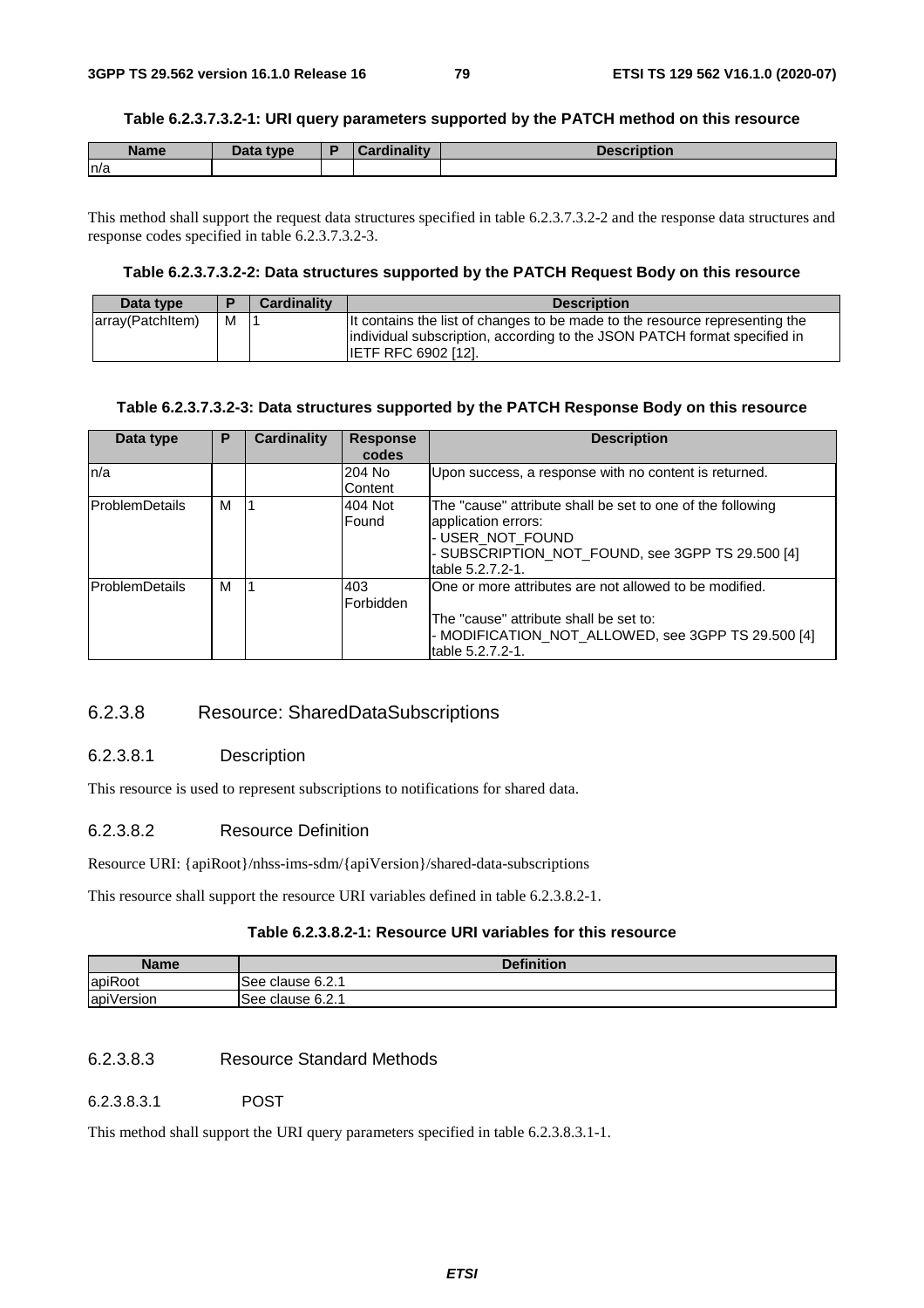#### **Table 6.2.3.8.3.1-1: URI query parameters supported by the POST method on this resource**

| <b>Name</b> | Data type | Cardinalitv | <b>Description</b> |
|-------------|-----------|-------------|--------------------|
| ln/a        |           |             |                    |

This method shall support the request data structures specified in table 6.2.3.8.3.1-2 and the response data structures and response codes specified in table 6.2.3.8.3.1-3.

### **Table 6.2.3.8.3.1-2: Data structures supported by the POST Request Body on this resource**

| Data type               |   | <b>Cardinality</b> | <b>Description</b>                      |
|-------------------------|---|--------------------|-----------------------------------------|
| <b>ImsSdmSubscripti</b> | M |                    | The subscription that is to be created. |
| lon                     |   |                    |                                         |

#### **Table 6.2.3.8.3.1-3: Data structures supported by the POST Response Body on this resource**

| Data type             | Р | Cardinality | <b>Response</b> | <b>Description</b>                                                                                                  |
|-----------------------|---|-------------|-----------------|---------------------------------------------------------------------------------------------------------------------|
|                       |   |             | codes           |                                                                                                                     |
| ImsSdmSubscript       | м |             | 201             | Upon success, a response body containing a representation of                                                        |
| ion                   |   |             | Created         | the created Individual subscription resource shall be returned.                                                     |
|                       |   |             |                 | The HTTP response shall include a "Location" HTTP header<br>that contains the resource URI of the created resource. |
| <b>ProblemDetails</b> | м |             | 501 Not         | The "cause" attribute shall be set to the following application                                                     |
|                       |   |             | Implemente      | error:                                                                                                              |
|                       |   |             |                 | - UNSUPPORTED RESOURCE URI                                                                                          |
|                       |   |             |                 |                                                                                                                     |
|                       |   |             |                 | This response shall not be cached.                                                                                  |

# 6.2.3.9 Resource: Shared Data Individual subscription

### 6.2.3.9.1 Description

This resource is used to represent an individual subscription to notifications for shared data.

### 6.2.3.9.2 Resource Definition

Resource URI: {apiRoot}/nhss-sdm/{apiVersion}/shared-data-subscriptions/{subscriptionId}

This resource shall support the resource URI variables defined in table 6.2.3.9.2-1.

# **Table 6.2.3.9.2-1: Resource URI variables for this resource**

| <b>Name</b>    | <b>Definition</b>                                                          |
|----------------|----------------------------------------------------------------------------|
| apiRoot        | ISee clause 6.2.1                                                          |
| apiVersion     | See clause 6.2.1                                                           |
| subscriptionId | The subscriptionId identifies an individual subscription to notifications. |

# 6.2.3.9.3 Resource Standard Methods

# 6.2.3.9.3.1 DELETE

This method shall support the URI query parameters specified in table 6.2.3.9.3.1-1.

### **Table 6.2.3.9.3.1-1: URI query parameters supported by the DELETE method on this resource**

| Name<br>ше | $R = 1$<br>type<br>Dala | .<br><br><b>The State of Contract of the State of the State of the State of the State of the State of the State of the State of the State of the State of the State of the State of the State of the State of the State of the State of t</b> | --------<br>. |
|------------|-------------------------|-----------------------------------------------------------------------------------------------------------------------------------------------------------------------------------------------------------------------------------------------|---------------|
| n/a        |                         |                                                                                                                                                                                                                                               |               |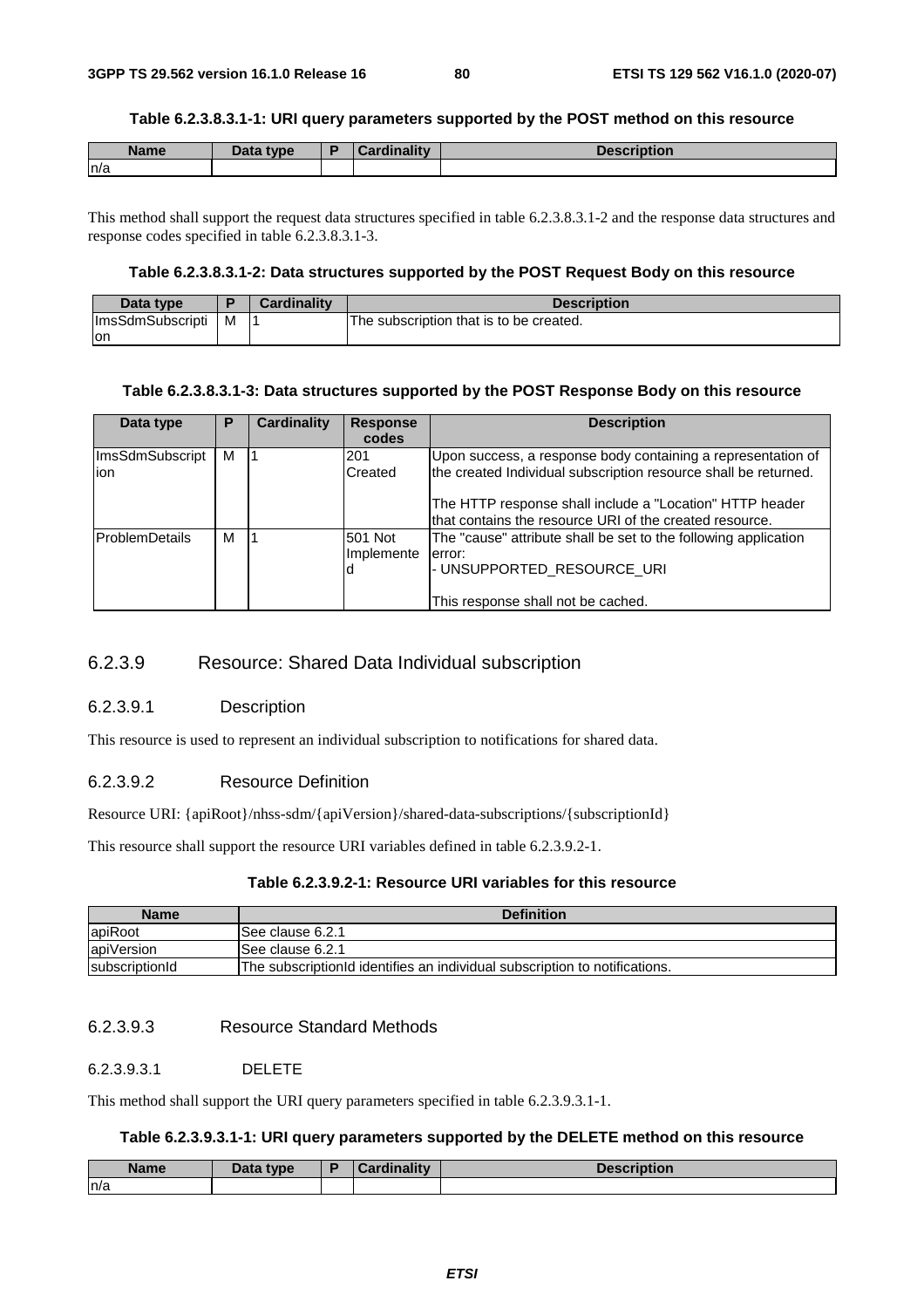This method shall support the request data structures specified in table 6.2.3.zz.3.1-2 and the response data structures and response codes specified in table 6.2.3.zz.3.1-3.

#### **Table 6.2.3.9.3.1-2: Data structures supported by the Delete Request Body on this resource**

| Data type | Cardinality | <b>Description</b>                          |
|-----------|-------------|---------------------------------------------|
| n/a       |             | be empty.<br>shall<br>body<br>he<br>request |

## **Table 6.2.3.9.3.1-3: Data structures supported by the DELETE Response Body on this resource**

| Data type             | P | <b>Cardinality</b> | <b>Response</b><br>codes | <b>Description</b>                                                                                                                                                |
|-----------------------|---|--------------------|--------------------------|-------------------------------------------------------------------------------------------------------------------------------------------------------------------|
| ln/a                  |   |                    | 204 No<br>Content        | Upon success, an empty response body shall be returned.                                                                                                           |
| <b>ProblemDetails</b> | м |                    | 404 Not<br>Found         | The resource corresponding to the Subscription d can't be<br>found.<br>The "cause" attribute shall be set to:<br>- SUBSCRIPTION_NOT_FOUND, see 3GPP TS 29.500 [4] |
|                       |   |                    |                          | table 5.2.7.2-1.                                                                                                                                                  |

### 6.2.3.9.3.2 PATCH

This method shall support the URI query parameters specified in table 6.2.3.9.3.2-1.

#### **Table 6.2.3.9.3.2-1: URI query parameters supported by the PATCH method on this resource**

| <b>Name</b> | <b>Pata type</b> | в | Cardinalitv | <b>Docorintion</b><br><b>Description</b> |
|-------------|------------------|---|-------------|------------------------------------------|
| ln/a        |                  |   |             |                                          |

This method shall support the request data structures specified in table 6.2.3.9.3.2-2 and the response data structures and response codes specified in table 6.2.3.9.3.2-3.

#### **Table 6.2.3.9.3.2-2: Data structures supported by the PATCH Request Body on this resource**

| Data type        |   | <b>Cardinality</b> | <b>Description</b>                                                                                                                                      |
|------------------|---|--------------------|---------------------------------------------------------------------------------------------------------------------------------------------------------|
| array(PatchItem) | M |                    | It contains the list of changes to be made to the resource representing the<br>individual subscription, according to the JSON PATCH format specified in |
|                  |   |                    | <b>IETF RFC 6902 [12].</b>                                                                                                                              |

#### **Table 6.2.3.9.3.2-3: Data structures supported by the PATCH Response Body on this resource**

| Data type              | P | <b>Cardinality</b> | <b>Response</b><br>codes | <b>Description</b>                                                                                                                                                                     |
|------------------------|---|--------------------|--------------------------|----------------------------------------------------------------------------------------------------------------------------------------------------------------------------------------|
| ImsSdmSubscripti<br>on | м |                    | 200 OK                   | Upon success, the modified ImsSdmSubscription shall be<br>returned.                                                                                                                    |
| <b>ProblemDetails</b>  | м |                    | 404 Not<br>Found         | The resource corresponding to the SubscriptionId can't be<br>lfound.<br>The "cause" attribute shall be set to:<br>- SUBSCRIPTION NOT FOUND, see 3GPP TS 29.500 [4]<br>table 5.2.7.2-1. |
| lProblemDetails        | м |                    | 403<br>Forbidden         | One or more attributes are not allowed to be modified.<br>The "cause" attribute shall be set to:<br>- MODIFICATION NOT ALLOWED, see 3GPP TS 29.500 [4]<br>table 5.2.7.2-1.             |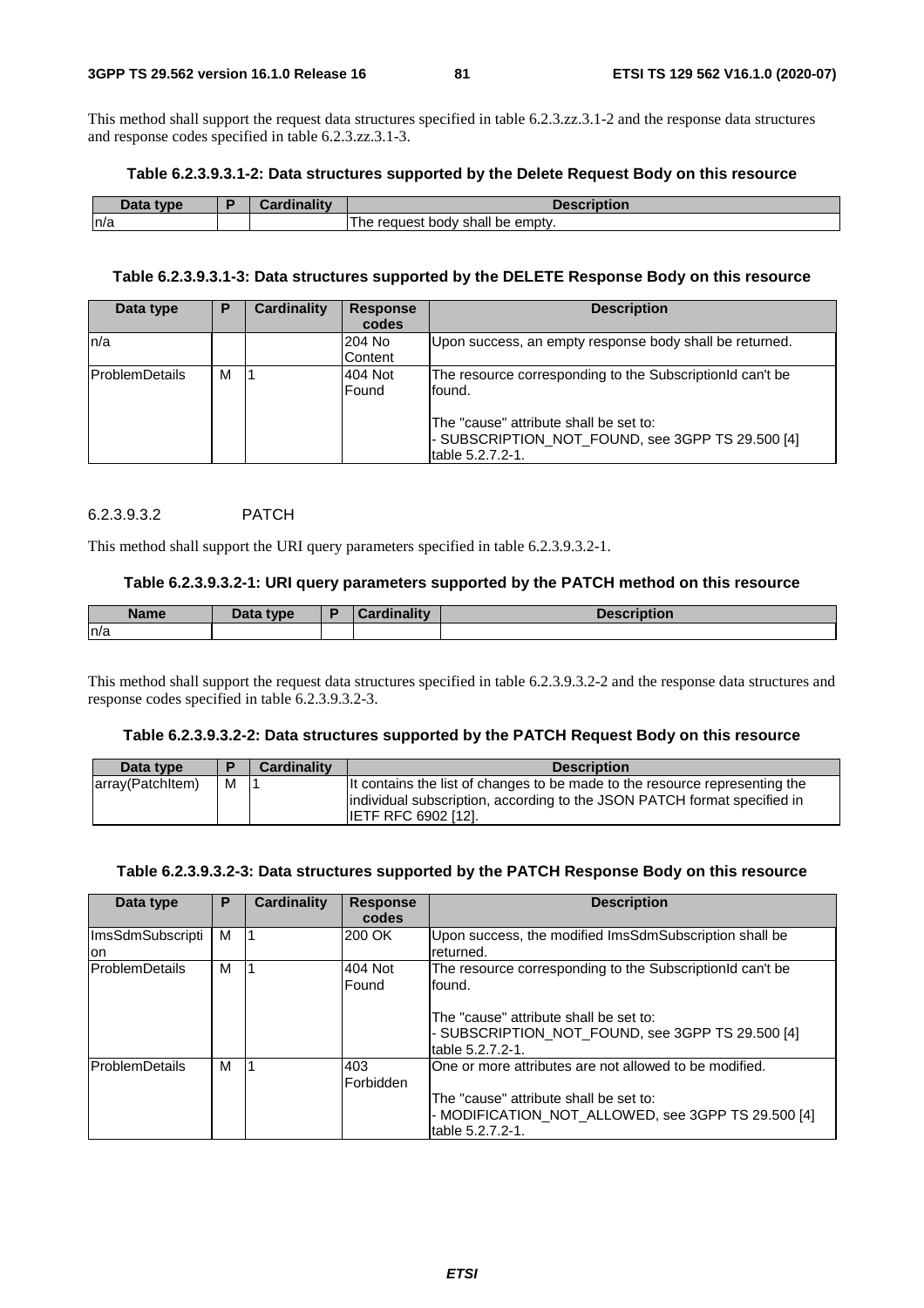# 6.2.3.10 Resource: IMS Registration Status

# 6.2.3.10.1 Description

This resource represents the IMS Registration Status. It is queried by the service consumer (e.g. AS) to retrieve the IMS registration status of the user.

# 6.2.3.10.2 Resource Definition

Resource URI: **{**apiRoot}/nhss-ims-sdm/{apiVersion}/{imsUeId}/ims-data/registration-status

This resource shall support the resource URI variables defined in table 6.2.3.10.2-1.

| Table 6.2.3.10.2-1: Resource URI variables for this resource |  |  |
|--------------------------------------------------------------|--|--|
|--------------------------------------------------------------|--|--|

| <b>Name</b> | <b>Definition</b>                                                                                                               |  |  |  |  |  |  |
|-------------|---------------------------------------------------------------------------------------------------------------------------------|--|--|--|--|--|--|
| apiRoot     | ISee clause 6.2.1                                                                                                               |  |  |  |  |  |  |
| apiVersion  | ISee clause 6.2.1                                                                                                               |  |  |  |  |  |  |
| limsUeld    | Represents the IMS Public Identity (i.e. IMS Public User identity or Public Service Identity)                                   |  |  |  |  |  |  |
|             | pattern: "^(sip\:([a-zA-Z0-9_\-.!~*()&=+\$,;?V]+)\@([A-Za-z0-9]+([-A-Za-z0-9]+)\.)+[a-<br>$ z {2,} $ tel\:\+[0-9] ${5,15}$ )\$" |  |  |  |  |  |  |

# 6.2.3.10.3 Resource Standard Methods

# 6.2.3.10.3.1 GET

This method shall support the URI query parameters specified in table 6.2.3.10.3.1-1.

### **Table 6.2.3.10.3.1-1: URI query parameters supported by the GET method on this resource**

| Name               | Data type          |    | Cardinalitv | <b>Description</b>                   | <b>Applicability</b> |
|--------------------|--------------------|----|-------------|--------------------------------------|----------------------|
| supported-features | ∃SupportedFeatures | ΙU | 0           | 3GPP TS 29.500 [4] clause 6.6<br>see |                      |

This method shall support the request data structures specified in table 6.2.3.10.3.1-2 and the response data structure and response codes specified in table 6.2.3.10.3.1-3.

# **Table 6.2.3.10.3.1-2: Data structures supported by the GET Request Body on this resource**

| Data type | <b>Cordinality</b><br>пани | <b>Description</b> |
|-----------|----------------------------|--------------------|
| n/a       |                            |                    |

### **Table 6.2.3.10.3.1-3: Data structures supported by the GET Response Body on this resource**

| Data type                    | Р   | <b>Cardinality</b> | <b>Response</b><br>codes | <b>Description</b>                                                                                                                                                                                                    |
|------------------------------|-----|--------------------|--------------------------|-----------------------------------------------------------------------------------------------------------------------------------------------------------------------------------------------------------------------|
| <b>ImsRegistrationStatus</b> | M 1 |                    | 200 OK                   | A response body containing the IMS registration<br>lstatus of the user.                                                                                                                                               |
| <b>ProblemDetails</b>        | O   | 101                | 404 Not Found            | The "cause" attribute may be used to indicate<br>one of the following application errors:<br>- USER_NOT_FOUND<br>- DATA_NOT_FOUND<br>DATA NOT FOUND indicates the user has not<br>performed yet any IMS registration. |
| <b>IProblemDetails</b>       | O   | 101                | 403 Forbidden            | The "cause" attribute may be used to indicate the<br>following application error:<br>- OPERATION NOT ALLOWED                                                                                                          |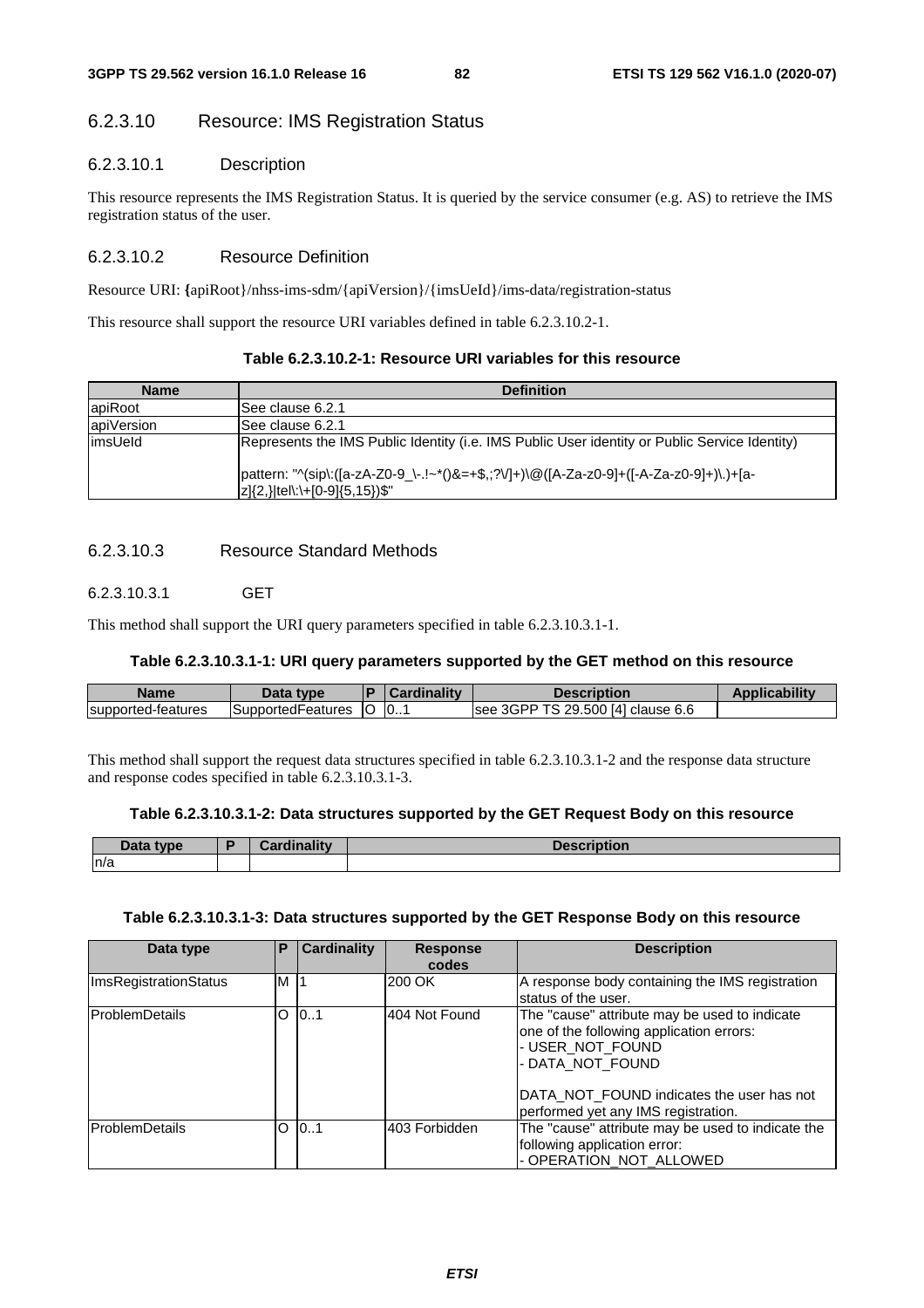# 6.2.3.11 Resource: Service Priority Information

# 6.2.3.11.1 Description

This resource represents the Service Priority Levels. It is queried by the service consumer (e.g. AS) to retrieve the Namespaces and priority levels allowed for the user.

# 6.2.3.11.2 Resource Definition

Resource URI: **{**apiRoot}/nhss-ims-sdm/{apiVersion}/{imsUeId}/ims-data/profile-data/priority-levels

This resource shall support the resource URI variables defined in table 6.2.3.11.2-1.

| Table 6.2.3.11.2-1: Resource URI variables for this resource |  |  |
|--------------------------------------------------------------|--|--|
|--------------------------------------------------------------|--|--|

| <b>Name</b> | <b>Definition</b>                                                                                                       |
|-------------|-------------------------------------------------------------------------------------------------------------------------|
| apiRoot     | ISee clause 6.2.1                                                                                                       |
| apiVersion  | ISee clause 6.2.1                                                                                                       |
| limsUeld    | Represents the IMS Public Identity (i.e. IMS Public User identity or Public Service Identity)                           |
|             | pattern: "^(sip\:([a-zA-Z0-9_\-.!~*()&=+\$,;?V]+)\@([A-Za-z0-9]+([-A-Za-z0-9]+)\.)+[a-<br>z]{2,} tel\:\+[0-9]{5,15})\$" |

# 6.2.3.11.3 Resource Standard Methods

# 6.2.3.11.3.1 GET

This method shall support the URI query parameters specified in table 6.2.3.11.3.1-1.

# **Table 6.2.3.11.3.1-1: URI query parameters supported by the GET method on this resource**

| Name               | Data type         |    | . .<br>ardinalitv<br>.arc | Description                                                                 | ability |
|--------------------|-------------------|----|---------------------------|-----------------------------------------------------------------------------|---------|
| supported-features | SupportedFeatures | ТO | 10                        | 500 [4]<br>$\mathcal{A}$ GPP $^{\times}$<br>29.<br>clause 6.6<br><b>See</b> |         |

This method shall support the request data structures specified in table 6.2.3.11.3.1-2 and the response data structures and response codes specified in table 6.2.3.11.3.1-3.

### **Table 6.2.3.11.3.1-2: Data structures supported by the GET Request Body on this resource**

| Data type | analin ality<br>41 L Y | <b>Descriptior</b> |
|-----------|------------------------|--------------------|
| n/a       |                        |                    |

### **Table 6.2.3.11.3.1-3: Data structures supported by the GET Response Body on this resource**

| Data type              | Р        | <b>Cardinality</b> | <b>Response</b><br>codes | <b>Description</b>                                                                                                                                                                                             |
|------------------------|----------|--------------------|--------------------------|----------------------------------------------------------------------------------------------------------------------------------------------------------------------------------------------------------------|
| PriorityLevels         | М        |                    | 200 OK                   | A response body containing the service<br>priority information (priority namespaces and<br>associated levels) allowed for the user shall<br>be returned.                                                       |
| <b>IProblemDetails</b> | O        | 101                | 404 Not Found            | The "cause" attribute may be used to indicate<br>one of the following application errors:<br>- USER_NOT_FOUND<br>- DATA NOT FOUND<br>DATA NOT FOUND indicates that the user<br>does not have priority service. |
| ProblemDetails         | $\Omega$ | 101                | 403 Forbidden            | The "cause" attribute may be used to indicate<br>the following application error:<br>- OPERATION_NOT_ALLOWED                                                                                                   |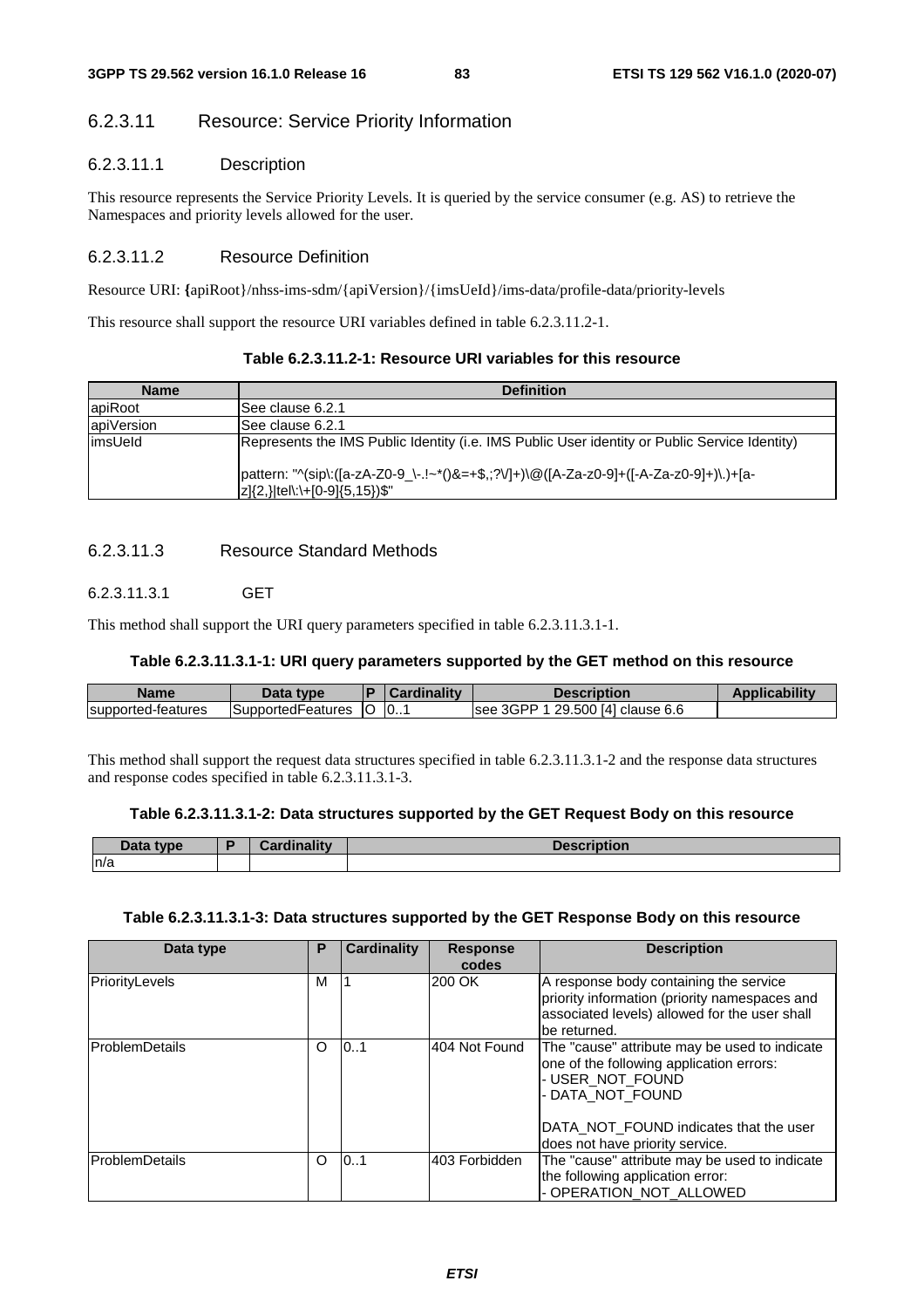# 6.2.3.12 Resource: Initial Filter Criteria

#### 6.2.3.12.1 Description

This resource represents the Initial Filter Criteria (IFCs). It is queried by the service consumer (e.g. S-CSCF) to retrieve the list of IFCs associated to the UE (including Shared IFC Set Identifiers, if provisioned).

# 6.2.3.12.2 Resource Definition

Resource URI: **{**apiRoot}/nhss-ims-sdm/{apiVersion}/{imsUeId}/ims-data/profile-data/ifcs

This resource shall support the resource URI variables defined in table 6.2.3.12.2-1.

| Table 6.2.3.12.2-1: Resource URI variables for this resource |  |  |
|--------------------------------------------------------------|--|--|
|--------------------------------------------------------------|--|--|

| <b>Name</b> | <b>Definition</b>                                                                                                                            |
|-------------|----------------------------------------------------------------------------------------------------------------------------------------------|
| apiRoot     | ISee clause 6.2.1                                                                                                                            |
| apiVersion  | ISee clause 6.2.1                                                                                                                            |
| limsUeld    | Represents the IMS Public Identity (i.e. IMS Public User identity or Public Service Identity)                                                |
|             | pattern: "^(sip\:([a-zA-Z0-9_\-.!~*()&=+\$,;?V]+)\@([A-Za-z0-9]+([-A-Za-z0-9]+)\.)+[a-<br>$ z \{2,\} \text{tel}\:\setminus + [0.9]\{5,15\}\$ |

# 6.2.3.12.3 Resource Standard Methods

# 6.2.3.12.3.1 GET

This method shall support the URI query parameters specified in table 6.2.3.12.3.1-1.

#### **Table 6.2.3.12.3.1-1: URI query parameters supported by the GET method on this resource**

| <b>Name</b>        | Data type          |     | <b>Cardinality</b> | Description                       | <b>Applicability</b> |
|--------------------|--------------------|-----|--------------------|-----------------------------------|----------------------|
| supported-features | ISupported⊦eatures | -lO | $\overline{0}$ .   | see 3GPP TS 29.500 [4] clause 6.6 |                      |

This method shall support the request data structures specified in table 6.2.3.12.3.1-2 and the response data structures and response codes specified in table 6.2.3.12.3.1-3.

#### **Table 6.2.3.12.3.1-2: Data structures supported by the GET Request Body on this resource**

| Data type | <b>Cordinality</b> | <b>Description</b> |
|-----------|--------------------|--------------------|
| n/a       |                    |                    |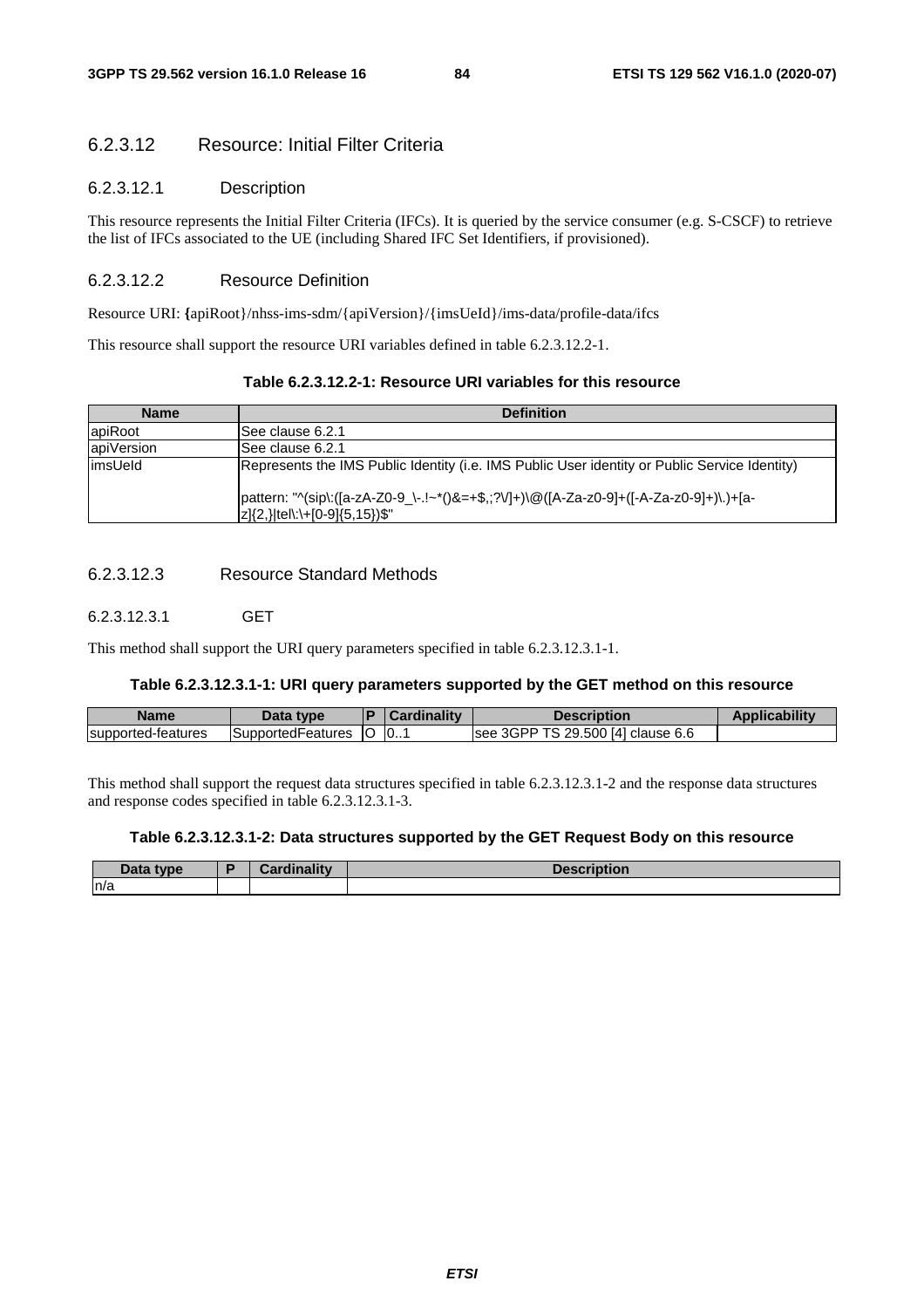| Data type             | P       | <b>Cardinality</b> | <b>Response</b> | <b>Description</b>                                                                                                         |
|-----------------------|---------|--------------------|-----------------|----------------------------------------------------------------------------------------------------------------------------|
|                       |         |                    | codes           |                                                                                                                            |
| <b>Ifcs</b>           | м       |                    | 200 OK          | A response body containing the list of complete IFCs and/or                                                                |
|                       |         |                    |                 | shared IFC set identifiers shall be returned.                                                                              |
| <b>ProblemDetails</b> | O       | 0.1                | 404 Not         | The "cause" attribute may be used to indicate one of the                                                                   |
|                       |         |                    | Found           | following application errors:                                                                                              |
|                       |         |                    |                 | - USER NOT FOUND                                                                                                           |
|                       |         |                    |                 | - DATA NOT FOUND                                                                                                           |
|                       |         |                    |                 | DATA NOT FOUND indicates that there is no Initial Filter<br>Criteria associated to the user (i.e. no AS is triggered by S- |
|                       |         |                    |                 | ICSCF for the user)                                                                                                        |
| ProblemDetails        | $\circ$ | 0.1                | 403             | The "cause" attribute may be used to indicate the following                                                                |
|                       |         |                    | Forbidden       | application error:                                                                                                         |
|                       |         |                    |                 | - OPERATION_NOT_ALLOWED                                                                                                    |

# 6.2.3.13 Resource: IMS Location Data

### 6.2.3.13.1 Description

This resource represents the IMS location data. It is queried by the service consumer (e.g. AS) to retrieve the S-CSCF name stored for the user.

### 6.2.3.13.2 Resource Definition

Resource URI: **{**apiRoot}/nhss-ims-sdm/{apiVersion}/{imsUeId}/ims-data/location-data/server-name

This resource shall support the resource URI variables defined in table 6.2.3.13.2-1.

### **Table 6.2.3.13.2-1: Resource URI variables for this resource**

| <b>Name</b> | <b>Definition</b>                                                                                                       |
|-------------|-------------------------------------------------------------------------------------------------------------------------|
| apiRoot     | ISee clause 6.2.1                                                                                                       |
| apiVersion  | ISee clause 6.2.1                                                                                                       |
| limsUeld    | Represents the IMS Public Identity (i.e. IMS Public User identity or Public Service Identity)                           |
|             | pattern: "^(sip\:([a-zA-Z0-9_\-.!~*()&=+\$,;?V]+)\@([A-Za-z0-9]+([-A-Za-z0-9]+)\.)+[a-<br>z]{2,} tel\:\+[0-9]{5,15})\$" |

# 6.2.3.13.3 Resource Standard Methods

6.2.3.13.3.1 GET

This method shall support the URI query parameters specified in table 6.2.3.13.3.1-1.

#### **Table 6.2.3.13.3.1-1: URI query parameters supported by the GET method on this resource**

| Name               | Data type          |    | Cardinality | Description                        | <b>Applicability</b> |
|--------------------|--------------------|----|-------------|------------------------------------|----------------------|
| supported-features | iSupportedFeatures | ιU | 0           | Isee 3GPP TS 29.500 [4] clause 6.6 |                      |

This method shall support the request data structures specified in table 6.2.3.13.3.1-2 and the response data structure and response codes specified in table 6.2.3.13.3.1-3.

### **Table 6.2.3.13.3.1-2: Data structures supported by the GET Request Body on this resource**

| R<br>type<br>Dala | 7. | .<br><b>Description</b> |
|-------------------|----|-------------------------|
| n/a               |    |                         |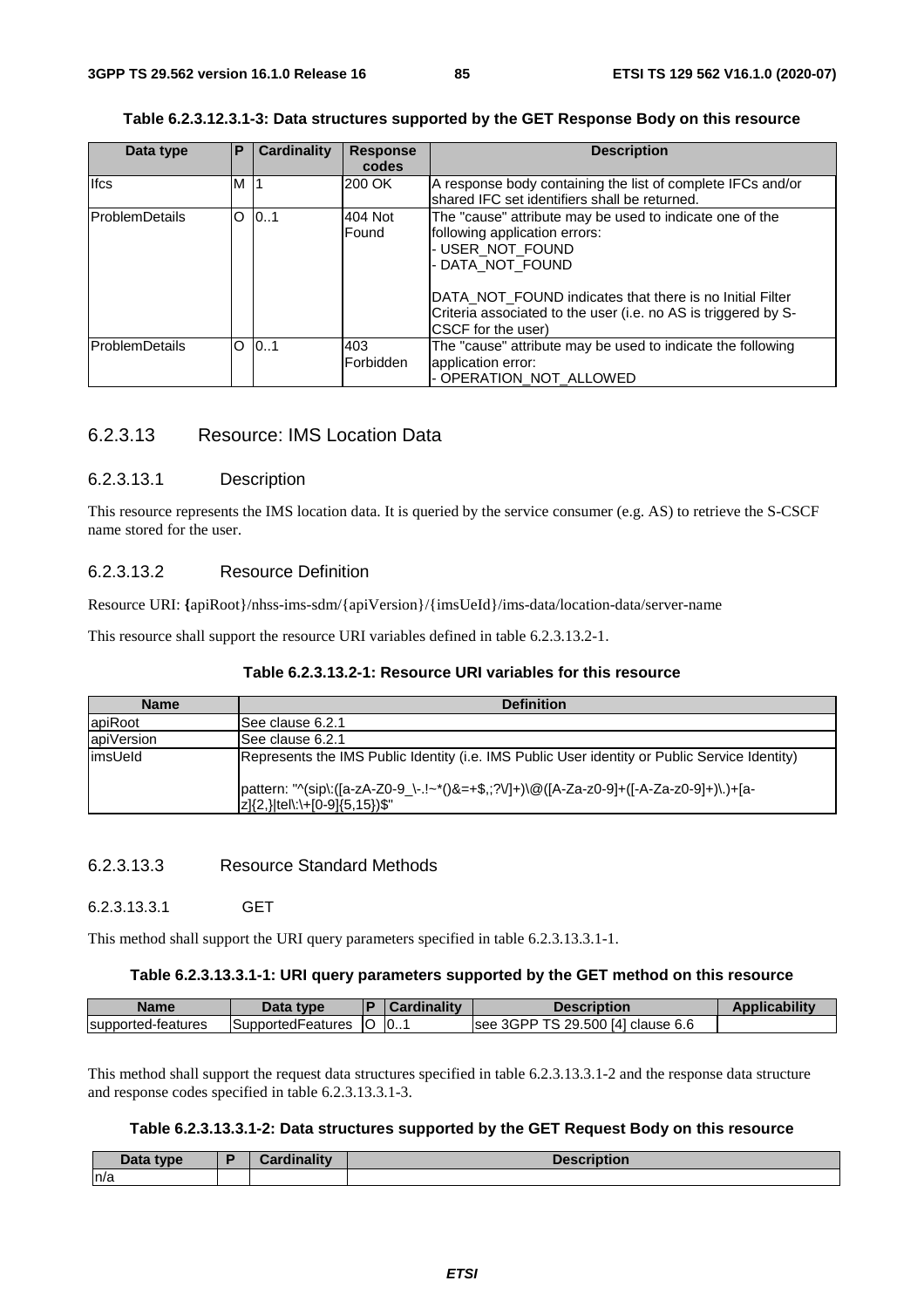| Table 6.2.3.13.3.1-3: Data structures supported by the GET Response Body on this resource |  |
|-------------------------------------------------------------------------------------------|--|
|-------------------------------------------------------------------------------------------|--|

| Data type              | Ρ | <b>Cardinality</b> | <b>Response</b><br>codes | <b>Description</b>                                                                                                                                                                                                    |
|------------------------|---|--------------------|--------------------------|-----------------------------------------------------------------------------------------------------------------------------------------------------------------------------------------------------------------------|
| <b>ImsLocationData</b> | M | $\vert$ 1          | 200 OK                   | A response body containing the S-CSCF name<br>stored for the user.                                                                                                                                                    |
| <b>IProblemDetails</b> | O | 0.1                | 404 Not Found            | The "cause" attribute may be used to indicate<br>one of the following application errors:<br>- USER_NOT_FOUND<br>- DATA_NOT_FOUND<br>DATA NOT FOUND indicates the user has not<br>performed yet any IMS registration. |
| <b>IProblemDetails</b> | O | 0.1                | l403 Forbidden           | The "cause" attribute may be used to indicate the<br>following application error:<br>- OPERATION_NOT_ALLOWED                                                                                                          |

# 6.2.3.14 Resource: Service Level Trace Information

### 6.2.3.14.1 Description

This resource represents the Service Level Trace Information. It is queried by the service consumer (e.g. AS) to retrieve the Trace Level information so that the consumer can perform logging for the user as described in IETF RFC 8497 [23].

# 6.2.3.14.2 Resource Definition

Resource URI: **{**apiRoot}/nhss-ims-sdm/{apiVersion}/{imsUeId}/ims-data/profile-data/service-trace-level-information

This resource shall support the resource URI variables defined in table 6.2.3.14.2-1.

| <b>Name</b> | <b>Definition</b>                                                                                                       |
|-------------|-------------------------------------------------------------------------------------------------------------------------|
| apiRoot     | See clause 6.2.1                                                                                                        |
| apiVersion  | ISee clause 6.2.1                                                                                                       |
| limsUeld    | Represents the IMS Public Identity (i.e. IMS Public User identity or Public Service Identity)                           |
|             | pattern: "^(sip\:([a-zA-Z0-9_\-.!~*()&=+\$,;?V]+)\@([A-Za-z0-9]+([-A-Za-z0-9]+)\.)+[a-<br>z]{2,} tel\:\+[0-9]{5,15})\$" |

## 6.2.3.14.3 Resource Standard Methods

### 6.2.3.14.3.1 GET

This method shall support the URI query parameters specified in table 6.2.3.14.3.1-1.

### **Table 6.2.3.14.3.1-1: URI query parameters supported by the GET method on this resource**

| Name               | ה+הר<br>tvne       | Ð  |    | <i><b>Jescription</b></i>                | ADD <sup>1</sup> |
|--------------------|--------------------|----|----|------------------------------------------|------------------|
| supported-features | ISupportedFeatures | TC | 10 | TS 29.500 [4] clause 6.6<br>3GPP<br>see, |                  |

This method shall support the request data structures specified in table 6.2.3.14.3.1-2 and the response data structures and response codes specified in table 6.2.3.14.3.1-3.

## **Table 6.2.3.14.3.1-2: Data structures supported by the GET Request Body on this resource**

| Data type | <b>Cordinality</b> | <b>Jacrr</b><br>.<br>™uvi⊾ |
|-----------|--------------------|----------------------------|
| n/a       |                    |                            |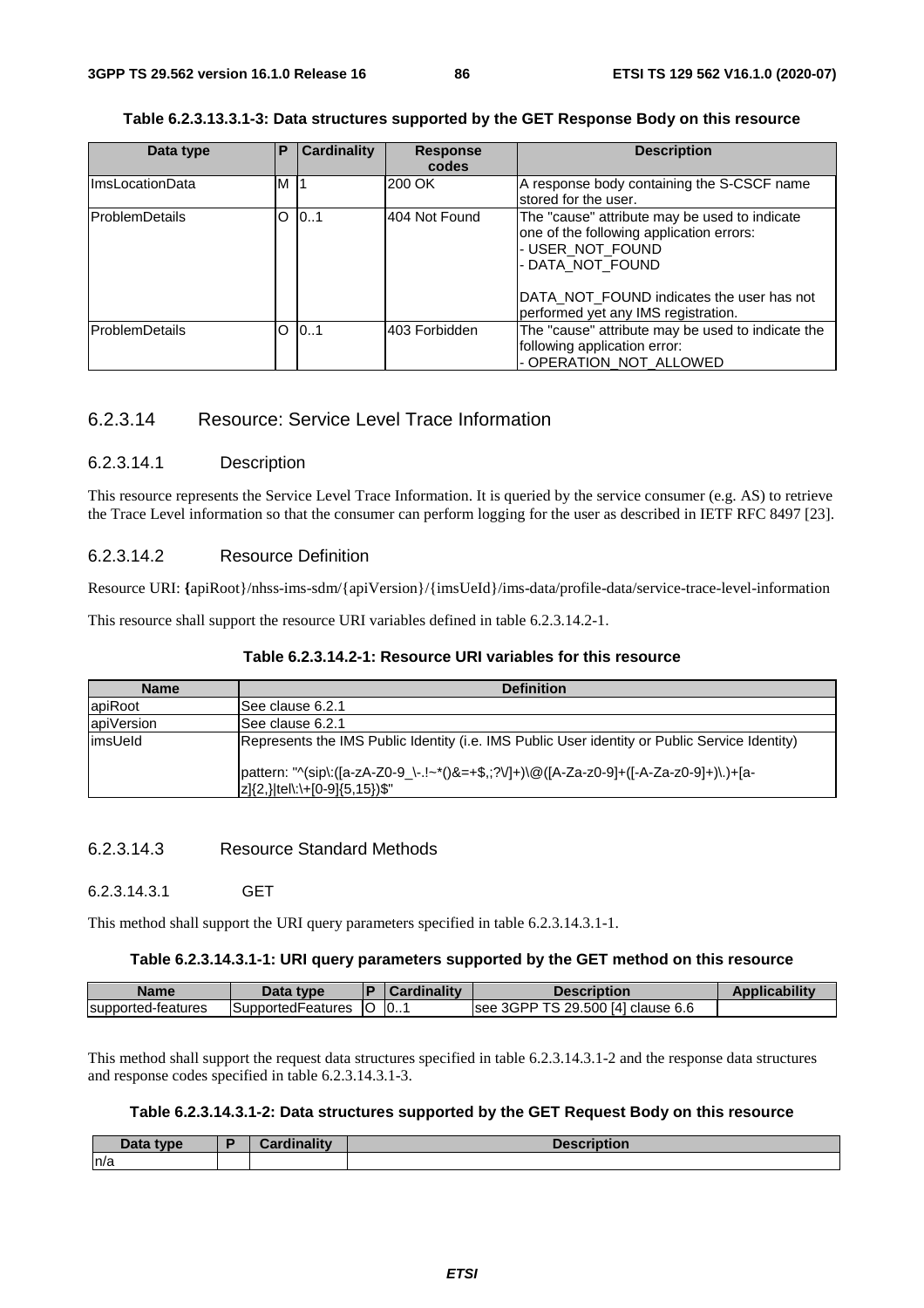### **Table 6.2.3.14.3.1-3: Data structures supported by the GET Response Body on this resource**

| Data type                    | Р | <b>Cardinality</b> | <b>Response</b><br>codes | <b>Description</b>                                                                                                                                                                                                        |
|------------------------------|---|--------------------|--------------------------|---------------------------------------------------------------------------------------------------------------------------------------------------------------------------------------------------------------------------|
| ServiceLevelTraceInformation | м |                    | 200 OK                   | A response body containing the IMS service level<br>trace information shall be returned.                                                                                                                                  |
| <b>ProblemDetails</b>        |   | 101                | 404 Not Found            | The "cause" attribute may be used to indicate one<br>of the following application errors:<br>- USER_NOT_FOUND<br>- DATA NOT FOUND<br>DATA NOT FOUND indicates that the service<br>level tracing is disabled for the user. |
| <b>IProblemDetails</b>       | O | 101                | 403 Forbidden            | The "cause" attribute may be used to indicate the<br>following application error:<br>- OPERATION_NOT_ALLOWED                                                                                                              |

# 6.2.3.15 Resource: PS location Information

#### 6.2.3.15.1 Description

This resource represents the Location Information in PS domain. It is queried by the service consumer (e.g. AS) to retrieve the location information in PS domain as retrieved from the serving node(s). The service consumer may indicate the requested nodes for which the request is applicable (e.g. AMF only)

# 6.2.3.15.2 Resource Definition

Resource URI: **{**apiRoot}/nhss-ims-sdm/{apiVersion}/{imsUeId}/access-data/ps-domain/location-data

This resource shall support the resource URI variables defined in table 6.2.3.15.2-1.

# **Table 6.2.3.15.2-1: Resource URI variables for this resource**

| <b>Name</b> | <b>Definition</b>                                                                                                                             |  |  |  |  |  |
|-------------|-----------------------------------------------------------------------------------------------------------------------------------------------|--|--|--|--|--|
| apiRoot     | ISee clause 6.2.1                                                                                                                             |  |  |  |  |  |
| apiVersion  | lSee clause 6.2.1                                                                                                                             |  |  |  |  |  |
| limsUeld    | Represents the IMS Public Identity (i.e. non-shared IMS Public User identity or Public Service<br>Identity) or the IMS private Identity.      |  |  |  |  |  |
|             | pattern: "^(impu-sip\:([a-zA-Z0-9_\-.!~*()&=+\$,;?V]+)\@([A-Za-z0-9]+([-A-Za-z0-9]+)\.)+[a-<br> z]{2,} impu-tel\:\+[0-9]{5,15} impi-.+ .+)\$" |  |  |  |  |  |

# 6.2.3.15.3 Resource Standard Methods

#### 6.2.3.15.3.1 GET

This method shall support the URI query parameters specified in table 6.2.3.15.3.1-1.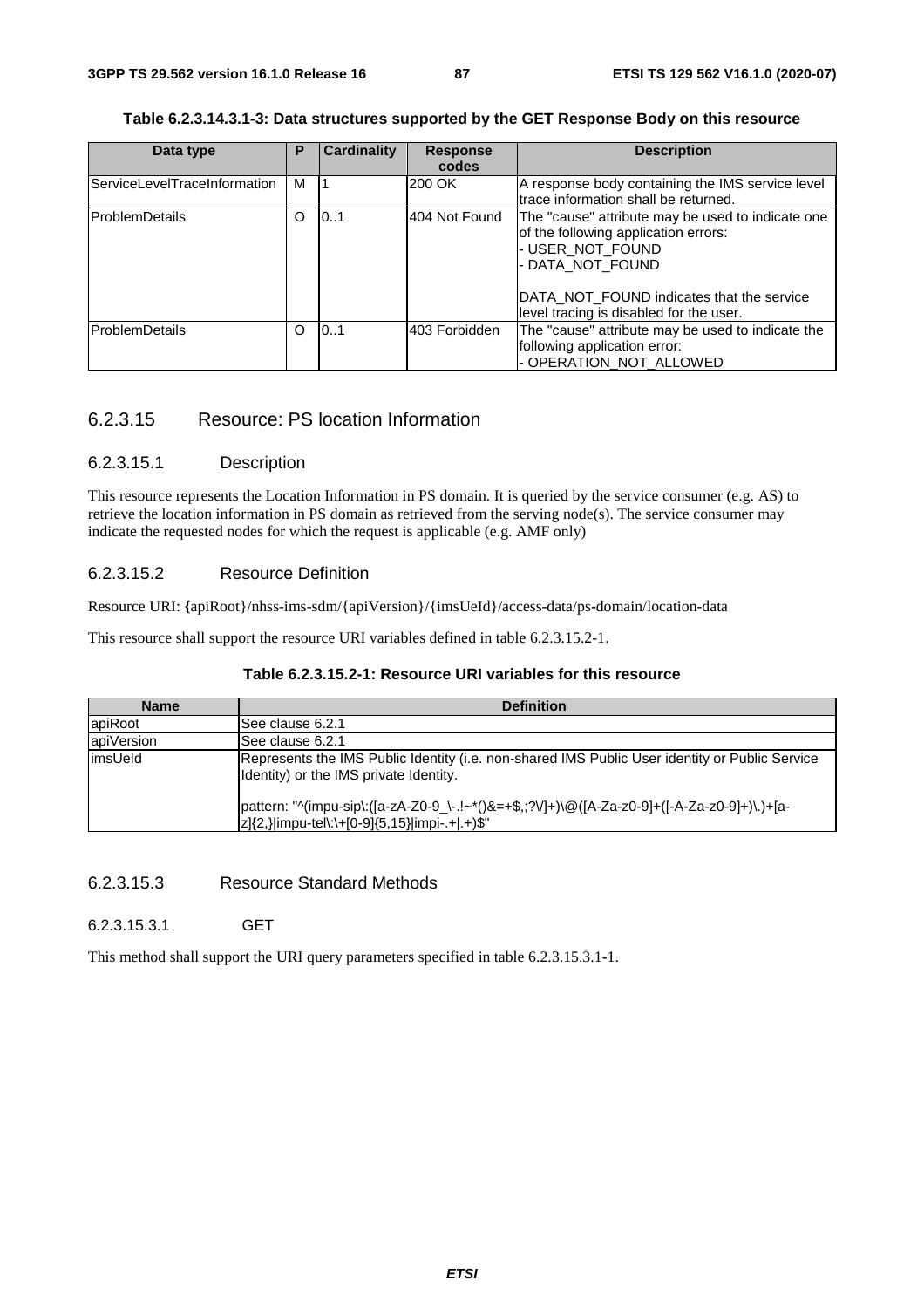| <b>Name</b>            | Data type            | P       | <b>Cardinality</b> | <b>Description</b>                                                                                                                                                                                                                                                              |
|------------------------|----------------------|---------|--------------------|---------------------------------------------------------------------------------------------------------------------------------------------------------------------------------------------------------------------------------------------------------------------------------|
| requested-nodes        | array(RequestedNode) | O       | 0.N                | Indicates the serving node(s) for which the<br>request is applicable.                                                                                                                                                                                                           |
| serving-node           | boolean              | $\circ$ | 0.1                | Indicates that only the stored NF id/address<br>of the serving node(s) requested and PLMN<br>identity are required, that is, other location<br>data (e.g. Global Cell ID) is not required.<br>It shall be absent if current-location is<br>present with value true.             |
|                        |                      |         |                    | true: only the requested node(s)<br>address(es) are requested<br>false or absent: location data as retrieved<br>from the requested node(s) is requested.                                                                                                                        |
| local-time             | boolean              | O       | 0.1                | Indicates that only the Local Time Zone<br>information (Time Zone and Daylight Saving<br>Time) and the PLMN identity of the location<br>in the visited network where the UE is<br>attached is requested, that is, other location<br>data (e.g. Global Cell ID) is not required. |
|                        |                      |         |                    | true: only the local time is requested<br>false or absent: location data as retrieved<br>from the requested node(s) is requested.                                                                                                                                               |
| current-location       | boolean              | $\circ$ | 0.1                | Indicates whether an active location retrieval<br>has to be initiated by the requested node(s).<br>true: active location retrieval is requested<br>false or absent: active location retrieval is<br>not requested                                                               |
| supported-<br>features | SupportedFeatures    | $\circ$ | 0.1                | see 3GPP TS 29.500 [4] clause 6.6                                                                                                                                                                                                                                               |

# **Table 6.2.3.15.3.1-1: URI query parameters supported by the GET method on this resource**

If "requested-nodes" is not included, HSS shall return location information as retrieved from all the nodes (AMF, MME and SGSN)

This method shall support the request data structures specified in table 6.2.3.15.3.1-2 and the response data structures and response codes specified in table 6.2.3.15.3.1-3.

# **Table 6.2.3.15.3.1-2: Data structures supported by the GET Request Body on this resource**

| <b>type</b><br>Data | <b>THE ROOM</b><br><b>STATE</b> | <b>The Contract of Street</b> |
|---------------------|---------------------------------|-------------------------------|
| n/a                 |                                 |                               |

### **Table 6.2.3.15.3.1-3: Data structures supported by the GET Response Body on this resource**

| Data type             | P | <b>Cardinality</b> | <b>Response</b><br>codes | <b>Description</b>                                                                                                                                                                                                         |
|-----------------------|---|--------------------|--------------------------|----------------------------------------------------------------------------------------------------------------------------------------------------------------------------------------------------------------------------|
| PsLocation            | M | -11                | 200 OK                   | A response body containing the PS location<br>information as requested shall be returned.                                                                                                                                  |
| <b>ProblemDetails</b> | O | 101                | 404 Not Found            | The "cause" attribute may be used to indicate<br>one of the following application errors:<br>- USER_NOT_FOUND<br>- DATA NOT FOUND<br>DATA NOT FOUND indicates that the location<br>linformation is unknown or unavailable. |
| <b>ProblemDetails</b> | O | 10.1               | l403 Forbidden           | The "cause" attribute may be used to indicate the<br>following application error:<br>- OPERATION_NOT_ALLOWED                                                                                                               |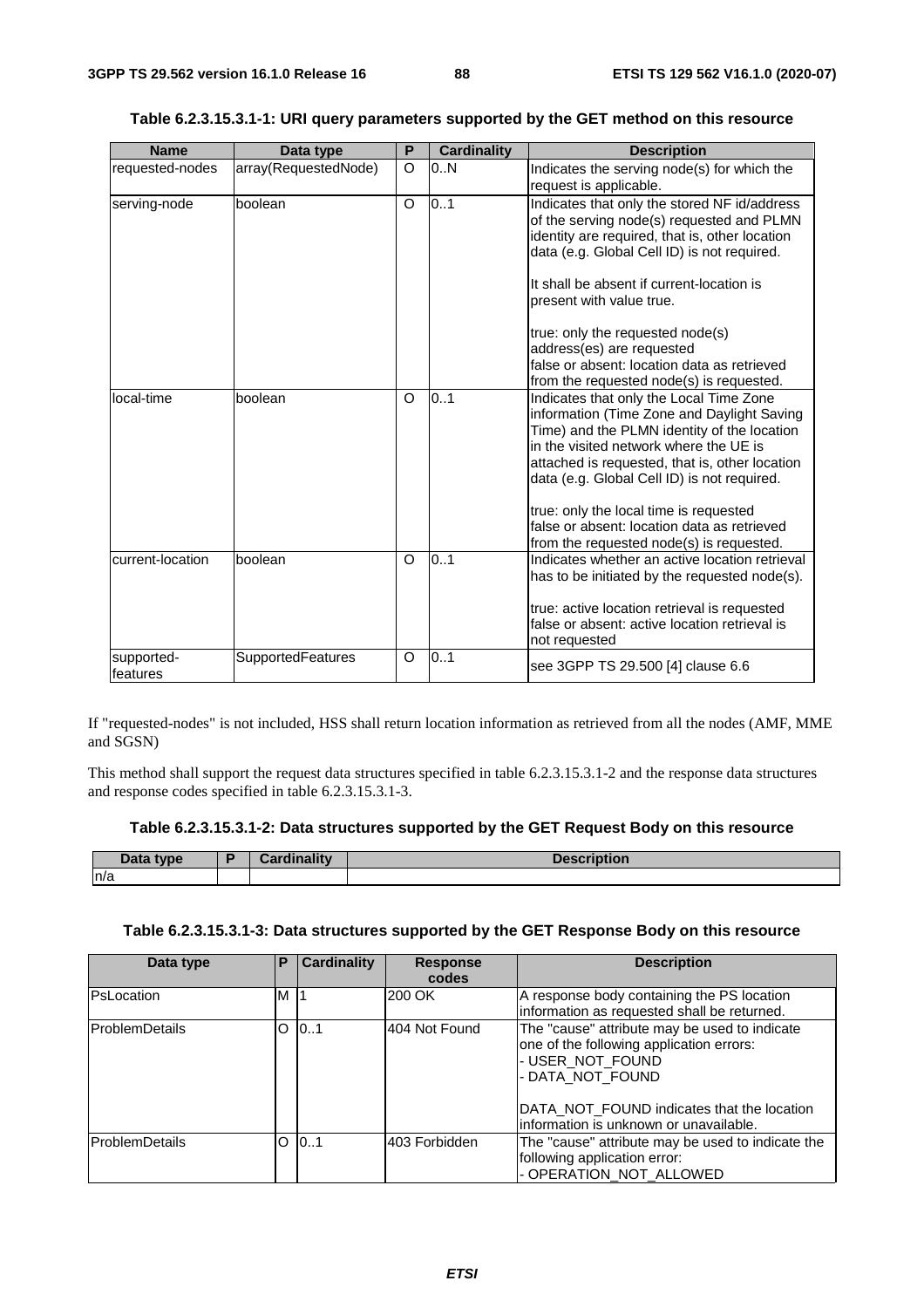# 6.2.3.16 Resource: CS location Information

# 6.2.3.16.1 Description

This resource represents the Location Information in CS domain. It is queried by the service consumer (e.g. AS) to retrieve the location information in CS domain as retrieved from the MSC/VLR.

# 6.2.3.16.2 Resource Definition

Resource URI: **{**apiRoot}/nhss-ims-sdm/{apiVersion}/{imsUeId}/access-data/cs-domain/location-data

This resource shall support the resource URI variables defined in table 6.2.3.16.2-1.

| Table 6.2.3.16.2-1: Resource URI variables for this resource |  |  |
|--------------------------------------------------------------|--|--|
|--------------------------------------------------------------|--|--|

| <b>Name</b> | <b>Definition</b>                                                                                                                             |  |  |  |  |  |
|-------------|-----------------------------------------------------------------------------------------------------------------------------------------------|--|--|--|--|--|
| apiRoot     | ISee clause 6.2.1                                                                                                                             |  |  |  |  |  |
| apiVersion  | See clause 6.2.1                                                                                                                              |  |  |  |  |  |
| limsUeld    | Represents the IMS Public Identity (i.e. non-shared IMS Public User identity or Public Service<br>Identity) or the IMS private Identity.      |  |  |  |  |  |
|             | pattern: "^(impu-sip\:([a-zA-Z0-9_\-.!~*()&=+\$,;?V]+)\@([A-Za-z0-9]+([-A-Za-z0-9]+)\.)+[a-<br> z]{2,} impu-tel\:\+[0-9]{5,15} impi-.+ .+)\$" |  |  |  |  |  |

# 6.2.3.16.3 Resource Standard Methods

# 6.2.3.16.3.1 GET

This method shall support the URI query parameters specified in table 6.2.3.16.3.1-1.

# **Table 6.2.3.16.3.1-1: URI query parameters supported by the GET method on this resource**

| <b>Name</b>            | Data type                | P       | Cardinality | <b>Description</b>                                                                                                                                                                                                                                                                                                                       |
|------------------------|--------------------------|---------|-------------|------------------------------------------------------------------------------------------------------------------------------------------------------------------------------------------------------------------------------------------------------------------------------------------------------------------------------------------|
| serving-node           | boolean                  | O       | 0.1         | Indicates that only the MSC/VLR address<br>and PLMN identity are required, that is,<br>other location data (e.g. Global Cell ID) is<br>not required.<br>It shall be absent if current-location is<br>present.<br>true: only the MSC/VLR number requested<br>false or absent: location data as retrieved                                  |
|                        |                          |         |             | from the MSC/VLR is requested.                                                                                                                                                                                                                                                                                                           |
| local-time             | boolean                  | O       | 0.1         | Indicates that only the Local Time Zone<br>information (Time Zone and Daylight Saving<br>Time) and the PLMN identity of the location<br>in the visited network where the UE is<br>attached is requested, that is, other location<br>data (e.g. Global Cell ID) is not required.<br>It shall be absent if current-location is<br>present. |
| current-location       | boolean                  | $\circ$ | 0.1         | Indicates whether an active location retrieval<br>has to be initiated by the MSC/VLR.                                                                                                                                                                                                                                                    |
| supported-<br>features | <b>SupportedFeatures</b> | $\circ$ | 0.1         | see 3GPP TS 29.500 [4] clause 6.6                                                                                                                                                                                                                                                                                                        |

If "serving-node" is not included, HSS shall return the location data as retrieved from the MSC/VLR.

If "local-time" is not included, HSS shall return the location data as retrieved from the MSC/VLR.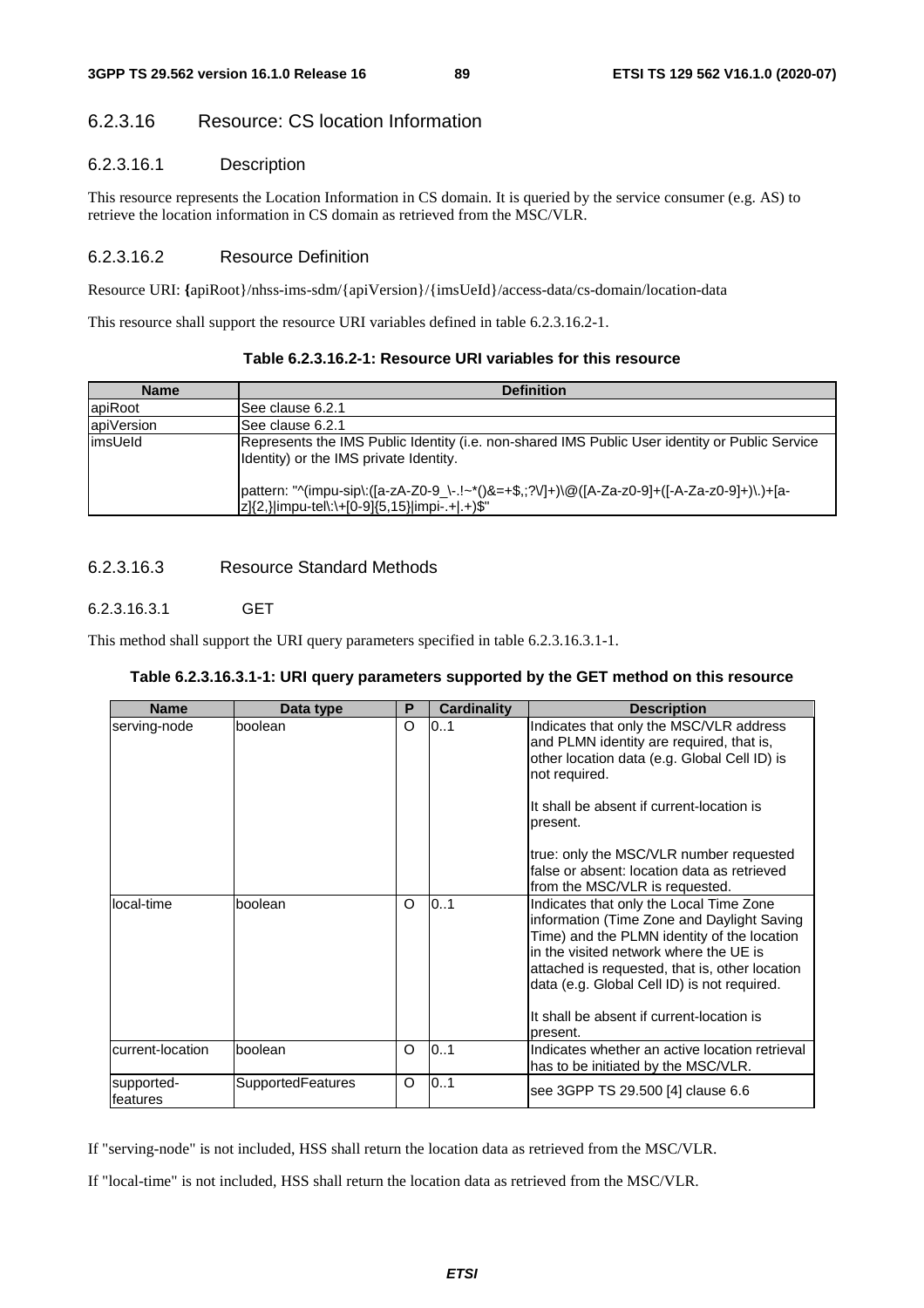This method shall support the request data structures specified in table 6.2.3.16.3.1-2 and the response data structures and response codes specified in table 6.2.3.16.3.1-3.

| Table 6.2.3.16.3.1-2: Data structures supported by the GET Request Body on this resource |  |  |
|------------------------------------------------------------------------------------------|--|--|
|------------------------------------------------------------------------------------------|--|--|

| Data tvne<br><b>Dala</b> | .<br>$\mathbf{r}$<br><b><i>Company of the contract</i></b><br>$\sim$ $\sim$ $\sim$ | <b>Description</b> |
|--------------------------|------------------------------------------------------------------------------------|--------------------|
| n/a                      |                                                                                    |                    |

### **Table 6.2.3.16.3.1-3: Data structures supported by the GET Response Body on this resource**

| Data type              | Р | <b>Cardinality</b> | <b>Response</b><br>codes | <b>Description</b>                                                                                                                                                                                                                |
|------------------------|---|--------------------|--------------------------|-----------------------------------------------------------------------------------------------------------------------------------------------------------------------------------------------------------------------------------|
| <b>C</b> sLocation     | M |                    | 200 OK                   | A response body containing the CS location<br>information as requested shall be returned.                                                                                                                                         |
| <b>IProblemDetails</b> | O | 0.1                | 404 Not Found            | The "cause" attribute may be used to indicate<br>one of the following application errors:<br>- USER_NOT_FOUND<br>- DATA_NOT_FOUND<br><b>IDATA NOT FOUND indicates that the location</b><br>information is unknown or unavailable. |
| ProblemDetails         | O | 101                | 403 Forbidden            | The "cause" attribute may be used to indicate the<br>following application error:<br>- OPERATION_NOT_ALLOWED                                                                                                                      |

# 6.2.3.17 Resource: SRVCC data

# 6.2.3.17.1 Description

This resource represents the SRVCC data. It is queried by the service consumer (e.g. AS) to retrieve the UE SRVCC capability and the STN-SR for the user.

# 6.2.3.17.2 Resource Definition

Resource URI: **{**apiRoot}/nhss-ims-sdm/{apiVersion}/{imsUeId}/srvcc-data

This resource shall support the resource URI variables defined in table 6.2.3.17.2-1.

| <b>Name</b> | <b>Definition</b>                                                                                                                             |  |  |  |  |  |
|-------------|-----------------------------------------------------------------------------------------------------------------------------------------------|--|--|--|--|--|
| apiRoot     | See clause 6.2.1                                                                                                                              |  |  |  |  |  |
| apiVersion  | See clause 6.2.1                                                                                                                              |  |  |  |  |  |
| limsUeld    | Represents the IMS Public Identity (i.e. non-shared IMS Public User identity or Public Service<br>Identity) or the IMS private Identity.      |  |  |  |  |  |
|             | pattern: "^(impu-sip\:([a-zA-Z0-9_\-.!~*()&=+\$,;?V]+)\@([A-Za-z0-9]+([-A-Za-z0-9]+)\.)+[a-<br> z]{2,} impu-tel\:\+[0-9]{5,15} impi-.+ .+)\$" |  |  |  |  |  |

# **Table 6.2.3.17.2-1: Resource URI variables for this resource**

# 6.2.3.17.3 Resource Standard Methods

### 6.2.3.17.3.1 GET

This method shall support the URI query parameters specified in table 6.2.3.17.3.1-1.

# **Table 6.2.3.17.3.1-1: URI query parameters supported by the GET method on this resource**

| <b>Name</b>        | Data type          |     | $\mathcal{L}$ ardinality | Description                              | Applicability |
|--------------------|--------------------|-----|--------------------------|------------------------------------------|---------------|
| supported-features | ISupportedFeatures | IU. | 0                        | 3GPP TS 29.500 [4] clause 6.6 [<br>see : |               |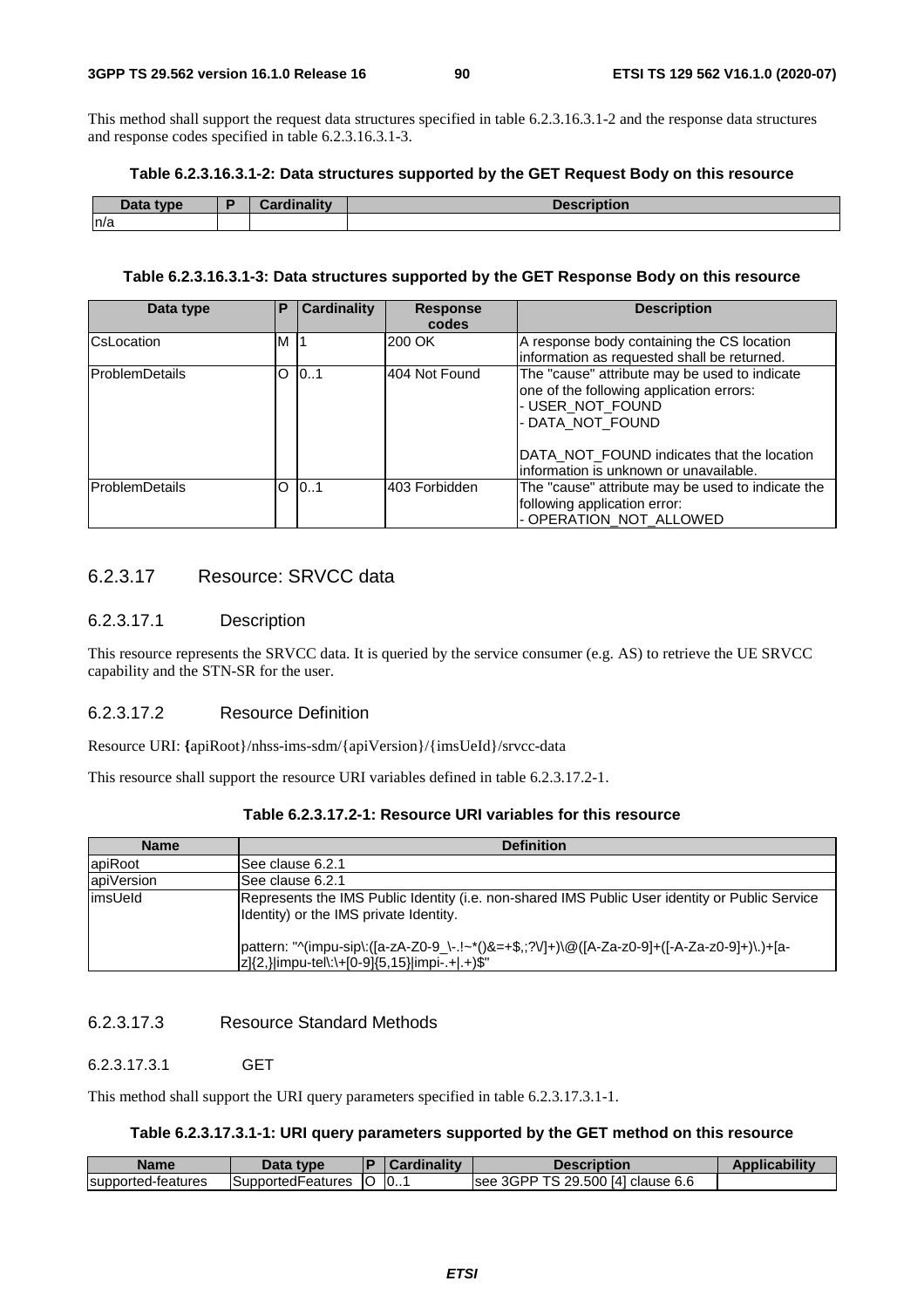This method shall support the request data structures specified in table 6.2.3.17.3.1-2 and the response data structures and response codes specified in table 6.2.3.17.3.1-3.

### **Table 6.2.3.17.3.1-2: Data structures supported by the GET Request Body on this resource**

| Data type | <b>Cordinality</b> | $  -$<br><b>DESCRIPTION</b> |
|-----------|--------------------|-----------------------------|
| n/a       |                    |                             |

# **Table 6.2.3.17.3.1-3: Data structures supported by the GET Response Body on this resource**

| Data type              | Р        | <b>Cardinality</b> | <b>Response</b><br>codes | <b>Description</b>                                                                                                                                                                                          |
|------------------------|----------|--------------------|--------------------------|-------------------------------------------------------------------------------------------------------------------------------------------------------------------------------------------------------------|
| <b>SrvccData</b>       | м        |                    | 200 OK                   | A response body containing the STN-SR and<br>the UE SRVCC capabilities for the user shall<br>be returned.                                                                                                   |
| <b>IProblemDetails</b> | $\Omega$ | 10.1               | 404 Not Found            | The "cause" attribute may be used to indicate<br>one of the following application errors:<br>- USER NOT FOUND<br>- DATA NOT FOUND<br>DATA NOT FOUND indicates that the user<br>lis not subscribed to SRVCC. |
| lProblemDetails        | $\Omega$ | 101                | 403 Forbidden            | The "cause" attribute may be used to indicate<br>the following application error:<br>- OPERATION_NOT_ALLOWED                                                                                                |

# 6.2.3.17.3.2 PATCH

This method shall support the URI query parameters specified in table 6.2.3.17.3.2-1.

# **Table 6.2.3.17.3.2-1: URI query parameters supported by the PATCH method on this resource**

| Name               | Data type          | Cardinality | Description                       |
|--------------------|--------------------|-------------|-----------------------------------|
| Supported-features | ISupportedFeatures | 10          | see 3GPP TS 29.500 [4] clause 6.6 |

This method shall support the request data structures specified in table 6.2.3.17.3.2-2 and the response data structures and response codes specified in table 6.2.3.17.3.2-3.

#### **Table 6.2.3.17.3.2-2: Data structures supported by the PATCH Request Body on this resource**

| Data type        |   | <b>Cardinality</b> | <b>Description</b>                                        |
|------------------|---|--------------------|-----------------------------------------------------------|
| array(Patchitem) | м | 1N                 | Iltems describe the modifications to the SRVCC data.      |
|                  |   |                    | Modification are not applicable to UE SRVCC capabilities. |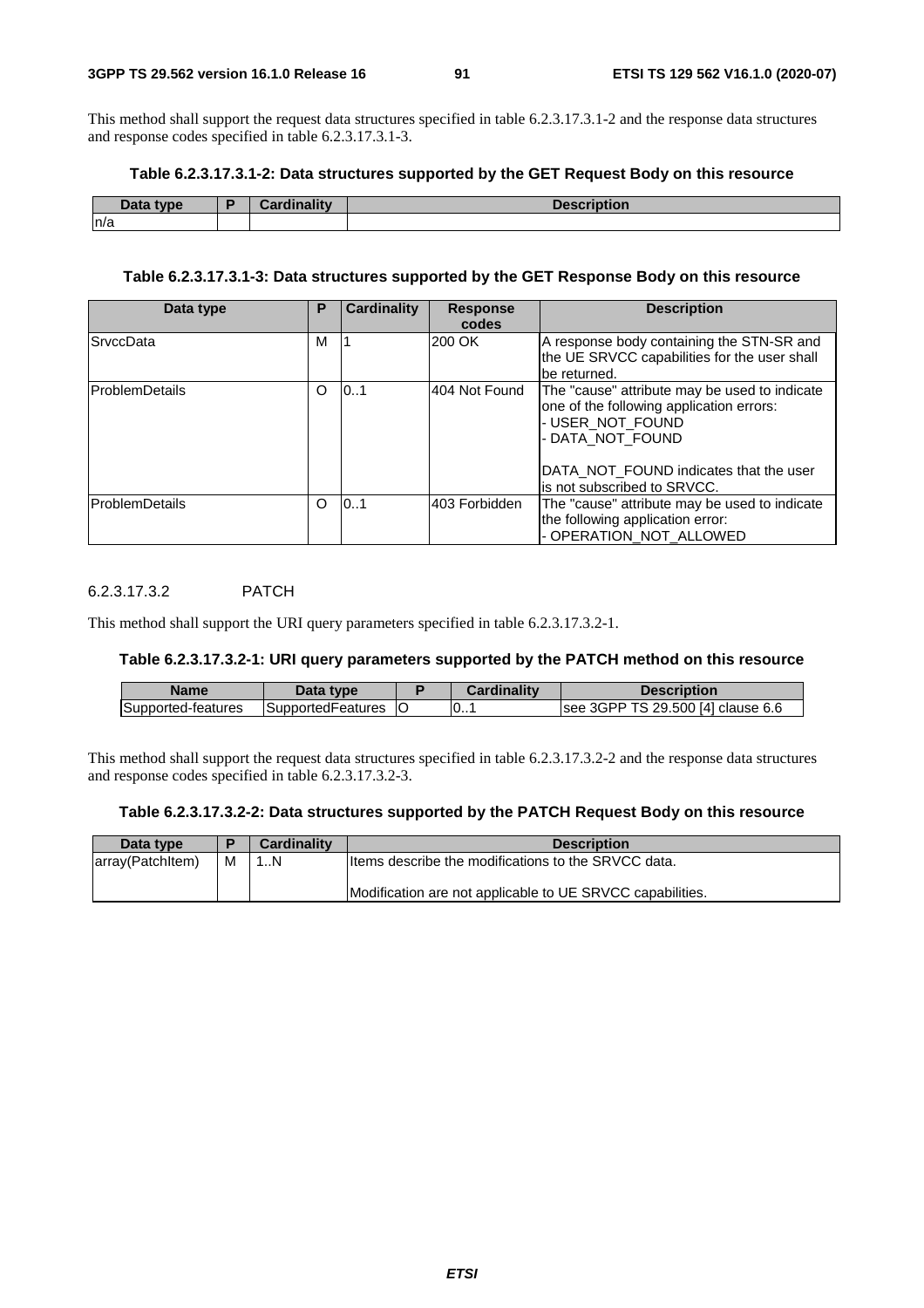| Data type       | Р | <b>Cardinality</b> | <b>Response</b> | <b>Description</b>                                                                                             |
|-----------------|---|--------------------|-----------------|----------------------------------------------------------------------------------------------------------------|
|                 |   |                    | codes           |                                                                                                                |
| n/a             |   |                    | 204 No          | Upon success, an empty response body shall be returned.                                                        |
|                 |   |                    | Content         | (NOTE 1)                                                                                                       |
| PatchResult     | М |                    | 200 OK          | Upon success, the execution report is returned. (NOTE 1)                                                       |
| lProblemDetails | м |                    | 404 Not         |                                                                                                                |
|                 |   |                    | Found           | The "cause" attribute shall be set to one of the following                                                     |
|                 |   |                    |                 | application errors:                                                                                            |
|                 |   |                    |                 | - USER_NOT_FOUND                                                                                               |
|                 |   |                    |                 | - DATA NOT FOUND                                                                                               |
|                 |   |                    |                 |                                                                                                                |
|                 |   |                    |                 | DATA NOT FOUND indicates that the user is not                                                                  |
|                 |   |                    |                 | subscribed to SRVCC.                                                                                           |
|                 | М |                    | 403             | One or more attributes are not allowed to be modified.                                                         |
|                 |   |                    | Forbidden       |                                                                                                                |
|                 |   |                    |                 | The "cause" attribute shall be set to:                                                                         |
|                 |   |                    |                 | - MODIFICATION_NOT_ALLOWED, see                                                                                |
|                 |   |                    |                 | GPP TS 29.500 [4] table 5.2.7.2-1.                                                                             |
|                 |   |                    |                 | - OPERATION NOT ALLOWED                                                                                        |
|                 |   |                    |                 | NOTE 1: If all the modification instructions in the PATCH request have been implemented, the HSS shall respond |
|                 |   |                    |                 | with 204 No Content response; if some of the modification instructions in the PATCH request have been          |
|                 |   |                    |                 | discarded, and the NF service consumer has included in the supported-feature query parameter the               |
|                 |   |                    |                 | "PatchReport" feature number, the HSS shall respond with PatchResult.                                          |

#### **Table 6.2.3.17.3.2-3: Data structures supported by the PATCH Response Body on this resource**

# 6.2.3.18 Resource: PSI activation state

# 6.2.3.18.1 Description

This resource represents the PSI activation state. It is queried by the service consumer (e.g. AS) to retrieve the activation state for the IMS Public Service Identity.

# 6.2.3.18.2 Resource Definition

Resource URI: **{**apiRoot}/nhss-ims-sdm/{apiVersion}/{imsUeId}/psi-state

This resource shall support the resource URI variables defined in table 6.2.3.18.2-1.

| Name       | <b>Definition</b>                                                                                                                             |
|------------|-----------------------------------------------------------------------------------------------------------------------------------------------|
| apiRoot    | See clause 6.2.1                                                                                                                              |
| apiVersion | ISee clause 6.2.1                                                                                                                             |
| limsUeld   | Represents the IMS Public Service Identity                                                                                                    |
|            | pattern: "^(impu-sip\:([a-zA-Z0-9_\-.!~*()&=+\$,;?V]+)\@([A-Za-z0-9]+([-A-Za-z0-9]+)\.)+[a-<br> z]{2,} impu-tel\:\+[0-9]{5,15} impi-.+ .+)\$" |

# **Table 6.2.3.18.2-1: Resource URI variables for this resource**

# 6.2.3.18.3 Resource Standard Methods

#### 6.2.3.18.3.1 GET

This method shall support the URI query parameters specified in table 6.2.3.18.3.1-1.

### **Table 6.2.3.18.3.1-1: URI query parameters supported by the GET method on this resource**

| Name               | Data type          |           | Cardinality | Description                       | <b>Applicability</b> |
|--------------------|--------------------|-----------|-------------|-----------------------------------|----------------------|
| supported-features | ∃SupportedFeatures | <b>IO</b> | 0           | see 3GPP TS 29.500 [4] clause 6.6 |                      |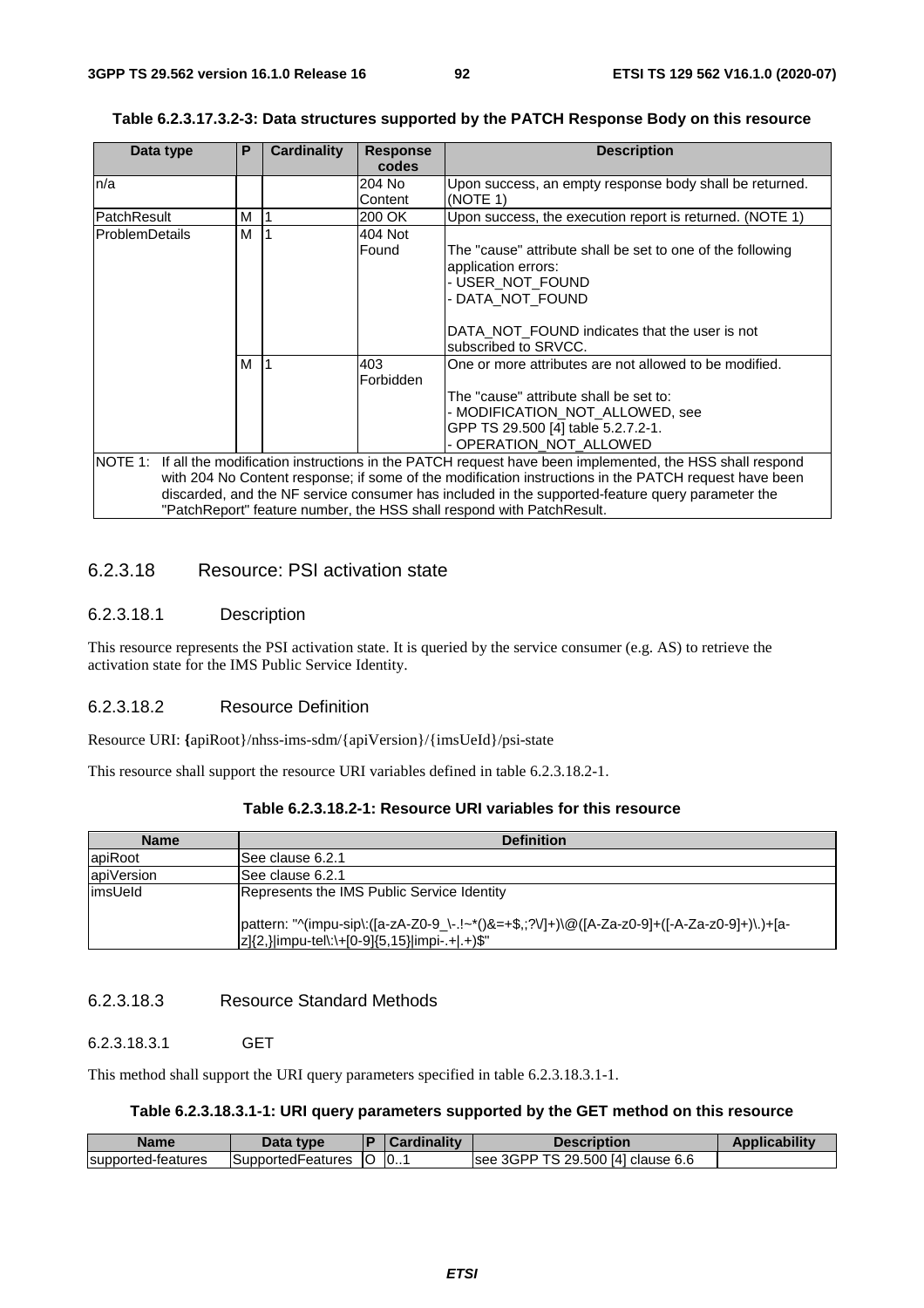This method shall support the request data structures specified in table 6.2.3.18.3.1-2 and the response data structures and response codes specified in table 6.2.3.18.3.1-3.

#### **Table 6.2.3.18.3.1-2: Data structures supported by the GET Request Body on this resource**

| Data type | ويتقالم وبالموجود | .<br><b>JASCI</b><br>HULION. |
|-----------|-------------------|------------------------------|
| n/a       |                   |                              |

# **Table 6.2.3.18.3.1-3: Data structures supported by the GET Response Body on this resource**

| Data type                 | Е | <b>Cardinality</b> | <b>Response</b><br>codes | <b>Description</b>                                                                                               |
|---------------------------|---|--------------------|--------------------------|------------------------------------------------------------------------------------------------------------------|
| <b>PsiActivationState</b> | M |                    | 200 OK                   | A response body containing the PSI activation<br>state shall be returned.                                        |
| lProblemDetails           | O | 101                | 404 Not Found            | The "cause" attribute may be used to indicate<br>one of the following application errors:<br>- SERVICE_NOT_FOUND |
| <b>ProblemDetails</b>     |   | 101                | 403 Forbidden            | The "cause" attribute may be used to indicate<br>the following application error:<br>- OPERATION_NOT_ALLOWED     |

### 6.2.3.18.3.2 PATCH

This method shall support the URI query parameters specified in table 6.2.3.18.3.2-1.

#### **Table 6.2.3.18.3.2-1: URI query parameters supported by the PATCH method on this resource**

| <b>Name</b>        | Data type                 | Cardinalitv | <b>Description</b>                |
|--------------------|---------------------------|-------------|-----------------------------------|
| Supported-features | <b>ISupportedFeatures</b> | 0           | see 3GPP TS 29.500 [4] clause 6.6 |

This method shall support the request data structures specified in table 6.2.3.18.3.2-2 and the response data structures and response codes specified in table 6.2.3.18.3.2-3.

#### **Table 6.2.3.18.3.2-2: Data structures supported by the PATCH Request Body on this resource**

| Data type        |   | Cardinality | <b>Description</b>                                            |
|------------------|---|-------------|---------------------------------------------------------------|
| array(Patchitem) | M | . N         | Items describe the modifications to the PSI activation state. |

### **Table 6.2.3.18.3.2-3: Data structures supported by the PATCH Response Body on this resource**

| Data type             | Р        | Cardinality | <b>Response</b> | <b>Description</b>                                                                                             |
|-----------------------|----------|-------------|-----------------|----------------------------------------------------------------------------------------------------------------|
|                       |          |             | codes           |                                                                                                                |
| n/a                   |          |             | 204 No          | Upon success, an empty response body shall be returned.                                                        |
|                       |          |             | Content         | (NOTE 1)                                                                                                       |
| PatchResult           | м        |             | 200 OK          | Upon success, the execution report is returned. (NOTE 1)                                                       |
| <b>ProblemDetails</b> | O        | 0.1         | 404 Not         | The "cause" attribute shall be set to one of the following                                                     |
|                       |          |             | Found           | application errors:                                                                                            |
|                       |          |             |                 | - SERVICE_NOT_FOUND                                                                                            |
|                       |          |             |                 |                                                                                                                |
|                       | $\Omega$ | 0.1         | 403             | One or more attributes are not allowed to be modified.                                                         |
|                       |          |             | Forbidden       |                                                                                                                |
|                       |          |             |                 | The "cause" attribute may be used to convey the following                                                      |
|                       |          |             |                 | application errors:                                                                                            |
|                       |          |             |                 | - MODIFICATION_NOT_ALLOWED, see                                                                                |
|                       |          |             |                 | GPP TS 29.500 [4] table 5.2.7.2-1.                                                                             |
|                       |          |             |                 | - OPERATION_NOT_ALLOWED                                                                                        |
|                       |          |             |                 | NOTE 1: If all the modification instructions in the PATCH request have been implemented, the HSS shall respond |
|                       |          |             |                 | with 204 No Content response; if some of the modification instructions in the PATCH request have been          |
|                       |          |             |                 | discarded, and the NF service consumer has included in the supported-feature query parameter the               |
|                       |          |             |                 | "PatchReport" feature number, the HSS shall respond with PatchResult.                                          |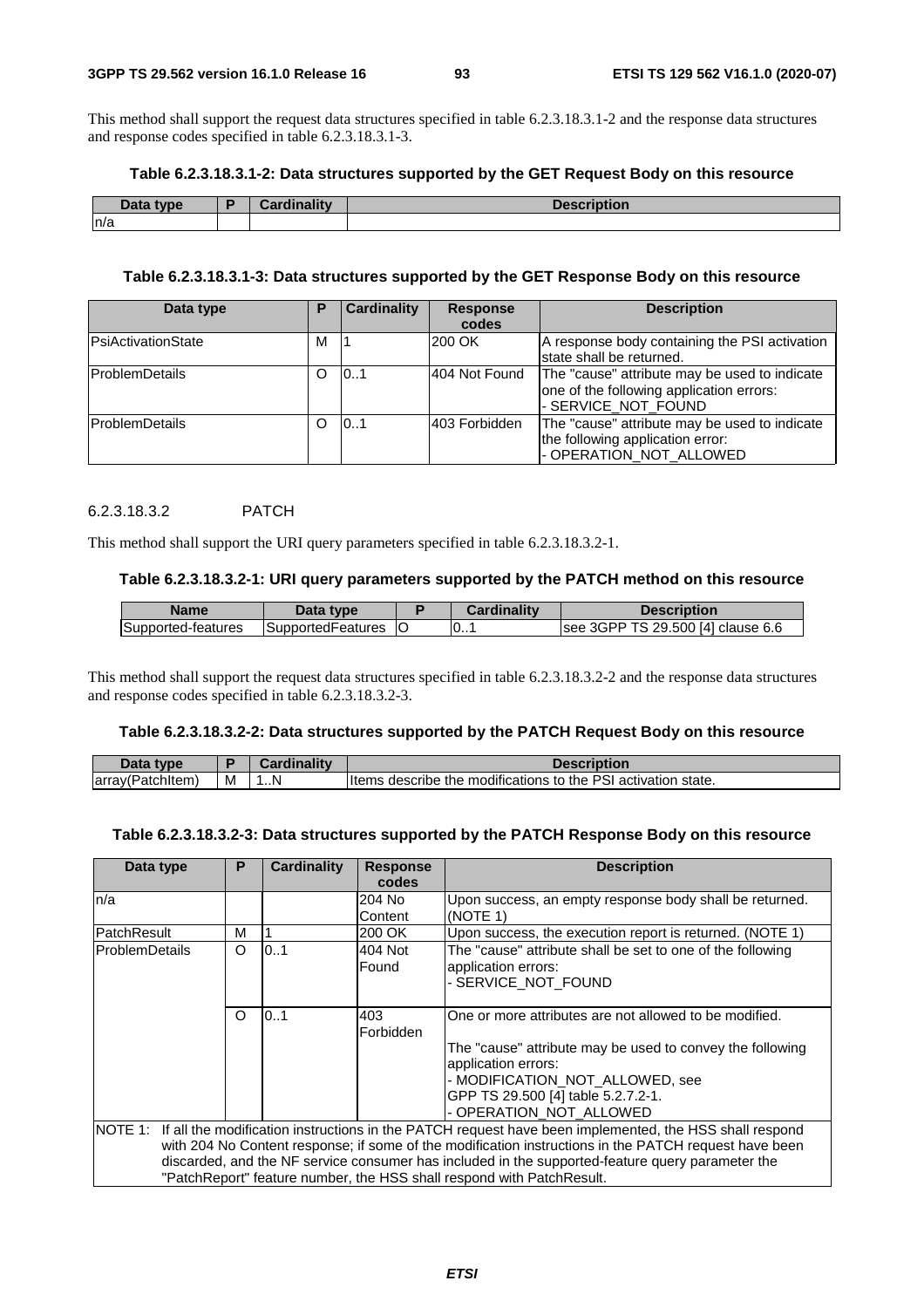# 6.2.3.19 Resource: Repository Data

# 6.2.3.19.1 Description

This resource represents the Repository Data. It is used by the service consumer (e.g. IMS-AS) to create, retrieve, update or delete the repository data for a given service indication.

# 6.2.3.19.2 Resource Definition

Resource URI: **{**apiRoot}/nhss-ims-sdm/{apiVersion}/{imsUeId}/repository-data/{serviceIndication}

This resource shall support the resource URI variables defined in table 6.2.3.19.2-1.

| Table 6.2.3.19.2-1: Resource URI variables for this resource |  |  |
|--------------------------------------------------------------|--|--|
|--------------------------------------------------------------|--|--|

| <b>Name</b>               | <b>Definition</b>                                                                             |
|---------------------------|-----------------------------------------------------------------------------------------------|
| apiRoot                   | See clause 6.1.1                                                                              |
| apiVersion                | See clause 6.1.1                                                                              |
| limsUeld                  | Represents the IMS Public Identity (i.e. IMS Public User identity or Public Service Identity) |
|                           | pattern: "^(sip\:([a-zA-Z0-9_\-.!~*()&=+\$,;?V +)\@([A-Za-z0-9]+([-A-Za-z0-9]+)\.)+[a-        |
|                           | z]{2,} tel\:\+[0-9]{5,15})\$"                                                                 |
| <b>IserviceIndication</b> | Represents the identifier of a service related data.                                          |

# 6.2.3.19.3 Resource Standard Methods

6.2.3.19.3.1 GET

This method shall support the URI query parameters specified in table 6.2.3.19.3.1-1.

# **Table 6.2.3.19.3.1-1: URI query parameters supported by the GET method on this resource**

| Name                | Jata<br>type       | Cardinality | Description                       |
|---------------------|--------------------|-------------|-----------------------------------|
| Isupported-features | ISupportedFeatures | 10…         | see 3GPP TS 29.500 [4] clause 6.6 |

This method shall support the request data structures specified in table 6.2.3.19.3.1-2 and the response data structures and response codes specified in table 6.2.3.19.3.1-3.

# **Table 6.2.3.19.3.1-2: Data structures supported by the GET Request Body on this resource**

| <b>Data type</b><br>Dala | ardinality. |  |
|--------------------------|-------------|--|
| n/a                      |             |  |

### **Table 6.2.3.19.3.1-3: Data structures supported by the GET Response Body on this resource**

| Data type             | Р        | Cardinality | <b>Response</b><br>codes | <b>Description</b>                                                                                                        |
|-----------------------|----------|-------------|--------------------------|---------------------------------------------------------------------------------------------------------------------------|
| RepositoryData        | м        |             | 200 OK                   | A response body containing the Repository Data for the<br>requested Service Indication.                                   |
| <b>ProblemDetails</b> | $\Omega$ | 101         | 404 Not<br>Found         | The "cause" attribute may be used to indicate the following<br>application error:<br>- USER_NOT_FOUND<br>- DATA NOT FOUND |
| <b>ProblemDetails</b> | $\Omega$ | 10.1        | 403<br>Forbidden         | The "cause" attribute may be used to indicate one of the<br>following application errors:<br>- OPERATION NOT ALLOWED      |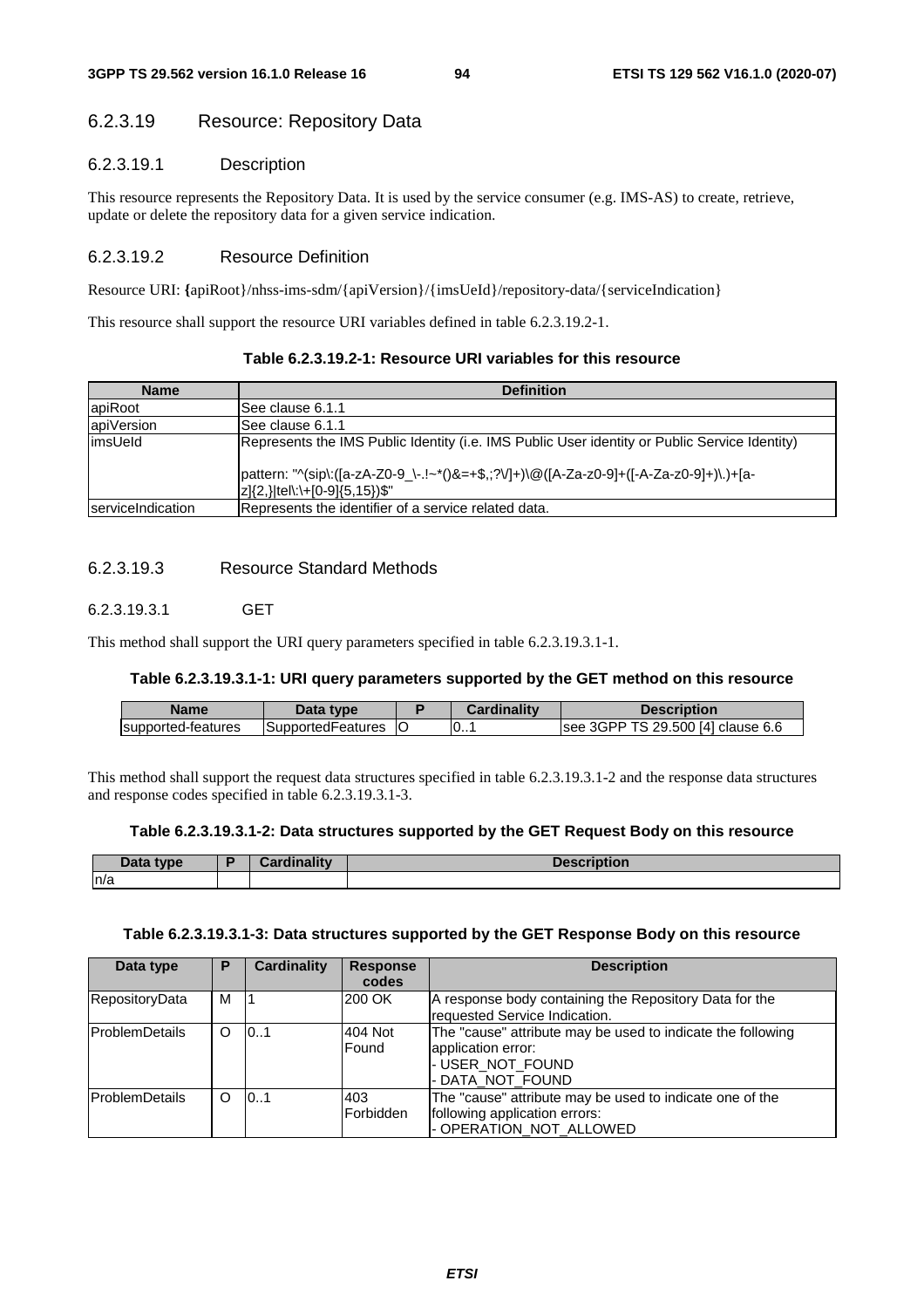#### 6.2.3.19.3.2 PUT

This method shall support the URI query parameters specified in table 6.2.3.19.3.2-1.

#### **Table 6.2.3.19.3.2-1: URI query parameters supported by the PUT method on this resource**

| <b>Name</b> | Data type | <b>Cardinality</b> | <b>Description</b> |
|-------------|-----------|--------------------|--------------------|
| n/a         |           |                    |                    |

This method shall support the request data structures specified in table 6.2.3.19.3.2-2 and the response data structures and response codes specified in table 6.2.3.19.3.2-3.

#### **Table 6.2.3.19.3.2-2: Data structures supported by the PUT Request Body on this resource**

| Data type      |   | <b>Cardinality</b> | Description                                           |
|----------------|---|--------------------|-------------------------------------------------------|
| RepositoryData | M |                    | The<br>. Repository Data to be created or replaced. و |

#### **Table 6.2.3.19.3.2-3: Data structures supported by the PUT Response Body on this resource**

| Data type              | P        | Cardinality | <b>Response</b><br>codes    | <b>Description</b>                                                                                                                   |
|------------------------|----------|-------------|-----------------------------|--------------------------------------------------------------------------------------------------------------------------------------|
| RepositoryData         | M        |             | 201<br>Created              | Upon success, a response body containing a representation of<br>the created Individual RepositoryData resource shall be<br>returned. |
| RepositoryData         | M        |             | 200 OK                      | Upon success, a response body containing a representation of<br>the updated Individual RepositoryData resource shall be<br>returned. |
| n/a                    |          |             | 204 No<br>Content           | Upon success, an empty response body shall be returned                                                                               |
| <b>ProblemDetails</b>  | $\circ$  | 0.1         | 404 Not<br>Found            | The "cause" attribute may be used to indicate the following<br>application error:<br>-USER NOT FOUND                                 |
| <b>ProblemDetails</b>  | $\Omega$ | 0.1         | 403<br>Forbidden            | The "cause" attribute may be used to indicate one of the<br>following application errors:<br>- OPERATION NOT ALLOWED                 |
| <b>IProblemDetails</b> | $\circ$  | 0.1         | 409 Conflict                | The "cause" attribute may be used to indicate one of the<br>following application errors:<br>- OUT_OF_SYNC                           |
| <b>ProblemDetails</b>  | $\circ$  | 0.1         | 413<br>Payload<br>Too Large | The "cause" attribute may be used to indicate one of the<br>following application errors:<br>- TOO_MUCH_DATA                         |

### 6.2.3.19.3.3 DELETE

This method shall support the URI query parameters specified in table 6.2.3.19.3.3-1.

#### **Table 6.2.3.19.3.3-1: URI query parameters supported by the DELETE method on this resource**

| Name | Data type | Cardinality | <b>Description</b> |
|------|-----------|-------------|--------------------|
| n/a  |           |             |                    |

This method shall support the request data structures specified in table 6.2.3.19.3.3-2 and the response data structures and response codes specified in table 6.2.3.19.3.3-3.

### **Table 6.2.3.19.3.2-2: Data structures supported by the DELETE Request Body on this resource**

| Data tvpe | boudinolity<br>Jardinalit | <b>Description</b>                              |
|-----------|---------------------------|-------------------------------------------------|
| n/a       |                           | The<br>' be emptv.<br>≅shall<br>request<br>body |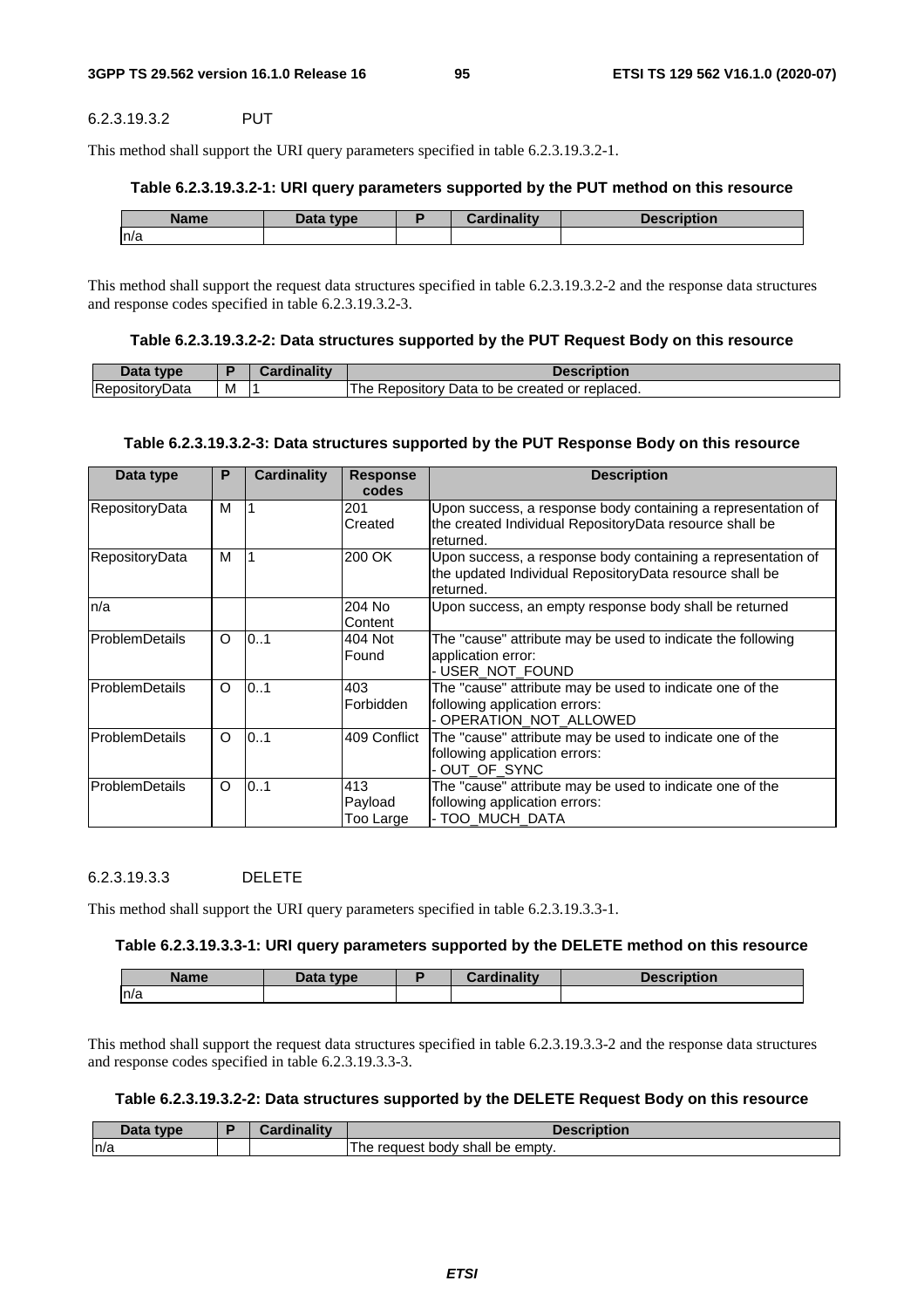## **Table 6.2.3.19.3.2-3: Data structures supported by the DELETE Response Body on this resource**

| Data type             | P       | Cardinality | <b>Response</b><br>codes | <b>Description</b>                                                                                                                                                                                                            |
|-----------------------|---------|-------------|--------------------------|-------------------------------------------------------------------------------------------------------------------------------------------------------------------------------------------------------------------------------|
| ln/a                  |         |             | 204 No<br>Content        | Upon success, an empty response body shall be returned                                                                                                                                                                        |
| <b>ProblemDetails</b> | м       | 0.1         | 404 Not<br>Found         | The "cause" attribute may be used to indicate the following<br>application error:<br>- USER NOT FOUND<br>- DATA NOT FOUND<br>DATA NOT FOUND indicates that no repository data exists for<br>the requested service indication. |
| <b>ProblemDetails</b> | $\circ$ | 10.1        | 403<br>Forbidden         | The "cause" attribute may be used to indicate one of the<br>following application errors:<br>- OPERATION NOT ALLOWED                                                                                                          |

# 6.2.3.20 Resource: SharedData

### 6.2.3.20.1 Description

This resource represents the collection of data that can be shared by multiple UEs.

# 6.2.3.20.2 Resource Definition

Resource URI: {apiRoot}/nhss-ims-sdm/<apiVersion>/shared-data

This resource shall support the resource URI variables defined in table 6.2.3.20.2-1.

### **Table 6.2.3.20.2-1: Resource URI variables for this resource**

| <b>Name</b> | <b>Definition</b> |
|-------------|-------------------|
| apiRoot     | ISee clause 6.2.1 |
| apiVersion  | See clause 6.2.1  |

# 6.2.3.20.3 Resource Standard Methods

### 6.2.3.20.3.1 GET

This method shall support the URI query parameters specified in table 6.2.3.20.3.1-1.

### **Table 6.2.3.20.3.1-1: URI query parameters supported by the GET method on this resource**

| <b>Name</b>     | Data type     |   | <b>Cardinality</b> | <b>Description</b> |
|-----------------|---------------|---|--------------------|--------------------|
| shared-data-ids | array(SharedD | M | 1N                 |                    |
|                 | atald)        |   |                    |                    |

This method shall support the request data structures specified in table 6.2.3.20.3.1-2 and the response data structures and response codes specified in table 6.2.3.20.3.1-3.

# **Table 6.2.3.20.3.1-2: Data structures supported by the GET Request Body on this resource**

| Data type | <b>Cordinality</b><br>sarom. | <b>Description</b> |
|-----------|------------------------------|--------------------|
| n/a       |                              |                    |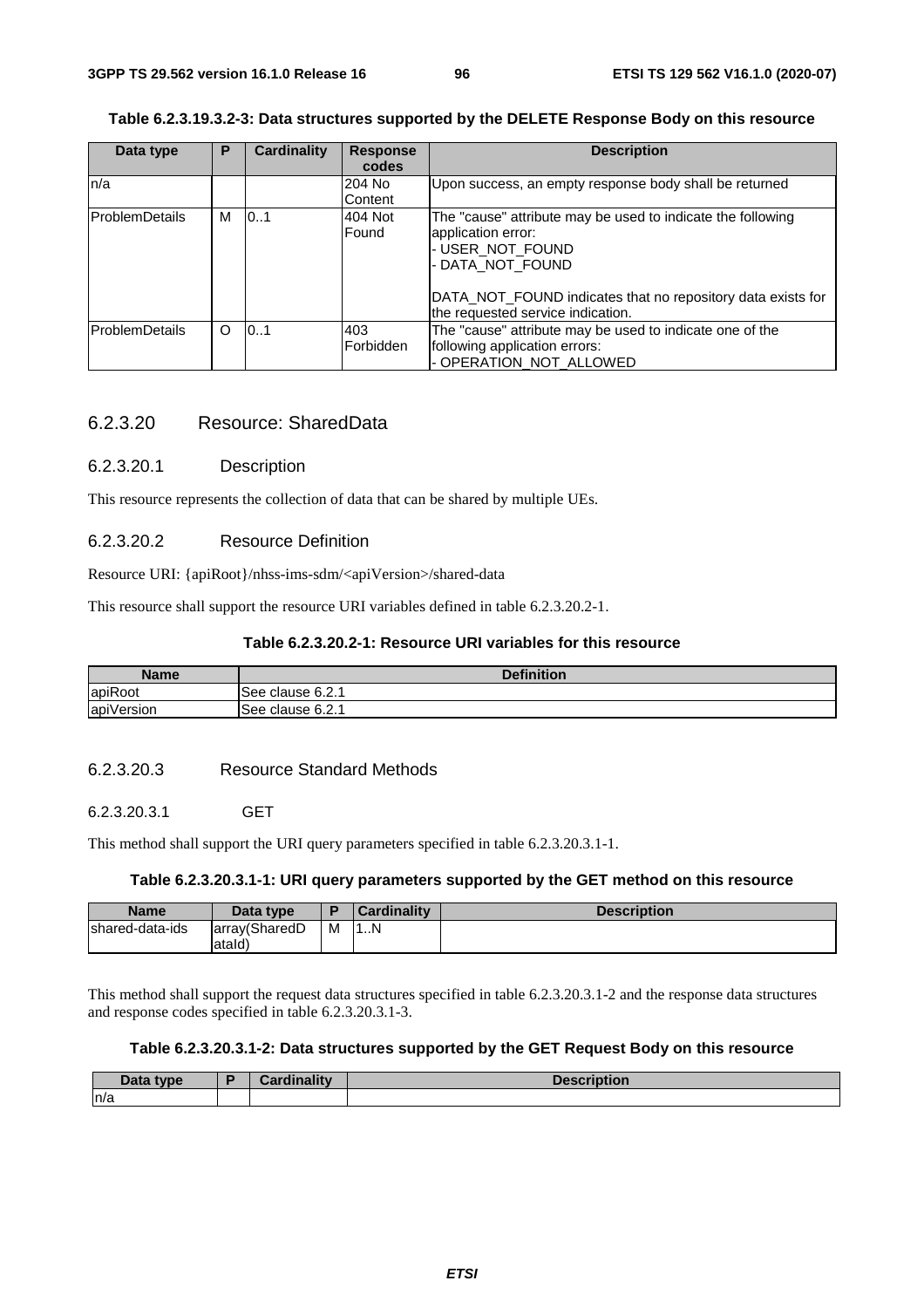| Data type              | P | <b>Cardinality</b> | <b>Response</b><br>codes | <b>Description</b>                                              |
|------------------------|---|--------------------|--------------------------|-----------------------------------------------------------------|
|                        |   |                    |                          |                                                                 |
| array(SharedDat        | м | 1N                 | 200 OK                   | Upon success, a response body containing a list of              |
| la`                    |   |                    |                          | lSharedData shall be returned.                                  |
| <b>IProblemDetails</b> | м |                    | 404 Not                  | The "cause" attribute shall be set to the following application |
|                        |   |                    | Found                    | error:                                                          |
|                        |   |                    |                          | I- DATA NOT FOUND                                               |

# **Table 6.2.3.20.3.1-3: Data structures supported by the GET Response Body on this resource**

# 6.2.3.21 Resource: ImeiSvInformation

#### 6.2.3.21.1 Description

This resource represents the IMEI(SV) information. It is queried by the service consumer (e.g. IMS AS) to retrieve the IMEI(SV) for the user.

### 6.2.3.21.2 Resource Definition

Resource URI: **{**apiRoot}/nhss-ims-sdm/{apiVersion}/{imsUeId}/identities/imeisv

This resource shall support the resource URI variables defined in table 6.2.3.21.2-1.

## **Table 6.2.3.21.2-1: Resource URI variables for this resource**

| <b>Name</b> | <b>Definition</b>                                                                                                                             |
|-------------|-----------------------------------------------------------------------------------------------------------------------------------------------|
| apiRoot     | See clause 6.2.1                                                                                                                              |
| apiVersion  | See clause 6.2.1                                                                                                                              |
| limsUeld    | Represents the IMS Public Identity (i.e. non-shared IMS Public User identity) or the IMS<br>Private Identity.                                 |
|             | pattern: "^(impu-sip\:([a-zA-Z0-9_\-.!~*()&=+\$,;?V]+)\@([A-Za-z0-9]+([-A-Za-z0-9]+)\.)+[a-<br> z]{2,} impu-tel\:\+[0-9]{5,15} impi-.+ .+)\$" |

# 6.2.3.21.3 Resource Standard Methods

# 6.2.3.21.3.1 GET

This method shall support the URI query parameters specified in table 6.2.3.21.3.1-1.

### **Table 6.2.3.21.3.1-1: URI query parameters supported by the GET method on this resource**

| Name               | Data type           | Cardinality | Description                       | <b>Applicability</b> |
|--------------------|---------------------|-------------|-----------------------------------|----------------------|
| supported-features | SupportedFeatures O | $\Box$ 0.   | see 3GPP TS 29.500 [4] clause 6.6 |                      |

This method shall support the request data structures specified in table 6.2.3.21.3.1-2 and the response data structures and response codes specified in table 6.2.3.21.3.1-3.

### **Table 6.2.3.21.3.1-2: Data structures supported by the GET Request Body on this resource**

| Data type | <b>Condinality</b> | <b>Description</b><br><b>ESUIDUUIL</b> |
|-----------|--------------------|----------------------------------------|
| n/a       |                    |                                        |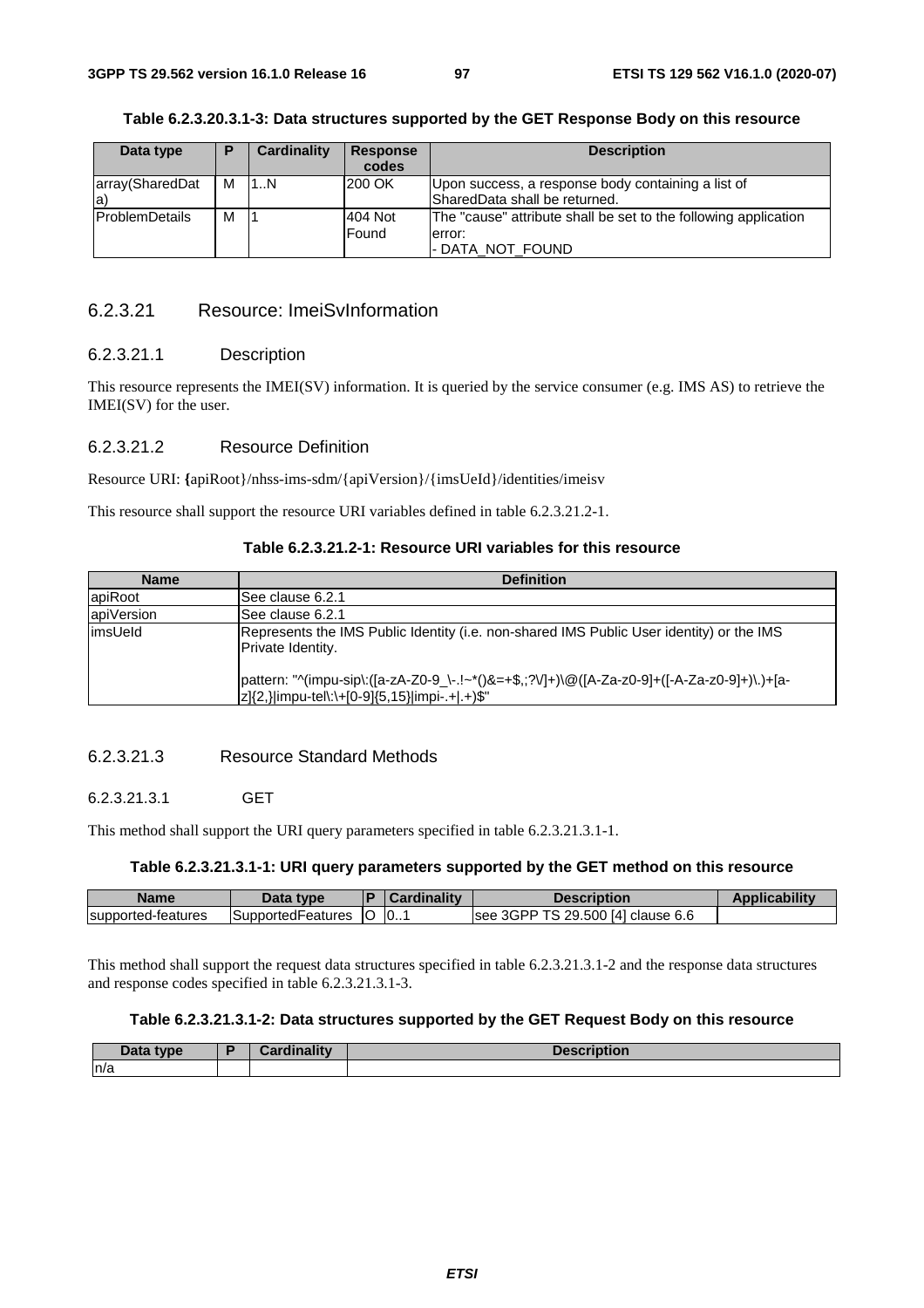# **Table 6.2.3.21.3.1-3: Data structures supported by the GET Response Body on this resource**

| Data type                | Р | <b>Cardinality</b> | <b>Response</b> | <b>Description</b>                                                                                                                |
|--------------------------|---|--------------------|-----------------|-----------------------------------------------------------------------------------------------------------------------------------|
|                          |   |                    | codes           |                                                                                                                                   |
| <b>ImeiSvInformation</b> | м |                    | 200 OK          | A response body containing the IMEI(SV)                                                                                           |
|                          |   |                    |                 | information for the user shall be returned.                                                                                       |
| <b>ProblemDetails</b>    | Ω | 101                | 404 Not Found   | The "cause" attribute may be used to indicate<br>one of the following application errors:<br>- USER_NOT_FOUND<br>- DATA_NOT_FOUND |
| <b>IProblemDetails</b>   | O | 101                | 403 Forbidden   | The "cause" attribute may be used to indicate<br>the following application error:<br>- OPERATION_NOT_ALLOWED                      |

# 6.2.3.22 Resource: IP Address Information

#### 6.2.3.22.1 Description

This resource represents the IP Address Information. It is queried by the service consumer (e.g. SCC-AS) to retrieve the IP Address Information for the user.

### 6.2.3.22.2 Resource Definition

Resource URI: **{**apiRoot}/nhss-ims-sdm/{apiVersion}/{imsUeId}/access-data/ps-domain/ip-address

This resource shall support the resource URI variables defined in table 6.2.3.22.2-1.

|  | Table 6.2.3.22.2-1: Resource URI variables for this resource |
|--|--------------------------------------------------------------|
|--|--------------------------------------------------------------|

| <b>Name</b> | <b>Definition</b>                                                                                                                             |
|-------------|-----------------------------------------------------------------------------------------------------------------------------------------------|
| apiRoot     | ISee clause 6.2.1                                                                                                                             |
| apiVersion  | See clause 6.2.1                                                                                                                              |
| limsUeld    | Represents the IMS Public Identity (i.e. non-shared IMS Public User identity) or the IMS<br>Private Identity.                                 |
|             | pattern: "^(impu-sip\:([a-zA-Z0-9_\-.!~*()&=+\$,;?V]+)\@([A-Za-z0-9]+([-A-Za-z0-9]+)\.)+[a-<br> z]{2,} impu-tel\:\+[0-9]{5,15} impi-.+ .+)\$" |

#### 6.2.3.22.3 Resource Standard Methods

#### 6.2.3.22.3.1 GET

This method shall support the URI query parameters specified in table 6.2.3.22.3.1-1.

### **Table 6.2.3.22.3.1-1: URI query parameters supported by the GET method on this resource**

| Name               | Data tvpe          | l D | <i>a</i> rdinalitv | Description                               | <b>Applicability</b> |
|--------------------|--------------------|-----|--------------------|-------------------------------------------|----------------------|
| supported-features | ISupportedFeatures | ТC  | 10                 | 3 29.500 [4] clause 6.6<br>3GPP TS<br>see |                      |

This method shall support the request data structures specified in table 6.2.3.22.3.1-2 and the response data structures and response codes specified in table 6.2.3.22.3.1-3.

# **Table 6.2.3.22.3.1-2: Data structures supported by the GET Request Body on this resource**

| Data type | Cordinality | iption<br><b>Descrit</b> |
|-----------|-------------|--------------------------|
| n/a       |             |                          |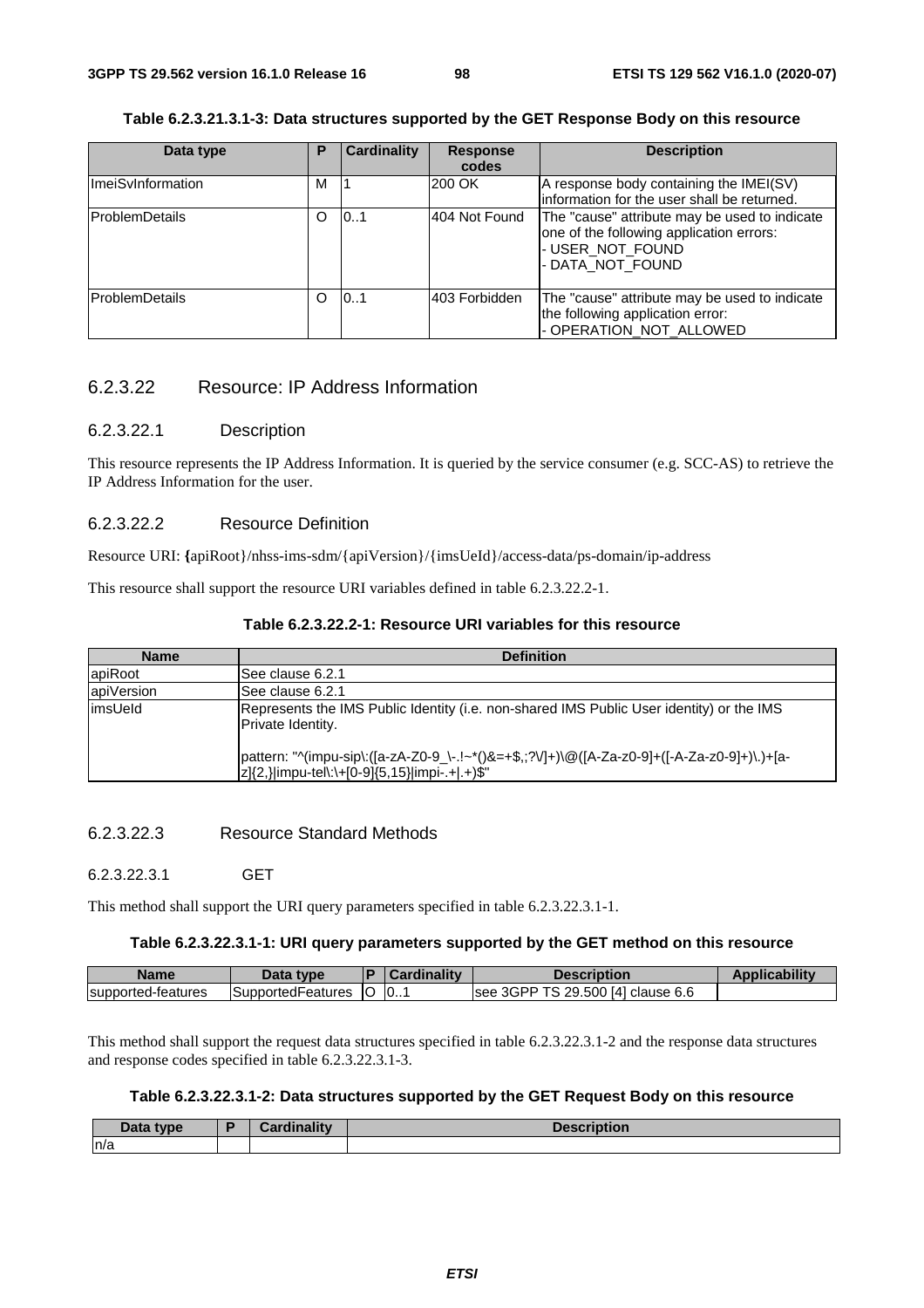# **Table 6.2.3.22.3.1-3: Data structures supported by the GET Response Body on this resource**

| Data type              | Ρ        | <b>Cardinality</b> | <b>Response</b><br>codes | <b>Description</b>                                                                                                                                                                                                       |
|------------------------|----------|--------------------|--------------------------|--------------------------------------------------------------------------------------------------------------------------------------------------------------------------------------------------------------------------|
| <b>IpAddress</b>       | M        |                    | 200 OK                   | A response body containing the IP address<br>(IPv4, Ipv6, Ipv6 prefix and/or IPv6 interface<br>identifier) for the user shall be returned.                                                                               |
| <b>IProblemDetails</b> | O        | 101                | 404 Not Found            | The "cause" attribute may be used to indicate<br>one of the following application errors:<br>- USER_NOT_FOUND<br>- DATA NOT FOUND<br>DATA NOT FOUND indicates that no IP<br>Address is currently allocated for the user. |
| <b>IProblemDetails</b> | $\Omega$ | 0.1                | 403 Forbidden            | The "cause" attribute may be used to indicate<br>the following application error:<br>- OPERATION_NOT_ALLOWED                                                                                                             |

# 6.2.3.23 Resource: T-ADS Information

### 6.2.3.23.1 Description

This resource represents the T-ADS Information. It is queried by the service consumer (e.g. SCC-AS) to retrieve the T-ADS Information for the user.

# 6.2.3.23.2 Resource Definition

Resource URI: **{**apiRoot}/nhss-ims-sdm/{apiVersion}/{imsUeId}/access-data/ps-domain/tads-info

This resource shall support the resource URI variables defined in table 6.2.3.23.2-1.

### **Table 6.2.3.23.2-1: Resource URI variables for this resource**

| <b>Name</b> | <b>Definition</b>                                                                                                                             |
|-------------|-----------------------------------------------------------------------------------------------------------------------------------------------|
| apiRoot     | See clause 6.2.1                                                                                                                              |
| apiVersion  | ISee clause 6.2.1                                                                                                                             |
| limsUeld    | Represents the IMS Public Identity (i.e. non-shared IMS Public User identity) or the IMS<br>Private Identity.                                 |
|             | pattern: "^(impu-sip\:([a-zA-Z0-9_\-.!~*()&=+\$,;?V]+)\@([A-Za-z0-9]+([-A-Za-z0-9]+)\.)+[a-<br> z]{2,} impu-tel\:\+[0-9]{5,15} impi-.+ .+)\$" |

# 6.2.3.23.3 Resource Standard Methods

### 6.2.3.23.3.1 GET

This method shall support the URI query parameters specified in table 6.2.3.23.3.1-1.

#### **Table 6.2.3.23.3.1-1: URI query parameters supported by the GET method on this resource**

| Name               | Data type             | Cardinality    | Description                       | <b>Applicability</b> |
|--------------------|-----------------------|----------------|-----------------------------------|----------------------|
| supported-features | SupportedFeatures   O | $\overline{0}$ | see 3GPP TS 29.500 [4] clause 6.6 |                      |

This method shall support the request data structures specified in table 6.2.3.23.3.1-2 and the response data structures and response codes specified in table 6.2.3.23.3.1-3.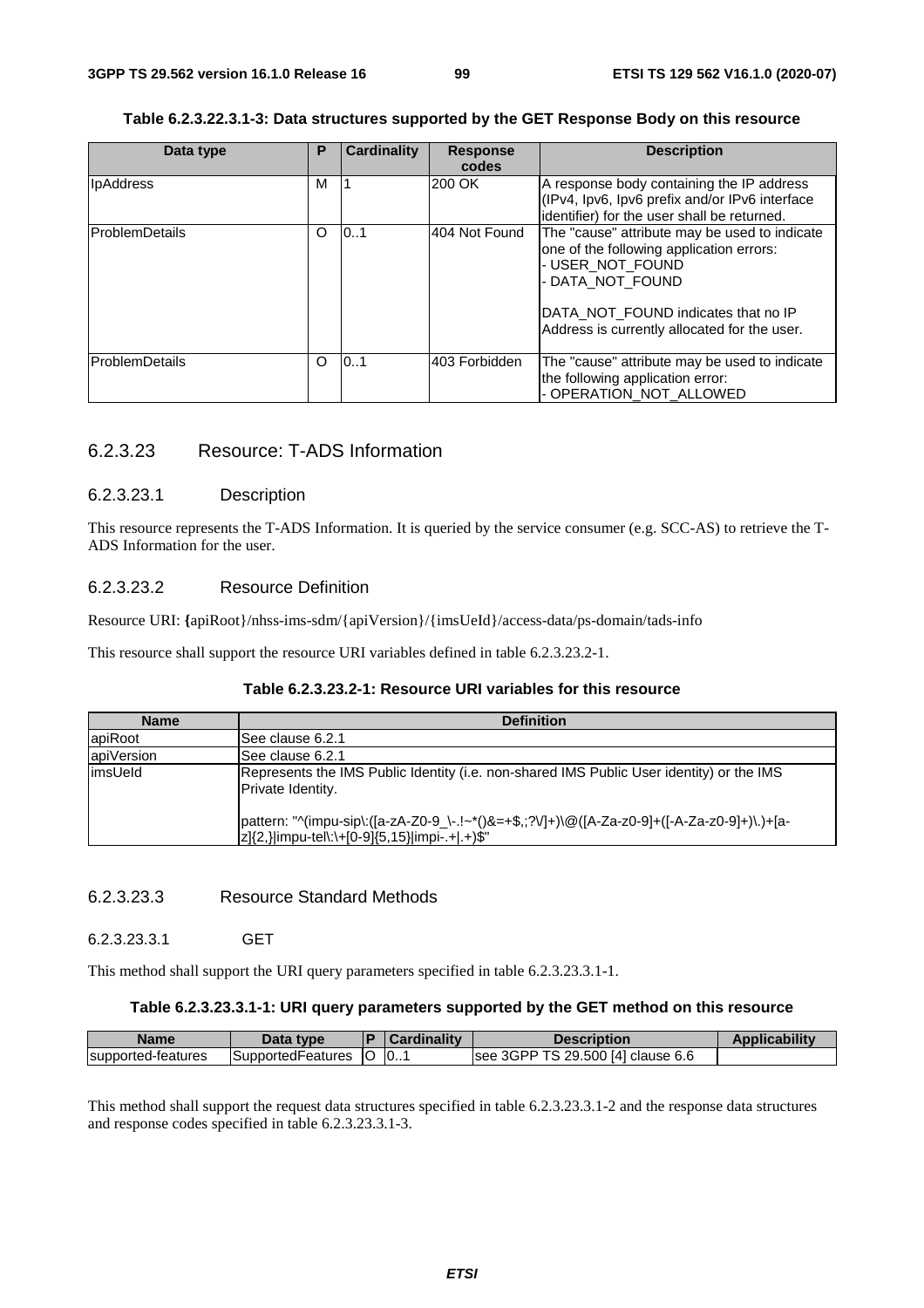### **Table 6.2.3.23.3.1-2: Data structures supported by the GET Request Body on this resource**

| Data type | Cardinality | <b>Description</b> |
|-----------|-------------|--------------------|
| n/a       |             |                    |

#### **Table 6.2.3.23.3.1-3: Data structures supported by the GET Response Body on this resource**

| Data type              | Р | <b>Cardinality</b> | <b>Response</b><br>codes | <b>Description</b>                                                                                                |
|------------------------|---|--------------------|--------------------------|-------------------------------------------------------------------------------------------------------------------|
| TadsInformation        | М |                    | 200 OK                   | A response body containing the T-ADS<br>information (most recent VoPS support) for<br>the user shall be returned. |
| <b>IProblemDetails</b> | O | 101                | 404 Not Found            | The "cause" attribute may be used to indicate<br>one of the following application errors:<br>- USER_NOT_FOUND     |
| <b>IProblemDetails</b> | O | 101                | 403 Forbidden            | The "cause" attribute may be used to indicate<br>the following application error:<br>- OPERATION_NOT_ALLOWED      |

# 6.2.3.24 Resource: UeReachabilitySubscriptions

### 6.2.3.24 Description

This resource is used to represent subscriptions to notifications of UE Reachability for IP.

# 6.2.3.24.2 Resource Definition

Resource URI: {apiRoot}/nhss-ims-sdm/{apiVersion}/{imsUeId}/access-data/ps-domain/ue-reach-subscriptions

This resource shall support the resource URI variables defined in table 6.2.3.24.2-1.

# **Table 6.2.3.24.2-1: Resource URI variables for this resource**

| <b>Name</b> | <b>Definition</b>                                                                                                                                                                                                          |
|-------------|----------------------------------------------------------------------------------------------------------------------------------------------------------------------------------------------------------------------------|
| apiRoot     | ISee clause 6.2.1                                                                                                                                                                                                          |
| apiVersion  | See clause 6.2.1                                                                                                                                                                                                           |
| limsUeld    | Represents the IMS Public Identity (i.e. IMS Public User identity or Public Service Identity)<br> pattern: "^(sip\:([a-zA-Z0-9_\-.!~*()&=+\$,;?V]+)\@([A-Za-z0-9]+([-A-Za-z0-9]+)\.)+[a-<br> z]{2,} tel\:\+[0-9]{5,15})\$" |
|             |                                                                                                                                                                                                                            |

### 6.2.3.24.3 Resource Standard Methods

# 6.2.3.24.3.1 POST

This method shall support the URI query parameters specified in table 6.2.3.24.3.1-1.

### **Table 6.2.3.24.3.1-1: URI query parameters supported by the POST method on this resource**

| <b>Name</b> | Dota<br>tvne<br><b>Putu</b> | ۰. | inality | . |
|-------------|-----------------------------|----|---------|---|
| ln/a        |                             |    |         |   |

This method shall support the request data structures specified in table 6.2.3.24.3.1-2 and the response data structures and response codes specified in table 6.2.3.24.3.1-3.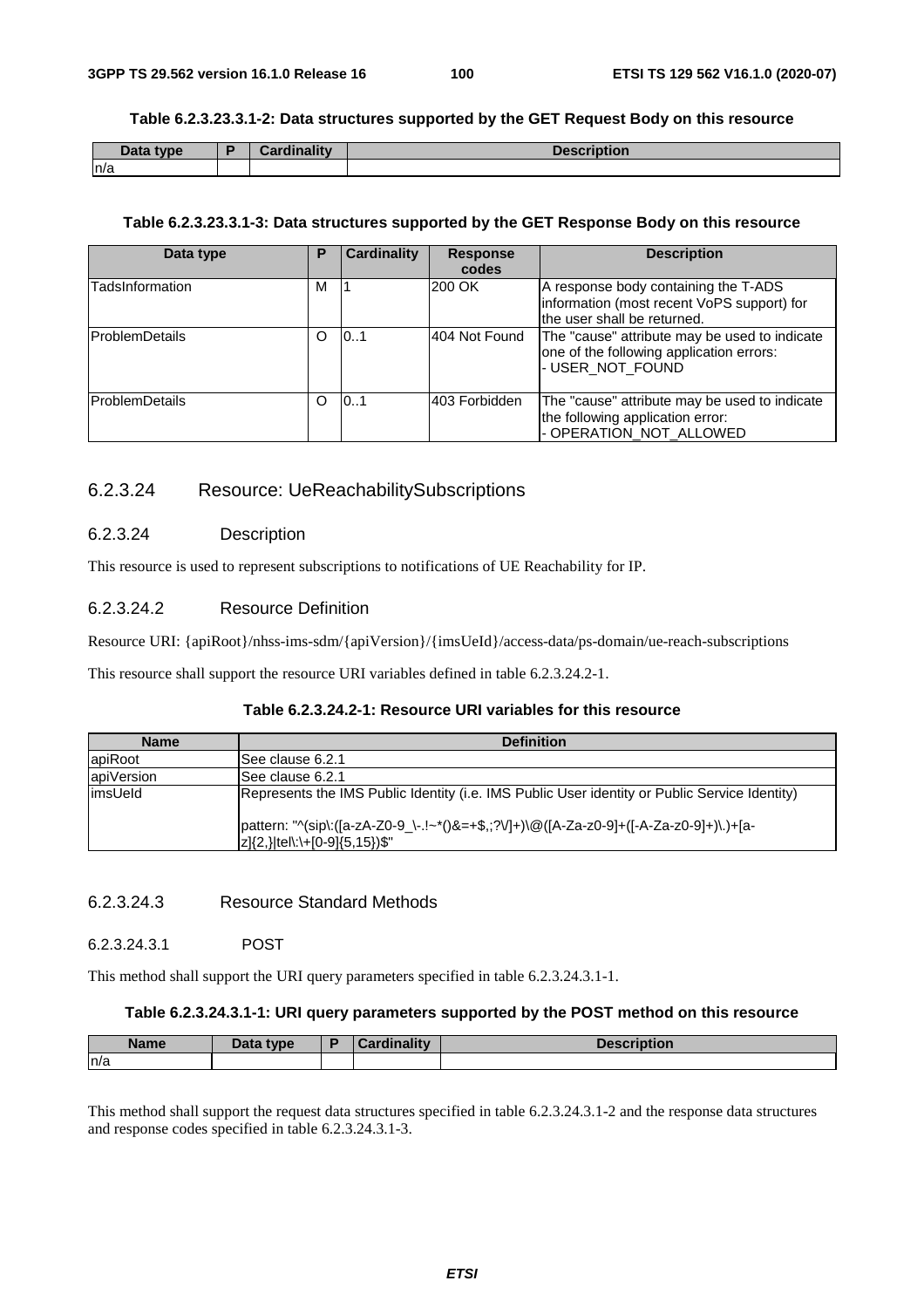## **Table 6.2.3.24.3.1-2: Data structures supported by the POST Request Body on this resource**

| Data type                          |   | Cardinality | <b>Description</b>                                                |
|------------------------------------|---|-------------|-------------------------------------------------------------------|
| <b>IUeReachabilitySubscription</b> | м |             | The subscription to UE reachability for IP that is to be created. |

#### **Table 6.2.3.24.3.1-3: Data structures supported by the POST Response Body on this resource**

| Data type                  | Р | <b>Cardinality</b> | <b>Response</b><br>codes | <b>Description</b>                                                                                                                                                                                                                                                           |
|----------------------------|---|--------------------|--------------------------|------------------------------------------------------------------------------------------------------------------------------------------------------------------------------------------------------------------------------------------------------------------------------|
| UeReachabilitySubscription | М |                    |                          | 201 Created Upon success, a response body<br>containing a representation of the created<br>Individual subscription resource shall be<br>Ireturned.<br>The HTTP response shall include a<br>"Location" HTTP header that contains the<br>resource URI of the created resource. |
| <b>ProblemDetails</b>      | м |                    | 404 Not<br>Found         | lThe "cause" attribute shall be set to the<br>following application error:<br>- USER_NOT_FOUND                                                                                                                                                                               |

# 6.2.3.25 Resource: Individual subscription

### 6.2.3.25.1 Description

This resource is used to represent an individual subscription to notification of UE reachability for IP.

# 6.2.3.25.2 Resource Definition

Resource URI: {apiRoot}/nhss-ims-sdm/{apiVersion}/{imsUeId}/access-data/ps-domain/ue-reachsubscriptions/{subscriptionId}

This resource shall support the resource URI variables defined in table 6.2.3.25.2-1.

# **Table 6.2.3.25.2-1: Resource URI variables for this resource**

| <b>Name</b>    | <b>Definition</b>                                                                                                        |
|----------------|--------------------------------------------------------------------------------------------------------------------------|
| apiRoot        | See clause 6.2.1                                                                                                         |
| apiVersion     | lSee clause 6.2.1                                                                                                        |
| limsUeld       | Represents the IMS Public Identity (i.e. IMS Public User identity or Public Service Identity)                            |
|                | pattern: "^(sip\:([a-zA-Z0-9_\-.!~*()&=+\$,;?V]+)\@([A-Za-z0-9]+([-A-Za-z0-9]+)\.)+[a-<br> z]{2,} tel\:\+[0-9]{5,15})\$" |
| subscriptionId | The subscriptionId identifies an individual subscription to notification of UE reachability for IP.                      |

### 6.2.3.25.3 Resource Standard Methods

## 6.2.3.25.3.1 DELETE

This method shall support the URI query parameters specified in table 6.2.3.25.3.1-1.

# **Table 6.2.3.25.3.1-1: URI query parameters supported by the DELETE method on this resource**

| <b>Name</b> | Data type<br>Data | <b>The Contract Contract Contract</b><br>$\sim$ $\sim$ $\sim$ $\sim$ $\sim$ $\sim$ | uvii |
|-------------|-------------------|------------------------------------------------------------------------------------|------|
| ln/a        |                   |                                                                                    |      |

This method shall support the request data structures specified in table 6.2.3.7.3.1-2 and the response data structures and response codes specified in table 6.2.3.7.3.1-3.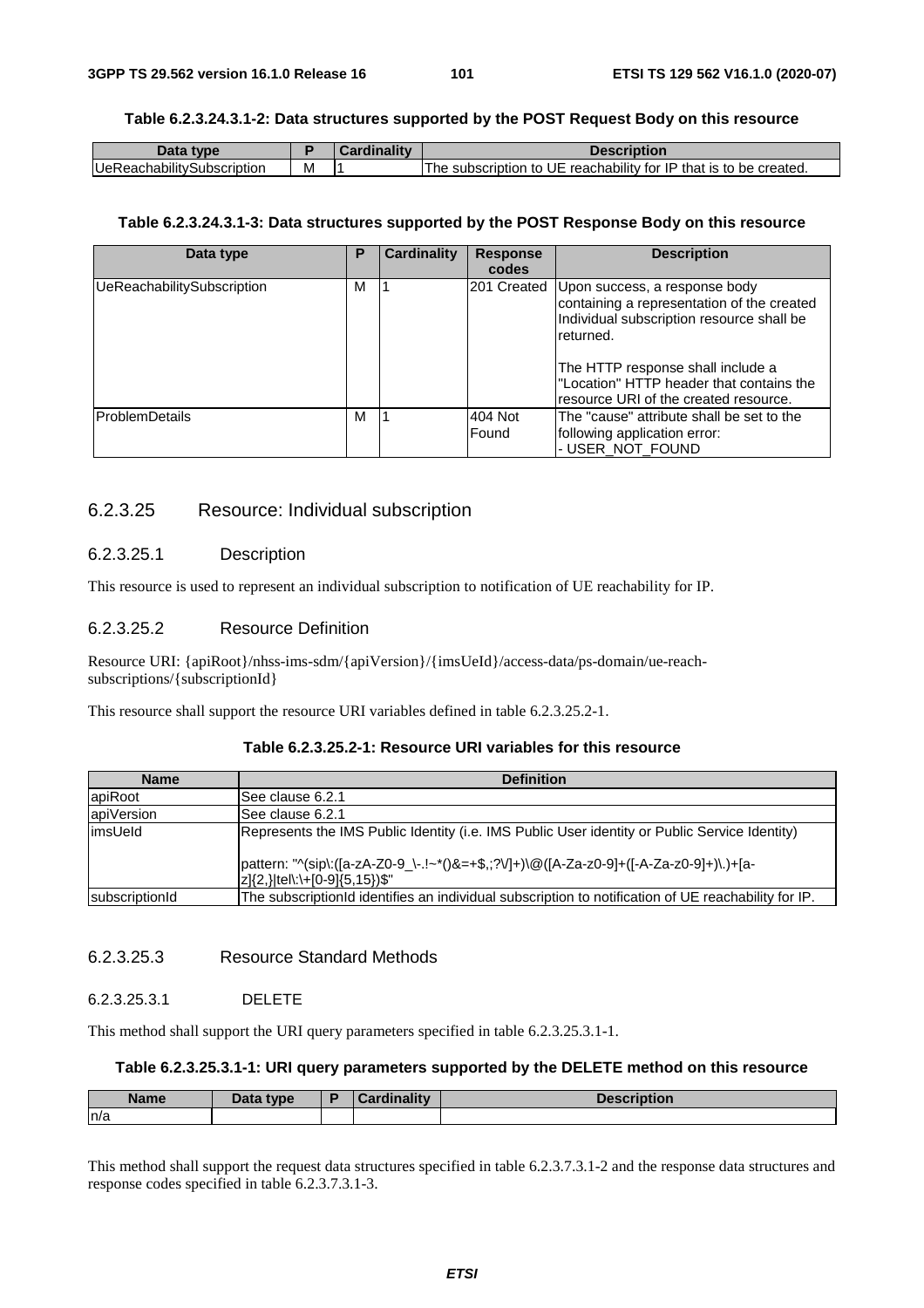#### **Table 6.2.3.25.3.1-2: Data structures supported by the Delete Request Body on this resource**

| Data type | Cardinalitv | <b>Description</b>                   |
|-----------|-------------|--------------------------------------|
| ln/a      |             | request body shall be empty.<br>i ne |

#### **Table 6.2.3.25.3.1-3: Data structures supported by the DELETE Response Body on this resource**

| Data type              | Р | <b>Cardinality</b> | <b>Respons</b><br>е<br>codes | <b>Description</b>                                                                                                                                                            |
|------------------------|---|--------------------|------------------------------|-------------------------------------------------------------------------------------------------------------------------------------------------------------------------------|
| ln/a                   |   |                    | 204 No<br>Content            | Upon success, an empty response body shall be returned.                                                                                                                       |
| <b>IProblemDetails</b> | M |                    | 404 Not<br>Found             | The "cause" attribute shall be set to one of the following<br>application errors:<br>I-USER NOT FOUND<br>- SUBSCRIPTION_NOT_FOUND, see 3GPP TS 29.500 [4]<br>table 5.2.7.2-1. |

### 6.2.3.25.3.2 PATCH

This method shall support the URI query parameters specified in table 6.2.3.25.3.2-1.

#### **Table 6.2.3.25.3.2-1: URI query parameters supported by the PATCH method on this resource**

| <b>Name</b> | Data type | <b>Cardinality</b> | Description |
|-------------|-----------|--------------------|-------------|
| ln/a        |           |                    |             |

This method shall support the request data structures specified in table 6.2.3.25.3.2-2 and the response data structures and response codes specified in table 6.2.3.25.3.2-3.

### **Table 6.2.3.25.3.2-2: Data structures supported by the PATCH Request Body on this resource**

| Data type        |   | <b>Cardinality</b> | <b>Description</b>                                                                                                                                                                    |
|------------------|---|--------------------|---------------------------------------------------------------------------------------------------------------------------------------------------------------------------------------|
| array(Patchitem) | м |                    | It contains the list of changes to be made to the resource representing the<br>individual subscription, according to the JSON PATCH format specified in<br><b>IETF RFC 6902 [12].</b> |

# **Table 6.2.3.25.3.2-3: Data structures supported by the PATCH Response Body on this resource**

| Data type              | P | <b>Cardinality</b> | <b>Response</b><br>codes | <b>Description</b>                                                                                                                                                            |
|------------------------|---|--------------------|--------------------------|-------------------------------------------------------------------------------------------------------------------------------------------------------------------------------|
| ln/a                   |   |                    | 204 No<br>Content        | Upon success, a response with no content is returned.                                                                                                                         |
| <b>ProblemDetails</b>  | M |                    | 404 Not<br>Found         | The "cause" attribute shall be set to one of the following<br>application errors:<br>- USER NOT FOUND<br>- SUBSCRIPTION NOT FOUND, see 3GPP TS 29.500 [4]<br>table 5.2.7.2-1. |
| <b>IProblemDetails</b> | м |                    | 403<br>Forbidden         | One or more attributes are not allowed to be modified.<br>The "cause" attribute shall be set to:<br>- MODIFICATION NOT ALLOWED, see 3GPP TS 29.500 [4]<br>table 5.2.7.2-1.    |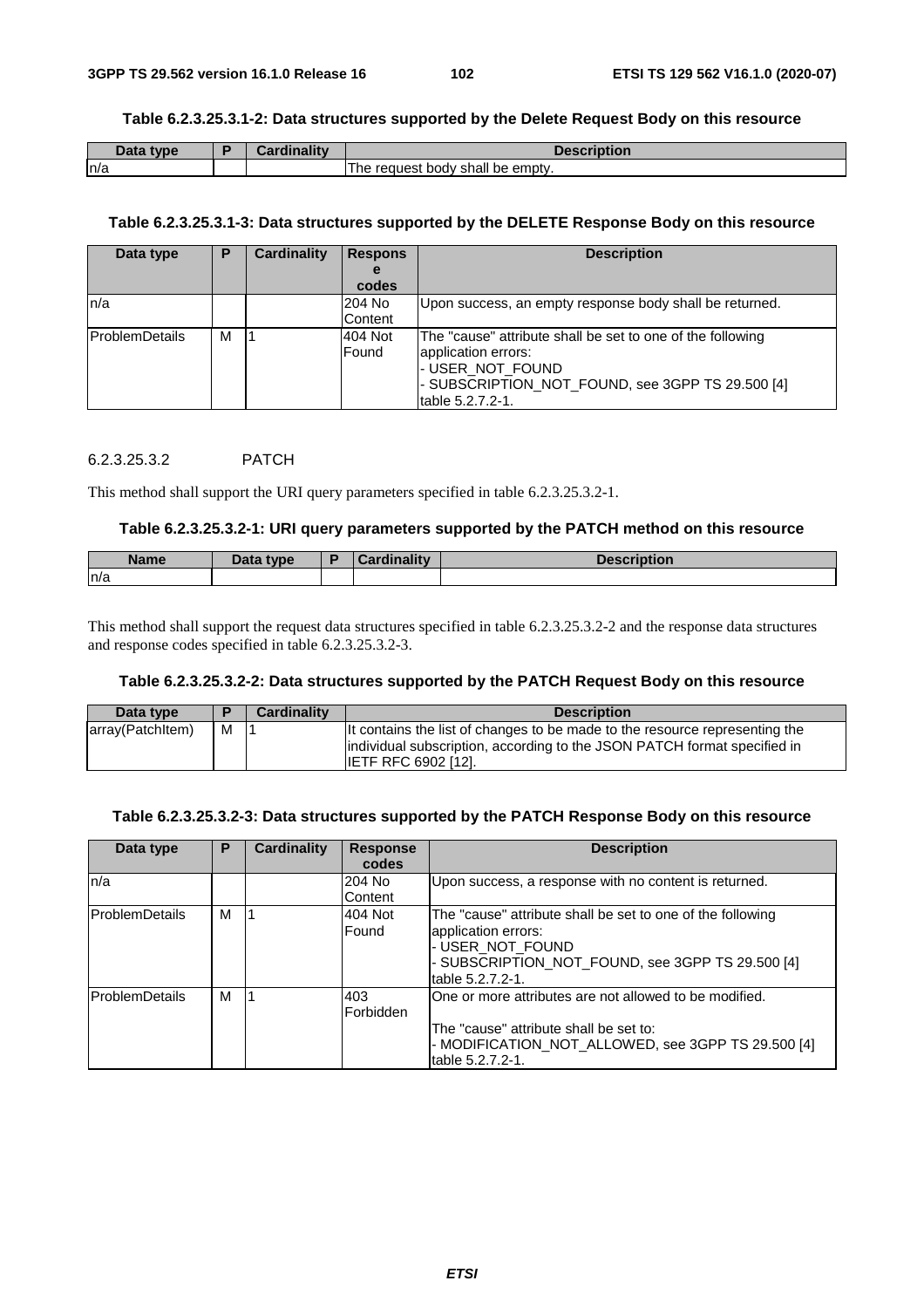# 6.2.3.26 Resource: PS User State Information

# 6.2.3.26.1 Description

This resource represents the User State information in PS domain. It is queried by the service consumer (e.g. AS) to retrieve the User State information in PS domain as retrieved from the serving node(s). The service consumer may indicate the requested nodes for which the request is applicable (e.g. AMF only)

# 6.2.3.26.2 Resource Definition

Resource URI: **{**apiRoot}/nhss-ims-sdm/{apiVersion}/{imsUeId}/access-data/ps-domain/user-state

This resource shall support the resource URI variables defined in table 6.2.3.26.2-1.

| <b>Name</b> | <b>Definition</b>                                                                                                                             |  |  |  |  |  |
|-------------|-----------------------------------------------------------------------------------------------------------------------------------------------|--|--|--|--|--|
| apiRoot     | ISee clause 6.2.1                                                                                                                             |  |  |  |  |  |
| apiVersion  | See clause 6.2.1                                                                                                                              |  |  |  |  |  |
| limsUeld    | Represents the IMS Public Identity (i.e. non-shared IMS Public User identity or Public Service<br>Identity) or the IMS private Identity.      |  |  |  |  |  |
|             | pattern: "^(impu-sip\:([a-zA-Z0-9_\-.!~*()&=+\$,;?V]+)\@([A-Za-z0-9]+([-A-Za-z0-9]+)\.)+[a-<br> z]{2,} impu-tel\:\+[0-9]{5,15} impi-.+ .+)\$" |  |  |  |  |  |

# **Table 6.2.3.15.2-1: Resource URI variables for this resource**

## 6.2.3.26.3 Resource Standard Methods

### 6.2.3.26.3.1 GET

This method shall support the URI query parameters specified in table 6.2.3.26.3.1-1.

#### **Table 6.2.3.26.3.1-1: URI query parameters supported by the GET method on this resource**

| <b>Name</b>            | Data type            | D | Cardinality | <b>Description</b>                                                    |
|------------------------|----------------------|---|-------------|-----------------------------------------------------------------------|
| requested-nodes        | array(RequestedNode) |   | 10N         | Indicates the serving node(s) for which the<br>request is applicable. |
| supported-<br>features | SupportedFeatures    |   | 0           | see 3GPP TS 29.500 [4] clause 6.6                                     |

If "requested-nodes" is not included, HSS shall return the user state as retrieved from all the nodes (AMF, MME and SGSN)

This method shall support the request data structures specified in table 6.2.3.26.3.1-2 and the response data structures and response codes specified in table 6.2.3.26.3.1-3.

#### **Table 6.2.3.26.3.1-2: Data structures supported by the GET Request Body on this resource**

| Data type | Cardinalitv | <b>Description</b> |
|-----------|-------------|--------------------|
| n/a       |             |                    |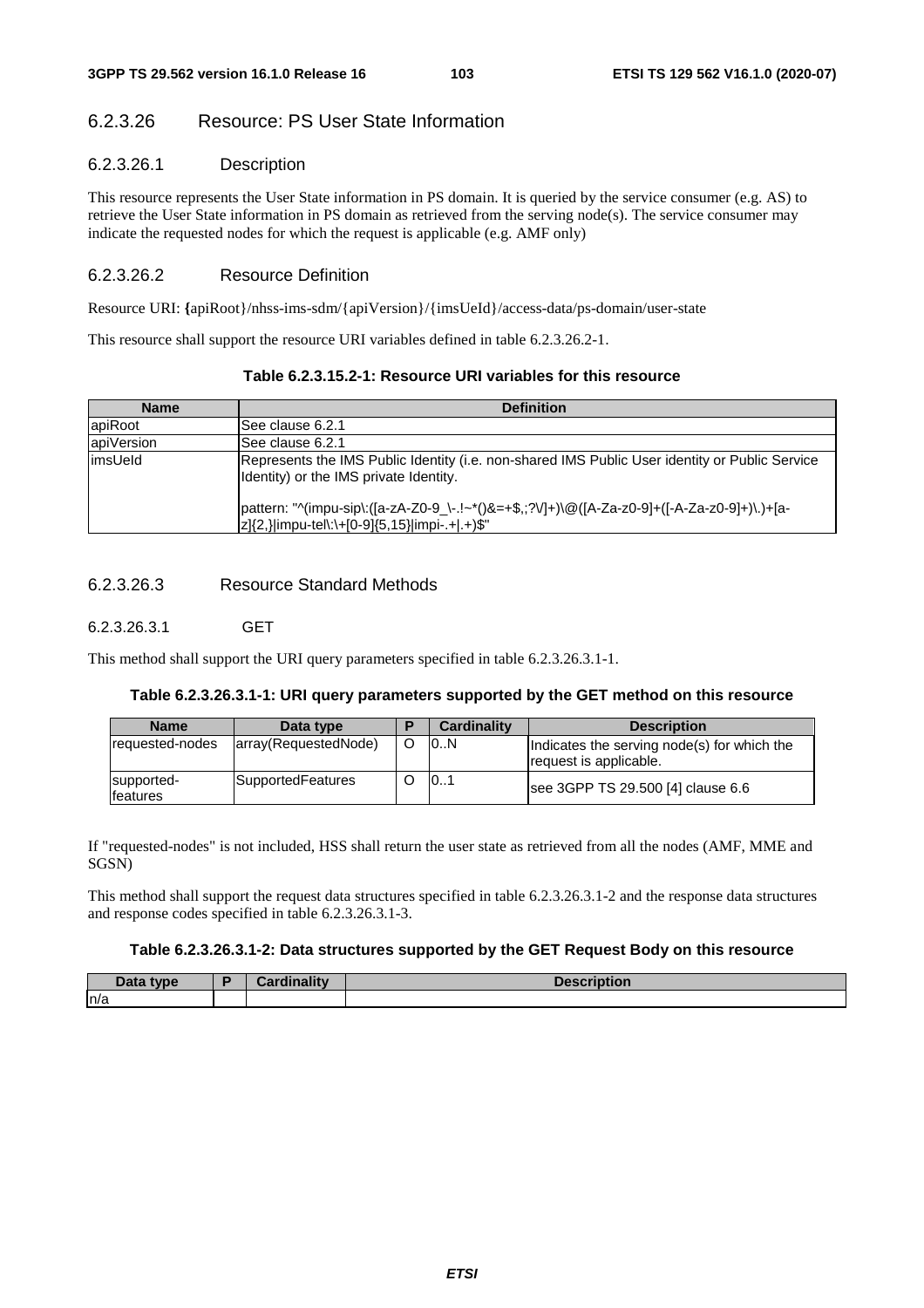## **Table 6.2.3.26.3.1-3: Data structures supported by the GET Response Body on this resource**

| Data type              | Ρ | <b>Cardinality</b> | <b>Response</b><br>codes | <b>Description</b>                                                                                                                                                                                                           |
|------------------------|---|--------------------|--------------------------|------------------------------------------------------------------------------------------------------------------------------------------------------------------------------------------------------------------------------|
| <b>PsUserState</b>     | M | -11                | 200 OK                   | A response body containing the PS user state<br>information as requested shall be returned.                                                                                                                                  |
| <b>ProblemDetails</b>  | Ω | 0.1                | 404 Not Found            | The "cause" attribute may be used to indicate<br>one of the following application errors:<br>- USER_NOT_FOUND<br>- DATA NOT FOUND<br>DATA NOT FOUND indicates that the user state<br>linformation is unknown or unavailable. |
| <b>IProblemDetails</b> | Ω | 0.1                | l403 Forbidden           | The "cause" attribute may be used to indicate the<br>following application error:<br>- OPERATION_NOT_ALLOWED                                                                                                                 |

# 6.2.3.27 Resource: CS User State Information

### 6.2.3.27.1 Description

This resource represents the User State information in CS domain. It is queried by the service consumer (e.g. AS) to retrieve the User State information in CS domain as retrieved from the MSC/VLR.

### 6.2.3.27.2 Resource Definition

Resource URI: **{**apiRoot}/nhss-ims-sdm/{apiVersion}/{imsUeId}/access-data/cs-domain/user-state

This resource shall support the resource URI variables defined in table 6.2.3.27.2-1.

### **Table 6.2.3.15.2-1: Resource URI variables for this resource**

| <b>Name</b> | <b>Definition</b>                                                                                                                             |  |  |  |  |  |  |
|-------------|-----------------------------------------------------------------------------------------------------------------------------------------------|--|--|--|--|--|--|
| apiRoot     | ISee clause 6.2.1                                                                                                                             |  |  |  |  |  |  |
| apiVersion  | ISee clause 6.2.1                                                                                                                             |  |  |  |  |  |  |
| limsUeld    | Represents the IMS Public Identity (i.e. non-shared IMS Public User identity or Public Service<br>Identity) or the IMS private Identity.      |  |  |  |  |  |  |
|             | pattern: "^(impu-sip\:([a-zA-Z0-9_\-.!~*()&=+\$,;?V]+)\@([A-Za-z0-9]+([-A-Za-z0-9]+)\.)+[a-<br> z]{2,} impu-tel\:\+[0-9]{5,15} impi-.+ .+)\$" |  |  |  |  |  |  |

### 6.2.3.27.3 Resource Standard Methods

6.2.3.27.3.1 GET

This method shall support the URI query parameters specified in table 6.2.3.27.3.1-1.

# **Table 6.2.3.27.3.1-1: URI query parameters supported by the GET method on this resource**

| Name                           | Data type         | <b>Cardinality</b> | <b>Description</b>                |
|--------------------------------|-------------------|--------------------|-----------------------------------|
| supported-<br><b>Ifeatures</b> | SupportedFeatures | 101                | see 3GPP TS 29.500 [4] clause 6.6 |

This method shall support the request data structures specified in table 6.2.3.27.3.1-2 and the response data structures and response codes specified in table 6.2.3.27.3.1-3.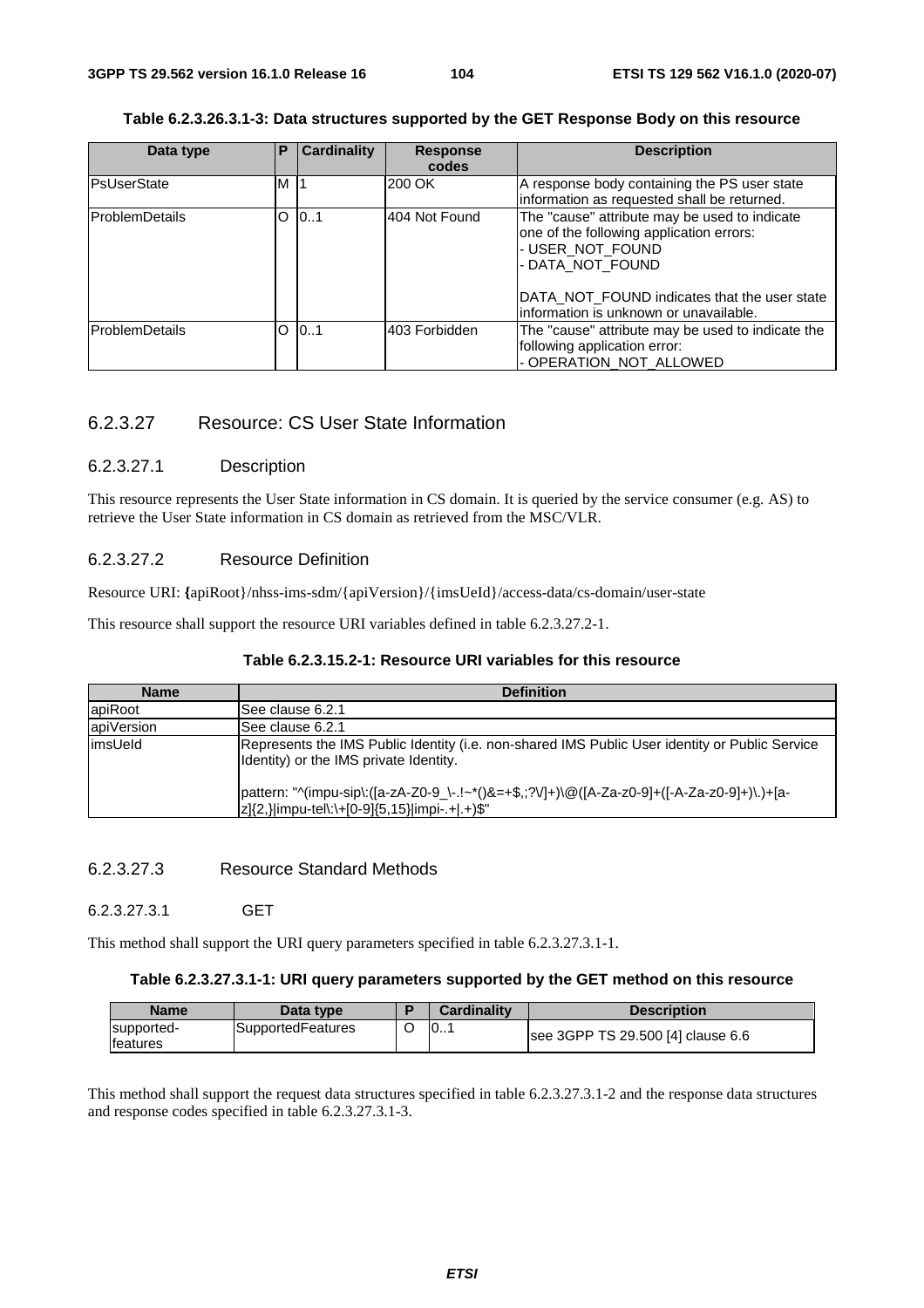### **Table 6.2.3.27.3.1-2: Data structures supported by the GET Request Body on this resource**

| Data type | Cardinality | <b>Description</b> |
|-----------|-------------|--------------------|
| n/a       |             |                    |

#### **Table 6.2.3.27.3.1-3: Data structures supported by the GET Response Body on this resource**

| Data type              | E    | <b>Cardinality</b> | <b>Response</b><br>codes | <b>Description</b>                                                                                            |
|------------------------|------|--------------------|--------------------------|---------------------------------------------------------------------------------------------------------------|
| <b>CsUserState</b>     | M 11 |                    | 200 OK                   | A response body containing the CS user state<br>information as requested shall be returned.                   |
| <b>ProblemDetails</b>  |      | $O$ $0.1$          | 1404 Not Found           | The "cause" attribute may be used to indicate<br>one of the following application errors:<br>- USER_NOT_FOUND |
| <b>IProblemDetails</b> |      | $O$ $0.1$          | l403 Forbidden           | The "cause" attribute may be used to indicate the<br>following application error:<br>- OPERATION_NOT_ALLOWED  |

# 6.2.3.28 Resource: CSRN

### 6.2.3.28.1 Description

This resource represents the CSRN. It is queried by the service consumer (e.g. SCC-AS) to retrieve a CSRN for the user.

# 6.2.3.28.2 Resource Definition

Resource URI: **{**apiRoot}/nhss-ims-sdm/{apiVersion}/{imsUeId}/access-data/cs-domain/csrn

This resource shall support the resource URI variables defined in table 6.2.3.28.2-1.

# **Table 6.2.3.28.2-1: Resource URI variables for this resource**

| <b>Name</b> | <b>Definition</b>                                                                                                                             |  |  |  |  |  |
|-------------|-----------------------------------------------------------------------------------------------------------------------------------------------|--|--|--|--|--|
| apiRoot     | ISee clause 6.2.1                                                                                                                             |  |  |  |  |  |
| apiVersion  | See clause 6.2.1                                                                                                                              |  |  |  |  |  |
| limsUeld    | Represents the IMS Public Identity (i.e. non-shared IMS Public User identity) or the IMS<br>Private Identity.                                 |  |  |  |  |  |
|             | pattern: "^(impu-sip\:([a-zA-Z0-9_\-.!~*()&=+\$,;?V]+)\@([A-Za-z0-9]+([-A-Za-z0-9]+)\.)+[a-<br> z]{2,} impu-tel\:\+[0-9]{5,15} impi-.+ .+)\$" |  |  |  |  |  |

# 6.2.3.28.3 Resource Standard Methods

#### 6.2.3.28.3.1 GET

This method shall support the URI query parameters specified in table 6.2.3.28.3.1-1.

### **Table 6.2.3.28.3.1-1: URI query parameters supported by the GET method on this resource**

| <b>Name</b>        | Data type         | P | Cardinality | <b>Description</b>                                                                                             | <b>Applicability</b> |
|--------------------|-------------------|---|-------------|----------------------------------------------------------------------------------------------------------------|----------------------|
| supported-features | SupportedFeatures | O | 101         | see 3GPP TS 29.500 [4] clause<br>6.6                                                                           |                      |
| pre-paging         | PrePaging         | O | 101         | Indicates if pre-paging is<br>supported<br>true: pre-paging is supported<br>false or absent: pre-paging is not |                      |
|                    |                   |   |             | supported                                                                                                      |                      |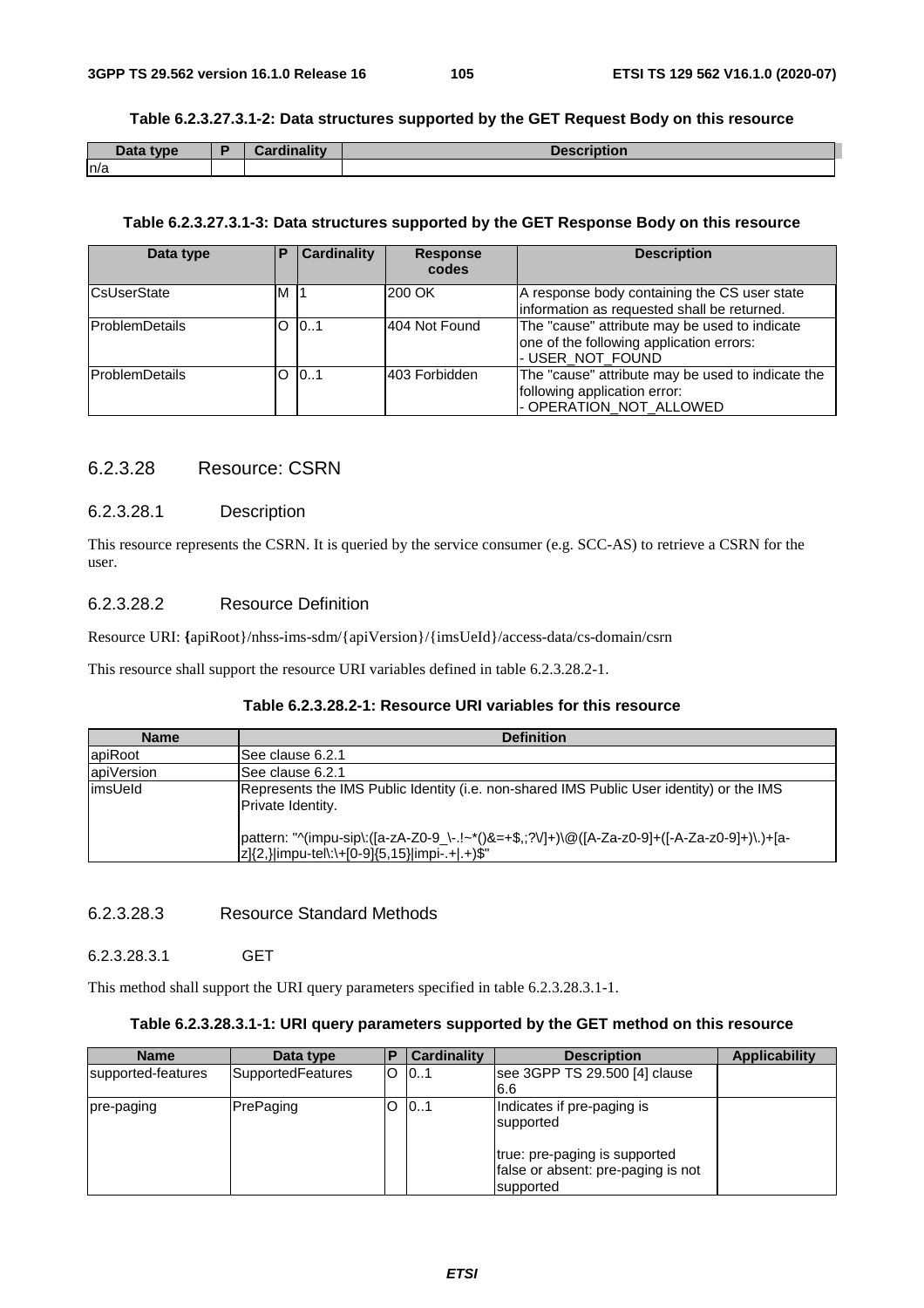This method shall support the request data structures specified in table 6.2.3.28.3.1-2 and the response data structures and response codes specified in table 6.2.3.28.3.1-3.

#### **Table 6.2.3.28.3.1-2: Data structures supported by the GET Request Body on this resource**

| Data type | <b>Cardinality</b> | <b>Description</b> |
|-----------|--------------------|--------------------|
| n/a       |                    |                    |

#### **Table 6.2.3.28.3.1-3: Data structures supported by the GET Response Body on this resource**

| Data type              | Ρ | <b>Cardinality</b> | <b>Response</b><br>codes | <b>Description</b>                                                                                                                                                                                        |
|------------------------|---|--------------------|--------------------------|-----------------------------------------------------------------------------------------------------------------------------------------------------------------------------------------------------------|
| <b>C</b> srn           | м |                    | 200 OK                   | A response body containing the CSRN for the<br>user shall be returned.                                                                                                                                    |
| <b>IProblemDetails</b> | O | 101                | 404 Not Found            | The "cause" attribute may be used to indicate<br>one of the following application errors:<br>- USER NOT FOUND<br>- DATA NOT FOUND<br>DATA NOT FOUND indicates that CSRN<br>retrieval from MSC/VLR failed. |
| lProblemDetails        | O | 101                | 403 Forbidden            | The "cause" attribute may be used to indicate<br>the following application error:<br>- OPERATION NOT ALLOWED                                                                                              |

# 6.2.3.29 Resource: Reference Location Information

# 6.2.3.29.1 Description

This resource represents the Reference Location Information. It is queried by the service consumer (e.g. IMS-AS) to retrieve the reference location information for the user (e.g. line identifier in fixed access networks).

### 6.2.3.29.2 Resource Definition

Resource URI: **{**apiRoot}/nhss-ims-sdm/{apiVersion}/{imsUeId}/access-data/wireline-domain/reference-location

This resource shall support the resource URI variables defined in table 6.2.3.29.2-1.

| <b>Name</b> | <b>Definition</b>                                                                                                                             |
|-------------|-----------------------------------------------------------------------------------------------------------------------------------------------|
| apiRoot     | ISee clause 6.2.1                                                                                                                             |
| apiVersion  | See clause 6.2.1                                                                                                                              |
| limsUeld    | Represents the IMS Public Identity (i.e. non-shared IMS Public User identity) or the IMS<br>Private Identity.                                 |
|             | pattern: "^(impu-sip\:([a-zA-Z0-9_\-.!~*()&=+\$,;?V]+)\@([A-Za-z0-9]+([-A-Za-z0-9]+)\.)+[a-<br> z]{2,} impu-tel\:\+[0-9]{5,15} impi-.+ .+)\$" |

## 6.2.3.29.3 Resource Standard Methods

6.2.3.29.3.1 GET

This method shall support the URI query parameters specified in table 6.2.3.29.3.1-1.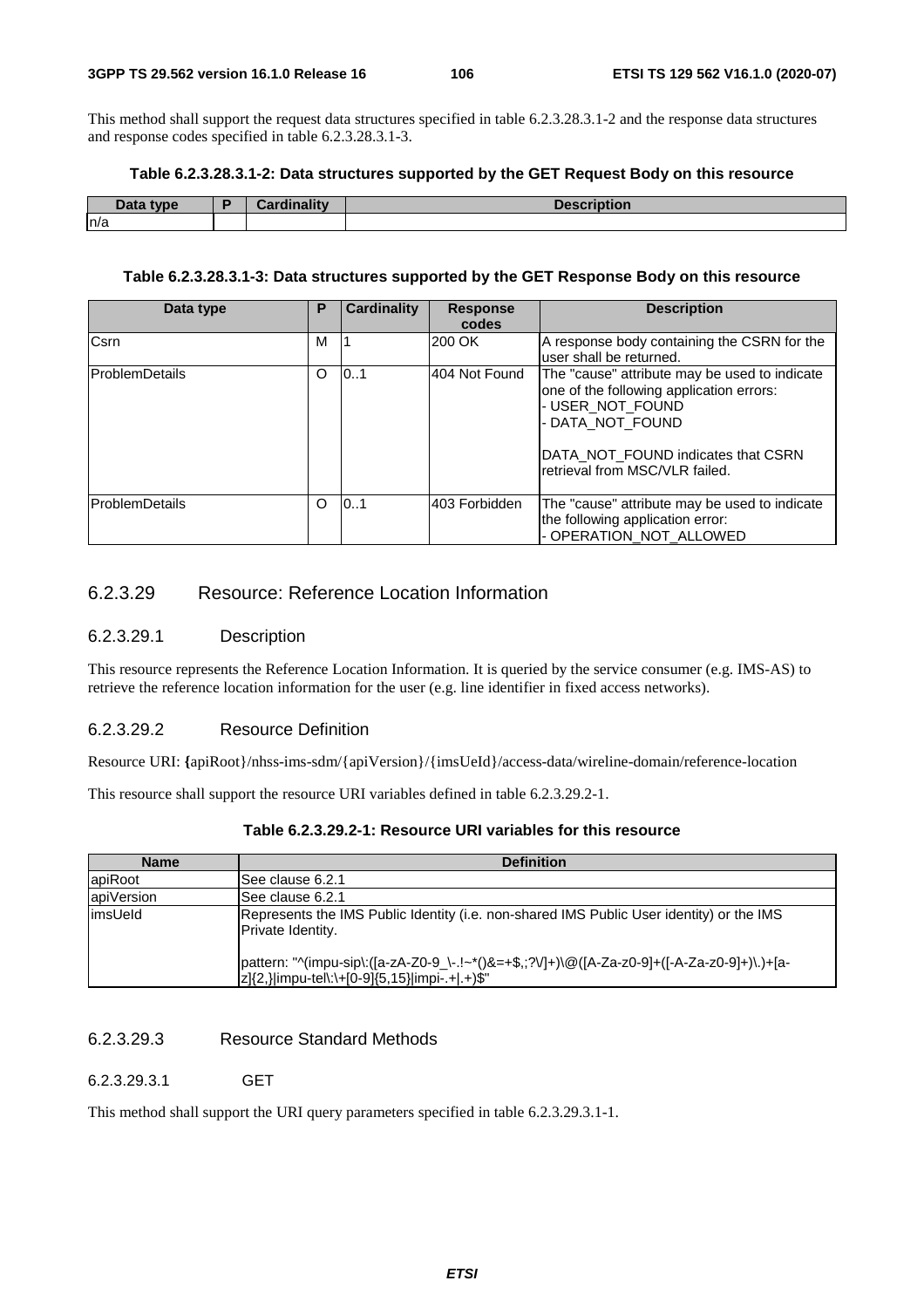### **Table 6.2.3.29.3.1-1: URI query parameters supported by the GET method on this resource**

| Name               | Data type          | D   | ardinalitv: | Description                           | <b>Applicability</b> |
|--------------------|--------------------|-----|-------------|---------------------------------------|----------------------|
| supported-features | ISupported⊢eatures | IO. | 0           | 3GPP TS 29.500 [4] clause 6.6<br>lsee |                      |

This method shall support the request data structures specified in table 6.2.3.29.3.1-2 and the response data structures and response codes specified in table 6.2.3.29.3.1-3.

## **Table 6.2.3.29.3.1-2: Data structures supported by the GET Request Body on this resource**

| Data type | <b>Pardinality</b> | Description |
|-----------|--------------------|-------------|
| ln/a      |                    |             |

### **Table 6.2.3.29.3.1-3: Data structures supported by the GET Response Body on this resource**

| Data type                           | Ρ | <b>Cardinality</b> | <b>Response</b><br>codes | <b>Description</b>                                                                                                                                                                                                             |
|-------------------------------------|---|--------------------|--------------------------|--------------------------------------------------------------------------------------------------------------------------------------------------------------------------------------------------------------------------------|
| <b>ReferenceLocationInformation</b> | м |                    | 200 OK                   | A response body containing the reference<br>location information (e.g. access type, line<br>identifier) for the user shall be returned.                                                                                        |
| ProblemDetails                      |   | 0.1                | 404 Not Found            | The "cause" attribute may be used to indicate<br>one of the following application errors:<br>- USER NOT FOUND<br>- DATA_NOT_FOUND<br>DATA NOT FOUND indicates that no<br>reference location information exist for the<br>user. |
| <b>IProblemDetails</b>              | O | 0.1                | 403 Forbidden            | The "cause" attribute may be used to indicate<br>the following application error:<br>- OPERATION_NOT_ALLOWED                                                                                                                   |

# 6.2.3.30 Resource: SMS Registration Information

### 6.2.3.30.1 Description

This resource represents the SMS registration information. It is used by the service consumer (e.g. IP-SM-GW) to create, retrieve, update or delete the SMS registration information.

#### 6.2.3.30.2 Resource Definition

Resource URI: **{**apiRoot}/nhss-ims-sdm/{apiVersion}/{imsUeId}/service-data/sms-registration-info

This resource shall support the resource URI variables defined in table 6.2.3.30.2-1.

# **Table 6.2.3.30.2-1: Resource URI variables for this resource**

| <b>Name</b> | <b>Definition</b>                                                                                                                             |
|-------------|-----------------------------------------------------------------------------------------------------------------------------------------------|
| apiRoot     | See clause 6.1.1                                                                                                                              |
| apiVersion  | ISee clause 6.1.1                                                                                                                             |
| limsUeld    | Represents the IMS Public Identity (i.e. non-shared IMS Public User identity) or the IMS<br>private Identity.                                 |
|             | pattern: "^(impu-sip\:([a-zA-Z0-9_\-.!~*()&=+\$,;?V]+)\@([A-Za-z0-9]+([-A-Za-z0-9]+)\.)+[a-<br> z]{2,} impu-tel\:\+[0-9]{5,15} impi-.+ .+)\$" |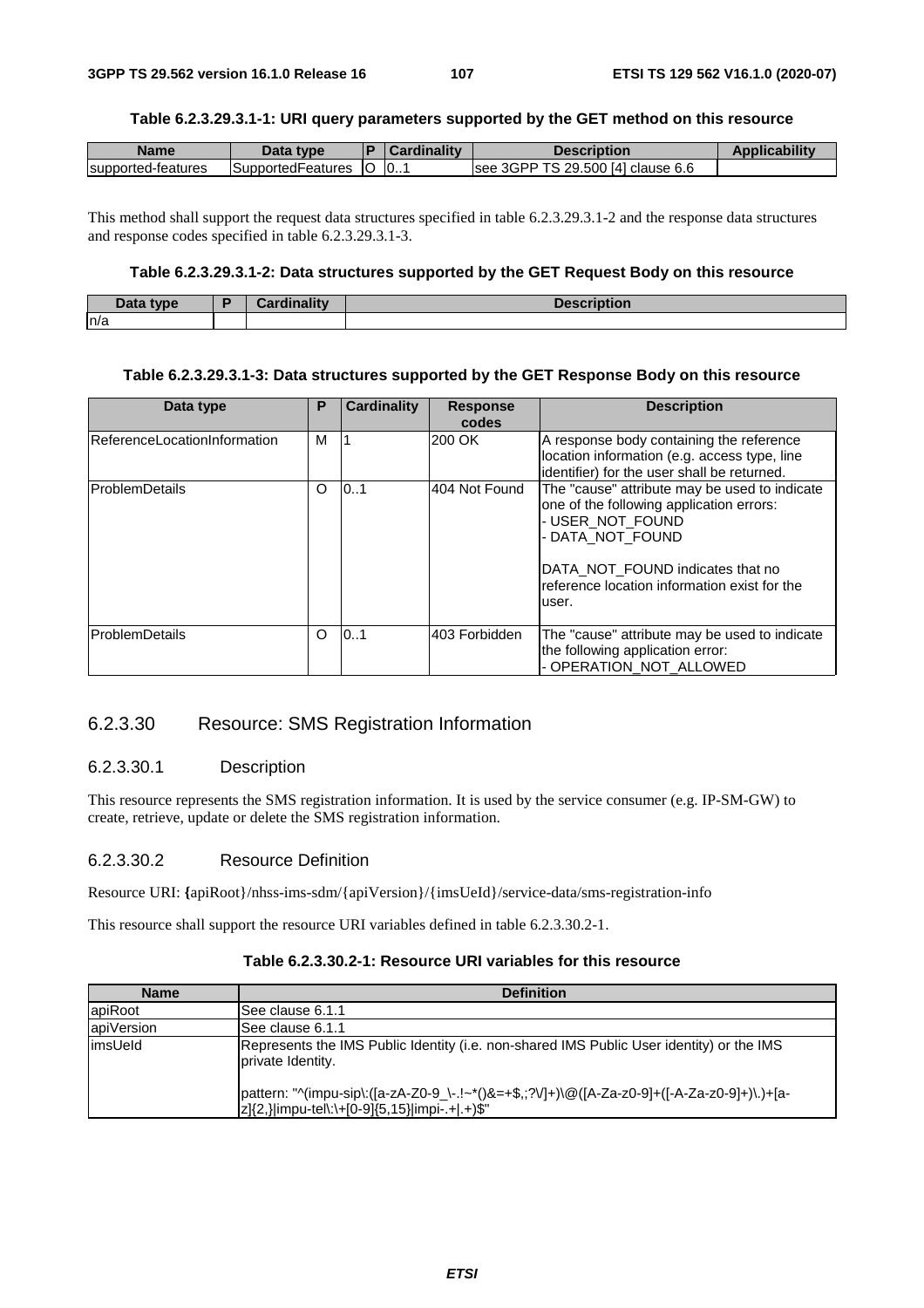## 6.2.3.30.3 Resource Standard Methods

6.2.3.30.3.1 GET

This method shall support the URI query parameters specified in table 6.2.3.30.3.1-1.

## **Table 6.2.3.30.3.1-1: URI query parameters supported by the GET method on this resource**

| <b>Name</b>        | Data type                | Cardinality | Description                        |
|--------------------|--------------------------|-------------|------------------------------------|
| supported-features | <b>SupportedFeatures</b> | 0           | Isee 3GPP TS 29.500 [4] clause 6.6 |

This method shall support the request data structures specified in table 6.2.3.30.3.1-2 and the response data structures and response codes specified in table 6.2.3.30.3.1-3.

## **Table 6.2.3.30.3.1-2: Data structures supported by the GET Request Body on this resource**

| Data type<br>Dala | dinality | <b>Description</b> |
|-------------------|----------|--------------------|
| ln/a              |          |                    |

## **Table 6.2.3.30.3.1-3: Data structures supported by the GET Response Body on this resource**

| Data type             | Р | Cardinality | Response<br>codes | <b>Description</b>                                                                                                                                                                                                                            |
|-----------------------|---|-------------|-------------------|-----------------------------------------------------------------------------------------------------------------------------------------------------------------------------------------------------------------------------------------------|
| SmsRegistrationInfo   | м |             | 200 OK            | A response body containing the SMS registration information.                                                                                                                                                                                  |
| ProblemDetails        | O | 101         | 404 Not<br>Found  | The "cause" attribute may be used to indicate the following<br>application error:<br>- USER NOT FOUND<br>- DATA NOT FOUND<br><b>IDATA NOT FOUND indicates that no IP-SM-GW number is</b><br>preconfigured or created previously for the user. |
| <b>ProblemDetails</b> | O | 10.1        | 403<br>Forbidden  | The "cause" attribute may be used to indicate one of the<br>following application errors:<br>- OPERATION_NOT_ALLOWED                                                                                                                          |

## 6.2.3.30.3.2 PUT

This method shall support the URI query parameters specified in table 6.2.3.30.3.2-1.

### **Table 6.2.3.30.3.2-1: URI query parameters supported by the PUT method on this resource**

| Name | Data type | <b>Cardinality</b> | <b>Description</b> |
|------|-----------|--------------------|--------------------|
| ln/a |           |                    |                    |

This method shall support the request data structures specified in table 6.2.3.30.3.2-2 and the response data structures and response codes specified in table 6.2.3.30.3.2-3.

## **Table 6.2.3.30.3.2-2: Data structures supported by the PUT Request Body on this resource**

| Data tvpe            |   | Description                                                    |
|----------------------|---|----------------------------------------------------------------|
| <b>IDSmGwAddress</b> | M | The SMS<br>Registration Information to be created or replaced. |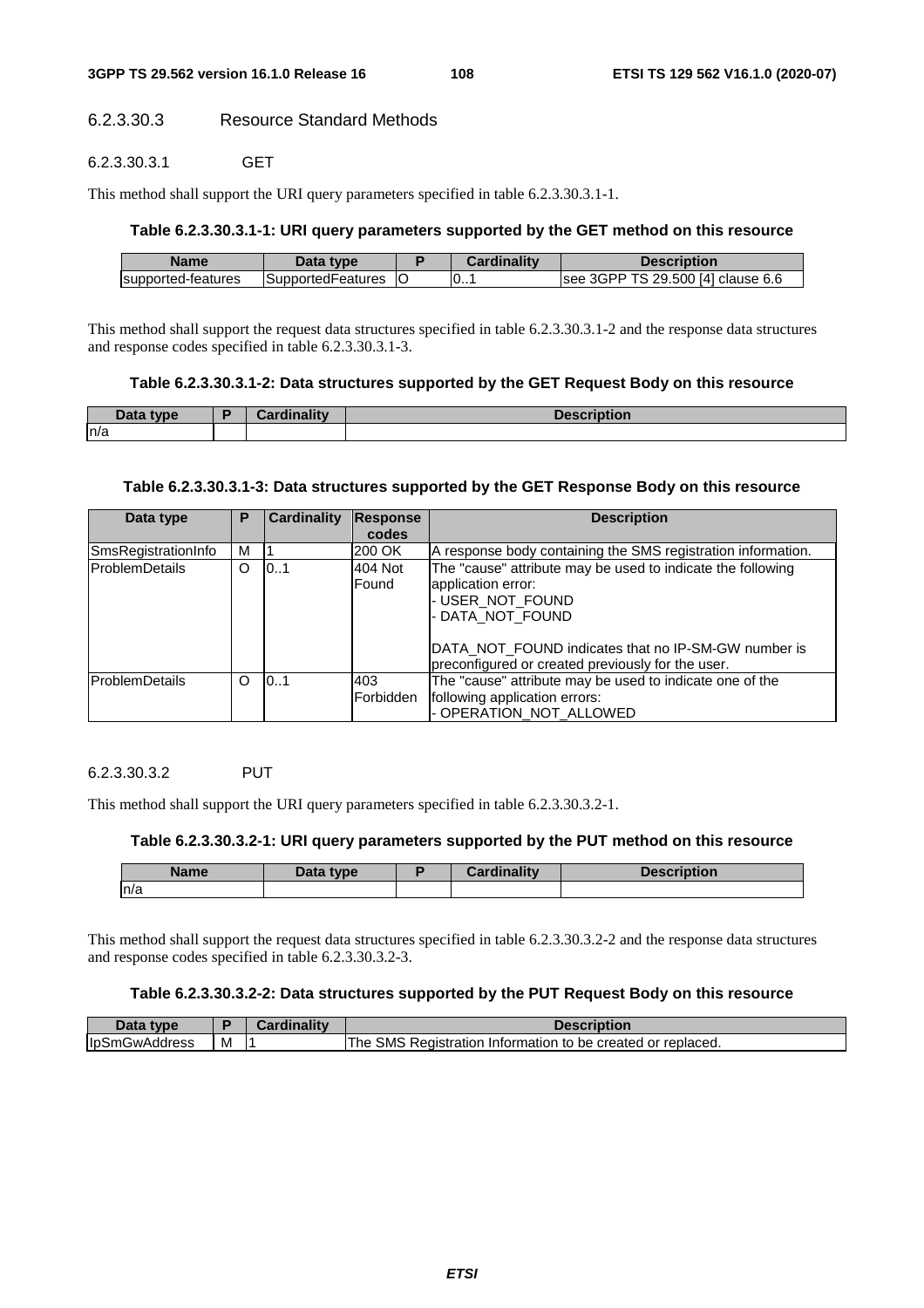| Table 6.2.3.30.3.2-3: Data structures supported by the PUT Response Body on this resource |  |  |
|-------------------------------------------------------------------------------------------|--|--|
|                                                                                           |  |  |

| Data type           | P | <b>Cardinality</b> | <b>Response</b><br>codes | <b>Description</b>                                                                                                                   |
|---------------------|---|--------------------|--------------------------|--------------------------------------------------------------------------------------------------------------------------------------|
| SmsRegistrationInfo | M | '1                 | 201<br>Created           | Upon success, a response body containing a representation of<br>the created Individual RepositoryData resource shall be<br>returned. |
| SmsRegistrationInfo | M | $\vert$ 1          | 200 OK                   | Upon success, a response body containing a representation of<br>the updated Individual RepositoryData resource shall be<br>returned. |
| n/a                 |   |                    | 204 No<br>Content        | Upon success, an empty response body shall be returned                                                                               |
| ProblemDetails      | O | 0.1                | 404 Not<br>Found         | The "cause" attribute may be used to indicate the following<br>application error:<br>- USER_NOT_FOUND                                |
| ProblemDetails      | O | 0.1                | 403<br>Forbidden         | The "cause" attribute may be used to indicate one of the<br>following application errors:<br>- OPERATION_NOT_ALLOWED                 |
| ProblemDetails      | O | 0.1                | 409 Conflict             | The "cause" attribute may be used to indicate one of the<br>following application errors:<br>- IP_SM_GW_CANNOT_BE_MODIFIED           |

### 6.2.3.30.3.3 DELETE

This method shall support the URI query parameters specified in table 6.2.3.30.3.3-1.

#### **Table 6.2.3.30.3.3-1: URI query parameters supported by the DELETE method on this resource**

| Name | Data type | <b>Cardinality</b> | <b>Description</b> |
|------|-----------|--------------------|--------------------|
| In/a |           |                    |                    |

This method shall support the request data structures specified in table 6.2.3.30.3.3-2 and the response data structures and response codes specified in table 6.2.3.30.3.3-3.

#### **Table 6.2.3.30.3.2-2: Data structures supported by the DELETE Request Body on this resource**

| Data type | Cardinalitv | Description                                           |
|-----------|-------------|-------------------------------------------------------|
| n/a       |             | $\cdots$<br>' shall be emptv.<br>request body<br>ı he |

#### **Table 6.2.3.30.3.2-3: Data structures supported by the DELETE Response Body on this resource**

| Data type              | P        | Cardinality | <b>Response</b><br>codes | <b>Description</b>                                                                                                         |
|------------------------|----------|-------------|--------------------------|----------------------------------------------------------------------------------------------------------------------------|
| n/a                    |          |             | 204 No<br>Content        | Upon success, an empty response body shall be returned                                                                     |
| <b>ProblemDetails</b>  | м        | 0.1         | 404 Not<br>Found         | The "cause" attribute may be used to indicate the following<br>application error:<br>- USER NOT FOUND<br>- DATA NOT FOUND  |
|                        |          |             |                          | DATA_NOT_FOUND indicates that no SMS registration<br>linformation exists for the user.                                     |
| <b>ProblemDetails</b>  | $\Omega$ | 0.1         | 403<br>Forbidden         | The "cause" attribute may be used to indicate one of the<br>following application errors:<br>- OPERATION NOT ALLOWED       |
| <b>IProblemDetails</b> | $\circ$  | 10.1        | 409 Conflict             | The "cause" attribute may be used to indicate one of the<br>following application errors:<br>- IP SM GW CANNOT BE MODIFIED |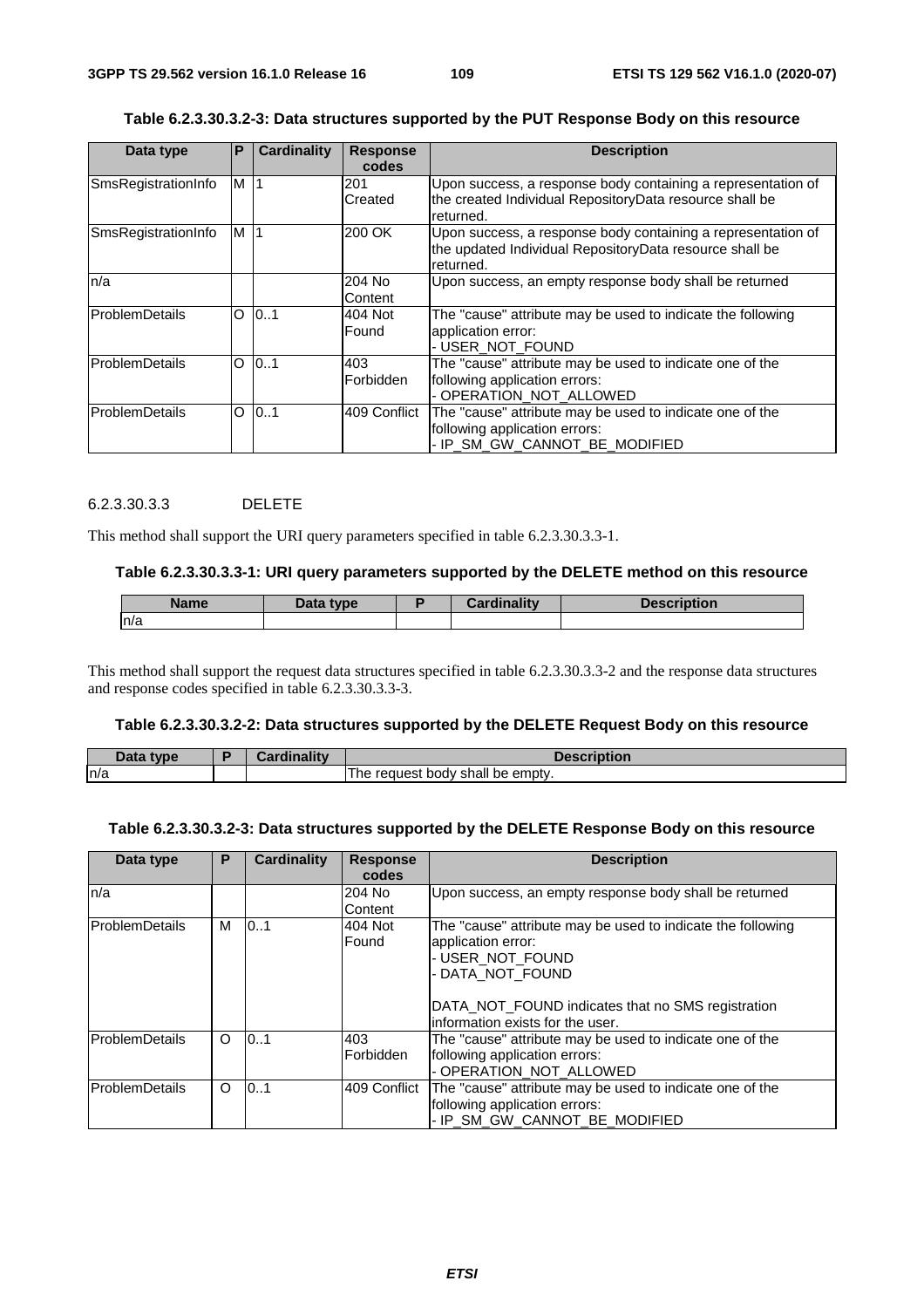## 6.2.3.31 Resource: Dsai

## 6.2.3.31.1 Description

This resource represents the DSAI Tag Information for the requested Application Server Name. It is used by the service consumer (e.g. IMS-AS) to retrieve or update the DSAI Tag Status.

## 6.2.3.31.2 Resource Definition

Resource URI: **{**apiRoot}/nhss-ims-sdm/{apiVersion}/{imsUeId}/service-data/dsai

This resource shall support the resource URI variables defined in table 6.2.3.31.2-1.

| Table 6.2.3.31.2-1: Resource URI variables for this resource |  |  |
|--------------------------------------------------------------|--|--|
|--------------------------------------------------------------|--|--|

| <b>Name</b> | <b>Definition</b>                                                                                                                             |
|-------------|-----------------------------------------------------------------------------------------------------------------------------------------------|
| apiRoot     | ISee clause 6.1.1                                                                                                                             |
| apiVersion  | ISee clause 6.1.1                                                                                                                             |
| limsUeld    | Represents the IMS Public Identity (i.e. non-shared IMS Public User identity) or the IMS<br>private Identity.                                 |
|             | pattern: "^(impu-sip\:([a-zA-Z0-9_\-.!~*()&=+\$,;?V]+)\@([A-Za-z0-9]+([-A-Za-z0-9]+)\.)+[a-<br> z]{2,} impu-tel\:\+[0-9]{5,15} impi-.+ .+)\$" |

## 6.2.3.31.3 Resource Standard Methods

## 6.2.3.31.3.1 GET

This method shall support the URI query parameters specified in table 6.2.3.31.3.1-1.

### **Table 6.2.3.31.3.1-1: URI query parameters supported by the GET method on this resource**

| Name               | Jata type          |    | Cardinalitv | Description                          |
|--------------------|--------------------|----|-------------|--------------------------------------|
| supported-features | ISupportedFeatures | IC | - 10.       | 3GPP TS 29.500 [4] clause 6.6<br>see |

This method shall support the request data structures specified in table 6.2.3.31.3.1-2 and the response data structures and response codes specified in table 6.2.3.31.3.1-3.

#### **Table 6.2.3.31.3.1-2: Data structures supported by the GET Request Body on this resource**

| Data type | $-$ and in ality $-$ | <b>Description</b> |
|-----------|----------------------|--------------------|
| n/a       |                      |                    |

#### **Table 6.2.3.31.3.1-3: Data structures supported by the GET Response Body on this resource**

| Data type             | Р | Cardinality | <b>Response</b><br>codes | <b>Description</b>                                                                                                                                                                                                        |
|-----------------------|---|-------------|--------------------------|---------------------------------------------------------------------------------------------------------------------------------------------------------------------------------------------------------------------------|
| DsaiTagInformation    | м |             | 200 OK                   | A response body containing the DSAI information for the<br>requested Application Server.                                                                                                                                  |
| <b>ProblemDetails</b> | O | 0.1         | 404 Not<br>Found         | The "cause" attribute may be used to indicate the following<br>application error:<br>- USER NOT FOUND<br>- DATA NOT FOUND<br>DATA_NOT_FOUND indicates that no DSAI Tag was found for<br>the requested Application Server. |
| <b>ProblemDetails</b> | O | 101         | 403<br>lForbidden        | The "cause" attribute may be used to indicate one of the<br>following application errors:<br>- OPERATION_NOT_ALLOWED                                                                                                      |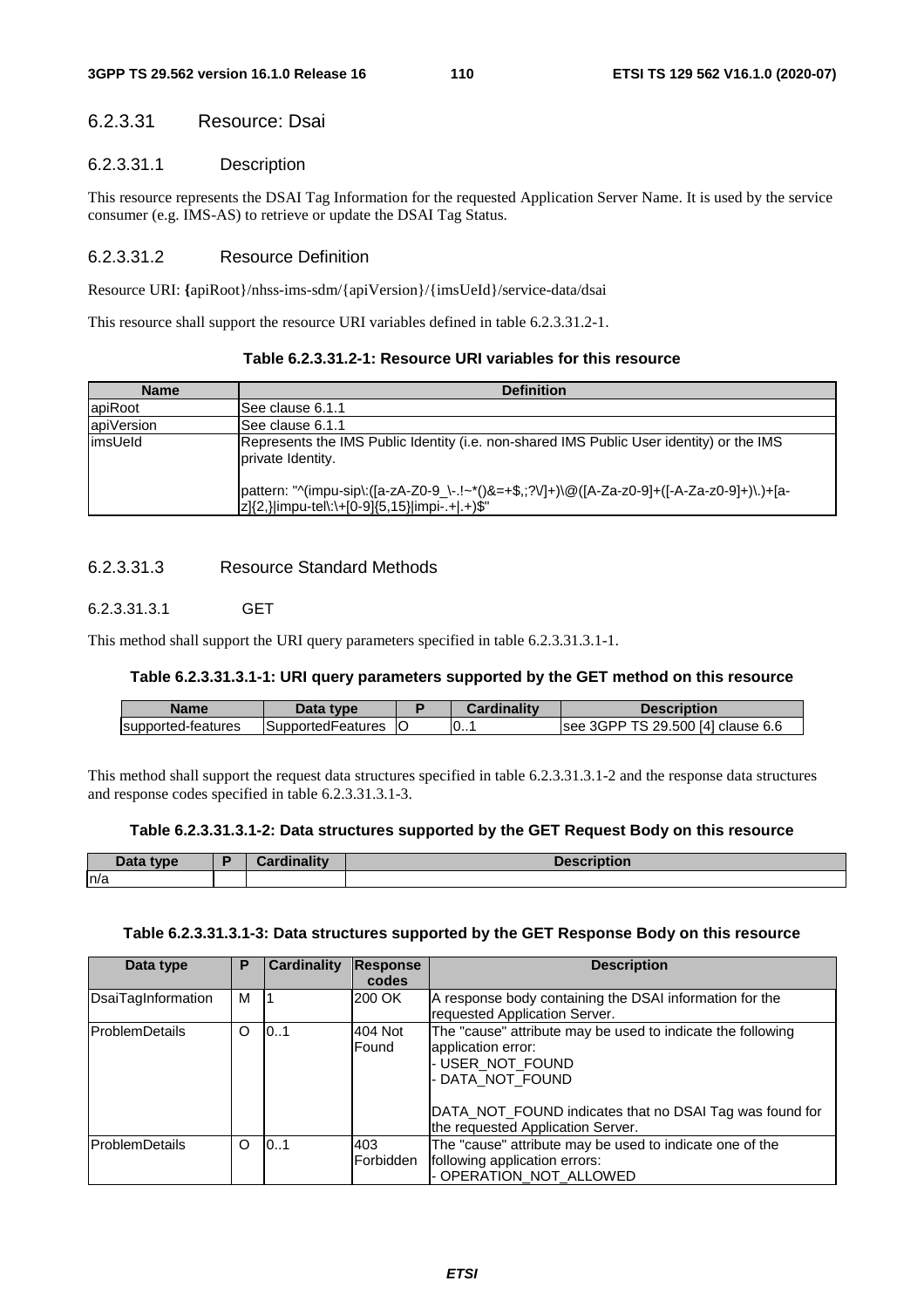#### 6.2.3.31.3.2 PATCH

This method shall support the URI query parameters specified in table 6.2.3.31.3.2-1.

#### **Table 6.2.3.31.3.2-1: URI query parameters supported by the PATCH method on this resource**

| Name               | Data type                 | Cardinalitv | <b>Description</b>                 |
|--------------------|---------------------------|-------------|------------------------------------|
| Supported-features | <b>ISupportedFeatures</b> | 0           | Isee 3GPP TS 29.500 [4] clause 6.6 |

This method shall support the request data structures specified in table 6.2.3.31.3.2-2 and the response data structures and response codes specified in table 6.2.3.31.3.2-3.

#### **Table 6.2.3.31.3.2-2: Data structures supported by the PATCH Request Body on this resource**

| Data type        |   | Cardinalitv | <b>Description</b>                                                    |
|------------------|---|-------------|-----------------------------------------------------------------------|
| array(Patchitem) | M | N           | Items describe the modifications to the DSAI tag(s) activation state. |

#### **Table 6.2.3.31.3.2-3: Data structures supported by the PATCH Response Body on this resource**

| Data type                                                                                        | Р        | Cardinality | <b>Response</b> | <b>Description</b>                                                                                             |
|--------------------------------------------------------------------------------------------------|----------|-------------|-----------------|----------------------------------------------------------------------------------------------------------------|
|                                                                                                  |          |             | codes           |                                                                                                                |
| n/a                                                                                              |          |             | 204 No          | Upon success, an empty response body shall be returned.                                                        |
|                                                                                                  |          |             | Content         | (NOTE 1)                                                                                                       |
| PatchResult                                                                                      | M        |             | 200 OK          | Upon success, the execution report is returned. (NOTE 1)                                                       |
| <b>ProblemDetails</b>                                                                            | O        | 0.1         | 404 Not         | The "cause" attribute shall be set to one of the following                                                     |
|                                                                                                  |          |             | Found           | application errors:                                                                                            |
|                                                                                                  |          |             |                 | - DSAI TAG NOT FOUND                                                                                           |
|                                                                                                  |          |             |                 |                                                                                                                |
|                                                                                                  | $\Omega$ | 0.1         | 403             | One or more attributes are not allowed to be modified.                                                         |
|                                                                                                  |          |             | Forbidden       |                                                                                                                |
|                                                                                                  |          |             |                 | The "cause" attribute may be used to convey the following                                                      |
|                                                                                                  |          |             |                 | application errors:                                                                                            |
|                                                                                                  |          |             |                 | - MODIFICATION NOT ALLOWED, see                                                                                |
|                                                                                                  |          |             |                 | GPP TS 29.500 [4] table 5.2.7.2-1.                                                                             |
|                                                                                                  |          |             |                 | - OPERATION_NOT_ALLOWED                                                                                        |
|                                                                                                  |          |             |                 | NOTE 1: If all the modification instructions in the PATCH request have been implemented, the HSS shall respond |
|                                                                                                  |          |             |                 | with 204 No Content response; if some of the modification instructions in the PATCH request have been          |
| discarded, and the NF service consumer has included in the supported-feature query parameter the |          |             |                 |                                                                                                                |
|                                                                                                  |          |             |                 | "PatchReport" feature number, the HSS shall respond with PatchResult.                                          |

## 6.2.5 Notifications

### 6.2.5.1 General

This clause specifies the use of notifications and corresponding protocol details.

### 6.2.5.2 Data Change Notification

The POST method shall be used for Data Change Notifications and the URI shall be as provided during the subscription procedure.

Resource URI: {callbackReference}

Support of URI query parameters is specified in table 6.2.5.2-1.

#### **Table 6.2.5.2-1: URI query parameters supported by the POST method**

| <b>Name</b> | Data type | $-m$ olity $-$<br>$-125$ | 7.<br><b>Description</b> |
|-------------|-----------|--------------------------|--------------------------|
| n/a         |           |                          |                          |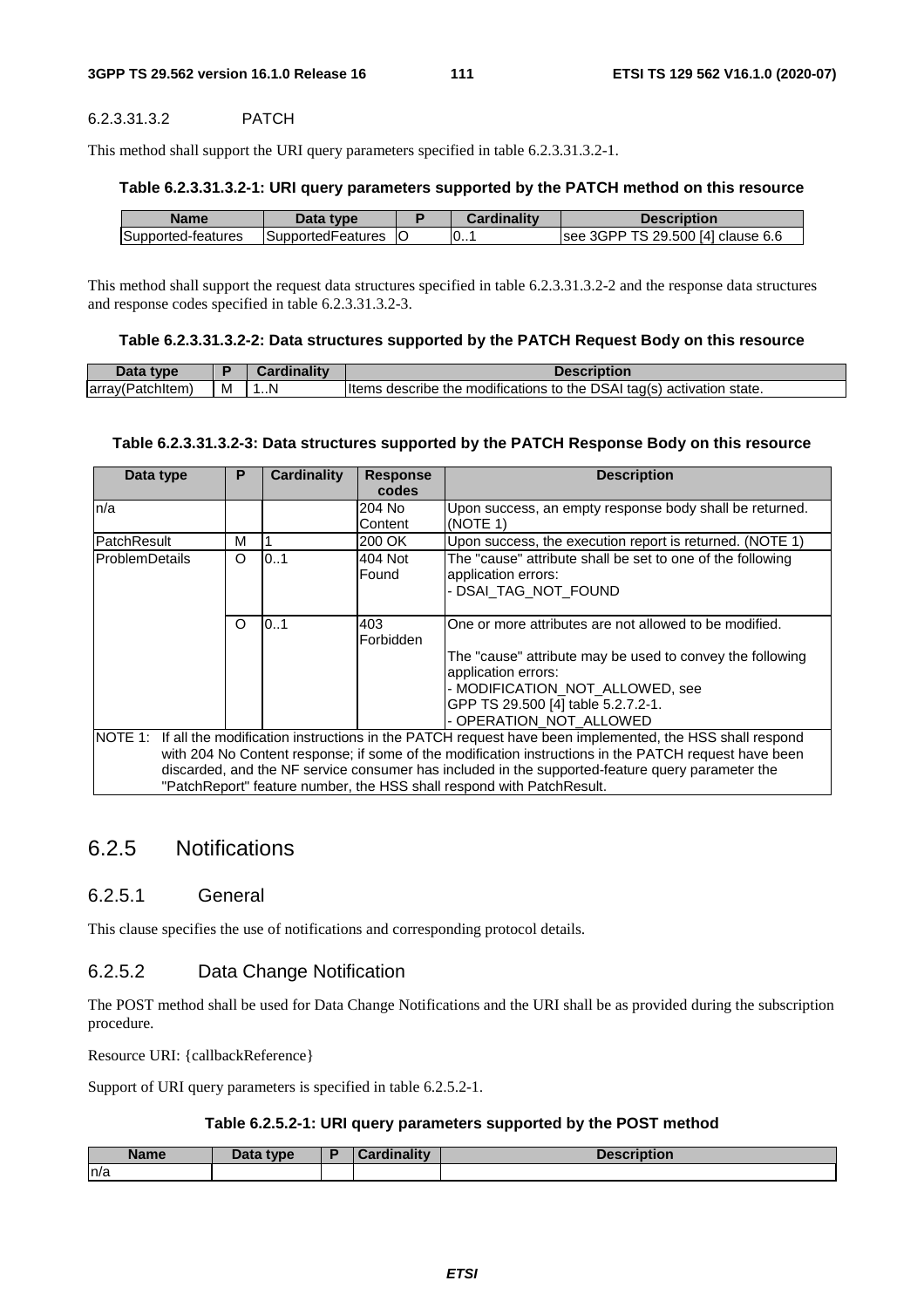Support of request data structures is specified in table 6.2.5.2-2 and of response data structures and response codes is specified in table 6.2.5.2-3.

| Data type               |   | Cardinality | <b>Description</b> |
|-------------------------|---|-------------|--------------------|
| ModificationNotificatio | M |             |                    |
| ın                      |   |             |                    |

#### **Table 6.2.5.2-2: Data structures supported by the POST Request Body**

#### **Table 6.2.5.2-3: Data structures supported by the POST Response Body**

| Data type       | Р | <b>Cardinality</b> | <b>Response</b><br>codes | <b>Description</b>                                                                                                                                          |
|-----------------|---|--------------------|--------------------------|-------------------------------------------------------------------------------------------------------------------------------------------------------------|
| n/a             |   |                    | 204 No<br>Content        | Upon success, an empty response body shall be returned.                                                                                                     |
| lProblemDetails | M |                    | 404 Not<br>Found         | The "cause" attribute shall be set to the following application<br>lerror:<br>I-CONTEXT NOT FOUND<br>See table 6.2.7.3-1 for the description of this error. |

## 6.2.6 Data Model

## 6.2.6.1 General

This clause specifies the application data model supported by the API.

Table 6.2.6.1-1 specifies the data types defined for the Nhss\_imsSDM service API.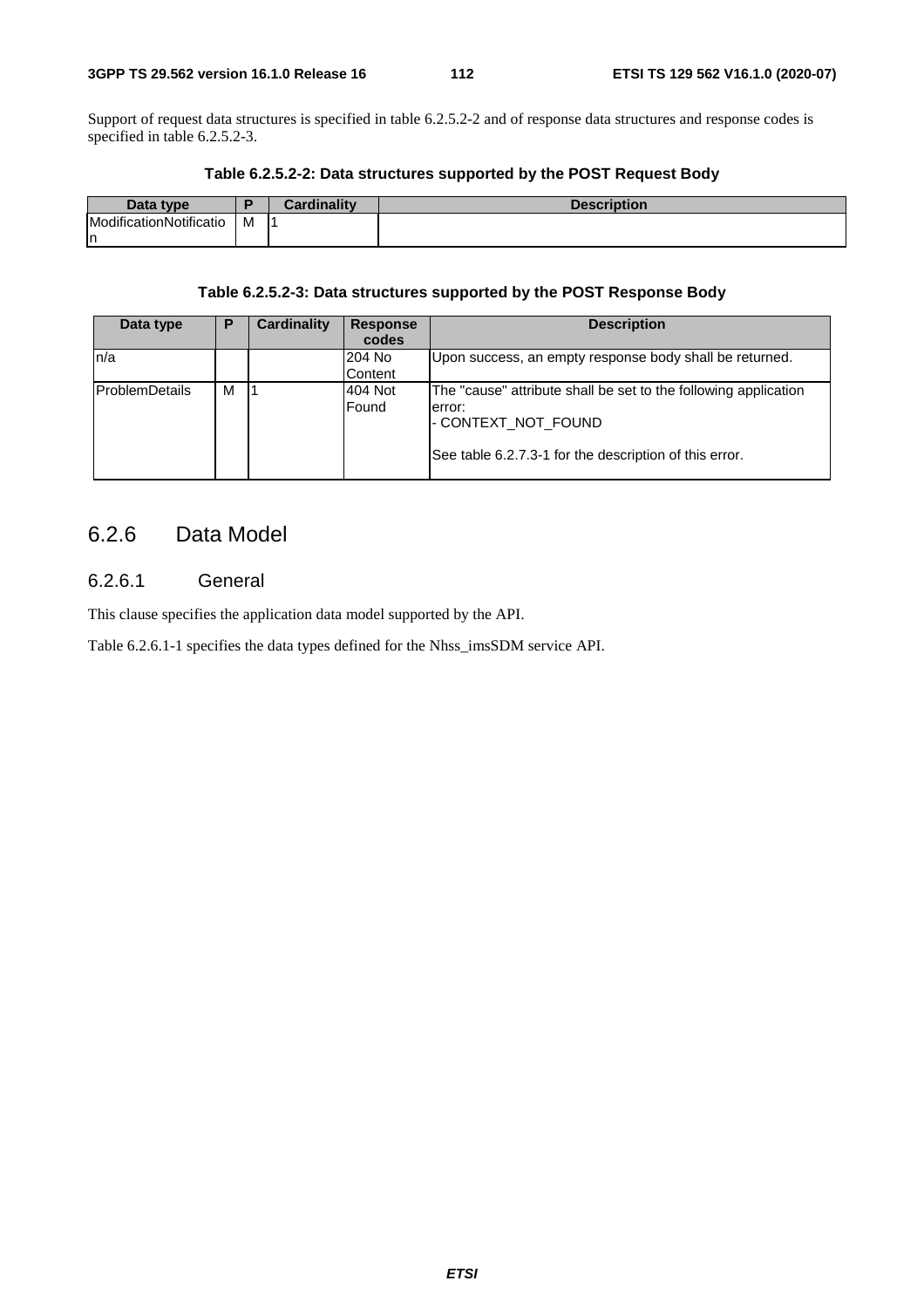| Data type                    | <b>Clause defined</b> | <b>Description</b>                                                       |
|------------------------------|-----------------------|--------------------------------------------------------------------------|
| ScscfCapabilityList          | 6.2.6.2.2             | Information about mandatory and optional S-CSCF                          |
|                              |                       | capabilities                                                             |
| <b>ImsProfileData</b>        | 6.2.6.2.4             | User's IMS profile data                                                  |
| RepositoryData               | 6.2.6.2.7             | Repository Data for the requested Service Indication                     |
| MsisdnList                   | 6.2.6.2.8             | List of MSISDNs associated to the IMS public Identity                    |
| PublicIdentities             | 6.2.6.2.9             | IMS Public Identities which belong to the same                           |
|                              |                       | Implicit Registration Set (if any) than the requested                    |
|                              |                       | <b>IMS Public Identity</b>                                               |
| PublicIdentity               | 6.2.6.2.10            | IMS Public Identity and the related data (Alias Group                    |
|                              |                       | Id, IRS default indication, Identity Type)                               |
| ImsSdmSubscription           | 6.2.6.2.11            | A subscription to notifications of data change                           |
| ImsRegistrationStatus        | 6.2.6.2.12            | Registration status of the user.                                         |
| PriorityLevels               | 6.2.6.2.13            | Namespaces and priority levels allowed for the IMS                       |
|                              |                       | public Identity.                                                         |
| Ifcs                         | 6.2.6.2.14            | List of IFCs associated to the IMS public Identity                       |
| Ifc                          | 6.2.6.2.15            |                                                                          |
| <b>TriggerPoint</b>          | 6.2.6.2.16            |                                                                          |
| Spt                          | 6.2.6.2.17            |                                                                          |
| HeaderSipRequest             | 6.2.6.2.18            |                                                                          |
| SdpDescription               | 6.2.6.2.19            |                                                                          |
| ApplicationServer            | 6.2.6.2.20            |                                                                          |
| <b>ImsLocationData</b>       | 6.2.6.2.21            | IMS Location Data (S_CSCF name)                                          |
| ServiceLevelTraceInformation | 6.2.6.2.22            | IMS Service Level Trace Information                                      |
| PsLocation                   | 6.2.6.2.23            | Location data in PS domain.                                              |
| SgsnLocationData             | 6.2.6.2.24            |                                                                          |
| <b>MmeLocationData</b>       | 6.2.6.2.25            |                                                                          |
| AmfLocationData              | 6.2.6.2.26            |                                                                          |
| TwanLocationData             | 6.2.6.2.27            |                                                                          |
| CsLocation                   | 6.2.6.2.28            | Location data in CS domain.                                              |
| CsgInformation               | 6.2.6.2.29            |                                                                          |
| SrvccData                    | 6.2.6.2.30            | UE SRVCC capability (if available) and STN-SR (if                        |
|                              |                       | subscribed)                                                              |
| PsiActivationState           | 6.2.6.2.31            | Public Service Identity activation state                                 |
| ImeiSvInformation            | 6.2.6.2.34            | IMEI(SV) information                                                     |
| <b>IpAddress</b>             | 6.2.6.2.35            | IPv4 address, IPv6 address or IPv6 prefix and/or IPv6                    |
|                              |                       | interface identifier                                                     |
| TadsInformation              | 6.2.6.2.36            | <b>T-ADS Information</b>                                                 |
| UeReachabilitySubscription   | 6.2.6.2.37            | A subscription to notifications of UE reachability for IP.               |
| UeReachabilityNotification   | 6.2.6.2.38            | A notification of UE reachability for IP.<br>User state in PS domain     |
| PsUserState                  | 6.2.6.2.39            |                                                                          |
| CsUserState                  | 6.2.6.2.40            | User state in CS domain                                                  |
| Csrn                         | 6.2.6.2.41            | CS domain routeing number                                                |
| ReferenceLocationInformation | 6.2.6.2.42            | Reference Location Information for the user in fixed<br>access networks. |
| SmsRegistrationInfo          | 6.2.6.2.43            | SMS Registration Information (IP-SM-GW number                            |
|                              |                       | and SC address)                                                          |
| IpSmGwAddress                | 6.2.6.2.44            | IP-SM-GW number and diameter URI/realm                                   |
| ImsAssociatedIdentities      | 6.2.6.2.45            |                                                                          |
| DsaiTagInformation           | 6.2.6.2.46            | DSAI tag information (list of DSAI tags activation state                 |
|                              |                       | for an Application Server)                                               |
| <b>DsaiTagStatus</b>         | 6.2.6.2.47            | DSAI tag status (DSAI tag and activation state)                          |

|--|--|--|--|--|

Table 6.2.6.1-2 specifies data types re-used by the Nhss\_imsSDM service API from other specifications, including a reference to their respective specifications and when needed, a short description of their use within the Nhss\_imsSDM.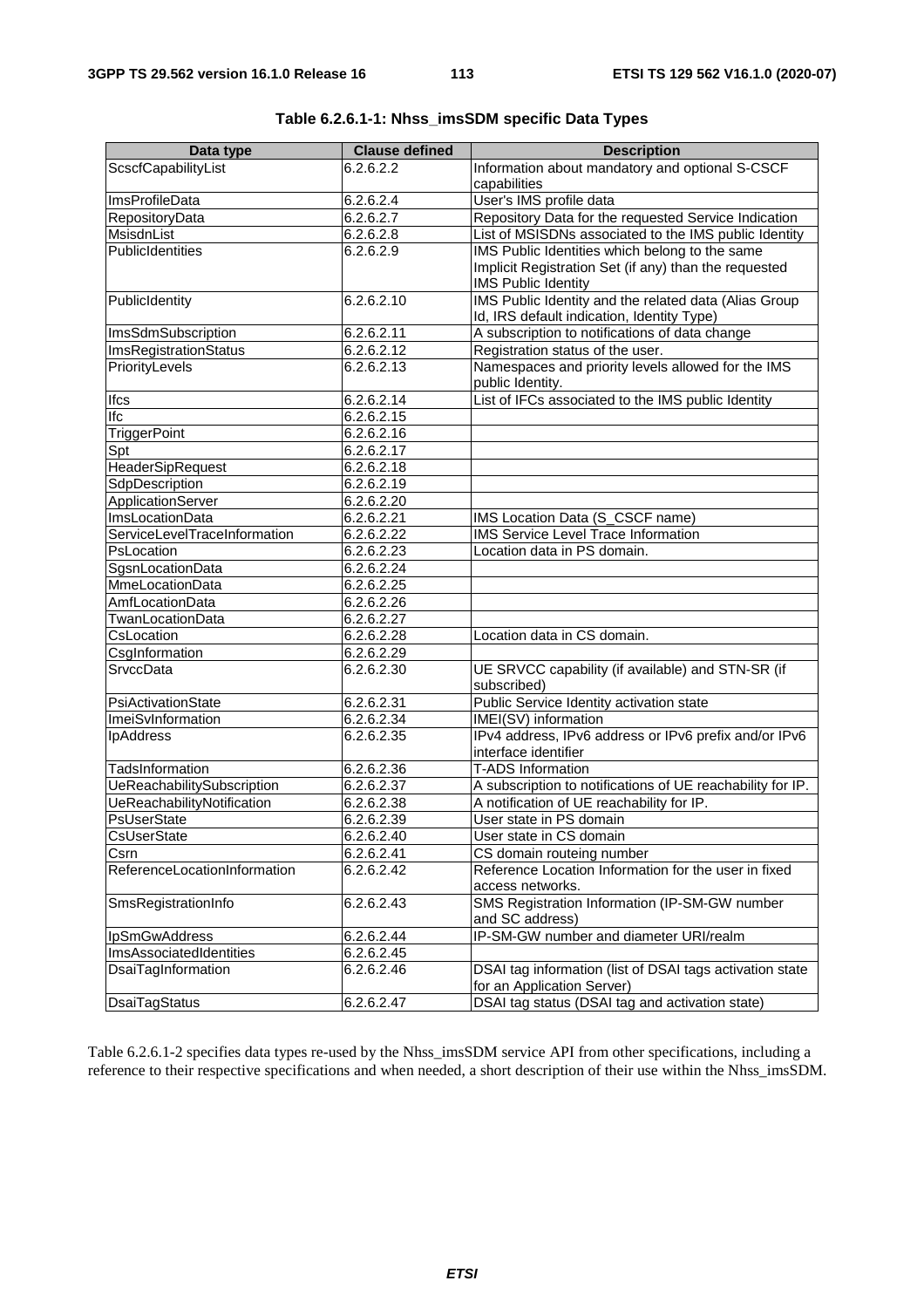| Data type                | <b>Reference</b>    | <b>Comments</b>                                 |
|--------------------------|---------------------|-------------------------------------------------|
| Uri                      | 3GPP TS 29.571 [16] | Uniform Resource Identifier                     |
| SupportedFeatures        | 3GPP TS 29.571 [16] | see 3GPP TS 29.500 [4] clause 6.6               |
| ModificationNotification | 3GPP TS 29.503 [15] | Payload of the notification after a data change |
| EutraLocation            | 3GPP TS 29.571 [16] | E-UTRAN user location                           |
| <b>NrLocation</b>        | 3GPP TS 29.571 [16] | NR user location                                |
| Plmnld                   | 3GPP TS 29.571 [16] | <b>PLMN Identity</b>                            |
| TimeZone                 | 3GPP TS 29.571 [16] | Time Zone and Daylight Saving Time              |
| UtraLocation             | 3GPP TS 29.571 [16] | <b>UTRAN</b> user location                      |
| GeraLocation             | 3GPP TS 29.571 [16] | <b>GERAN</b> user location                      |
| DiameterIdentity         | 3GPP TS 29.571 [16] | Diameter URI                                    |
| Nflnstanceld             | 3GPP TS 29.571 [16] | String uniquely identifying a NF instance       |
| RatType                  | 3GPP TS 29.571 [16] | RAT type                                        |
| <b>StnSr</b>             | 3GPP TS 29.571 [16] | Session Transfer Number for SRVCC               |
| PatchItem                | 3GPP TS 29.571 [16] | Patch Item                                      |
| PatchResult              | 3GPP TS 29.571 [16] | <b>Patch Result</b>                             |
| Ipv4Addr                 | 3GPP TS 29.571 [16] | IPv4 address                                    |
| Ipv6Addr                 | 3GPP TS 29.571 [16] | IPv6 address                                    |
| Ipv6Prefix               | 3GPP TS 29.571 [16] | IPv6 address prefix                             |
| DateTime                 | 3GPP TS 29.571 [16] | UTC time                                        |
| AccessType               | 3GPP TS 29.571 [16] | Type of access                                  |

**Table 6.2.6.1-2: Nhss\_imsSDM re-used Data Types** 

## 6.2.6.2 Structured data types

## 6.2.6.2.1 Introduction

This clause defines the structures to be used in resource representations.

## 6.2.6.2.2 Type: ScscfCapabilityList

## **Table 6.2.6.2.2-1: Definition of type ScscfCapabilityList**

| Attribute name          | Data type                                                           |   | <b>Cardinality</b> | <b>Description</b>                                                                                                                                                        |
|-------------------------|---------------------------------------------------------------------|---|--------------------|---------------------------------------------------------------------------------------------------------------------------------------------------------------------------|
| mandatoryCapabilityList | Capabilities                                                        | O |                    | List of S-CSCF capabilities which are mandatory to<br>be supported by the S-CSCF allocated to the<br>subscription the user belongs to.                                    |
| optionalCapabilityList  | Capabilities                                                        | O |                    | List of S-CSCF capabilities which are optional or<br>preferred (but not mandatory) to be supported by the<br>S-CSCF allocated to the subscription the user<br>belongs to. |
| INOTE 1:                | At least one of mandatory or optional capabilities shall be present |   |                    |                                                                                                                                                                           |

optional capabilities shall be pre

## 6.2.6.2.3 Type: Capabilities

#### **Table 6.2.6.2.3-1: Definition of type Capabilities**

| Type Name    | <b>Type Definition</b> | <b>Description</b>                      |
|--------------|------------------------|-----------------------------------------|
| Capabilities | arrav(Capability)      | This IE contains a list of capabilities |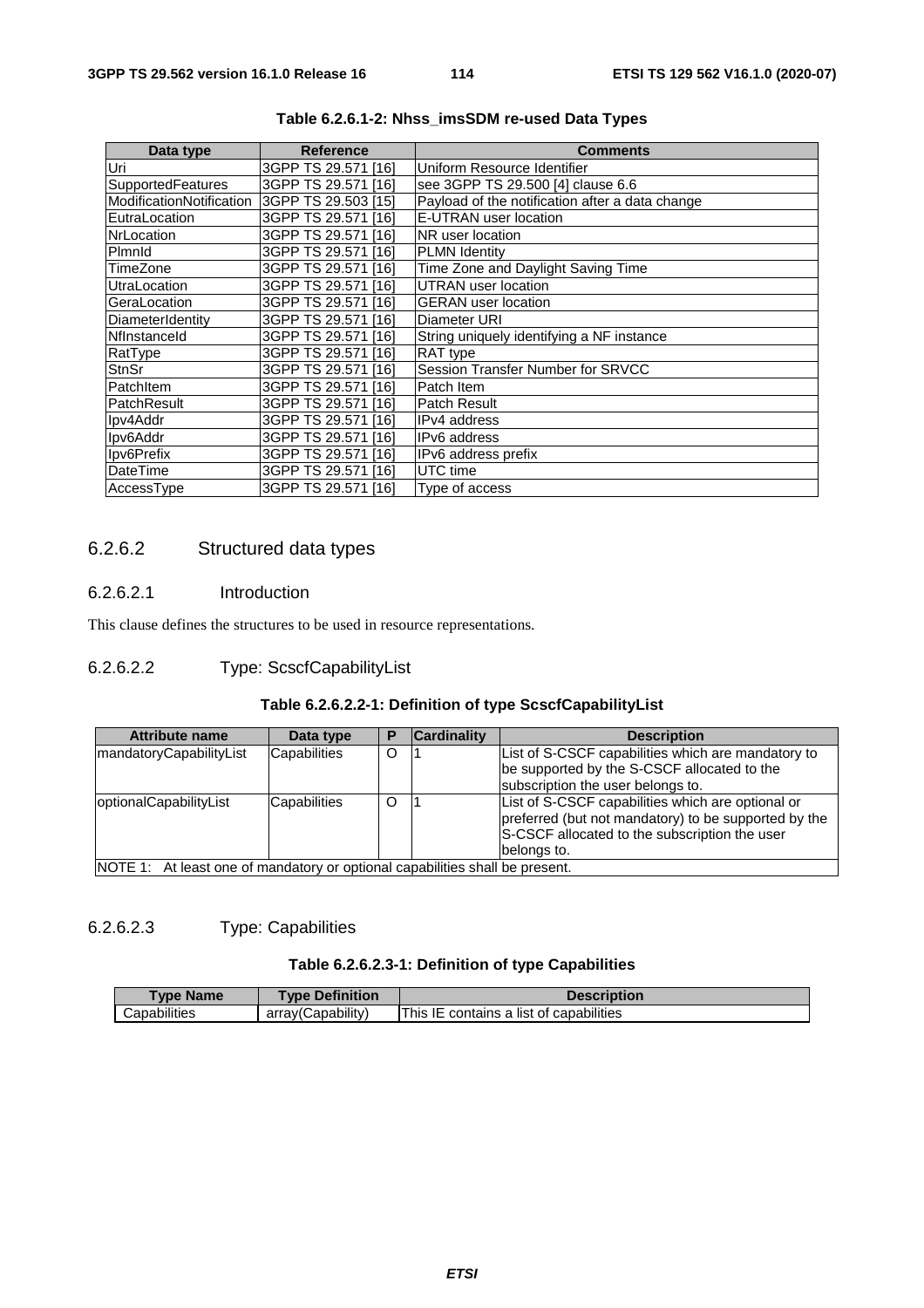## 6.2.6.2.4 Type: ImsProfileData

| <b>Attribute name</b>      | Data type        | <b>Cardinality</b> | <b>Description</b>                           |
|----------------------------|------------------|--------------------|----------------------------------------------|
| <b>supportedFeatures</b>   | SupportedFeatur  | 101                | lSee clause 6.1.8                            |
|                            | es               |                    |                                              |
| <b>limsServiceProfiles</b> | array(ImsService | M 11.N             | IMS service profile shared by several public |
|                            | Profile)         |                    | lidentities when they belong to an IRS.      |
| <b>ImaxAllowedSimulReg</b> | linteger         | 101                | Maximum number of allowed simultaneous       |
|                            |                  |                    | registrations for the Public User Identity.  |

## 6.2.6.2.5 Type: SharedData

#### **Table 6.2.6.2.5-1: SharedData**

| Attribute name                                                                              | Data type           |   | <b>Cardinality</b> | <b>Description</b>             |  |  |
|---------------------------------------------------------------------------------------------|---------------------|---|--------------------|--------------------------------|--|--|
| <b>IsharedDatald</b>                                                                        | <b>SharedDataId</b> | М |                    | Ildentifier of the shared data |  |  |
| <b>IsharedImsIfcData</b>                                                                    | <b>Ifcs</b>         |   | 10.1               | Shared IFC Subscription Data   |  |  |
| <b>NOTE 1:</b> The attribute shared ms if chail not contain shared Datalds.                 |                     |   |                    |                                |  |  |
| NOTE 2: When shared data clash with individual data, individual data shall take precedence. |                     |   |                    |                                |  |  |

## 6.2.6.2.6 Type: ImsDataSets

#### **Table 6.2.6.2.6-1: ImsDataSets**

| <b>Attribute name</b> | Data type      | <b>Cardinality</b> | <b>Description</b> |
|-----------------------|----------------|--------------------|--------------------|
| lifcData              | <b>IfcData</b> | 10                 | <b>IFC</b> Data    |

## 6.2.6.2.7 Type: RepositoryData

## **Table 6.2.6.2.7-1: Definition of type RepositoryData**

| <b>Attribute name</b> | Data type          |   | <b>Cardinality</b> | <b>Description</b>                            |
|-----------------------|--------------------|---|--------------------|-----------------------------------------------|
| <b>IserviceData</b>   | string             | M |                    | The Repository Data for the requested Service |
|                       |                    |   |                    | Indication. Base64 encoded.                   |
| sequenceNumber        | <b>SequenceNum</b> | M |                    | The sequence number associated to the current |
|                       | lber               |   |                    | Iversion of Repository Data.                  |

## 6.2.6.2.8 Type: MsisdnList

#### **Table 6.2.6.2.8-1: Definition of type MsisdnList**

| <b>Attribute name</b> | Data type     | в | <b>Cardinality</b> | <b>Description</b>                                                                                                                    |
|-----------------------|---------------|---|--------------------|---------------------------------------------------------------------------------------------------------------------------------------|
| basicMsisdn           | Msisdn        | M |                    | The basic (or correlation) MSISDN associated to the<br><b>IMS</b> Public Identity for the IMS Private Identity<br>lindicated (if any) |
| ladditionalMsisdns    | arrav(Msisdn) |   | . N                | IAdditional MSISDNs                                                                                                                   |

## 6.2.6.2.9 Type: PublicIdentities

## **Table 6.2.6.2.9-1: Definition of type PublicIdentities**

| <b>Attribute name</b>            | Data type        |   | <b>Cardinality</b> | <b>Description</b>                       |
|----------------------------------|------------------|---|--------------------|------------------------------------------|
| <i><b>I</b></i> public dentities | larrav(PublicIde | M | .N                 | List of IMS Public Identities associated |
|                                  | $\mathsf{ntitv}$ |   |                    |                                          |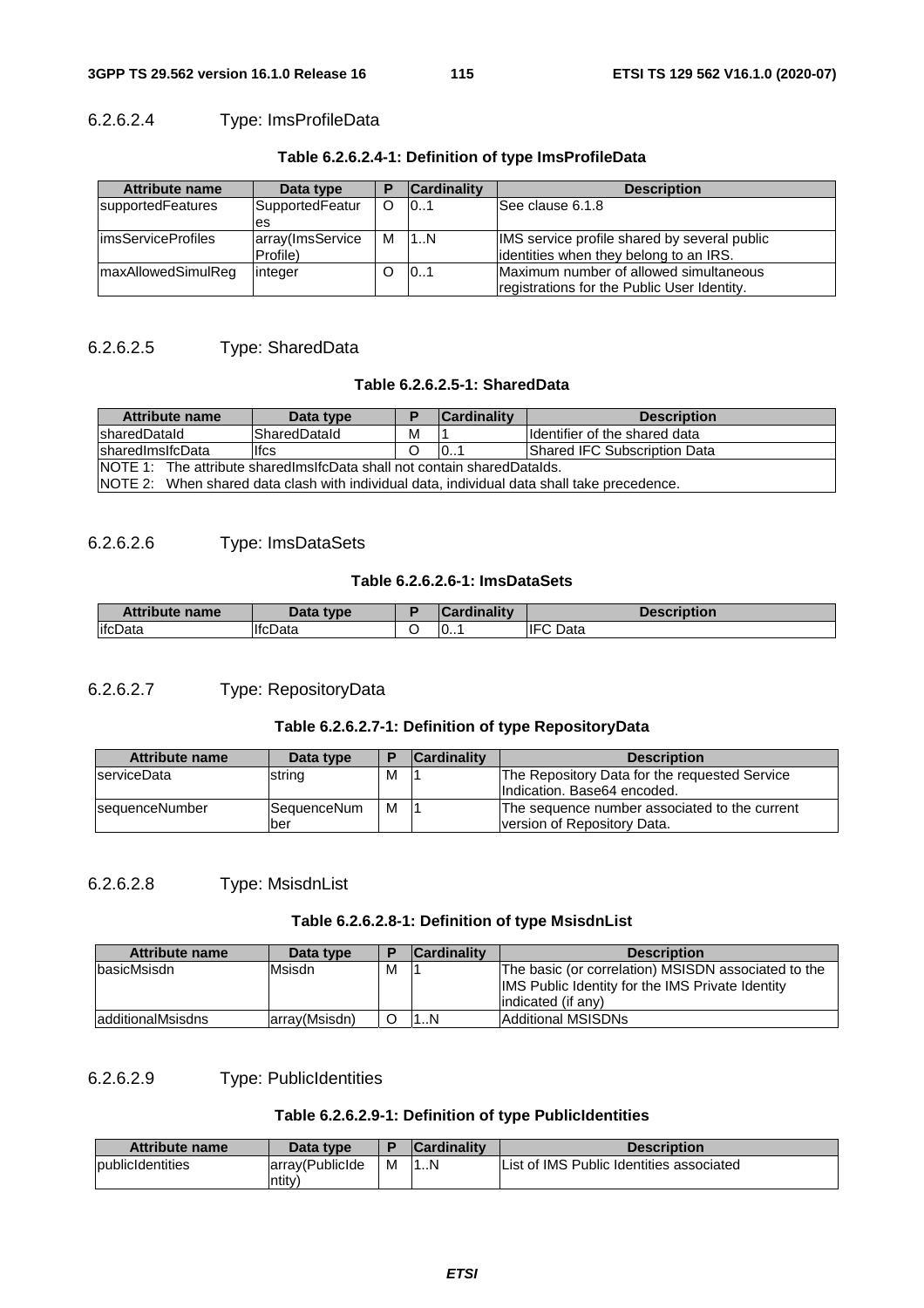## 6.2.6.2.10 Type: PublicIdentity

| <b>Attribute name</b> | Data type           | Р        | <b>Cardinality</b> | <b>Description</b>                                                                                                                                                                                                                                                                 |
|-----------------------|---------------------|----------|--------------------|------------------------------------------------------------------------------------------------------------------------------------------------------------------------------------------------------------------------------------------------------------------------------------|
| limsPublicId          | <b>ImsPublicId</b>  | M        |                    | IMS Public Identity (distinct or wildcarded)                                                                                                                                                                                                                                       |
| identityType          | <b>IdentityType</b> | M        |                    | Type of IMS Public Identity (e.g. Wildcarded Public                                                                                                                                                                                                                                |
|                       |                     |          |                    | Service Identity type)                                                                                                                                                                                                                                                             |
| irsIsDefault          | boolean             | $\Omega$ | 101                | Indicates whether the IMS Public Identity is the<br>default within the Implicit Registration Set. Absence<br>and false indicates "non-default".<br>Only one identity in SIP URI format and one identity<br>in TEL URI format (if any) shall have value True for<br>this attribute. |
| aliasGroupId          | integer             | O        | 101                | Unsigned integer indicating the Alias Group<br>Identifier. Absence indicates that the identity does<br>not belong to any Alias Group                                                                                                                                               |

#### **Table 6.2.6.2.10-1: Definition of type PublicIdentity**

## 6.2.6.2.11 Type: ImsSdmSubscription

#### **Table 6.2.6.2.11-1: ImsSdmSubscription**

| <b>Attribute name</b>  | Data type    | P | <b>Cardinality</b> | <b>Description</b>                               |
|------------------------|--------------|---|--------------------|--------------------------------------------------|
| Infinstanceid          | Nflnstanceld | М |                    | Identity of the NF Instance creating the         |
|                        |              |   |                    | subscription.                                    |
| callbackReference      | Uri          | м |                    | URI provided by the NF service consumer to       |
|                        |              |   |                    | receive notifications                            |
| ImonitoredResourceUris | array(Uri)   | М | 1N                 | A set of URIs that identify the resources for    |
|                        |              |   |                    | which a change triggers a notification.          |
|                        |              |   |                    | The URI shall take the form of either an         |
|                        |              |   |                    | absolute URI or an absolute-path reference as    |
|                        |              |   |                    | defined in IETF RFC 3986 [31].                   |
| expires                | DateTime     | C | 101                | If present, indicates the point in time at which |
|                        |              |   |                    | the subscription expires.                        |
|                        |              |   |                    | Within a POST request the proposed expiry        |
|                        |              |   |                    | time is conveyed whereas in a POST response      |
|                        |              |   |                    | or PATCH response the confirmed expiry time      |
|                        |              |   |                    | lis returned.                                    |

## 6.2.6.2.12 Type: ImsRegistrationStatus

## **Table 6.2.6.2.12-1: Definition of type ImsRegistrationStatus**

| <b>Attribute name</b> | Data type                   |   | <b>Cardinality</b> | <b>Description</b>                                                                                                   |
|-----------------------|-----------------------------|---|--------------------|----------------------------------------------------------------------------------------------------------------------|
| limsUserStatus        | <b>ImsRegistrationState</b> | м |                    | It contains the registration state of the user or<br>the IRS, as described in 3GPP TS 29.328 [38],<br>Iclause 7.6.3. |

## 6.2.6.2.13 Type: PriorityLevels

## **Table 6.2.6.2.13-1: Definition of type PriorityLevels**

| Attribute name | Data type                                           |   | <b>Cardinality</b> | <b>Description</b>                       |
|----------------|-----------------------------------------------------|---|--------------------|------------------------------------------|
|                | servicePriorityLevelList   array(NameSpacePriority) | м |                    | IList of namespaces and their associated |
|                |                                                     |   |                    | Ipriorities allowed for the user.        |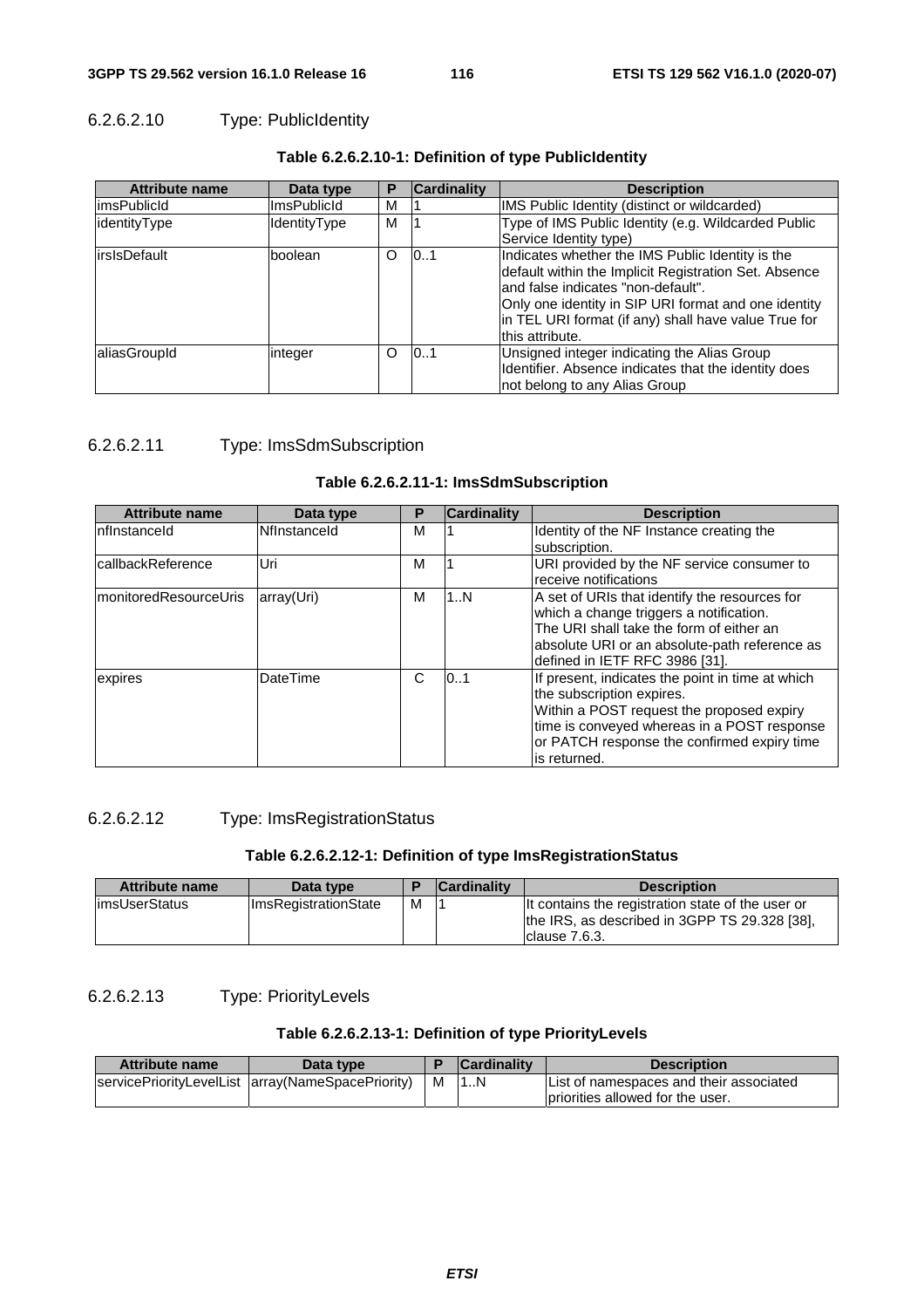## 6.2.6.2.14 Type: Ifcs

| <b>Attribute name</b>                                                            | Data type               |   | <b>Cardinality</b> | <b>Description</b>                              |  |
|----------------------------------------------------------------------------------|-------------------------|---|--------------------|-------------------------------------------------|--|
| lifcList                                                                         | $arrow($ lfc $)$        |   | 1N                 | List of complete IFCs which are associated to   |  |
|                                                                                  |                         |   |                    | the user.                                       |  |
| <i><b>IcscfFilterSetIdList</b></i>                                               | larray(cscfFilterSetId) | C | 11N                | List of S-CSCF specific filter set identifiers. |  |
| <b>NOTE:</b><br>At least one of IfcList or cscfFilterSetIdList shall be present. |                         |   |                    |                                                 |  |

## 6.2.6.2.15 Type: Ifc

## **Table 6.2.6.2.15-1: Definition of type Ifc**

| <b>Attribute name</b> | Data type                                                | Р | <b>Cardinality</b> | <b>Description</b>                                                                                                                                                                                                                              |
|-----------------------|----------------------------------------------------------|---|--------------------|-------------------------------------------------------------------------------------------------------------------------------------------------------------------------------------------------------------------------------------------------|
| priority              | integer                                                  | М |                    | Contains the priority of the IFC. The higher the                                                                                                                                                                                                |
|                       |                                                          |   |                    | Priority Number the lower the priority of the Filter                                                                                                                                                                                            |
|                       |                                                          |   |                    | Criteria is.                                                                                                                                                                                                                                    |
|                       |                                                          |   |                    | Minimum: 1                                                                                                                                                                                                                                      |
| trigger               | <b>TriggerPoint</b>                                      | O |                    | Contains the conditions that should be checked in<br>lorder to find out if the indicated Application Server<br>should be contacted or not. The absence of this<br>attribute will indicate an unconditional triggering to<br>Application Server. |
| appServer             | ApplicationServer                                        | м |                    | Contains the Application Server which shall be                                                                                                                                                                                                  |
|                       |                                                          |   |                    | triggered if the conditions are met and its                                                                                                                                                                                                     |
|                       |                                                          |   |                    | associated data (e.g. default handling)                                                                                                                                                                                                         |
| NOTE:                 |                                                          |   |                    | See 3GPP TS 29.228 [20], Annex B.2.2 for more details on the terms and concepts associated to Initial                                                                                                                                           |
|                       |                                                          |   |                    | Filter Criteria. The ProfilePartIndicator attribute described in Annex B.2.2 is removed and it shall be derived                                                                                                                                 |
|                       | from the SessionCase attribute described in Annex B.2.3. |   |                    |                                                                                                                                                                                                                                                 |

## 6.2.6.2.16 Type: TriggerPoint

## **Table 6.2.6.2.16-1: Definition of type TriggerPoint**

| <b>Attribute name</b> | Data type              |   | <b>Cardinality</b> | <b>Description</b>                                |
|-----------------------|------------------------|---|--------------------|---------------------------------------------------|
| conditionType         | <b>TypeOfCondition</b> | м |                    | Indicates how the set of SPTs are expressed, i.e. |
|                       |                        |   |                    | leither an Ored set of ANDed sets of SPT          |
|                       |                        |   |                    | Istatements or an ANDed set of Ored sets of       |
|                       |                        |   |                    | statements. These combinations are termed,        |
|                       |                        |   |                    | respectively, Disjunctive Normal Form (DNF) and   |
|                       |                        |   |                    | Conjunctive Normal Form (CNF) for the SPT (see    |
|                       |                        |   |                    | 3GPP TS 29.228 [20], Annex C).                    |
| <b>sptList</b>        | array(Spt)             | м | I N                | Contains the list of Service Point Triggers       |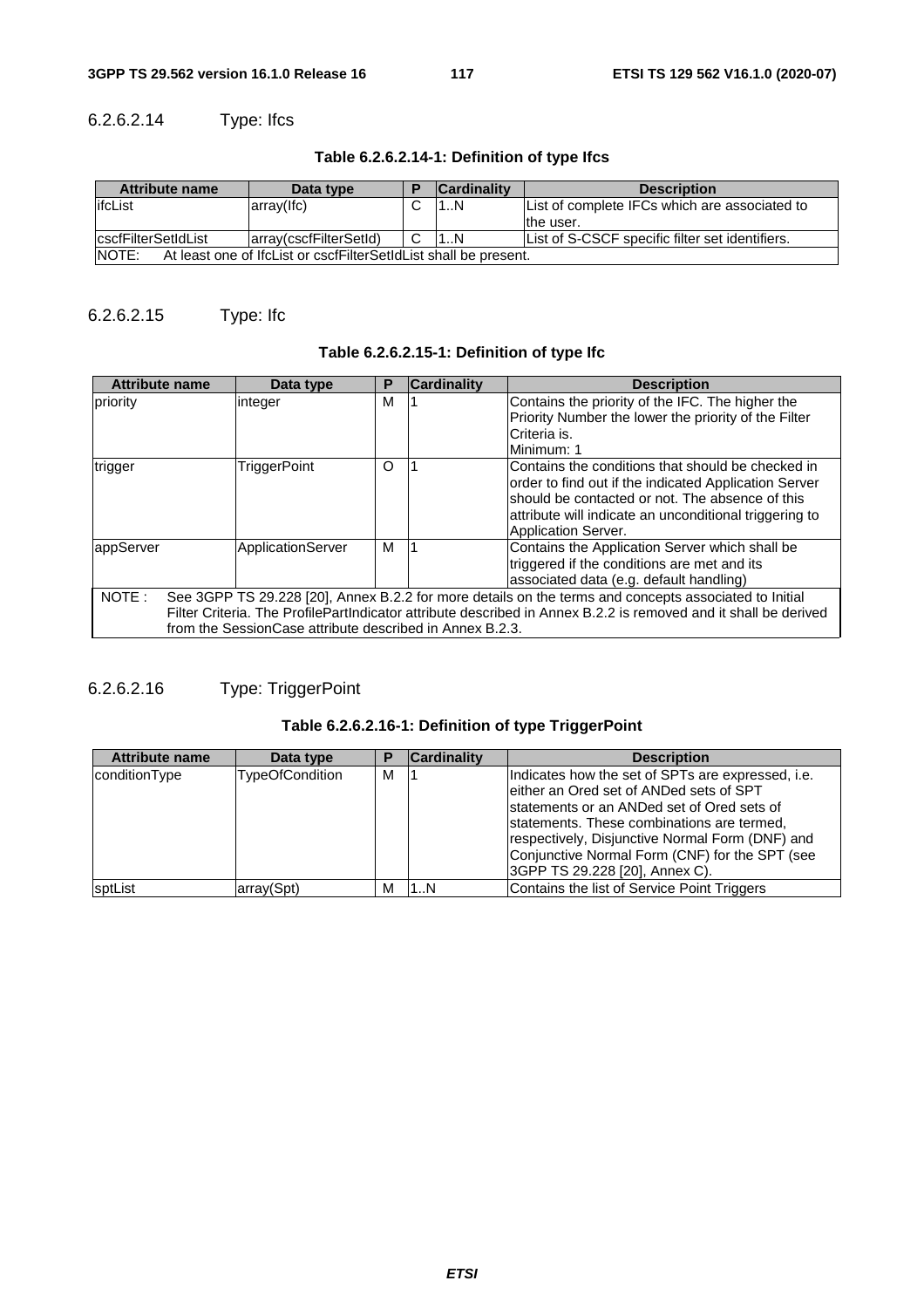## 6.2.6.2.17 Type: Spt

| <b>Attribute name</b>                                                                                                                                                                                                                                                                                                                                                                                           | Data type               | P                     | <b>Cardinality</b> | <b>Description</b>                                                                                                                                                                                                                                                                                                                                                                                                                                                                                       |  |  |  |
|-----------------------------------------------------------------------------------------------------------------------------------------------------------------------------------------------------------------------------------------------------------------------------------------------------------------------------------------------------------------------------------------------------------------|-------------------------|-----------------------|--------------------|----------------------------------------------------------------------------------------------------------------------------------------------------------------------------------------------------------------------------------------------------------------------------------------------------------------------------------------------------------------------------------------------------------------------------------------------------------------------------------------------------------|--|--|--|
| conditionNegated                                                                                                                                                                                                                                                                                                                                                                                                | boolean                 | M                     |                    | Indicates if the Service Point Trigger instance is                                                                                                                                                                                                                                                                                                                                                                                                                                                       |  |  |  |
|                                                                                                                                                                                                                                                                                                                                                                                                                 |                         |                       |                    | negated (i.e. NOT logical expression)                                                                                                                                                                                                                                                                                                                                                                                                                                                                    |  |  |  |
| sptGroup                                                                                                                                                                                                                                                                                                                                                                                                        | array(SptGroupId)       | M                     | 1N                 | Contains the SPT group or list of SPT groups                                                                                                                                                                                                                                                                                                                                                                                                                                                             |  |  |  |
|                                                                                                                                                                                                                                                                                                                                                                                                                 |                         |                       |                    | assigned to the SPT.                                                                                                                                                                                                                                                                                                                                                                                                                                                                                     |  |  |  |
| regType                                                                                                                                                                                                                                                                                                                                                                                                         | array(RegistrationType) | O                     | 1.2                | Indicates the type of registration. If included, it shall<br>contain the values that define whether the SPT<br>matches to REGISTER messages that are related<br>to initial registrations, re-registrations, and/or de-<br>registrations. This attribute shall be included only if<br>the SPT is for SIP method with a value<br>"REGISTER" and only if it does not apply to all<br>types of registration; otherwise, it shall be absent<br>(i.e. the SIP Method SPT matches to all REGISTER<br>messages). |  |  |  |
|                                                                                                                                                                                                                                                                                                                                                                                                                 |                         |                       |                    | The attribute $regType$ shall be discarded if it is<br>present in an SPT other than SIP Method with value<br>"REGISTER".                                                                                                                                                                                                                                                                                                                                                                                 |  |  |  |
| requestURI                                                                                                                                                                                                                                                                                                                                                                                                      | string                  | $\mathsf{C}$          | $\mathbf{1}$       | Contains the request-URI of the SIP request (NOTE<br>2)                                                                                                                                                                                                                                                                                                                                                                                                                                                  |  |  |  |
| sipMethod                                                                                                                                                                                                                                                                                                                                                                                                       | string                  | $\mathsf{C}$          | $\overline{1}$     | Contains the method of the SIP request (NOTE 2)                                                                                                                                                                                                                                                                                                                                                                                                                                                          |  |  |  |
| sipHeader                                                                                                                                                                                                                                                                                                                                                                                                       | <b>HeaderSipRequest</b> | $\overline{\text{c}}$ | $\overline{1}$     | Contains a header (and optionally value of the<br>header) in the SIP request (NOTE 2)                                                                                                                                                                                                                                                                                                                                                                                                                    |  |  |  |
| sessionCase                                                                                                                                                                                                                                                                                                                                                                                                     | RequestDirection        | $\Omega$              | I1                 | Contains the direction of the SIP request as<br>evaluated by the S-CSCF.                                                                                                                                                                                                                                                                                                                                                                                                                                 |  |  |  |
| sessionDescription                                                                                                                                                                                                                                                                                                                                                                                              | SdpDescription          | C                     | 1                  | Contains a SDP line (and optionally the valuein the<br>line) within the body (if any) of a SIP request (NOTE<br>2)                                                                                                                                                                                                                                                                                                                                                                                       |  |  |  |
| NOTE 1: See 3GPP TS 29.228 [20], Annex B.2.3 for more details on the terms and concepts associated to Service<br>Point Trigger. The ProfilePartIndicator attribute described in Annex B.2.2 is removed and it shall be derived<br>from the SessionCase attribute described in Annex B.2.3.<br>NOTE 2:<br>Exactly one of requestURI, method, header and sessionDescription shall be present. See TS 29.228 [20], |                         |                       |                    |                                                                                                                                                                                                                                                                                                                                                                                                                                                                                                          |  |  |  |
| Annex F for the definition of these attributes.                                                                                                                                                                                                                                                                                                                                                                 |                         |                       |                    |                                                                                                                                                                                                                                                                                                                                                                                                                                                                                                          |  |  |  |

## **Table 6.2.6.2.17-1: Definition of type Spt**

6.2.6.2.18 Type: HeaderSipRequest

#### **Table 6.2.6.2.18-1: Definition of type HeaderSipRequest**

| <b>Attribute name</b> | Data type |   | <b>Cardinality</b> | <b>Description</b>                                                                                                                                                                                                       |
|-----------------------|-----------|---|--------------------|--------------------------------------------------------------------------------------------------------------------------------------------------------------------------------------------------------------------------|
| header                | string    | М |                    | Contains a SIP header                                                                                                                                                                                                    |
| content               | string    |   |                    | Contains the content of the SIP header. If this<br>attribute is absent, it shall indicate that the SPT is<br>the presence (if conditionNegated="FALSE") or<br>absence (if conditionNegated="TRUE") of the SIP<br>header. |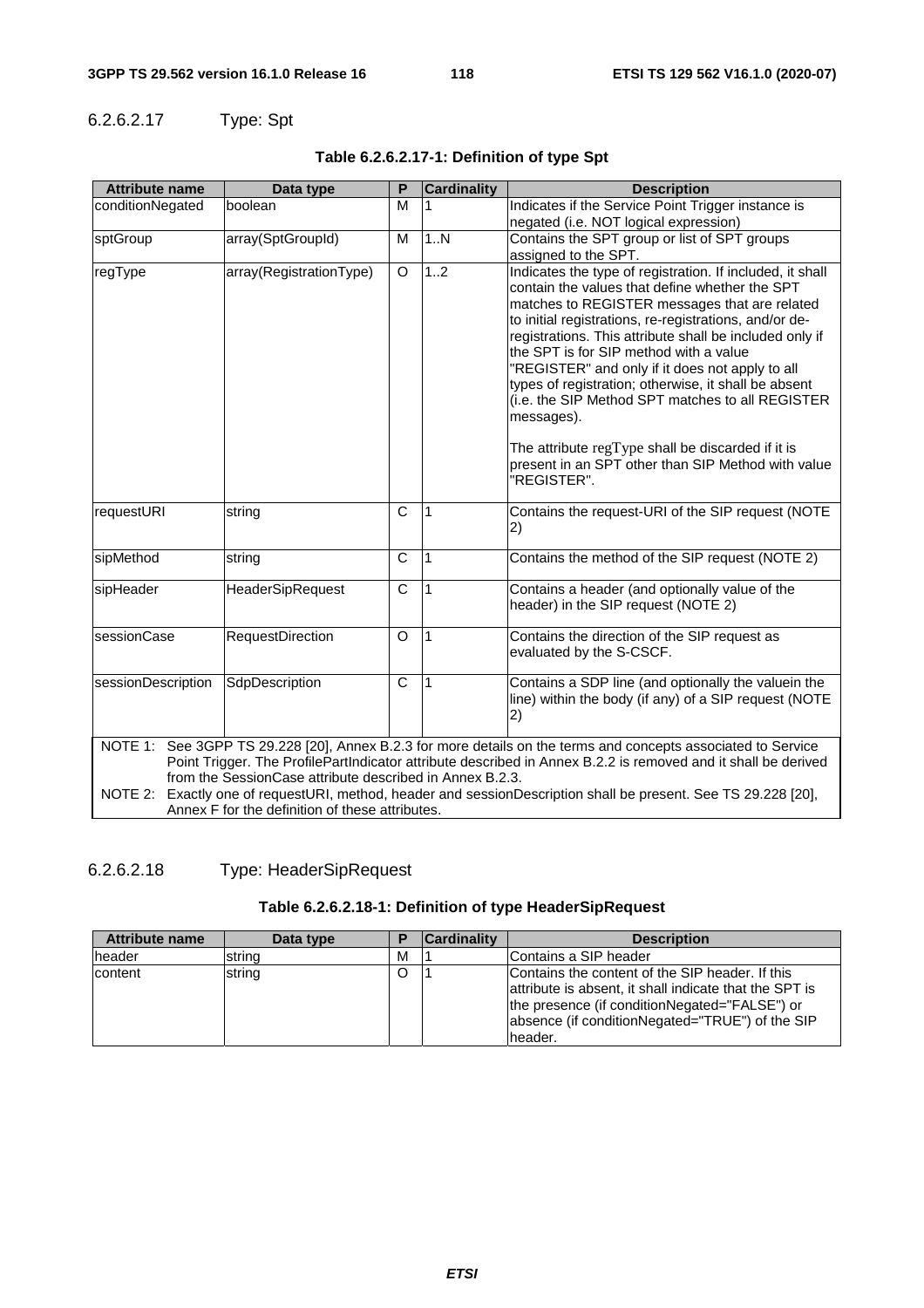## 6.2.6.2.19 Type: SdpDescription

| <b>Attribute name</b> | Data type |   | <b>Cardinality</b> | <b>Description</b>                                                                                                                                                                                          |
|-----------------------|-----------|---|--------------------|-------------------------------------------------------------------------------------------------------------------------------------------------------------------------------------------------------------|
| line                  | string    | M |                    | Contains a line in the session description                                                                                                                                                                  |
| content               | string    |   |                    | Contains the content of the SDP line. If this attribute<br>is absent, it shall indicate that the SPT is the<br>presence (if conditionNegated="FALSE") or<br>absence (if conditionNegated="TRUE") of the SDP |

line.

#### **Table 6.2.6.2.19-1: Definition of type SdpDescription**

#### 6.2.6.2.20 Type: ApplicationServer

### **Table 6.2.6.2.20-1: Definition of type ApplicationServer**

| <b>Attribute name</b>   | Data type                 | Р | <b>Cardinality</b> | <b>Description</b>                                                                                                            |
|-------------------------|---------------------------|---|--------------------|-------------------------------------------------------------------------------------------------------------------------------|
| lasUri                  | string                    | м |                    | Contains the Application Server SIP URI, as<br>described in IETF RFC 3261 [22] or<br>3GPP TS 23.003 [13].                     |
| <b>IsessionContinue</b> | Iboolean                  | O |                    | This IE indicates whether the SIP dialog shall be<br>continued or released if the Application Server<br>could not be reached. |
|                         |                           |   |                    | Itrue: indicates that the session shall be continued<br>Ifalse or absent: indicates that the session shall be<br>released     |
| serviceInfoList         | array(ServiceInformation) | O | 1N                 | Indicates a list of service information that shall be<br>sent to the Application Server.                                      |

### 6.2.6.2.21 Type: ImsLocationData

### **Table 6.2.6.2.21-1: Definition of type ImsLocationData**

| Attribute name    | Data type |   | <b>Cardinality</b> | <b>Description</b>                                                                                                               |
|-------------------|-----------|---|--------------------|----------------------------------------------------------------------------------------------------------------------------------|
| <b>IscscfName</b> | string    | м |                    | S-CSCF name assigned to the IMS subscription<br>the UE belongs to in the form of a SIP URI, as<br>defined in IETF RFC 3261 [22]. |

## 6.2.6.2.22 Type: ServiceLevelTraceInformation

#### **Table 6.2.6.2.22-1: Definition of type ServiceLevelTraceInformation**

| <b>Attribute name</b>         | Data type     |   | <b>Cardinality</b> | <b>Description</b>                          |
|-------------------------------|---------------|---|--------------------|---------------------------------------------|
| <b>IserviceLevelTraceInfo</b> | <b>String</b> | M |                    | IMS Service Level Trace information. Syntax |
|                               |               |   |                    | Idescribed in 3GPP TS 24.323 [24]           |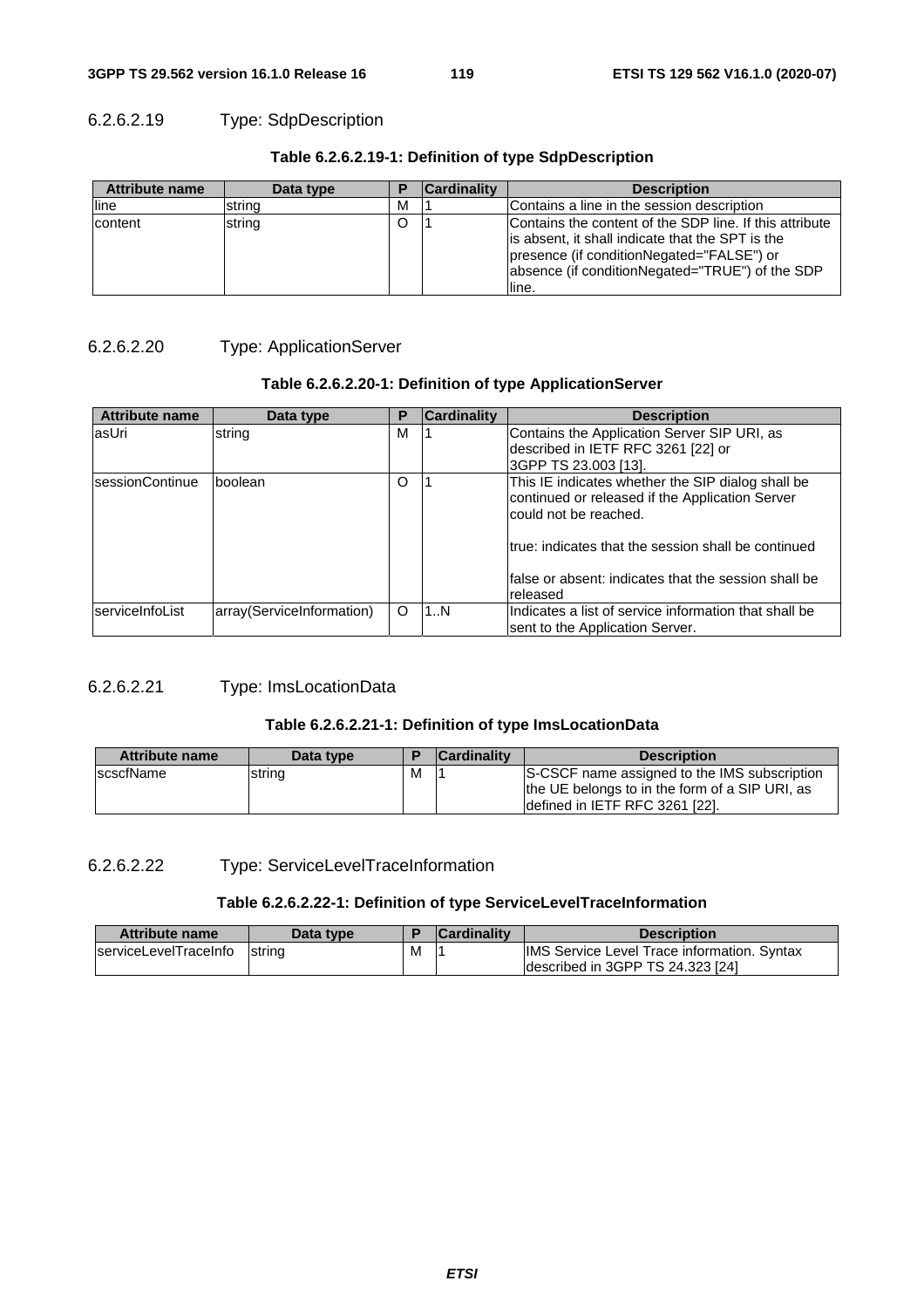## 6.2.6.2.23 Type: PsLocation

| <b>Attribute name</b>                                                                                          | Data type               |          | <b>Cardinality</b> | <b>Description</b>                          |  |
|----------------------------------------------------------------------------------------------------------------|-------------------------|----------|--------------------|---------------------------------------------|--|
| sqsnLocation                                                                                                   | SgsnLocationData        | O        | 01                 | Location information as retrieved from SGSN |  |
| ImmeLocation                                                                                                   | <b>IMmeLocationData</b> | Ω        | 0.1                | Location information as retrieved from MME  |  |
| lamfLocation                                                                                                   | <b>AmfLocationData</b>  | O        | 0.1                | Location information as retrieved from AMF  |  |
| <b>ItwanLocation</b>                                                                                           | TwanLocationData        | $\Omega$ | 01                 | <b>SGPP AAA Server for TWAN Location</b>    |  |
|                                                                                                                |                         |          |                    | linformation.                               |  |
| NOTE:<br>At least one of the "sgsnLocation", "mmeLocation", "amfLocation" or "twanLocation" shall be included. |                         |          |                    |                                             |  |

#### **Table 6.2.6.2.23-1: Definition of type PsLocation**

## 6.2.6.2.24 Type: SgsnLocationData

## **Table 6.2.6.2.24-1: Definition of type SgsnLocationData**

| <b>Attribute name</b> | Data type      | Р | <b>Cardinality</b> | <b>Description</b>                           |
|-----------------------|----------------|---|--------------------|----------------------------------------------|
| sgsnNumber            | string         | м |                    | SGSN number. See 3GPP TS 23.003 [13]         |
|                       |                |   |                    | Iclause 5.1.                                 |
| plmnld                | Pimnid         | M |                    | <b>PLMN</b> identity                         |
| sqsnLocation          | UtraLocation   |   | 0.1                | User location as retrieved from SGSN.        |
| csglnformation        | CsgInformation |   | 01                 | Closed Subscriber Group Information. See     |
|                       |                |   |                    | 3GPP TS 23.060 [25].                         |
| <b>ItimeZone</b>      | TimeZone       |   | 10.1               | Local Time Zone information (Time Zone and   |
|                       |                |   |                    | Daylight Saving Time) of the location in the |
|                       |                |   |                    | visited network where the UE is located.     |
| ratType               | RatType        |   | 01                 | <b>RAT</b> type                              |

## 6.2.6.2.25 Type: MmeLocationData

#### **Table 6.2.6.2.25-1: Definition of type MmeLocationData**

| <b>Attribute name</b> | Data type        |   | <b>Cardinality</b> | <b>Description</b>                                                                                                                     |
|-----------------------|------------------|---|--------------------|----------------------------------------------------------------------------------------------------------------------------------------|
| <b>ImmeAddress</b>    | DiameterIdentity | м |                    | MME diameter identity                                                                                                                  |
| <b>plmnid</b>         | Plmnld           | М |                    | <b>PLMN</b> identity                                                                                                                   |
| <b>ImmeLocation</b>   | EutraLocation    |   | 101                | User location as retrieved from MME.                                                                                                   |
| csglnformation        | CsgInformation   | O | 0.1                | Closed Subscriber Group Information. See<br>3GPP TS 23.060 [25].                                                                       |
| <b>ItimeZone</b>      | TimeZone         |   | 10.1               | Local Time Zone information (Time Zone and<br>Daylight Saving Time) of the location in the<br>visited network where the UE is located. |
| ratType               | RatType          |   | 101                | <b>RAT</b> type                                                                                                                        |

# 6.2.6.2.26 Type: AmfLocationData

#### **Table 6.2.6.2.26-1: Definition of type AmfLocationData**

| <b>Attribute name</b> | Data type    |   | <b>Cardinality</b> | <b>Description</b>                                                                                                                     |
|-----------------------|--------------|---|--------------------|----------------------------------------------------------------------------------------------------------------------------------------|
| lamfAddress           | Nflnstanceld | м |                    | AMF identity.                                                                                                                          |
| plmnld                | Plmnld       | M |                    | <b>PLMN</b> identity                                                                                                                   |
| lamfLocation          | NrLocation   |   | 0.1                | User location as retrieved from AMF.                                                                                                   |
| <b>ISMSFAddress</b>   | Nflnstanceld |   | 101                | <b>SMSF</b> identity                                                                                                                   |
| <b>ItimeZone</b>      | TimeZone     |   | 101                | Local Time Zone information (Time Zone and<br>Daylight Saving Time) of the location in the<br>visited network where the UE is located. |
| ratType               | RatType      |   | 101                | <b>RAT</b> type                                                                                                                        |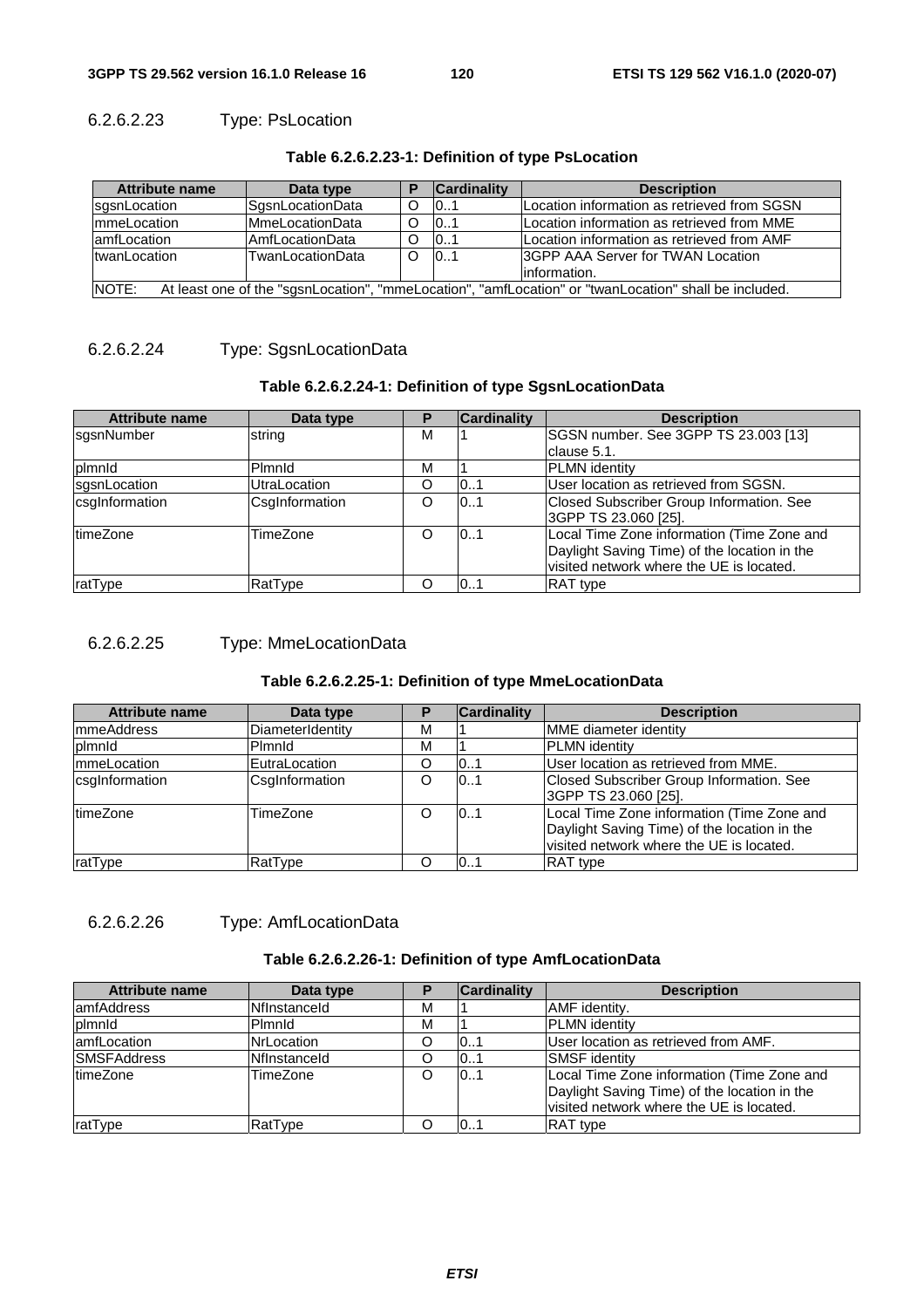## 6.2.6.2.27 Type: TwanLocationData

| <b>Attribute name</b> | Data type | Р | <b>Cardinality</b> | <b>Description</b>                           |
|-----------------------|-----------|---|--------------------|----------------------------------------------|
| twanSsid              | string    | M |                    | TWAN SSID, as defined in                     |
|                       |           |   |                    | 3GPP TS 29.273 [26].                         |
| plmnld                | Pimnid    | M |                    | PLMN identity of the TWAN                    |
| twanBssid             | string    | O | 0.1                | TWAN BSSID, as defined in                    |
|                       |           |   |                    | 3GPP TS 29.273 [26].                         |
| <b>civicAddress</b>   | string    | O | 10.1               | Defined in clause 3.4 of IETF RFC 4776 [27]  |
|                       |           |   |                    | excluding the first 3 octets.                |
|                       |           |   |                    | Base64 encoded, according to                 |
|                       |           |   |                    | IETF RFC 2045 [28]).                         |
| twanOperatorName      | string    | O | 10.1               | TWAN Operator Name, as defined in clause     |
|                       |           |   |                    | 19.8 of 3GPP TS 23.003 [13].                 |
| <b>ItimeZone</b>      | TimeZone  | O | 10.1               | Local Time Zone information (Time Zone and   |
|                       |           |   |                    | Daylight Saving Time) of the location in the |
|                       |           |   |                    | visited network where the UE is located.     |
| logicalAccessId       | string    | O | 0.1                | Logical Access ID, as defined in             |
|                       |           |   |                    | ETSI ES 283 034 [29].                        |

## **Table 6.2.6.2.27-1: Definition of type TwanLocationData**

## 6.2.6.2.28 Type: CsLocation

#### **Table 6.2.6.2.28-1: Definition of type CsLocation**

| <b>Attribute name</b> | Data type      | Р | <b>Cardinality</b> | <b>Description</b>                           |
|-----------------------|----------------|---|--------------------|----------------------------------------------|
| <b>ImscNumber</b>     | string         | м | 0.1                | MSC number. See 3GPP TS 23.003 [13]          |
|                       |                |   |                    | clause 5.1.                                  |
| <b>v</b> lrNumber     | string         | м | 0.1                | VLR number. See 3GPP TS 23.003 [13]          |
|                       |                |   |                    | clause 5.1.                                  |
| plmnld                | Pimnid         | M | 101                | <b>PLMN</b> identity                         |
| <b>v</b> rLocation    | GeraLocation   | O | 101                | User location as retrieved from MSC/VLR.     |
| csglnformation        | CsgInformation | O | 0.1                | Closed Subscriber Group Information. See     |
|                       |                |   |                    | 3GPP TS 23.060 [25].                         |
| timeZone              | TimeZone       | Ω | 10.1               | Local Time Zone information (Time Zone and   |
|                       |                |   |                    | Daylight Saving Time) of the location in the |
|                       |                |   |                    | visited network where the UE is located.     |
| ratType               | RatType        | O | 10.1               | <b>RAT</b> type                              |

## 6.2.6.2.29 Type: CsgInformation

## **Table 6.2.6.2.29-1: Definition of type CsgInformation**

| <b>Attribute name</b> | Data type |   | <b>Cardinality</b> | <b>Description</b>                                                                                                                                                                             |
|-----------------------|-----------|---|--------------------|------------------------------------------------------------------------------------------------------------------------------------------------------------------------------------------------|
| csgld                 | string    | м |                    | CSG Identity. Syntax described in<br>3GPP TS 29.002 [30] i.e. 5 octets BER encoded value<br>of 27-bit BIT STRING (Base64 encoded according to<br><b>IETF RFC 2045 [28]).</b><br>Length $= 8$ . |
| laccessMode           | string    |   | 101                | CSG Access Mode. Syntax described in<br>3GPP TS 29.002 [30] (Base64 encoded according to<br>IETF RFC 2045 [28]).<br>Length $= 4$ .                                                             |
| cMi                   | boolean   | Ω | 10.1               | <b>CSG Membership Indication</b><br>0: CSG membership<br>1: non CSG membership                                                                                                                 |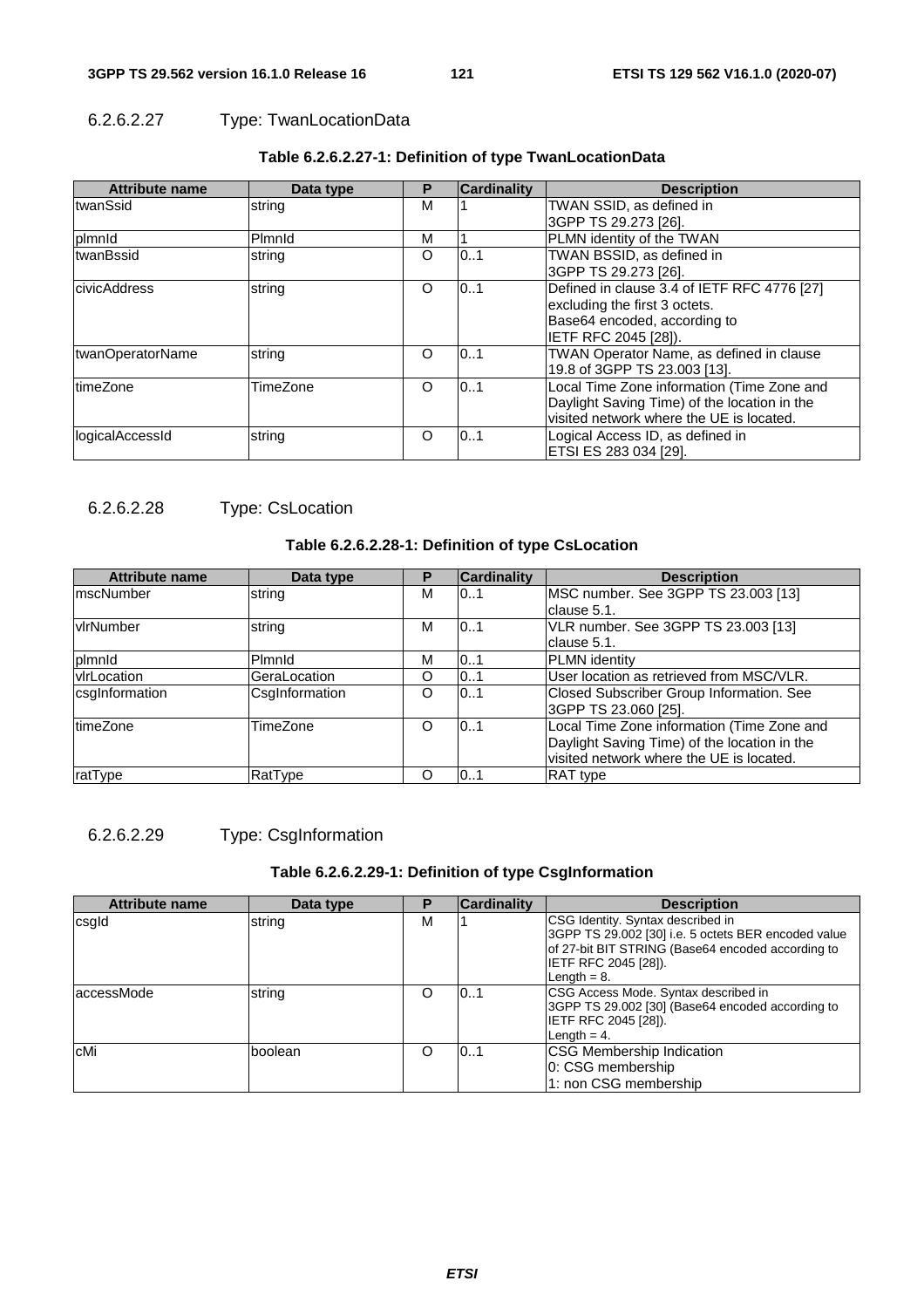## 6.2.6.2.30 Type: SrvccData

| <b>Attribute name</b> | Data type             |   | <b>Cardinality</b> | <b>Description</b>                                                                                                                          |
|-----------------------|-----------------------|---|--------------------|---------------------------------------------------------------------------------------------------------------------------------------------|
| <b>IstnSr</b>         | StnSr                 | м |                    | lindicates the STN-SR (Session Transfer                                                                                                     |
|                       |                       |   |                    | Number for SRVCC) of the UE.                                                                                                                |
| ueSrvccCapabilities   | array(SrvccCapabilty) |   | 1N                 | List of accesses supported by UE SRVCC<br>capability (e.g. 4G, 5G).<br>Absence of this attribute indicates that UE is<br>not SRVCC capable. |

#### **Table 6.2.6.2.30-1: Definition of type SrvccData**

### 6.2.6.2.31 Type: PsiActivationState

#### **Table 6.2.6.2.31-1: Definition of type PsiActivationState**

| <b>Attribute name</b> | Data type               |   | $\sim$ ardinality | <b>Description</b>                                    |
|-----------------------|-------------------------|---|-------------------|-------------------------------------------------------|
| lactivationState      | <b>IActivationState</b> | м |                   | whether the PSI is active or inactive it<br>Indicates |

## 6.2.6.2.32 Type: ImsServiceProfile

#### **Table 6.2.6.2.32-1: Definition of type ImsServiceProfile**

| <b>Attribute name</b>       | Data type               |   | <b>Cardinality</b> | <b>Description</b>                                                                     |
|-----------------------------|-------------------------|---|--------------------|----------------------------------------------------------------------------------------|
| <b>publicIdentifierList</b> | array(PublicIdentifier) | м | 11N                | List of public identities sharing the same service<br>lprofile and its individual data |
| lifcs                       | lfcs                    |   |                    | List of IFCs and/or shared IFC set identifiers                                         |

### 6.2.6.2.33 Type: PublicIdentifier

#### **Table 6.2.6.2.33-1: Definition of type PublicIdentifier**

| <b>Attribute name</b>     | Data type                         | P       | <b>Cardinality</b> | <b>Description</b>                                                                                                                                                                                                                        |
|---------------------------|-----------------------------------|---------|--------------------|-------------------------------------------------------------------------------------------------------------------------------------------------------------------------------------------------------------------------------------------|
| publicidentity            | PublicIdentity                    | м       |                    | Public identity information                                                                                                                                                                                                               |
| displayName               | string                            | O       |                    | Name associated with the public identity                                                                                                                                                                                                  |
| <i>imsServicePrioritv</i> | <b>IPrioritvLevels</b>            | O       |                    | Multimedia service priority                                                                                                                                                                                                               |
| serviceLevelTraceInfo     | lServiceLevelTraceInfo<br>rmation | $\circ$ |                    | Service Level Tracing Information                                                                                                                                                                                                         |
| barringIndicator          | boolean                           | O       |                    | Indicates whether the identity is barred, i.e. it can<br>not be used in any IMS communication except<br>registrations, re-registrations and de-<br>registrations.<br>true: identitiy is barred<br>false or absent: identity is not barred |
| wildcardedImpu            | String                            | O       |                    | When identity Type is wildcarded IMPU it<br>contains the wildcard id as stored by HSS                                                                                                                                                     |

## 6.2.6.2.34 Type: ImeiSvInformation

#### **Table 6.2.6.2.34-1: Definition of type ImeiSvInformation**

|         | Attribute name | Data type                               | Е | <b>Cardinality</b> | <b>Description</b>   |
|---------|----------------|-----------------------------------------|---|--------------------|----------------------|
| limei   |                | string                                  | ີ |                    | Indicates the IMEI   |
| limeiSv |                | string                                  |   |                    | Indicates the IMEISV |
| NOTE:   |                | Either imei or imeiSy shall be present. |   |                    |                      |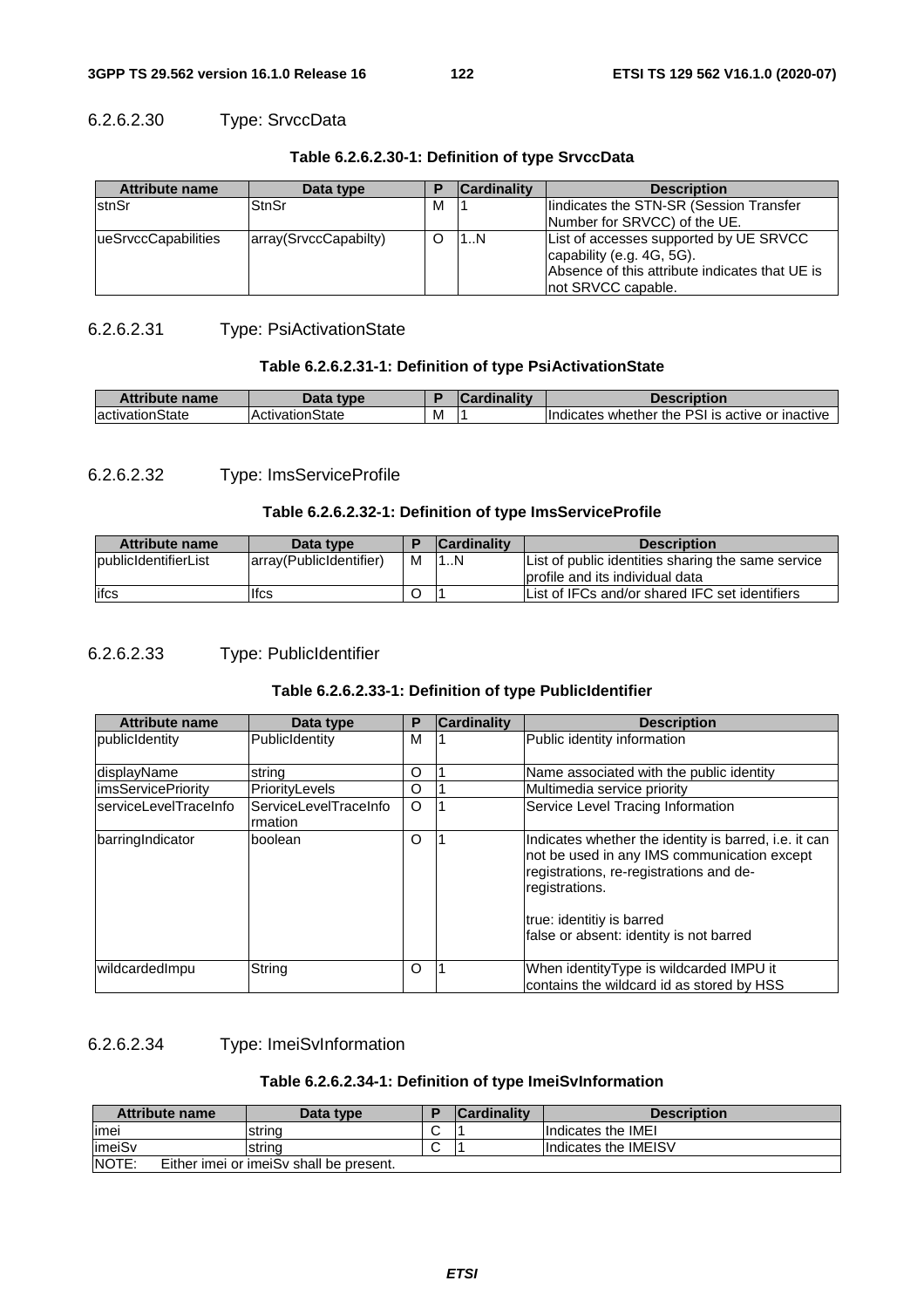## 6.2.6.2.35 Type: IpAddress

| Table 6.2.6.2.35-1: Definition of type IpAddressInformation |  |
|-------------------------------------------------------------|--|
|-------------------------------------------------------------|--|

| Attribute name                                                          | Data type   |  | <b>Cardinality</b> | <b>Description</b>         |
|-------------------------------------------------------------------------|-------------|--|--------------------|----------------------------|
| lipv4Addr                                                               | llpv4Addr   |  | 10                 | IIPv4 address              |
| lipv6Addr                                                               | llpv6Addr   |  | 10                 | <b>IPv6</b> address        |
| lipv6Prefix                                                             | llpv6Prefix |  | 10                 | <b>IPv6</b> address prefix |
| INOTE:<br>Either ipv4Addr, or ipv6Addr, or ipv6Prefix shall be present. |             |  |                    |                            |

## 6.2.6.2.36 Type: TadsInformation

#### **Table 6.2.6.2.36-1: Definition of type TadsInformation**

| <b>Attribute name</b>      | Data type              |   | <b>Cardinality</b> | <b>Description</b>                           |
|----------------------------|------------------------|---|--------------------|----------------------------------------------|
| lvoiceOverPsSessionS       | ImsVoiceOverPsSessionS | м |                    | Indicates the support for Voice over PS      |
| upport                     | upport                 |   |                    |                                              |
| accessType                 | AccessType             |   | 101                | Indicates the type of access                 |
| ratType                    | RatType                |   | 101                | Indicates the RAT Type                       |
| <b>IlastUeActivityTime</b> | <b>DateTime</b>        |   | 101                | Indicates the time of the last radio contact |
|                            |                        |   |                    | with the UE.                                 |

## 6.2.6.2.37 Type: UeReachabilitySubscription

#### **Table 6.2.6.2.37-1: Definition of type UeReachabilitySubscription**

| <b>Attribute name</b> | Data type |   | <b>Cardinality</b> | <b>Description</b>                           |
|-----------------------|-----------|---|--------------------|----------------------------------------------|
| expiry                | IDateTime | M |                    | Indicates the suggested time at which        |
|                       |           |   |                    | monitoring should cease and the subscription |
|                       |           |   |                    | Ishould become invalid.                      |

6.2.6.2.38 Type: UeReachabilityNotification

### **Table 6.2.6.2.38-1: Definition of type UeReachabilityNotification**

| <b>Attribute name</b>                                  | Data type     | Р | <b>Cardinality</b> | <b>Description</b>                                                                                                                    |  |
|--------------------------------------------------------|---------------|---|--------------------|---------------------------------------------------------------------------------------------------------------------------------------|--|
| reachabilityIndicator                                  | boolean       | м |                    | Indicates that the UE has been detected<br>Ireachable for IP.                                                                         |  |
| detectingNode                                          | RequestedNode | М |                    | Indicates the serving node which detected the<br>UE reachabilty for IP<br>(NOTE 1)                                                    |  |
| accessType                                             | AccessType    | С |                    | Indicates the access type (e.g. non 3GPP)<br>where the reachabilty was detected. It shall<br>be present when the serving node is AMF. |  |
| NOTE 1: Value "3GPP AAA SERVER TWAN" is not applicable |               |   |                    |                                                                                                                                       |  |

## 6.2.6.2.39 Type: PsUserState

#### **Table 6.2.6.2.39-1: Definition of type PsUserState**

| Attribute name                                                                                    | Data type   |  | <b>Cardinality</b> | <b>Description</b>                |
|---------------------------------------------------------------------------------------------------|-------------|--|--------------------|-----------------------------------|
| sgsnUserState                                                                                     | UserStatePs |  | 101                | User state as retrieved from SGSN |
| ImmeUserState                                                                                     | UserStatePs |  | 101                | User state as retrieved from MME  |
| lamfUserState                                                                                     | UserStatePs |  | 101                | User state as retrieved from AMF  |
| NOTE:<br>At least one of the "sgsnUserState", "mmeUserState" or "amfUserState" shall be included. |             |  |                    |                                   |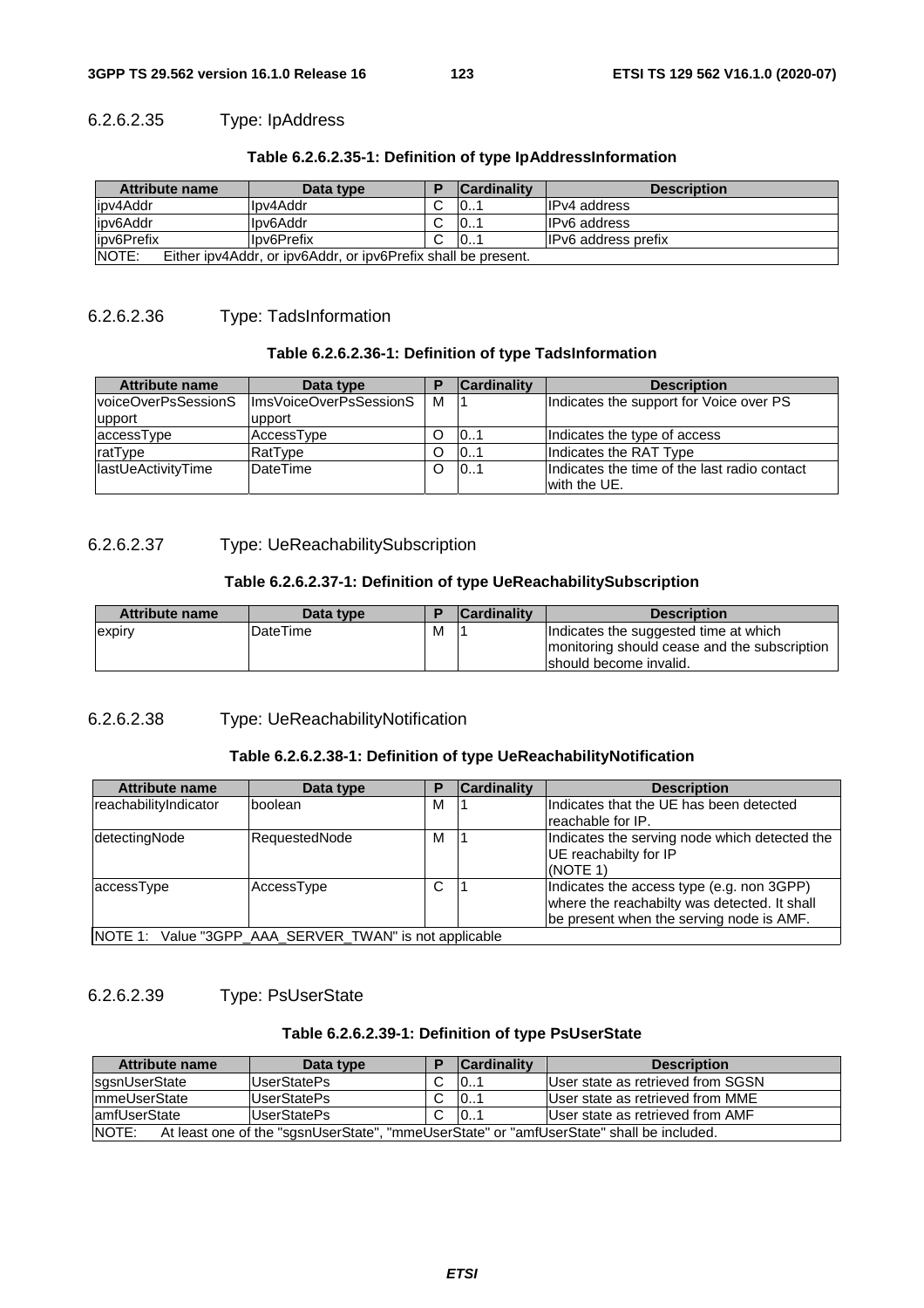## 6.2.6.2.40 Type: CsUserState

#### **Table 6.2.6.2.40-1: Definition of type PsUserState**

| <b>Attribute name</b> | Data type          |   | <b>Cardinality</b> | <b>Description</b>                   |
|-----------------------|--------------------|---|--------------------|--------------------------------------|
| ImscVIrUserState      | <b>UserStateCs</b> | M |                    | User state as retrieved from MSC/VLR |

## 6.2.6.2.41 Type: Csrn

#### **Table 6.2.6.2.41-1: Definition of type CsrnInformation**

| <b>Attribute name</b> | Data type |   | <b>Cardinality</b> | <b>Description</b>                                                        |
|-----------------------|-----------|---|--------------------|---------------------------------------------------------------------------|
| csrn                  | lMsisdn   | M |                    | Contains a CS domain routeing number as<br><b>Iretrieved from MSC/VLR</b> |

#### 6.2.6.2.42 Type: ReferenceLocationInformation

### **Table 6.2.6.2.42-1: Definition of type ReferenceLocationInformation**

| <b>Attribute name</b>                                                                                                                                                                                                                                                                                                                                                                                           | Data type | Р | Cardinality | <b>Description</b>                                                                                                        |  |
|-----------------------------------------------------------------------------------------------------------------------------------------------------------------------------------------------------------------------------------------------------------------------------------------------------------------------------------------------------------------------------------------------------------------|-----------|---|-------------|---------------------------------------------------------------------------------------------------------------------------|--|
| accessType                                                                                                                                                                                                                                                                                                                                                                                                      | string    | C |             | Indicates the type of access for which the<br>reference location of the user is defined (e.g.<br>ADSL).                   |  |
| laccessinfo                                                                                                                                                                                                                                                                                                                                                                                                     | string    | C |             | Indicates the type of the access information<br>defined for the reference location of the user<br>$(e.g.$ dsl-location).  |  |
| laccessValue                                                                                                                                                                                                                                                                                                                                                                                                    | string    | C |             | It contains the location information (e.g. line<br>identifier in fixed access networks) as<br>configured by the operator. |  |
| NOTE 1: At least one of accessType or accessInfo or accessValue shall be present.<br>NOTE 2: The syntax of accessType, accessInfo and accessValue is as described in 3GPP TS 24.229 [18] for P-<br>Access-Network-Info header fields: accessType corresponds to the "access-type" field whereas accessInfo<br>and access Value correspond to the type and associated value defined for the "access-info" field. |           |   |             |                                                                                                                           |  |

## 6.2.6.2.43 Type: SmsRegistrationInfo

#### **Table 6.2.6.2.43-1: Definition of type SmsRegistrationInfo**

| Attribute name    | Data type |   | <b>Cardinality</b> | <b>Description</b>                   |
|-------------------|-----------|---|--------------------|--------------------------------------|
| lipSmGwNumber     | Msisdn    | M |                    | <b>IP-SM-GW number</b>               |
| <b>IscAddress</b> | Msisdn    |   | 10                 | Short Message Service Centre Address |

## 6.2.6.2.44 Type: IpSmGwAddress

#### **Table 6.2.6.2.44-1: Definition of type IpSmGwAddress**

| <b>Attribute name</b> | Data type        | Е | <b>Cardinality</b> | <b>Description</b>                                                    |
|-----------------------|------------------|---|--------------------|-----------------------------------------------------------------------|
| lipSmGwNumber         | Msisdn           | М |                    | <b>IP-SM-GW number</b>                                                |
| lipSmGwDiaUri         | DiameterIdentity |   | 101                | IP-SM-GW Diameter Uri. It shall be present if<br>s6c is supported.    |
| lipSmGwDiaRealm       | DiameterIdentity |   | 101                | IIP-SM-GW Diameter Realm. It shall be<br>present if s6c is supported. |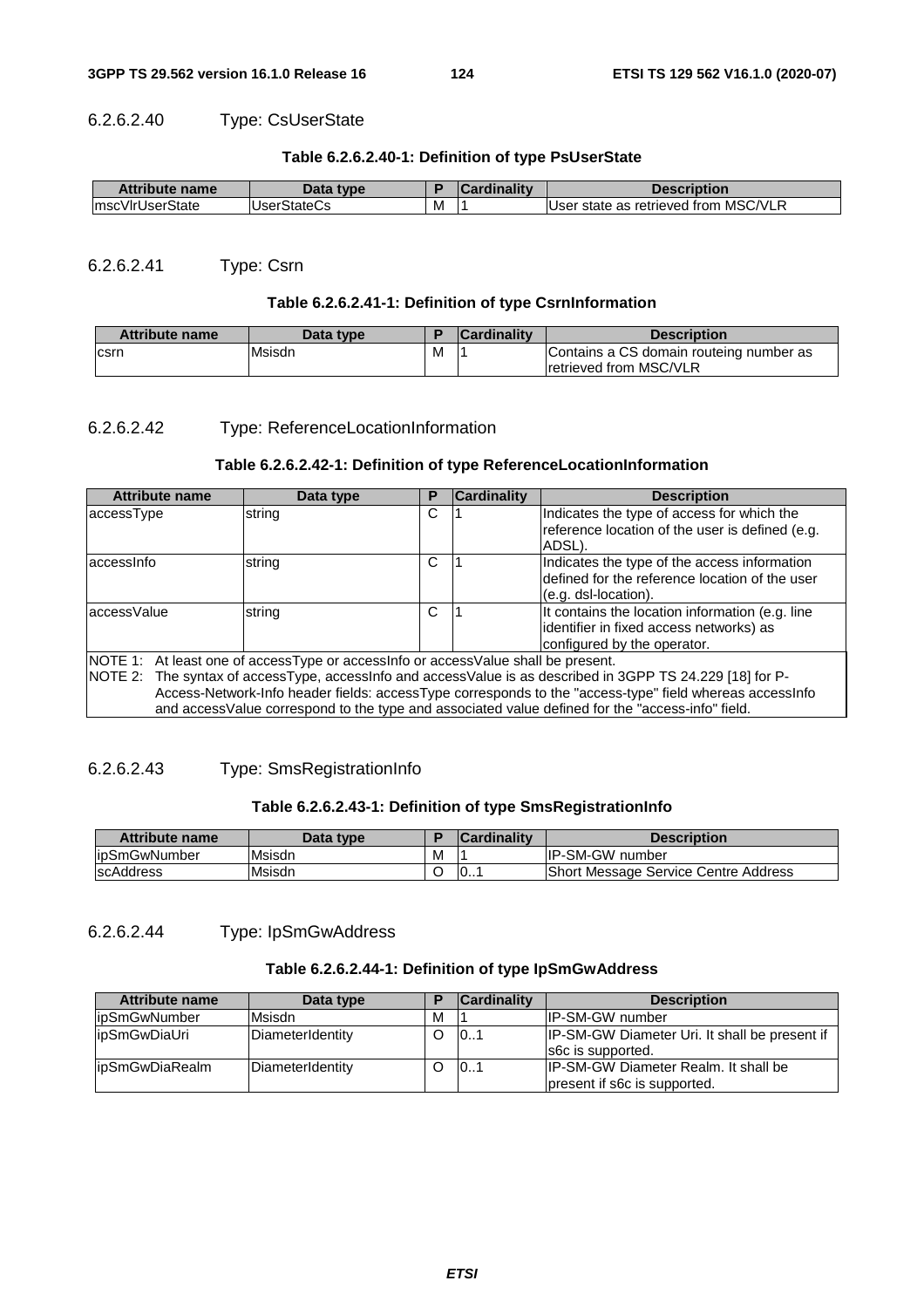## 6.2.6.2.45 Type: ImsAssociatedIdentities

| Attribute name          | Data type                   |   | <b>Cardinality</b> | <b>Description</b>                                 |
|-------------------------|-----------------------------|---|--------------------|----------------------------------------------------|
| lirsState               | <b>ImsRegistrationState</b> | м |                    | It contains the registration state of the Implicit |
|                         |                             |   |                    | <b>Registration Set.</b>                           |
| <b>publicidentities</b> | lPublicIdentities           | M |                    | List of IMS Public Identities associated.          |

#### **Table 6.2.6.2.45-1: Definition of type ImsAssociatedIdentities**

#### 6.2.6.2.46 Type: DsaiTagInformation

#### **Table 6.2.6.2.46-1: Definition of type SmsRegistrationInfo**

| <b>Attribute name</b> | Data type            |   | <b>Cardinality</b> | <b>Description</b>                  |
|-----------------------|----------------------|---|--------------------|-------------------------------------|
| dsaiTagStatusList     | array(DsaiTagStatus) | M | 1N                 | List of DSAI Tags associated to the |
|                       |                      |   |                    | Application Server Name.            |

## 6.2.6.2.47 Type: DsaiTagStatus

## **Table 6.2.6.2.47-1: Definition of type DsaiTagStatus**

| Attribute name     | Data type        |   | <b>Cardinality</b> | <b>Description</b>                                             |
|--------------------|------------------|---|--------------------|----------------------------------------------------------------|
| <b>IdsaiTag</b>    | string           | M |                    | DSAI tag associated to the Application<br><b>IServer Name.</b> |
| <b>IdsaiStatus</b> | lActivationState | M |                    | Status of DSAI tag                                             |

## 6.2.6.3 Simple data types and enumerations

#### 6.2.6.3.1 Introduction

This clause defines simple data types and enumerations that can be referenced from data structures defined in the previous clauses.

#### 6.2.6.3.2 Simple data types

The simple data types defined in table 6.2.6.3.2-1 shall be supported.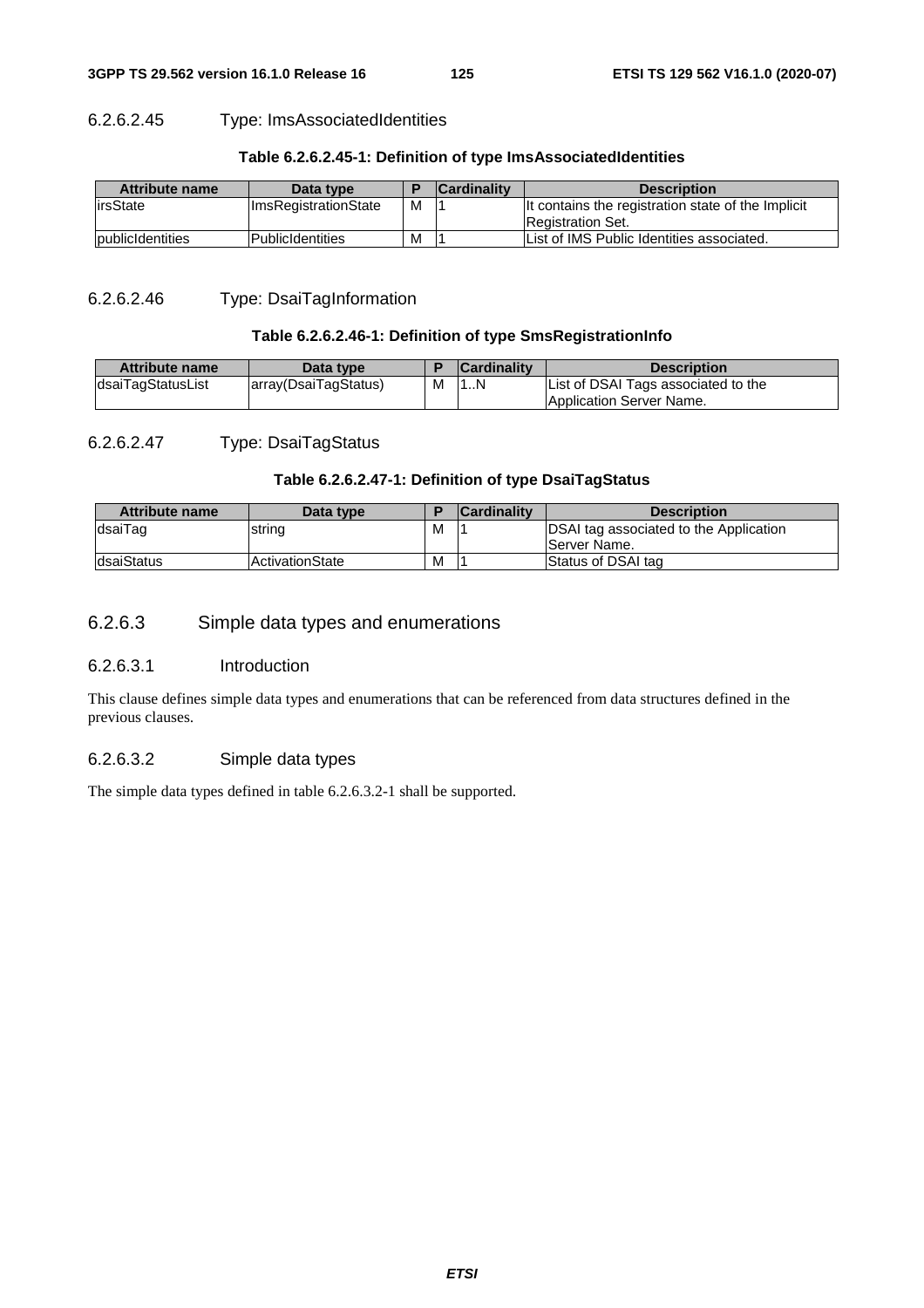| <b>Type Name</b>         | <b>Type Definition</b> | <b>Description</b>                                                                                                               |
|--------------------------|------------------------|----------------------------------------------------------------------------------------------------------------------------------|
| Capability               | integer                | S-CSCF capability                                                                                                                |
| SequenceNumber           | integer                | Unsigned integer containing the sequence number associated to                                                                    |
|                          |                        | the current version of Repository Data                                                                                           |
| ServiceIndication        | string                 | String containing the Service Indication or Service Identifier                                                                   |
|                          |                        |                                                                                                                                  |
| Msisdn                   | string                 | String containing an additional or basic MSISDN                                                                                  |
|                          |                        | Pattern: "[0-9]{5,15}\$"                                                                                                         |
| Privateld                | string                 | String containing a Private User Identity or a Private Service                                                                   |
|                          |                        | Identity.                                                                                                                        |
| <b>ImsPublicId</b>       |                        | String containing an IMS Public Identity in SIP URI format or TEL                                                                |
|                          | string                 | URI format, as specified 3GPP TS 23.003 [13]                                                                                     |
|                          |                        |                                                                                                                                  |
|                          |                        | Pattern: "^(sip\:([a-zA-Z0-9_\-.!~*()&=+\$,;?V]+)\@([A-Za-z0-9]+([-                                                              |
|                          |                        | A-Za-z0-9]+)\.)+[a-z]{2,} tel\:\+[0-9]{5,15})\$"                                                                                 |
| <b>NameSpacePriority</b> | string                 | String containing the namespace and priority. It shall be formatted                                                              |
|                          |                        | as "r-value" parameter described in IETF RFC 4412 [19]. See                                                                      |
|                          |                        | also 3GPP TS 24.229 [18].                                                                                                        |
|                          |                        | Pattern: "^[0-9a-zA-Z-\!%\*_\+`\'~]+.[0-9a-zA-Z-\!%\*_\+`\'~]+\$"                                                                |
| <b>CscfFilterSetId</b>   | integer                | Contains the identifier of a specific filter set in the S-CSCF.                                                                  |
|                          |                        | Minimum=0                                                                                                                        |
| SptGroupId               | integer                | Contains the identifier of the Group of SPTs.                                                                                    |
|                          |                        | Minimum=0                                                                                                                        |
| SharedDatald             | string                 | Identifies globally and uniquely a piece of subscription data<br>shared by multiple UEs. The value shall start with the HPLMN id |
|                          |                        | (MCC/MNC) followed by a hyphen followed by a local Id as                                                                         |
|                          |                        | allocated by the home network operator.                                                                                          |
|                          |                        |                                                                                                                                  |
|                          |                        | Pattern: "[0-9]{5,6}-.+"                                                                                                         |
| PrePaging                | boolean                | Inidicates the support of pre-paging.                                                                                            |
| <b>SipServerName</b>     | string                 | Server Name (e.g. AS name, CSCF name) in SIP URI format                                                                          |
|                          |                        | Pattern: "^(sip\:([a-zA-Z0-9_\-.!~*()&=+\$,;?V]+)\@([A-Za-z0-9]+([-                                                              |
|                          |                        | A-Za-z0-9]+)\.)+[a-z]{2,})\$"                                                                                                    |

|  |  |  | Table 6.2.6.3.2-1: Simple data types |  |  |
|--|--|--|--------------------------------------|--|--|
|--|--|--|--------------------------------------|--|--|

## 6.2.6.3.3 Enumeration: DataSetName

The enumeration DataSetName represents a Set of Data within the IMS User Profile. It shall comply with the provisions defined in table 6.2.6.3.3-1.

| Table 6.2.6.3.3-1: Enumeration DataSetName |  |  |
|--------------------------------------------|--|--|
|--------------------------------------------|--|--|

| <b>Enumeration value</b> | <b>Description</b>           |
|--------------------------|------------------------------|
| "CHARGING DATA"          | Charging Information Data    |
| "IFC DATA"               | Initial Filter Criteria Data |

## 6.2.6.3.4 Enumeration: IdentityType

The enumeration IdentityType represents the type of IMS Public Identity. It shall comply with the provisions defined in table 6.2.6.3.4-1.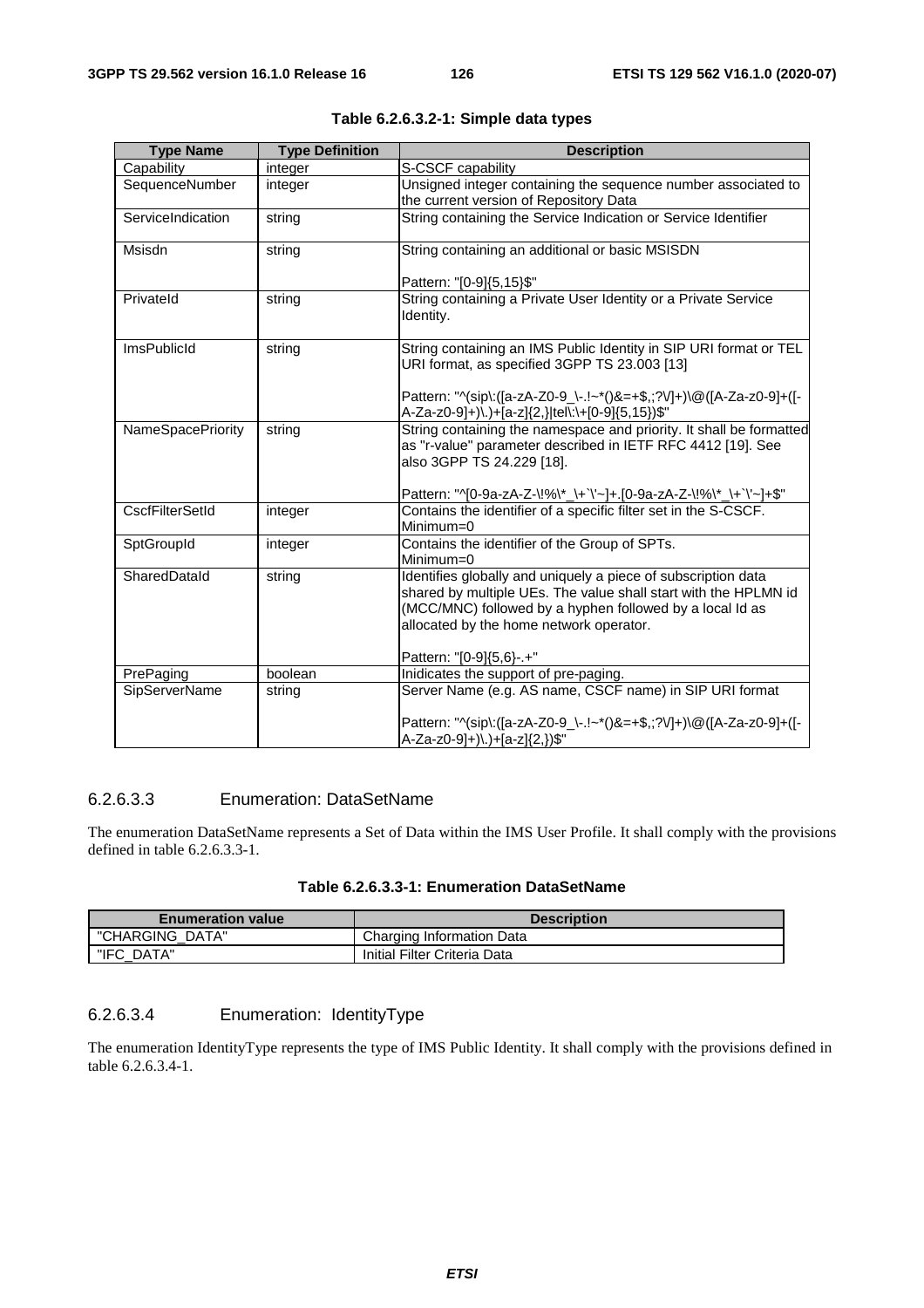| <b>Enumeration value</b> | <b>Description</b>                                        |
|--------------------------|-----------------------------------------------------------|
| "DISTINCT IMPU"          | The identity is an IMS Public User Identity               |
| "DISTINCT PSI"           | The identity is an IMS Public Service Identity            |
| "WILDCARDED IMPU"        | The identity is an IMS Wildcarded Public User Identity    |
| "WILDCARDED PSI"         | The identity is an IMS Wildcarded Public Service Identity |

#### **Table 6.2.6.3.4-1: Enumeration IdentityType**

### 6.2.6.3.5 Enumeration: ImsRegistrationState

The enumeration ImsRegistrationState represents the IMS status of the user or Public Identity or the IRS. It shall comply with the provisions defined in table 6.2.6.3.5-1

#### **Table 6.2.6.3.5-1: Enumeration ImsRegistrationState**

| <b>Enumeration value</b>                                                           | <b>Description</b>                                                                                               |  |
|------------------------------------------------------------------------------------|------------------------------------------------------------------------------------------------------------------|--|
| "REGISTERED"                                                                       | The identity is explicitly registered by the user.                                                               |  |
| "NOT REGISTERED"                                                                   | The identity is not registered.                                                                                  |  |
| "AUTHENTICATION_PENDING"                                                           | The identity initiated a registration and its authentication is<br>ongoing (authentication pending flag is set). |  |
|                                                                                    |                                                                                                                  |  |
| "REGISTERED_UNREG_SERVICES"                                                        | The identity is not registered but has an S-CSCF assigned.                                                       |  |
| See clause 3.1 for more details on the IMS registration states and terms.<br>NOTE: |                                                                                                                  |  |

## 6.2.6.3.6 Enumeration: TypeOfCondition

The enumeration TypeOfCondition represents the type of condition to be applied to the logical expression of SPT groups and SPTs. See 3GPP TS 29.228 [20], Annex C.

#### **Table 6.2.6.3.6-1: Enumeration TypeOfCondition**

| <b>Enumeration value</b> | Description      | <b>Applicability</b> |
|--------------------------|------------------|----------------------|
| "CNF"                    | Conjunctive form |                      |
| "DNF"                    | Disiunctive form |                      |

### 6.2.6.3.7 Enumeration: RegistrationType

The enumeration RegistrationType represents the type of registration associated to the REGISTER request.

#### **Table 6.2.6.3.7-1: Enumeration RegistrationType**

| <b>Enumeration value</b> | <b>Description</b>                                | <b>Applicability</b> |
|--------------------------|---------------------------------------------------|----------------------|
| "INITIAL_REGISTRATION"   | The request is related to an initial registration |                      |
| "RE REGISTRATION"        | The request is related to a re-registration       |                      |
| "DE REGISTRATION"        | The request is related to a de-registration       |                      |

### 6.2.6.3.8 Enumeration: RequestDirection

The enumeration RequestDirection represents the direction of the request in combination with the registration status of the user as evaluated in the S-CSCF.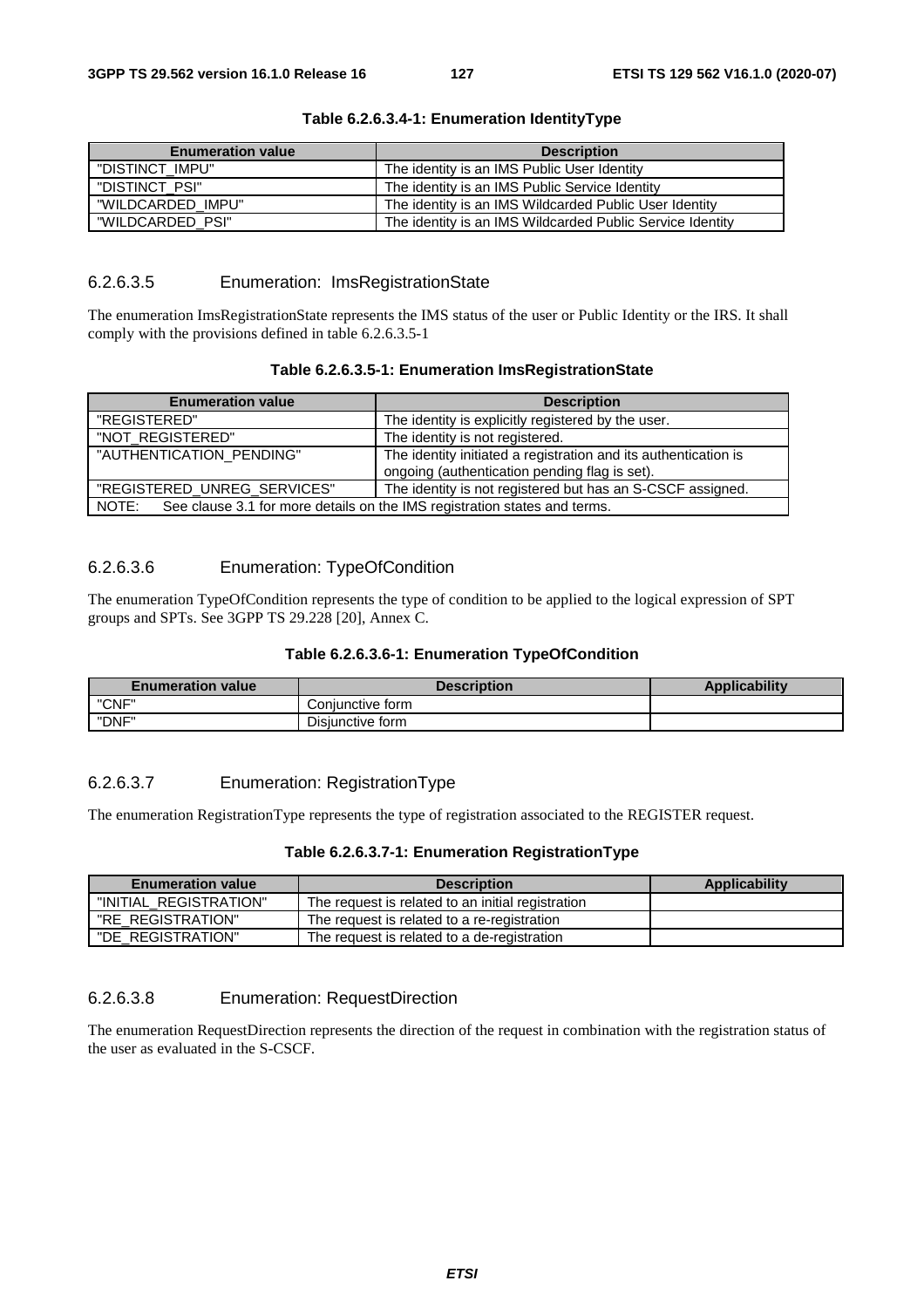| <b>Enumeration value</b>    | <b>Description</b>                                                                                                                   | <b>Applicability</b> |
|-----------------------------|--------------------------------------------------------------------------------------------------------------------------------------|----------------------|
| "ORIGINATING_REGISTERED"    | The request is originated by an explicitly registered user.                                                                          |                      |
| "ORIGINATING_UNREGISTERED"  | The request is originated by a non-registered user.                                                                                  |                      |
| "ORIGINATING_CDIV"          | The REGISTER request is related to an originating<br>request after call diversion service (regardless of the<br>registration state). |                      |
| "TERMINATING REGISTERED"    | The request is targeted to an explicitly registered user.                                                                            |                      |
| "TERMINATING _UNREGISTERED" | The request is targeted to a non-registered user.                                                                                    |                      |

**Table 6.2.6.3.8-1: Enumeration RequestDirection** 

### 6.2.6.3.9 Enumeration: ServiceInformation

The enumeration ServiceInformation indicates the type of additional information to be included in the body of the SIP request towards the Application Server.

| <b>Enumeration value</b>                                          | <b>Description</b>                                                                                                                             | <b>Applicability</b> |  |
|-------------------------------------------------------------------|------------------------------------------------------------------------------------------------------------------------------------------------|----------------------|--|
| "INCLUDE REGISTER REQUEST"                                        | Indicates to the S-CSCF that the incoming SIP<br>REGISTER request is to be transferred to the Application<br>Server.                           |                      |  |
| "INCLUDE REGISTER RESPONSE"                                       | Indicates to the S-CSCF that the final SIP response to<br>the incoming SIP REGISTER request is to be transferred<br>to the Application Server. |                      |  |
| NOTE:<br>See 3GPP TS 23.218 [xy] for the use of this information. |                                                                                                                                                |                      |  |

### 6.2.6.3.10 Enumeration: RequestedNode

The enumeration RequestedNode represents serving node requested. It shall comply with the provisions defined in table 6.2.6.3.10-1.

#### **Table 6.2.6.3.10-1: Enumeration RequestedNode**

| <b>Enumeration value</b> | <b>Description</b>                         | Applicability |
|--------------------------|--------------------------------------------|---------------|
| "SGSN"                   | The requested node is SGSN.                |               |
| "MME"                    | The requested node is MME.                 |               |
| "AMF"                    | The requested node is AMF.                 |               |
| "3GPP_AAA_SERVER_TWAN"   | The requested node is 3GPP-AAA-SERVER-TWAN |               |

## 6.2.6.3.11 Enumeration: SrvccCapability

The enumeration SrvccCapability represents the type of UE support for SRVCC. It shall comply with the provisions defined in table  $6.26311-1$ .

| <b>Enumeration value</b> | <b>Description</b>     |
|--------------------------|------------------------|
| "UE 4G SRVCC CAPABLE"    | UE is 4G SRVCC capable |
| "UE 5G SRVCC CAPABLE"    | UE is 5G SRVCC capable |

## 6.2.6.3.12 Enumeration: ActivationState

The enumeration ActivationState represents the activation state of a PSI or DSAI tag. It shall comply with the provisions defined in table 6.2.6.3.12-1.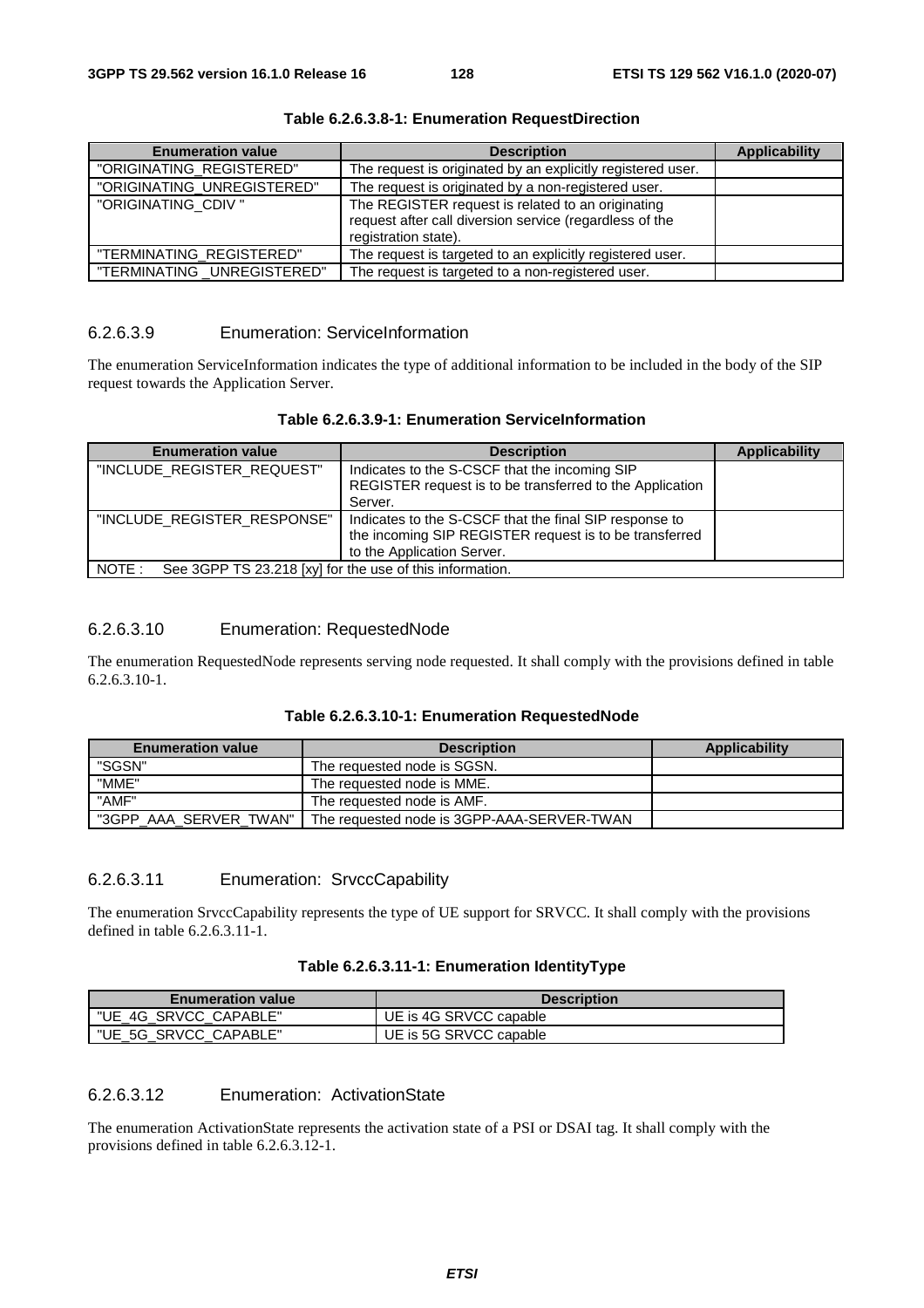#### **Table 6.2.6.3.12-1: Enumeration ActivationState**

| <b>Enumeration value</b> | <b>Description</b> |
|--------------------------|--------------------|
| "ACTIVE"                 |                    |
| "INACTIVE"               |                    |

#### 6.2.6.3.13 Enumeration: ImsVoiceOverPsSessionSupport

The enumeration ImsVoiceOverPsSessionSupport represents the support for Voice over PS associated to the UE.

#### **Table 6.2.6.3.13-1: Enumeration ImsVoiceOverPsSessionSupport**

| <b>Enumeration value</b>            | <b>Description</b>                        | Applicability |
|-------------------------------------|-------------------------------------------|---------------|
| "IMS_VOICE_OVER_PS_NOT_SUPPORTED"   | Voice over PS is supported for the UE     |               |
| "IMS_VOICE_OVER_PS_SUPPORTED"       | Voice over PS is not supported for the UE |               |
| "IMS VOICE OVER PS SUPPORT UNKNOWN" | Voice over PS support for the UE is       |               |
|                                     | unknown                                   |               |

#### 6.2.6.3.14 Enumeration: AccessType

The enumeration AccessType represents the type of access. It shall comply with the provisions defined in table 6.2.6.3.14-1.

#### **Table 6.2.6.3.14-1: Enumeration AccessType**

| <b>Enumeration value</b> | <b>Description</b> | Applicability |
|--------------------------|--------------------|---------------|
| $\cdot$ ACCESS"<br>"3GPP |                    |               |
| "NON 3GPP.<br>ACCESS"    |                    |               |

### 6.2.6.3.15 Enumeration: UserStatePs

The enumeration UserStatePs represents the user state in PS domain.

#### **Table 6.2.6.3.15-1: Enumeration ImsVoiceOverPsSessionSupport**

| <b>Enumeration value</b>                                                                              | <b>Description</b> | <b>Applicability</b> |
|-------------------------------------------------------------------------------------------------------|--------------------|----------------------|
| "DETACHED"                                                                                            |                    |                      |
| "ATTACHED NOT REACHABLE FOR PAGING"                                                                   |                    |                      |
| "ATTACHED_REACHABLE_FOR_PAGING"                                                                       |                    |                      |
| "CONNECTED_NOT_REACHABLE_FOR_PAGING"                                                                  |                    |                      |
| "CONNECTED REACHABLE FOR PAGING"                                                                      |                    |                      |
| "NOT_PROVIDED_FROM_SGSN_OR_MME_OR_AMF"                                                                |                    |                      |
| "NETWORK_DETERMINED_NOT_REACHABLE"                                                                    |                    |                      |
| See 3GPP TS 29.272 [32] for PS/EPS User State and 3GPP TS 29.518 [33] for the 5GS User State<br>NOTE: |                    |                      |

#### 6.2.6.3.16 Enumeration: UserStateCs

The enumeration UserStateCs represents the user state in CS domain.

#### **Table 6.2.6.3.16-1: Enumeration ImsVoiceOverPsSessionSupport**

| <b>Enumeration value</b>                                 | <b>Description</b> | Applicability |
|----------------------------------------------------------|--------------------|---------------|
| "CAMEL BUSY"                                             |                    |               |
| "NETWORK DETERMINED NOT REACHABLE"                       |                    |               |
| "ASSUMED IDLE"                                           |                    |               |
| "NOT PROVIDED FROM VLR"                                  |                    |               |
| NOTE:<br>See 3GPP TS 23.078 [31] for CS Subscriber State |                    |               |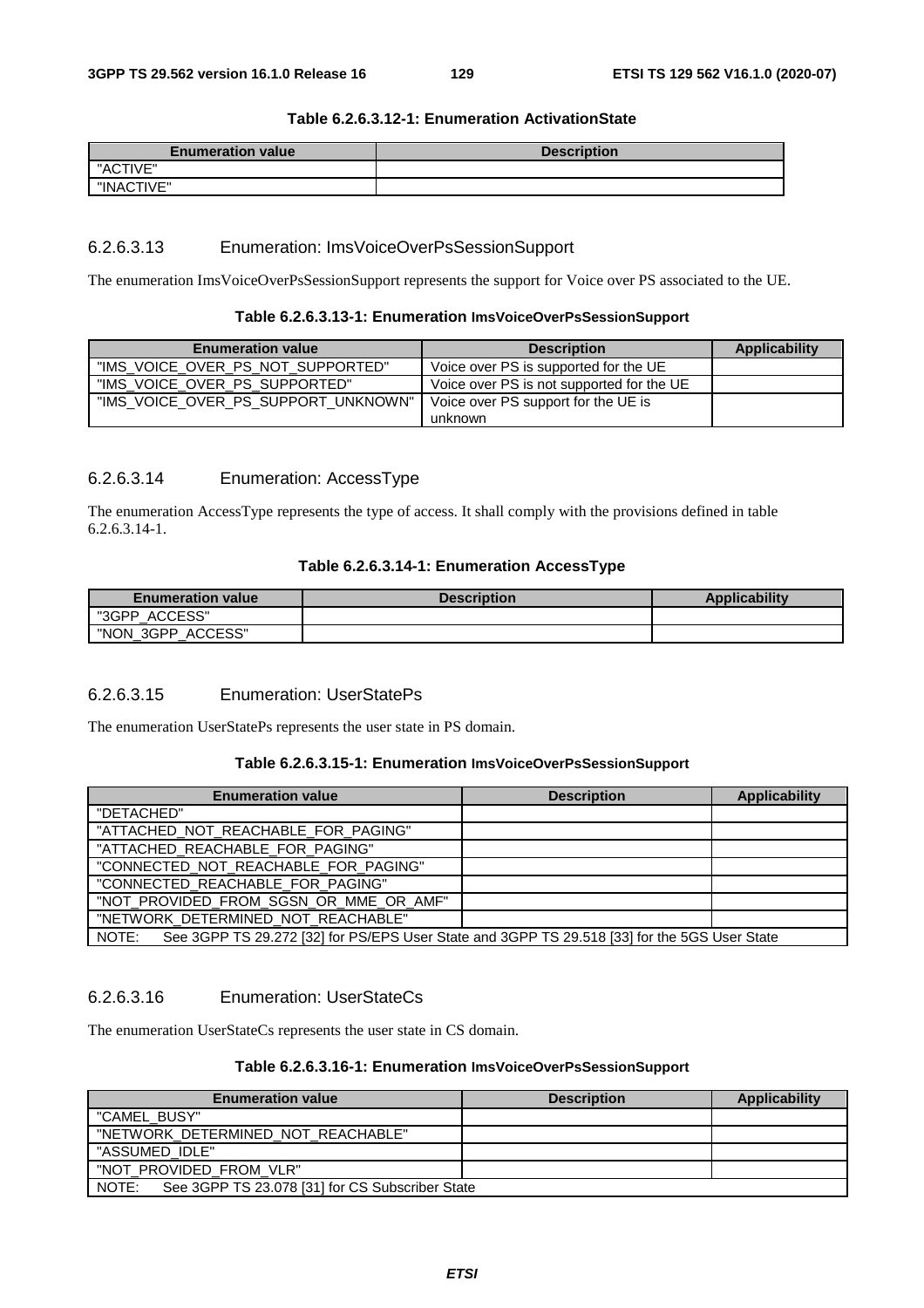## 6.2.7 Error Handling

## 6.2.7.1 General

HTTP error handling shall be supported as specified in clause 5.2.4 of 3GPP TS 29.500 [4].

## 6.2.7.2 Protocol Errors

Protocol errors handling shall be supported as specified in clause 5.2.7 of 3GPP TS 29.500 [4].

## 6.2.7.3 Application Errors

The common application errors defined in the Table 5.2.7.2-1 in 3GPP TS 29.500 [4] may also be used for the Nhss\_imsSDM service. The following application errors listed in Table 6.2.7.3-1 are specific for the Nhss\_imsSDM service.

| <b>Application Error</b> | <b>HTTP status code</b>  | <b>Description</b>                                                                                                                                                                                                        |
|--------------------------|--------------------------|---------------------------------------------------------------------------------------------------------------------------------------------------------------------------------------------------------------------------|
| USER_NOT_FOUND           | 404 Not Found            | The user does not exist in the HPLMN                                                                                                                                                                                      |
| SERVICE_NOT_FOUND        | 404 Not Found            | The service (PSI) does not exist in the HPLMN                                                                                                                                                                             |
| DATA_NOT_FOUND           | 404 Not Found            | The requested data is not found/does not exist.                                                                                                                                                                           |
|                          |                          | Additional information (if any) about this application error<br>is indicated for each specific resource.                                                                                                                  |
| CONTEXT_NOT_FOUND        | 404 Not Found            | It is used during the modification of an existing<br>subscription when no corresponding context exists.                                                                                                                   |
| OPERATION_NOT_ALLOWED    | 403 Forbidden            | The requested data is not allowed to be accessed by the<br>service consumer, e.g. the IMS-AS does not have<br>permissions for the requested resource and/or HTTP<br>method.                                               |
| OUT_OF_SYNC              | 409 Conflict             | The request could not be completed due to a conflict<br>with the current state of the target resource (wrong<br>version or sequence number)                                                                               |
| TOO MUCH DATA            | 413 Payload Too<br>Large | The request could not be completed due to large<br>amount of data (e.g. size of repository data is too large).<br>This response may be due to constraints applied by the<br>service producer, e.g. based on local policy. |

#### **Table 6.2.7.3-1: Application errors**

## 6.2.8 Feature negotiation

The optional features in table 6.2.8-1 are defined for the Nhss\_imsSDM API. They shall be negotiated using the extensibility mechanism defined in clause 6.6 of 3GPP TS 29.500 [4].

**Table 6.2.8-1: Supported Features** 

| Feature number | <b>Feature Name</b> | <b>Description</b>                                                                                                                                                                                                                                                                                                                                                                                                                                                                                                                                                                                                                                                                                                              |
|----------------|---------------------|---------------------------------------------------------------------------------------------------------------------------------------------------------------------------------------------------------------------------------------------------------------------------------------------------------------------------------------------------------------------------------------------------------------------------------------------------------------------------------------------------------------------------------------------------------------------------------------------------------------------------------------------------------------------------------------------------------------------------------|
|                | SharedData          | When receiving a Nhss_ismSDM_Get service operation request to<br>retrieve a UE's IMS profile data, and the request does not contain a<br>supported-features query parameter indicating support of this feature,<br>the HSS shall not include Shared Data Ids in the response. Instead<br>the HSS may – based on operator policy – take no further action (i.e.<br>allow the UE to get services based on only the UE's individual IMS<br>profile data), or send the shared data as individual data (this may<br>result in notifications of individual subscription data change – if so<br>subscribed – when shared data, which are sent as individual data, are<br>modified, and/or when the UE's Shared Data IDs are modified). |
| 12             | PatchReport         | If some of the modifications included in the PATCH request are not<br>successfully implemented, the HSS reports the result of PATCH<br>request execution to the consumer. See clause 5.2.7.2 of<br>3GPP TS 29.500 [4].                                                                                                                                                                                                                                                                                                                                                                                                                                                                                                          |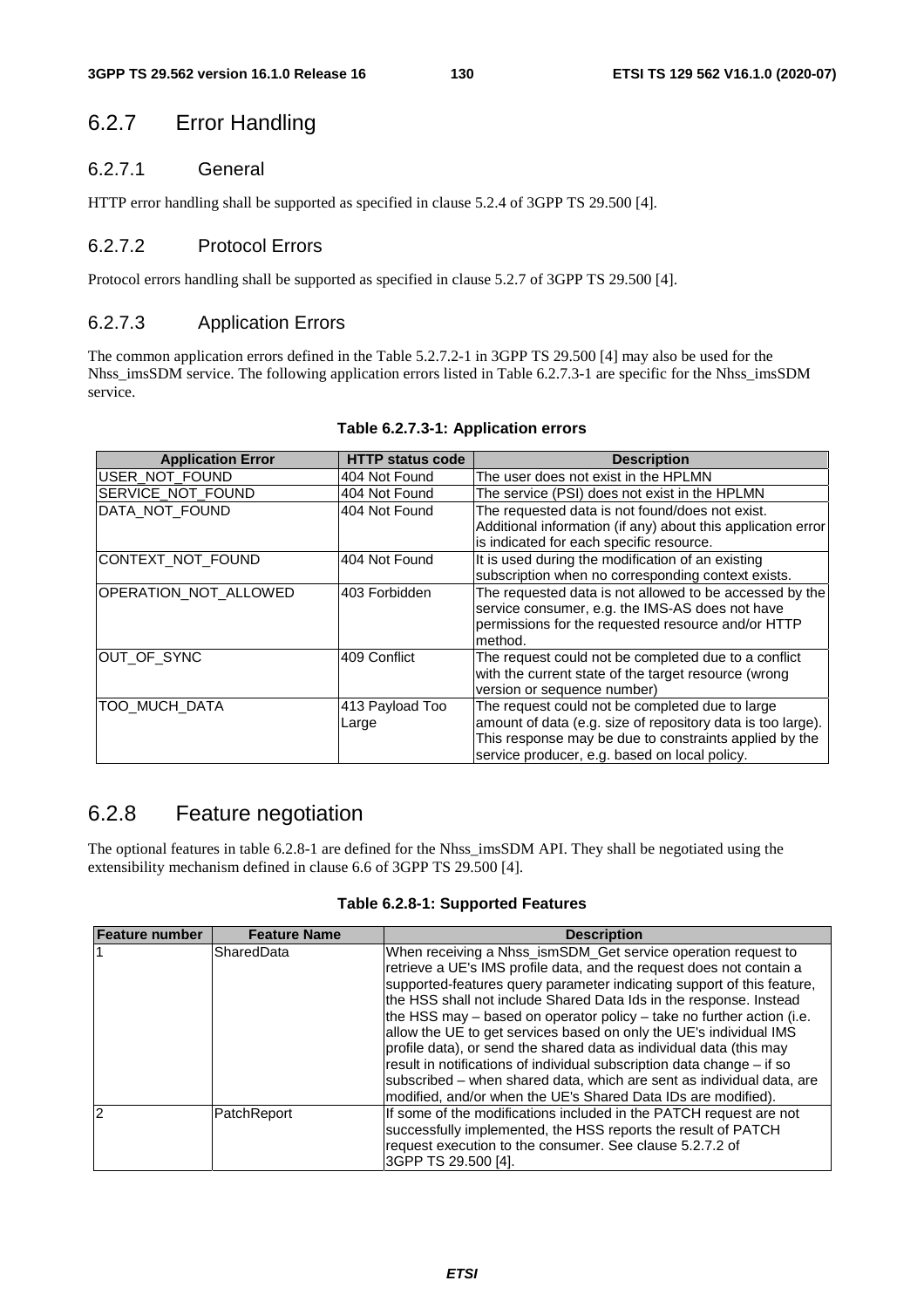## 6.2.9 Security

As indicated in 3GPP TS 33.501 [5], the access to the Nhss\_imsSDM API may be authorized by means of the OAuth2 protocol (see IETF RFC 6749 [35]), using the "Client Credentials" authorization grant, where the NRF (see 3GPP TS 29.510 [36]) plays the role of the authorization server.

If Oauth2 authorization is used, an NF Service Consumer, prior to consuming services offered by the Nhss\_imsSDM API, shall obtain a "token" from the authorization server, by invoking the Access Token Request service, as described in 3GPP TS 29.510 [36], clause 5.4.2.2.

NOTE: When multiple NRFs are deployed in a network, the NRF used as authorization server is the same NRF that the NF Service Consumer used for discovering the Nhss\_imsSDM service.

The Nhss\_imsSDM API defines the following scopes for OAuth2 authorization:

| <b>Scope</b>                                            | <b>Description</b>                                          |
|---------------------------------------------------------|-------------------------------------------------------------|
| "nhss-ims-sdm"                                          | Access to the Nhss IMS Subscription Data Management API     |
| "nhss-ims-sdm:registration-status:read"                 | Access to read the Registration Status resource             |
| "nhss-ims-sdm:profile-data:read"                        | Access to read the Profile Data resource                    |
| "nhss-ims-sdm:priority-levels:read"                     | Access to read the Priority Levels resource                 |
| "nhss-ims-sdm:ifcs:read"                                | Access to read the Initial Filter Criteria resource         |
| "nhss-ims-sdm:service-level-trace-<br>information:read" | Access to read the Service Level Trace Information resource |
| "nhss-ims-sdm:server-name:read"                         | Access to read the Server Name resource                     |
| "nhss-ims-sdm:scscf-capabilities:read"                  | Access to read the S-CSCF Capabilities resource             |
| "nhss-ims-sdm:ps-domain:location-<br>data:read"         | Access to read the PS-Domain Location Data resource         |
| "nhss-ims-sdm:cs-domain:location-<br>data:read"         | Access to read the CS-Domain Location Data resource         |
| "nhss-ims-sdm:repository-data:modify"                   | Access to create/update/delete the Repository Data resource |
| "nhss-ims-sdm:repository-data:read"                     | Access to read the Repository Data resource                 |
| "nhss-ims-sdm:identities:read"                          | Access to read the Identities resource                      |
| "nhss-ims-sdm:srvcc:read"                               | Access to read the SRVCC resource                           |
| "nhss-ims-sdm:srvcc:modify"                             | Acess to update the SRVCC resource                          |
| "nhss-ims-sdm:psi-status:read"                          | Access to read the PSI Status resource                      |
| "nhss-ims-sdm:psi-status:modify"                        | Acess to update the PSI Status resource                     |
| "nhss-ims-sdm:subscriptions:create"                     | Access to create Subscriptions resources                    |
| "nhss-ims-sdm:subscriptions:modify"                     | Access to update/delete a Subscription resource             |
| "nhss-ims-sdm:shared-                                   | Access to create a Shared-Data Subscriptions resource       |
| subscriptions:create"                                   |                                                             |
| "nhss-ims-sdm:shared-                                   | Access to update/delete a Shared-Data Subscription resource |
| subscriptions:modify"                                   |                                                             |
| "nhss-ims-sdm:shared-                                   | Access to read the Shared-Data resource                     |
| subscriptions:read"                                     |                                                             |

**Table 6.2.9-1: Oauth2 scopes defined in Nhss\_imsSDM API** 

# 6.3 Nhss\_imsUEAuthentication Service API

## 6.3.1 API URI

URIs of this API shall have the following root:

{apiRoot}/{apiName}/{apiVersion}/

where "apiRoot" is defined in clause 4.4.1 of 3GPP TS 29.501 [5], the "apiName" shall be set to "nhss-ims-ueau" and the "apiVersion" shall be set to "v1" for the current version of this specification.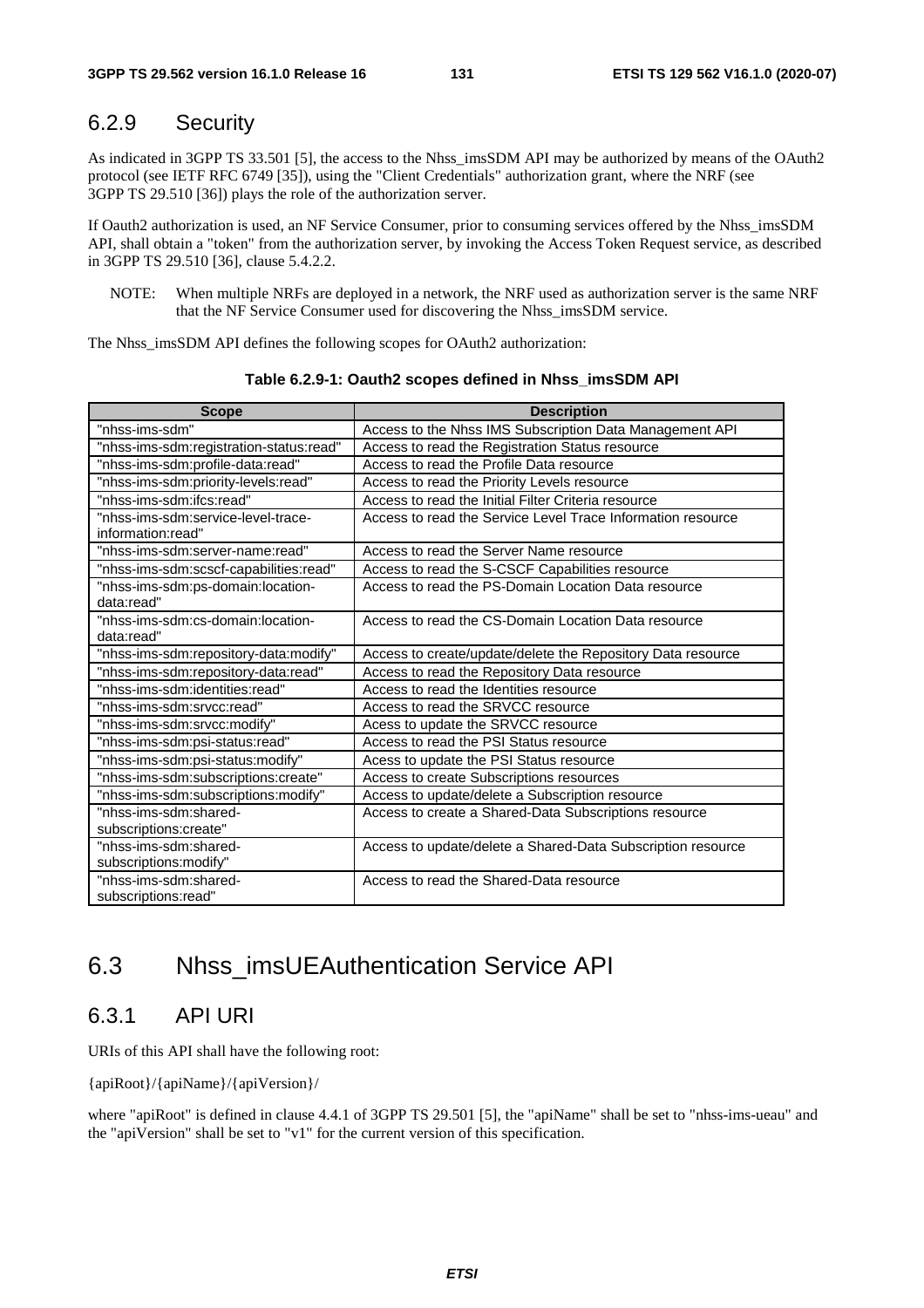## 6.3.2 Usage of HTTP

## 6.3.2.1 General

HTTP/2, as defined in IETF RFC 7540 [8], shall be used as specified in clause 5 of 3GPP TS 29.500 [4].

HTTP/2 shall be transported as specified in clause 5.3 of 3GPP TS 29.500 [4].

HTTP messages and bodies for the Nhss\_imsUEAU service shall comply with the OpenAPI [9] specification contained in Annex A.3.

## 6.3.2.2 HTTP standard headers

### 6.3.2.2.1 General

The usage of HTTP standard headers shall be supported as specified in clause 5.2.2 of 3GPP TS 29.500 [4].

#### 6.3.2.2.2 Content type

The following content types shall be supported:

- JSON, as defined in IETF RFC 8259 [10], signalled by the content type "application/json".
- The Problem Details JSON Object (IETF RFC 7807 [11] signalled by the content type "application/problem+json"
- JSON Patch, as defined in IETF RFC 6902 [12], signalled by the content type "application/json-patch+json"

## 6.3.2.3 HTTP custom headers

#### 6.3.2.3.1 General

The usage of HTTP custom headers shall be supported as specified in clause 5.2.3 of 3GPP TS 29.500 [4].

## 6.3.3 Resources

6.3.3.1 Overview

| {apiRoot}/nhss-ims-ueau/v1 |
|----------------------------|
| $\{limpi\}$                |
| /security-information      |

### **Figure 6.3.3.1-1: Resource URI structure of the Nhss\_imsUEAU API**

Table 6.3.3.1-1 provides an overview of the resources and applicable HTTP methods.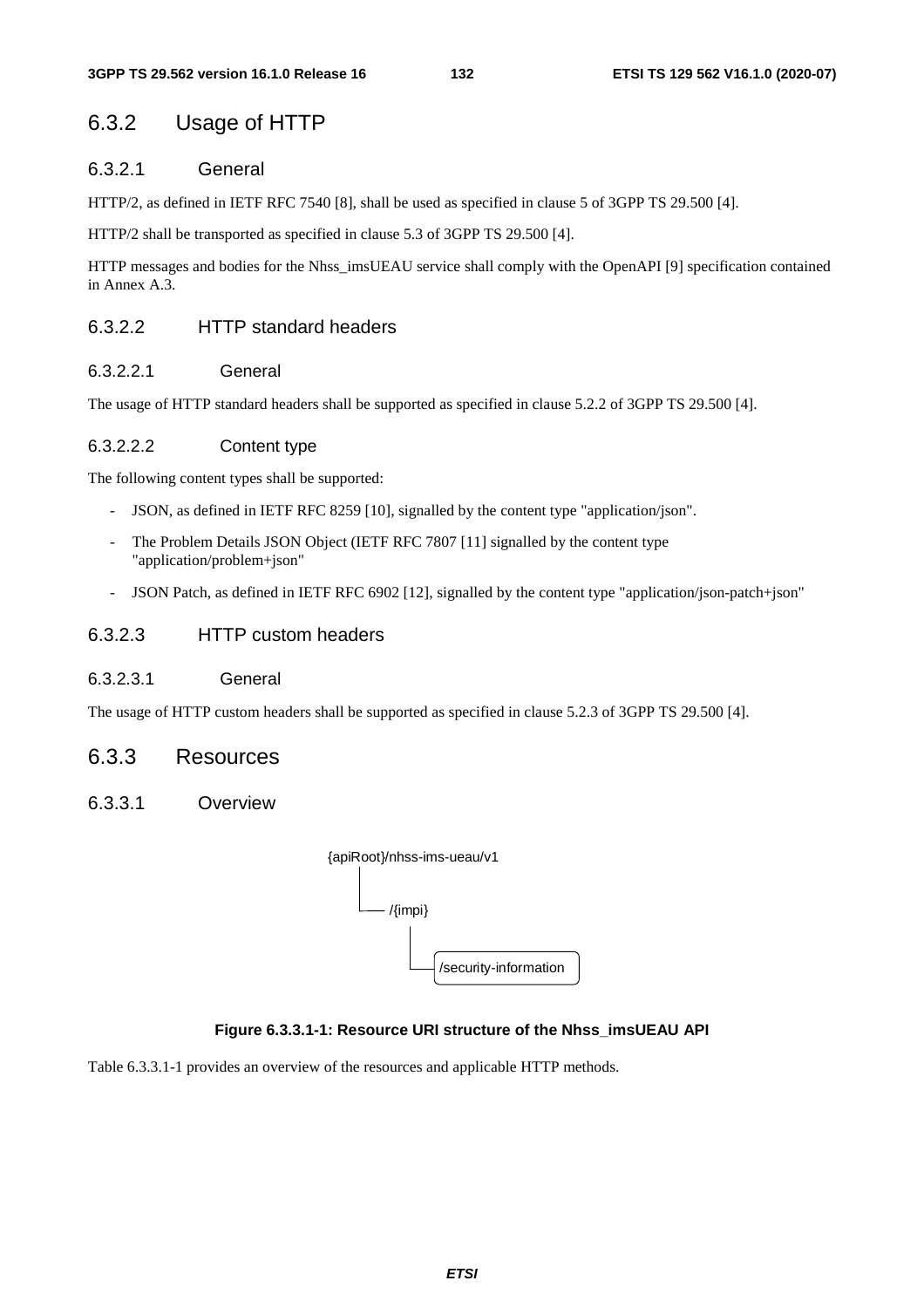| Resource name<br>(Archetype)              | <b>Resource URI</b>                                         | <b>HTTP</b><br>method<br>or<br>custom<br><b>operation</b> | <b>Description</b>                                                                                                                                                                                                                                                                                                                         |
|-------------------------------------------|-------------------------------------------------------------|-----------------------------------------------------------|--------------------------------------------------------------------------------------------------------------------------------------------------------------------------------------------------------------------------------------------------------------------------------------------------------------------------------------------|
| SecurityInformation<br>(Custom operation) | /{impi}/security-<br>information/generate-sip-auth-<br>data | qenerate-<br>sip-auth-<br>data<br>(POST)                  | The HSS takes the variable {impi}<br>and, if applicable, fetches the<br>corresponding SUPI. The HSS<br>calculates a fresh authentication<br>vector based on the received<br>information and the stored security<br>information, if IMS-AKA is selected.<br>Otherwise, the HSS provides the<br>corresponding authentication<br>information. |

#### **Table 6.3.3.1-1: Resources and methods overview**

## 6.3.3.2 Resource: SecurityInformation

#### 6.3.3.2.1 Description

This resource represents the information that is needed together with the SIP authenticacion scheme to calculate a fresh authentication vector.

### 6.3.3.2.2 Resource Definition

Resource URI: {apiRoot}/nhss-ims-ueau/v1/{impi}/security-information

This resource shall support the resource URI variables defined in table 6.3.3.2.2-1.

#### **Table 6.3.3.2.2-1: Resource URI variables for this resource**

| <b>Name</b> | <b>Definition</b>                                                         |
|-------------|---------------------------------------------------------------------------|
| apiRoot     | See clause 6.3.1                                                          |
| impi        | Represents the IMS Private Identity (see 3GPP TS 23.003 [13] clause 13.3. |
|             | Pattern: "^(impi-.+ .+)\$"                                                |

## 6.3.3.2.3 Resource Standard Methods

No Standard Methods are supported for this resource.

### 6.3.3.2.4 Resource Custom Operations

### 6.3.3.2.4.1 Overview

#### **Table 6.3.3.2.4.1-1: Custom operations**

| <b>Custom operaration URI</b> | <b>Mapped HTTP</b><br>method | <b>Description</b>                                                                              |
|-------------------------------|------------------------------|-------------------------------------------------------------------------------------------------|
| /generate-sip-auth-data       | <b>POST</b>                  | Select the authentication method and calculate<br>a fresh AV if IMS-AKA is selected or provides |
|                               |                              | corresponding authentication information.                                                       |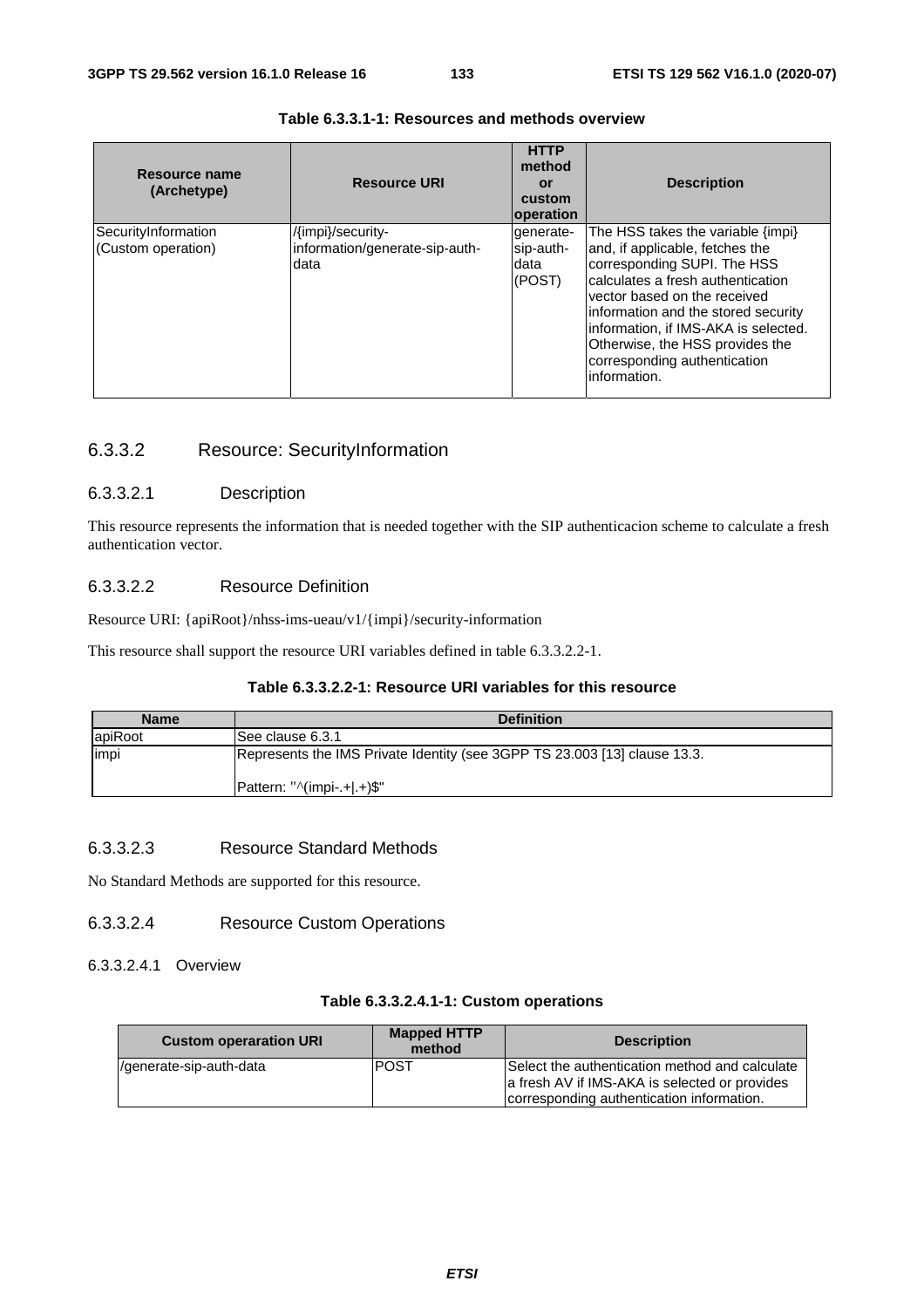#### 6.3.3.2.4.2 Operation: generate-sip-auth-data

#### 6.3.3.2.4.2.1 Description

This custom operation is used by the NF service consumer (S-CSCF) to request authentication information data for the IMPI from the HSS. The HSS calculates an authentication vector taking into account the information received from the NF service consumer (S-CSCF) and the current representation of this resource if IMS AKA is selected. For details see 3GPP TS 33.203 [14].

#### 6.3.3.2.4.2.2 Operation Definition

This operation shall support the request data structures specified in table 6.3.3.2.4.2.2-1 and the response data structure and response codes specified in table 6.3.3.2.4.2.2-2.

#### **Table 6.3.3.2.4.2.2-1: Data structures supported by the POST Request Body on this resource**

| Data type          |   | <b>Cardinality</b> | <b>Description</b>                                                         |
|--------------------|---|--------------------|----------------------------------------------------------------------------|
| SipAuthenticationI | M |                    | Contains the SIP Authentication Scheme, the number of authentication items |
| <b>InfoRequest</b> |   |                    | land Resynchronization Information                                         |

#### **Table 6.3.3.2.4.2.2-2: Data structures supported by the POST Response Body on this resource**

| Data type                        | P        | <b>Cardinality</b> | <b>Response</b><br>codes | <b>Description</b>                                                                                                                                             |
|----------------------------------|----------|--------------------|--------------------------|----------------------------------------------------------------------------------------------------------------------------------------------------------------|
| SipAuthenticatio<br>InInfoResult | М        |                    | 200 OK                   | Upon success, a response body containing the selected<br>authentication method and an authentication vector if IMS<br>AKA has been selected shall be returned. |
| <b>ProblemDetails</b>            | O        | 0.1                | 404 Not<br>Found         | The "cause" attribute may be used to indicate the following<br>application error:<br>- USER NOT FOUND                                                          |
| ProblemDetails                   | $\Omega$ | 0.1                | 403<br>Forbidden         | The "cause" attribute may be used to indicate one of the<br>following application errors:<br>- AUTHENTICATION_REJECTED<br>- UNSUPPORTED_SIP_AUTH_SCHEME        |

## 6.3.4 Custom Operations without associated resources

In this release of this specification, no custom operations without associated resources are defined for the Nhss\_imsUEAuthentication Service.

## 6.3.5 Notifications

In this release of this specification, no notifications are defined for the Nhss\_imsUEAuthentication Service.

## 6.3.6 Data Model

## 6.3.6.1 General

This clause specifies the application data model supported by the API.

Table 6.3.6.1-1 specifies the structured data types defined for the Nhss\_imsUEAU service API.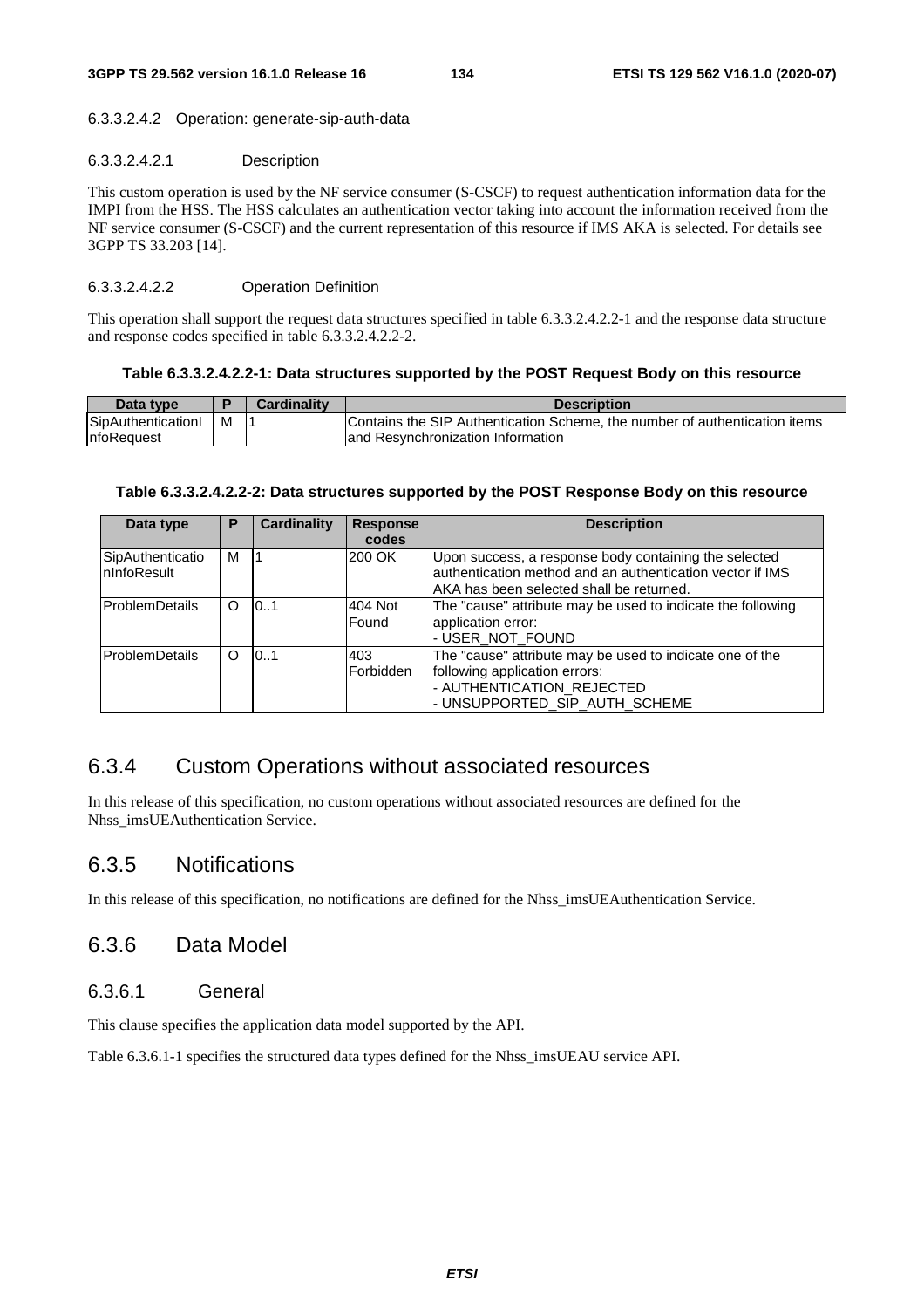| Data type                    | <b>Clause defined</b> | <b>Description</b>                                                                            |
|------------------------------|-----------------------|-----------------------------------------------------------------------------------------------|
| SipAuthenticationInfoRequest | 6.3.6.2.2             | Contains SIP Authentication Schema, Authentication<br>Items and Resynchronization Information |
| SipAuthenticationInfoResult  | 6.3.6.2.3             | Contains authentication information (e.g.<br>authentication vectors, line id)                 |
| ResynchronizationInfo        | 6.3.6.2.4             | <b>IContains RAND and AUTS</b>                                                                |
| 3GAkaAv                      | 6.3.6.2.5             | Contains RAND, XRES, AUTN, CK, and IK                                                         |

**Table 6.3.6.1-1: Nhss\_imsUEAU specific Data Types** 

Table 6.3.6.1-2 specifies data types re-used by the Nhss\_imsUEAU service API from other specifications, including a reference to their respective specifications and when needed, a short description of their use within the Nhss\_imsUEAU.

|  | Table 6.3.6.1-2: Nhss_imsUEAU re-used Data Types |
|--|--------------------------------------------------|
|--|--------------------------------------------------|

| Data type             | <b>Reference</b>    | <b>Comments</b>                          |
|-----------------------|---------------------|------------------------------------------|
| <b>ProblemDetails</b> | 3GPP TS 29.571 [16] | Common data type used in response bodies |
| Autn                  | 3GPP TS 29.503 [15] |                                          |
| Auts                  | 3GPP TS 29.503 [15] |                                          |
| Rand                  | 3GPP TS 29.503 [15] |                                          |
| <b>Xres</b>           | 3GPP TS 29.503 [15] |                                          |

## 6.3.6.2 Structured data types

### 6.3.6.2.1 Introduction

This clause defines the structures to be used in resource representations.

#### 6.3.6.2.2 Type: SipAuthenticationInfoRequest

#### **Table 6.3.6.2.3-1: Definition of type AuthenticationInfoRequest**

| <b>Attribute name</b>   | Data type         | Р   | <b>Cardinality</b> | <b>Description</b>                                 |
|-------------------------|-------------------|-----|--------------------|----------------------------------------------------|
| sipAuthenticationScheme | SipAuthenticati   | ΙM  |                    | SIP Authentication Scheme requested by service     |
|                         | onScheme          |     |                    | consumer (S-CSCF)                                  |
| sipNumberAuthItems      | SipNumberAuth     | IO. |                    | Number of authentication items (AVs).              |
|                         | lltems            |     |                    | Absence indicates that only one AV is requested.   |
|                         |                   |     |                    | This attribute shall be absent for authentication  |
|                         |                   |     |                    | Ischemes other than IMS AKA.                       |
| resynchronizationInfo   | Resynchronizati O |     |                    | Contains RAND and AUTS; see                        |
|                         | lonInfo           |     |                    | 3GPP TS 33.203 [14].                               |
|                         |                   |     |                    | This attribute shall be included only if a         |
|                         |                   |     |                    | resynchronization procedure needs to be triggered. |
|                         |                   |     |                    | This attribute shall be absent for authentication  |
|                         |                   |     |                    | lschemes other than IMS AKA.                       |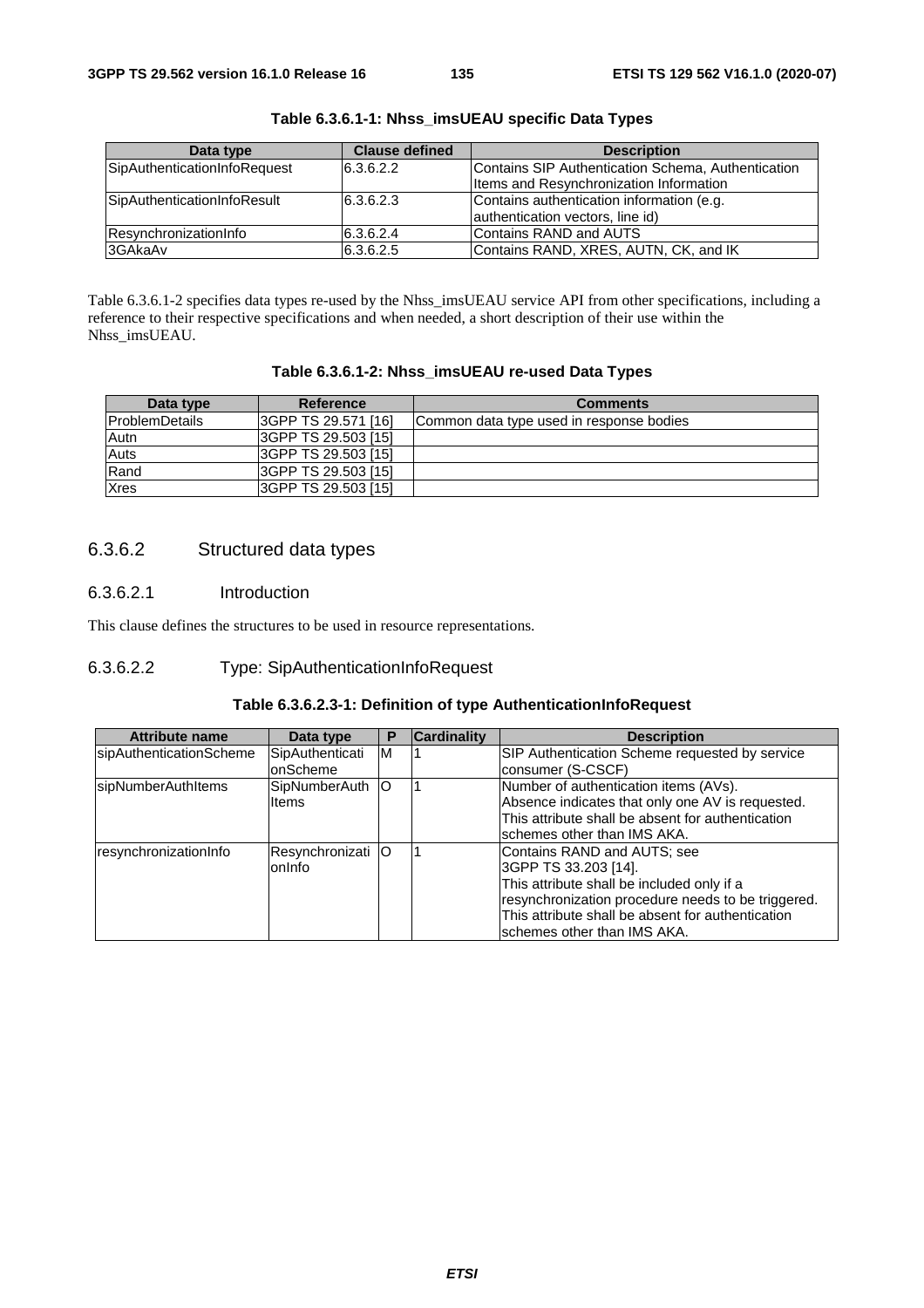## 6.3.6.2.3 Type: SipAuthenticationInfoResult

| <b>Attribute name</b> | Data type             | P  | <b>Cardinality</b> | <b>Description</b>                                     |
|-----------------------|-----------------------|----|--------------------|--------------------------------------------------------|
| sipAuthenticationSche | SipAuthenticationSc   | M  |                    | SIP Authentication Scheme used by service              |
| me                    | heme                  |    |                    | producer (HSS)                                         |
| 3qAkaAvs              | array(3GAkaAv)        | O  | 1N                 | If IMS AKA is requested, it shall be present and will  |
|                       |                       |    |                    | Icontains Authentication Vectors.                      |
| digestAuth            | DigestAuthentication  | IO | 0.1                | If SIP Digest is used, it shall be present and shall   |
|                       |                       |    |                    | contain the digest realm, algorithm, QoP and HA1.      |
| lineIdentifierList    | array(LineIdentifier) | IO | 0.N                | If NBA is used, it shall be present and shall contain  |
|                       |                       |    |                    | a list of fixed broadband access line identifiers      |
|                       |                       |    |                    | lassociated to the user.                               |
| ipAddress             | <b>IpAddress</b>      | O  | 0.1                | If GIBA is used, it shall be present and shall contain |
|                       |                       |    |                    | an IP address (IPv4, or IPv6, or IPv6 prefix)          |

#### **Table 6.3.6.2.3-1: Definition of type AuthenticationInfoResult**

#### 6.3.6.2.4 Type: ResynchronizationInfo

### **Table 6.3.6.2.4-1: Definition of type ResynchronizationInfo**

| <b>Attribute name</b> | Data type |   | Cardinality | <b>Description</b> |
|-----------------------|-----------|---|-------------|--------------------|
| <b>rand</b>           | Rand      | м |             |                    |
| lauts                 | Auts      | M |             |                    |

## 6.3.6.2.5 Type: 3GAkaAv

#### **Table 6.3.6.2.5-1: Definition of type 3gAkaAv**

| <b>Attribute name</b> | Data type      | E | <b>Cardinality</b> | <b>Description</b> |
|-----------------------|----------------|---|--------------------|--------------------|
| rand                  | Rand           | M |                    |                    |
| xres                  | Xres           | M |                    |                    |
| autn                  | Autn           | M |                    |                    |
| <b>ck</b>             | $\sim$<br>™ ∪K | M |                    |                    |
| lik                   | ΠК             | M |                    |                    |

#### 6.3.6.2.6 Type: DigestAuthentication

#### **Table 6.3.6.2.6-1: Definition of type DigestAuthentication**

| <b>Attribute name</b> | Data type                 |    | <b>Cardinality</b> | <b>Description</b>                                    |
|-----------------------|---------------------------|----|--------------------|-------------------------------------------------------|
| IdigestRealm          | string                    | M  |                    | Digest realm. See IETF RFC 4740 [17].                 |
| digestAlgorithm       | <b>SipDigestAlgorithm</b> | ΙM |                    | Digest Algorithm. See IETF RFC 4740 [17].             |
| digestQop             | SipDigestQop              | ΙM |                    | <b>Quality of Protection. See IETF RFC 4740 [17].</b> |
| lha1                  | string                    | M  |                    | IHash H(A1), See IETF RFC 4740 [17],                  |

#### 6.3.6.2.7 Type: IpAddress

The type IpAddress represents the IP address for GIBA scheme. It shall comply with the provisions defined in table  $6.3.6.2.7-1.$ 

| Table 6.3.6.2.7-1: Definition of type IpAddress |  |  |  |
|-------------------------------------------------|--|--|--|
|-------------------------------------------------|--|--|--|

| <b>Attribute name</b> | Data type                                                     | <b>Cardinality</b> | <b>Description</b> |
|-----------------------|---------------------------------------------------------------|--------------------|--------------------|
| lipv4Addr             | llpv4Addr                                                     | 0                  |                    |
| lipv6Addr             | llpv6Addr                                                     | $\vert 0$          |                    |
| lipv6Prefix           | Ipv6Prefix                                                    | $\vert 0$          |                    |
| <b>NOTE:</b>          | Either ipv4Addr, or ipv6Addr, or ipv6Prefix shall be present. |                    |                    |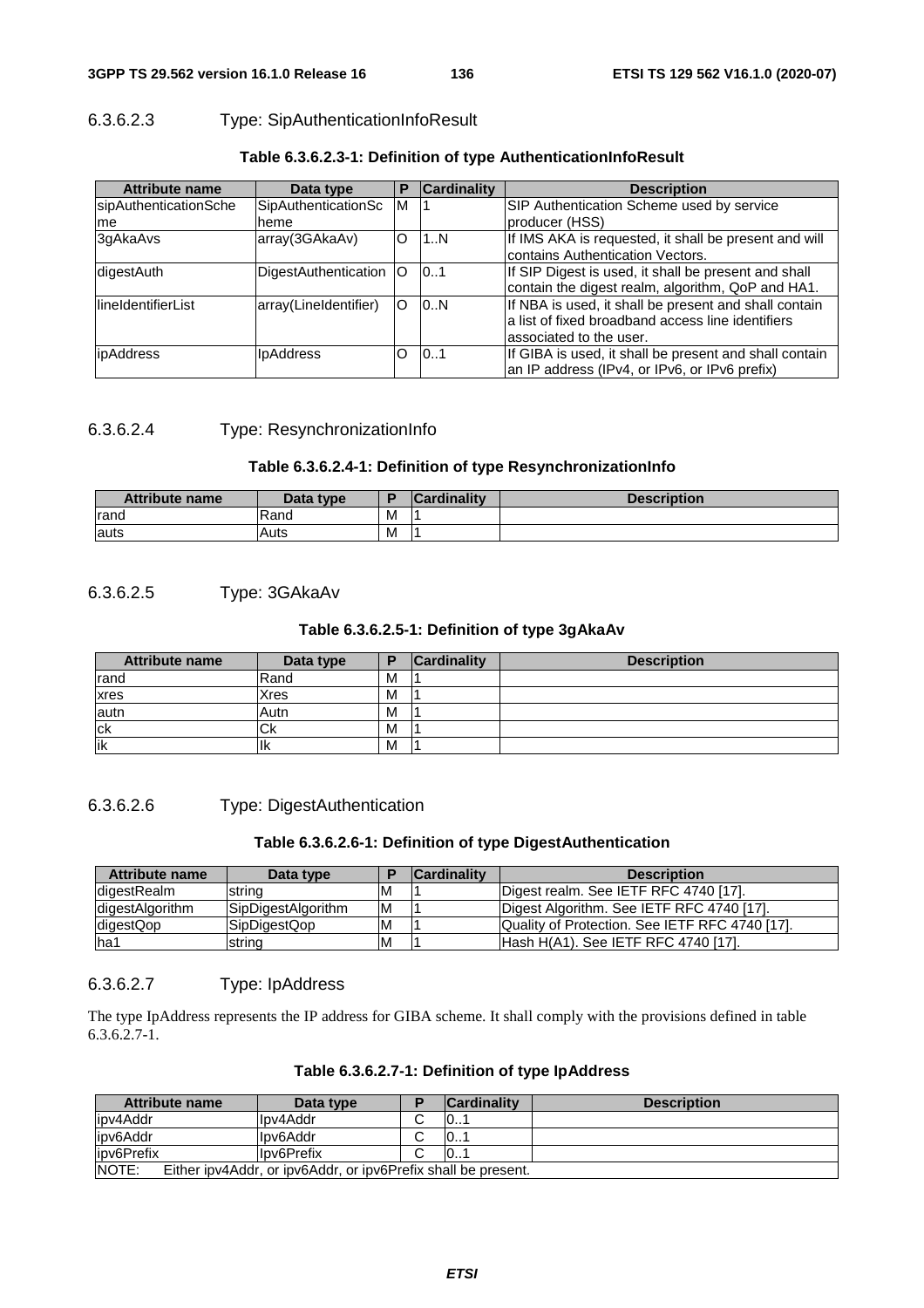### 6.3.6.3 Simple data types and enumerations

### 6.3.6.3.1 Introduction

This clause defines simple data types and enumerations that can be referenced from data structures defined in the previous clauses.

### 6.3.6.3.2 Simple data types

The simple data types defined in table 6.3.6.3.2-1 shall be supported.

#### **Table 6.3.6.3.2-1: Simple data types**

| <b>Type Name</b>          | <b>Type Definition</b> | <b>Description</b>                      |
|---------------------------|------------------------|-----------------------------------------|
| <b>SipNumberAuthItems</b> | integer                | Number of authentication items          |
|                           |                        | Minimum: 1                              |
| Impi                      | string                 | <b>IMS Private User Identity</b>        |
| Ck                        | string                 | pattern: "^[A-Fa-f0-9]{32}\$"           |
| lk                        | string                 | pattern: "^[A-Fa-f0-9]{32}\$"           |
| LineIdentifier            | string                 | Line Identifier for the wireline access |

#### 6.3.6.3.3 Enumeration: SipAuthenticationScheme

The enumeration SipAuthenticationScheme represents an IMS authentication scheme. It shall comply with the provisions defined in table 6.3.6.3.3-1.

| <b>Enumeration value</b> | <b>Description</b>                                         |
|--------------------------|------------------------------------------------------------|
| "DIGEST-AKAV1-MD5"       | <b>IMS-AKA authentication scheme</b>                       |
| "DIGEST-HTTP"            | SIP Digest authentication scheme                           |
| "NBA"                    | NASS Bundled authentication scheme                         |
| "GIBA"                   | GPRS-IMS-Bundled authentication scheme                     |
| "UNKNOWN"                | Authentication scheme to be used is unknown by the service |
|                          | consumer                                                   |

#### 6.3.6.3.4 Enumeration: SipDigestAlgorithm

The enumeration SipDigestAlgorithm represents the algorithm for SIP Digest scheme. It shall comply with the provisions defined in table 6.3.6.3.4-1.

#### **Table 6.3.6.3.4-1: Enumeration SipDigestAlgorithm**

| <b>Enumeration value</b> | <b>Description</b> |
|--------------------------|--------------------|
| "MD5"                    |                    |
| SESS"<br>"MD5            |                    |

#### 6.3.6.3.5 Enumeration: SipDigestQop

The enumeration SipDigestQop represents the quality of protection for SIP Digest scheme. It shall comply with the provisions defined in table 6.3.6.3.5-1.

#### **Table 6.3.6.3.5-1: Enumeration SipDigestQop**

| <b>Enumeration value</b> | <b>Description</b>                                 |
|--------------------------|----------------------------------------------------|
| "AUTH"                   | Indicates authentication                           |
| "AUTH INT"               | Indicates authentication with integrity protection |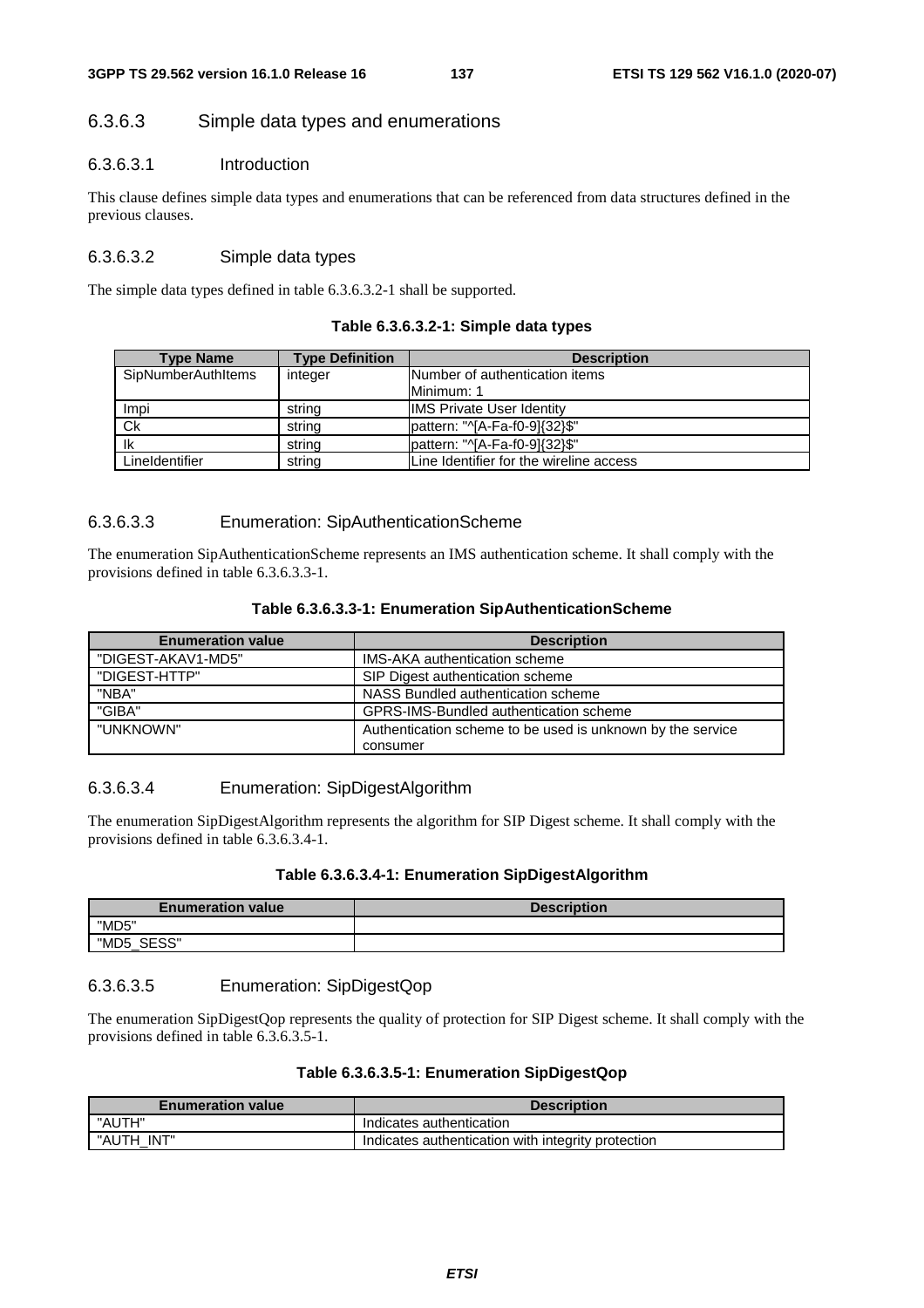## 6.3.7 Error Handling

### 6.3.7.1 General

HTTP error handling shall be supported as specified in clause 5.2.4 of 3GPP TS 29.500 [4].

## 6.3.7.2 Protocol Errors

Protocol errors handling shall be supported as specified in clause 5.2.7 of 3GPP TS 29.500 [4].

## 6.3.7.3 Application Errors

The common application errors defined in the Table 5.2.7.2-1 in 3GPP TS 29.500 [4] may also be used for the Nhss\_imsUEAuthentication service. The following application errors listed in Table 6.3.7.3-1 are specific for the Nhss\_imsUEAuthentication service.

| <b>Application Error</b>              | <b>HTTP</b>       | <b>Description</b>                       |
|---------------------------------------|-------------------|------------------------------------------|
|                                       | status code       |                                          |
| AUTHENTICATION_REJECTED               | 403               | The user cannot be                       |
|                                       | <b>IForbidden</b> | authenticated with this                  |
|                                       |                   | lauthentication method                   |
| <b>IUSER NOT FOUND</b>                | 404 Not           | The user does not exist in               |
|                                       | Found             | the HPLMN                                |
| UNSUPPORTED SIP AUTHENTICATION SCHEME | 501 Not           | The received SIP                         |
|                                       |                   | implemented authentication scheme is not |
|                                       |                   | supported by HPLMN                       |

## 6.3.8 Feature Negotiation

## 6.3.9 Security

As indicated in 3GPP TS 33.501 [5], the access to the Nhss imsUEAU API may be authorized by means of the OAuth2 protocol (see IETF RFC 6749 [35]), using the "Client Credentials" authorization grant, where the NRF (see 3GPP TS 29.510 [36]) plays the role of the authorization server.

If Oauth2 authorization is used, an NF Service Consumer, prior to consuming services offered by the Nhss\_imsUEAU API, shall obtain a "token" from the authorization server, by invoking the Access Token Request service, as described in 3GPP TS 29.510 [36], clause 5.4.2.2.

NOTE: When multiple NRFs are deployed in a network, the NRF used as authorization server is the same NRF that the NF Service Consumer used for discovering the Nhss\_imsUEAU service.

The Nhss\_imsUEAU API defines the following scopes for OAuth2 authorization:

#### **Table 6.3.9-1: Oauth2 scopes defined in Nhss\_imsUEAU API**

| <b>Scope</b>                                      | <b>Description</b>                                        |
|---------------------------------------------------|-----------------------------------------------------------|
| "nhss-ims-ueau"                                   | Access to the Nhss IMS UE Context Management API          |
| "nhss-ims-ueau:generate-sip-auth-<br>data:invoke" | Access to invoke the Generate SIP Auth Data custom method |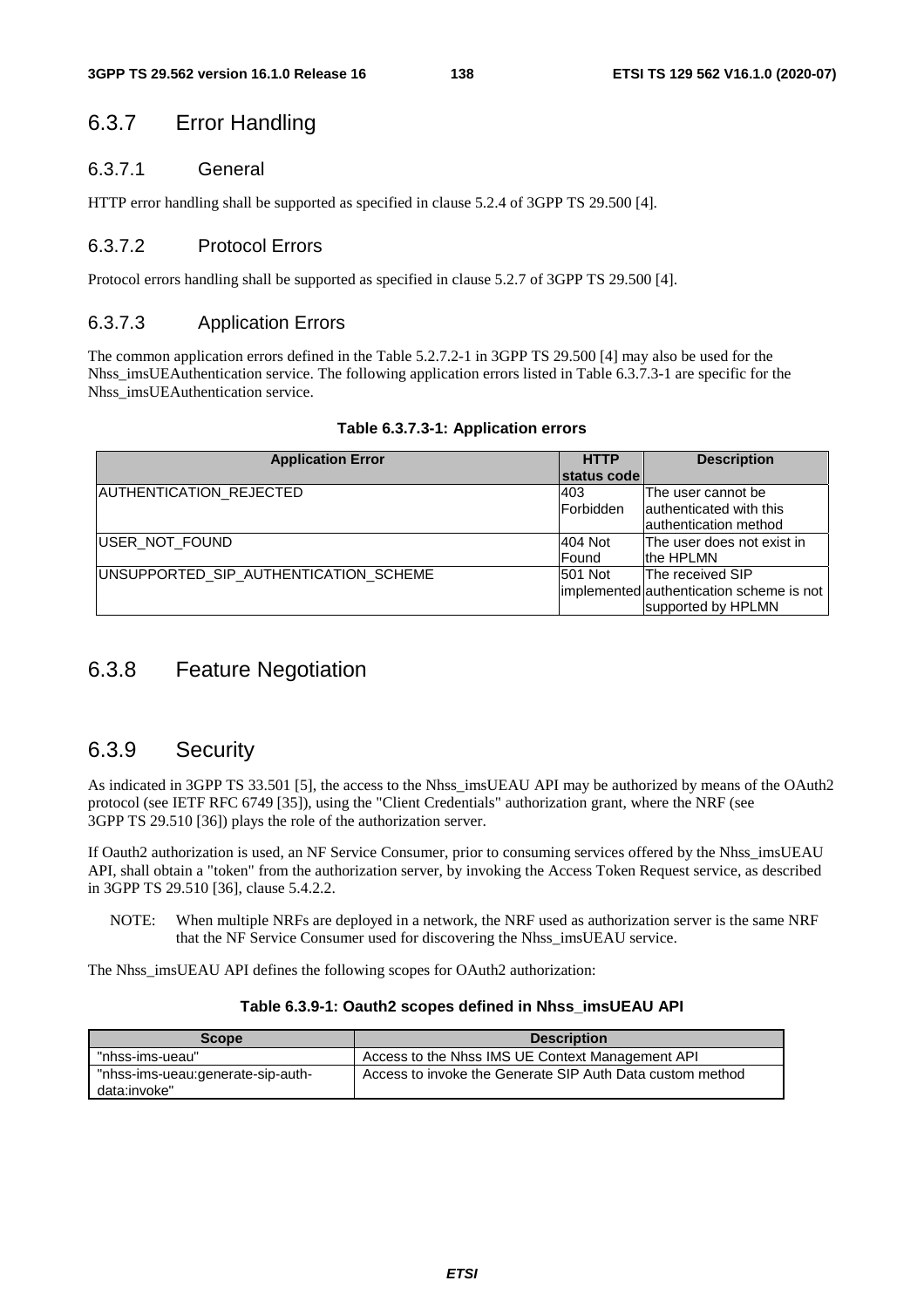# Annex A (normative): OpenAPI specification

# A.1 General

This Annex specifies the formal definition of the <Service Name> API(s). It consists of OpenAPI 3.0.0 specifications in YAML format.

This Annex takes precedence when being discrepant to other parts of the specification with respect to the encoding of information elements and methods within the API(s).

NOTE: The semantics and procedures, as well as conditions, e.g. for the applicability and allowed combinations of attributes or values, not expressed in the OpenAPI definitions but defined in other parts of the specification also apply.

Informative copies of the OpenAPI specification files contained in this 3GPP Technical Specification are available on a Git-based repository hosted in ETSI Forge, that uses the GitLab software version control system (see 3GPP TS 29.501 [5] clause 5.3.1 and 3GPP TR 21.900 [34] clause 5B).

# A.2 Nhss\_imsUECM API

```
openapi: 3.0.0 
info: 
   version: '1.0.0' 
   title: 'Nhss_imsUECM' 
   description: | 
     Nhss UE Context Management Service for IMS. 
     © 2020, 3GPP Organizational Partners (ARIB, ATIS, CCSA, ETSI, TSDSI, TTA, TTC). 
     All rights reserved. 
externalDocs: 
   description: 3GPP TS 29.562 HSS Services for interworking with IMS, version 16.1.0 
   url: 'http://www.3gpp.org/ftp/Specs/archive/29_series/29.562/' 
servers: 
   - url: '{apiRoot}/nhss-ims-uecm/v1' 
     variables: 
       apiRoot: 
         default: https://example.com 
         description: apiRoot as defined in clause 4.4 of 3GPP TS 29.501. 
security: 
   - {} 
    - oAuth2ClientCredentials: 
     - nhss-ims-uecm 
paths: 
   /{impu}/authorize: 
     post: 
       summary: Authorize IMS Identities to register in the network or establish multimedia sessions 
and return CSCF location if it is stored 
       operationId: Authorize 
       tags: 
          - Authorize Ims identities 
       security: 
        - \{ \} - oAuth2ClientCredentials: 
            - nhss-ims-uecm 
          - oAuth2ClientCredentials: 
            - nhss-ims-uecm 
            - nhss-ims-uecm:authorize:invoke 
       parameters: 
          - name: impu 
            in: path 
           description: Public identity of the user. 
           required: true
```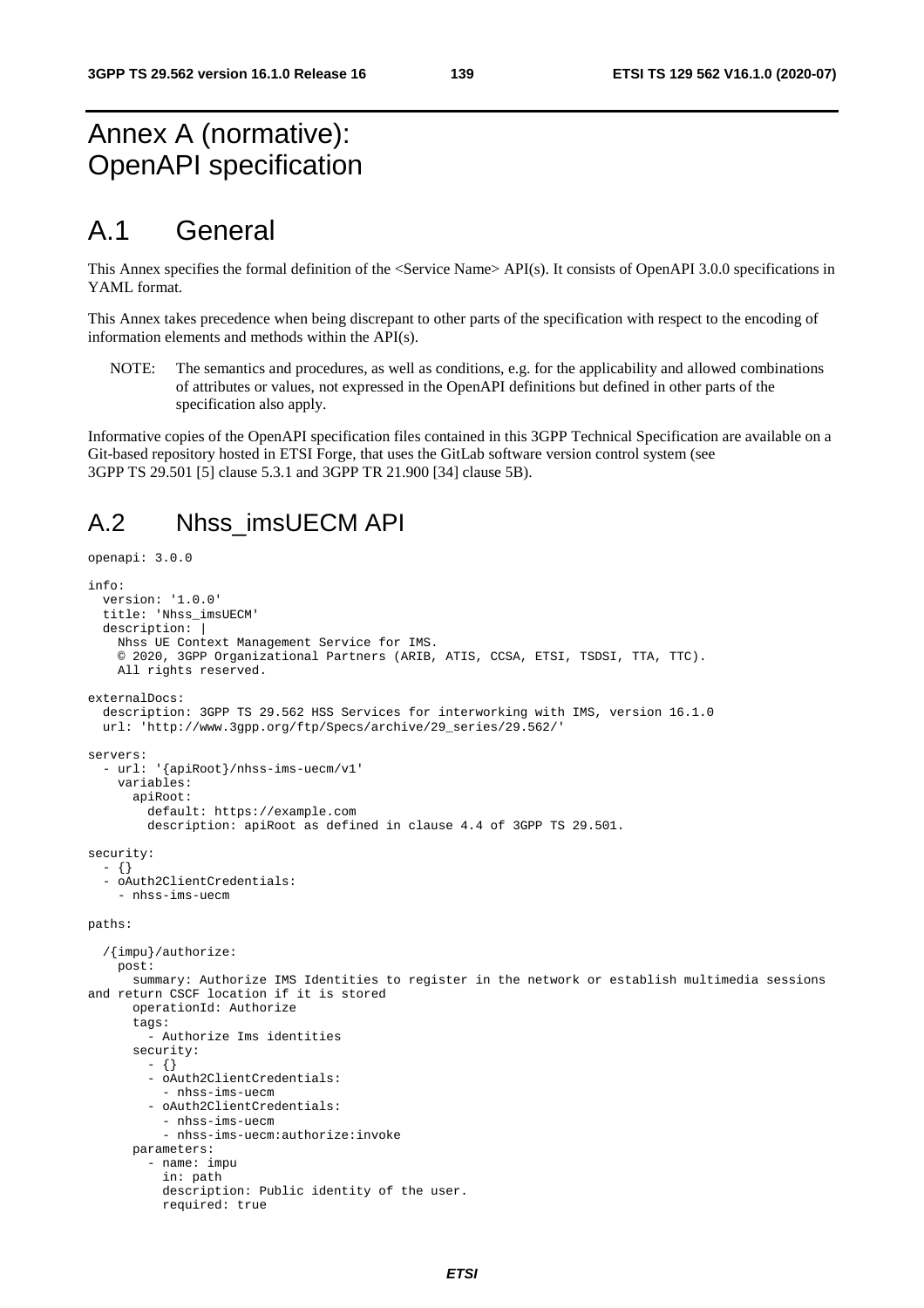schema: \$ref: '#/components/schemas/Impu' requestBody: content: application/json: schema: \$ref: '#/components/schemas/AuthorizationRequest' required: true responses: '200': description: Expected response to a valid request content: application/json: schema: \$ref: '#/components/schemas/AuthorizationResponse' '400': description: Bad Request content: application/problem+json: schema: \$ref: 'TS29571\_CommonData.yaml#/components/schemas/ProblemDetails' '403': description: Forbidden content: application/problem+json: schema: \$ref: 'TS29571\_CommonData.yaml#/components/schemas/ProblemDetails' '404': description: Not found content: application/problem+json: schema: \$ref: 'TS29571\_CommonData.yaml#/components/schemas/ProblemDetails' '500': description: Internal Server Error content: application/problem+json: schema: \$ref: 'TS29571\_CommonData.yaml#/components/schemas/ProblemDetails' default: description: Unexpected error callbacks: deregistrationeNotification: '{request.body#/deregCallbackUri}': post: requestBody: required: true content: application/json: schema: \$ref: '#/components/schemas/DeregistrationData' responses: '204': description: Successful Notification response '400': \$ref: 'TS29571\_CommonData.yaml#/components/responses/400' '404': \$ref: 'TS29571\_CommonData.yaml#/components/responses/404' '500': \$ref: 'TS29571\_CommonData.yaml#/components/responses/500' '503': \$ref: 'TS29571\_CommonData.yaml#/components/responses/503' default: description: Unexpected error /{imsUeId}/scscf-registration: put: summary: SCSCF registration information operationId: SCSCF registration tags: - SCSCF registration and deregistration security:  $- \{ \}$  - oAuth2ClientCredentials: - nhss-ims-uecm - oAuth2ClientCredentials: - nhss-ims-uecm - nhss-ims-uecm:registration:create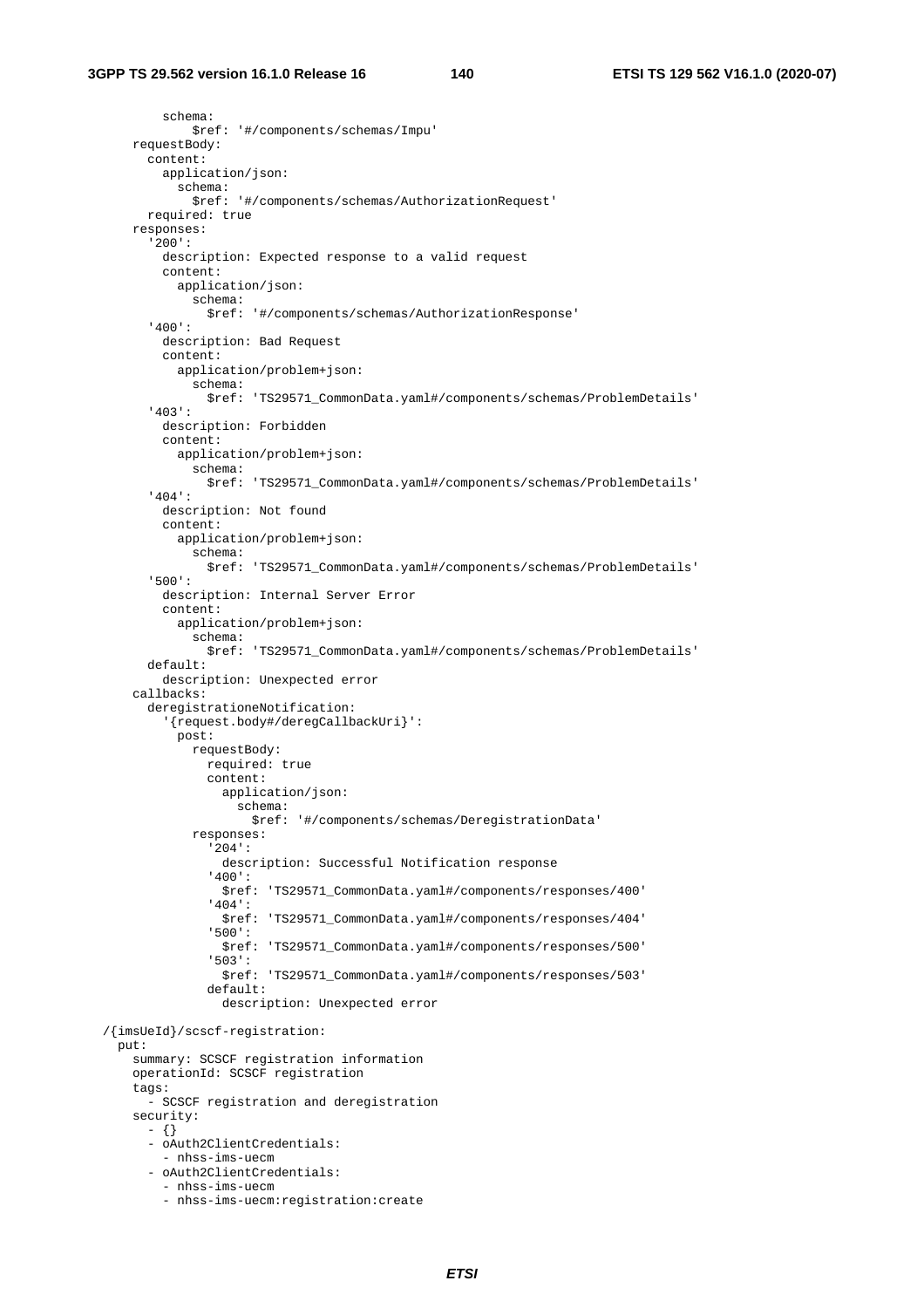parameters: - name: imsUeId in: path description: IMS Identity required: true schema: \$ref: '#/components/schemas/ImsUeId' requestBody: content: application/json: schema: \$ref: '#/components/schemas/ScscfRegistration' required: true responses: '201': description: Created content: application/json: schema: \$ref: '#/components/schemas/ScscfRegistration' '200': description: Expected response to a valid request content: application/json: schema: \$ref: '#/components/schemas/ScscfRegistration' '204': description: No content '403': description: Forbidden content: application/problem+json: schema: \$ref: '#/components/schemas/ExtendedProblemDetails' '404': description: Not found content: application/problem+json: schema: \$ref: 'TS29571\_CommonData.yaml#/components/schemas/ProblemDetails' default: description: Unexpected error /{impu}/scscf-registration/scscf-restoration-info: put: summary: Update the S-CSCF restoration information of the UE operationId: UpdateScscfRestorationInfo tags: - Update the S-CSCF restoration information of the UE security: - {} - oAuth2ClientCredentials: - nhss-ims-uecm - oAuth2ClientCredentials: - nhss-ims-uecm - nhss-ims-uecm:restoration:modify parameters: - name: impu in: path description: Public identity of the user. required: true schema: \$ref: '#/components/schemas/Impu' requestBody: content: application/json: schema: \$ref: '#/components/schemas/ScscfRestorationInfoRequest' required: true responses: '201': description: Created content: application/json: schema: \$ref: '#/components/schemas/ScscfRestorationInfoResponse' headers: Location: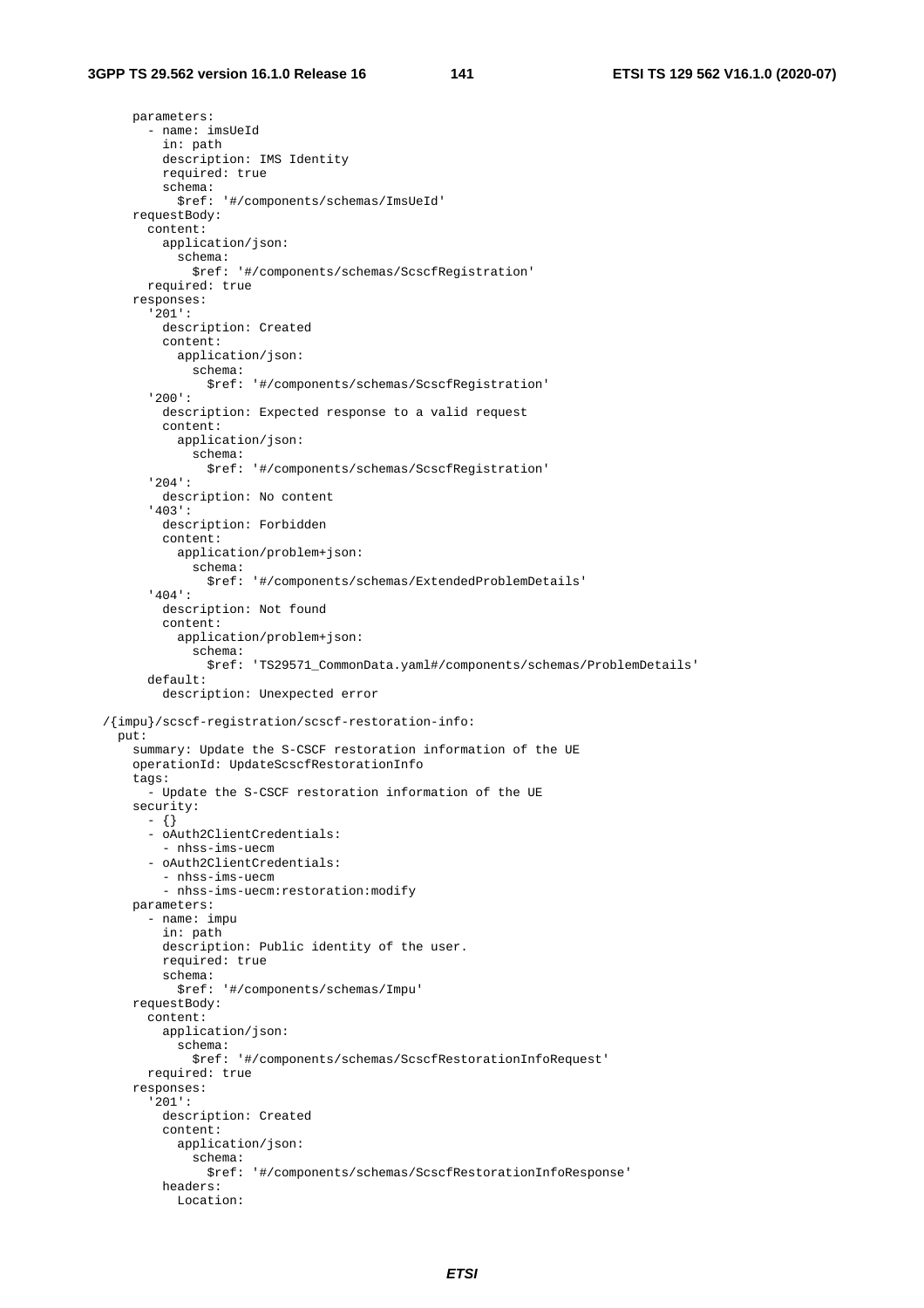description: 'Contains the URI of the newly created resource, according to the structure: {apiRoot}/nhss\_imsUECM/v1/{impu}/scscf-registration/scscf-restoration-info' required: true schema: type: string '200': description: OK content: application/json: schema: \$ref: '#/components/schemas/ScscfRestorationInfoResponse' '204': description: No content '403': \$ref: 'TS29571\_CommonData.yaml#/components/responses/403' get: summary: Retrieve the S-CSCF restoration operationId: GetScscfRestorationInfo tags: - S-CSCF Restoration Info Retrieval security: - {} - oAuth2ClientCredentials: - nhss-ims-uecm - oAuth2ClientCredentials: - nhss-ims-uecm - nhss-ims-uecm:restoration:read parameters: - name: impu in: path description: Public identity of the user. required: true schema: \$ref: '#/components/schemas/Impu' responses: '200': description: Expected response to a valid request content: application/json: schema: \$ref: '#/components/schemas/ScscfRestorationInfoResponse' '404': \$ref: 'TS29571\_CommonData.yaml#/components/responses/404' delete: summary: Delete the S-CSCF restoration operationId: DeleteScscfRestorationInfo tags: - S-CSCF Restoration Info Delete security: - {} - oAuth2ClientCredentials: - nhss-ims-uecm - oAuth2ClientCredentials: - nhss-ims-uecm - nhss-ims-uecm:restoration:modify parameters: - name: impu in: path description: Public identity of the user. required: true schema: \$ref: '#/components/schemas/Impu' responses: '204': description: No content '403': \$ref: 'TS29571\_CommonData.yaml#/components/responses/403' '404': \$ref: 'TS29571\_CommonData.yaml#/components/responses/404' components: securitySchemes:

 oAuth2ClientCredentials: type: oauth2 flows: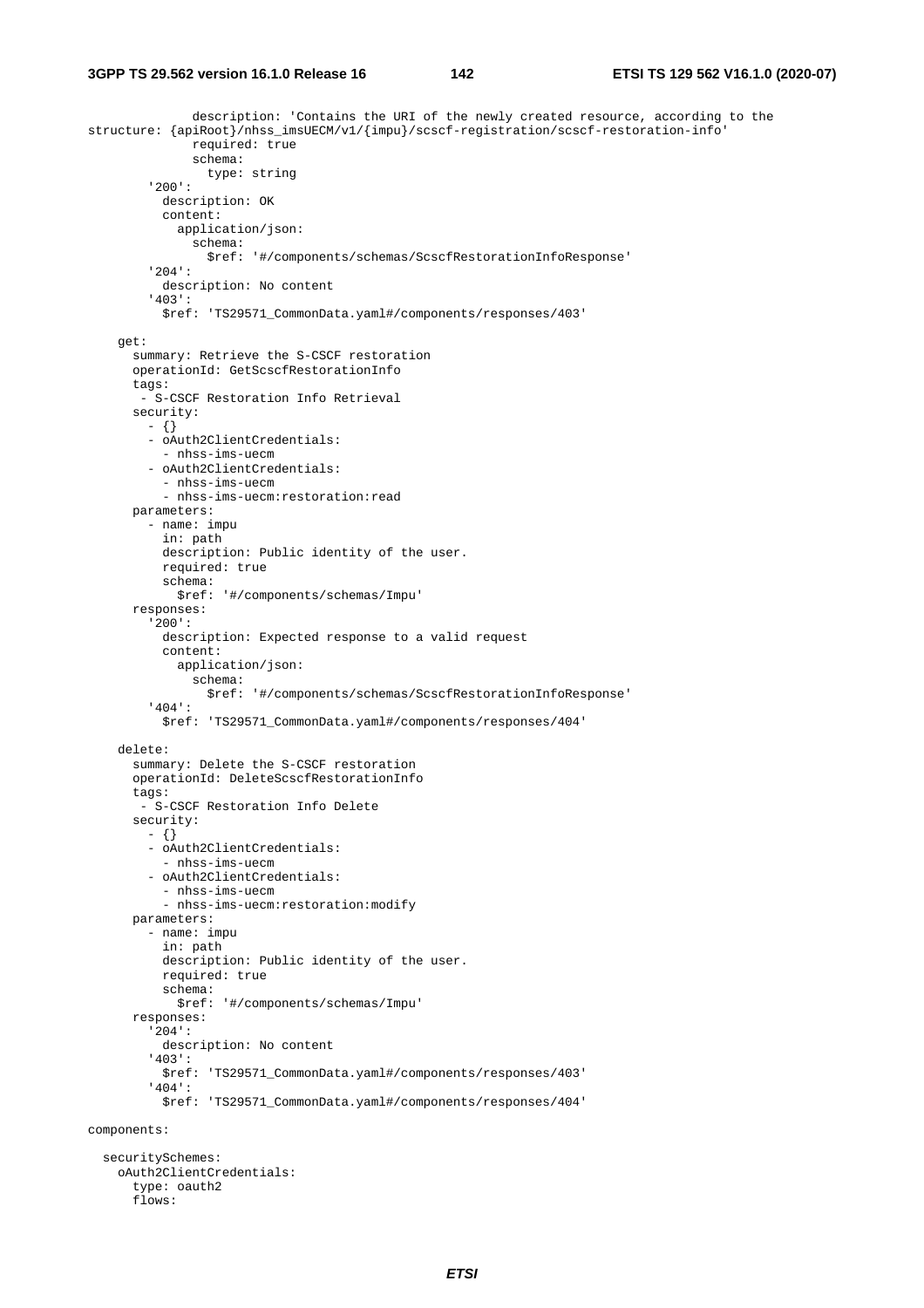```
 clientCredentials: 
           tokenUrl: '{nrfApiRoot}/oauth2/token' 
           scopes: 
              nhss-ims-uecm: Access to the Nhss IMS UE Context Management API 
              nhss-ims-uecm:authorize:invoke: Access to invoke the Authorize custom operation 
              nhss-ims-uecm:registration:create: Access to create S-CSCF Registration resources 
              nhss-ims-uecm:restoration:read: Access to read the S-CSCF Restoration resource 
             nhss-ims-uecm:restoration:modify: Access to create/update/delete the S-CSCF Restoration 
resource 
   schemas: 
# COMPLEX TYPES: 
     AuthorizationRequest: 
       description: Ims authorization request data 
       type: object 
       required: 
         - authorizationType 
       properties: 
         impi: 
           $ref: '#/components/schemas/Impi' 
         authorizationType: 
           description: authorization type 
           $ref: '#/components/schemas/AuthorizationType' 
         visitedNetworkIdentifier: 
           type: string 
         emergencyIndicator: 
           type: boolean 
         supportedFeatures: 
           $ref: 'TS29571_CommonData.yaml#/components/schemas/SupportedFeatures' 
     AuthorizationResponse: 
       description: Ims Registration authorization information result 
       type: object 
       properties: 
         authorizationResult: 
           $ref: '#/components/schemas/AuthorizationResult' 
         cscfServerName: 
           type: string 
     ScscfRegistration: 
       description: Scscf Registration 
       type: object 
       required: 
         - imsRegistrationType 
         - cscfServerName 
       properties: 
         impi: 
           $ref: '#/components/schemas/Impi' 
         imsRegistrationType: 
           description: Ims registration type 
            $ref: '#/components/schemas/ImsRegistrationType' 
         cscfServerName: 
           type: string 
         scscfInstanceId: 
           $ref: 'TS29571_CommonData.yaml#/components/schemas/NfInstanceId' 
         deregCallbackUri: 
           $ref: 'TS29571_CommonData.yaml#/components/schemas/Uri' 
         associatedImpis: 
           type: array 
           items: 
             $ref: '#/components/schemas/Impi' 
         irsImpus: 
           type: array 
           items: 
              $ref: '#/components/schemas/Impu' 
           minItems: 1 
           uniqueItems: true 
         wildcardedPui: 
           $ref: '#/components/schemas/Impu' 
         looseRouteIndicator: 
           $ref: '#/components/schemas/LooseRouteIndication' 
         wildcardedPsi: 
           $ref: '#/components/schemas/Impu' 
         supportedFeatures: 
           $ref: 'TS29571_CommonData.yaml#/components/schemas/SupportedFeatures'
```

```
 multipleRegistrationIndicator:
```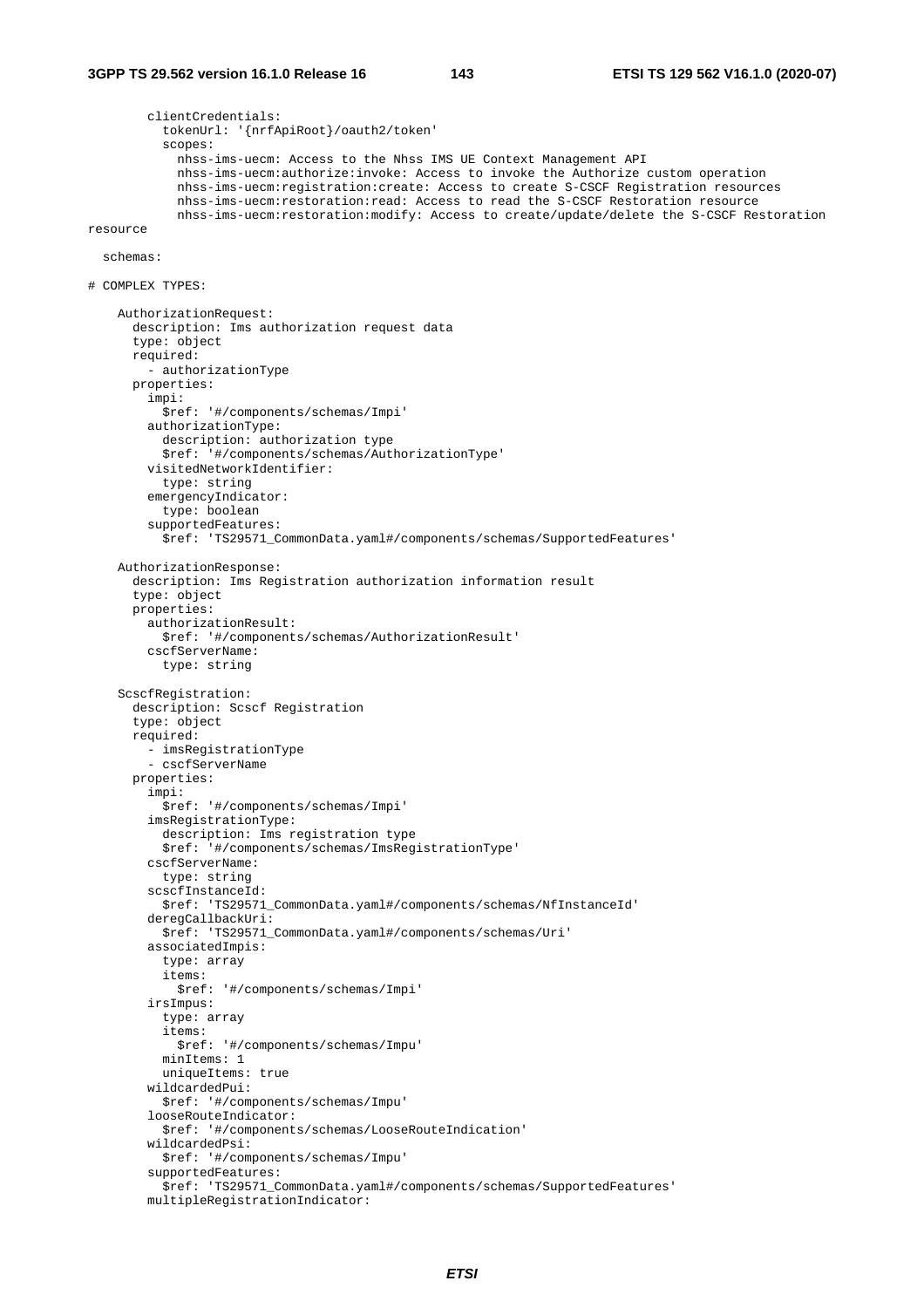type: boolean ExtendedProblemDetails: allOf: - \$ref: 'TS29571\_CommonData.yaml#/components/schemas/ProblemDetails' - \$ref: '#/components/schemas/AdditionalInfo' AdditionalInfo: type: object properties: scscfServerName: type: string ScscfRestorationInfo: description: S-CSCF restoration information type: object properties: userName: \$ref: '#/components/schemas/Impi' restorationInfo: type: array items: \$ref: '#/components/schemas/RestorationInfo' registrationTimeOut: \$ref: 'TS29571\_CommonData.yaml#/components/schemas/DateTime' sipAuthenticationScheme: \$ref: '#/components/schemas/SipAuthenticationScheme' ScscfRestorationInfoRequest: description: S-CSCF restoration information request type: object properties: scscfRestorationInfoRequest: \$ref: '#/components/schemas/ScscfRestorationInfo' ScscfRestorationInfoResponse: description: S-CSCF restoration information response type: object properties: scscfRestorationInfoResponse: type: array items: \$ref: '#/components/schemas/ScscfRestorationInfo' RestorationInfo: description: The information relevant to a specific registration required for an S-CSCF to handle the requests for a user type: object required: - path - contact properties: path: type: string contact: type: string initialCSeqSequenceNumber: \$ref: 'TS29571\_CommonData.yaml#/components/schemas/Uint32' callIdSipHeader: type: string uesubscriptionInfo: \$ref: '#/components/schemas/UeSubscriptionInfo' pcscfSubscriptionInfo: \$ref: '#/components/schemas/PcscfSubscriptionInfo' UeSubscriptionInfo: type: object required: - callIdSipHeader - fromSipHeader - toSipHeader - recordRoute - contact properties: callIdSipHeader: type: string fromSipHeader: type: string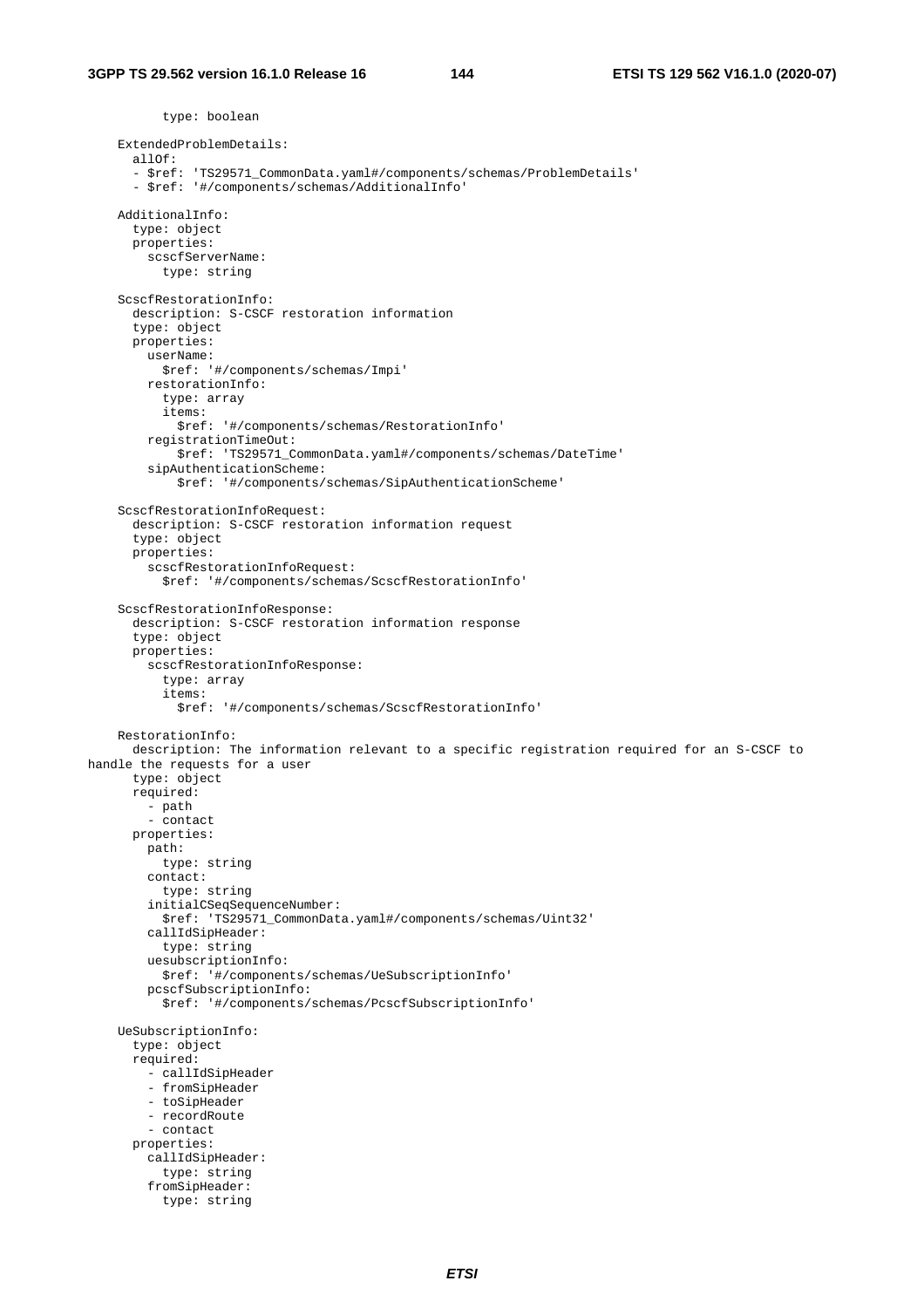toSipHeader: type: string recordRoute: type: string contact: type: string PcscfSubscriptionInfo: type: object required: - callIdSipHeader - fromSipHeader - toSipHeader - contact properties: callIdSipHeader: type: string fromSipHeader: type: string toSipHeader: type: string contact: type: string DeregistrationData: type: object required: - deregReason - impi properties: deregReason: \$ref: '#/components/schemas/DeregistrationReason' impi: \$ref: '#/components/schemas/Impi' associatedImpis: type: array items: \$ref: '#/components/schemas/Impi' emergencyRegisteredIdentities: type: array items: \$ref: '#/components/schemas/EmergencyRegisteredIdentity' minItems: 1 EmergencyRegisteredIdentity: type: object required: - impi - impu properties: impi: \$ref: '#/components/schemas/Impi' impu: \$ref: '#/components/schemas/Impu' DeregistrationReason: type: object required: - reasonCode - reasonText properties: reasonCode: \$ref: '#/components/schemas/DeregistrationReasonCode' reasonText: type: string # SIMPLE TYPES ImsUeId: type: string pattern: '^(impu-sip\:([a-zA-Z0-9\_\-.!~\*()&=+\$,;?\/]+)\@([A-Za-z0-9]+([-A-Za-z0-9]+)\.)+[a $z$ ]{2,}|impu-tel\:\+[0-9]{5,15}|impi-.+|.+)\$' Impu: type: string Impi: type: string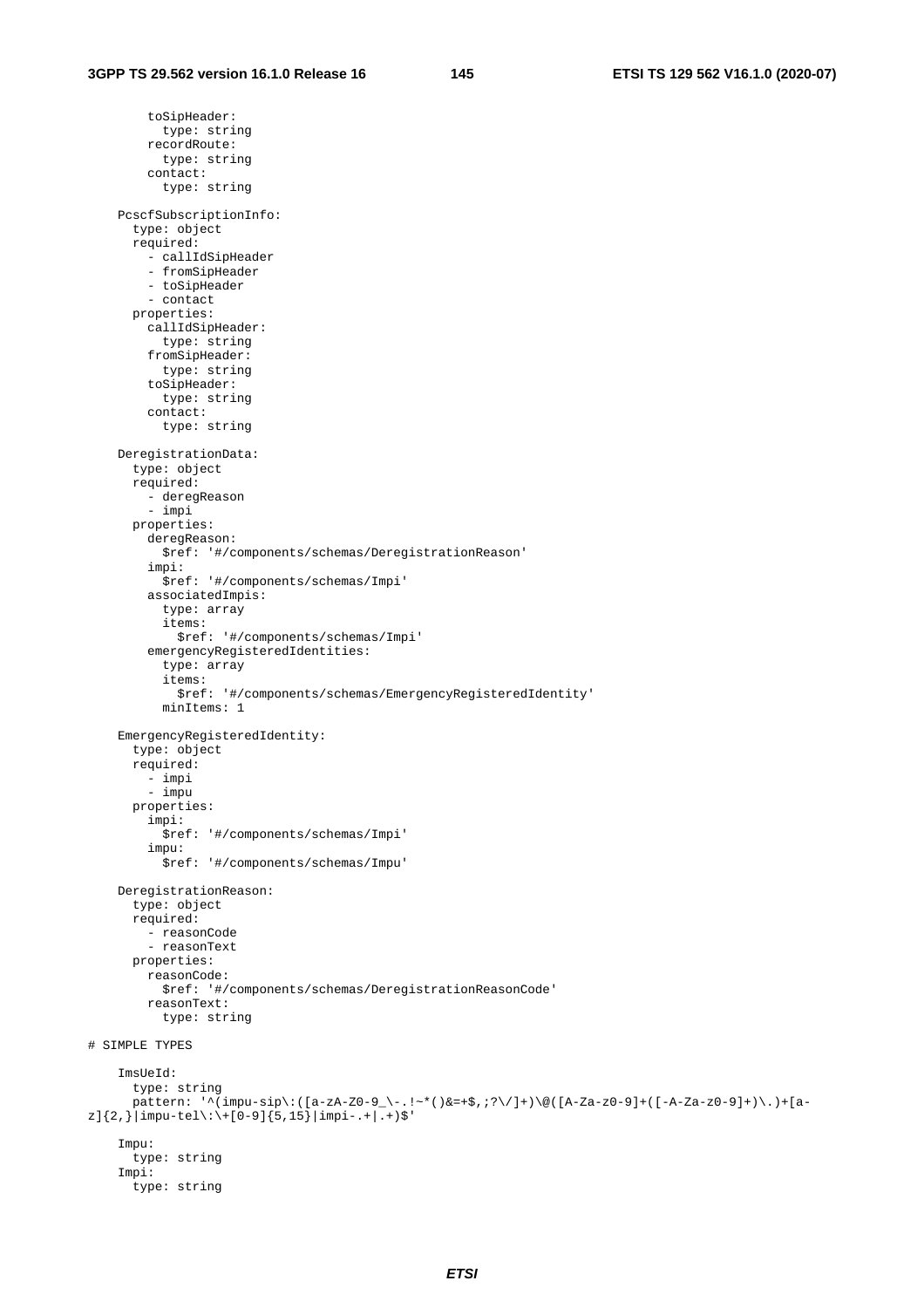# ENUMS: AuthorizationType: anyOf: - type: string enum: - REGISTRATION - DEREGISTRATION - type: string AuthorizationResult: anyOf: - type: string enum: - FIRST\_REGISTRATION - SUBSEQUENT\_REGISTRATION - type: string SipAuthenticationScheme: anyOf: - type: string enum: - DIGEST-AKAV1-MD5 - DIGEST-HTTP - NBA - GIBA - UNKNOWN - type: string ImsRegistrationType: anyOf: - type: string enum: - INITIAL\_REGISTRATION - RE\_REGISTRATION - TIMEOUT\_DEREGISTRATION - USER\_DEREGISTRATION - ADMINISTRATIVE\_DEREGISTRATION - AUTHENTICATION\_FAILURE - AUTHENTICATION\_TIMEOUT - UNREGISTERED\_USER - type: string LooseRouteIndication: anyOf: - type: string enum: - LOOSE\_ROUTE\_NOT\_REQUIRED - LOOSE\_ROUTE\_REQUIRED - type: string DeregistrationReasonCode: anyOf: - type: string enum: - PERMANENT\_TERMINATION - NEW\_SERVER\_ASSIGNED - REMOVE\_S-CSCF - SERVER\_CHANGE

- type: string

## A.3 Nhss\_imsSDM API

```
openapi: 3.0.0 
info: 
   version: '1.0.0' 
   title: 'Nhss_imsSDM' 
  description:
     Nhss Subscriber Data Management Service for IMS. 
     © 2020, 3GPP Organizational Partners (ARIB, ATIS, CCSA, ETSI, TSDSI, TTA, TTC). 
     All rights reserved.
```
externalDocs:

 description: 3GPP TS 29.562 HSS Services for interworking with IMS, version 16.1.0 url: 'http://www.3gpp.org/ftp/Specs/archive/29\_series/29.562/'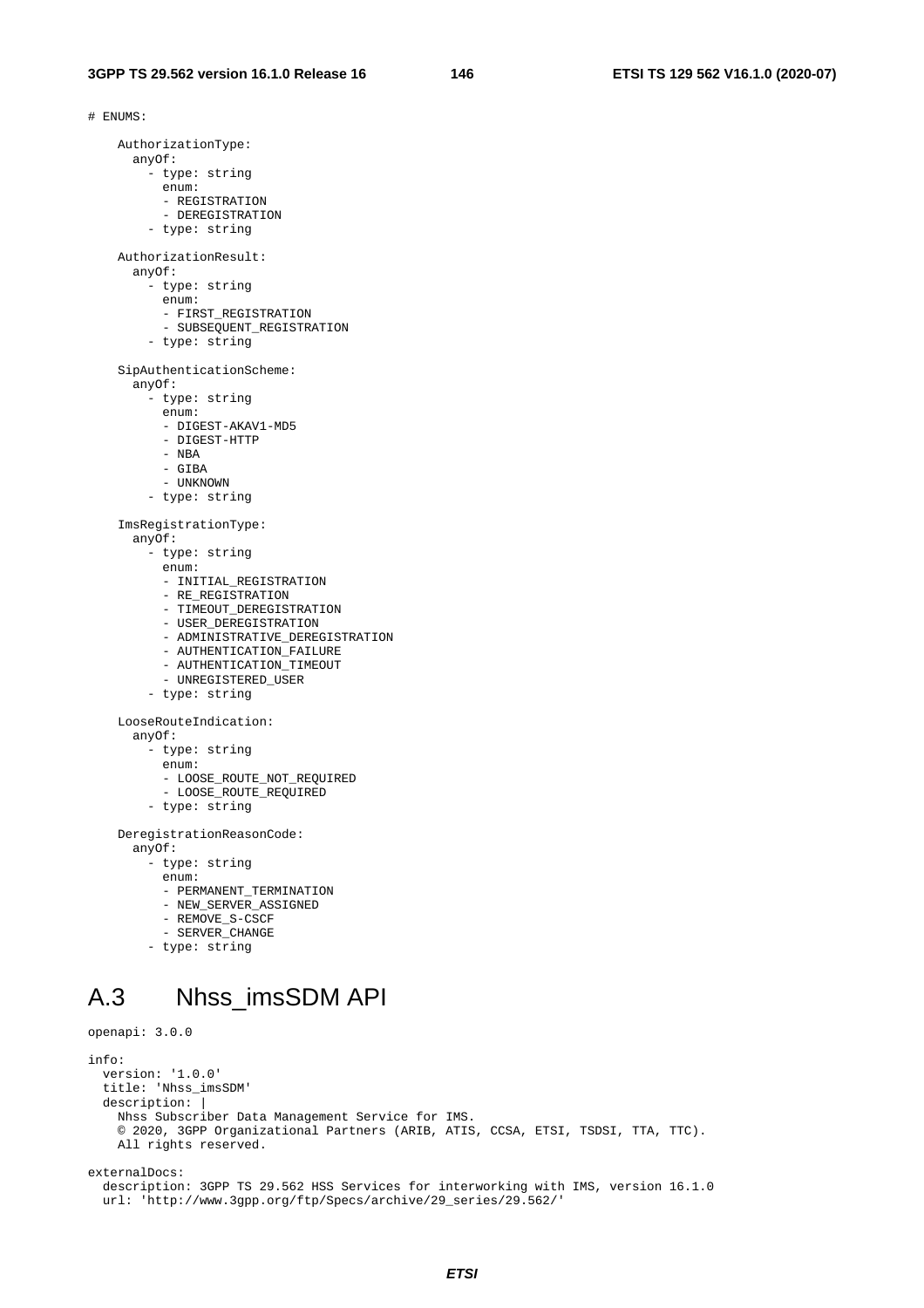servers: - url: '{apiRoot}/nhss-ims-sdm/v1' variables: apiRoot: default: https://example.com description: apiRoot as defined in clause 4.4 of 3GPP TS 29.501. security: - {} - oAuth2ClientCredentials: - nhss-ims-sdm paths: /{imsUeId}/ims-data/registration-status: get: summary: Retrieve the registration status of a user operationId: GetRegistrationStatus tags: - Registration Status retrieval security: - {} - oAuth2ClientCredentials: - nhss-ims-sdm - oAuth2ClientCredentials: - nhss-ims-sdm - nhss-ims-sdm:registration-status:read parameters: - name: imsUeId in: path description: IMS Identity required: true schema: \$ref: '#/components/schemas/ImsUeId' - name: supported-features in: query description: Supported Features schema: \$ref: 'TS29571\_CommonData.yaml#/components/schemas/SupportedFeatures' responses: '200': description: Expected response to a valid request content: application/json: schema: \$ref: '#/components/schemas/ImsRegistrationStatus' '404': \$ref: 'TS29571\_CommonData.yaml#/components/responses/404' '405': \$ref: 'TS29571\_CommonData.yaml#/components/responses/405' '500': \$ref: 'TS29571\_CommonData.yaml#/components/responses/500' '503': \$ref: 'TS29571\_CommonData.yaml#/components/responses/503' '504': \$ref: 'TS29571\_CommonData.yaml#/components/responses/504' default: \$ref: 'TS29571\_CommonData.yaml#/components/responses/default' /{imsUeId}/ims-data/profile-data/profile-data: get: summary: Retrieve the complete IMS profile for a given IMS public identity (and public identities in the same IRS) operationId: GetProfileData tags: - IMS Profile Data Retrieval security:  $- \{ \}$  - oAuth2ClientCredentials: - nhss-ims-sdm - oAuth2ClientCredentials: - nhss-ims-sdm - nhss-ims-sdm:profile-data:read parameters: - name: imsUeId in: path description: IMS Identity. In this case it shall be an IMS public identity required: true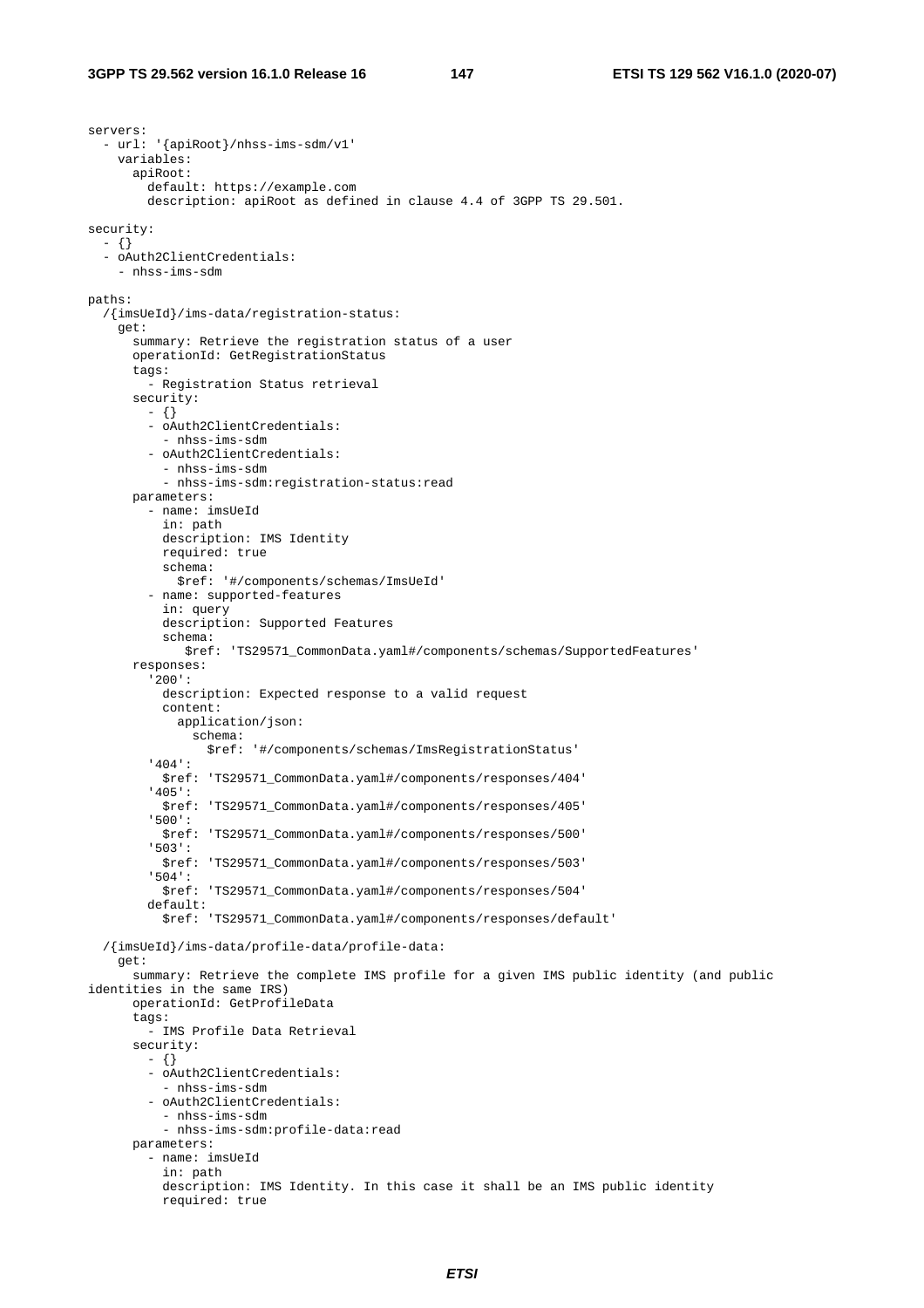schema: \$ref: '#/components/schemas/ImsUeId' responses: '200': description: Expected response to a valid request content: application/json: schema: \$ref: '#/components/schemas/ImsProfileData' '404': \$ref: 'TS29571\_CommonData.yaml#/components/responses/404' '405': \$ref: 'TS29571\_CommonData.yaml#/components/responses/405' '500': \$ref: 'TS29571\_CommonData.yaml#/components/responses/500' '503': \$ref: 'TS29571\_CommonData.yaml#/components/responses/503' '504': \$ref: 'TS29571\_CommonData.yaml#/components/responses/504' default: \$ref: 'TS29571\_CommonData.yaml#/components/responses/default' /{imsUeId}/ims-data/profile-data/priority-levels: get: summary: Retrieve the service priority levels associated to the user operationId: GetPriorityInfo tags: - Priority Info Retrieval security: - {} - oAuth2ClientCredentials: - nhss-ims-sdm - oAuth2ClientCredentials: - nhss-ims-sdm - nhss-ims-sdm:priority-levels:read parameters: - name: imsUeId in: path description: IMS Identity required: true schema: \$ref: '#/components/schemas/ImsUeId' - name: supported-features in: query description: Supported Features schema: \$ref: 'TS29571\_CommonData.yaml#/components/schemas/SupportedFeatures' responses: '200': description: Expected response to a valid request content: application/json: schema: \$ref: '#/components/schemas/PriorityLevels' '404': \$ref: 'TS29571\_CommonData.yaml#/components/responses/404' '405': \$ref: 'TS29571\_CommonData.yaml#/components/responses/405' '500': \$ref: 'TS29571\_CommonData.yaml#/components/responses/500' '503': \$ref: 'TS29571\_CommonData.yaml#/components/responses/503' '504': \$ref: 'TS29571\_CommonData.yaml#/components/responses/504' default: \$ref: 'TS29571\_CommonData.yaml#/components/responses/default' /{imsUeId}/ims-data/profile-data/ifcs: get: summary: Retrieve the Initial Filter Criteria for the associated IMS subscription operationId: GetIfcs tags: - IFCs Retrieval security: - {} - oAuth2ClientCredentials: - nhss-ims-sdm - oAuth2ClientCredentials: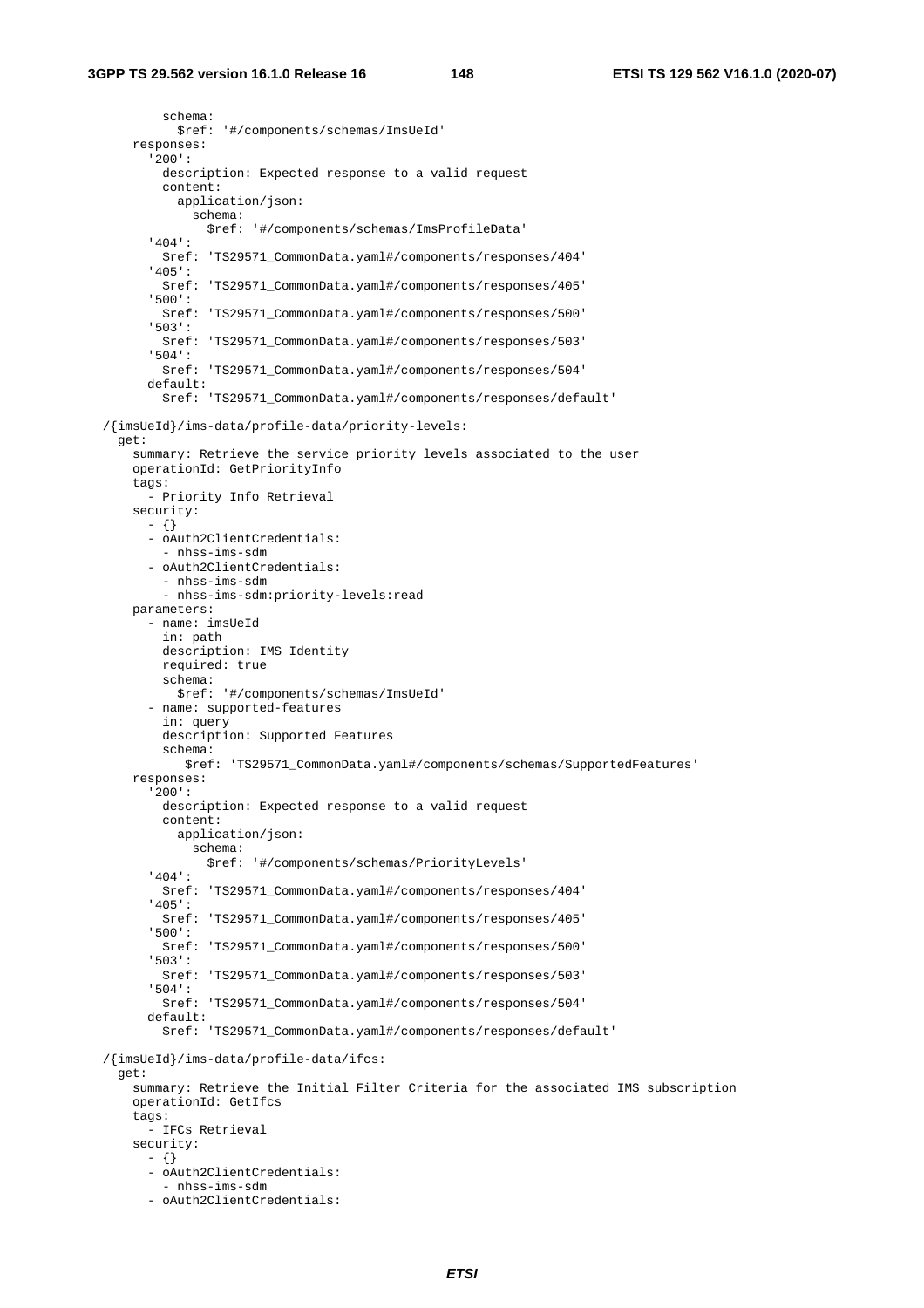- nhss-ims-sdm - nhss-ims-sdm:ifcs:read parameters: - name: imsUeId in: path description: IMS Identity required: true schema: \$ref: '#/components/schemas/ImsUeId' - name: supported-features in: query description: Supported Features schema: \$ref: 'TS29571\_CommonData.yaml#/components/schemas/SupportedFeatures' responses: '200': description: Expected response to a valid request content: application/json: schema: \$ref: '#/components/schemas/Ifcs' '404': \$ref: 'TS29571\_CommonData.yaml#/components/responses/404' '405': \$ref: 'TS29571\_CommonData.yaml#/components/responses/405' '500': \$ref: 'TS29571\_CommonData.yaml#/components/responses/500' '503': \$ref: 'TS29571\_CommonData.yaml#/components/responses/503' '504': \$ref: 'TS29571\_CommonData.yaml#/components/responses/504' default: \$ref: 'TS29571\_CommonData.yaml#/components/responses/default' /{imsUeId}/ims-data/profile-data/service-level-trace-information: get: summary: Retrieve the IMS service level trace information for the associated user operationId: GetServiceTraceInfo tags: - Service Trace Info Retrieval security: - {} - oAuth2ClientCredentials: - nhss-ims-sdm - oAuth2ClientCredentials: - nhss-ims-sdm - nhss-ims-sdm:service-level-trace-information:read parameters: - name: imsUeId in: path description: IMS Identity required: true schema: \$ref: '#/components/schemas/ImsUeId' - name: supported-features in: query description: Supported Features schema: \$ref: 'TS29571\_CommonData.yaml#/components/schemas/SupportedFeatures' responses: '200': description: Expected response to a valid request content: application/json: schema: \$ref: '#/components/schemas/ServiceLevelTraceInformation' '404': \$ref: 'TS29571\_CommonData.yaml#/components/responses/404' '405': \$ref: 'TS29571\_CommonData.yaml#/components/responses/405' '500': \$ref: 'TS29571\_CommonData.yaml#/components/responses/500' '503': \$ref: 'TS29571\_CommonData.yaml#/components/responses/503' '504': \$ref: 'TS29571\_CommonData.yaml#/components/responses/504' default: \$ref: 'TS29571\_CommonData.yaml#/components/responses/default'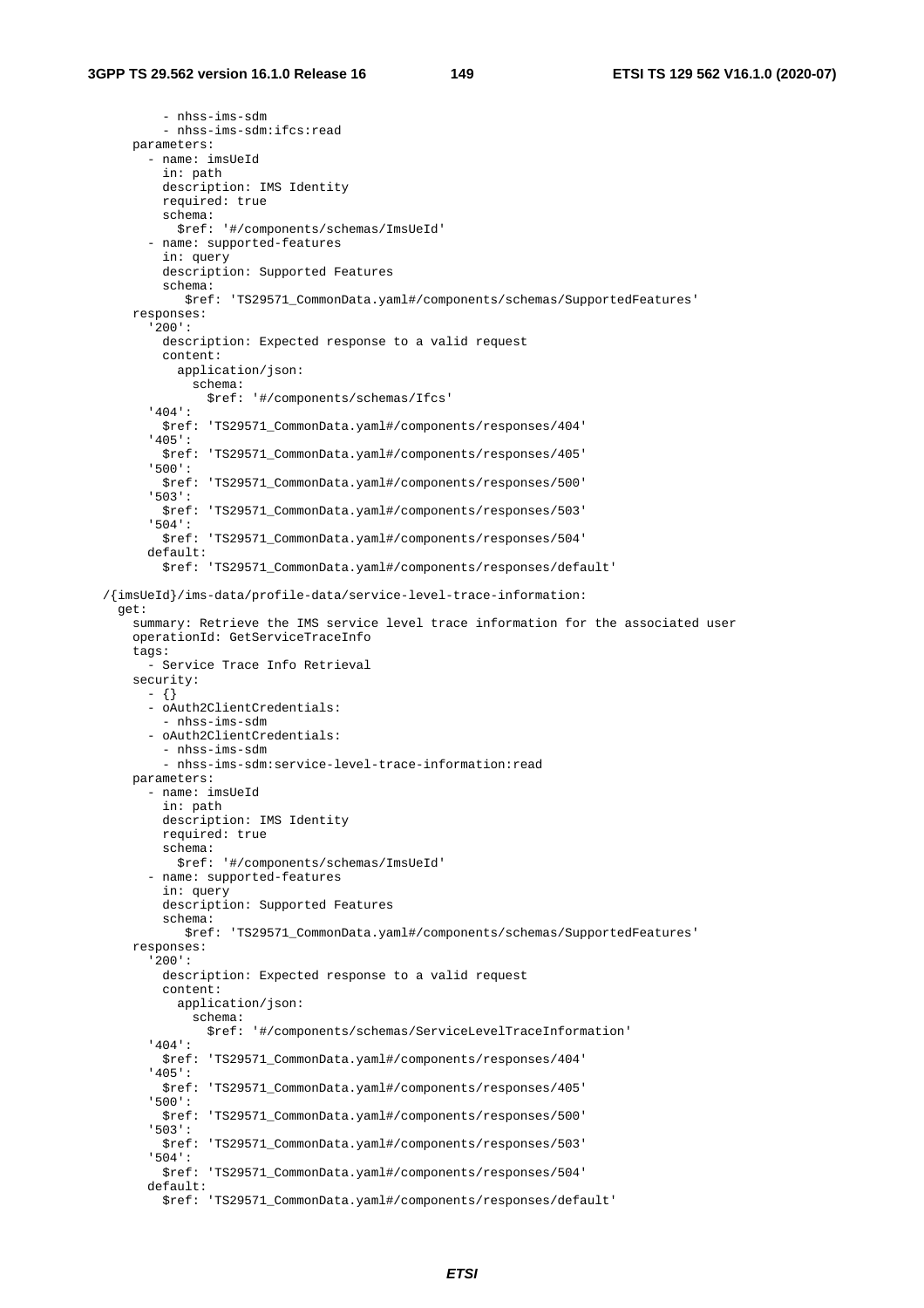/{imsUeId}/ims-data/location-data/server-name: get: summary: Retrieve the server name for the associated user operationId: GetSserverName tags: - Server Name retrieval security: - {} - oAuth2ClientCredentials: - nhss-ims-sdm - oAuth2ClientCredentials: - nhss-ims-sdm - nhss-ims-sdm:server-name:read parameters: - name: imsUeId in: path description: IMS Identity required: true schema: \$ref: '#/components/schemas/ImsUeId' - name: supported-features in: query description: Supported Features schema: \$ref: 'TS29571\_CommonData.yaml#/components/schemas/SupportedFeatures' responses: '200': description: Expected response to a valid request content: application/json: schema: \$ref: '#/components/schemas/ImsLocationData' '404': \$ref: 'TS29571\_CommonData.yaml#/components/responses/404' '405': \$ref: 'TS29571\_CommonData.yaml#/components/responses/405' '500': \$ref: 'TS29571\_CommonData.yaml#/components/responses/500' '503': \$ref: 'TS29571\_CommonData.yaml#/components/responses/503' '504': \$ref: 'TS29571\_CommonData.yaml#/components/responses/504' default: \$ref: 'TS29571\_CommonData.yaml#/components/responses/default' /{imsUeId}/ims-data/location-data/scscf-capabilities: get: summary: Retrieve the S-CSCF capabilities for the associated IMS subscription operationId: GetScscfCapabilities tags: - Retrieval of the S-CSCF capabilities for the IMS subscription security: - {} - oAuth2ClientCredentials: - nhss-ims-sdm - oAuth2ClientCredentials: - nhss-ims-sdm - nhss-ims-sdm:scscf-capabilities:read parameters: - name: imsUeId in: path description: IMS Identity required: true schema: \$ref: '#/components/schemas/ImsUeId' responses: '200': description: Expected response to a valid request content: application/json: schema: \$ref: '#/components/schemas/ScscfCapabilityList' '404': \$ref: 'TS29571\_CommonData.yaml#/components/responses/404' '405': \$ref: 'TS29571\_CommonData.yaml#/components/responses/405' '500':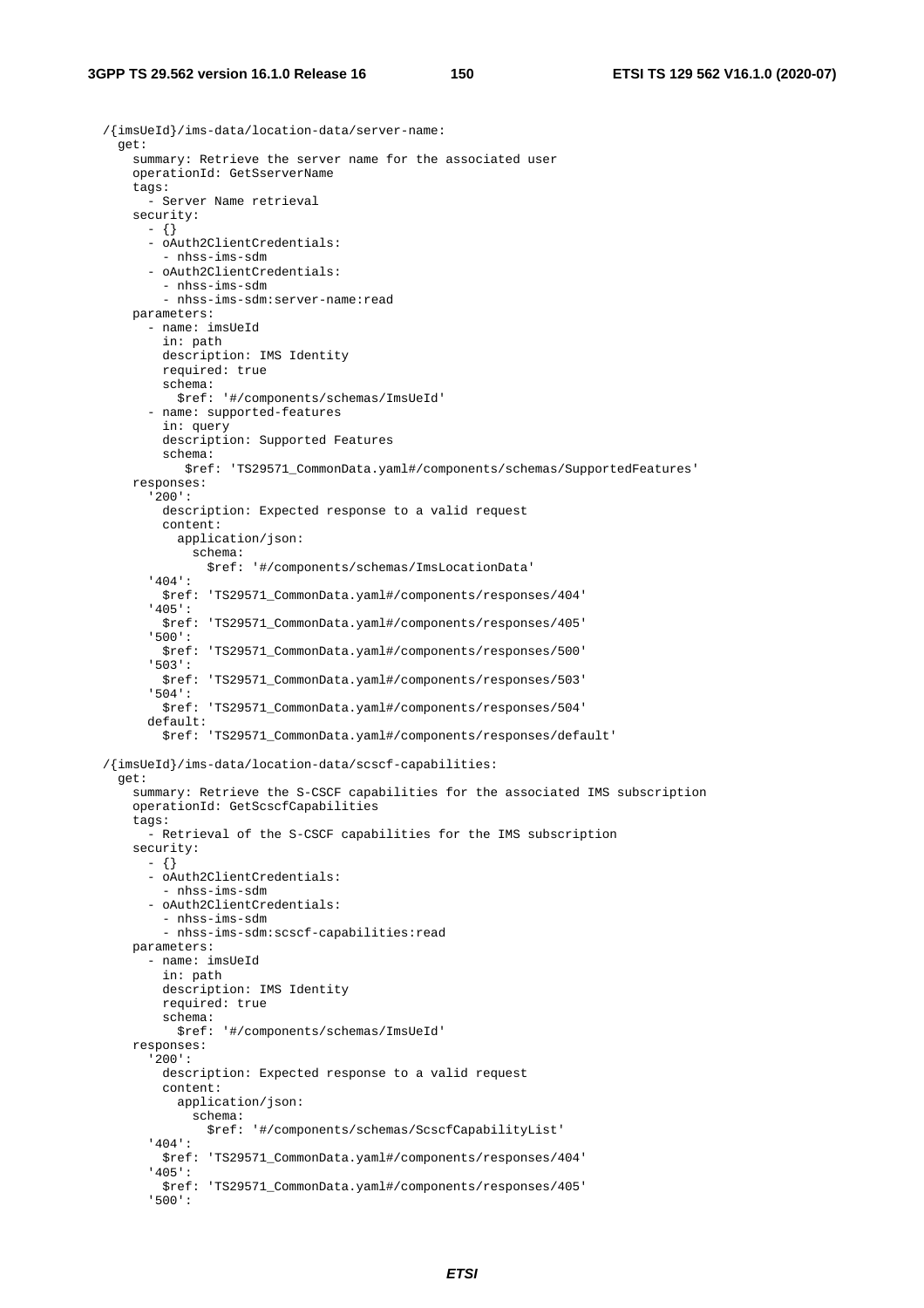\$ref: 'TS29571\_CommonData.yaml#/components/responses/500' '503': \$ref: 'TS29571\_CommonData.yaml#/components/responses/503' '504': \$ref: 'TS29571\_CommonData.yaml#/components/responses/504' default: \$ref: 'TS29571\_CommonData.yaml#/components/responses/default' /{imsUeId}/access-data/ps-domain/location-data: get: summary: Retrieve the location data in PS domain operationId: GetLocPsDomain tags: - PS location retrieval security:  $- \{ \}$  - oAuth2ClientCredentials: - nhss-ims-sdm - oAuth2ClientCredentials: - nhss-ims-sdm - nhss-ims-sdm:ps-domain:location-data:read parameters: - name: imsUeId in: path description: IMS Public Identity required: true schema: \$ref: '#/components/schemas/ImsUeId' - name: requestedNodes in: query description: Indicates the serving node(s) for which the request is applicable. schema: \$ref: '#/components/schemas/RequestedNodes' - name: servingNode in: query description: Indicates that only the stored NF id/address of the serving node(s) is required schema: \$ref: '#/components/schemas/ServingNode' - name: localTime in: query description: Indicates that only the Local Time Zone information of the location in the visited network where the UE is attached is requested schema: \$ref: '#/components/schemas/LocalTime' - name: currentLocation in: query description: Indicates whether an active location retrieval has to be initiated by the requested node schema: \$ref: '#/components/schemas/CurrentLocation' - name: supported-features in: query description: Supported Features schema: \$ref: 'TS29571\_CommonData.yaml#/components/schemas/SupportedFeatures' responses: '200': description: Expected response to a valid request content: application/json: schema: \$ref: '#/components/schemas/PsLocation' '400': \$ref: 'TS29571\_CommonData.yaml#/components/responses/400' '404': \$ref: 'TS29571\_CommonData.yaml#/components/responses/404' '405': \$ref: 'TS29571\_CommonData.yaml#/components/responses/405' '500': \$ref: 'TS29571\_CommonData.yaml#/components/responses/500' '503': \$ref: 'TS29571\_CommonData.yaml#/components/responses/503' default: \$ref: 'TS29571\_CommonData.yaml#/components/responses/default'

/{imsUeId}/access-data/cs-domain/location-data:

```
 get:
```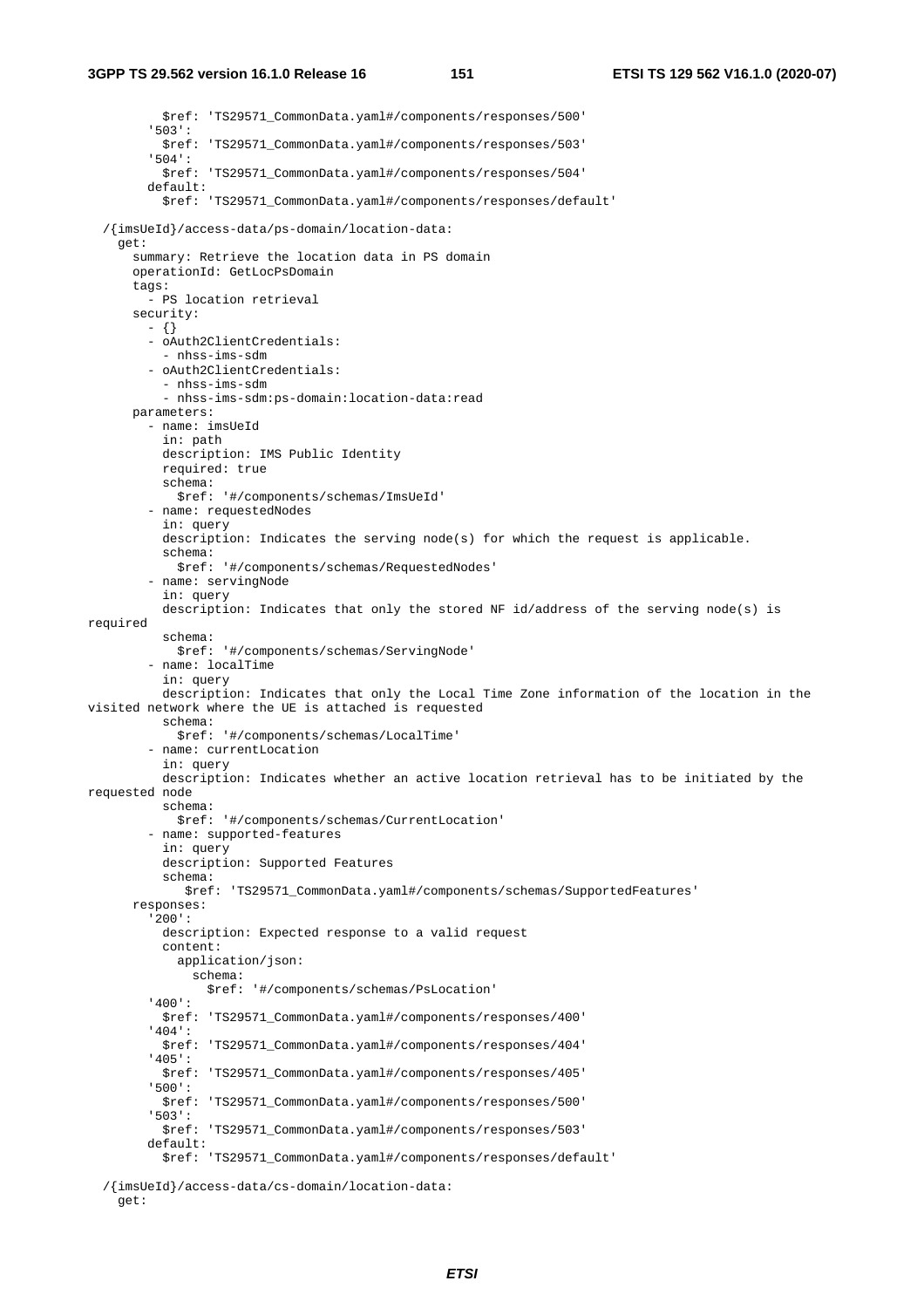summary: Retrieve the location data in CS domain operationId: GetLocCsDomain tags: - CS location retrieval security: - {} - oAuth2ClientCredentials: - nhss-ims-sdm - oAuth2ClientCredentials: - nhss-ims-sdm - nhss-ims-sdm:cs-domain:location-data:read parameters: - name: imsUeId in: path description: IMS Public Identity required: true schema: \$ref: '#/components/schemas/ImsUeId' - name: servingNode in: query description: Indicates that only the stored NF id/address of the serving node(s) is required schema: \$ref: '#/components/schemas/ServingNode' - name: localTime in: query description: Indicates that only the Local Time Zone information of the location in the visited network where the UE is attached is requested schema: \$ref: '#/components/schemas/LocalTime' - name: currentLocation in: query description: Indicates whether an active location retrieval has to be initiated by the requested node schema: \$ref: '#/components/schemas/CurrentLocation' - name: supported-features in: query description: Supported Features schema: \$ref: 'TS29571\_CommonData.yaml#/components/schemas/SupportedFeatures' responses: '200': description: Expected response to a valid request content: application/json: schema: \$ref: '#/components/schemas/CsLocation' '400': \$ref: 'TS29571\_CommonData.yaml#/components/responses/400' '404': \$ref: 'TS29571\_CommonData.yaml#/components/responses/404' '405': \$ref: 'TS29571\_CommonData.yaml#/components/responses/405' '500': \$ref: 'TS29571\_CommonData.yaml#/components/responses/500' '503': \$ref: 'TS29571\_CommonData.yaml#/components/responses/503' default: \$ref: 'TS29571\_CommonData.yaml#/components/responses/default' /{imsUeId}/repository-data/{serviceIndication}: put: summary: Update the repository data associated to an IMPU and service indication operationId: UpdateRepositoryDataServInd tags: - Update repository data security:  $- \{ \}$  - oAuth2ClientCredentials: - nhss-ims-sdm - oAuth2ClientCredentials: - nhss-ims-sdm - nhss-ims-sdm:repository-data:modify parameters: - name: imsUeId in: path description: IMS Identity required: true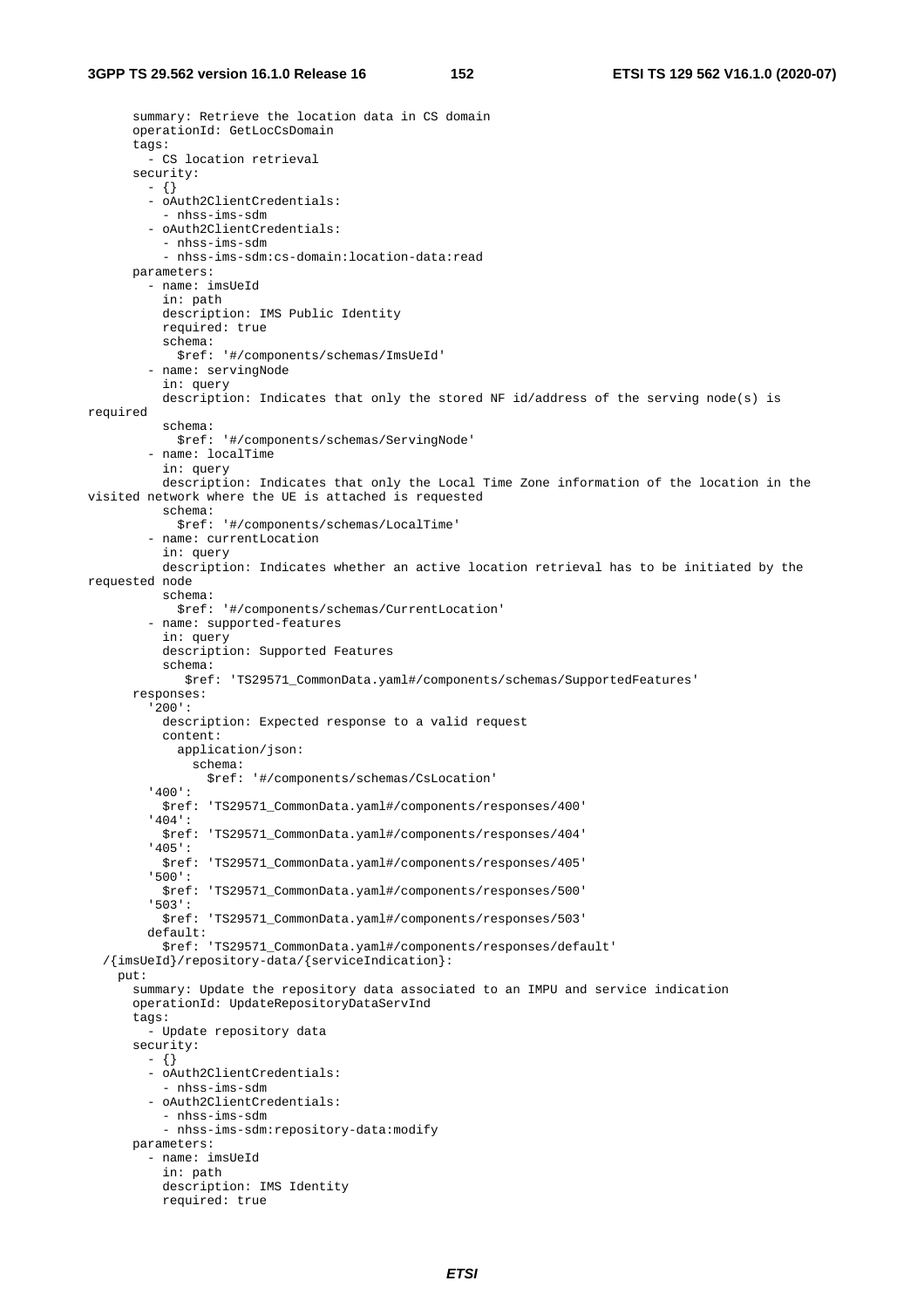schema: \$ref: '#/components/schemas/ImsUeId' - name: serviceIndication in: path description: Identifier of a service related data required: true schema: \$ref: '#/components/schemas/ServiceIndication' requestBody: content: application/json: schema: \$ref: '#/components/schemas/RepositoryData' required: true responses: '201': description: Created content: application/json: schema: \$ref: '#/components/schemas/RepositoryData' headers: Location: description: 'Contains the URI of the newly created resource, according to the structure: {apiRoot}/nhss-ims-sdm/v1/{imsUeId}/repository-data/{serviceIndication}' required: true schema: type: string '200': description: OK content: application/json: schema: \$ref: '#/components/schemas/RepositoryData' '204': description: No content '400': \$ref: 'TS29571\_CommonData.yaml#/components/responses/400' '403': \$ref: 'TS29571\_CommonData.yaml#/components/responses/403' '404': \$ref: 'TS29571\_CommonData.yaml#/components/responses/404' '409': \$ref: 'TS29571\_CommonData.yaml#/components/responses/409' '413': \$ref: 'TS29571\_CommonData.yaml#/components/responses/413' '500': \$ref: 'TS29571\_CommonData.yaml#/components/responses/500' '503': \$ref: 'TS29571\_CommonData.yaml#/components/responses/503' default: description: Unexpected error delete: summary: delete the Repository Data for a Service Indication operationId: DeleteRepositoryDataServInd tags: - Delete repository data security: - {} - oAuth2ClientCredentials: - nhss-ims-sdm - oAuth2ClientCredentials: - nhss-ims-sdm - nhss-ims-sdm:repository-data:modify parameters: - name: imsUeId in: path description: Identifier of the UE required: true schema: \$ref: '#/components/schemas/ImsUeId' - name: serviceIndication in: path description: Identifier of a service related data required: true schema: \$ref: '#/components/schemas/ServiceIndication' responses: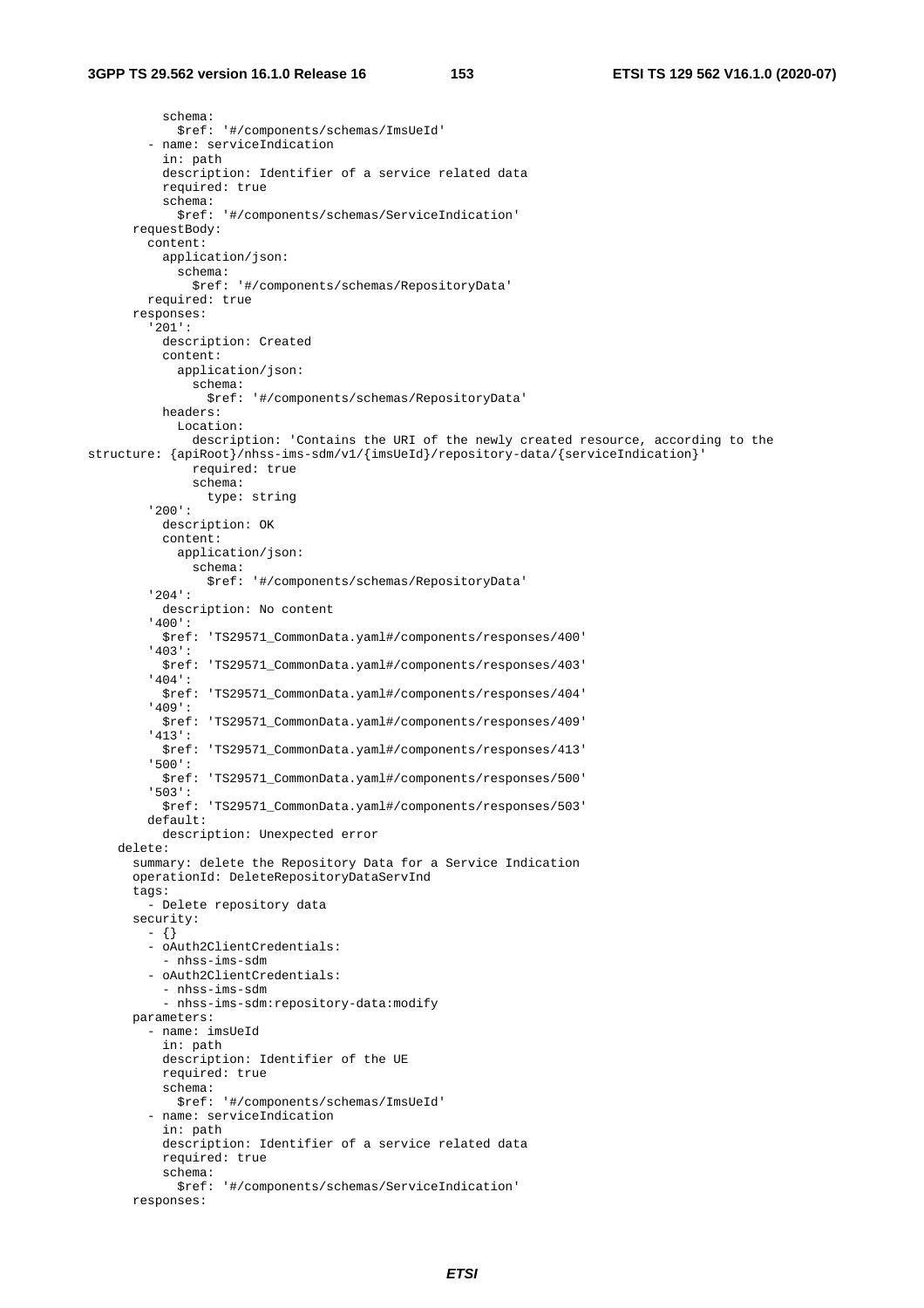'204': description: Expected response to a valid request '400': \$ref: 'TS29571\_CommonData.yaml#/components/responses/400' '403': \$ref: 'TS29571\_CommonData.yaml#/components/responses/403' '404': \$ref: 'TS29571\_CommonData.yaml#/components/responses/404' '500': \$ref: 'TS29571\_CommonData.yaml#/components/responses/500' '503': \$ref: 'TS29571\_CommonData.yaml#/components/responses/503' default: description: Unexpected error get: summary: Retrieve the repository data associated to an IMPU and service indication operationId: GetRepositoryDataServInd tags: - Repository data security:  $- \{ \}$  - oAuth2ClientCredentials: - nhss-ims-sdm - oAuth2ClientCredentials: - nhss-ims-sdm - nhss-ims-sdm:repository-data:read parameters: - name: imsUeId in: path description: IMS Identity required: true schema: \$ref: '#/components/schemas/ImsUeId' - name: serviceIndication in: path description: Identifier of a service related data required: true schema: \$ref: '#/components/schemas/ServiceIndication' responses: '200': description: Expected response to a valid request content: application/json: schema: \$ref: '#/components/schemas/RepositoryData' '400': \$ref: 'TS29571\_CommonData.yaml#/components/responses/400' '404': \$ref: 'TS29571\_CommonData.yaml#/components/responses/404' '405': \$ref: 'TS29571\_CommonData.yaml#/components/responses/405' '500': \$ref: 'TS29571\_CommonData.yaml#/components/responses/500' '503': \$ref: 'TS29571\_CommonData.yaml#/components/responses/503' default: \$ref: 'TS29571\_CommonData.yaml#/components/responses/default' /{imsUeId}/identities/msisdns: get: summary: retrieve the Msisdns associated to requested identity operationId: GetMsisdns tags: - Retrieval of the associated Msisdns security: - {} - oAuth2ClientCredentials: - nhss-ims-sdm - oAuth2ClientCredentials: - nhss-ims-sdm - nhss-ims-sdm:identities:read parameters: - name: imsUeId in: path description: IMS Identity required: true schema: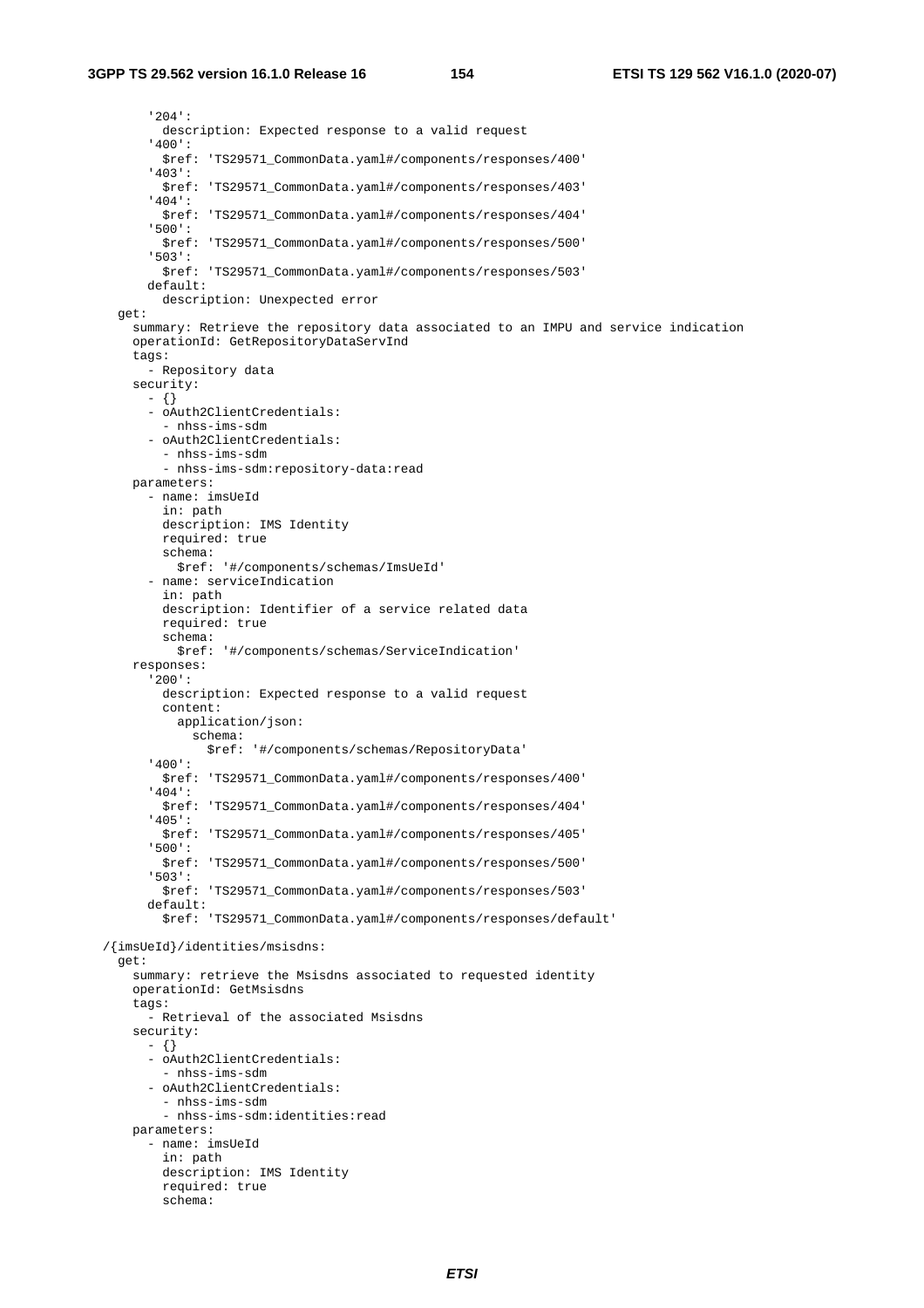\$ref: '#/components/schemas/ImsUeId' - name: privateId in: query description: Private identity schema: \$ref: '#/components/schemas/PrivateId' responses: '200': description: Expected response to a valid request content: application/json: schema: \$ref: '#/components/schemas/MsisdnList' '400': \$ref: 'TS29571\_CommonData.yaml#/components/responses/400' '404': \$ref: 'TS29571\_CommonData.yaml#/components/responses/404' '405': \$ref: 'TS29571\_CommonData.yaml#/components/responses/405' '500': \$ref: 'TS29571\_CommonData.yaml#/components/responses/500' '503': \$ref: 'TS29571\_CommonData.yaml#/components/responses/503' default: \$ref: 'TS29571\_CommonData.yaml#/components/responses/default' /{imsUeId}/identities/ims-associated-identities: get: summary: Retrieve the associated identities to the IMS public identity included in the service request operationId: GetImsAssocIds tags: - Retrieval of associated IMS public identities security: - {} - oAuth2ClientCredentials: - nhss-ims-sdm - oAuth2ClientCredentials: - nhss-ims-sdm - nhss-ims-sdm:identities:read parameters: - name: imsUeId in: path description: IMS Public Identity required: true schema: \$ref: '#/components/schemas/ImsUeId' responses: '200': description: Expected response to a valid request content: application/json: schema: \$ref: '#/components/schemas/ImsAssociatedIdentities' '400': \$ref: 'TS29571\_CommonData.yaml#/components/responses/400' '404': \$ref: 'TS29571\_CommonData.yaml#/components/responses/404' '405': \$ref: 'TS29571\_CommonData.yaml#/components/responses/405' '500': \$ref: 'TS29571\_CommonData.yaml#/components/responses/500' '503': \$ref: 'TS29571\_CommonData.yaml#/components/responses/503' default: \$ref: 'TS29571\_CommonData.yaml#/components/responses/default' /{imsUeId}/srvcc-data: get: summary: Retrieve the srvcc data operationId: GetSrvccData tags: - Retrieval of UE SRVCC capability and STN-SR security: - {} - oAuth2ClientCredentials: - nhss-ims-sdm - oAuth2ClientCredentials: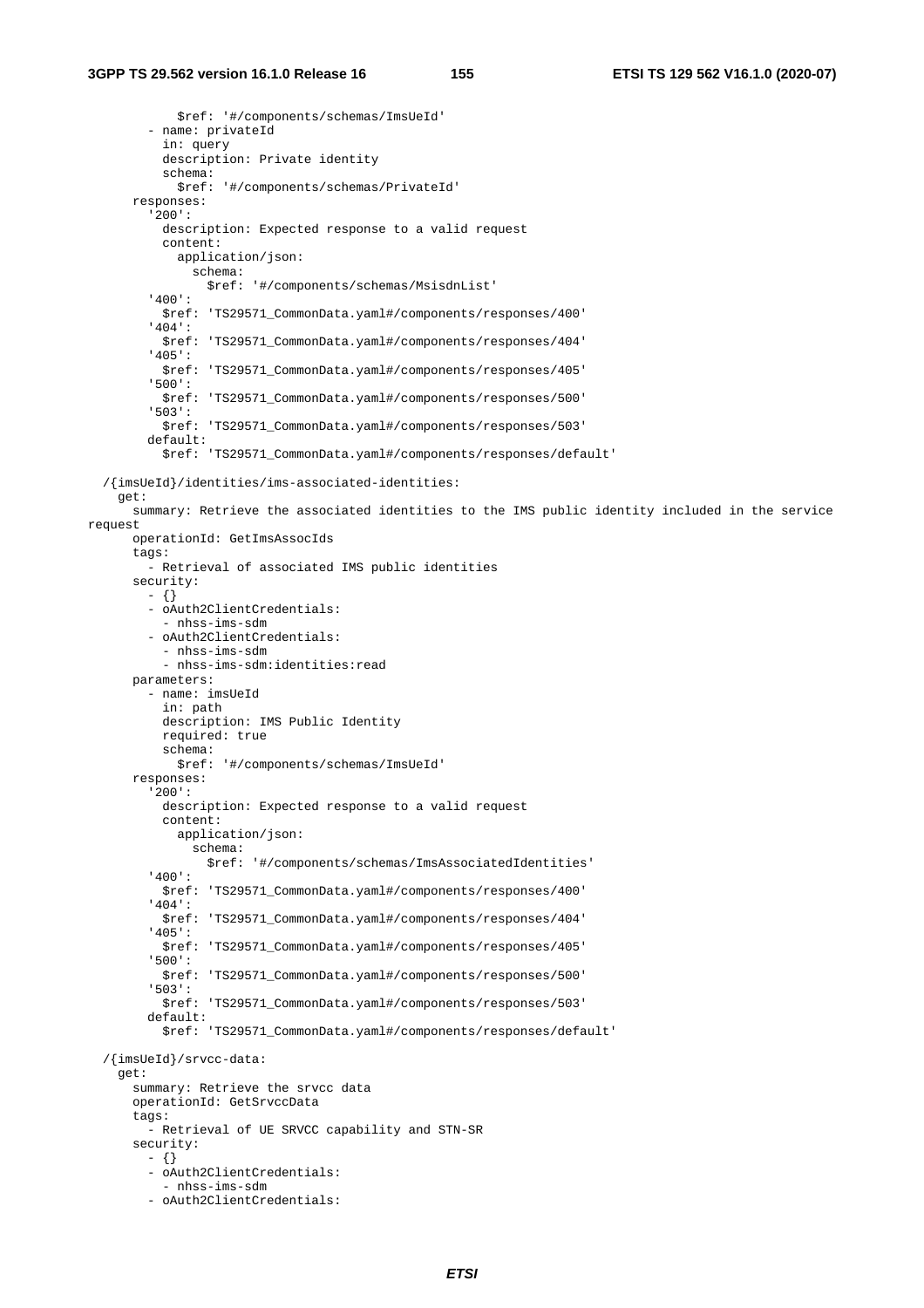- nhss-ims-sdm - nhss-ims-sdm:srvcc:read parameters: - name: imsUeId in: path description: IMS Public Identity or IMS Private Identity required: true schema: \$ref: '#/components/schemas/ImsUeId' - name: supported-features in: query description: Supported Features schema: \$ref: 'TS29571\_CommonData.yaml#/components/schemas/SupportedFeatures' responses: '200': description: Expected response to a valid request content: application/json: schema: \$ref: '#/components/schemas/SrvccData' '400': \$ref: 'TS29571\_CommonData.yaml#/components/responses/400' '404': \$ref: 'TS29571\_CommonData.yaml#/components/responses/404' '405': \$ref: 'TS29571\_CommonData.yaml#/components/responses/405' '500': \$ref: 'TS29571\_CommonData.yaml#/components/responses/500' '503': \$ref: 'TS29571\_CommonData.yaml#/components/responses/503' default: \$ref: 'TS29571\_CommonData.yaml#/components/responses/default' patch: summary: Patch operationId: UpdateSrvccData tags: - Update SRVCC data security: - {} - oAuth2ClientCredentials: - nhss-ims-sdm - oAuth2ClientCredentials: - nhss-ims-sdm - nhss-ims-sdm:srvcc:modify parameters: - name: imsUeId in: path description: IMS Public Identity or IMS Private Identity required: true schema: \$ref: '#/components/schemas/ImsUeId' - name: supported-features in: query description: Supported Features schema: \$ref: 'TS29571\_CommonData.yaml#/components/schemas/SupportedFeatures' requestBody: content: application/json-patch+json: schema: type: array items: \$ref: 'TS29571\_CommonData.yaml#/components/schemas/PatchItem' minItems: 1 required: true responses: '200': description: Expected response to a valid request content: application/json: schema: \$ref: 'TS29571\_CommonData.yaml#/components/schemas/PatchResult' '204': description: Successful response '403': \$ref: 'TS29571\_CommonData.yaml#/components/responses/403'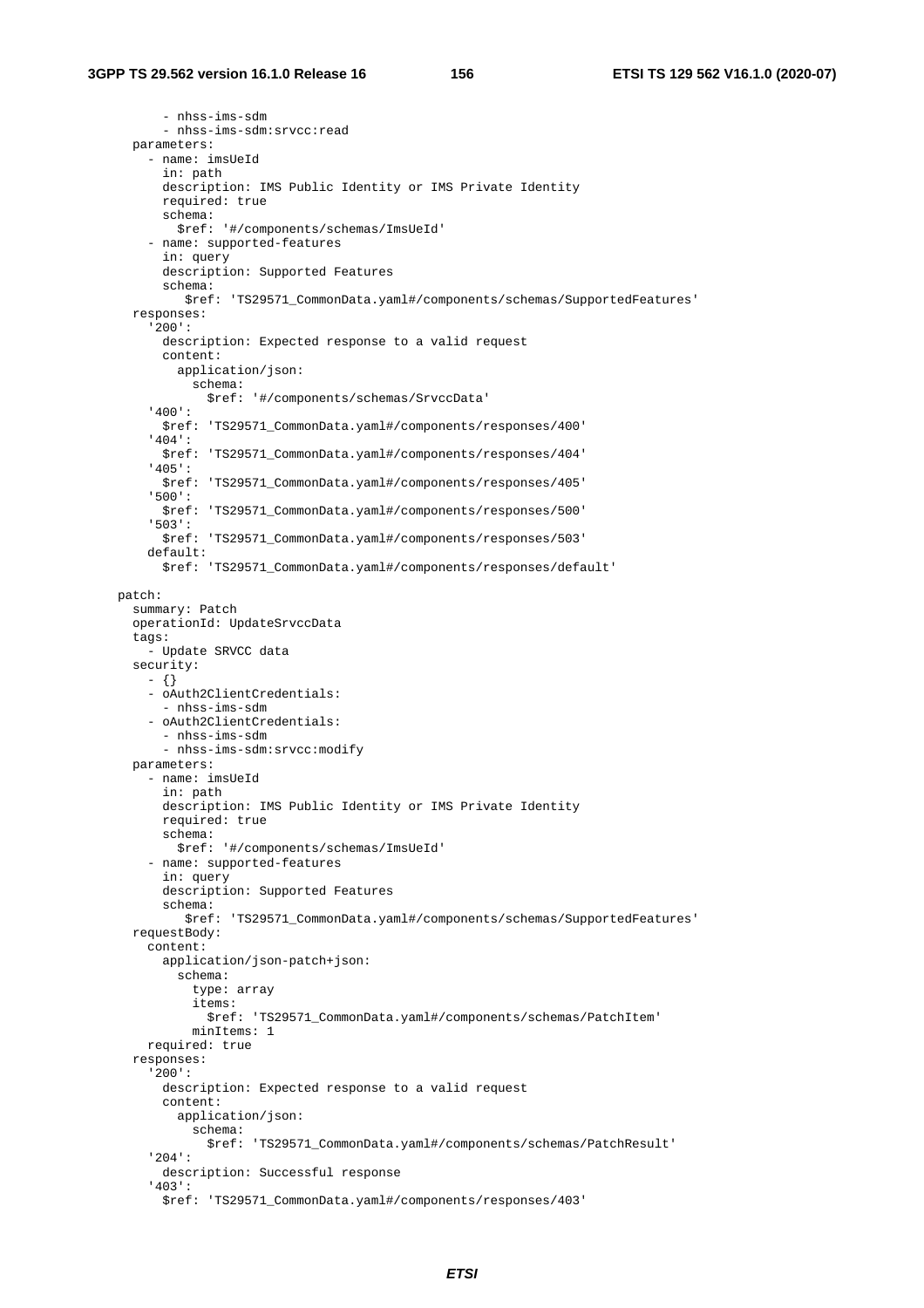'404':

 \$ref: 'TS29571\_CommonData.yaml#/components/responses/404' default: description: Unexpected error /{imsUeId}/service-data/psi-status: get: summary: Retrieve the PSI activation state data operationId: GetPsiState tags: - Retrieval of PSI activation state security: - {} - oAuth2ClientCredentials: - nhss-ims-sdm - oAuth2ClientCredentials: - nhss-ims-sdm - nhss-ims-sdm:psi-status:read parameters: - name: imsUeId in: path description: IMS Private Identity required: true schema: \$ref: '#/components/schemas/ImsUeId' - name: supported-features in: query description: Supported Features schema: \$ref: 'TS29571\_CommonData.yaml#/components/schemas/SupportedFeatures' responses: '200': description: Expected response to a valid request content: application/json: schema: \$ref: '#/components/schemas/PsiActivationState' '400': \$ref: 'TS29571\_CommonData.yaml#/components/responses/400' '404': \$ref: 'TS29571\_CommonData.yaml#/components/responses/404' '405': \$ref: 'TS29571\_CommonData.yaml#/components/responses/405' '500': \$ref: 'TS29571\_CommonData.yaml#/components/responses/500' '503': \$ref: 'TS29571\_CommonData.yaml#/components/responses/503' default: \$ref: 'TS29571\_CommonData.yaml#/components/responses/default' patch: summary: Patch operationId: UpdatePsiState tags: - Update PSI state data security: - {} - oAuth2ClientCredentials: - nhss-ims-sdm - oAuth2ClientCredentials: - nhss-ims-sdm - nhss-ims-sdm:psi-status:modify parameters: - name: imsUeId in: path description: IMS Public Service Identity required: true schema: \$ref: '#/components/schemas/ImsUeId' - name: supported-features in: query description: Supported Features schema: \$ref: 'TS29571\_CommonData.yaml#/components/schemas/SupportedFeatures' requestBody: content: application/json-patch+json: schema: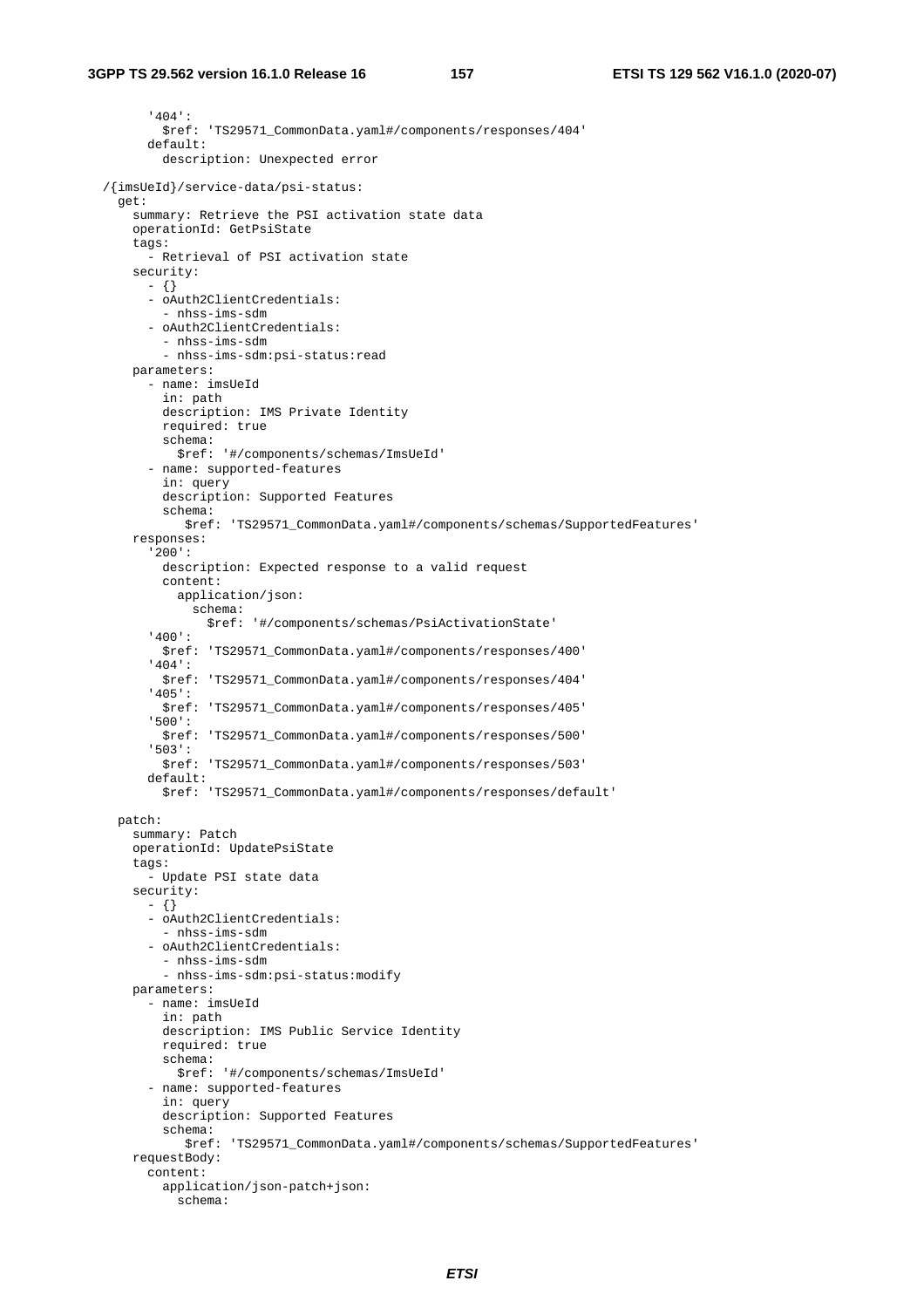```
 type: array 
              items: 
                $ref: 'TS29571_CommonData.yaml#/components/schemas/PatchItem' 
             minItems: 1 
       required: true 
     responses: 
       '200': 
        description: Expected response to a valid request
         content: 
           application/json: 
             schema: 
                $ref: 'TS29571_CommonData.yaml#/components/schemas/PatchResult' 
       '204': 
         description: Successful response 
       '403': 
         $ref: 'TS29571_CommonData.yaml#/components/responses/403' 
       '404': 
         $ref: 'TS29571_CommonData.yaml#/components/responses/404' 
       default: 
         description: Unexpected error 
 /{imsUeId}/service-data/dsai: 
  get: 
    summary: Retrieve the DSAI information associated to an Application Server 
     operationId: GetDsaiInfo 
     tags: 
       - DSAI registration information 
    parameters: 
       - name: imsUeId 
         in: path 
         description: IMS Identity 
        required: true 
         schema: 
           $ref: '#/components/schemas/ImsUeId' 
       - name: application-server-name 
         in: query 
         description: SIP URI of the Application Server Name 
         required: true 
         schema: 
            $ref: '#/components/schemas/SipServerName' 
       - name: supported-features 
         in: query 
         description: Supported Features 
         schema: 
            $ref: 'TS29571_CommonData.yaml#/components/schemas/SupportedFeatures' 
     responses: 
       '200': 
         description: Expected response to a valid request 
         content: 
           application/json: 
             schema: 
                $ref: '#/components/schemas/DsaiTagInformation' 
       '400': 
         $ref: 'TS29571_CommonData.yaml#/components/responses/400' 
       '404': 
         $ref: 'TS29571_CommonData.yaml#/components/responses/404' 
       '405': 
         $ref: 'TS29571_CommonData.yaml#/components/responses/405' 
       '500': 
         $ref: 'TS29571_CommonData.yaml#/components/responses/500' 
       '503': 
         $ref: 'TS29571_CommonData.yaml#/components/responses/503' 
       default: 
         $ref: 'TS29571_CommonData.yaml#/components/responses/default' 
  patch: 
    summary: Patch 
    operationId: UpdateDsaiState 
    tags: 
       - Update Dsai State 
    parameters: 
       - name: imsUeId 
        in: path 
         description: IMS Public Service Identity 
         required: true 
         schema: 
           $ref: '#/components/schemas/ImsUeId' 
       - name: supported-features
```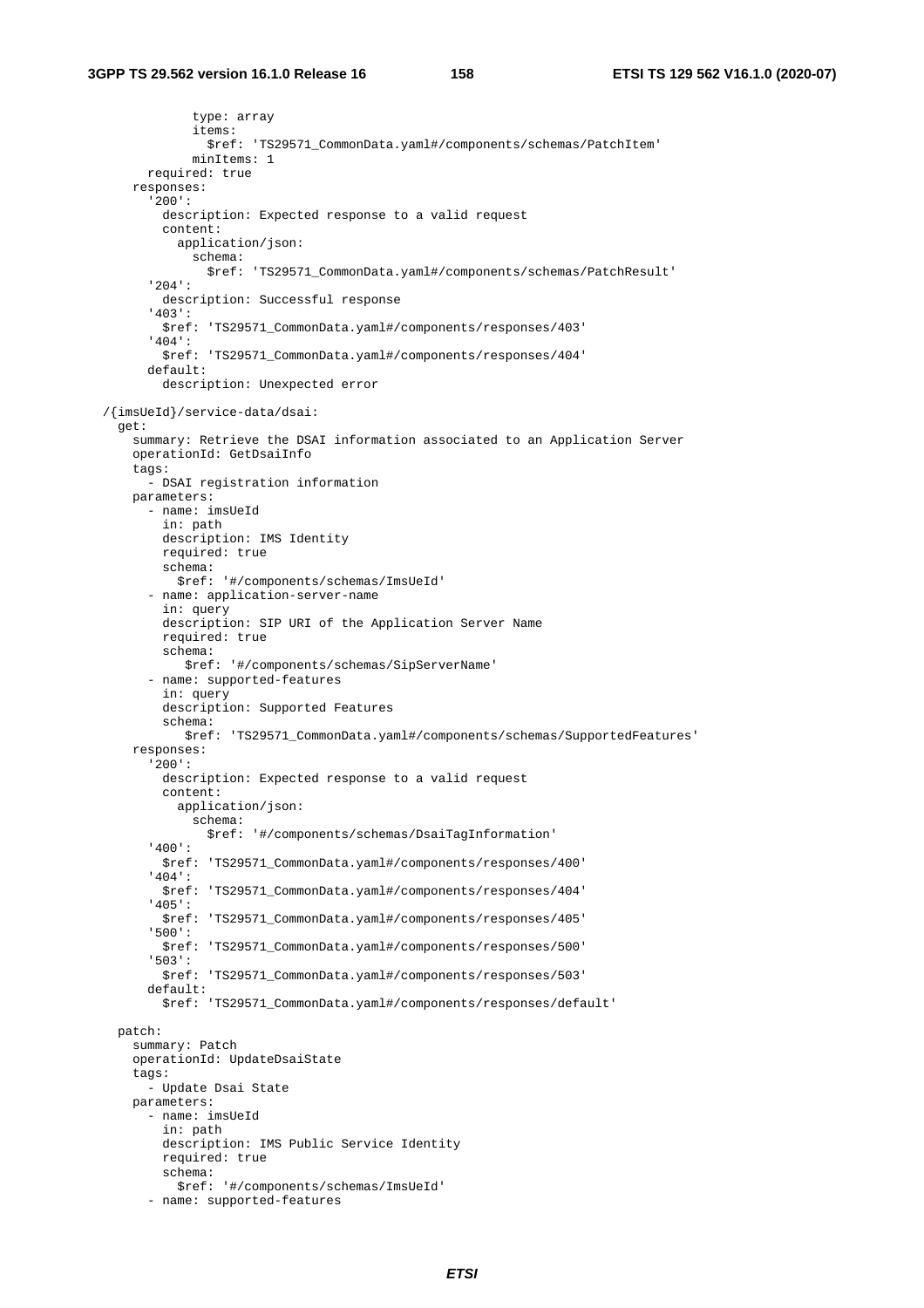in: query description: Supported Features schema: \$ref: 'TS29571\_CommonData.yaml#/components/schemas/SupportedFeatures' requestBody: content: application/json-patch+json: schema: type: array items: \$ref: 'TS29571\_CommonData.yaml#/components/schemas/PatchItem' minItems: 1 required: true responses: '200': description: Expected response to a valid request content: application/json: schema: \$ref: 'TS29571\_CommonData.yaml#/components/schemas/PatchResult' '204': description: Successful response '403': \$ref: 'TS29571\_CommonData.yaml#/components/responses/403' '404': \$ref: 'TS29571\_CommonData.yaml#/components/responses/404' default: description: Unexpected error /{imsUeId}/service-data/sms-registration-info: put: summary: Update the SMS registration information associated to a user operationId: UpdateSmsRegistrationInfo tags: - Update SMS registration info parameters: - name: imsUeId in: path description: IMS Identity required: true schema: \$ref: '#/components/schemas/ImsUeId' requestBody: content: application/json: schema: \$ref: '#/components/schemas/IpSmGwAddress' required: true responses: '201': description: Created content: application/json: schema: \$ref: '#/components/schemas/SmsRegistrationInfo' headers: Location: description: 'Contains the URI of the newly created resource, according to the structure: {apiRoot}/nhss-ims-sdm/v1/{imsUeId}/service-data/sms-registration-info' required: true schema: type: string '200': description: OK content: application/json: schema: \$ref: '#/components/schemas/SmsRegistrationInfo' '204': description: No content '400': \$ref: 'TS29571\_CommonData.yaml#/components/responses/400' '403': \$ref: 'TS29571\_CommonData.yaml#/components/responses/403' '404': \$ref: 'TS29571\_CommonData.yaml#/components/responses/404' '409': \$ref: 'TS29571\_CommonData.yaml#/components/responses/409'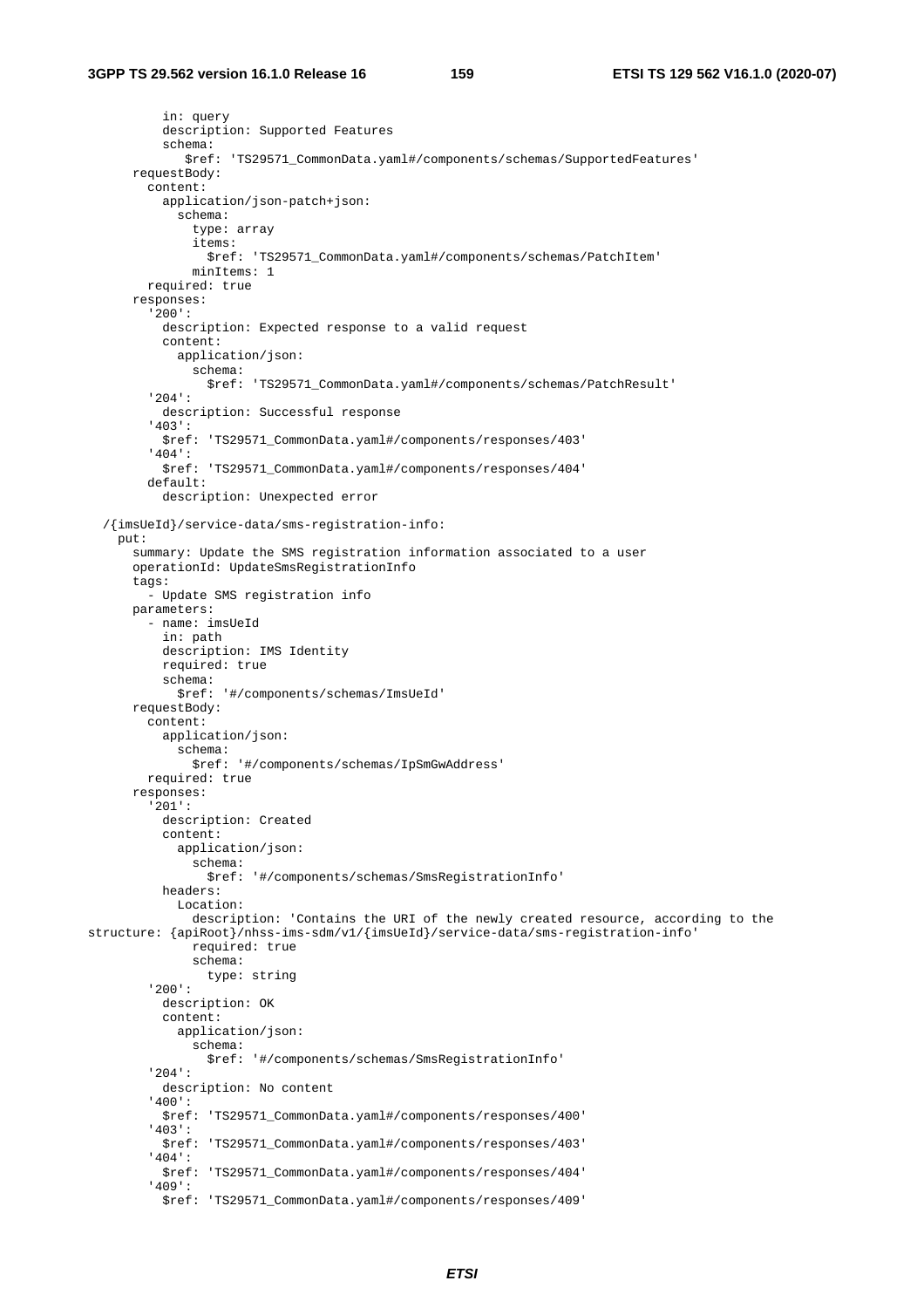## **3GPP TS 29.562 version 16.1.0 Release 16 160 ETSI TS 129 562 V16.1.0 (2020-07)**

 '413': \$ref: 'TS29571\_CommonData.yaml#/components/responses/413' '500': \$ref: 'TS29571\_CommonData.yaml#/components/responses/500' '503': \$ref: 'TS29571\_CommonData.yaml#/components/responses/503' default: description: Unexpected error delete: summary: delete the SMS registration information operationId: DeleteSmsRegistrationInfo tags: - Delete SMS registration information parameters: - name: imsUeId in: path description: Identifier of the UE required: true schema: \$ref: '#/components/schemas/ImsUeId' responses: '204': description: Expected response to a valid request '400': \$ref: 'TS29571\_CommonData.yaml#/components/responses/400' '403': \$ref: 'TS29571\_CommonData.yaml#/components/responses/403' '404': \$ref: 'TS29571\_CommonData.yaml#/components/responses/404' '500': \$ref: 'TS29571\_CommonData.yaml#/components/responses/500' '503': \$ref: 'TS29571\_CommonData.yaml#/components/responses/503' default: description: Unexpected error get: summary: Retrieve the SMS registration information associated to a user operationId: GetSmsRegistrationInfo tags: - SMS registration information parameters: - name: imsUeId in: path description: IMS Identity required: true schema: \$ref: '#/components/schemas/ImsUeId' responses: '200': description: Expected response to a valid request content: application/json: schema: \$ref: '#/components/schemas/SmsRegistrationInfo' '400': \$ref: 'TS29571\_CommonData.yaml#/components/responses/400' '404': \$ref: 'TS29571\_CommonData.yaml#/components/responses/404' '405': \$ref: 'TS29571\_CommonData.yaml#/components/responses/405' '500': \$ref: 'TS29571\_CommonData.yaml#/components/responses/500' '503': \$ref: 'TS29571\_CommonData.yaml#/components/responses/503' default: \$ref: 'TS29571\_CommonData.yaml#/components/responses/default' /{imsUeId}/identities/imeisv: get: summary: Retrieve the IMEISV information operationId: GetIMEISVInfo tags: - IMEISV Retrieval parameters: - name: imsUeId in: path description: IMS Identity required: true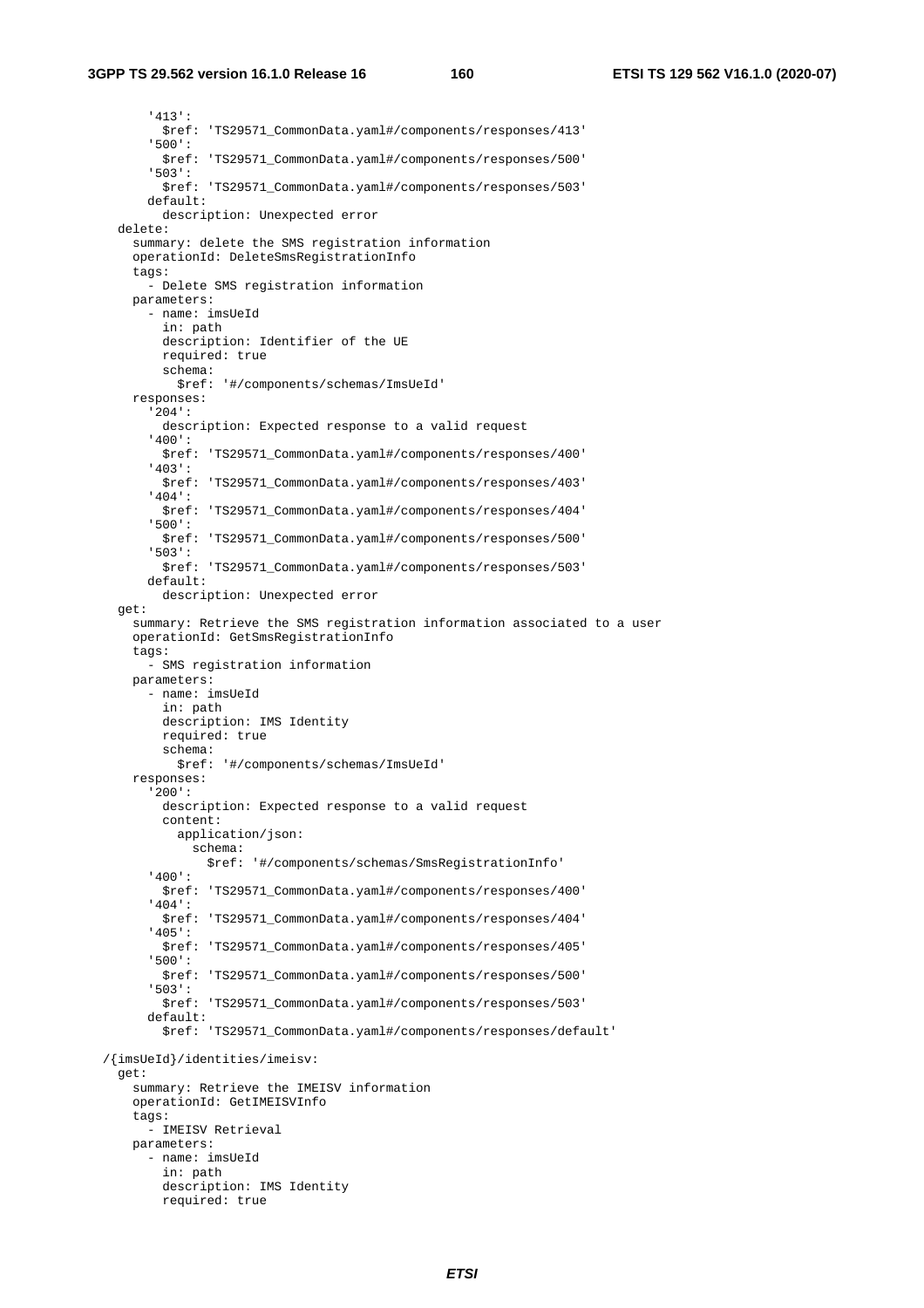schema: \$ref: '#/components/schemas/ImsUeId' responses: '200': description: Expected response to a valid request content: application/json: schema: \$ref: '#/components/schemas/ImeiSvInformation' '404': \$ref: 'TS29571\_CommonData.yaml#/components/responses/404' '405': \$ref: 'TS29571\_CommonData.yaml#/components/responses/405' '500': \$ref: 'TS29571\_CommonData.yaml#/components/responses/500' '503': \$ref: 'TS29571\_CommonData.yaml#/components/responses/503' '504': \$ref: 'TS29571\_CommonData.yaml#/components/responses/504' default: \$ref: 'TS29571\_CommonData.yaml#/components/responses/default' /{imsUeId}/access-data/ps-domain/ip-address: get: summary: Retrieve the IP address information operationId: GetIpAddressInfo tags: - IP address Info Retrieval parameters: - name: imsUeId in: path description: IMS Identity required: true schema: \$ref: '#/components/schemas/ImsUeId' responses: '200': description: Expected response to a valid request content: application/json: schema: \$ref: '#/components/schemas/IpAddress' '404': \$ref: 'TS29571\_CommonData.yaml#/components/responses/404' '405': \$ref: 'TS29571\_CommonData.yaml#/components/responses/405' '500': \$ref: 'TS29571\_CommonData.yaml#/components/responses/500' '503': \$ref: 'TS29571\_CommonData.yaml#/components/responses/503' '504': \$ref: 'TS29571\_CommonData.yaml#/components/responses/504' default: \$ref: 'TS29571\_CommonData.yaml#/components/responses/default' /{imsUeId}/access-data/ps-domain/tads-info: get: summary: Retrieve the T-ADS information operationId: GetTadsInfo tags: - TADS Info Retrieval parameters: - name: imsUeId in: path description: IMS Identity required: true schema: \$ref: '#/components/schemas/ImsUeId' responses: '200': description: Expected response to a valid request content: application/json: schema: \$ref: '#/components/schemas/TadsInformation' '404': \$ref: 'TS29571\_CommonData.yaml#/components/responses/404' '405':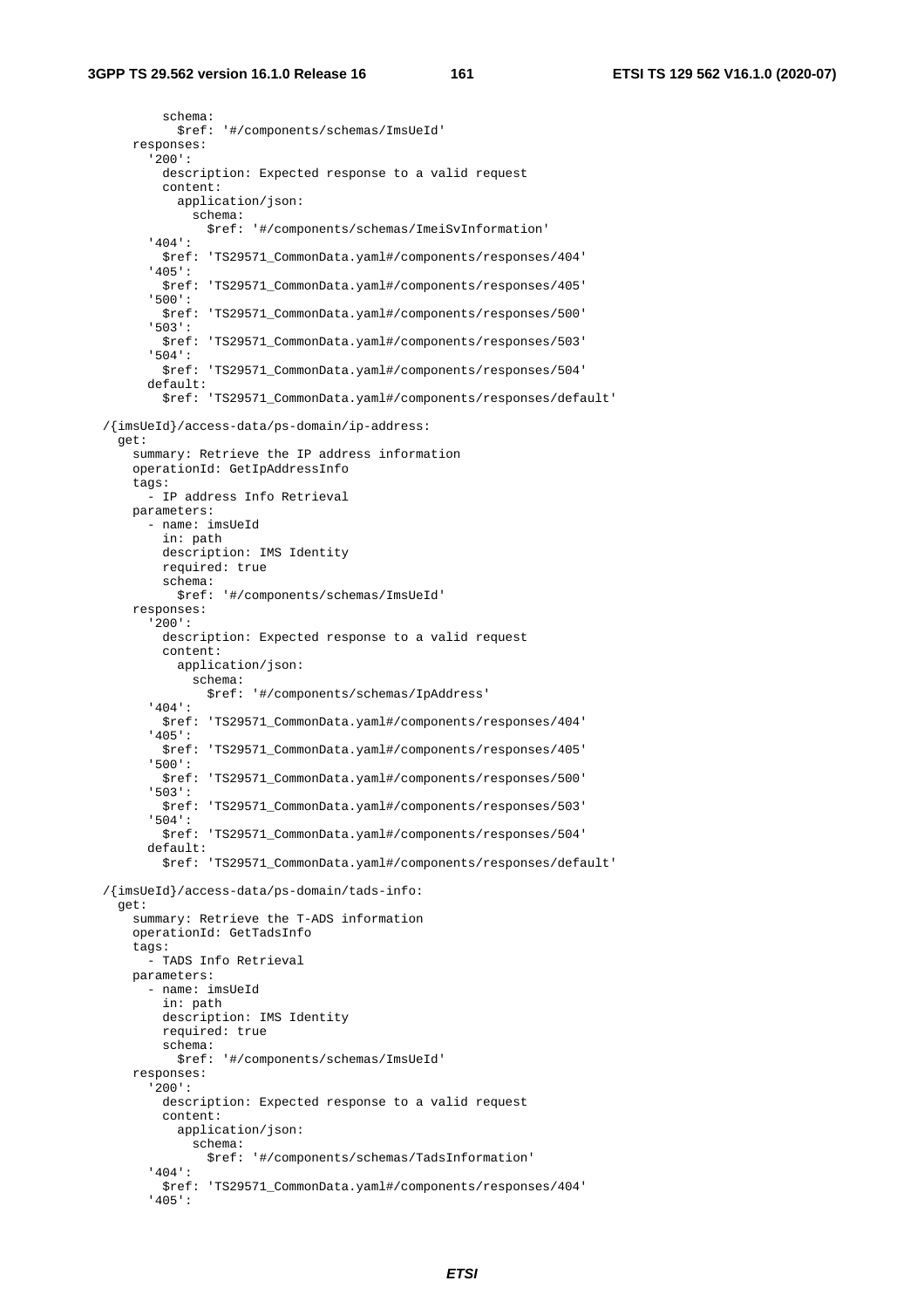\$ref: 'TS29571\_CommonData.yaml#/components/responses/405' '500': \$ref: 'TS29571\_CommonData.yaml#/components/responses/500' '503': \$ref: 'TS29571\_CommonData.yaml#/components/responses/503' '504': \$ref: 'TS29571\_CommonData.yaml#/components/responses/504' default: \$ref: 'TS29571\_CommonData.yaml#/components/responses/default' /{imsUeId}/access-data/ps-domain/ue-reach-subscriptions: post: summary: subscribe to notifications of UE reachability operationId: UeReachIpSubscribe tags: - UE IP reachability Subscription Creation parameters: - name: imsUeId in: path description: IMS Identity required: true schema: \$ref: '#/components/schemas/ImsUeId' requestBody: content: application/json: schema: \$ref: '#/components/schemas/UeReachabilitySubscription' required: true responses: '201': description: Expected response to a valid request content: application/json: schema: \$ref: '#/components/schemas/CreatedUeReachabilitySubscription' headers: Location: description: 'Contains the URI of the newly created resource, according to the structure: {apiRoot}/nhss-ims-sdm/<apiVersion>/{imsUeId}/access-data/ps-domain/ue-reachsubscriptions/{subscriptionId}' required: true schema: type: string '400': \$ref: 'TS29571\_CommonData.yaml#/components/responses/400' '404': \$ref: 'TS29571\_CommonData.yaml#/components/responses/404' '500': \$ref: 'TS29571\_CommonData.yaml#/components/responses/500' '501': \$ref: 'TS29571\_CommonData.yaml#/components/responses/501' '503': \$ref: 'TS29571\_CommonData.yaml#/components/responses/503' default: description: Unexpected error callbacks: ueReachabilityNotification: '{request.body#/callbackReference}': post: requestBody: required: true content: application/json: schema: \$ref: '#/components/schemas/UeReachabilityNotification' responses: '204': description: Successful Notification response '400': \$ref: 'TS29571\_CommonData.yaml#/components/responses/400' '404': \$ref: 'TS29571\_CommonData.yaml#/components/responses/404' '500': \$ref: 'TS29571\_CommonData.yaml#/components/responses/500' '503': \$ref: 'TS29571\_CommonData.yaml#/components/responses/503' default: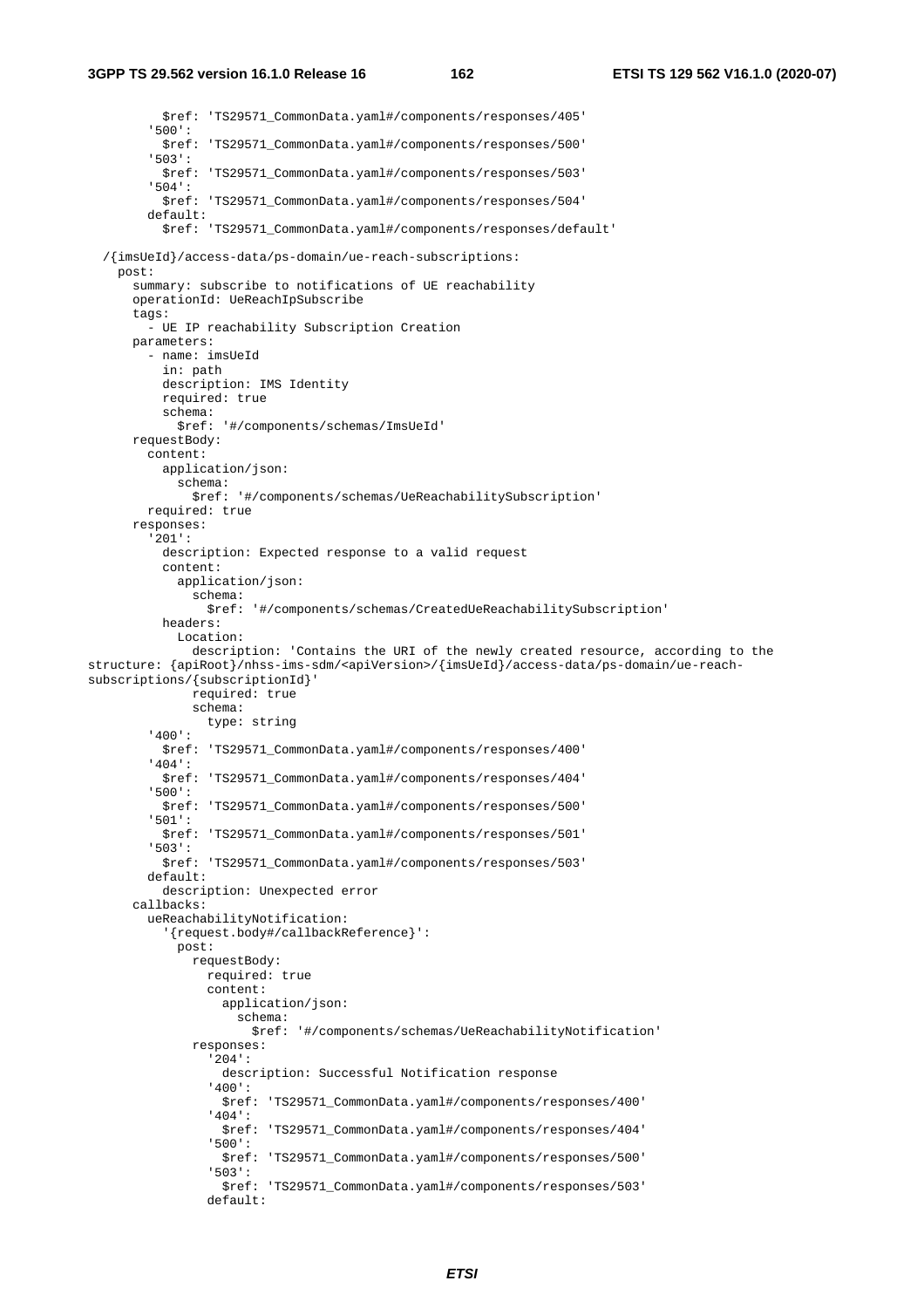description: Unexpected error

```
{\rm //}\{ \verb|imsUeld| /access-data/ps-domain /ue-reach-subscripts / \{subscript} \}. delete: 
     summary: unsubscribe from notifications to UE reachability 
     operationId: UeReachUnsubscribe 
     tags: 
       - Reachability Subscription Deletion 
     parameters: 
       - name: imsUeId 
         in: path 
         description: IMS Identity 
         required: true 
         schema: 
           $ref: '#/components/schemas/ImsUeId' 
       - name: subscriptionId 
         in: path 
         description: Id of the Subscription 
         required: true 
         schema: 
           type: string 
     responses: 
       '204': 
         description: Successful response 
       '400': 
         $ref: 'TS29571_CommonData.yaml#/components/responses/400' 
       '404': 
         $ref: 'TS29571_CommonData.yaml#/components/responses/404' 
       '500': 
         $ref: 'TS29571_CommonData.yaml#/components/responses/500' 
       '503': 
         $ref: 'TS29571_CommonData.yaml#/components/responses/503' 
       default: 
         description: Unexpected error 
  patch: 
     summary: modify the subscription 
     operationId: UeReachSubsModify 
     tags: 
       - Reachability Subscription Modification 
     parameters: 
       - name: imsUeId 
         in: path 
         description: IMS Identity 
         required: true 
         schema: 
           $ref: '#/components/schemas/ImsUeId' 
       - name: subscriptionId 
         in: path 
         description: Id of the Subscription 
         required: true 
         schema: 
           type: string 
     requestBody: 
       content: 
         application/json-patch+json: 
           schema: 
              type: array 
              items: 
                $ref: 'TS29571_CommonData.yaml#/components/schemas/PatchItem' 
             minItems: 1 
       required: true 
     responses: 
       '200': 
         description: Expected response to a valid request 
         content: 
           application/json: 
              schema: 
                $ref: '#/components/schemas/UpdatedUeReachabilitySubscription' 
       '204': 
         description: Successful modification 
       '400': 
         $ref: 'TS29571_CommonData.yaml#/components/responses/400' 
       '403': 
         $ref: 'TS29571_CommonData.yaml#/components/responses/403' 
       '404': 
         $ref: 'TS29571_CommonData.yaml#/components/responses/404' 
       '500': 
         $ref: 'TS29571_CommonData.yaml#/components/responses/500'
```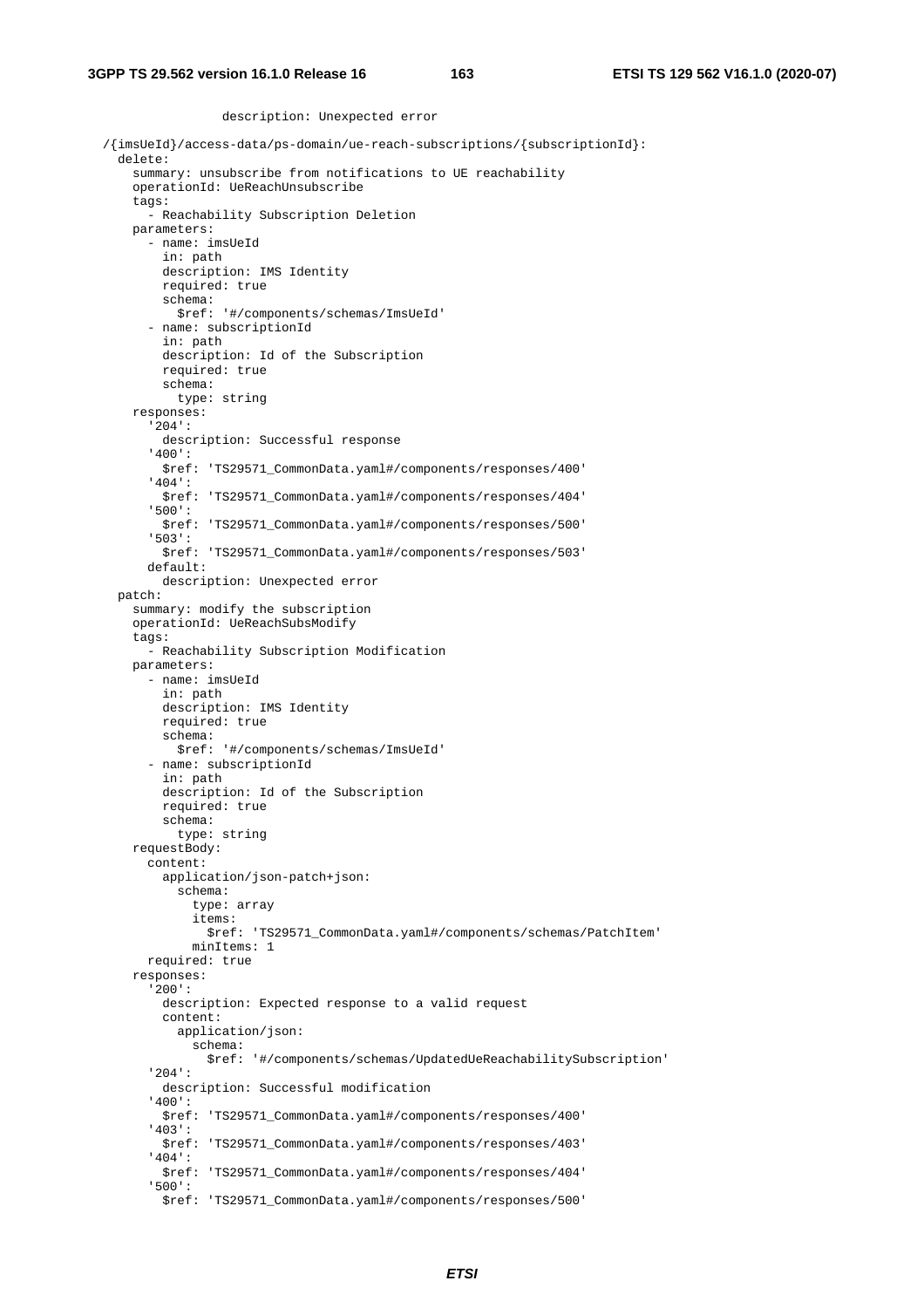'503': \$ref: 'TS29571\_CommonData.yaml#/components/responses/503' default: description: Unexpected error /{imsUeId}/access-data/ps-domain/user-state: get: summary: Retrieve the user state information in PS domain operationId: GetPsUserStateInfo tags: - PS User State Info Retrieval parameters: - name: imsUeId in: path description: IMS Identity required: true schema: \$ref: '#/components/schemas/ImsUeId' - name: requestedNodes in: query description: Indicates the serving node(s) for which the request is applicable. schema: \$ref: '#/components/schemas/RequestedNodes' responses: '200': description: Expected response to a valid request content: application/json: schema: \$ref: '#/components/schemas/PsUserState' '404': \$ref: 'TS29571\_CommonData.yaml#/components/responses/404' '405': \$ref: 'TS29571\_CommonData.yaml#/components/responses/405' '500': \$ref: 'TS29571\_CommonData.yaml#/components/responses/500' '503': \$ref: 'TS29571\_CommonData.yaml#/components/responses/503' '504': \$ref: 'TS29571\_CommonData.yaml#/components/responses/504' default: \$ref: 'TS29571\_CommonData.yaml#/components/responses/default' /{imsUeId}/access-data/cs-domain/user-state: get: summary: Retrieve the user state information in CS domain operationId: GetCsUserStateInfo tags: - CS User State Info Retrieval parameters: - name: imsUeId in: path description: IMS Identity required: true schema: \$ref: '#/components/schemas/ImsUeId' responses: '200': description: Expected response to a valid request content: application/json: schema: \$ref: '#/components/schemas/CsUserState' '404': \$ref: 'TS29571\_CommonData.yaml#/components/responses/404' '405': \$ref: 'TS29571\_CommonData.yaml#/components/responses/405' '500': \$ref: 'TS29571\_CommonData.yaml#/components/responses/500' '503': \$ref: 'TS29571\_CommonData.yaml#/components/responses/503' '504': \$ref: 'TS29571\_CommonData.yaml#/components/responses/504' default: \$ref: 'TS29571\_CommonData.yaml#/components/responses/default'

/{imsUeId}/access-data/cs-domain/csrn:

get: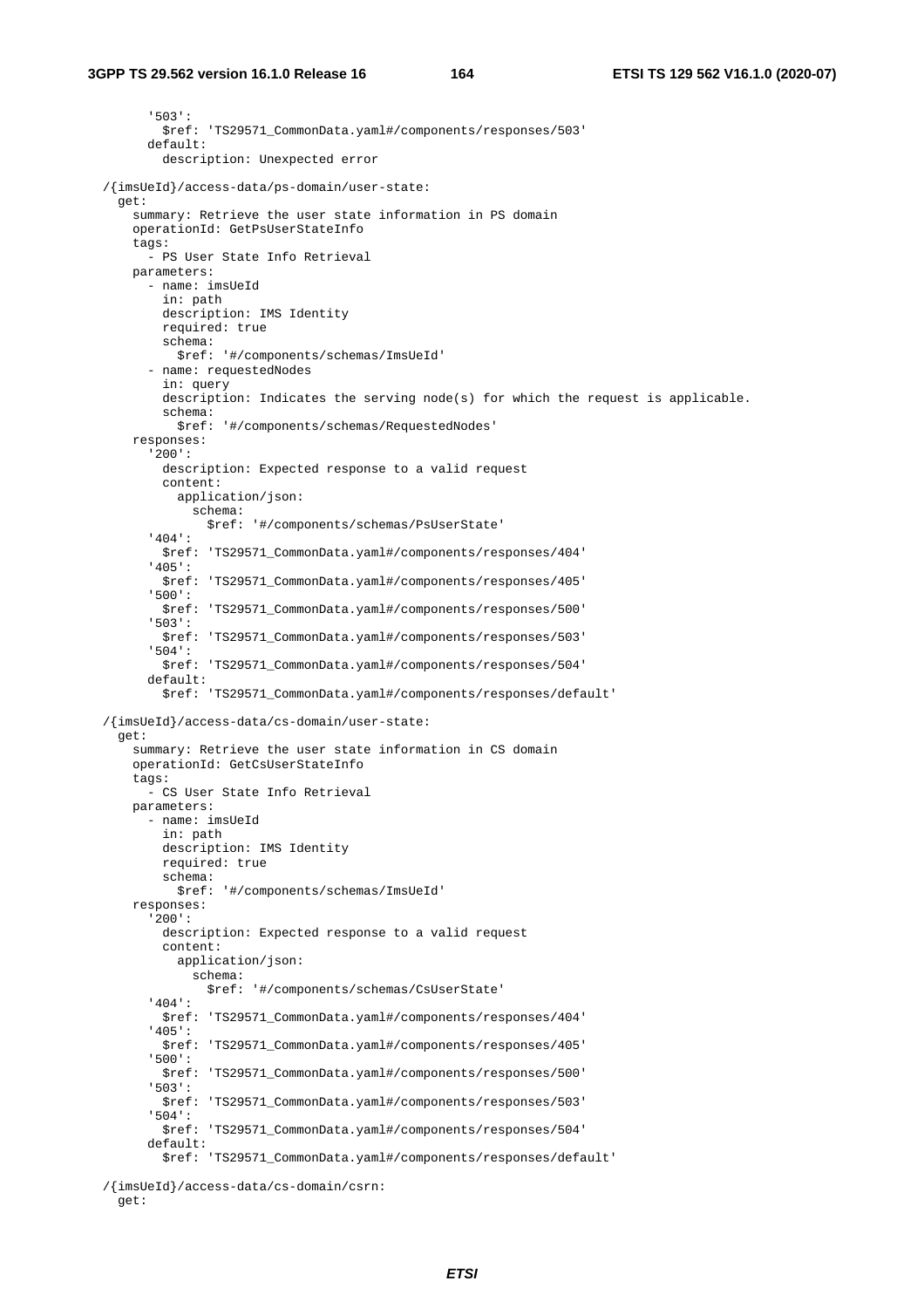summary: Retrieve the routeing number in CS domain operationId: GetCsrn tags: - CSRN retrieval parameters: - name: imsUeId in: path description: IMS Public Identity required: true schema: \$ref: '#/components/schemas/ImsUeId' - name: pre-paging in: query description: Indicates pre-paging support schema: \$ref: '#/components/schemas/PrePaging' - name: supported-features in: query description: Supported Features schema: \$ref: 'TS29571\_CommonData.yaml#/components/schemas/SupportedFeatures' responses: '200': description: Expected response to a valid request content: application/json: schema: \$ref: '#/components/schemas/Csrn' '400': \$ref: 'TS29571\_CommonData.yaml#/components/responses/400' '404': \$ref: 'TS29571\_CommonData.yaml#/components/responses/404' '405': \$ref: 'TS29571\_CommonData.yaml#/components/responses/405' '500': \$ref: 'TS29571\_CommonData.yaml#/components/responses/500' '503': \$ref: 'TS29571\_CommonData.yaml#/components/responses/503' default: \$ref: 'TS29571\_CommonData.yaml#/components/responses/default' /{imsUeId}/access-data/wireline-domain/reference-location: get: summary: Retrieve the reference location information operationId: GetReferenceLocationInfo tags: - Reference Location Info Retrieval parameters: - name: imsUeId in: path description: IMS Identity required: true schema: \$ref: '#/components/schemas/ImsUeId' - name: supported-features in: query description: Supported Features schema: \$ref: 'TS29571\_CommonData.yaml#/components/schemas/SupportedFeatures' responses: '200': description: Expected response to a valid request content: application/json: schema: \$ref: '#/components/schemas/ReferenceLocationInformation' '404': \$ref: 'TS29571\_CommonData.yaml#/components/responses/404' '405': \$ref: 'TS29571\_CommonData.yaml#/components/responses/405' '500': \$ref: 'TS29571\_CommonData.yaml#/components/responses/500' '503': \$ref: 'TS29571\_CommonData.yaml#/components/responses/503' '504': \$ref: 'TS29571\_CommonData.yaml#/components/responses/504' default: \$ref: 'TS29571\_CommonData.yaml#/components/responses/default'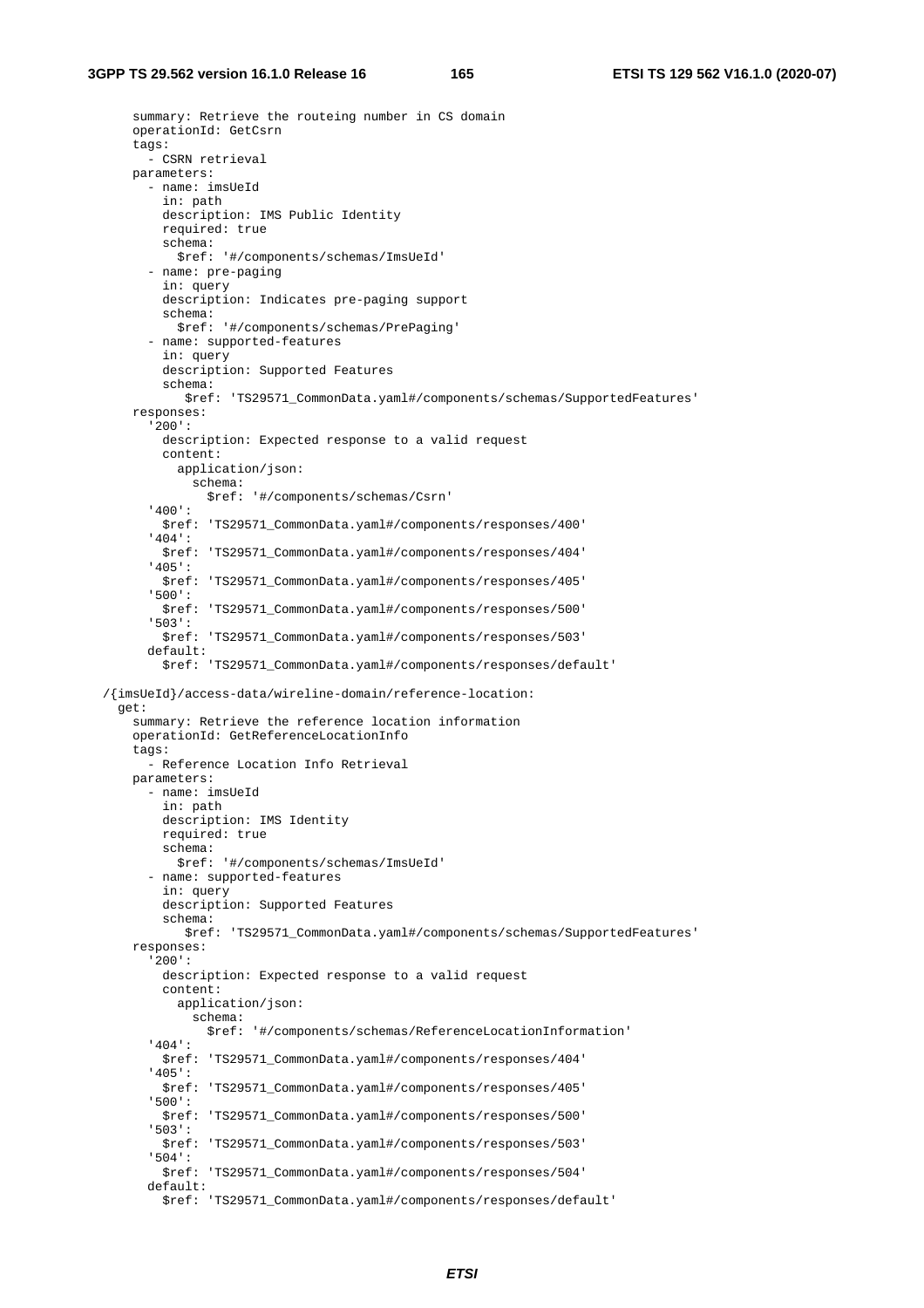/{imsUeId}/subscriptions:

 post: summary: subscribe to notifications operationId: ImdSdmSubscribe tags: - SDM Subscription Creation security: - {} - oAuth2ClientCredentials: - nhss-ims-sdm - oAuth2ClientCredentials: - nhss-ims-sdm - nhss-ims-sdm:subscriptions:create parameters: - name: imsUeId in: path description: IMS Public Identity required: true schema: \$ref: '#/components/schemas/ImsUeId' requestBody: content: application/json: schema: \$ref: '#/components/schemas/ImsSdmSubscription' required: true responses: '201': description: Expected response to a valid request content: application/json: schema: \$ref: '#/components/schemas/ImsSdmSubscription' headers: Location: description: 'Contains the URI of the newly created resource, according to the structure: {apiRoot}/nhss-ims-sdm/<apiVersion>/{imsUeId}/subscriptions/{subscriptionId}' required: true schema: type: string '400': \$ref: 'TS29571\_CommonData.yaml#/components/responses/400' '404': \$ref: 'TS29571\_CommonData.yaml#/components/responses/404' '500': \$ref: 'TS29571\_CommonData.yaml#/components/responses/500' '501': \$ref: 'TS29571\_CommonData.yaml#/components/responses/501' '503': \$ref: 'TS29571\_CommonData.yaml#/components/responses/503' default: description: Unexpected error callbacks: datachangeNotification: '{request.body#/callbackReference}': post: requestBody: required: true content: application/json: schema: \$ref: 'TS29503\_Nudm\_SDM.yaml#/components/schemas/ModificationNotification' responses: '204': description: Successful Notification response '400': \$ref: 'TS29571\_CommonData.yaml#/components/responses/400' '404': \$ref: 'TS29571\_CommonData.yaml#/components/responses/404' '500': \$ref: 'TS29571\_CommonData.yaml#/components/responses/500' '503': \$ref: 'TS29571\_CommonData.yaml#/components/responses/503' default: description: Unexpected error

/{imsUeId}/subscriptions/{subscriptionId}: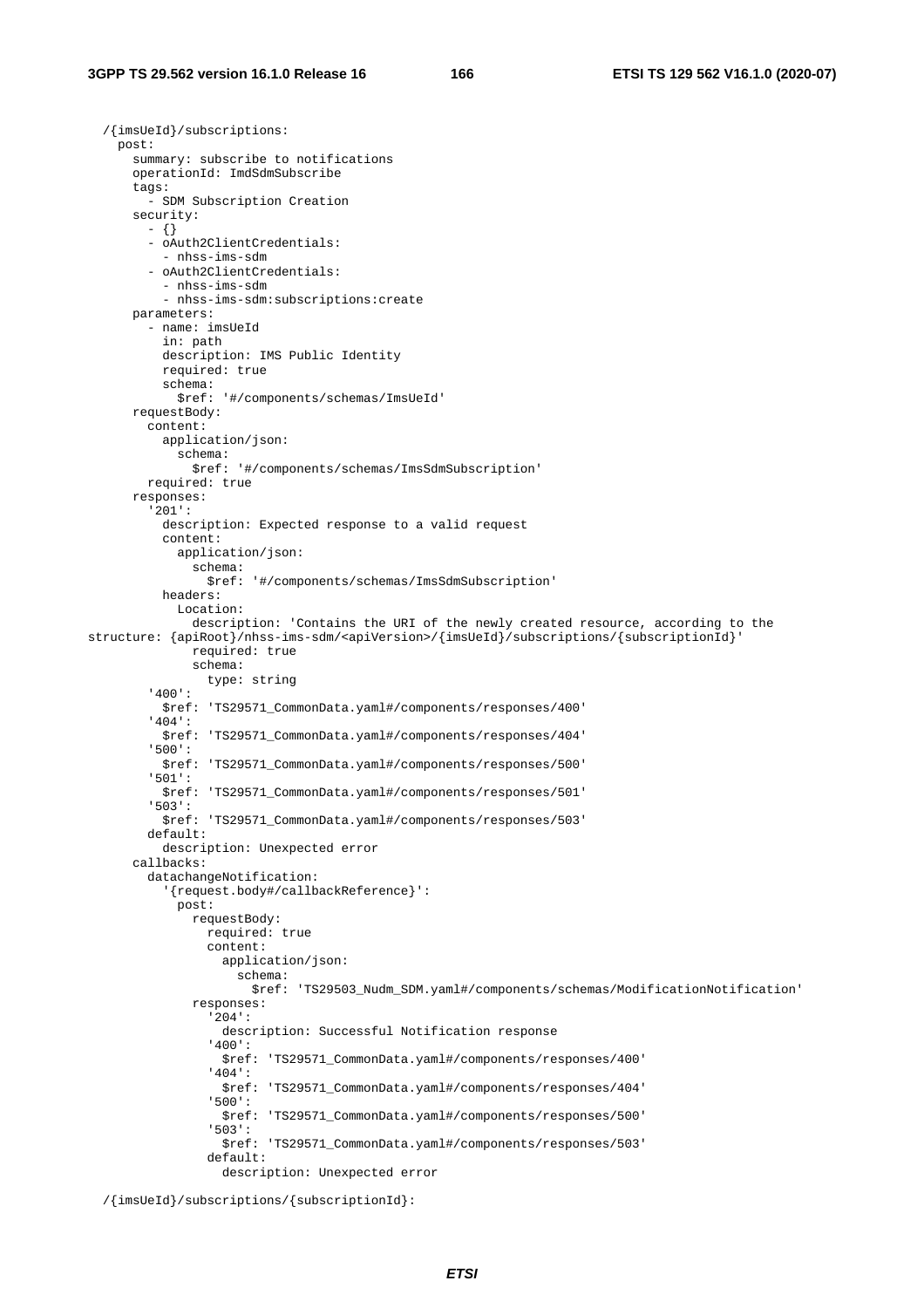delete: summary: unsubscribe from notifications operationId: ImsSdmUnsubscribe tags: - SDM Subscription Deletion security:  $-$  {} - oAuth2ClientCredentials: - nhss-ims-sdm - oAuth2ClientCredentials: - nhss-ims-sdm - nhss-ims-sdm:subscription:modify parameters: - name: imsUeId in: path description: IMS Public Identity required: true schema: \$ref: '#/components/schemas/ImsUeId' - name: subscriptionId in: path description: Id of the Subscription required: true schema: type: string responses: '204': description: Successful response '400': \$ref: 'TS29571\_CommonData.yaml#/components/responses/400' '404': \$ref: 'TS29571\_CommonData.yaml#/components/responses/404' '500': \$ref: 'TS29571\_CommonData.yaml#/components/responses/500' '503': \$ref: 'TS29571\_CommonData.yaml#/components/responses/503' default: description: Unexpected error patch: summary: modify the subscription operationId: ImsSdmSubsModify tags: - SDM Subscription Modification security: - {} - oAuth2ClientCredentials: - nhss-ims-sdm - oAuth2ClientCredentials: - nhss-ims-sdm - nhss-ims-sdm:subscription:modify parameters: - name: imsUeId in: path description: IMS Public Identity required: true schema: \$ref: '#/components/schemas/ImsUeId' - name: subscriptionId in: path description: Id of the Subscription required: true schema: type: string requestBody: content: application/json-patch+json: schema: type: array items: \$ref: 'TS29571\_CommonData.yaml#/components/schemas/PatchItem' minItems: 1 required: true responses: '200': description: Expected response to a valid request content: application/json: schema: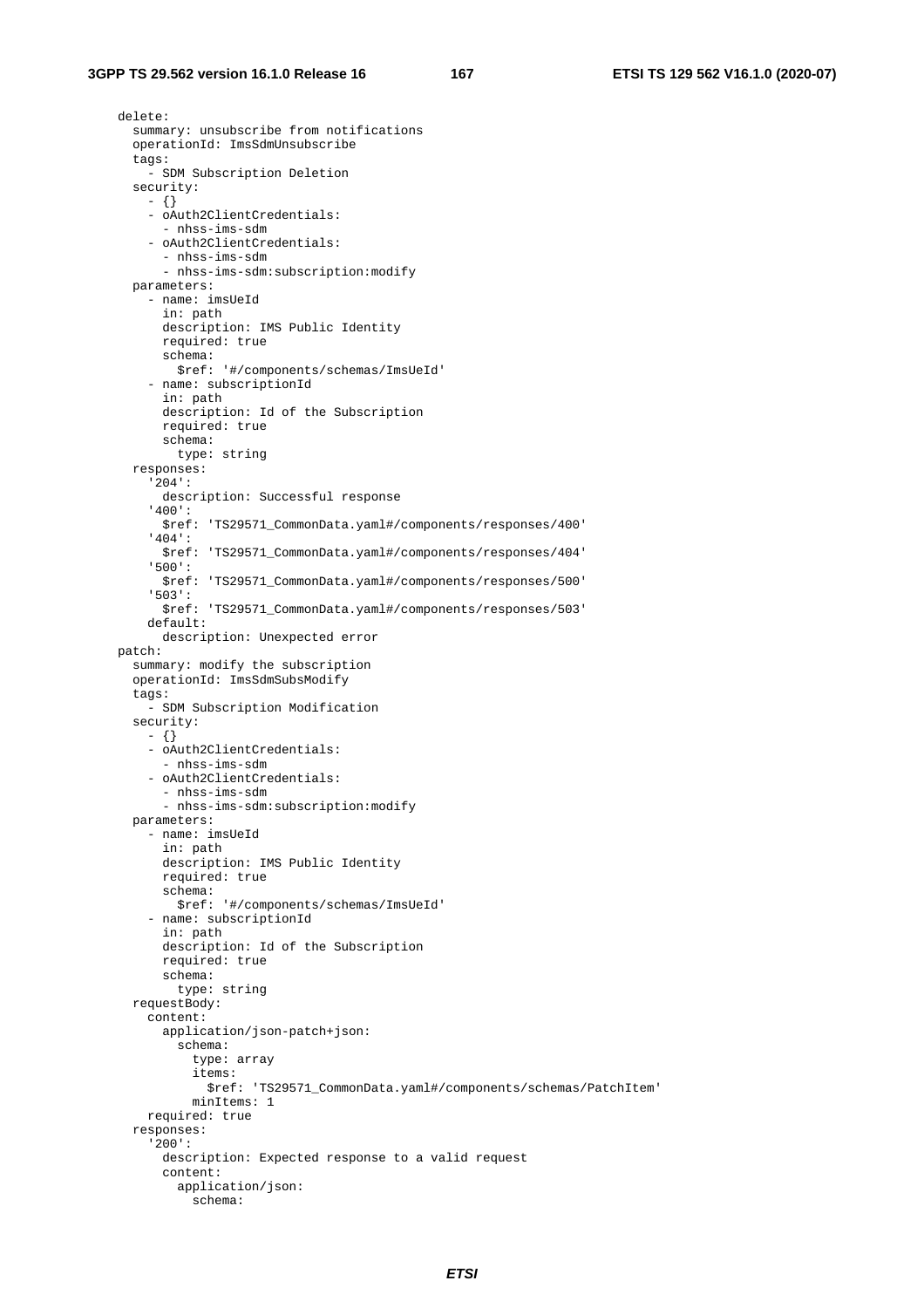\$ref: '#/components/schemas/ImsSdmSubscription' '204': description: Successful modification '400': \$ref: 'TS29571\_CommonData.yaml#/components/responses/400' '403': \$ref: 'TS29571\_CommonData.yaml#/components/responses/403' '404': \$ref: 'TS29571\_CommonData.yaml#/components/responses/404' '500': \$ref: 'TS29571\_CommonData.yaml#/components/responses/500' '503': \$ref: 'TS29571\_CommonData.yaml#/components/responses/503' default: description: Unexpected error /shared-data-subscriptions: post: summary: subscribe to notifications for shared data operationId: SubscribeToSharedData tags: - Subscription Creation for shared data security: - {} - oAuth2ClientCredentials: - nhss-ims-sdm - oAuth2ClientCredentials: - nhss-ims-sdm - nhss-ims-sdm:shared-subscriptions:create requestBody: content: application/json: schema: \$ref: '#/components/schemas/ImsSdmSubscription' required: true responses: '201': description: Expected response to a valid request content: application/json: schema: \$ref: '#/components/schemas/ImsSdmSubscription' headers: Location: description: 'Contains the URI of the newly created resource, according to the structure: {apiRoot}/nhss-ims-dm/<apiVersion>/shared-data-subscriptions/{subscriptionId}' required: true schema: type: string '400': \$ref: 'TS29571\_CommonData.yaml#/components/responses/400'  $404$  : \$ref: 'TS29571\_CommonData.yaml#/components/responses/404' default: description: Unexpected error callbacks: datachangeNotification: '{request.body#/callbackReference}': post: requestBody: required: true content: application/json: schema: \$ref: 'TS29503\_Nudm\_SDM.yaml#/components/schemas/ModificationNotification' responses: '204': description: Successful Notification response '400': \$ref: 'TS29571\_CommonData.yaml#/components/responses/400' '404': \$ref: 'TS29571\_CommonData.yaml#/components/responses/404' '500': \$ref: 'TS29571\_CommonData.yaml#/components/responses/500' '503': \$ref: 'TS29571\_CommonData.yaml#/components/responses/503' default: description: Unexpected error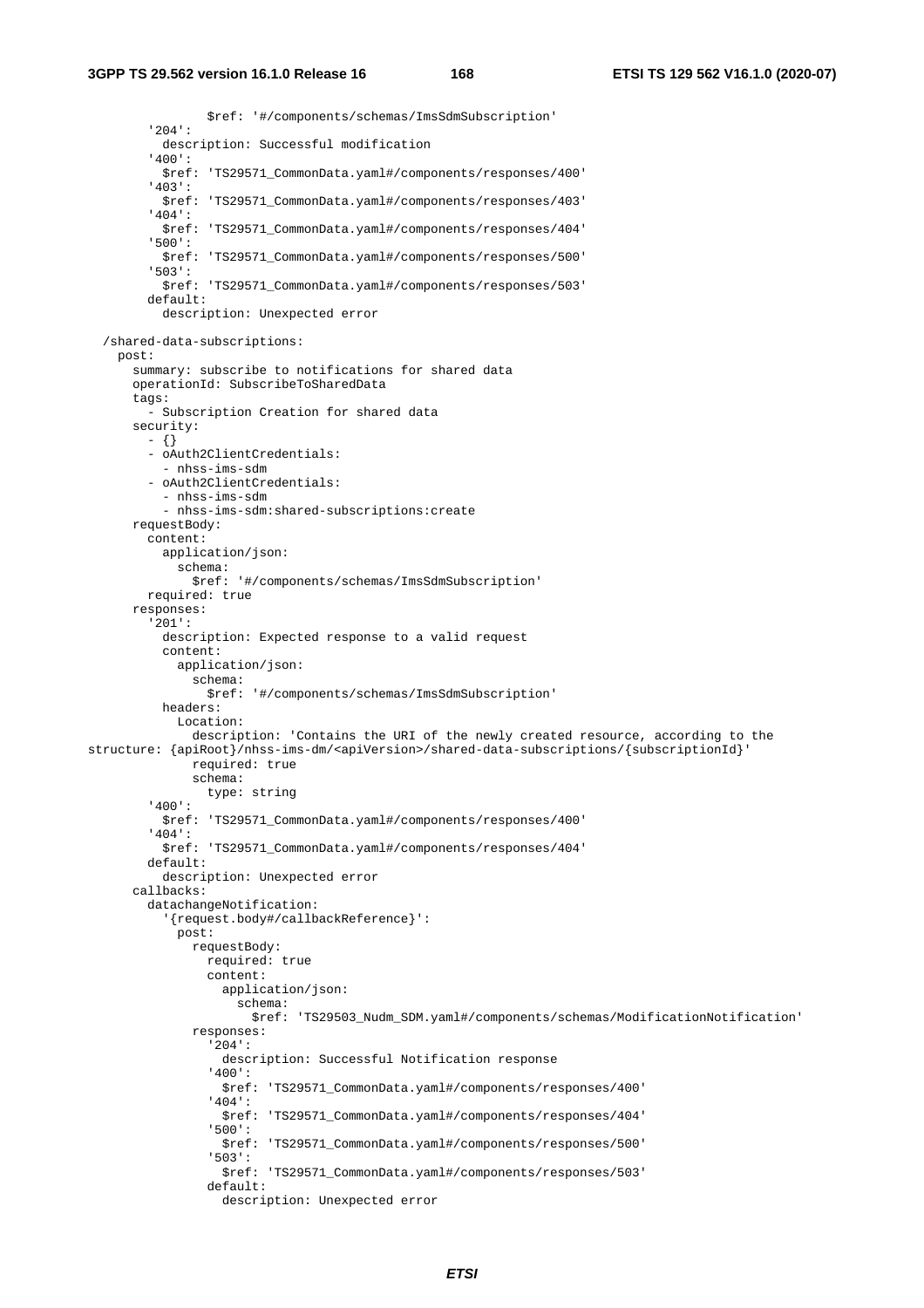/shared-data-subscriptions/{subscriptionId}: delete: summary: unsubscribe from notifications for shared data operationId: UnsubscribeForSharedData tags: - Subscription Deletion for shared data security: - {} - oAuth2ClientCredentials: - nhss-ims-sdm - oAuth2ClientCredentials: - nhss-ims-sdm - nhss-ims-sdm:shared-subscription:modify parameters: - name: subscriptionId in: path description: Id of the Shared data Subscription required: true schema: type: string responses: '204': description: Successful response '400': \$ref: 'TS29571\_CommonData.yaml#/components/responses/400' '404': \$ref: 'TS29571\_CommonData.yaml#/components/responses/404' '500': \$ref: 'TS29571\_CommonData.yaml#/components/responses/500' '503': \$ref: 'TS29571\_CommonData.yaml#/components/responses/503' default: description: Unexpected error patch: summary: modify the subscription operationId: ModifySharedDataSubs tags: - Subscription Modification security: - {} - oAuth2ClientCredentials: - nhss-ims-sdm - oAuth2ClientCredentials: - nhss-ims-sdm - nhss-ims-sdm:shared-subscription:modify parameters: - name: subscriptionId in: path description: Id of the SDM Subscription required: true schema: type: string requestBody: content: application/json-patch+json: schema: type: array items: \$ref: 'TS29571\_CommonData.yaml#/components/schemas/PatchItem' minItems: 1 required: true responses: '200': description: Expected response to a valid request content: application/json: schema: \$ref: '#/components/schemas/ImsSdmSubscription' '400': \$ref: 'TS29571\_CommonData.yaml#/components/responses/400' '403': \$ref: 'TS29571\_CommonData.yaml#/components/responses/403' '404': \$ref: 'TS29571\_CommonData.yaml#/components/responses/404' '500': \$ref: 'TS29571\_CommonData.yaml#/components/responses/500' '503':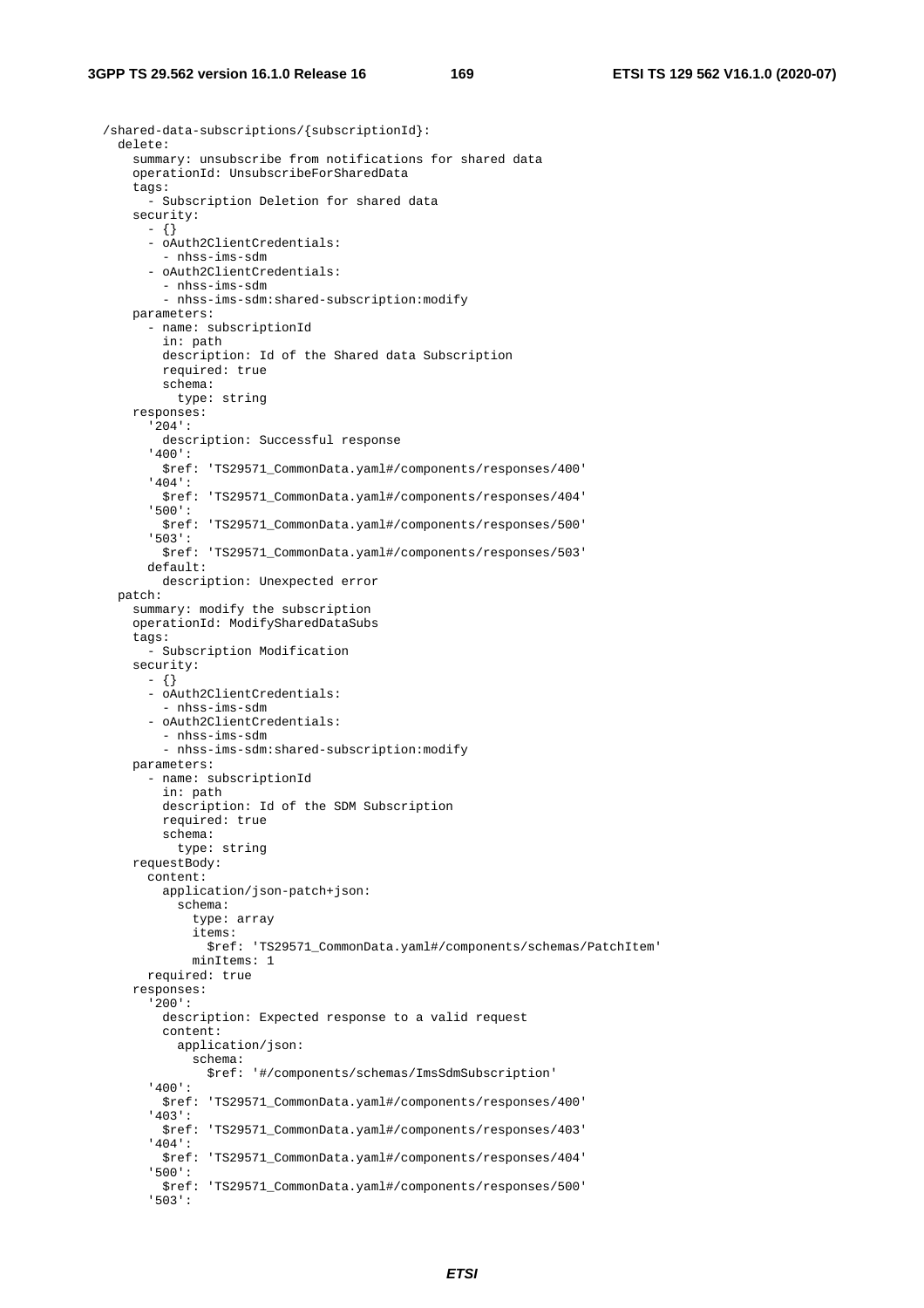```
 $ref: 'TS29571_CommonData.yaml#/components/responses/503' 
         default: 
           description: Unexpected error 
   /shared-data: 
     get: 
       summary: retrieve shared data 
       operationId: GetSharedData 
       tags: 
         - Retrieval of shared data 
       security: 
         - {} 
         - oAuth2ClientCredentials: 
           - nhss-ims-sdm 
          - oAuth2ClientCredentials: 
           - nhss-ims-sdm 
          - nhss-ims-sdm:shared-data:read
       parameters: 
          - name: shared-data-ids 
           in: query 
           description: List of shared data ids 
           required: true 
           style: form 
           explode: false 
           schema: 
             type: array 
             items: 
                 $ref: '#/components/schemas/SharedDataId' 
       responses: 
          '200': 
           description: Expected response to a valid request 
           content: 
             application/json: 
                schema: 
                  type: array 
                  items: 
                    $ref: '#/components/schemas/SharedData' 
                  minItems: 1 
         '400': 
           $ref: 'TS29571_CommonData.yaml#/components/responses/400' 
          '404': 
           $ref: 'TS29571_CommonData.yaml#/components/responses/404' 
          '500': 
           $ref: 'TS29571_CommonData.yaml#/components/responses/500' 
         '503': 
           $ref: 'TS29571_CommonData.yaml#/components/responses/503' 
         default: 
           description: Unexpected error 
components: 
   securitySchemes: 
     oAuth2ClientCredentials: 
       type: oauth2 
       flows: 
         clientCredentials: 
           tokenUrl: '{nrfApiRoot}/oauth2/token' 
           scopes: 
             nhss-ims-sdm: Access to the Nhss IMS Subscription Data Management API 
             nhss-ims-sdm:registration-status:read: Access to read the Registration Status resource 
             nhss-ims-sdm:profile-data:read: Access to read the Profile Data resource 
             nhss-ims-sdm:priority-levels:read: Access to read the Priority Levels resource 
             nhss-ims-sdm:ifcs:read: Access to read the Initial Filter Criteria resource 
             nhss-ims-sdm:service-level-trace-information:read: Access to read the Service Level 
Trace Information resource 
             nhss-ims-sdm:server-name:read: Access to read the Server Name resource 
             nhss-ims-sdm:scscf-capabilities:read: Access to read the S-CSCF Capabilities resource 
             nhss-ims-sdm:ps-domain:location-data:read: Access to read the PS-Domain Location Data 
resource 
             nhss-ims-sdm:cs-domain:location-data:read: Access to read the CS-Domain Location Data 
resource 
             nhss-ims-sdm:repository-data:modify: Access to create/update/delete the Repository Data 
resource 
             nhss-ims-sdm:repository-data:read: Access to read the Repository Data resource 
             nhss-ims-sdm:identities:read: Access to read the Identities resource 
             nhss-ims-sdm:srvcc:read: Access to read the SRVCC resource 
             nhss-ims-sdm:srvcc:modify: Acess to update the SRVCC resource 
             nhss-ims-sdm:psi-status:read: Access to read the PSI Status resource
```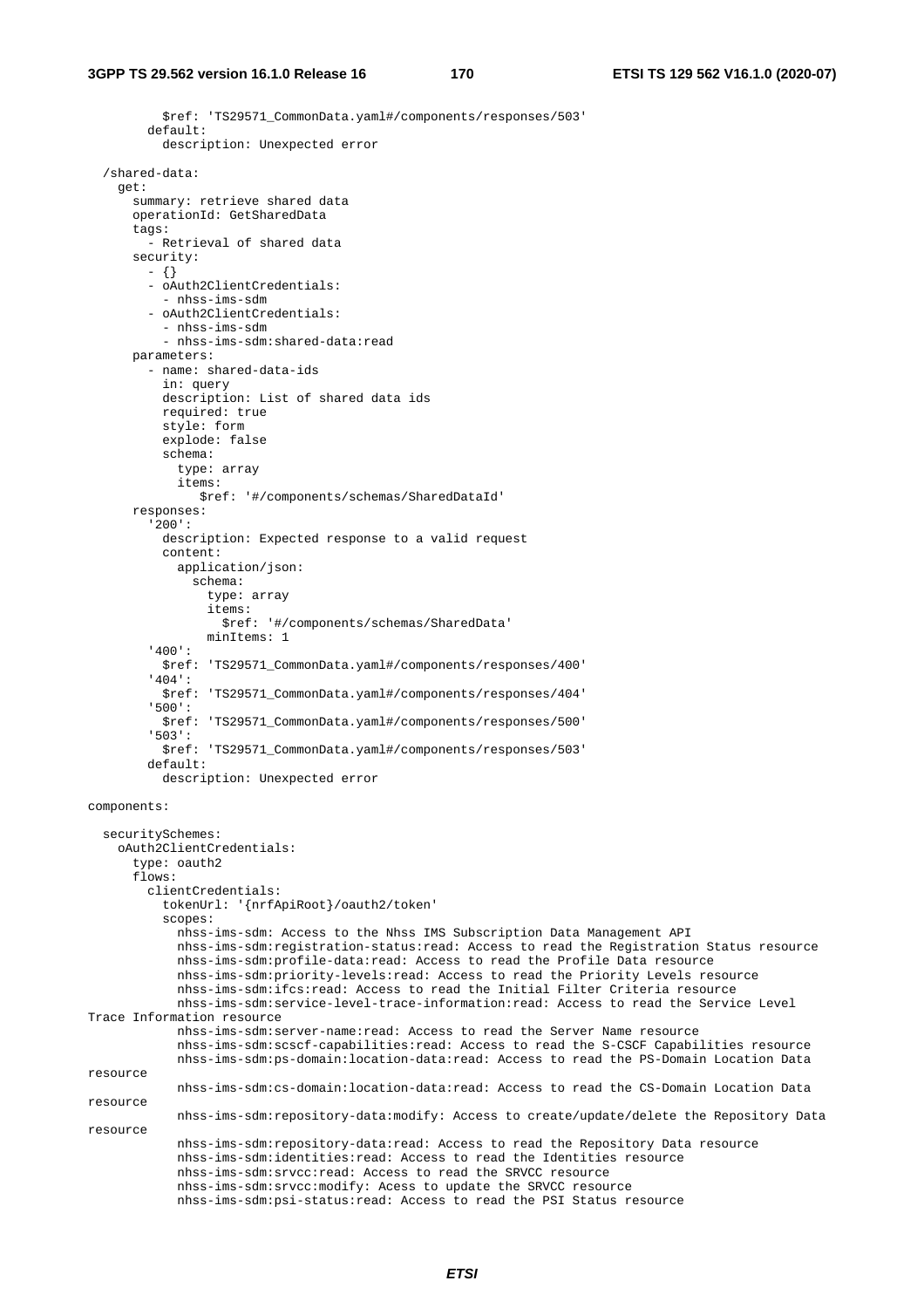nhss-ims-sdm:psi-status:modify: Acess to update the PSI Status resource nhss-ims-sdm:subscriptions:create: Access to create Subscriptions resources nhss-ims-sdm:subscription:modify: Access to update/delete a Subscription resource nhss-ims-sdm:shared-subscriptions:create: Access to create a Shared-Data Subscriptions resource nhss-ims-sdm:shared-subscription:modify: Access to update/delete a Shared-Data Subscription resource nhss-ims-sdm:shared-data:read: Access to read the Shared-Data resource schemas: # COMPLEX TYPES: ScscfCapabilityList: type: object properties: mandatoryCapabilityList: \$ref: '#/components/schemas/Capabilities' optionalCapabilityList: \$ref: '#/components/schemas/Capabilities' anyOf: - required: [mandatoryCapabilityList] - required: [optionalCapabilityList] Capabilities: type: array items: \$ref: '#/components/schemas/Capability' minItems: 1 uniqueItems: true RepositoryData: type: object required: - serviceData - sequenceNumber properties: sequenceNumber: \$ref: '#/components/schemas/SequenceNumber' serviceData: type: string format: byte MsisdnList: type: object required: - basicMsisdn properties: basicMsisdn: \$ref: '#/components/schemas/Msisdn' additionalMsisdns: type: array minItems: 1 items: \$ref: '#/components/schemas/Msisdn' PublicIdentities: type: object required: - publicIdentities properties: publicIdentities: type: array items: \$ref: '#/components/schemas/PublicIdentity' minItems: 1 uniqueItems: true PublicIdentity: type: object required: - imsPublicId - identityType properties: imsPublicId: \$ref: '#/components/schemas/ImsPublicId' identityType: \$ref: '#/components/schemas/IdentityType'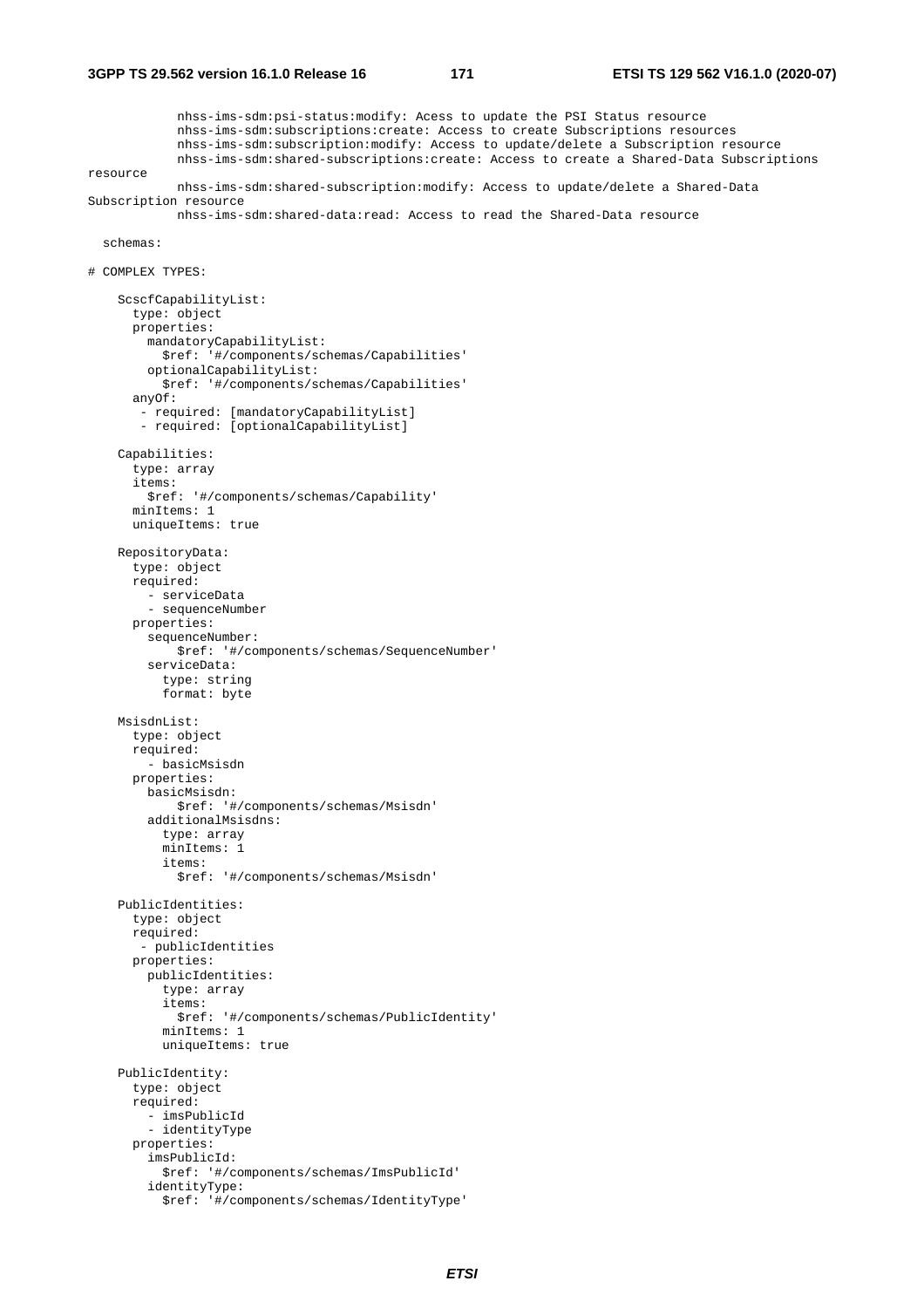irsIsDefault: type: boolean aliasGroupId: type: integer ImsAssociatedIdentities: type: object required: - irsState - publicIdentities properties: irsState: \$ref: '#/components/schemas/ImsRegistrationState' publicIdentities: \$ref: '#/components/schemas/PublicIdentities' ImsSdmSubscription: type: object required: - nfInstanceId - callbackReference - monitoredResourceUris properties: nfInstanceId: \$ref: 'TS29571\_CommonData.yaml#/components/schemas/NfInstanceId' callbackReference: \$ref: 'TS29571\_CommonData.yaml#/components/schemas/Uri' monitoredResourceUris: type: array items: \$ref: 'TS29571\_CommonData.yaml#/components/schemas/Uri' minItems: 1 expires: \$ref: 'TS29571\_CommonData.yaml#/components/schemas/DateTime' ImsRegistrationStatus: type: object required: - imsUserStatus properties: imsUserStatus: \$ref: '#/components/schemas/ImsRegistrationState' PriorityLevels: type: object required: - servicePriorityLevelList properties: servicePriorityLevelList: type: array items: \$ref: '#/components/schemas/NameSpacePriority' minItems: 1 uniqueItems: true Ifcs: type: object properties: ifcList: type: array items: \$ref: '#/components/schemas/Ifc' minItems: 1 cscfFilterSetIdList: type: array items: \$ref: '#/components/schemas/CscfFilterSetId' minItems: 1 anyOf: - required: [ ifcList ] - required: [ cscfFilterSetIdList ] Ifc: type: object required: - priority - appServer properties: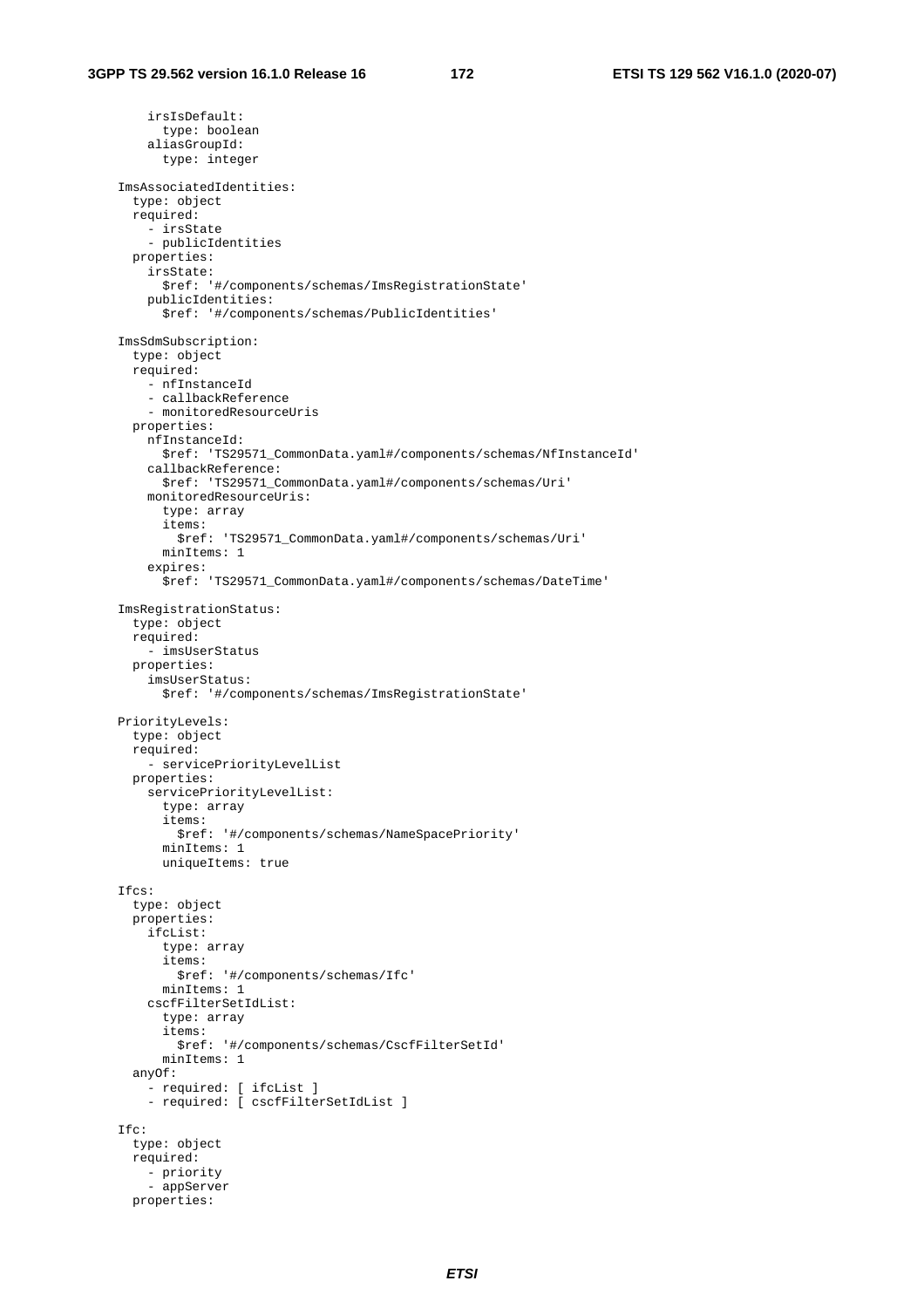priority: type: integer minimum: 1 trigger: \$ref: '#/components/schemas/TriggerPoint' appServer: \$ref: '#/components/schemas/ApplicationServer' TriggerPoint: type: object required: - conditionType - sptList properties: conditionType: \$ref: '#/components/schemas/TypeOfCondition' sptList: type: array items: \$ref: '#/components/schemas/Spt' minItems: 1 Spt: type: object required: - conditionNegated - sptGroup properties: conditionNegated: type: boolean sptGroup: type: array items: \$ref: '#/components/schemas/SptGroupId' minItems: 1 regType: items: \$ref: '#/components/schemas/RegistrationType' minItems: 1 maxItems: 2 requestUri: type: string sipMethod: type: string sipHeader: \$ref: '#/components/schemas/HeaderSipRequest' sessionCase: \$ref: '#/components/schemas/RequestDirection' sessionDescription: \$ref: '#/components/schemas/SdpDescription' HeaderSipRequest: type: object required: - header properties: header: type: string content: type: string SdpDescription: type: object required: - line properties: line: type: string content: type: string ApplicationServer: type: object required: - asUri properties: asUri: type: string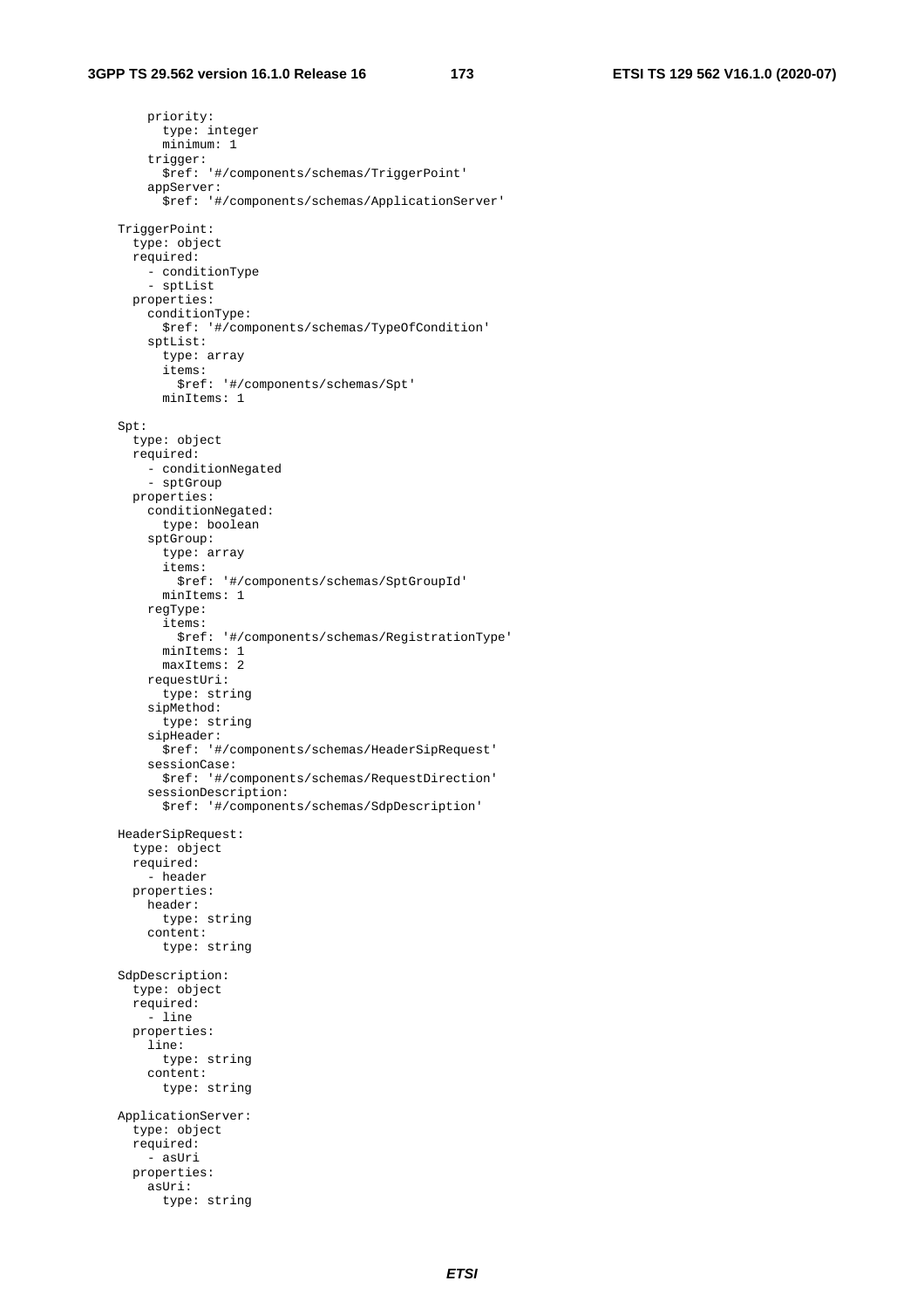sessionContinue: type: boolean serviceInfoList: type: array items: \$ref: '#/components/schemas/ServiceInformation' minItems: 1 ImsLocationData: type: object required: - scscfName properties: scscfName: type: string RequestedNodes: type: array minItems: 1 uniqueItems: true properties: requestedNode: \$ref: '#/components/schemas/RequestedNode' PsLocation: type: object oneOf: - required: - sgsnLocationData - required: - mmeLocationData - required: - amfLocationData - required: - twanLocationData properties: sgsnLocationData: \$ref: '#/components/schemas/SgsnLocationData' mmeLocationData: \$ref: '#/components/schemas/MmeLocationData' amfLocationData: \$ref: '#/components/schemas/AmfLocationData' twanLocationData: \$ref: '#/components/schemas/TwanLocationData' SgsnLocationData: type: object required: - sgsnNumber - plmnId properties: sgsnNumber: type: string plmnId: \$ref: 'TS29571\_CommonData.yaml#/components/schemas/PlmnId' sgsnLocation: \$ref: 'TS29571\_CommonData.yaml#/components/schemas/UtraLocation' csgInformation: \$ref: '#/components/schemas/CsgInformation' timeZone: \$ref: 'TS29571\_CommonData.yaml#/components/schemas/TimeZone' ratType: \$ref: 'TS29571\_CommonData.yaml#/components/schemas/RatType' MmeLocationData: type: object required: - mmeAddress - plmnId properties: mmeAddress: \$ref: 'TS29571\_CommonData.yaml#/components/schemas/DiameterIdentity' plmnId: \$ref: 'TS29571\_CommonData.yaml#/components/schemas/PlmnId' mmeLocation: \$ref: 'TS29571\_CommonData.yaml#/components/schemas/EutraLocation' csgInformation: \$ref: '#/components/schemas/CsgInformation'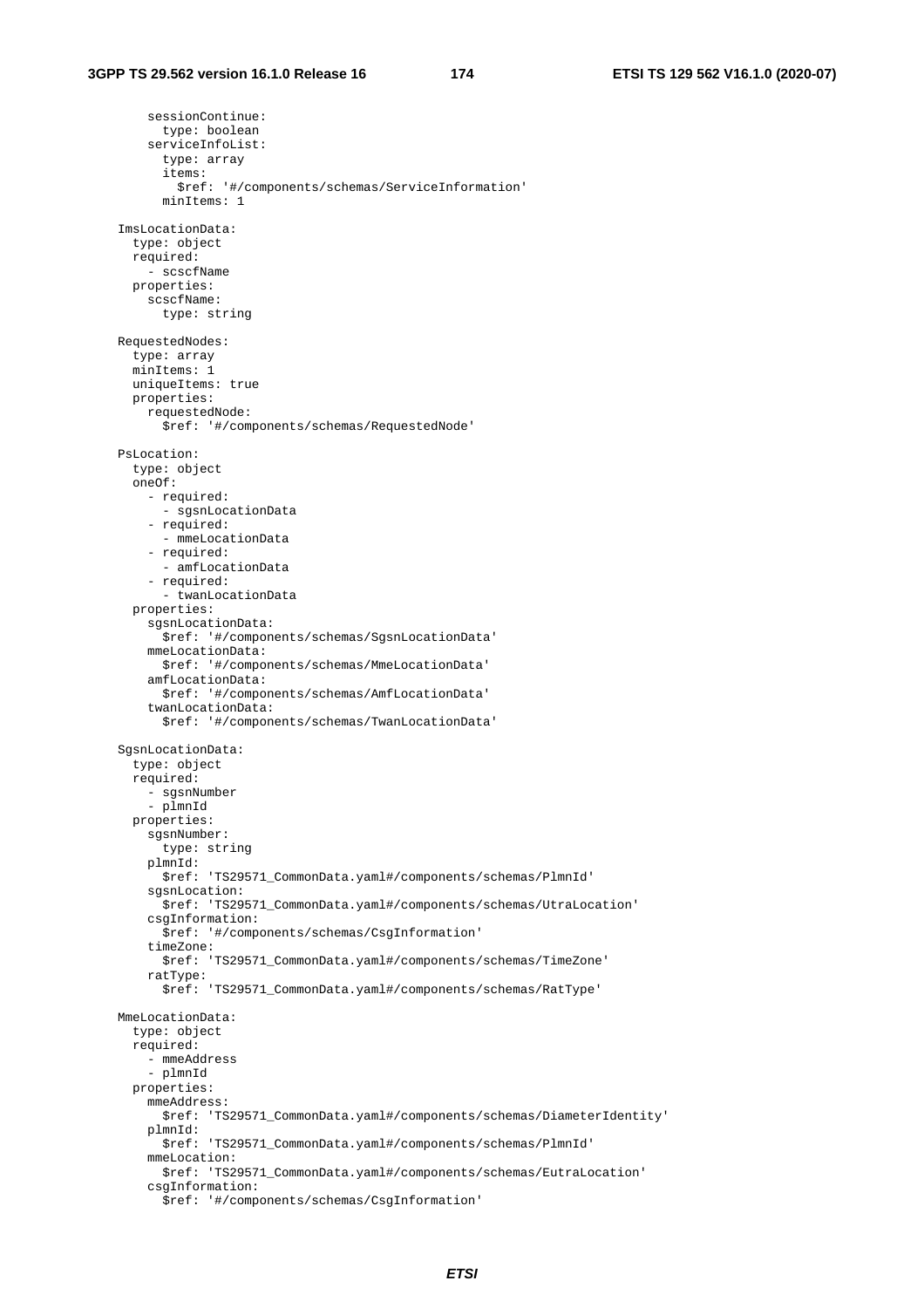timeZone: \$ref: 'TS29571\_CommonData.yaml#/components/schemas/TimeZone' ratType: \$ref: 'TS29571\_CommonData.yaml#/components/schemas/RatType' AmfLocationData: type: object required: - amfAddress - plmnId properties: amfAddress: \$ref: 'TS29571\_CommonData.yaml#/components/schemas/NfInstanceId' plmnId: \$ref: 'TS29571\_CommonData.yaml#/components/schemas/PlmnId' amfLocation: \$ref: 'TS29571\_CommonData.yaml#/components/schemas/NrLocation' SmsfAddress: \$ref: 'TS29571\_CommonData.yaml#/components/schemas/NfInstanceId' timeZone: \$ref: 'TS29571\_CommonData.yaml#/components/schemas/TimeZone' ratType: \$ref: 'TS29571\_CommonData.yaml#/components/schemas/RatType' TwanLocationData: type: object required: - twanSsid - plmnId properties: twanSsid: type: string plmnId: \$ref: 'TS29571\_CommonData.yaml#/components/schemas/PlmnId' twanBssid: type: string civicAddress: type: string format: byte twanOperatorName: type: string timeZone: \$ref: 'TS29571\_CommonData.yaml#/components/schemas/TimeZone' logicalAccessId: type: string CsLocation: type: object required: - mscNumber - vlrNumber - plmnId properties: mscNumber: type: string vlrNumber: type: string plmnId: \$ref: 'TS29571\_CommonData.yaml#/components/schemas/PlmnId' vlrLocation: \$ref: 'TS29571\_CommonData.yaml#/components/schemas/GeraLocation' csgInformation: \$ref: '#/components/schemas/CsgInformation' timeZone: \$ref: 'TS29571\_CommonData.yaml#/components/schemas/TimeZone' ratType: \$ref: 'TS29571\_CommonData.yaml#/components/schemas/RatType' CsgInformation: type: object required: - csgId properties: csgId: type: string format: byte accessMode: type: string format: byte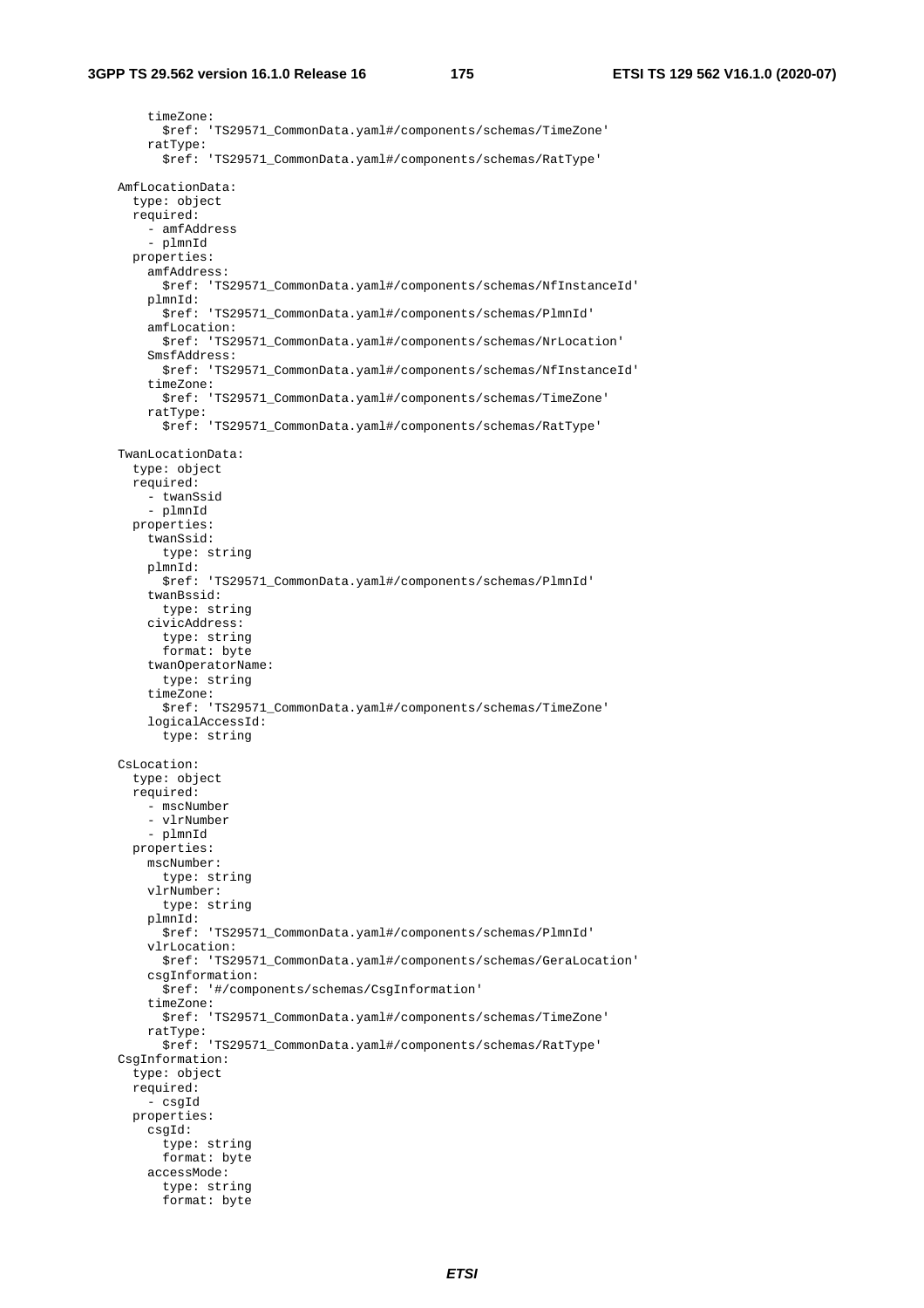cMi:

 type: boolean SrvccData: type: object required: - stnSr properties: stnSr: \$ref: 'TS29571\_CommonData.yaml#/components/schemas/StnSr' ueSrvccCapabilities: type: array items: \$ref: '#/components/schemas/SrvccCapability' minItems: 1 uniqueItems: true PsiActivationState: type: object required: - activationState properties: activationState: \$ref: '#/components/schemas/ActivationState' SharedData: type: object required: - sharedDataId properties: sharedDataId: \$ref: '#/components/schemas/SharedDataId' sharedImsIfcData: \$ref: '#/components/schemas/Ifcs' minProperties: 1 ImsProfileData: type: object required: - imsServiceProfiles properties: imsServiceProfiles: type: array items: \$ref: '#/components/schemas/ImsServiceProfile' supportedFeatures: \$ref: 'TS29571\_CommonData.yaml#/components/schemas/SupportedFeatures' maxAllowedSimulReg: type: integer ImsServiceProfile: type: object required: - publicIdentifierList properties: publicIdentifierList: type: array items: \$ref: '#/components/schemas/PublicIdentifier' ifcs: \$ref: '#/components/schemas/Ifcs' PublicIdentifier: type: object required: - publicIdentity properties: publicIdentity: \$ref: '#/components/schemas/PublicIdentity' displayName: type: string imsServicePriority: \$ref: '#/components/schemas/PriorityLevels' serviceLevelTraceInfo: \$ref: '#/components/schemas/ServiceLevelTraceInformation' barringIndicator: type: boolean wildcardedImpu: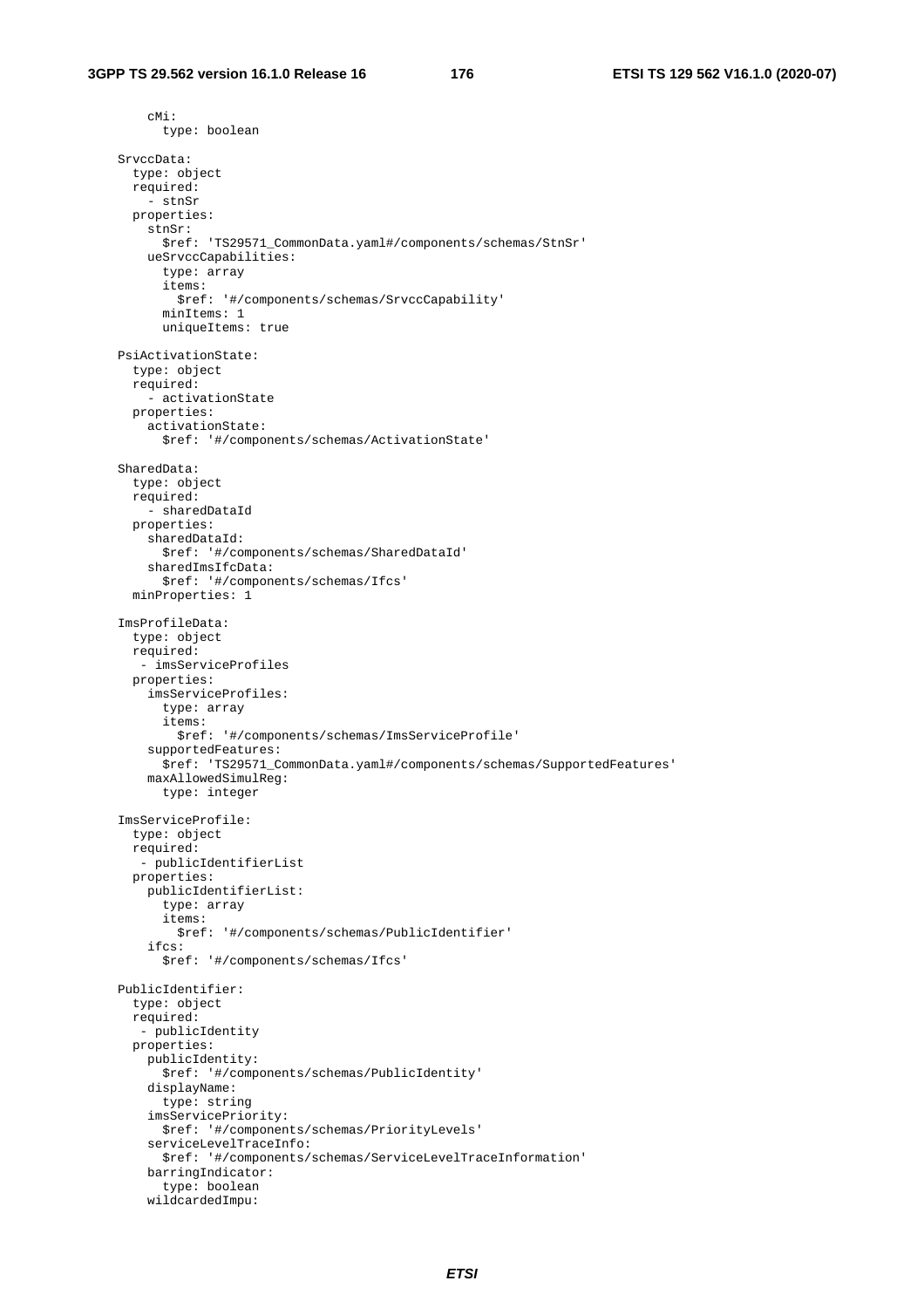type: string ServiceLevelTraceInformation: type: object properties: serviceLevelTraceInfo: type: string ImeiSvInformation: type: object oneOf: - required: - imei - required: - imeiSv properties: imei: \$ref: '#/components/schemas/Imei' imeiSv: \$ref: '#/components/schemas/ImeiSv' IpAddress: type: object oneOf: - required: - ipv4Addr - required: - ipv6Addr - required: - ipv6Prefix properties: ipv4Addr: \$ref: 'TS29571\_CommonData.yaml#/components/schemas/Ipv4Addr' ipv6Addr: \$ref: 'TS29571\_CommonData.yaml#/components/schemas/Ipv6Addr' ipv6Prefix: \$ref: 'TS29571\_CommonData.yaml#/components/schemas/Ipv6Prefix' TadsInformation: type: object required: - voiceOverPsSessionSupport properties: voiceOverPsSessionSupport: \$ref: '#/components/schemas/ImsVoiceOverPsSessionSupport' accessType: \$ref: 'TS29571\_CommonData.yaml#/components/schemas/AccessType' ratType: \$ref: 'TS29571\_CommonData.yaml#/components/schemas/RatType' lastUeActivityTime: \$ref: 'TS29571\_CommonData.yaml#/components/schemas/DateTime' UeReachabilitySubscription: type: object required: - expiry properties: expiry: \$ref: 'TS29571\_CommonData.yaml#/components/schemas/DateTime' CreatedUeReachabilitySubscription: type: object required: - expiry properties: expiry: \$ref: 'TS29571\_CommonData.yaml#/components/schemas/DateTime' UpdatedUeReachabilitySubscription: type: object required: - expiry properties: expiry: \$ref: 'TS29571\_CommonData.yaml#/components/schemas/DateTime' UeReachabilityNotification: type: object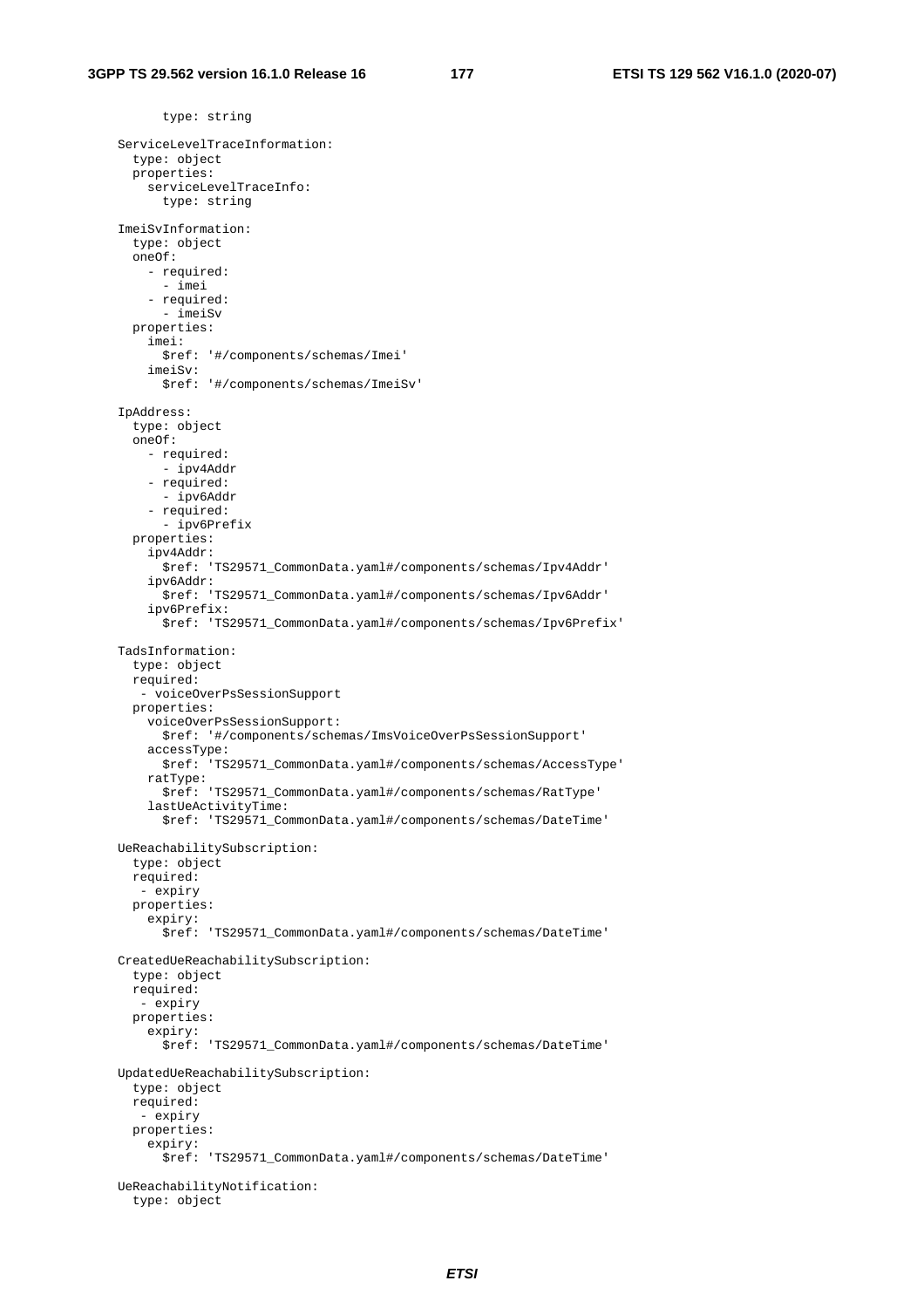required: - reachabilityIndicator - detectingNode - accessType properties: reachabilityIndicator: type: boolean detectingNode: \$ref: '#/components/schemas/DetectingNode' accessType: \$ref: '#/components/schemas/AccessType' PsUserState: type: object oneOf: - required: - sgsnUserState - required: - mmeUserState - required: - amfUserState properties: sgsnUserState: \$ref: '#/components/schemas/UserStatePs' mmeUserState: \$ref: '#/components/schemas/UserStatePs' amfUserState: \$ref: '#/components/schemas/UserStatePs' CsUserState: type: object required: - mscVlrUserState properties: mscVlrUserState: \$ref: '#/components/schemas/UserStateCs' Csrn: type: object required: - csrn properties: csrn: \$ref: '#/components/schemas/Msisdn' ReferenceLocationInformation: type: object properties: accessType: type: string accessInfo: type: string accessValue: type: string anyOf: - required: [accessType] - required: [accessInfo] - required: [accessValue] SmsRegistrationInfo: type: object required: - ipSmGwNumber properties: ipSmGwNumber: \$ref: '#/components/schemas/Msisdn' scAddress: \$ref: '#/components/schemas/Msisdn' IpSmGwAddress: type: object required: - ipSmGwNumber properties: ipSmGwNumber: \$ref: '#/components/schemas/Msisdn' ipSmGwDiaUri: \$ref: 'TS29571\_CommonData.yaml#/components/schemas/DiameterIdentity'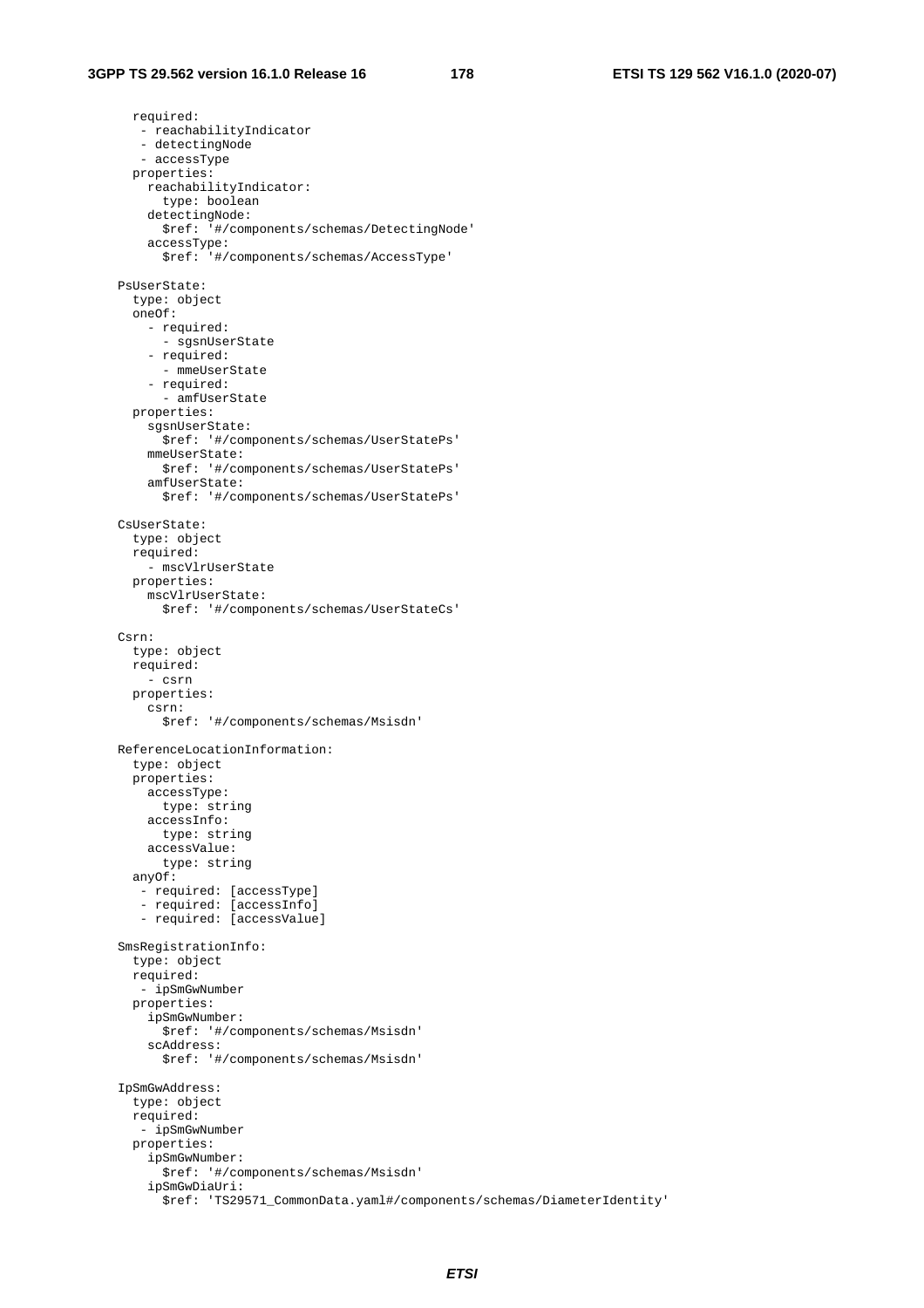ipSmGwDiaRealm: \$ref: 'TS29571\_CommonData.yaml#/components/schemas/DiameterIdentity' DsaiTagInformation: type: object required: - dsaiTagStatusList properties: dsaiTagStatusList: type: array items: \$ref: '#/components/schemas/DsaiTagStatus' minItems: 1 uniqueItems: true DsaiTagStatus: type: object required: - dsaiTag - dsaiState properties: dsaiTag: type: string dsaiState: \$ref: '#/components/schemas/ActivationState' # SIMPLE TYPES: Capability: type: integer ImsUeId: type: string pattern: '^(impu-sip\:([a-zA-Z0-9\_\-.!~\*()&=+\$,;?\/]+)\@([A-Za-z0-9]+([-A-Za-z0-9]+)\.)+[a $z$ ] ${2,}$ |impu-tel\:\+[0-9] ${5,15}$ |impi-.+|.+)\$' SequenceNumber: type: integer minimum: 0 ServiceIndication: type: string Msisdn: type: string pattern: '[0-9]{5,15}\$' PrivateId: type: string ImsPublicId: type: string pattern:  $'\(sip\)([a-zA-Z0-9]\-(1-s*(\delta z+\xi,z)\)(1+\delta)([A-Za-z0-9]+([A-Za-z0-9]+\delta)\))$  $z$ ]{2,}|tel\:\+[0-9]{5,15})\$' NameSpacePriority: type: string pattern: '^[0-9a-zA-Z-\!%\\*\_\+`''~]+.[0-9a-zA-Z-\!%\\*\_\+`''~]+\$' CscfFilterSetId: type: integer minimum: 0 SptGroupId: type: integer minimum: 0 ServingNode: type: boolean LocalTime: type: boolean CurrentLocation: type: boolean SharedDataId: type: string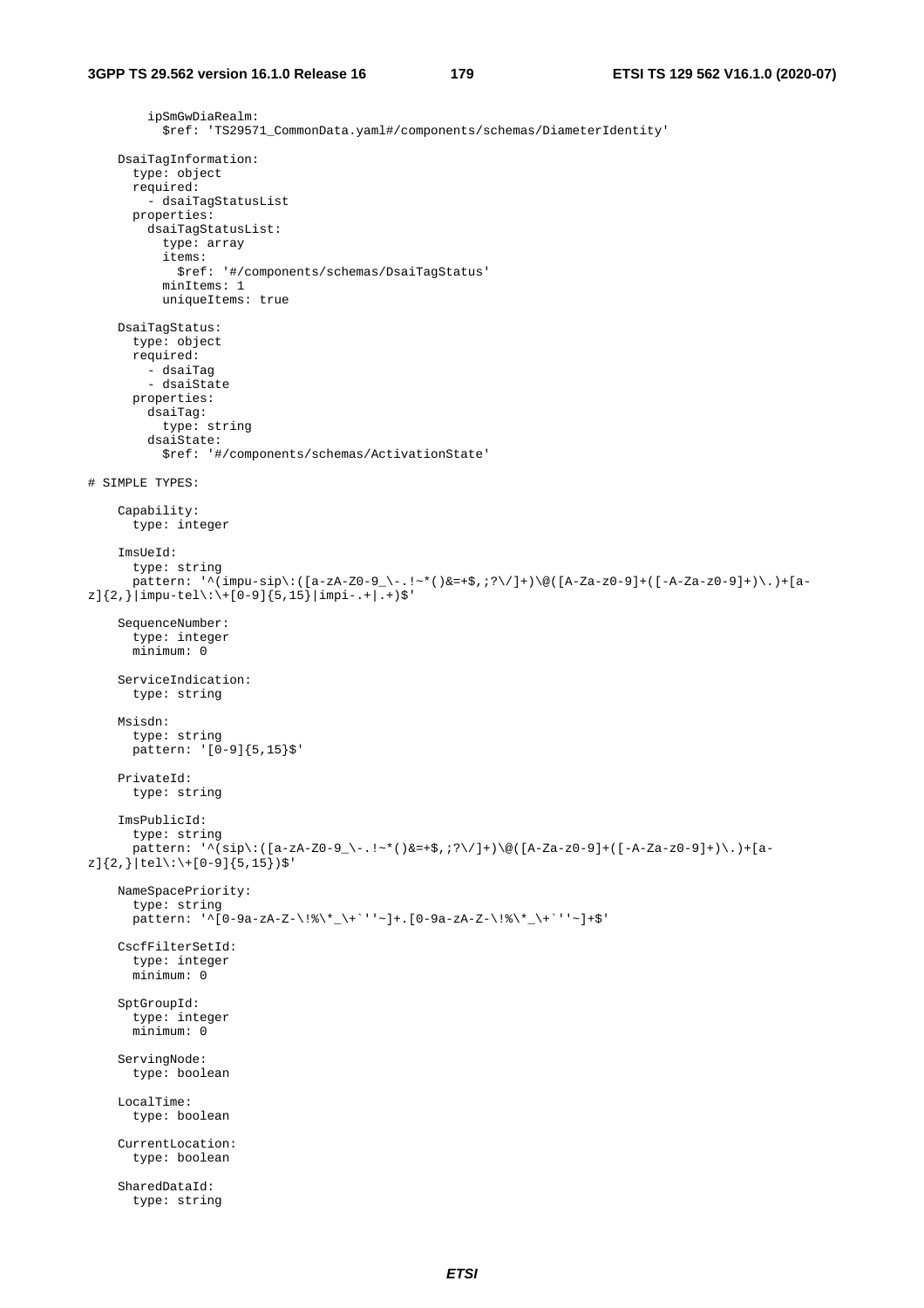```
 pattern: '^[0-9]{5,6}-.+$' 
     Imei: 
       type: string 
       pattern: '^[0-9]{15}$' 
     ImeiSv: 
       type: string 
      pattern: '<sup>^[</sup>0-9]{16}$'
     PrePaging: 
       type: boolean 
     SipServerName: 
        type: string 
       pattern: \binom{n}{\text{sign}}:([a-zA-Z0-9]-\ldots\cdot\cdot\cdot)(\&=+\frac{2}{3},?^{2}/\}\) ([A-Za-z0-9]+([-A-Za-z0-9]+)\.)+[a-
z]\{2, \})$'# ENUMS: 
     IdentityType: 
        anyOf: 
          - type: string 
            enum: 
            - DISTINCT_IMPU 
            - DISTINCT_PSI 
            - WILDCARDED_IMPU 
            - WILDCARDED_PSI 
          - type: string 
     ImsRegistrationState: 
        anyOf: 
         -<br>- type: string
            enum: 
            - REGISTERED 
            - NOT_REGISTERED 
           - AUTHENTICATION PENDING
            - REGISTERED_UNREG_SERVICES 
          - type: string 
     TypeOfCondition: 
        anyOf: 
          - type: string 
            enum: 
              - CNF 
               - DNF 
          - type: string 
     RegistrationType: 
        anyOf: 
          - type: string 
            enum: 
              - INITIAL_REGISTRATION 
               - RE_REGISTRATION 
              - DE_REGISTRATION
          - type: string 
     RequestDirection: 
        anyOf: 
          - type: string 
            enum: 
              - ORIGINATING_REGISTERED 
               - ORIGINATING_UNREGISTERED 
              - ORIGINATING_CDIV
             - TERMINATING_REGISTERED
              - TERMINATING_UNREGISTERED
          - type: string 
     ServiceInformation: 
        anyOf: 
          - type: string 
            enum: 
              - INCLUDE_REGISTER_REQUEST 
               - INCLUDE_REGISTER_RESPONSE 
          - type: string 
     RequestedNode: 
        anyOf:
```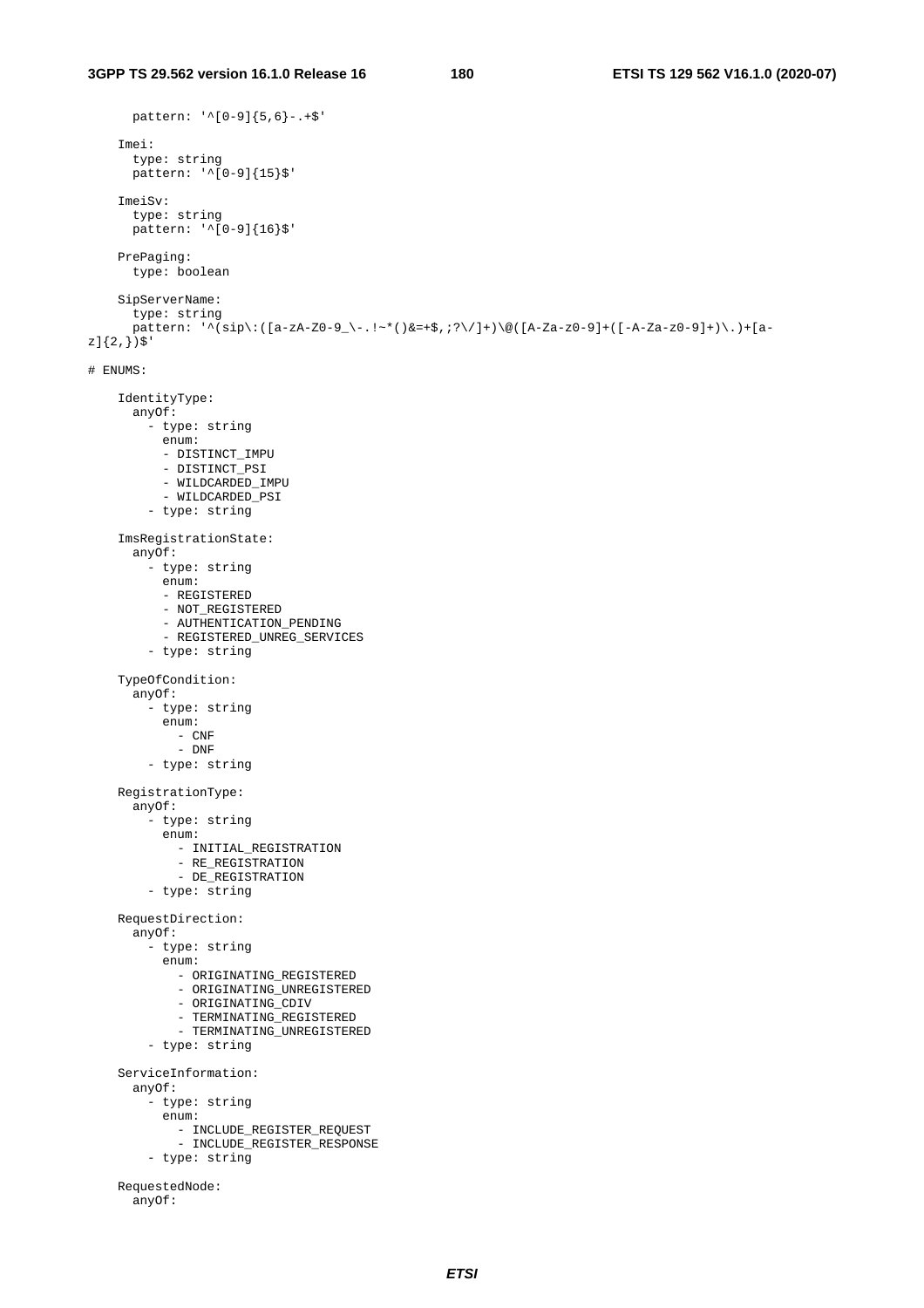- type: string enum: - SGSN - MME - AMF - 3GPP\_AAA\_SERVER\_TWAN - type: string SrvccCapability: anyOf: - type: string enum: - UE\_4G\_SRVCC\_CAPABLE - UE\_5G\_SRVCC\_CAPABLE - type: string ActivationState: anyOf: - type: string enum: - ACTIVE - INACTIVE - type: string ImsVoiceOverPsSessionSupport: anyOf: - type: string enum: - IMS\_VOICE\_OVER\_PS\_NOT\_SUPPORTED - IMS\_VOICE\_OVER\_PS\_SUPPORTED - IMS\_VOICE\_OVER\_PS\_SUPPORT\_UNKNOWN - type: string DetectingNode: anyOf: - type: string enum: - SGSN - MME - AMF - type: string AccessType: anyOf: - type: string enum: - 3GPP\_ACCESS - NON\_3GPP\_ACCESS - type: string UserStatePs: anyOf: - type: string enum: - DETACHED - ATTACHED\_NOT\_REACHABLE\_FOR\_PAGING - ATTACHED\_REACHABLE\_FOR\_PAGING - CONNECTED\_NOT\_REACHABLE\_FOR\_PAGING - CONNECTED\_REACHABLE\_FOR\_PAGING - NOT\_PROVIDED\_FROM\_SGSN\_OR\_MME\_OR\_AMF - NETWORK\_DETERMINED\_NOT\_REACHABLE - type: string UserStateCs: anyOf: - type: string enum: - CAMEL\_BUSY - NETWORK\_DETERMINED\_NOT\_REACHABLE - ASSUMED\_IDLE - NOT\_PROVIDED\_FROM\_VLR



### A.4 Nhss\_imsUEAU API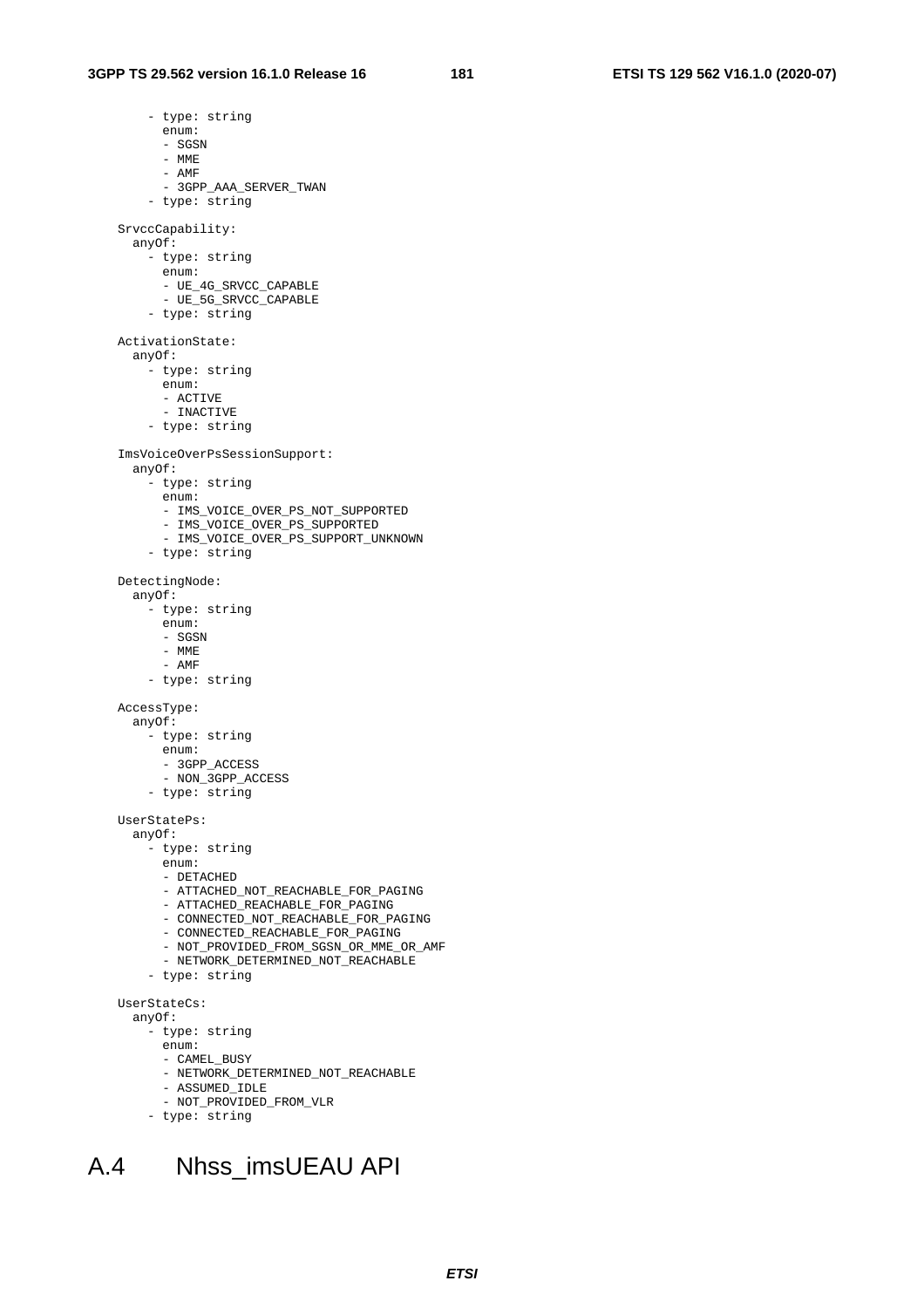#### **3GPP TS 29.562 version 16.1.0 Release 16 182 ETSI TS 129 562 V16.1.0 (2020-07)**

```
openapi: 3.0.0 
info: 
   version: '1.0.0' 
   title: 'Nhss_imsUEAU' 
   description: | 
     Nhss UE Authentication Service for IMS. 
     © 2020, 3GPP Organizational Partners (ARIB, ATIS, CCSA, ETSI, TSDSI, TTA, TTC). 
     All rights reserved. 
externalDocs: 
   description: 3GPP TS 29.562 HSS Services for Interworking with IMS, version 16.1.0 
   url: 'http://www.3gpp.org/ftp/Specs/archive/29_series/29.562/' 
servers: 
   - url: '{apiRoot}/nhss-ims-ueau/v1' 
     variables: 
       apiRoot: 
         default: https://example.com 
         description: apiRoot as defined in clause 4.4 of 3GPP TS 29.501. 
security: 
  - {} 
   - oAuth2ClientCredentials:
```

```
 - nhss-ims-ueau
```
#### paths:

```
 /{impi}/security-information/generate-sip-auth-data: 
   post: 
     summary: Generate authentication data for the UE based on the Auth-Scheme provided 
     operationId: GenerateSipAuthData 
     tags: 
       - Generate Auth Data 
     security: 
       - {} 
       - oAuth2ClientCredentials: 
         - nhss-ims-ueau 
       - oAuth2ClientCredentials: 
         - nhss-ims-ueau 
         - nhss-ims-ueau:generate-sip-auth-data:invoke 
     parameters: 
       - name: impi 
         in: path 
         description: IMS Private Identity for the UE (IMPI) 
         required: true 
         schema: 
           $ref: '#/components/schemas/Impi' 
     requestBody: 
       content: 
         application/json: 
           schema: 
              $ref: '#/components/schemas/SipAuthenticationInfoRequest' 
       required: true 
     responses: 
       '200': 
         description: Expected response to a valid request 
         content: 
           application/json: 
             schema: 
                $ref: '#/components/schemas/SipAuthenticationInfoResult' 
       '400': 
         description: Bad Request 
         content: 
           application/problem+json: 
              schema: 
                $ref: 'TS29571_CommonData.yaml#/components/schemas/ProblemDetails' 
       '403': 
         description: Forbidden 
         content: 
           application/problem+json: 
              schema: 
                $ref: 'TS29571_CommonData.yaml#/components/schemas/ProblemDetails' 
       '404': 
         description: Not found 
         content: 
           application/problem+json:
```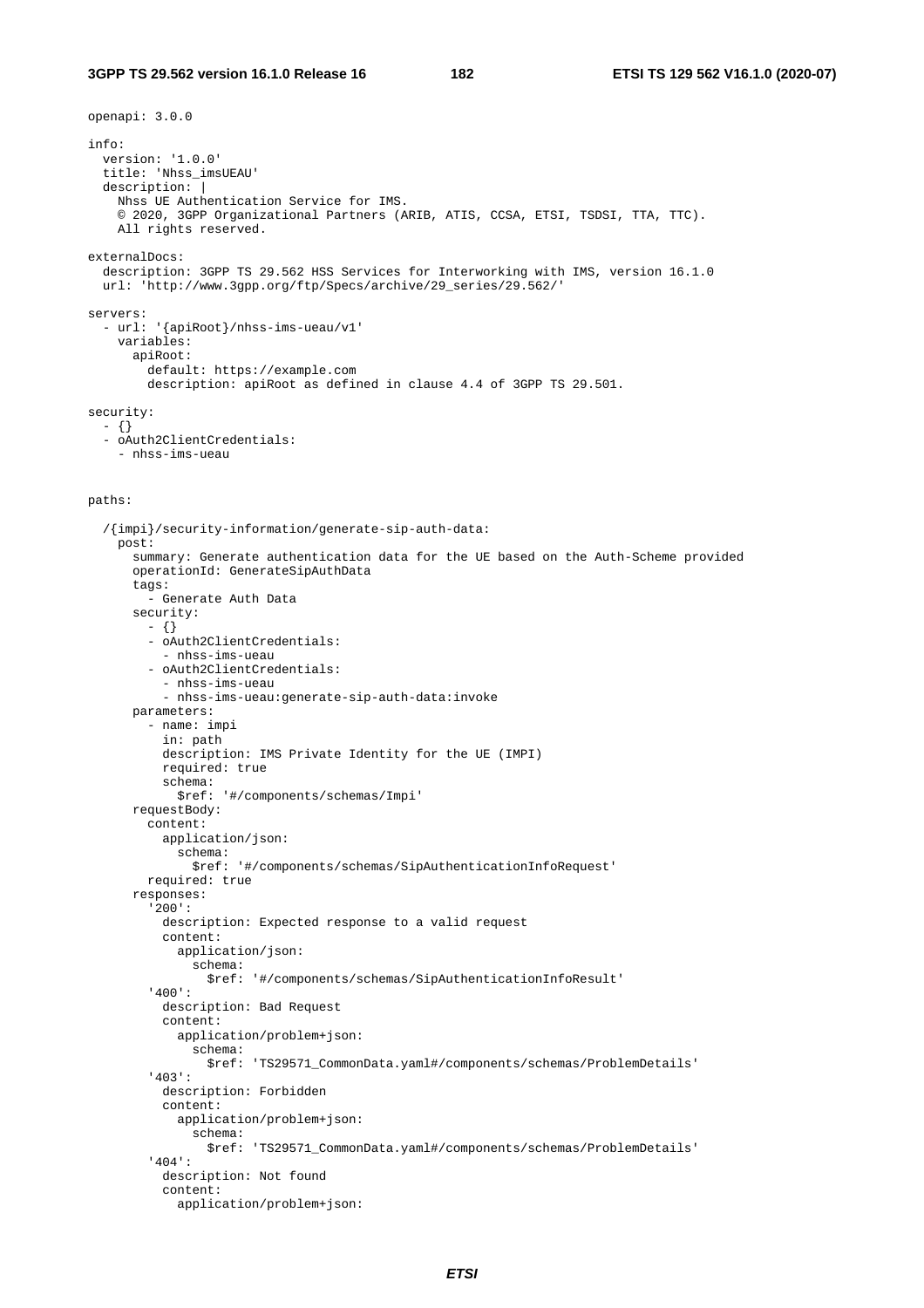```
 schema: 
                  $ref: 'TS29571_CommonData.yaml#/components/schemas/ProblemDetails' 
          '405': 
           $ref: 'TS29571_CommonData.yaml#/components/responses/405' 
          '500': 
            $ref: 'TS29571_CommonData.yaml#/components/responses/500' 
          '501': 
           description: Not implemented 
           content: 
              application/problem+json: 
               schema: 
                  $ref: 'TS29571_CommonData.yaml#/components/schemas/ProblemDetails' 
          '503': 
           $ref: 'TS29571_CommonData.yaml#/components/responses/503' 
          '504': 
           description: Gateway timeout 
            content: 
              application/problem+json: 
                schema: 
                  $ref: 'TS29571_CommonData.yaml#/components/schemas/ProblemDetails' 
         default: 
            $ref: 'TS29571_CommonData.yaml#/components/responses/default' 
components: 
   securitySchemes: 
     oAuth2ClientCredentials: 
       type: oauth2 
       flows: 
         clientCredentials: 
           tokenUrl: '{nrfApiRoot}/oauth2/token' 
            scopes: 
              nhss-ims-ueau: Access to the Nhss IMS UE Authentication API 
             nhss-ims-ueau:generate-sip-auth-data:invoke: Access to invoke the Generate SIP Auth Data 
custom operation 
   schemas: 
# COMPLEX TYPES: 
     SipAuthenticationInfoRequest: 
       type: object 
       required: 
         - sipAuthenticationScheme 
       properties: 
         sipAuthenticationScheme: 
           $ref: '#/components/schemas/SipAuthenticationScheme' 
         sipNumberAuthItems: 
           $ref: '#/components/schemas/SipNumberAuthItems' 
         resynchronizationInfo: 
           $ref: '#/components/schemas/ResynchronizationInfo' 
     ResynchronizationInfo: 
       type: object 
       required: 
         - rand 
        - auts
       properties: 
         rand: 
           $ref: 'TS29503_Nudm_UEAU.yaml#/components/schemas/Rand' 
         auts: 
            $ref: 'TS29503_Nudm_UEAU.yaml#/components/schemas/Auts' 
     SipAuthenticationInfoResult: 
       type: object 
       required: 
          - impi 
       properties: 
         impi: 
           $ref: '#/components/schemas/Impi' 
          3gAkaAvs: 
           type: array 
            items: 
              $ref: '#/components/schemas/3GAkaAv' 
           minItems: 1 
         digestAuth: 
            $ref: '#/components/schemas/DigestAuthentication' 
         lineIdentifierList:
```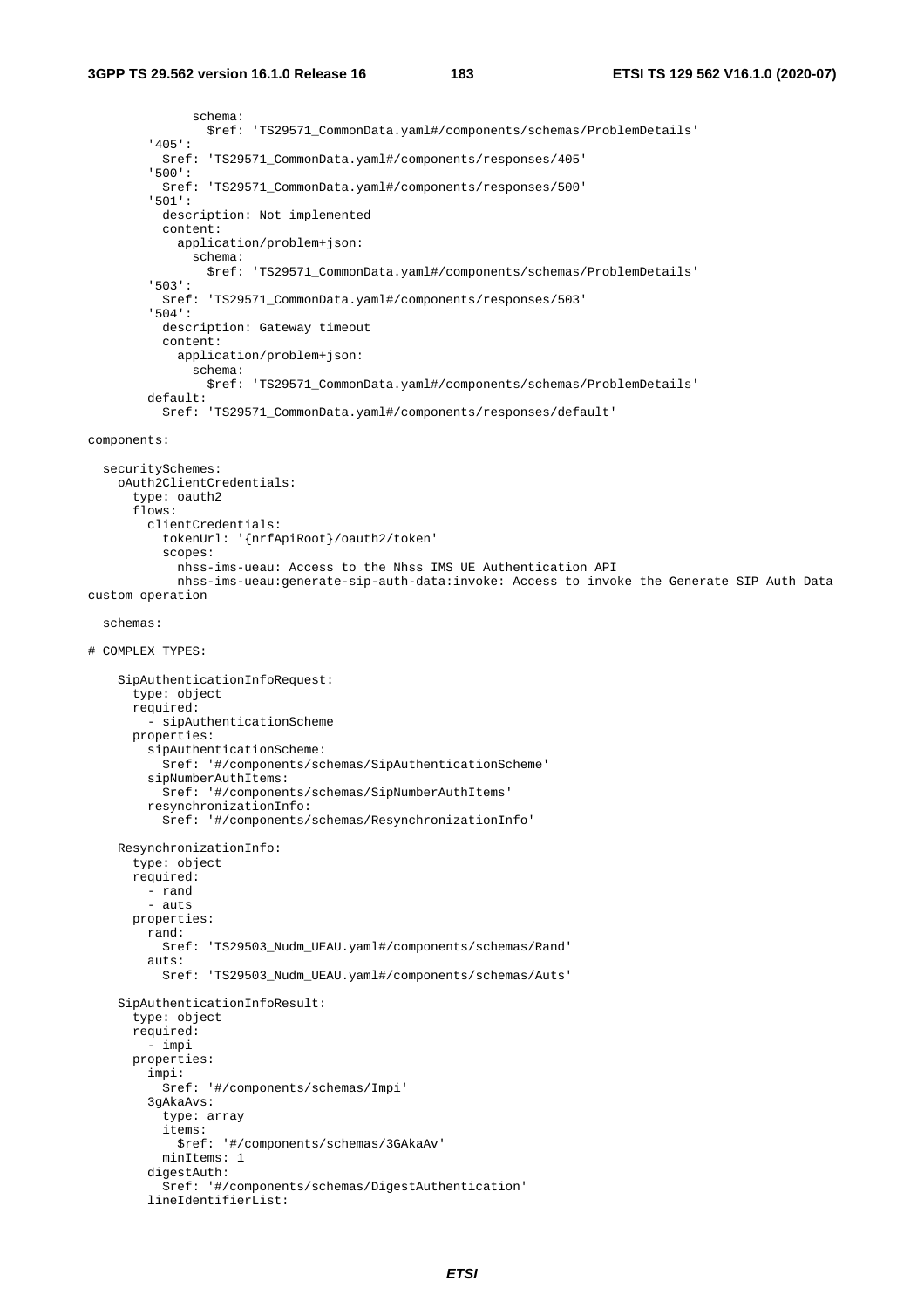type: array items: \$ref: '#/components/schemas/LineIdentifier' minItems: 1 ipAddress: \$ref: '#/components/schemas/IpAddress' 3GAkaAv: type: object required: - rand - xres - autn - ck - ik properties: rand: \$ref: 'TS29503\_Nudm\_UEAU.yaml#/components/schemas/Rand' xres: \$ref: 'TS29503\_Nudm\_UEAU.yaml#/components/schemas/Xres' autn: \$ref: 'TS29503\_Nudm\_UEAU.yaml#/components/schemas/Autn' ck: \$ref: '#/components/schemas/Ck' ik: \$ref: '#/components/schemas/Ik' DigestAuthentication: type: object required: - digestRealm - digestAlgorithm - digestQop  $-$  hal properties: digestRealm: type: string digestAlgorithm: \$ref: '#/components/schemas/SipDigestAlgorithm' digestQop: \$ref: '#/components/schemas/SipDigestQop' ha1: type: string IpAddress: type: object oneOf: - required: - ipv4Addr - required: - ipv6Addr - required: - ipv6Prefix properties: ipv4Addr: .<br>\$ref: 'TS29571\_CommonData.yaml#/components/schemas/Ipv4Addr' ipv6Addr: \$ref: 'TS29571\_CommonData.yaml#/components/schemas/Ipv6Addr' ipv6Prefix: \$ref: 'TS29571\_CommonData.yaml#/components/schemas/Ipv6Prefix' # SIMPLE TYPES: SipNumberAuthItems: type: integer minimum: 1 Impi: type: string Ck: type: string pattern: '^[A-Fa-f0-9]{32}\$' Ik: type: string  $pattern: '^[A-Fa-f0-9]{32}$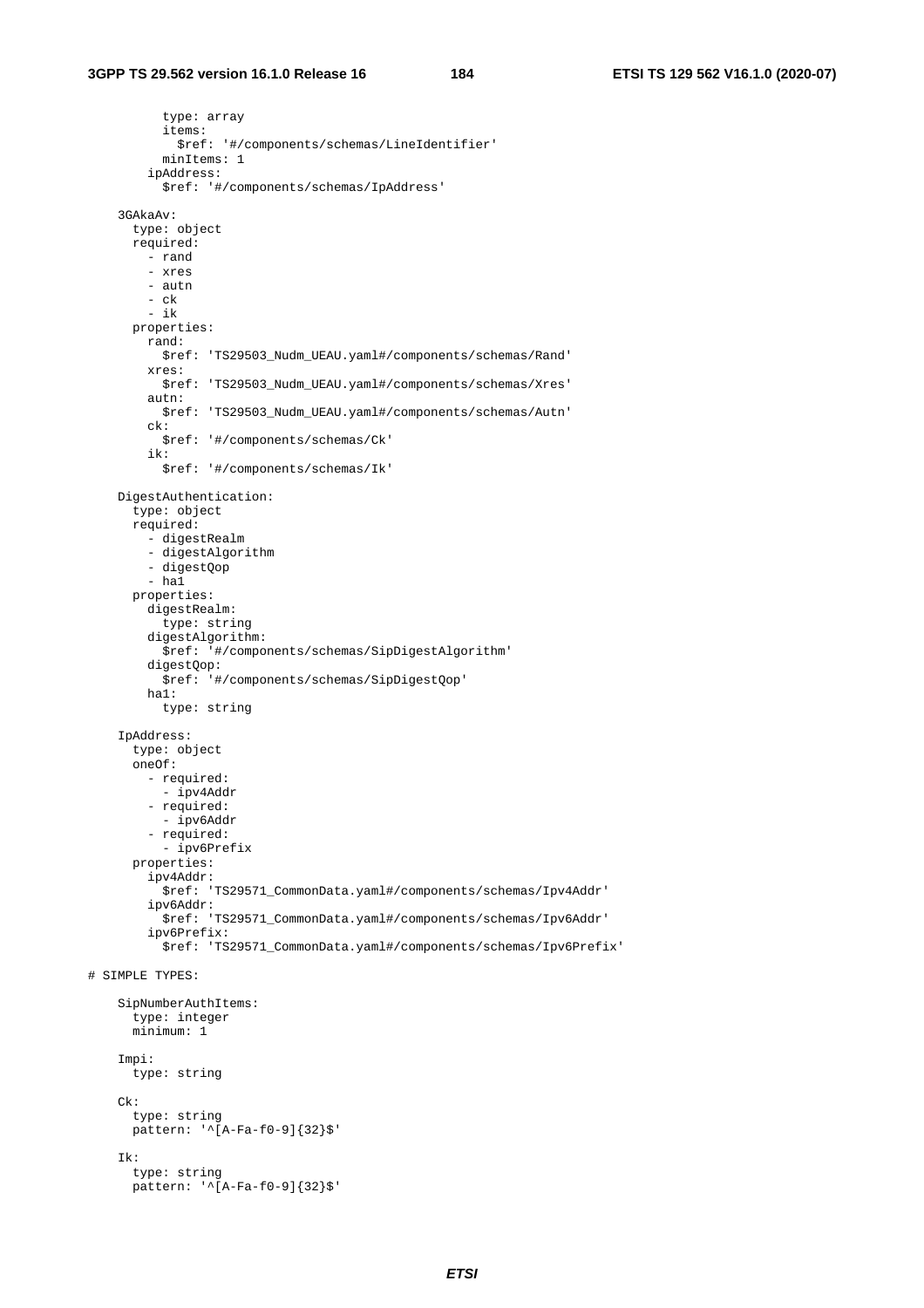```
 LineIdentifier: 
      type: string 
# ENUMS: 
     SipAuthenticationScheme: 
       anyOf: 
         - type: string 
          enum: 
           - DIGEST-AKAV1-MD5 
           - DIGEST-HTTP 
 - NBA 
 - GIBA 
           - UNKNOWN 
         - type: string 
     SipDigestAlgorithm: 
       anyOf: 
         - type: string 
          enum: 
           - MD5 
          - MD5_SESS 
         - type: string 
     SipDigestQop: 
       anyOf: 
         - type: string 
          enum: 
          - AUTH 
           - AUTH_INT 
         - type: string
```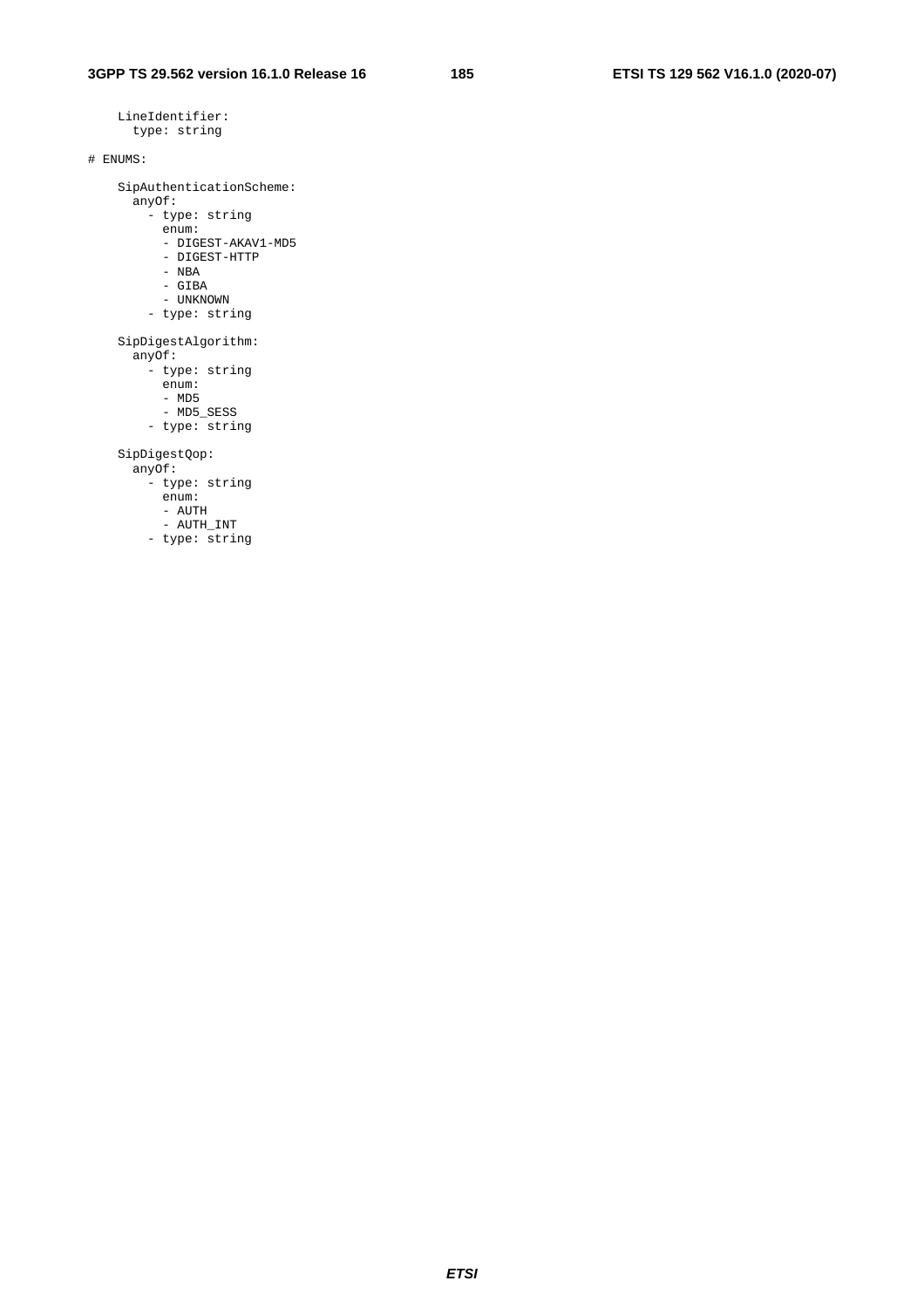## Annex B (informative): Withdrawn API versions

### B.1 General

This Annex lists withdrawn API versions of the APIs defined in the present specification. 3GPP TS 29.501 [5] clause 4.3.1.6 describes the withdrawal of API versions.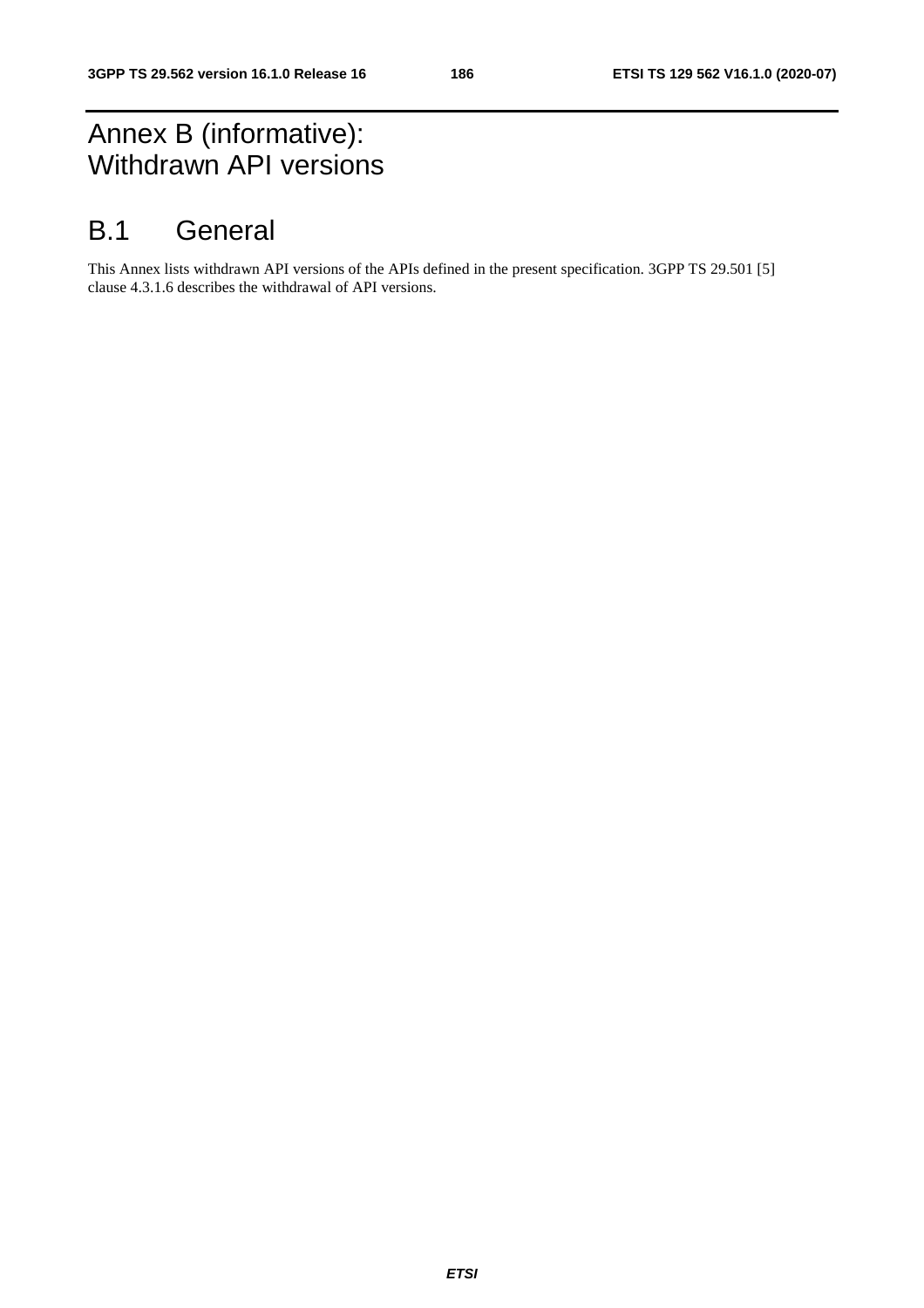## Annex C (informative): Change history

|         |                |             |      |                |     | <b>Change history</b>                                                                                                                                                                                                                                                                                                    |                       |
|---------|----------------|-------------|------|----------------|-----|--------------------------------------------------------------------------------------------------------------------------------------------------------------------------------------------------------------------------------------------------------------------------------------------------------------------------|-----------------------|
| Date    | <b>Meeting</b> | <b>TDoc</b> | CR   | Rev            | Cat | Subject/Comment                                                                                                                                                                                                                                                                                                          | <b>New</b><br>version |
| 2019-09 | CT4#93         | C4-193851   |      |                |     | Initial Draft (C4-193264) and incorporation of agreed pCRs at<br>CT4#93: C4-193576, C4-193272, C4-193273, C4-193579, C4-<br>193706, C4-193838.                                                                                                                                                                           | 0.1.0                 |
| 2019-10 | CT4#94         | C4-194525   |      |                |     | Incorporation of agreed pCRs at CT4#94: C4-194361, C4-<br>194362, C4-194364, C4-194365, C4-194556                                                                                                                                                                                                                        | 0.2.0                 |
| 2019-11 | CT4#95         | C4-195640   |      |                |     | Incorporation of agreed pCRs at CT4#95: C4-195468, C4-<br>195469, C4-195475, C4-195478, C4-195583, C4-195650                                                                                                                                                                                                             | 0.3.0                 |
| 2020-03 | CT4#96e        | C4-201270   |      |                |     | Incorporation of agreed pCRs at CT4#96e: C4-200572, C4-<br>200578, C4-200582, C4-200803, C4-200804, C4-200927, C4-<br>200929, C4-200963, C4-200977, C4-201098, C4-201104, C4-<br>201105, C4-201106, C4-201107, C4-201108, C4-201109, C4-<br>201110, C4-201111, C4-201112, C4-201113, C4-201114, C4-<br>201115, C4-201116 | 0.4.0                 |
| 2020-03 | CT#87e         | CP-200064   |      |                |     | TS presented for information and approval                                                                                                                                                                                                                                                                                | 1.0.0                 |
| 2020-03 | CT#87e         |             |      |                |     | Approved at CT#87e                                                                                                                                                                                                                                                                                                       | 16.0.0                |
| 2020-07 | CT#88          | CP-201038   | 0001 | $\sim$         | B   | <b>IMEISV</b> retrieval                                                                                                                                                                                                                                                                                                  | 16.1.0                |
| 2020-07 | CT#88          | CP-201038   | 0002 | $\sim$         | B   | IP address retrieval                                                                                                                                                                                                                                                                                                     | 16.1.0                |
| 2020-07 | CT#88          | CP-201038   | 0003 |                | B   | T-ADS info retrieval                                                                                                                                                                                                                                                                                                     | 16.1.0                |
| 2020-07 | CT#88          | CP-201038   | 0004 | ÷.             | B   | UE Reachability subscription                                                                                                                                                                                                                                                                                             | 16.1.0                |
| 2020-07 | CT#88          | CP-201038   | 0005 |                | B   | User State retrieval                                                                                                                                                                                                                                                                                                     | 16.1.0                |
| 2020-07 | CT#88          | CP-201038   | 0006 |                | B   | Storage of YAML files in ETSI Forge                                                                                                                                                                                                                                                                                      | 16.1.0                |
| 2020-07 | CT#88          | CP-201038   | 0007 |                | B   | Resource-Level Authorization                                                                                                                                                                                                                                                                                             | 16.1.0                |
| 2020-07 | CT#88          | CP-201038   | 0008 | ÷.             | F   | Common data structures in the response body                                                                                                                                                                                                                                                                              | 16.1.0                |
| 2020-07 | CT#88          | CP-201038   | 0009 | $\blacksquare$ | B   | <b>CSRN</b> retrieval                                                                                                                                                                                                                                                                                                    | 16.1.0                |
| 2020-07 | CT#88          | CP-201038   | 0010 | $\mathbf{1}$   | B   | Wireline domain info retrieval                                                                                                                                                                                                                                                                                           | 16.1.0                |
| 2020-07 | CT#88          | CP-201038   | 0011 | L.             | B   | <b>SDM SMS Registration Info</b>                                                                                                                                                                                                                                                                                         | 16.1.0                |
| 2020-07 | CT#88          | CP-201038   | 0012 | $\mathbf{1}$   | F   | Miscellaneous corrections                                                                                                                                                                                                                                                                                                | 16.1.0                |
| 2020-07 | CT#88          | CP-201038   | 0013 | $\mathbf{1}$   | F   | <b>IMS</b> restoration amendments                                                                                                                                                                                                                                                                                        | 16.1.0                |
| 2020-07 | CT#88          | CP-201038   | 0014 | $\mathbf{1}$   | F   | Support of Multiple Registration                                                                                                                                                                                                                                                                                         | 16.1.0                |
| 2020-07 | <b>CT#88</b>   | CP-201038   | 0015 | 2              | F   | <b>IMS Identity Data Retrieval amendments</b>                                                                                                                                                                                                                                                                            | 16.1.0                |
| 2020-07 | CT#88          | CP-201038   | 0016 | L.             | F   | SDM Wireline-domain Line-Id Removal                                                                                                                                                                                                                                                                                      | 16.1.0                |
| 2020-07 | CT#88          | CP-201038   | 0017 | $\mathbf{1}$   | B   | SDM - DSAI handling                                                                                                                                                                                                                                                                                                      | 16.1.0                |
| 2020-07 | CT#88          | CP-201038   | 0018 | $\mathbf{1}$   | F   | Cleanup of TS                                                                                                                                                                                                                                                                                                            | 16.1.0                |
| 2020-07 | CT#88          | CP-201038   | 0019 |                | F   | <b>Miscellaneous Corrections</b>                                                                                                                                                                                                                                                                                         | 16.1.0                |
| 2020-07 | CT#88          | CP-201073   | 0020 |                | F   | 29.562 Rel-16 API version and External doc update                                                                                                                                                                                                                                                                        | 16.1.0                |